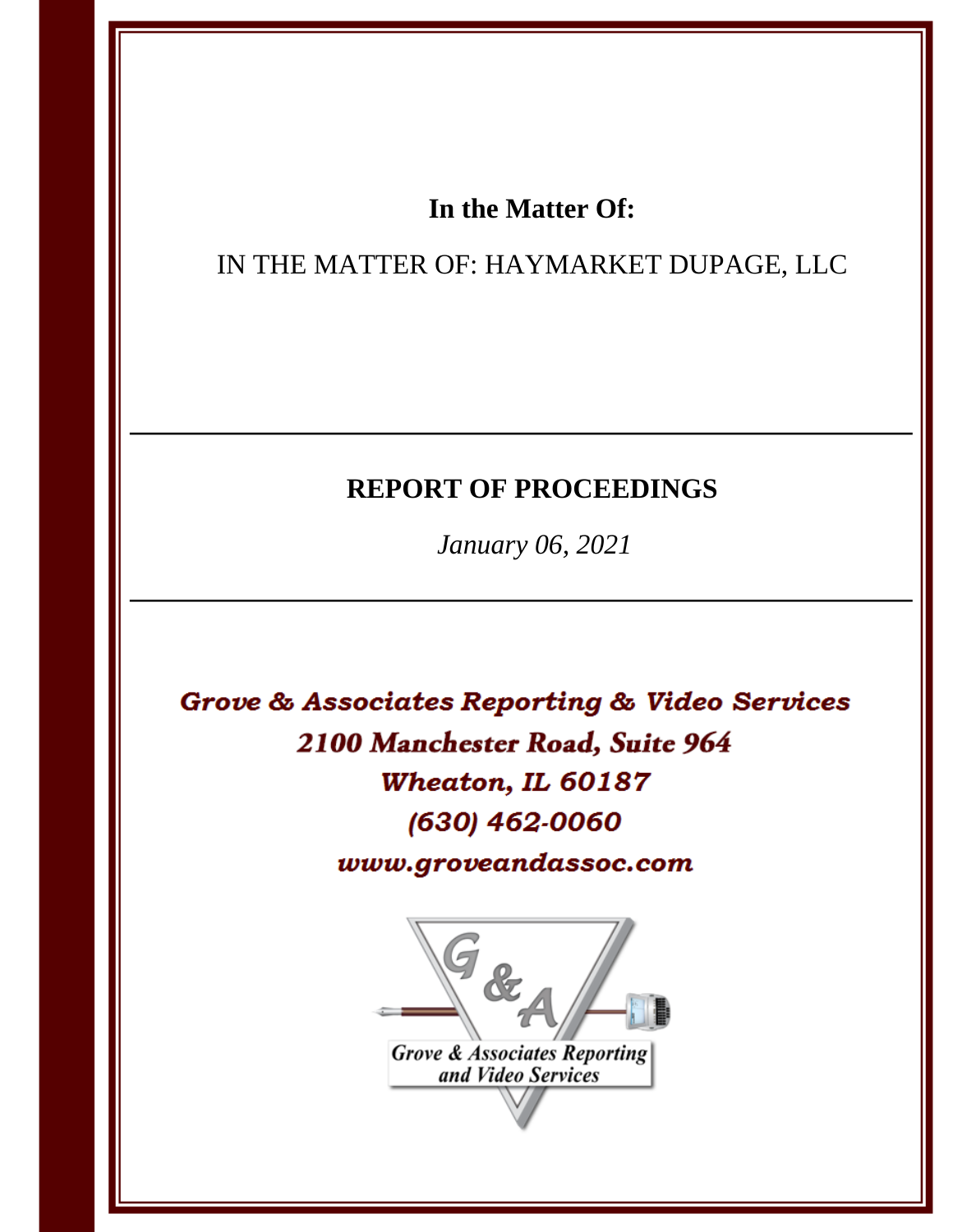STATE OF ILLINOIS )  $\big)$  SS. COUNTY OF DU PAGE )

## BEFORE THE VILLAGE OF ITASCA PLAN COMMISSION

In The Matter of:  $\qquad \qquad$  )

 $\hspace{0.5cm} \longrightarrow$ Haymarket DuPage LLC (a) PC #19-014 860 West Irving Park Road (b) Itasca, Illinois (1998)

DISCUSSION AND POSSIBLE ACTION REGARDING PC #19-014, HAYMARKET DU PAGE, LLC, APPEAL REQUEST

**REPORT OF PROCEEDINGS had and testimony** 

taken via video conferencing at the public hearing of

the above-entitled cause, taken by Shannon M. Frey,

CSR No. 84-002277, RMR, CRR, on Wednesday, January 6,

2021, at 7:00 p.m.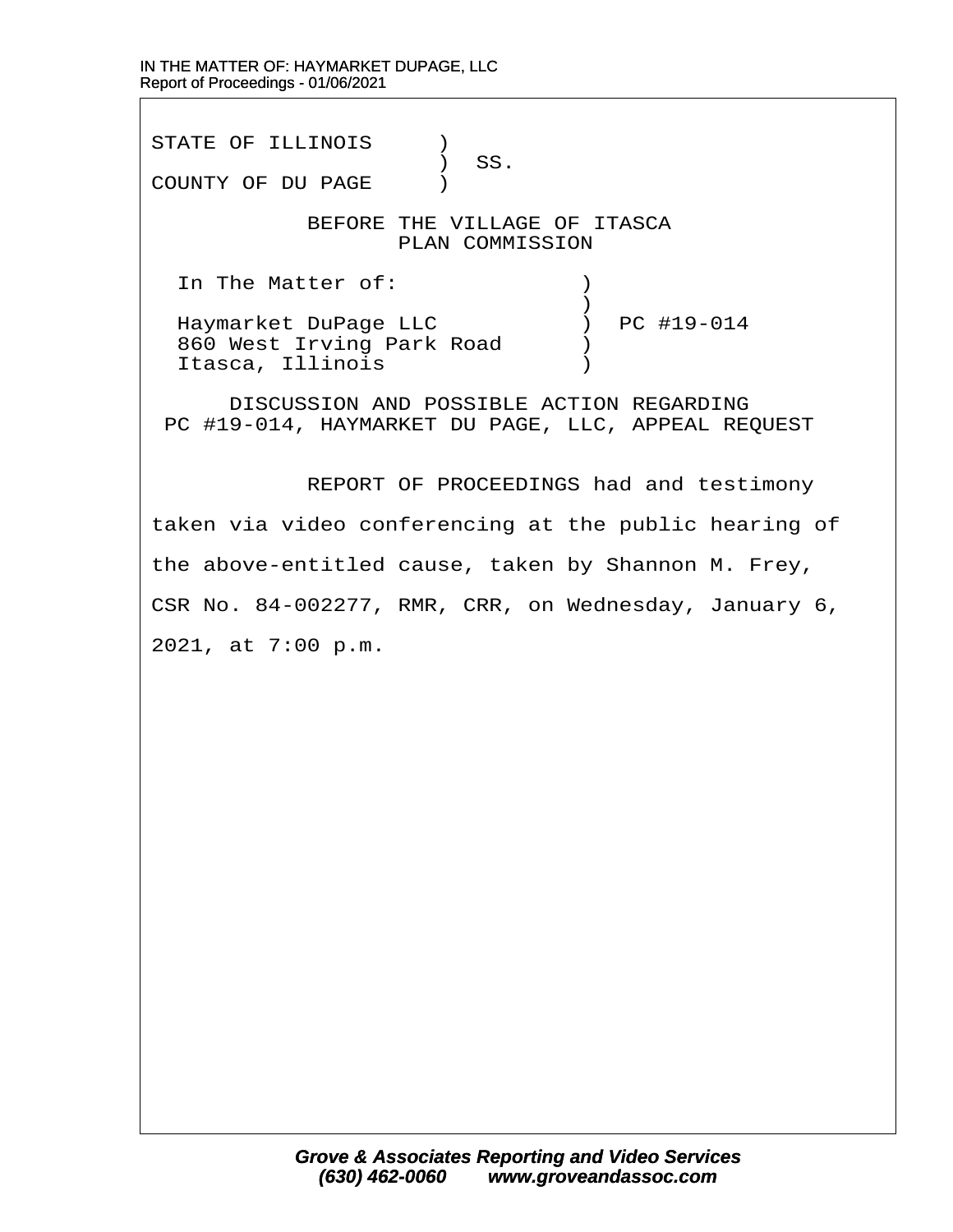| <b>PRESENT:</b><br>MR. BRENDAN DALY, Chairman;<br>MR. FRANK CARELLO, Commissioner;<br>MS. LORI DRUMMOND, Commissioner;<br>MR. JEFFREY HOLMES, Commissioner; |
|-------------------------------------------------------------------------------------------------------------------------------------------------------------|
|                                                                                                                                                             |
|                                                                                                                                                             |
|                                                                                                                                                             |
|                                                                                                                                                             |
|                                                                                                                                                             |
| MS. KRISTA RAY, Commissioner.                                                                                                                               |
|                                                                                                                                                             |
| <b>ALSO PRESENT:</b>                                                                                                                                        |
| MR. MO KHAN, Village Planner;                                                                                                                               |
| MS. SHANNON MALIK JARMUSZ, Director of<br><b>Community Development;</b>                                                                                     |
| MS. AMANDA MELONE, Recording Secretary;                                                                                                                     |
| MS. YORDANA WYSOCKI, Village Attorney;                                                                                                                      |
|                                                                                                                                                             |
| HERVAS, CONDON & BERSANI, P.C., by<br>MR. CHARLES E. HERVAS                                                                                                 |
| 333 Pierce Road, Suite 195<br>Itasca, Illinois 60143                                                                                                        |
| (630) 773-4774<br>chervas@hcbattorneys.com                                                                                                                  |
| Appeared on behalf of City of Itasca;                                                                                                                       |
| DASPIN & AUMENT, LLP, by<br>MS. BRIDGET M. O'KEEFE                                                                                                          |
| 300 South Wacker Drive, Suite 2200<br>Chicago, Illinois 60606                                                                                               |
| (312) 258-3795<br>bokeefe@daspinaument.com, and                                                                                                             |
| BOND, DICKSON & CONWAY, by<br><b>MS. MARY E. DICKSON</b>                                                                                                    |
| 400 South Knoll Street, Unit C                                                                                                                              |
| Wheaton, Illinois 60187<br>$(630) 681 - 1000$                                                                                                               |
| marydickson@bond-dickson.com<br>Appeared on behalf of Haymarket DuPage LLC;                                                                                 |
|                                                                                                                                                             |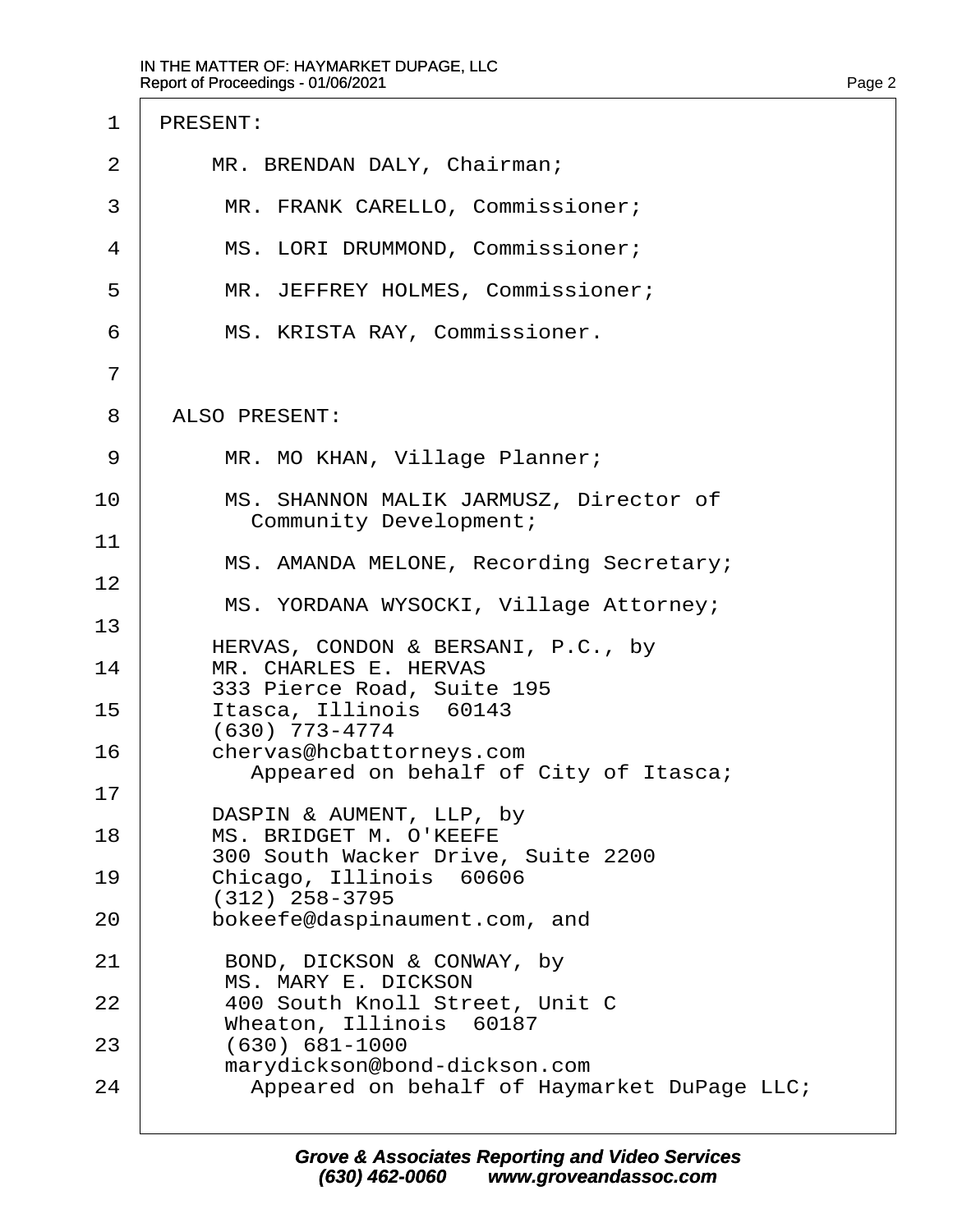| $\mathbf 1$ | ALSO PRESENT: (Cont'd.)                                                     |
|-------------|-----------------------------------------------------------------------------|
| 2           | FRANCZEK, P.C., by<br><b>MS. JENNIFER SMITH</b>                             |
| 3           | 300 South Wacker Drive, Suite 3400<br>Chicago, Illinois 60606               |
| 4           | $(312)$ 786-6589<br>jas@franczek.com                                        |
| 5           | Appeared on behalf of Itasca School District;                               |
| 6           | JOHNSON & BELL, LTD., by<br>MR. STEPHEN P. ELLENBECKER                      |
| 7<br>8      | 33 West Monroe Street, Suite 2700<br>Chicago, IL 60603<br>$(312)$ 984-0221  |
| 9           | ellenbeckers@jbltd.com<br>Appeared on behalf of 865 West Irving Park        |
| 10          | Road, LLC;                                                                  |
| 11          | OTTOSEN, DINOLFO, HASENBLAG & CASTALDO, LTD., by<br>MR. STEPHEN H. DI NOLFO |
| 12          | 1804 North Naper Boulevard, Suite 350<br>Naperville, Illinois 60563         |
| 13          | (630) 682-0085<br>sdinolfo@ottosenlaw.com                                   |
| 14          | Appeared on behalf of Itasca Fire Protection<br>District.                   |
| 15          |                                                                             |
| 16          |                                                                             |
| 17          |                                                                             |
| 18          |                                                                             |
| 19          |                                                                             |
| 20          |                                                                             |
| 21          |                                                                             |
| 22          |                                                                             |
| 23          |                                                                             |
| 24          |                                                                             |
|             |                                                                             |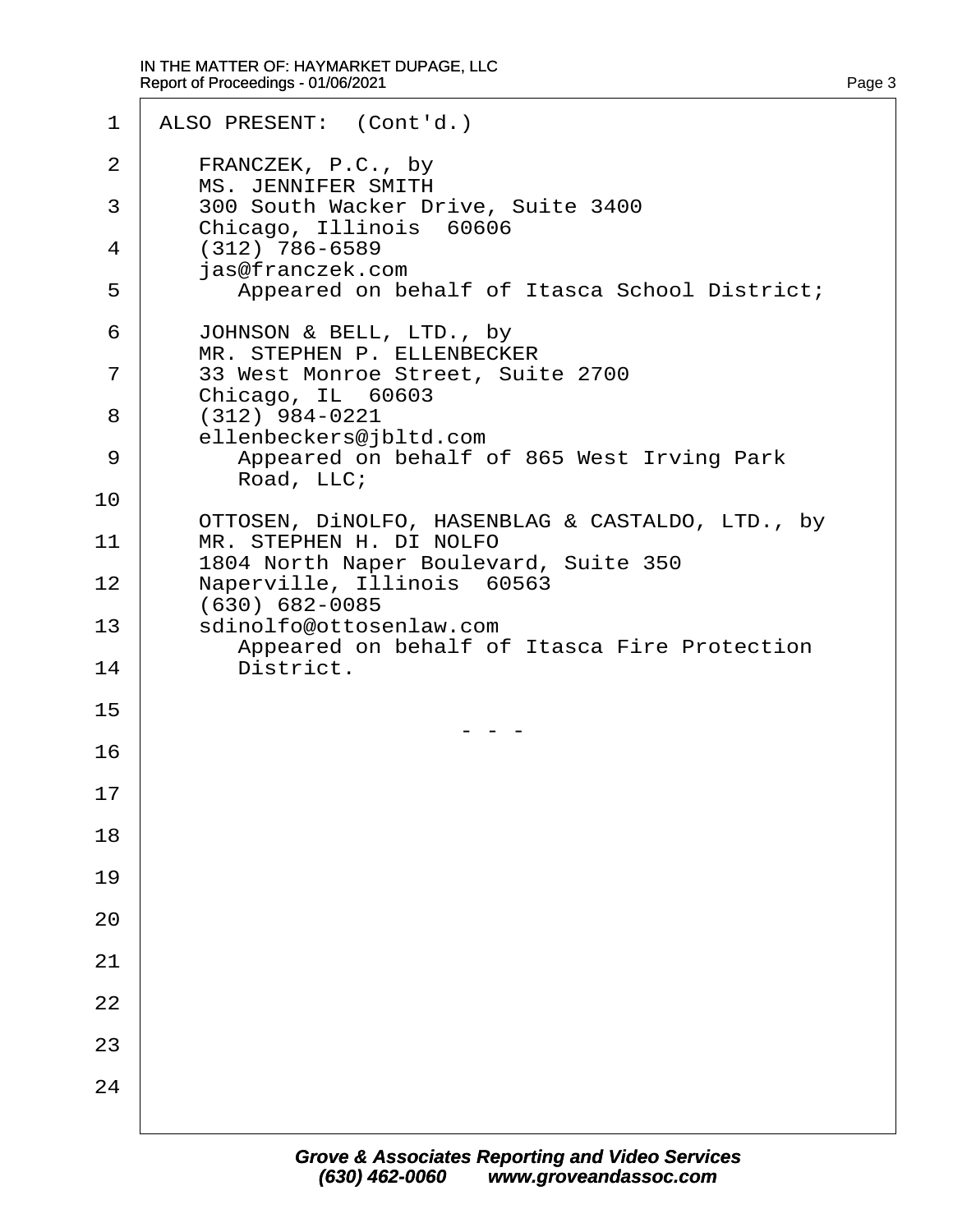| 1                   | INDEX                                                                    |
|---------------------|--------------------------------------------------------------------------|
| 2                   | <b>WITNESS:</b>                                                          |
| 3                   | <b>LUAY ABOONA</b>                                                       |
| 4                   | <b>EXAMINATION BY:</b><br>Page<br>Line                                   |
| 5                   | MR. ELLENBECKER 16<br>19                                                 |
| 6                   | 23<br>MS. O'KEEFE 72<br>$\overline{4}$                                   |
| $\overline{7}$<br>8 | MR. ELLENBECKER 75<br>24<br>MR. DI NOLFO 79<br>5<br>MS. O'KEEFE 82<br>13 |
| 9                   | <b>WITNESS:</b>                                                          |
| 10                  | <b>JAMES DOMINIK</b>                                                     |
| 11                  | MR. ELLENBECKER 85<br>21                                                 |
| 12 <sup>1</sup>     | MS. SMITH113<br>5<br>MS. O'KEEFE127<br>11                                |
| 14                  | 13 MR. DI NOLFO132<br>11<br>MR. ELLENBECKER144<br>23                     |
| 15                  |                                                                          |
| 16                  |                                                                          |
| 17                  |                                                                          |
| 18                  |                                                                          |
| 19                  |                                                                          |
| 20                  |                                                                          |
| 21                  |                                                                          |
| 22                  |                                                                          |
| 23                  |                                                                          |
| 24                  |                                                                          |
|                     |                                                                          |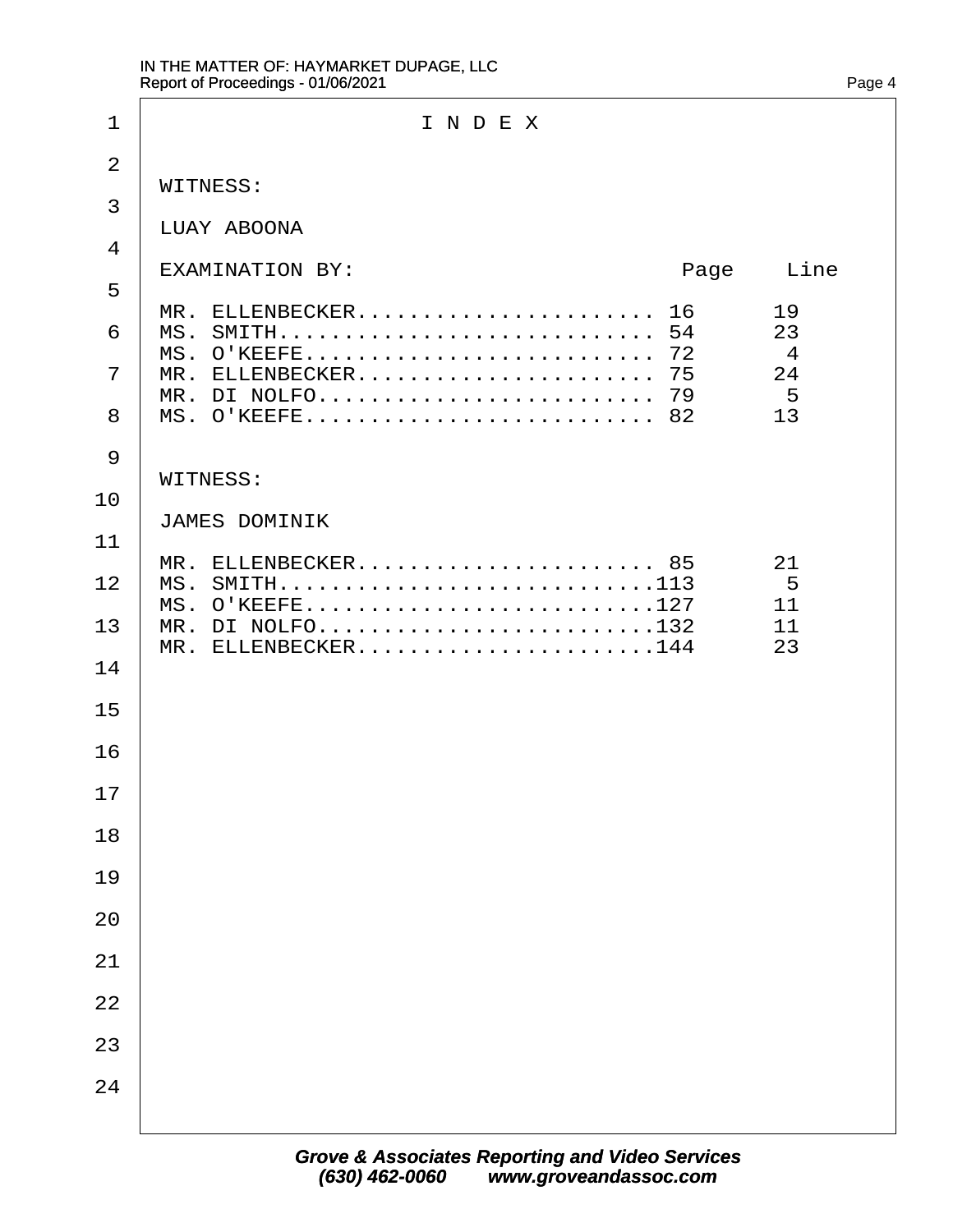| 1              | CHAIRMAN DALY: Good evening everyone, and       |
|----------------|-------------------------------------------------|
| $\overline{2}$ | welcome to this meeting of the January 6, 2021, |
| 3              | Itasca Plan Commission. I call this meeting to  |
| 4              | drder.                                          |
| 5              | Would the secretary please call                 |
| 6              | rbll.                                           |
| $\overline{7}$ | RECORDING SECRETARY MELONE: Chairman Daly?      |
| 8              | <b>CHAIRMAN DALY: Present.</b>                  |
| 9              | <b>RECORDING SECRETARY MELONE: Commissioner</b> |
| 10             | Carello?                                        |
| 11             | <b>COMMISSIONER CARELLO: Here.</b>              |
| 12             | <b>RECORDING SECRETARY MELONE: Commissioner</b> |
| 13             | Drummond?                                       |
| 14             | <b>COMMISSIONER DRUMMOND: Here.</b>             |
| 15             | <b>RECORDING SECRETARY MELONE: Commissioner</b> |
| 16             | Holmes?                                         |
| 17             | <b>COMMISSIONER HOLMES: Here.</b>               |
| 18             | RECORDING SECRETARY MELONE: Commissioner Ray?   |
| 19             | <b>COMMISSIONER RAY: Here.</b>                  |
| 20             | <b>RECORDING SECRETARY MELONE: Commissioner</b> |
| 21             | <b>Russo? Commissioner Russo?</b>               |
| 22             | (No response.)                                  |
| 23             | VILLAGE PLANNER KHAN: He's not in the           |
| 24             | meeting right now.                              |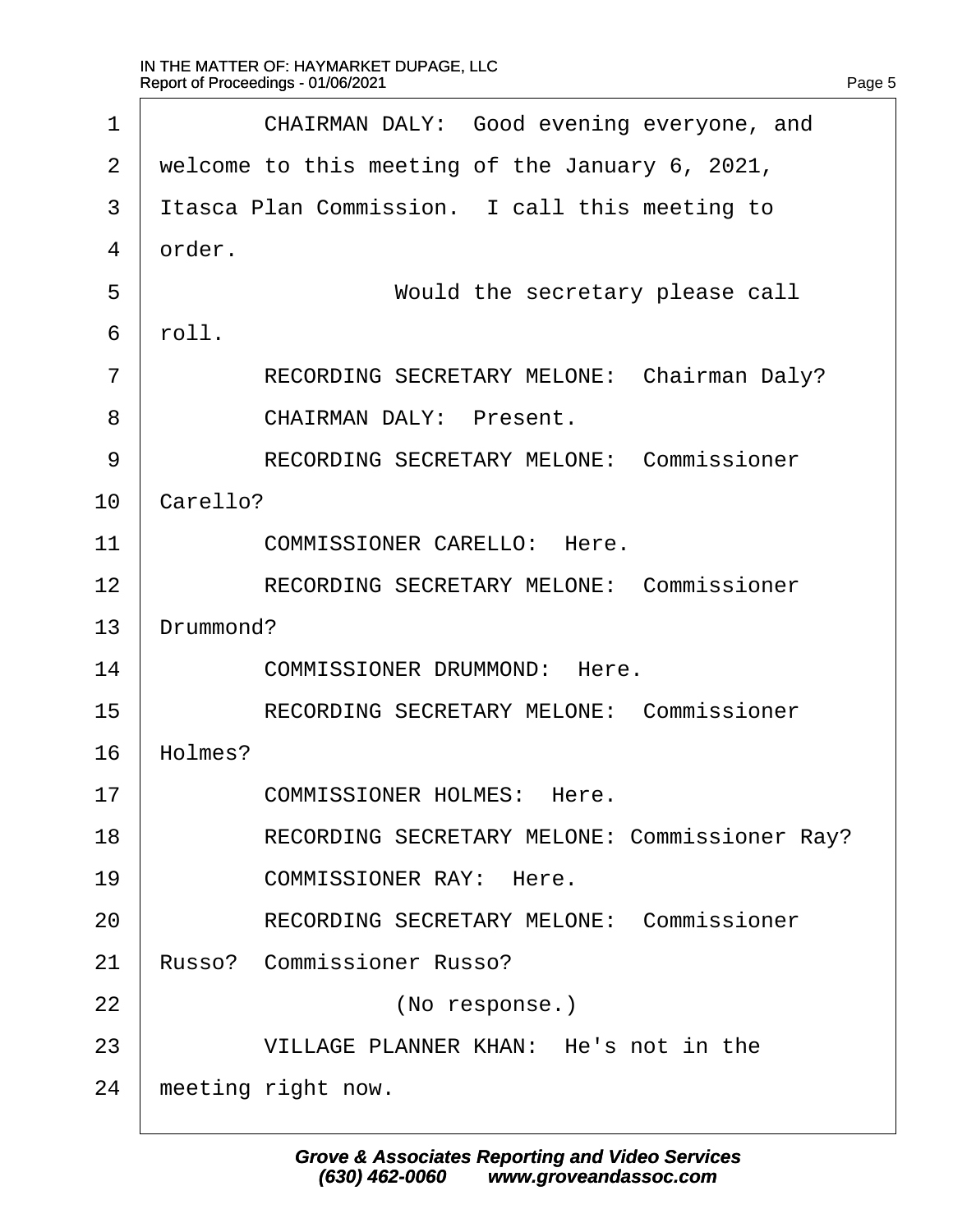$\Gamma$ 

| 1              | CHAIRMAN DALY: At this point we still have a         |
|----------------|------------------------------------------------------|
| 2              | quorum for the meeting so we're going to proceed.    |
| 3              | Okay. Good evening everyone.                         |
| 4              | Today is Wednesday, January 6th, 2021. Happy New     |
| 5              | Year.                                                |
| 6              | The case before the Plan Commission                  |
| $\overline{7}$ | is PC 19-014 continued from last December 16th.      |
| 8              | The Petitioner and owner is                          |
| 9              | Haymarket DuPage LLC, and the location is 860 West   |
| 10             | rving Park Road.                                     |
| 11             | The procedures for tonight and                       |
| 12             | meetings moving forward are as follows: This evening |
| 13             | will begin with the Petitioner calling the following |
| 14             | witnesses: Mr. James Dominik, Mr. Luay Aboona from   |
| 15             | KLOA.                                                |
| 16             | Number two: The Plan Commission                      |
| 17             | has adopted new rules of procedure which are now in  |
| 18             | effect.                                              |
| 19             | Number three: We are proceeding                      |
| 20             | remotely due to COVID-19, and the public may watch   |
| 21             | the proceedings through the Village's YouTube        |
| 22             | channel.                                             |
| 23             | Number four: Anyone wishing to                       |
| 24             | make public comment will be able to do so after the  |
|                |                                                      |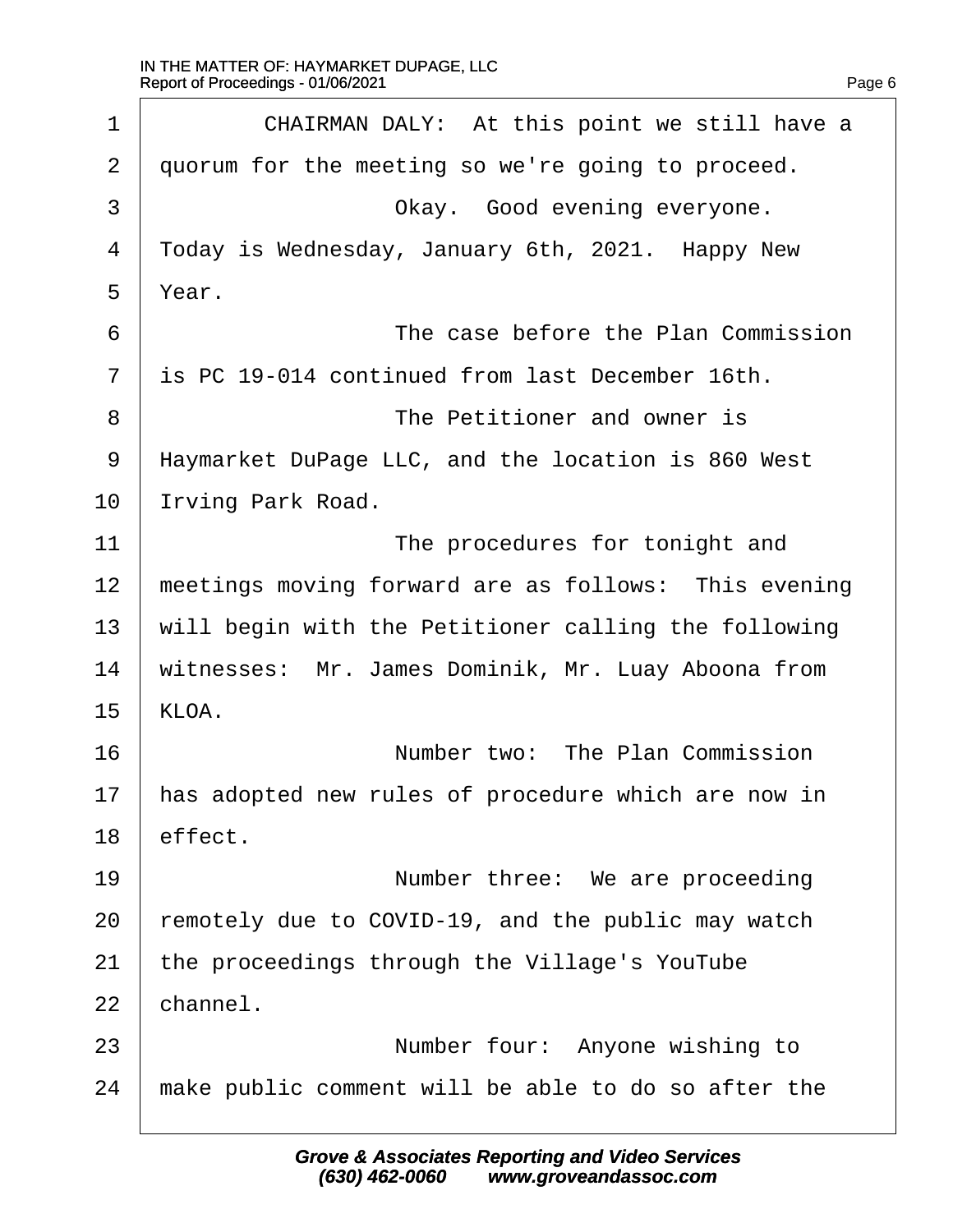1 presentation of cases. They need to sign up on the 2 Village's website. 3 **Number five: Anyone wishing to ask** 4 duestions of the Petitioner, village staff, or other 5 parties will be able to do so after the presentation 6 of cases. The sign-up form is on the Village's 7 website. 8 **8** And on that note, we have for --·9· ·you can't see this piece of paper, but this is the 10 step-by-step guide for the Haymarket public hearings. 11 **I** The version from October of 2020, 12 the new format for the presentation of cases, for 13 those of you who do have this form, we are still on 14 step 3. There are 10 steps in this process, and we 15 do appreciate everyone's patience in working through  $16$  this. 17 **And at this point I would like to** 18 turn it over to Chuck Hervas who might elaborate on 19 that point and also make his opening comments. 20 I Mr. Hervas? 21 | MR. HERVAS: Thank you, Mr. Chairman. 22 **I** My name is Chuck Hervas and I am 23 the attorney advising the Plan Commission in this 24 matter. We are going to give some statements that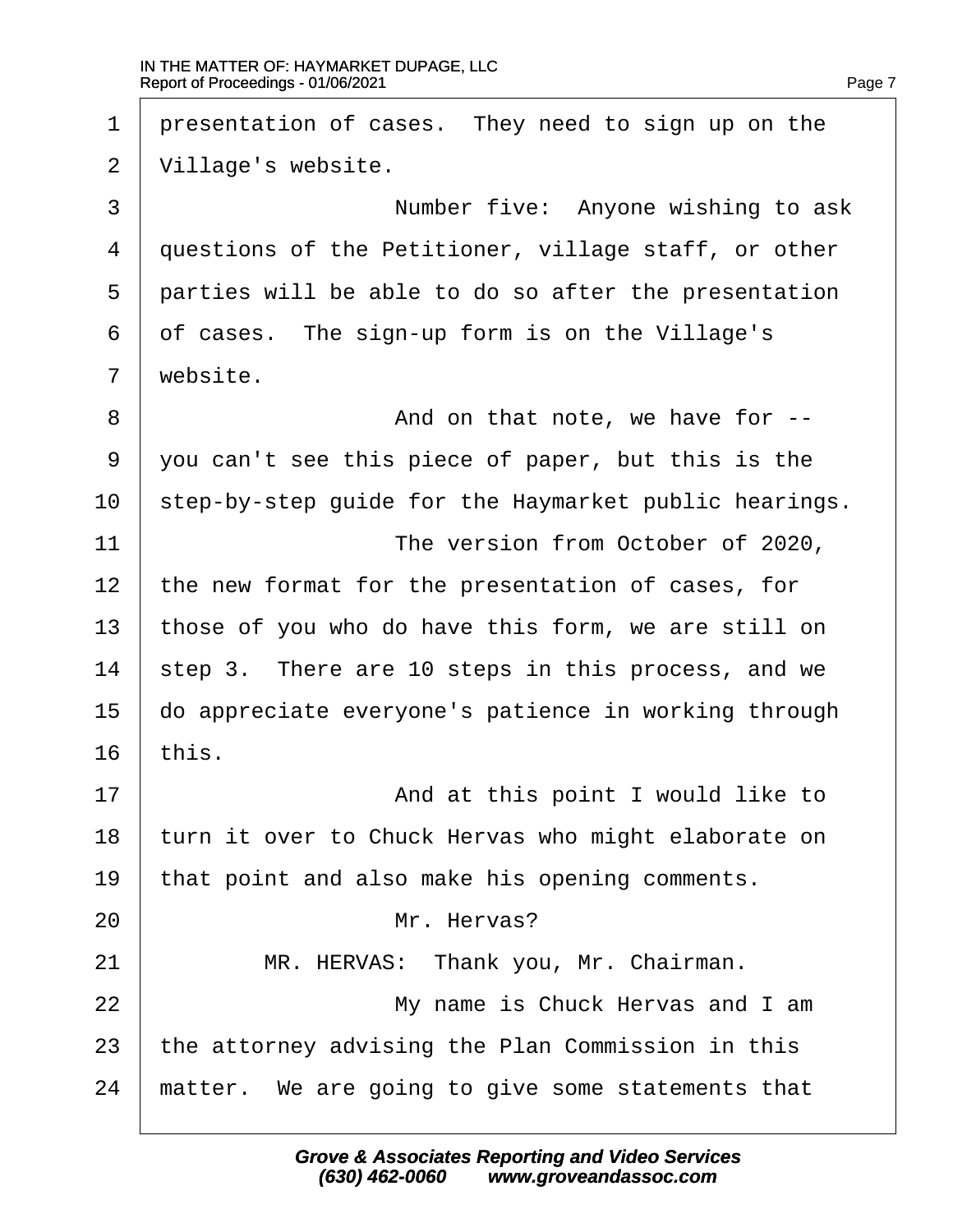1 Ive given in the past, but for the benefit for those 2 that have not been with us before, I'm repeating 3 them.  $\frac{4}{1}$  This is a legal proceeding with 5 legal significance. A court reporter is swearing in 6 witnesses and is transcribing the testimony. This is 7 not a trial, but we are developing a record of 8 proceedings before the Plan Commission. This is a 9 public hearing on a zoning petition. 10· · · · · · · · · · ·My job is to protect the rights of 11 the Petitioner, any objectors, and the public. The 12 Plan Commission will make findings and a 13 recommendation to the Village Board. 14 **I Please understand that the Plan** 15 Commission is a recommending body. The Village Board 16 will make the final decision on the Haymarket zoning 17 betition. 18 **Due to the pandemic and the** 19 Governor's emergency orders, we are unable to meet in 20 person. A virtual hearing is not the preferred 21 method for hearing this zoning petition; however, the 22 business of government must move forward, and the 23 virtual hearing has been approved by state statute 24 and is used by local governments across the state.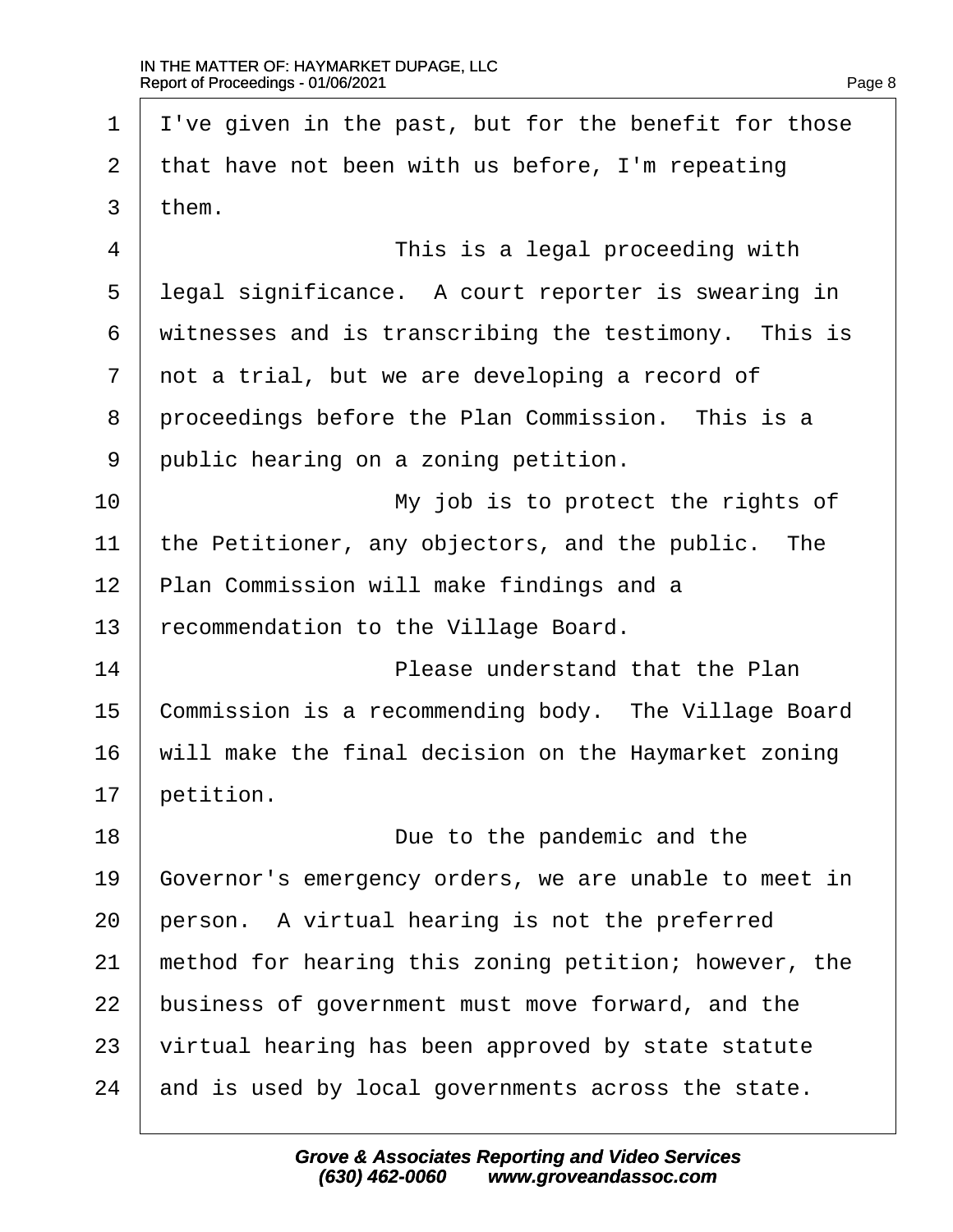| 1              | $E$ veryone is doing the best they can under the      |
|----------------|-------------------------------------------------------|
| $\overline{2}$ | dircumstances.                                        |
| 3              | The procedures used by the Plan                       |
| 4              | Commission for large hearings during the pandemic are |
| 5              | available on the Village's website. The website has   |
| 6              | a lot of information, including a comprehensive       |
| $\overline{7}$ | step-by-step guide about this hearing, which is what  |
| 8              | the Chairman referred to.                             |
| 9              | The public will have an opportunity                   |
| 10             | to ask questions and provide public comment at the    |
| 11             | appropriate time, and you'll be able to see on the    |
| 12             | step-by-step guide when that time will be.            |
| 13             | Witnesses will be presented by the                    |
| 14             | Petitioner and possibly by other interested parties.  |
| 15             | Cross-examination will be allowed only by the         |
| 16             | attorneys or anyone who has been legally recognized   |
| 17             | as an interested party.                               |
| 18             | Finally, this is a slow and                           |
| 19             | deliberate process that creates an appropriate record |
| 20             | for a plan commission hearing. For those that are     |
| 21             | observing, I ask that you please respect the legal    |
| 22             | process even if you do not agree with it.             |
| 23             | Thank you, Mr. Chairman. I'll send                    |
| 24             | it back to you.                                       |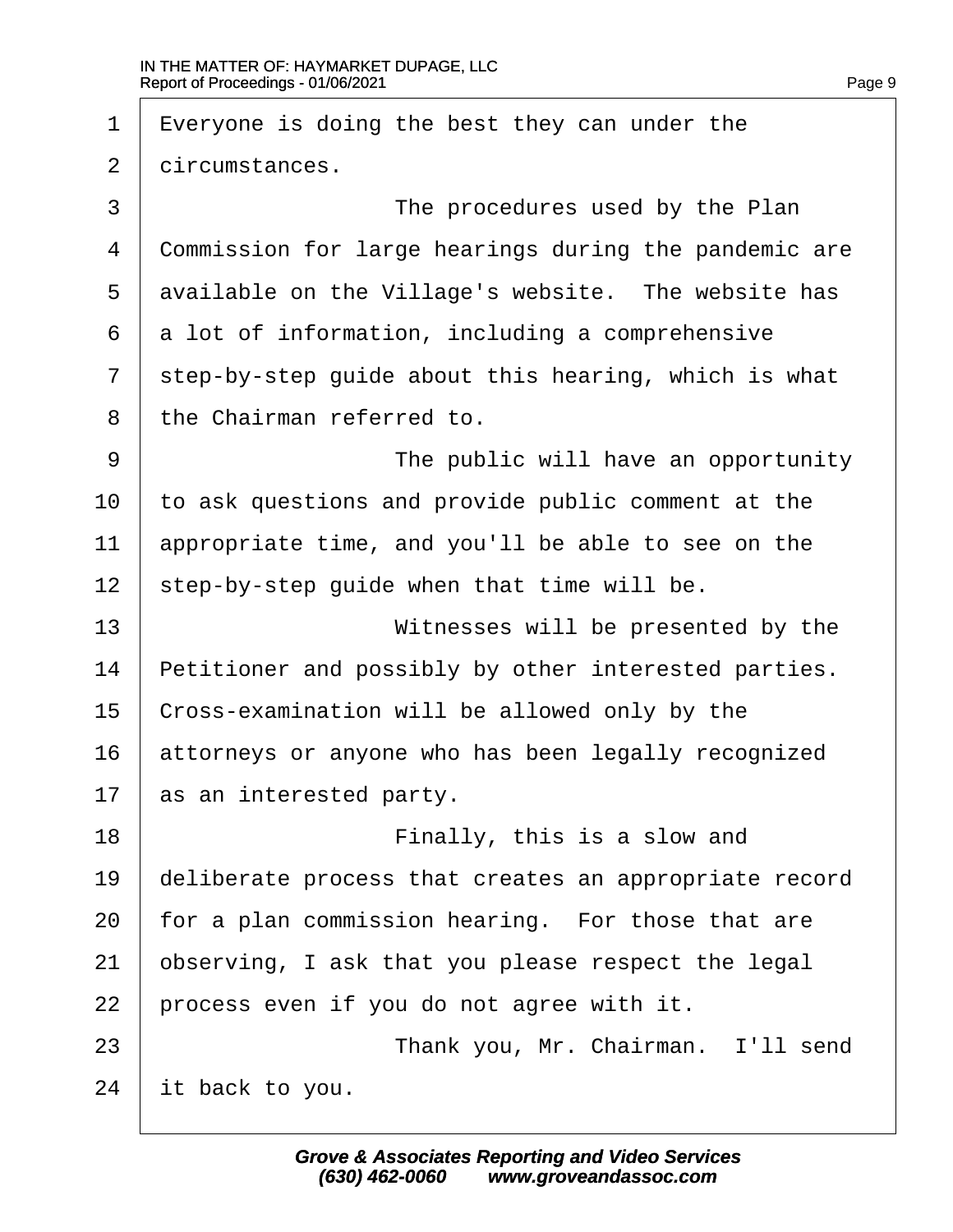| 1              | CHAIRMAN DALY: Thank you, Mr. Hervas.                 |
|----------------|-------------------------------------------------------|
| 2              | At this point I'd like to formally                    |
| 3              | open and continue the hearing, and then we will hear  |
| 4              | from Petitioner's legal team.                         |
| 5              | So the first order of the business                    |
| 6              | and the only order of business this evening before    |
| $\overline{7}$ | the Commission is the continuation of the public      |
| 8              | hearing on case No. PC 19-014.                        |
| 9              | The request is for petition for a                     |
| 10             | planned development by special use with exceptions    |
| 11             | and Class 1 Site Plan approval all in order to permit |
| 12             | a mixed use residential and health care facility and  |
| 13             | other accessory uses in the B-2 Community Business    |
| 14             | District at 860 West Irving Park Road.                |
| 15             | I will now entertain a motion to                      |
| 16             | open this continued public hearing.                   |
| 17             | COMMISSIONER RAY: I motion to open this and           |
| 18             | continue this public hearing; Commissioner Ray.       |
| 19             | <b>COMMISSIONER CARELLO: Second; Commissioner</b>     |
| 20             | Carello.                                              |
| 21             | <b>CHAIRMAN DALY: Will the Secretary please</b>       |
| 22             | call the vote to open the meeting.                    |
| 23             | <b>RECORDING SECRETARY MELONE: Commissioner</b>       |
| 24             | Carello?                                              |
|                |                                                       |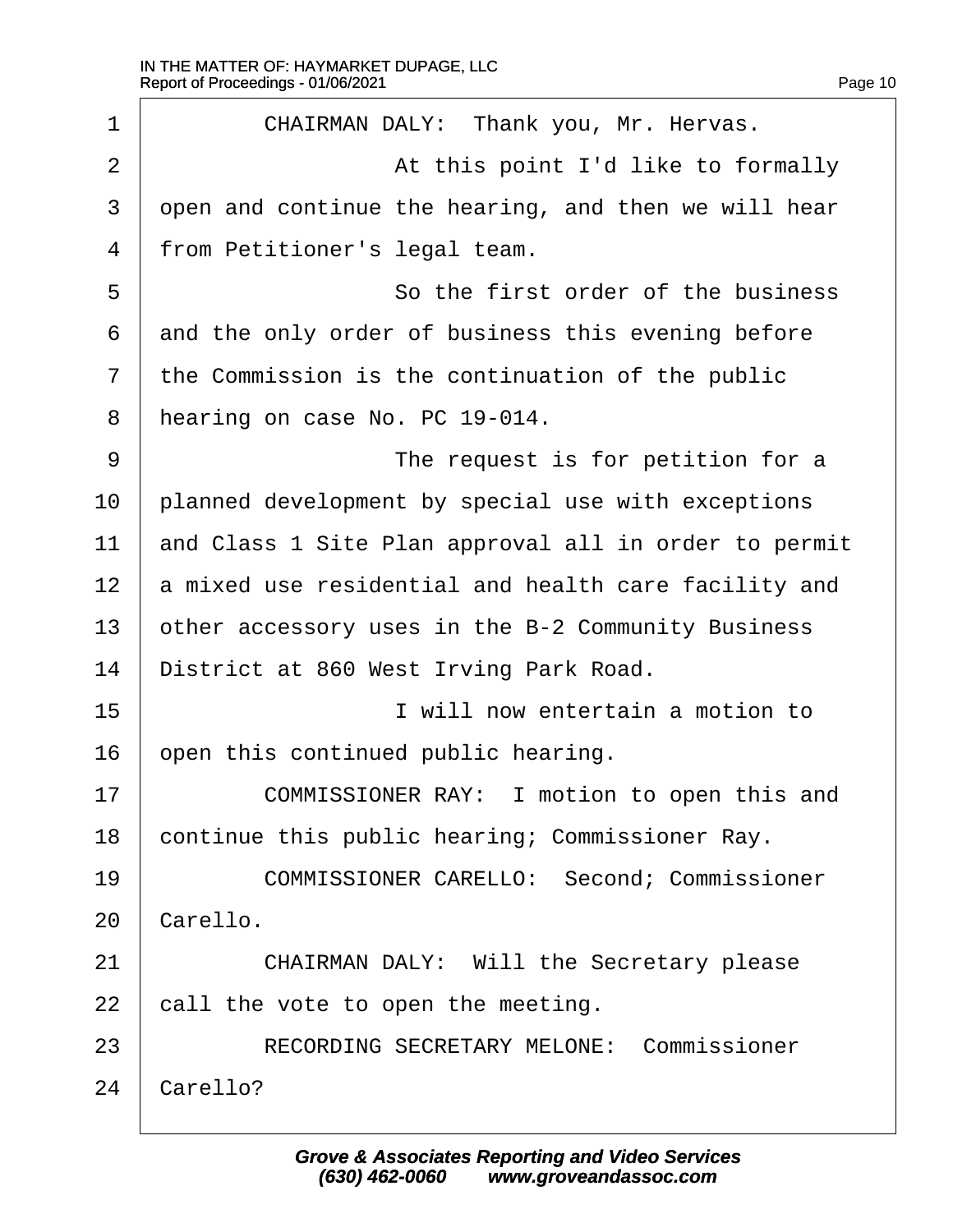| 1              | <b>COMMISSIONER CARELLO: For.</b>                     |
|----------------|-------------------------------------------------------|
| 2              | <b>RECORDING SECRETARY MELONE: Commissioner</b>       |
| 3              | Drummond?                                             |
| 4              | <b>COMMISSIONER DRUMMOND: For.</b>                    |
| 5              | <b>RECORDING SECRETARY MELONE: Commissioner</b>       |
| 6              | Holmes?                                               |
| $\overline{7}$ | <b>COMMISSIONER HOLMES: For.</b>                      |
| 8              | <b>RECORDING SECRETARY MELONE: Commissioner</b>       |
| 9              | Ray?                                                  |
| 10             | <b>COMMISSIONER RAY: For.</b>                         |
| 11             | <b>RECORDING SECRETARY MELONE: And has</b>            |
| 12             | Commissioner Russo showed up at all or no?            |
| 13             | (No response.)                                        |
| 14             | RECORDING SECRETARY MELONE: Okay.                     |
| 15             | VILLAGE PLANNER KHAN: Amanda, I believe he's          |
| 16             | going to be absent for tonight.                       |
| 17             | RECORDING SECRETARY MELONE: Okay. Thank               |
| 18             | you.                                                  |
| 19             | CHAIRMAN DALY: Okay. The motion carries.              |
| 20             | The public hearing is now open.                       |
| 21             | Before we swear in this evening's                     |
| 22             | witnesses, I would ask Ms. O'Keefe if she has any     |
| 23             | opening statements for the Commission before we swear |
| 24             | in her witnesses.                                     |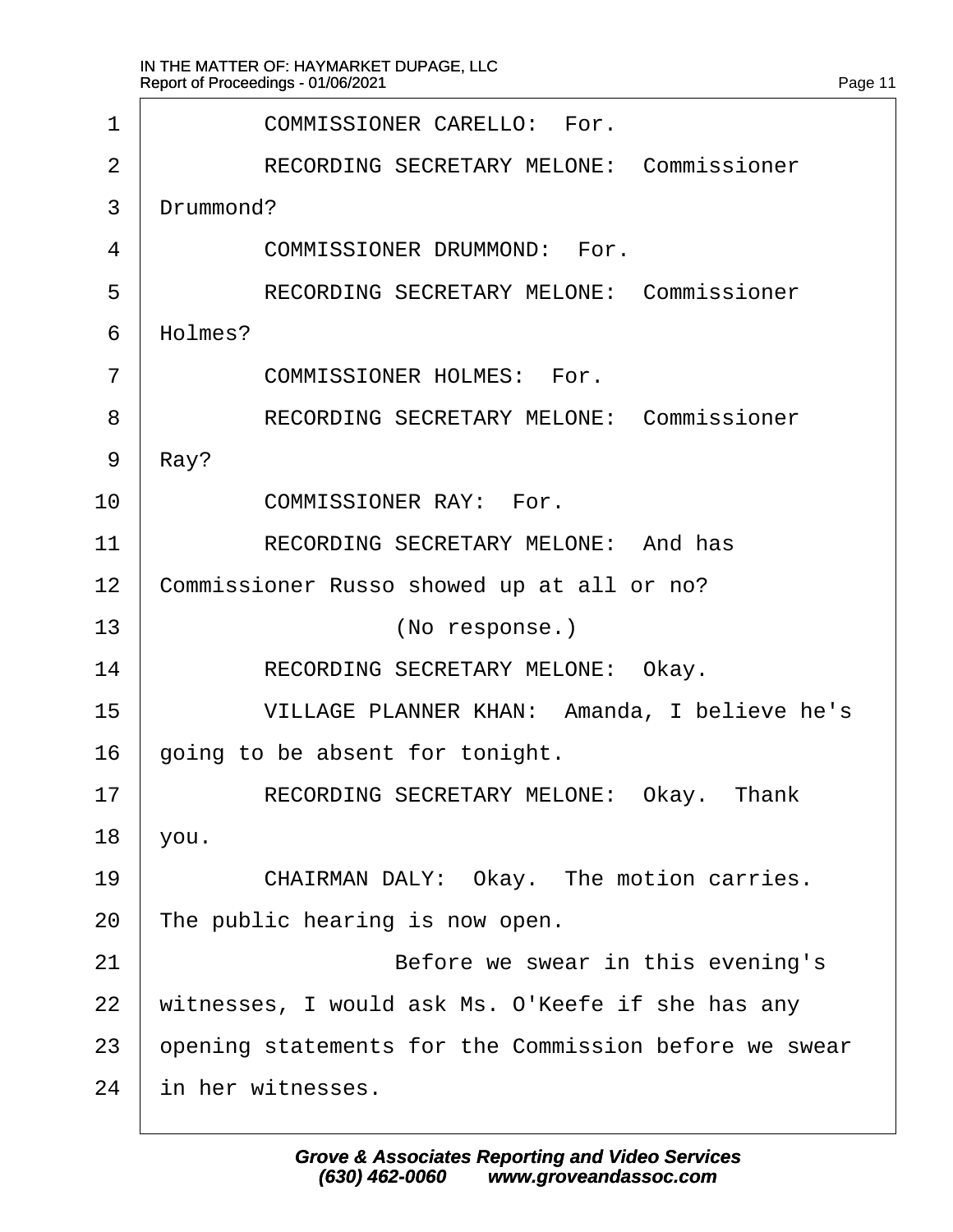$\Gamma$ 

| 1              | MS. O'KEEFE: I do have a brief opening                |
|----------------|-------------------------------------------------------|
| 2              | statement that relates to my first witness.           |
| 3              | Let me just start off by saying                       |
| 4              | good evening. Bridget O'Keefe, for the record, with   |
| 5              | my co-counsel Mary Dickson. We're here today on       |
| 6              | behalf of Haymarket DuPage.                           |
| $\overline{7}$ | Tonight we're go to present Luay                      |
| 8              | Aboona, who's a principal with KLOA. He's an expert   |
| 9              | who prepared the report on traffic and parking        |
| 10             | issues.                                               |
| 11             | We're going to ask him to present                     |
| 12             | first because he's not available on January 13th or   |
| 13             | January 20th, so we want to ensure that he is able to |
| 14             | present his testimony this evening.                   |
| 15             | After Mr. Aboona is completed with                    |
| 16             | his testimony and cross-examination, we will return   |
| 17             | to the questioning of Mr. Dominik to hopefully        |
| 18             | complete his cross-examination.                       |
| 19             | So if we could swear in Mr. Aboona                    |
| 20             | and Mr. Dominik, and then I'll just make a brief      |
| 21             | statement of introduction for Mr. Aboona.             |
| 22             | (Luay Aboona sworn.)                                  |
| 23             | MS. O'KEEFE: Just one second because we're            |
| 24             | not showing on the screen.                            |
|                |                                                       |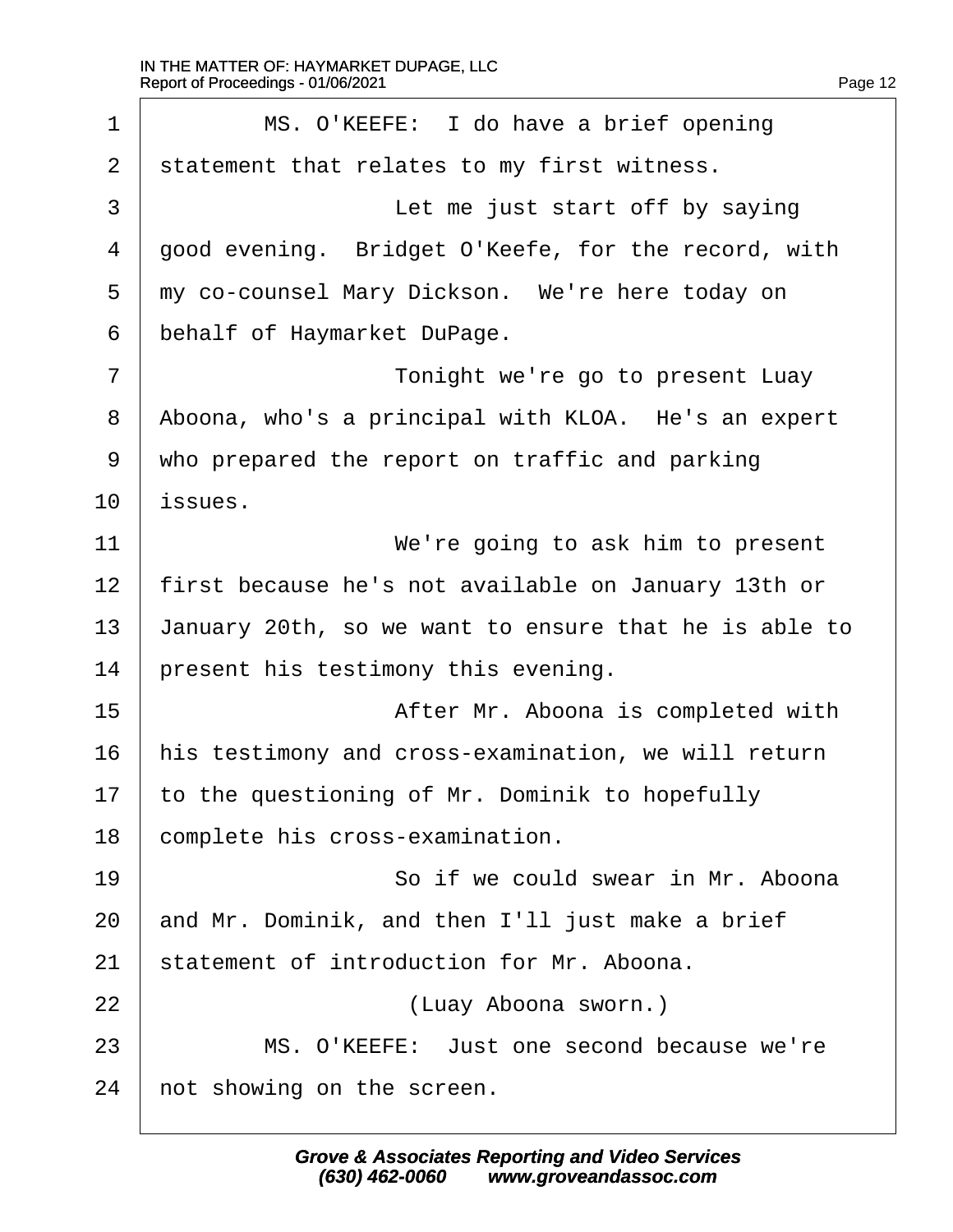| 1              | Can you see us? We're not showing                    |
|----------------|------------------------------------------------------|
| $\overline{2}$ | on the screen right now.                             |
| 3              | There we go. Thank you.                              |
| 4              | Okay. So as I've stated, we're                       |
| 5              | going to be presenting Mr. Luay Aboona for testimony |
| 6              | this evening. He's a principal with KLOA, which is a |
| $\overline{7}$ | premier traffic and parking engineering firm which   |
| 8              | has operated in Chicago since 1995.                  |
| 9              | Mr. Aboona is a founding principal                   |
| 10             | of KLOA with over 29 years of professional           |
| 11             | experience, and he oversees the firm's traffic,      |
| 12             | transportation, and parking assignments for public   |
| 13             | and private sector clients.                          |
| 14             | Mr. Aboona received his Bachelor of                  |
| 15             | Science Degree in civil engineering from the         |
| 16             | University of South Hampton in England, and a Master |
| 17             | of Science Degree in structural engineering from     |
| 18             | Northwestern University.                             |
| 19             | Mr. Aboona is a registered                           |
| 20             | professional engineer in the State of Illinois and   |
| 21             | carries member status in the Institute of            |
| 22             | Transportation Engineers and the Urban Land          |
| 23             | Institute.                                           |
| 24             | Mr. Chairman, I ask you to accept                    |
|                |                                                      |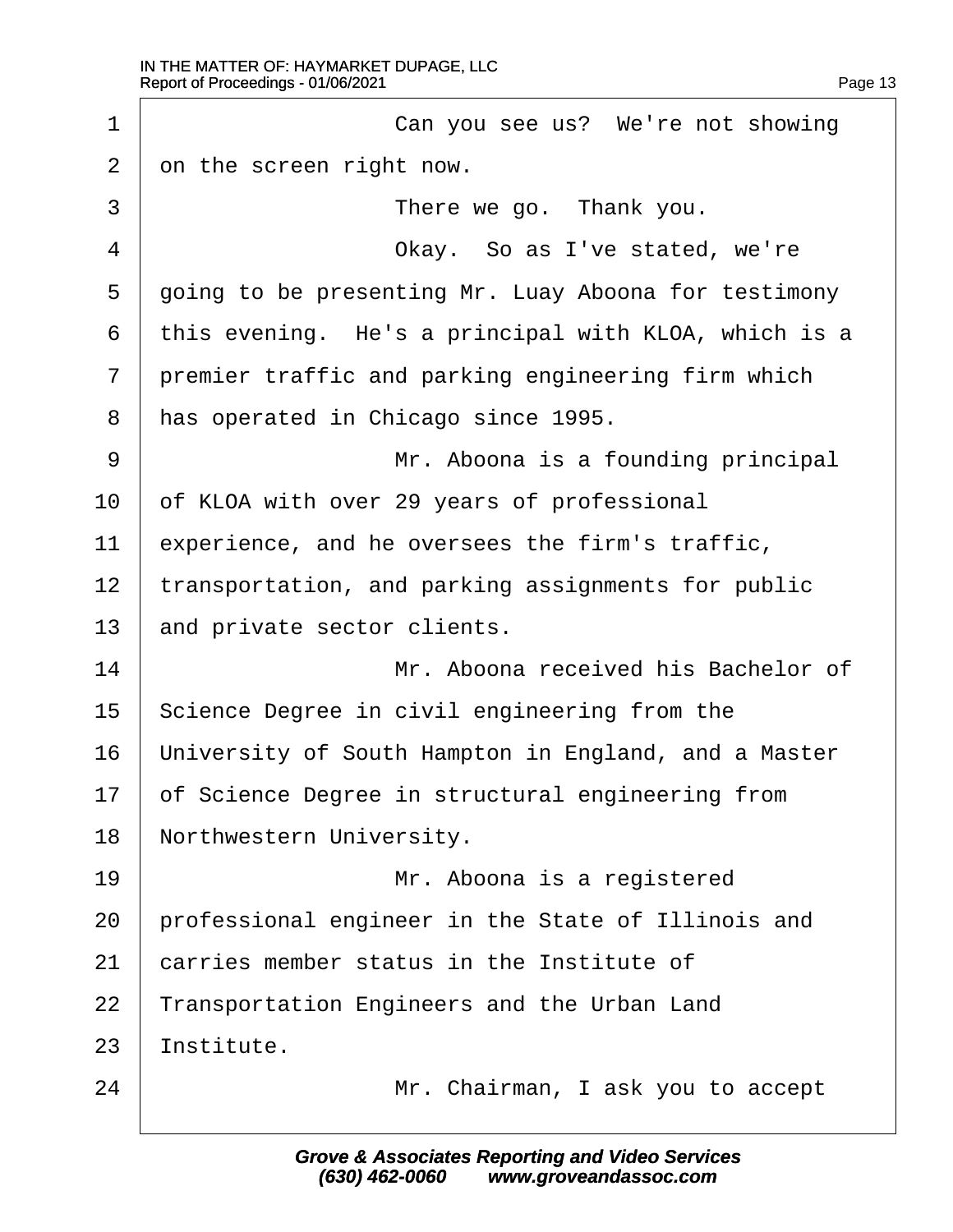1 Mr. Aboona as an expert witness on traffic and 2 parking issues. 3 **CHAIRMAN DALY: I accept your witness as an** 4 expert in the field. Thank you. 5 | MS. O'KEEFE: So Mr. Aboona has prepared an 6 extensive report on the traffic and parking 7 characteristics of Haymarket that was previously ·8· ·introduced into the record as Exhibit No. 41. 9 | I'd like to provide a brief summary 10 of KLOA's finding, and given the thoroughness of the 11 report and in the interest of the time, we are just 12 going to rely on Mr. Aboona's report and not have him 13 make a separate presentation. I will make a quick 14 summary of his findings and then he will be available 15 to answer any questions that Counsel have. 16 **So in summary, Mr. Aboona's report** 17 found that based on the proposed development plan and 18 the traffic capacity analyses for the full build-out 19 of the development, the findings and recommendations 20 of the study are as follows: The proposed 21 development will have a low traffic impact on the 22 surrounding roadway network. 23 **I** Number two: The signalized access 24 off of Illinois 53 and the two unsignalized access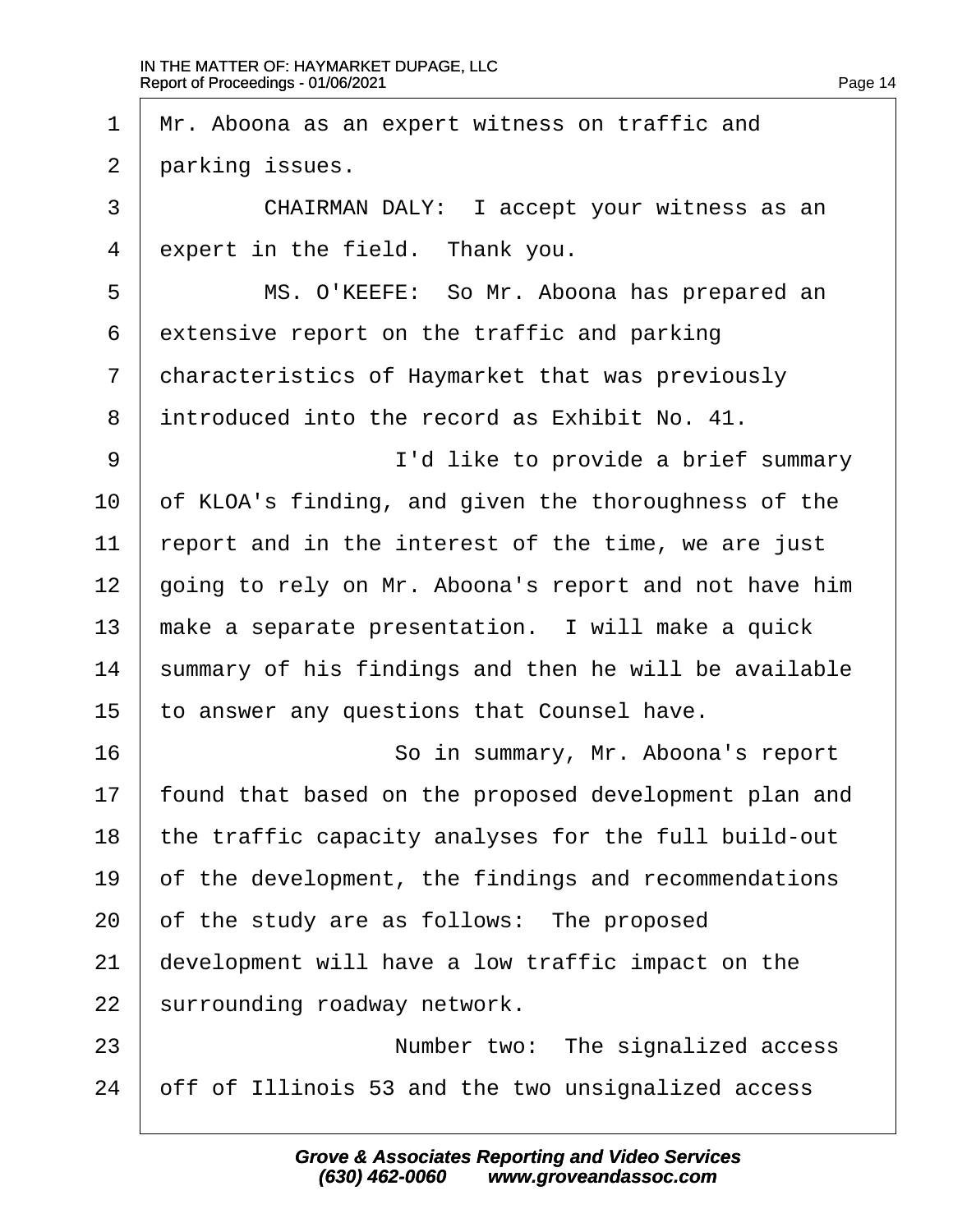| 1              | points off both I-53 and Illinois 19 has served the   |
|----------------|-------------------------------------------------------|
| $\overline{2}$ | Spring Lake's business park, and the proposed         |
| 3              | development will continue to operate at acceptable    |
| 4              | levels of service during peak hours, and no roadway   |
| 5              | or traffic control improvements are recommended at    |
| 6              | these intersections in conjunction with the proposed  |
| $\overline{7}$ | development.                                          |
| 8              | Number three: The existing full                       |
| 9              | access drive off Spring Lake Drive opposite Maplewood |
| 10             | Drive that serves the site will continue to be        |
| 11             | adequate to accommodate their projected traffic       |
| 12             | estimated to be generated by the proposed             |
| 13             | redevelopment.                                        |
| 14             | And, finally, based on the surveys                    |
| 15             | of the existing similar facility and data provided by |
| 16             | Haymarket DuPage, the exiting approximate 384 space   |
| 17             | parking lot serving the site will be adequate to      |
| 18             | accommodate the peak parking demand of the proposed   |
| 19             | development which will primarily consist of           |
| 20             | employees.                                            |
| 21             | So that's the summary of KLOA's                       |
| 22             | findings, and now I'd like to turn it over to         |
| 23             | Mr. Aboona and whichever counsel is going to go first |
| 24             | with regards to cross-examination.                    |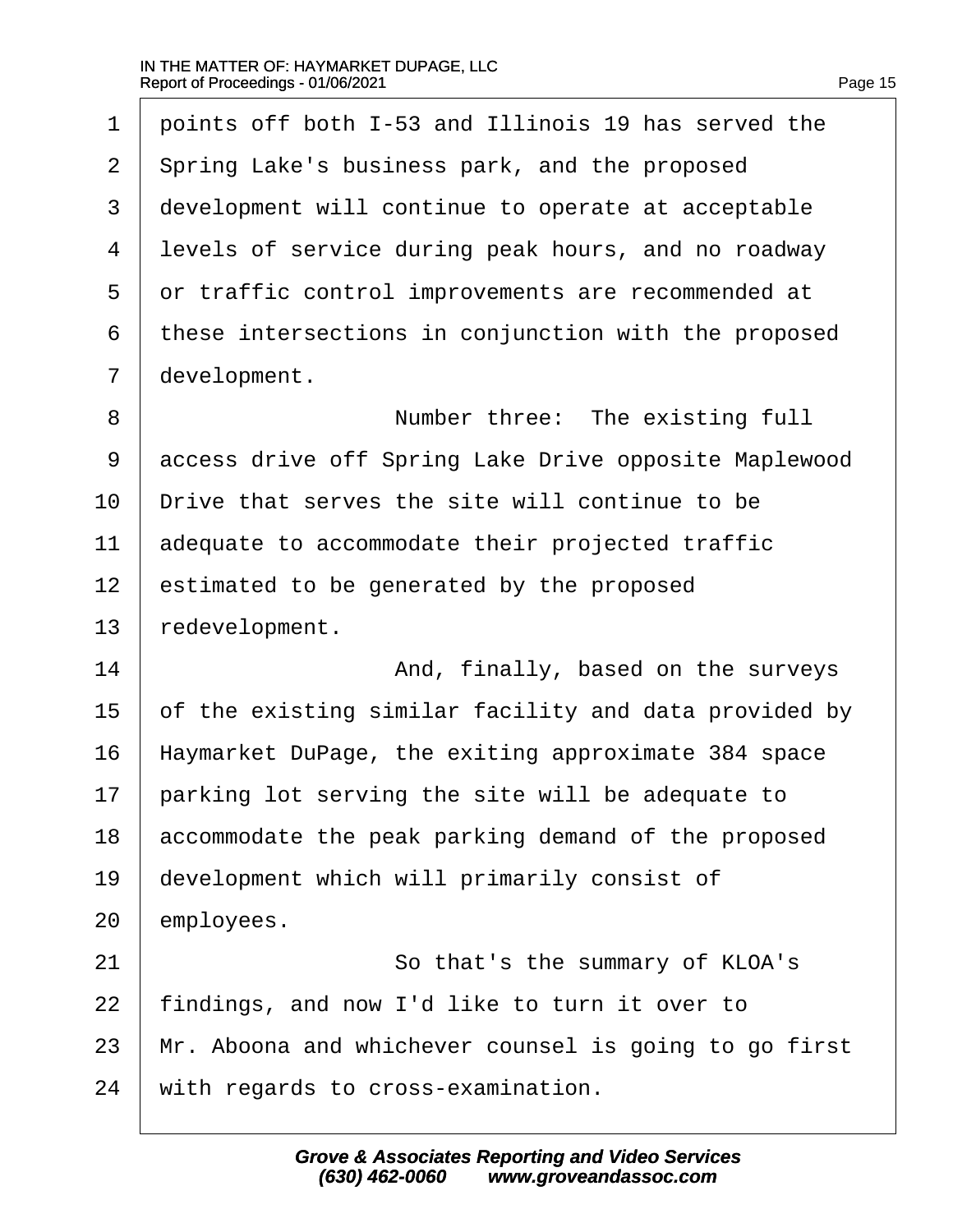| 1              | MR. ELLENBECKER: This is Steve Ellenbecker.           |
|----------------|-------------------------------------------------------|
| 2              | Mr. Chairman, if I have permission to proceed?        |
| 3              | CHAIRMAN DALY: Please do, Mr. Ellenbecker.            |
| 4              | Thank you.                                            |
| 5              | MR. ELLENBECKER: Thank you.                           |
| 6              | Before getting too far down the                       |
| $\overline{7}$ | road here, I advised Counsel earlier today by email,  |
| 8              | and I'm advising the Commission and you,              |
| 9              | Mr. Chairman, that in addition to parties or people I |
| 10             | previously indicated I represent, I also represent    |
| 11             | 960 Maplewood LLC, and 960 Maplewood LLC is           |
| 12             | considered an interested person as that term is       |
| 13             | defined in these proceedings as a property owner      |
| 14             | within 250 feet of 860 West Irving Park Road.         |
| 15             | <b>LUAY ABOONA</b>                                    |
| 16             | called as a witness herein, having been first duly    |
| 17             | sworn, was examined and testified as follows:         |
| 18             | <b>CROSS-EXAMINATION</b>                              |
| 19             | BY MR. ELLENBECKER:                                   |
| 20             | Good evening, Mr. Aboona.<br>Q.                       |
| 21             | Good evening.<br>А.                                   |
| 22             | For purposes of our proceedings here<br>Q.            |
| 23             | tonight, you were hired by Ms. O'Keefe and Haymarket; |
| 24             | correct?                                              |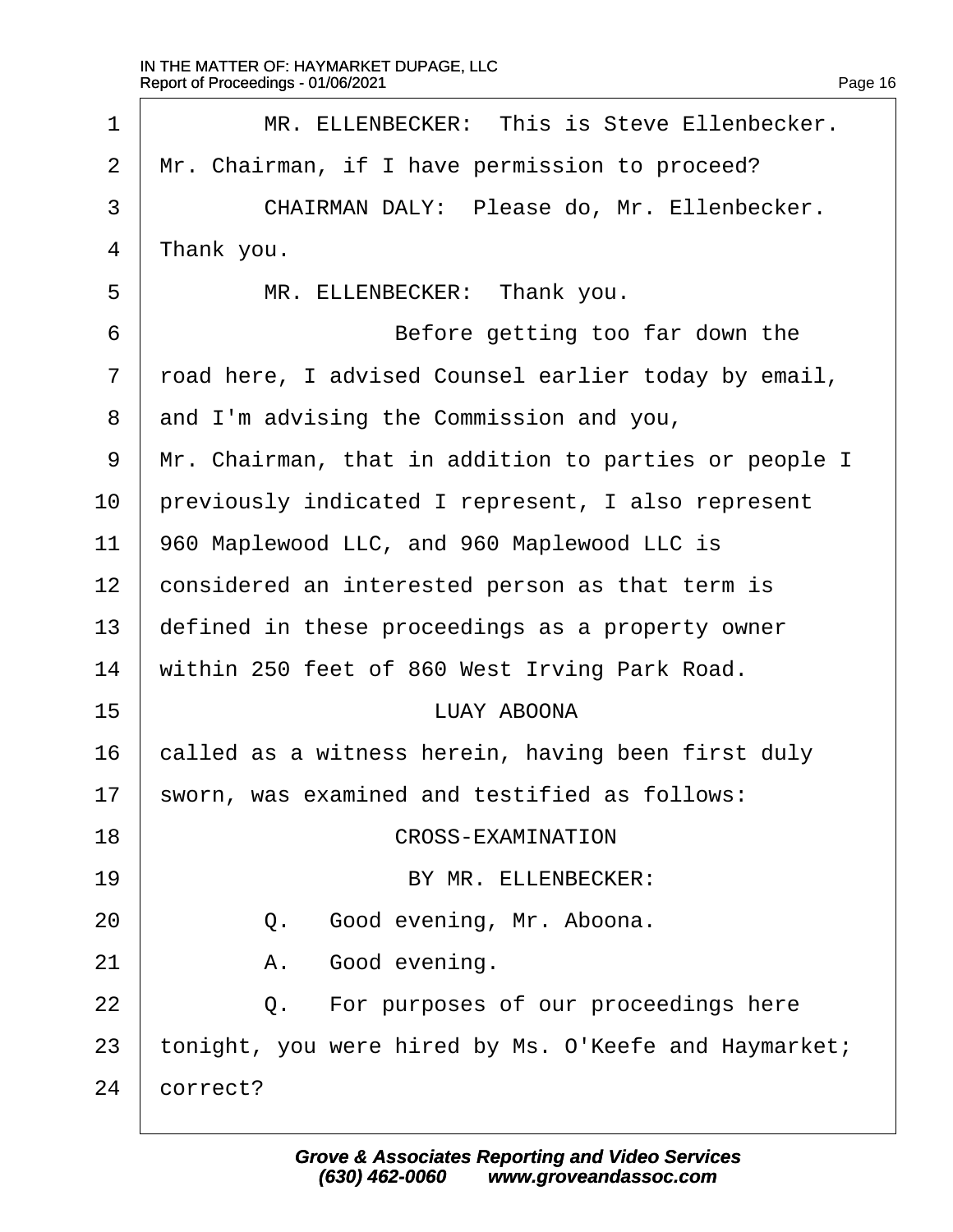| 1              | A. That's correct.                                    |
|----------------|-------------------------------------------------------|
| $\overline{2}$ | Q. And would you agree that as it pertains            |
| 3              | to Haymarket's application in this case, that it was  |
| 4              | in Haymarket's best interest for you to find a        |
| 5              | negligible, low, or no impact on traffic for its      |
| 6              | proposed facility?                                    |
| 7              | A. I prepared a professional traffic study            |
| 8              | to determine what the impact of the facility would be |
| 9              | and that's how I reported it.                         |
| 10             | Right. And you'd agree, though, from<br>Q.            |
| 11             | its position as an applicant, it would be in          |
| 12             | Haymarket's best interest for the results of your     |
| 13             | study to conclude that there is a low, no, or         |
| 14             | hegligible impact on traffic; correct?                |
| 15             | A. I -- I -- not necessarily. I think it's            |
| 16             | the interest of any entity or facility to understand  |
| 17             | what the traffic impacts are and whether the access   |
| 18             | and the roadway system can handle the traffic,        |
| 19             | because if it couldn't, then it could adversely       |
| 20             | Impact their operations.                              |
| 21             | Q. Okay. And if there's an excessive or a             |
| 22             | arge enough impact on traffic, it can also impact     |
| 23             | the surrounding community, as well as the applicant's |
| 24             | proposed facility; correct?                           |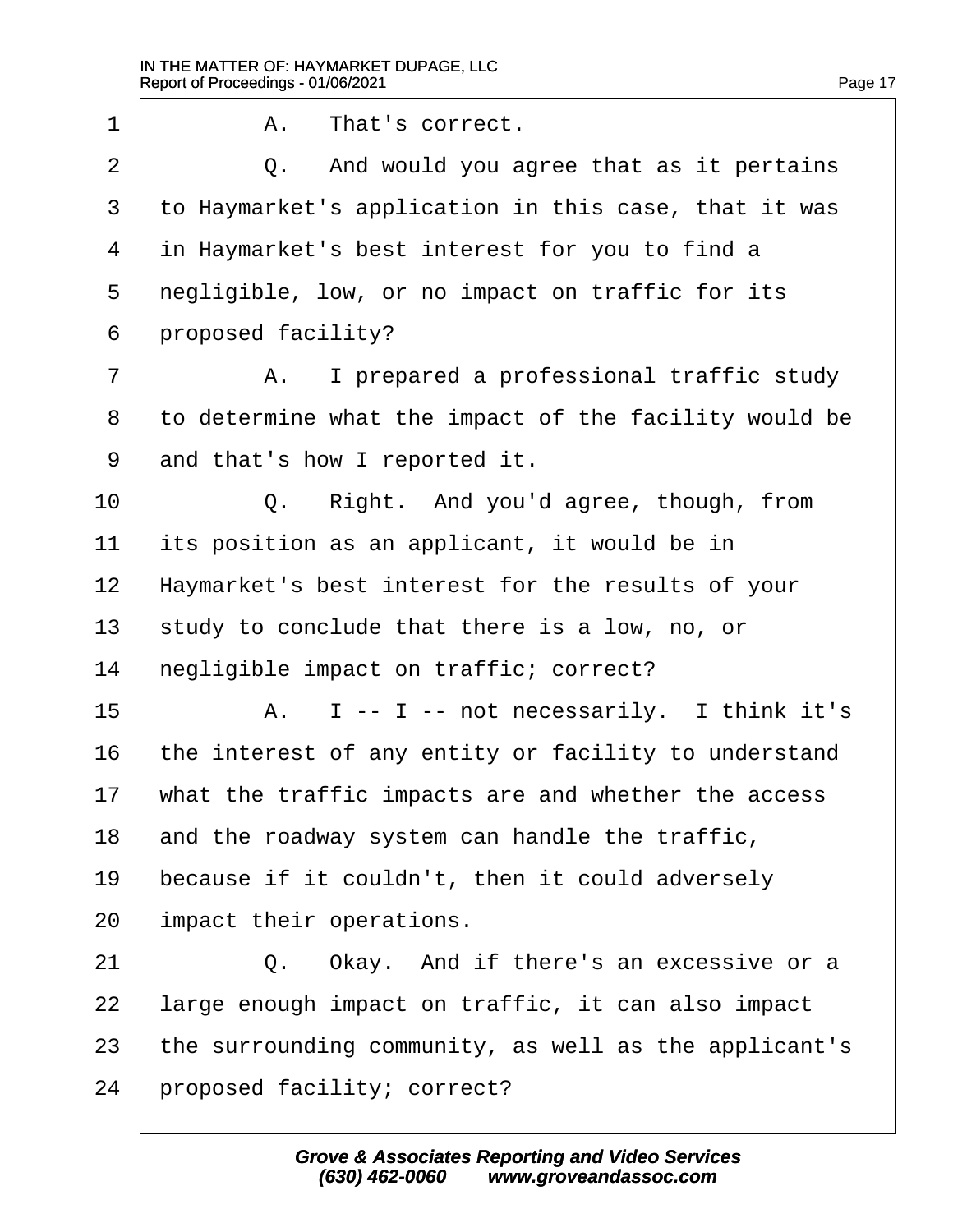| 1              | A. That's what the purpose of the traffic             |
|----------------|-------------------------------------------------------|
| $\overline{2}$ | study is, is to identify these issues.                |
| 3              | Q. Okay. And as Ms. O'Keefe indicated, you            |
| 4              | prepared a report; correct?                           |
| 5              | A. Correct.                                           |
| 6              | Q. And how much of that report did you                |
| $\overline{7}$ | actually author as opposed to other people in your    |
| 8              | firm?                                                 |
| 9              | A. This was done collaboratively within my            |
| 10             | firm. I supervised a lot of the analysis and the      |
| 11             | work, and I participated in the report writing, but   |
| 12             | this was a collaborative report.                      |
| 13             | Q. Did you perform any of the traffic                 |
| 14             | assessments or inquiries that are reflected in the    |
| 15             | report. Did you personally do that?                   |
| 16             | A. If you say that I -- whether I ran the             |
| 17             | analysis using the specific software, no, I did not.  |
| 18             | Q. Did you go to the proposed location,               |
| 19             | look at the implicated intersections, crosswalks, and |
| 20             | sidewalks yourself or was that somebody else from     |
| 21             | your firm?                                            |
| 22             | A. I have visited the site, but the -- the            |
| 23             | project engineer on the project -- on the project did |
| 24             | the same thing.                                       |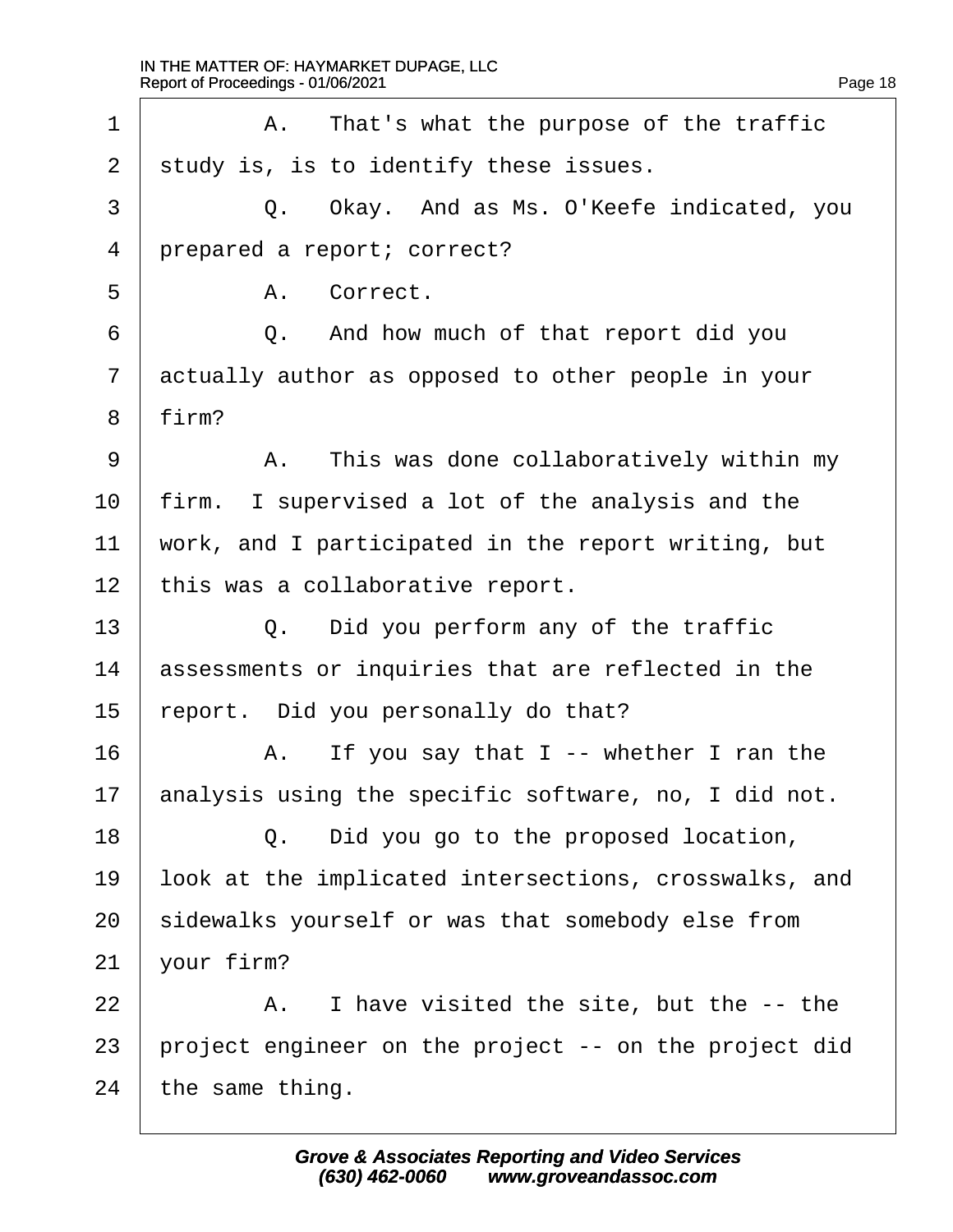| 1  | Q. Would you agree that the size of the               |
|----|-------------------------------------------------------|
| 2  | facility; occupancy of the proposed facility; planned |
| 3  | activities; travel habits of patients/staff members   |
| 4  | were all important variables for your traffic         |
| 5  | assessment?                                           |
| 6  | A. Yes.                                               |
| 7  | Q. And most, if not all, of those                     |
| 8  | variables, you got that information from -- as your   |
| 9  | report says, from the operator; correct?              |
| 10 | A. That is correct.                                   |
| 11 | Q. And the operator in this case was                  |
| 12 | Haymarket; correct?                                   |
| 13 | A. Yes.                                               |
| 14 | Q. Did you personally speak with a person             |
| 15 | or people at Haymarket to get the information or to   |
| 16 | fill in those variables from your report?             |
| 17 | A. No. That information was given to me.              |
| 18 | have spoken with them to understand the               |
| 19 | information, but I did not participate or provide any |
| 20 | input on the information.                             |
| 21 | Q. Okay. There was a chart attached, I                |
| 22 | think, at PDF 40 of your report, and it included some |
| 23 | of these metrics.                                     |
| 24 | Was that chart provided to you by                     |
|    |                                                       |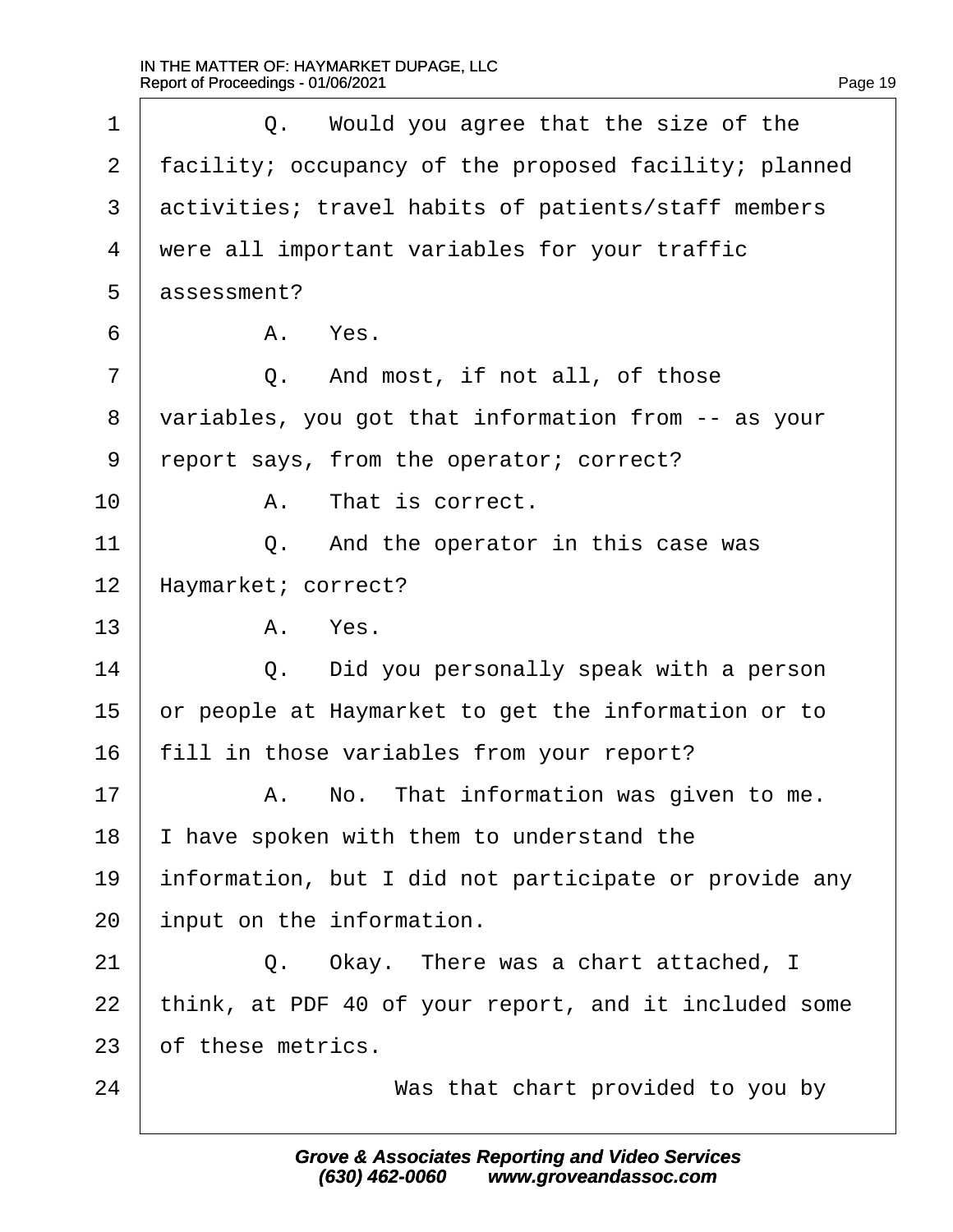| 1              | <b>Counsel or Haymarket?</b>                          |
|----------------|-------------------------------------------------------|
| 2              | A. That was provided by Haymarket, yes.               |
| 3              | Q. Who at Haymarket or affiliated with                |
| 4              | Haymarket did you speak to to acquire the information |
| 5              | regarding size, occupancy, activities, that sort of   |
| 6              | thing?                                                |
| $\overline{7}$ | A. It was Karen Kissel.                               |
| 8              | Q. What was the last name?                            |
| 9              | A. Kissel.                                            |
| 10             | Q. And did you meet with anybody in                   |
| 11             | addition to Karen Kissel from Haymarket?              |
| 12             | A. I think initially when I first got                 |
| 13             | involved I spoke with Mr. Musil, I believe is his     |
| 14             | last name, but it has been primarily Ms. Kissel since |
| 15             | then.                                                 |
| 16             | Q. Did Haymarket -- in addition to giving             |
| 17             | you this chart, did they provide you with any         |
| 18             | historical data to back up any of the information or  |
| 19             | humbers they provided to you?                         |
| 20             | A. I don't understand the question. When              |
| 21             | you say historical data, what are you referring to?   |
| 22             | Q. Well, right. Did -- you got a chart                |
| 23             | that had numbers assigned to different categories,    |
| 24             | right, whether it was to account for patients coming  |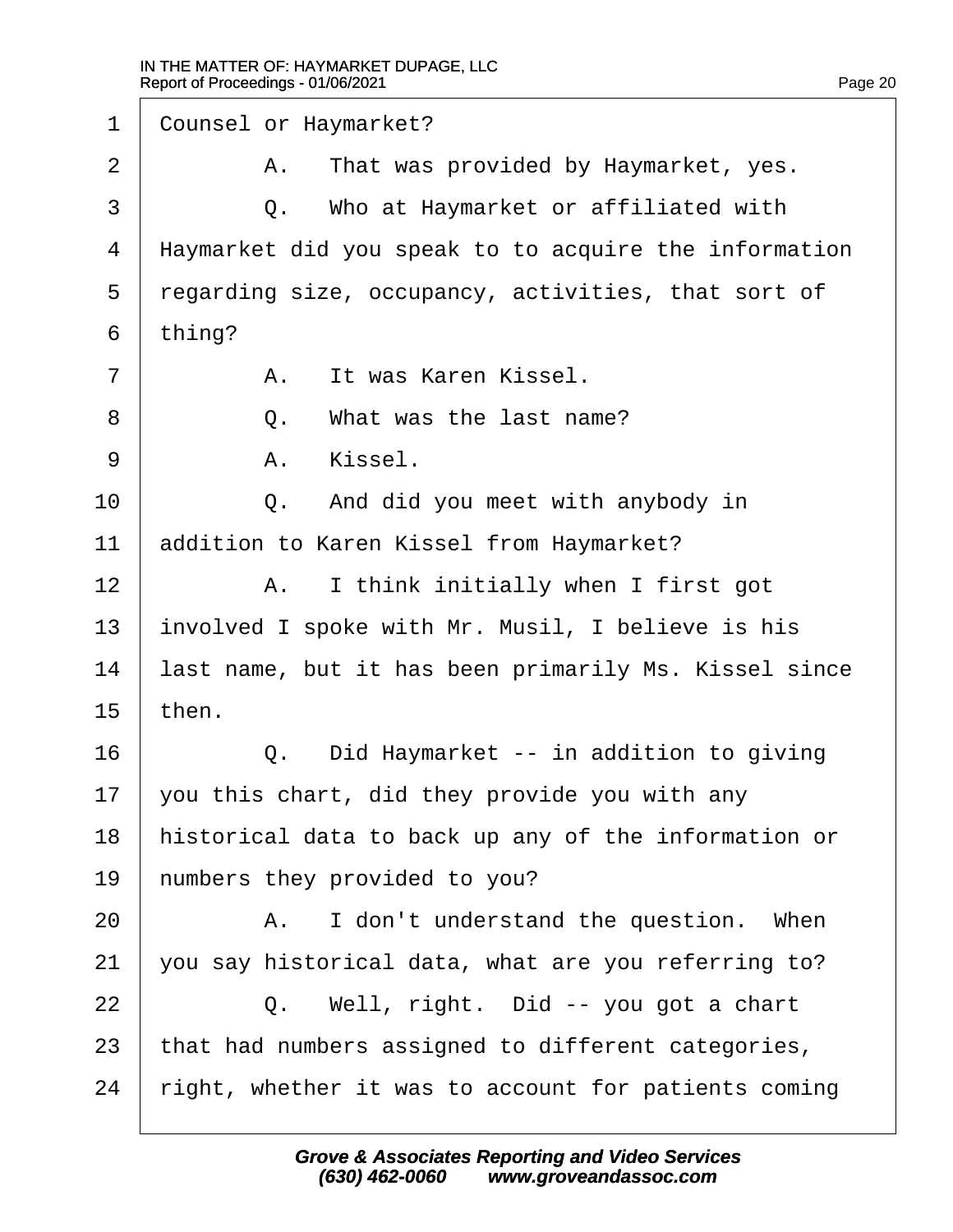| 1              | in or assessments of patients; correct?              |
|----------------|------------------------------------------------------|
| 2              | A. Yes.                                              |
| 3              | Q. And did Haymarket give you any                    |
| 4              | documentation that supported any of those numbers?   |
| 5              | A. No.                                               |
| 6              | Q. So that chart that you were provided,             |
| $\overline{7}$ | you were basically just given -- do you know where   |
| 8              | Haymarket got that data?                             |
| 9              | A. I assume based on their experience at             |
| 10             | the -- at their currently facility, but I don't know |
| 11             | anything beyond that.                                |
| 12             | Q. Do you do -- as part of your assessment,          |
| 13             | did you do any assessment of Haymarket's West Loop   |
| 14             | facility to determine any trends or patterns with    |
| 15             | egard to patient flow, activities, traffic           |
| 16             | mplications?                                         |
| 17             | A. I did not.                                        |
| 18             | Did -- prior to this assignment, did you<br>Q.       |
| 19             | have any prior experience assessing the impact on    |
| 20             | auto, foot, and bike traffic related to a substance  |
| 21             | use treatment center?                                |
| 22             | I think, yeah, earlier this year my firm<br>А.       |
| 23             | prepared a study for a facility that was proposed in |
| 24             | Olympia Fields.                                      |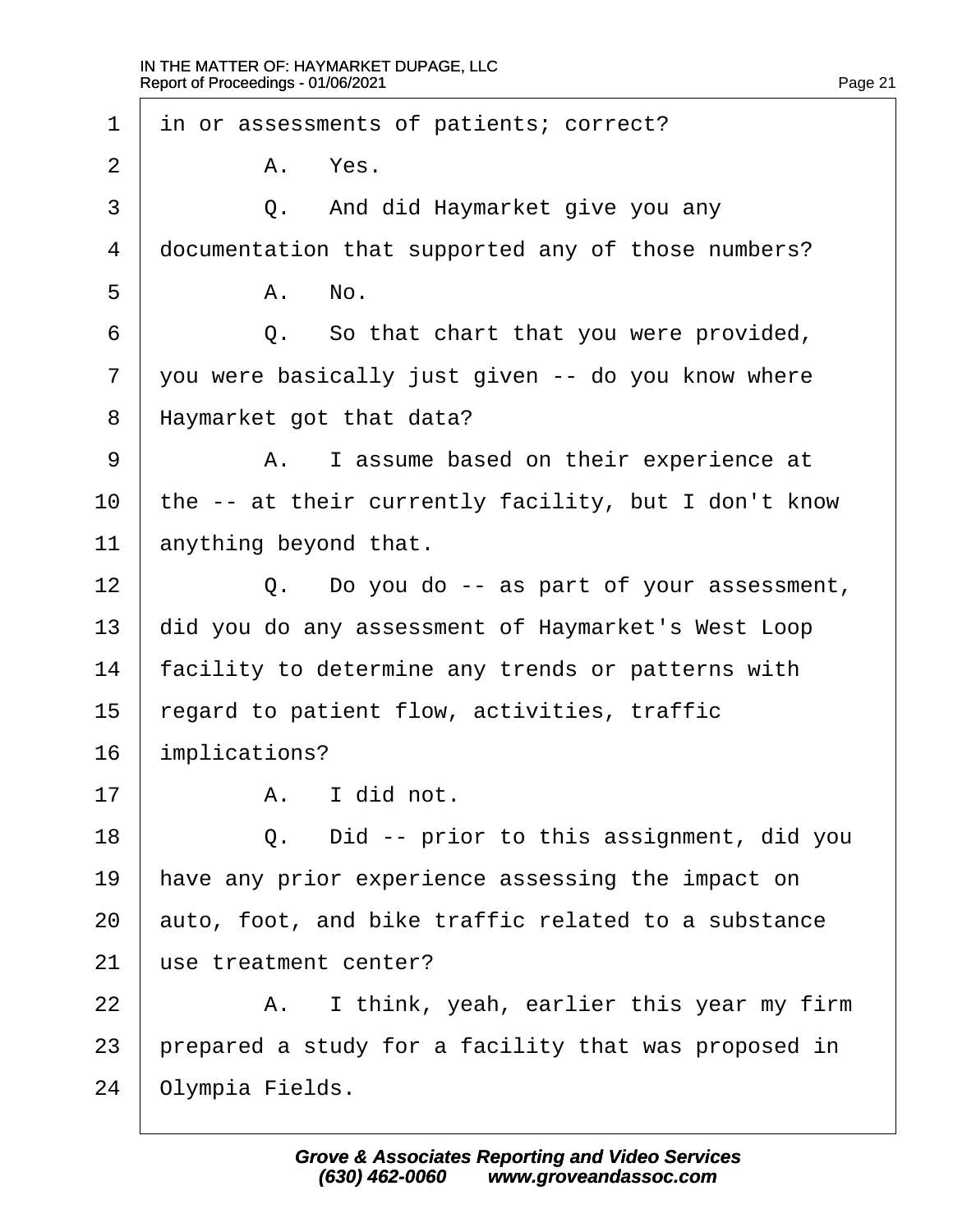| 1              | Q. Okay. And do you recall the size of the          |  |  |  |
|----------------|-----------------------------------------------------|--|--|--|
| 2              | facility proposed in Olympia Fields?                |  |  |  |
| 3              | I do not recall, no.<br>А.                          |  |  |  |
| 4              | Q. Did you find any substance use treatment         |  |  |  |
| 5              | denter in the -- in the country of the size being   |  |  |  |
| 6              | proposed by Haymarket DuPage?                       |  |  |  |
| $\overline{7}$ | I did not do that comparison, no.<br>А.             |  |  |  |
| 8              | Q. Now, for many traffic assessments like           |  |  |  |
| 9              | you did here, you would use the Institute of        |  |  |  |
| 10             | Transportation Engineer's trip generation manual;   |  |  |  |
| 11             | correct?                                            |  |  |  |
| 12             | A. That's correct.                                  |  |  |  |
| 13             | Q. And, in fact, I was looking online --            |  |  |  |
| 14             | you can find lots of your reports or at least your  |  |  |  |
| 15             | firm's reports -- and in no fewer than 20 of those  |  |  |  |
| 16             | prior reports, they all refer to data compiled from |  |  |  |
| 17             | the trip generation manual; correct?                |  |  |  |
| 18             | A. That's correct.                                  |  |  |  |
| 19             | Q. And -- but here, due to the uniqueness           |  |  |  |
| 20             | of Haymarket's proposed use, you couldn't use trip  |  |  |  |
| 21             | generation data; correct?                           |  |  |  |
| 22             | A. Yes.                                             |  |  |  |
| 23             | And the purpose of using the trip<br>Q.             |  |  |  |
| 24             | generation manual is that based on coding, you're   |  |  |  |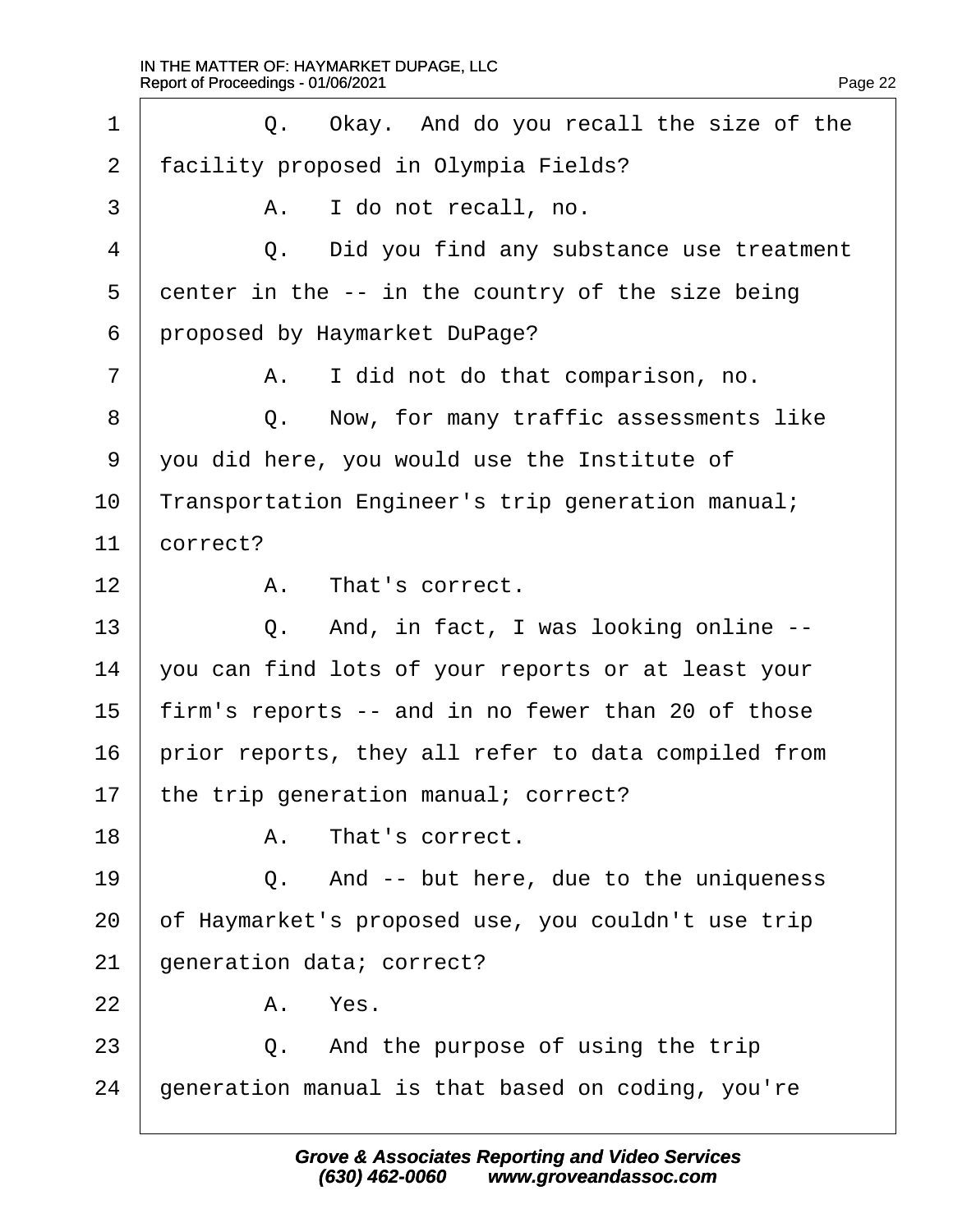1 allowed to take some numbers to study peak hours and 2 daily traffic versus facilities of like kind; 3 dorrect?  $4 \mid$  A. You mean using IT?  $5 \quad$  0. Yes.  $6$   $A$   $Yes$ . 7 | Q. And what about Haymarket's proposed 8 facility made it unique to the point where you 9 douldn't use the trip generation manual as you 10 **usually do?** 11  $\parallel$  A. There was no category that -- that would 12 fit the description of the facility. There's nothing 13 in the IT book that deals with treatment facilities.  $14$   $\Box$  Q. And based on that, that led you to rely 15 entirely on information provided by Haymarket; 16 correct?  $17$  A. Yes. 18  $\vert$  Q. Just to go through some of the metrics 19 as you understood them -- and do you have a copy of 20 your report in front of you, Mr. Aboona?  $21$  A. I do, yes.  $22$   $\Box$  Q. I mean, at times we might pull certain 23 bortions of it up, but if you and I are on the same 24 bage and we're just trying to get some preliminary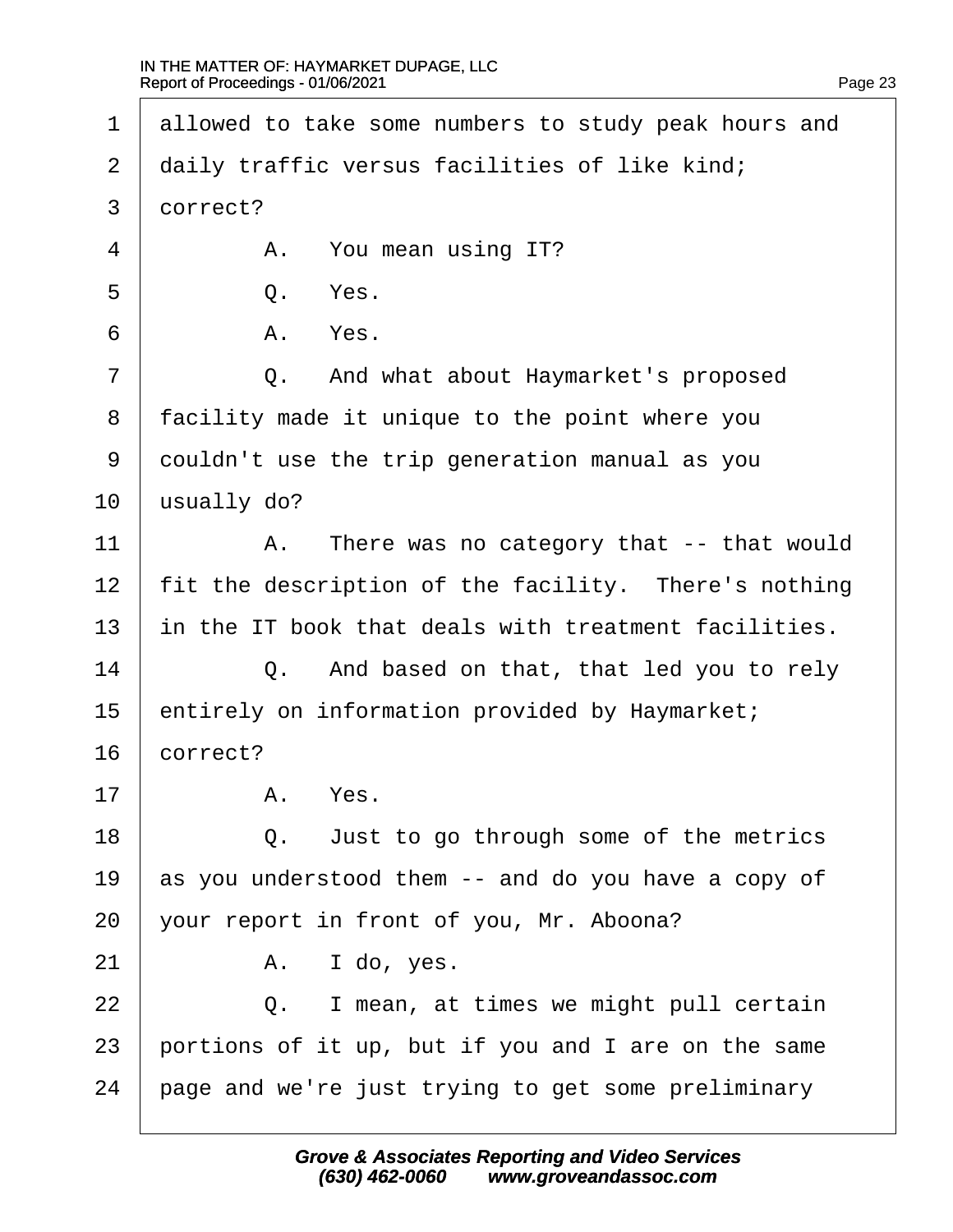| 1              | facts out, we may just forego that delayed procedure  |
|----------------|-------------------------------------------------------|
| 2              | and just go through the report, if that's okay with   |
| 3              | you.                                                  |
| 4              | A. Sure.                                              |
| 5              | Q. By way of preliminary metrics, it's your           |
| 6              | understanding that Haymarket DuPage is planning a     |
| $\overline{7}$ | 240-bed facility; is that right?                      |
| 8              | A. Yes.                                               |
| 9              | Q. And of those 247 [sic] beds, 96 would be           |
| 10             | treatment beds?                                       |
| 11             | A. 96 treatment, yes.                                 |
| 12             | Q. And 144 of those beds would be recovery            |
| 13             | beds?                                                 |
| 14             | A. Yes.                                               |
| 15             | Q. And did you also understand that                   |
| 16             | Haymarket was going to -- or was anticipating 96      |
| 17             | outpatients per day?                                  |
| 18             | A. Yes.                                               |
| 19             | Q. All right. Now, I saw something in your            |
| 20             | report -- and if you need to look at it, that's       |
| 21             | fine -- Haymarket told you that half of the           |
| 22             | putpatient patients that would be treated daily would |
| 23             | come from the recovery homes; correct?                |
| 24             | A. Yes.                                               |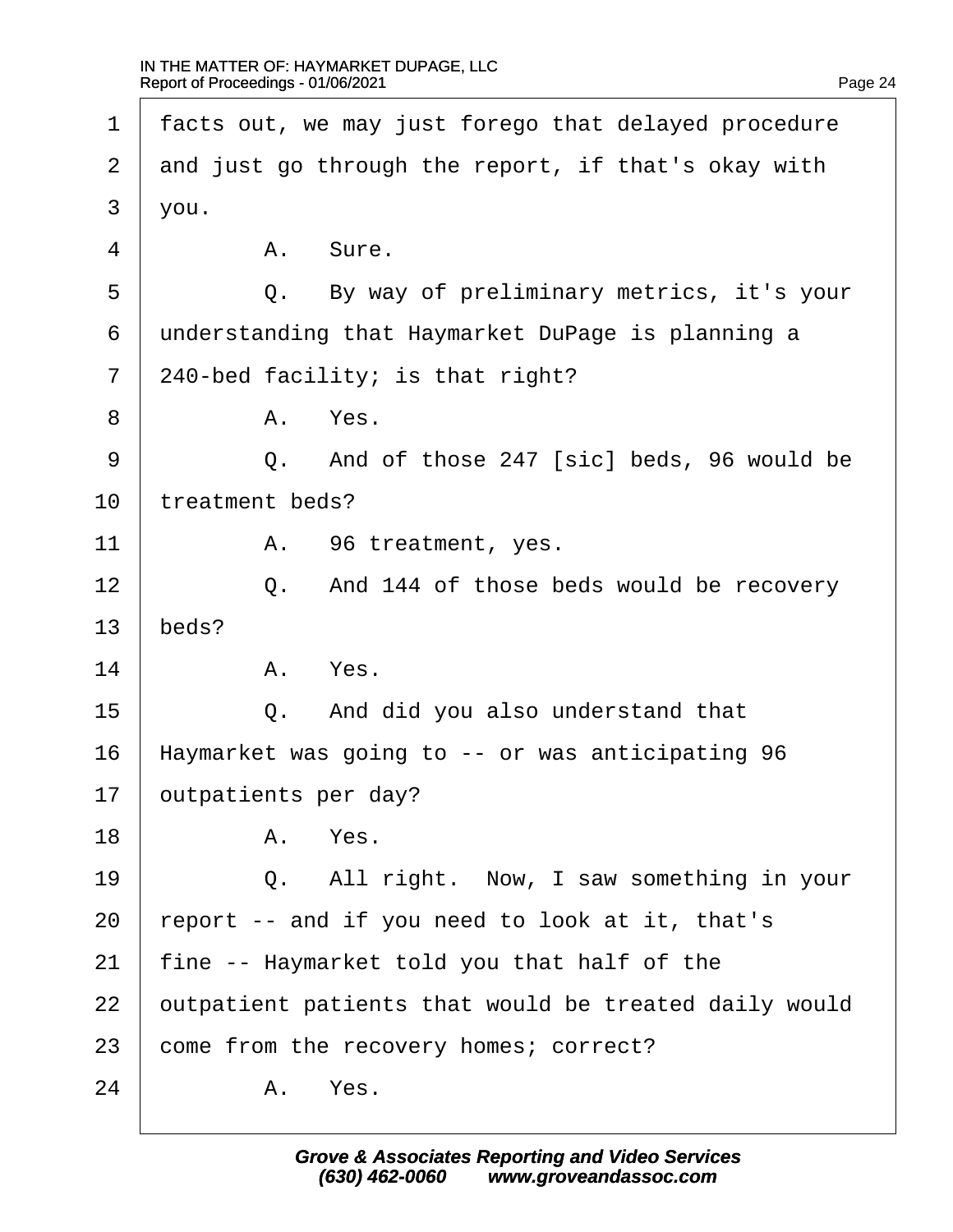| 1              | Q. And that would mean that half of the 96            |  |  |
|----------------|-------------------------------------------------------|--|--|
| 2              | dutpatient patients would come from outside the       |  |  |
| 3              | facility; correct?                                    |  |  |
| 4              | A. Yes.                                               |  |  |
| 5              | Q. All right. So a minimum of, in that                |  |  |
| 6              | instance, 48 new people daily would be coming to the  |  |  |
| $\overline{7}$ | facility for outpatient treatment. Is that your       |  |  |
| 8              | understanding?                                        |  |  |
| 9              | A. Yes, correct.                                      |  |  |
| 10             | Q. And if there are 144 recovery beds but             |  |  |
| 11             | only 48 of them are getting outpatient treatment      |  |  |
| 12             | daily, was it your understanding in talking to        |  |  |
| 13             | Ms. Kissel that approximately 100 patients in the     |  |  |
| 14             | recovery beds wouldn't be getting outpatient          |  |  |
| 15             | treatment at all?                                     |  |  |
| 16             | I don't know the answer to that.<br>А.                |  |  |
| 17             | And of the 144 recovery residents, do<br>Q.           |  |  |
| 18             | you have an understanding that they'll be expected to |  |  |
| 19             | eave the facility daily, whether it be for job        |  |  |
| 20             | searches, actual jobs, or other reasons?              |  |  |
| 21             | I believe a certain portion of them<br>А.             |  |  |
| 22             | would.                                                |  |  |
| 23             | Q. Do you know what portion of the 144                |  |  |
| 24             | patients in the recovery beds would be expected to    |  |  |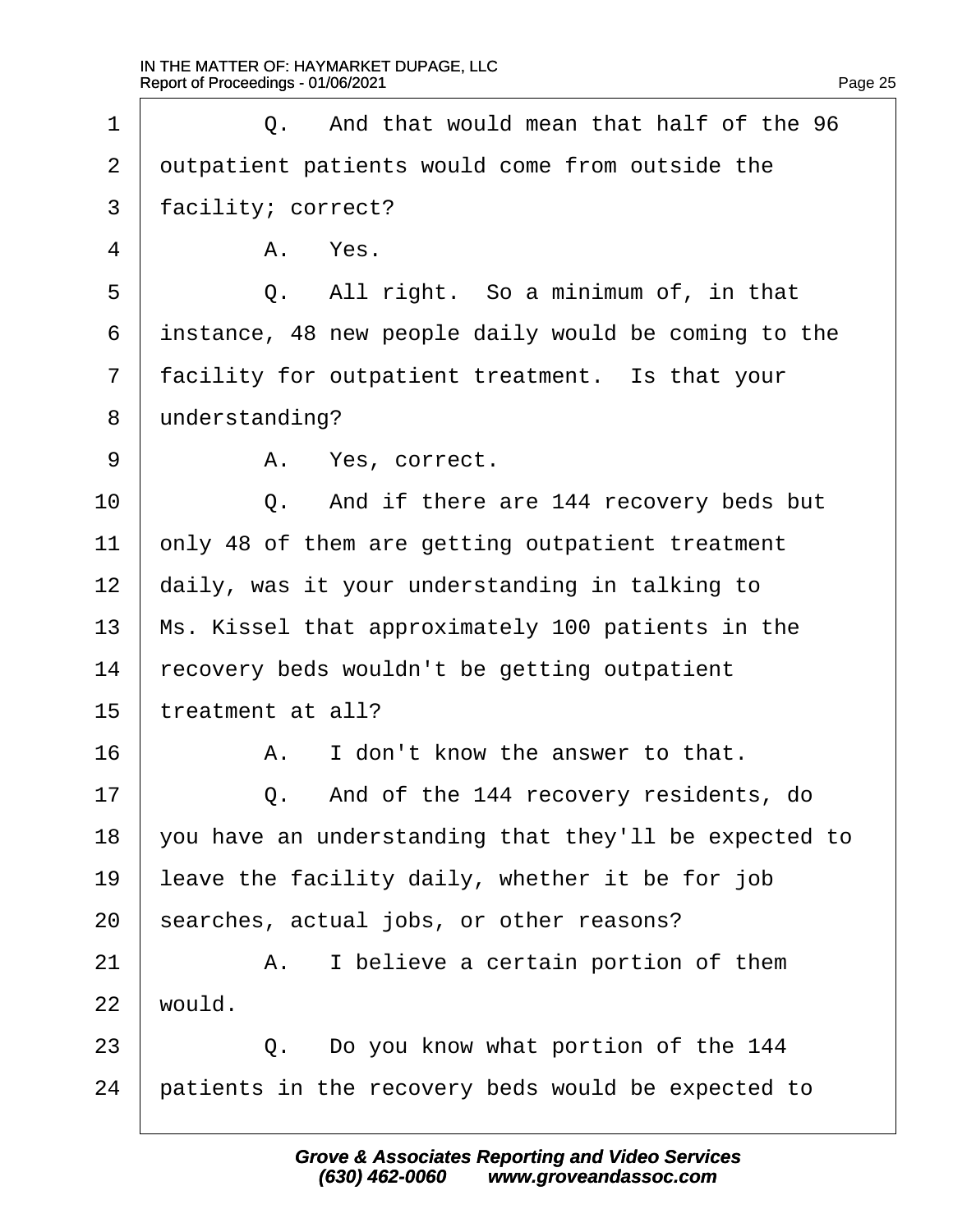1 leave daily? 2 | A. I believe it was 10 percent. 3 | Q. Okay. Did Haymarket or Ms. Kissel 4 specifically indicate that that number would be 5 variable based on what type of patients or their 6 backgrounds are in the recovery beds?  $7 \mid$  A. I was not given that information. 8 | Q. Were you given information about what ·9· ·the goal or purpose of folks in the recovery beds is; 10 in other words, their return to, I guess for lack of 11 a better word, a normal life or active life outside 12 the facility?  $13$  | A. I really did not get into that detail 14 for my purposes.  $15$   $\Box$  Q. But in terms of patients in the recovery 16 beds leaving the facility, did you understand that 17 some would leave by car?  $18$  | A. Yes, that's the assumption we made. 19  $\vert$  Q. And did you assume that some would leave 20 by foot, pedestrians?  $21$  | A. For our purposes we assumed that they 22 will be driving. That's how we assessed the impact.  $23$   $\Box$  Q. And for purposes of your assumption, 24 just so I heard it right, you assume that only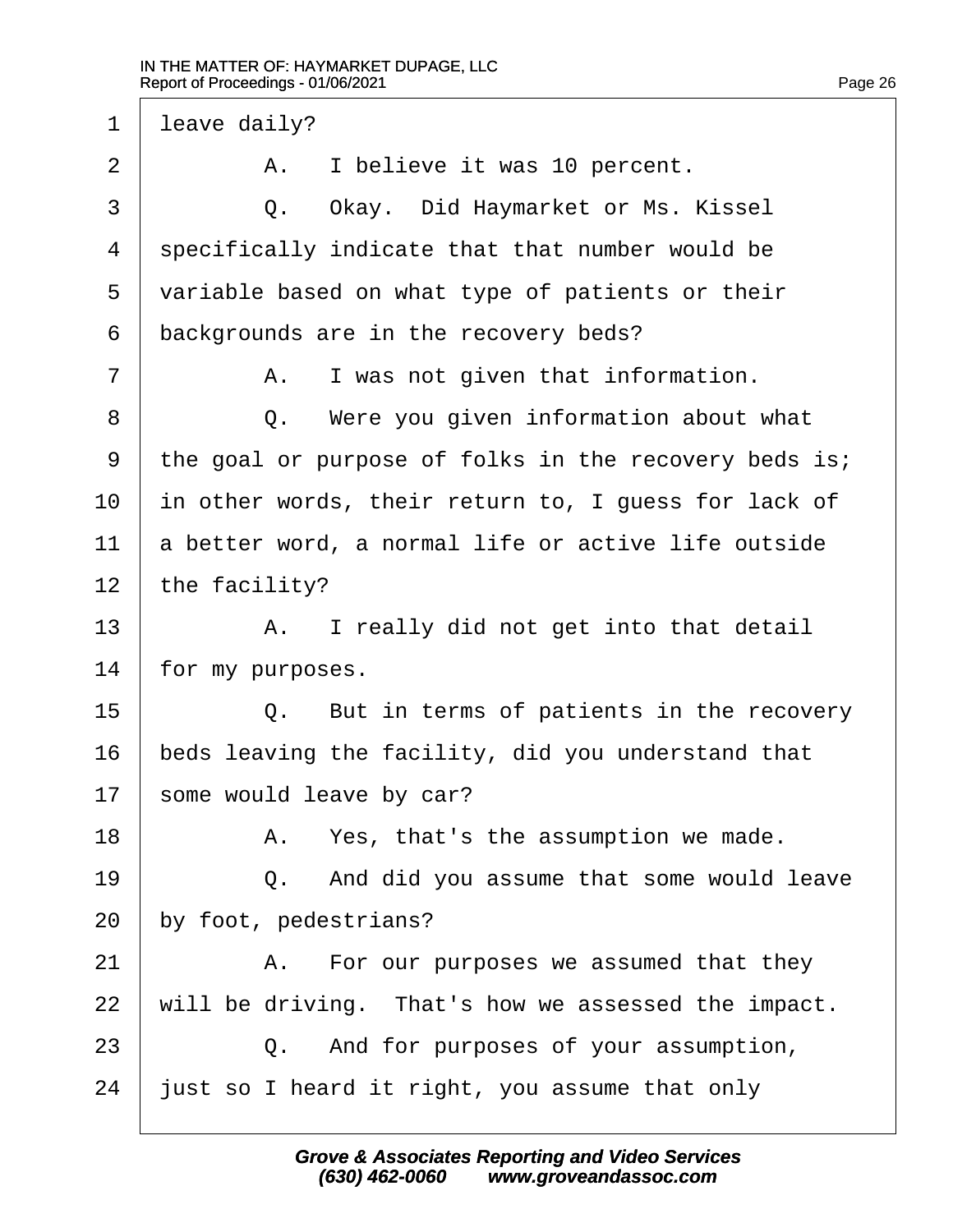| 1              | 10 percent or approximately 14 of the patients in the |
|----------------|-------------------------------------------------------|
| 2              | recovery beds would leave the facility daily?         |
| 3              | A. Yes.                                               |
| 4              | Q. And did Haymarket give you any                     |
| 5              | explanation for how they arrived at that 10 percent   |
| 6              | number?                                               |
| $\overline{7}$ | A. I -- I assume, again, based on their               |
| 8              | experience and knowledge of their operations.         |
| 9              | Q. You indicate on page 1 of your report,             |
| 10             | also, that Haymarket was going to take patients or    |
| 11             | transport patients to doctor appointments and on      |
| 12             | errands; correct?                                     |
| 13             | A. Yes.                                               |
| 14             | Q. Do you know how many different -- or how           |
| 15             | many vans Haymarket was going to utilize or have      |
| 16             | on-site to run these patients?                        |
| 17             | A. My understanding is they probably will             |
| 18             | have maybe five or six vans.                          |
| 19             | Q. And was it your understanding then that            |
| 20             | they'd have -- do you know if these vans would run on |
| 21             | a set schedule?                                       |
| 22             | A. I don't know if they have figured that             |
| 23             | put yet, so it could be on some maybe on set. Other   |
| 24             | could be more of a -- a -- a demand.                  |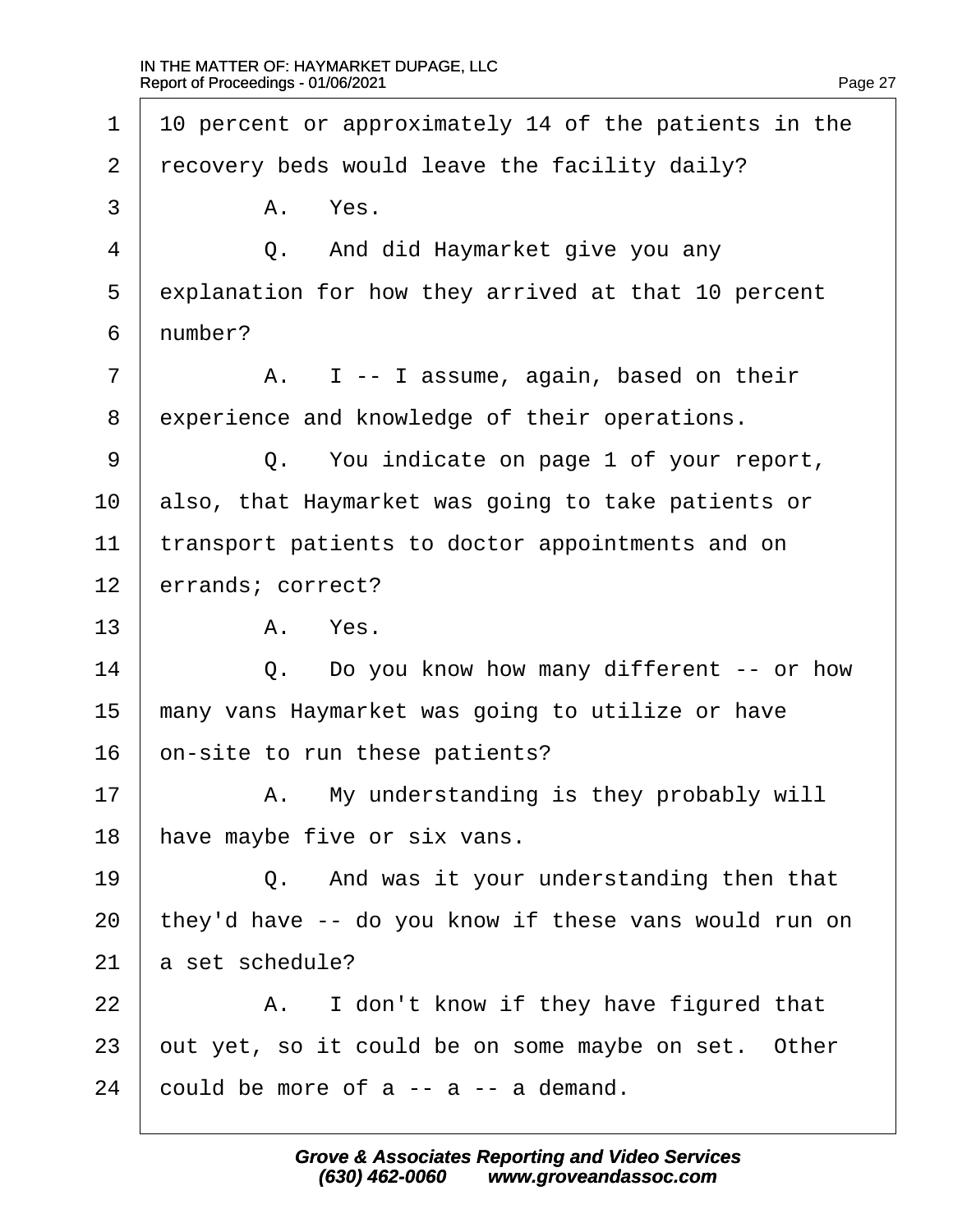| 1              | Q. Is it your understanding as part of this           |  |  |
|----------------|-------------------------------------------------------|--|--|
| 2              | assessment that all traffic in and out of the         |  |  |
| 3              | proposed facility will use the single access off of   |  |  |
| 4              | <b>Spring Lake Drive?</b>                             |  |  |
| 5              | A. Yes.                                               |  |  |
| 6              | Q. And that that single access is right               |  |  |
| $\overline{7}$ | across from Maplewood Drive; correct?                 |  |  |
| 8              | A. That's correct.                                    |  |  |
| 9              | Q. Do you know what type of businesses are            |  |  |
| 10             | located in and around Maplewood Drive?                |  |  |
| 11             | A. I do not know specifically, but as part            |  |  |
| 12             | of our traffic study we did look at that. We looked   |  |  |
| 13             | at the -- at the driveway and the proximity to the -- |  |  |
| 14             | to the -- to the Irving Park Road.                    |  |  |
| 15             | Q. For instance, one of my clients is Glass           |  |  |
| 16             | Solutions. Do you know what type of staging or other  |  |  |
| 17             | activities Glass Solutions has in and out of its      |  |  |
| 18             | facility on a daily basis?                            |  |  |
| 19             | A. I do not know specific to that -- to               |  |  |
| 20             | that property, but like I said, we have done counts   |  |  |
| 21             | at the intersection of Maplewood and Spring Lake so   |  |  |
| 22             | we understand what kind of traffic is using that      |  |  |
| 23             | intersection but not specific to business of your     |  |  |
| 24             | client.                                               |  |  |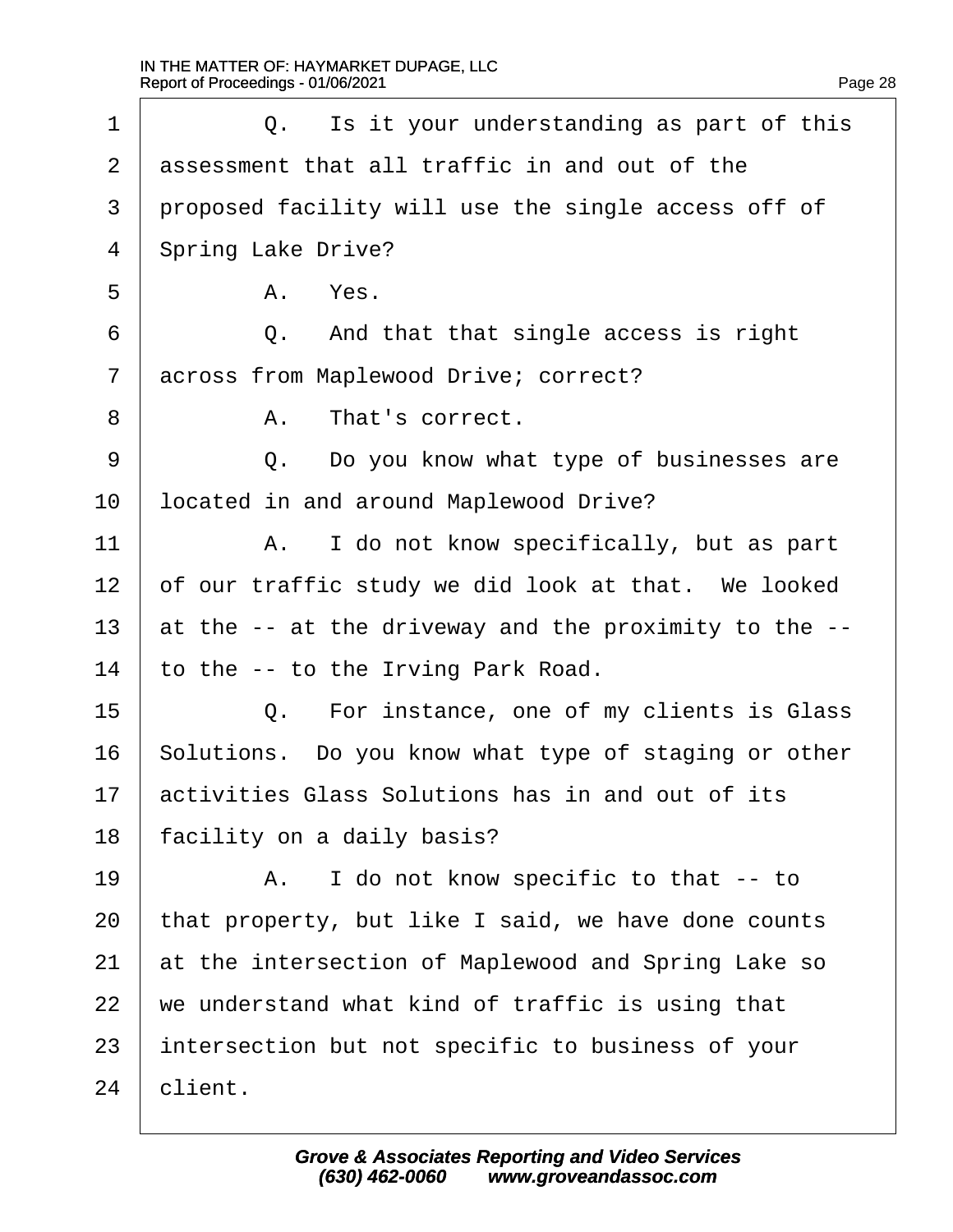| 1  |    | Q. Speaking of Maplewood and Spring Lake,            |
|----|----|------------------------------------------------------|
| 2  |    | did you do -- I was looking through your report and  |
| 3  |    | it's possible I missed it. Did you do any analysis   |
| 4  |    | of traffic at Illinois 53, or Rohlwing Road, and     |
| 5  |    | Irving Park Road?                                    |
| 6  |    | A. We did not.                                       |
| 7  |    | Q. Why -- why did your traffic assessment            |
| 8  |    | negate an evaluation of the intersection of the two  |
| 9  |    | busiest roads in closest proximity to Haymarket?     |
| 10 |    | A. Because we felt that based on the                 |
| 11 |    | location of the site and accessibility of the site,  |
| 12 |    | and given that traffic will be distributed to both   |
| 13 |    | rving Park and Rohlwing Road, that the impact on     |
| 14 |    | that intersection will not be significant.           |
| 15 | Q. | But you'd agree you didn't look at                   |
| 16 |    | accident data for Irving Park and 53; correct?       |
| 17 |    | A. No, I did not.                                    |
| 18 |    | Q. You didn't count cars or traffic at peak          |
| 19 |    | hours or other hours on Irving Park and 53; correct? |
| 20 |    | A. No, we didn't do any of that.                     |
| 21 | Q. | Is it your understanding, based on                   |
| 22 |    | talking to Ms. Kissel or reviewing materials, that   |
| 23 |    | Haymarket represents that this proposed facility is  |
| 24 |    | essential to serve the needs of DuPage residents and |
|    |    |                                                      |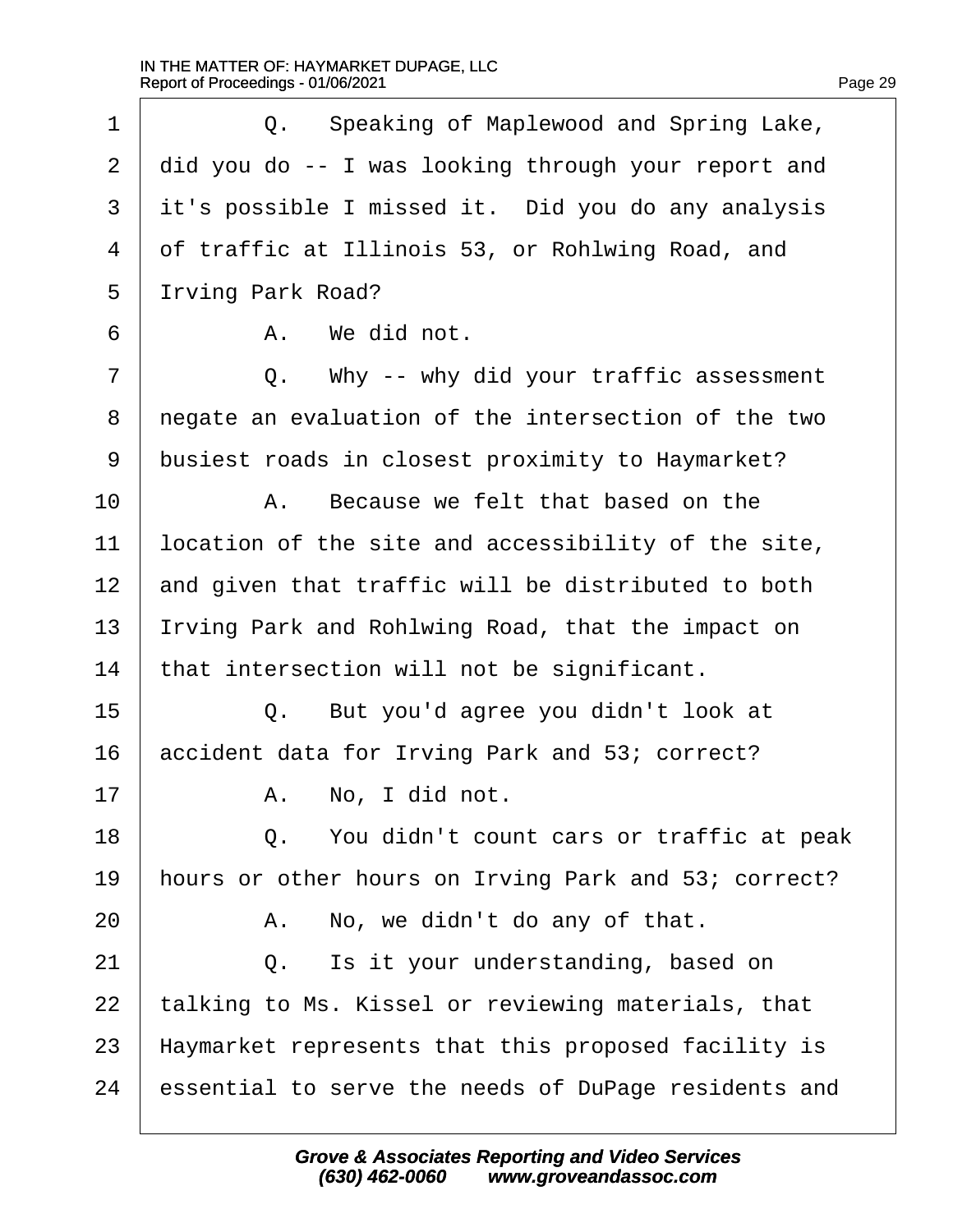Г

| 1              | those in the collar counties?                         |
|----------------|-------------------------------------------------------|
| $\overline{2}$ | A. Again, that's not -- that's not part of            |
| 3              | my expertise, so I didn't get that -- I didn't        |
| 4              | discuss that with her.                                |
| 5              | Q. That's fair. For the purposes of my                |
| 6              | next few questions, I'd like -- I'm representing to   |
| $\overline{7}$ | you that Haymarket has proposed this facility as one  |
| 8              | that would serve the needs of DuPage and the collar   |
| 9              | dounties of Will and McHenry and possibly Lake; okay? |
| 10             | A. Okay.                                              |
| 11             | Q. If -- do you have an understanding as to           |
| 12             | how many of Haymarket patients would actually have    |
| 13             | the benefit of having an automobile at the 860 West   |
| 14             | Irving Park Road facility to use to go in and out or  |
| 15             | to and from the facility?                             |
| 16             | A. Other than the 10 percent of the                   |
| 17             | recovery and the outpatients that would be coming in, |
| 18             | the rest will -- will not be driving.                 |
| 19             | Q. And, in fact, your report indicates -- I           |
| 20             | think it's on page 4. You talk about different modes  |
| 21             | of transportation that patients or visitors or        |
| 22             | anybody going to and from Haymarket's proposed        |
| 23             | ocation would be able to utilize; correct?            |
| 24             | Page 4 of the report or page 3?<br>А.                 |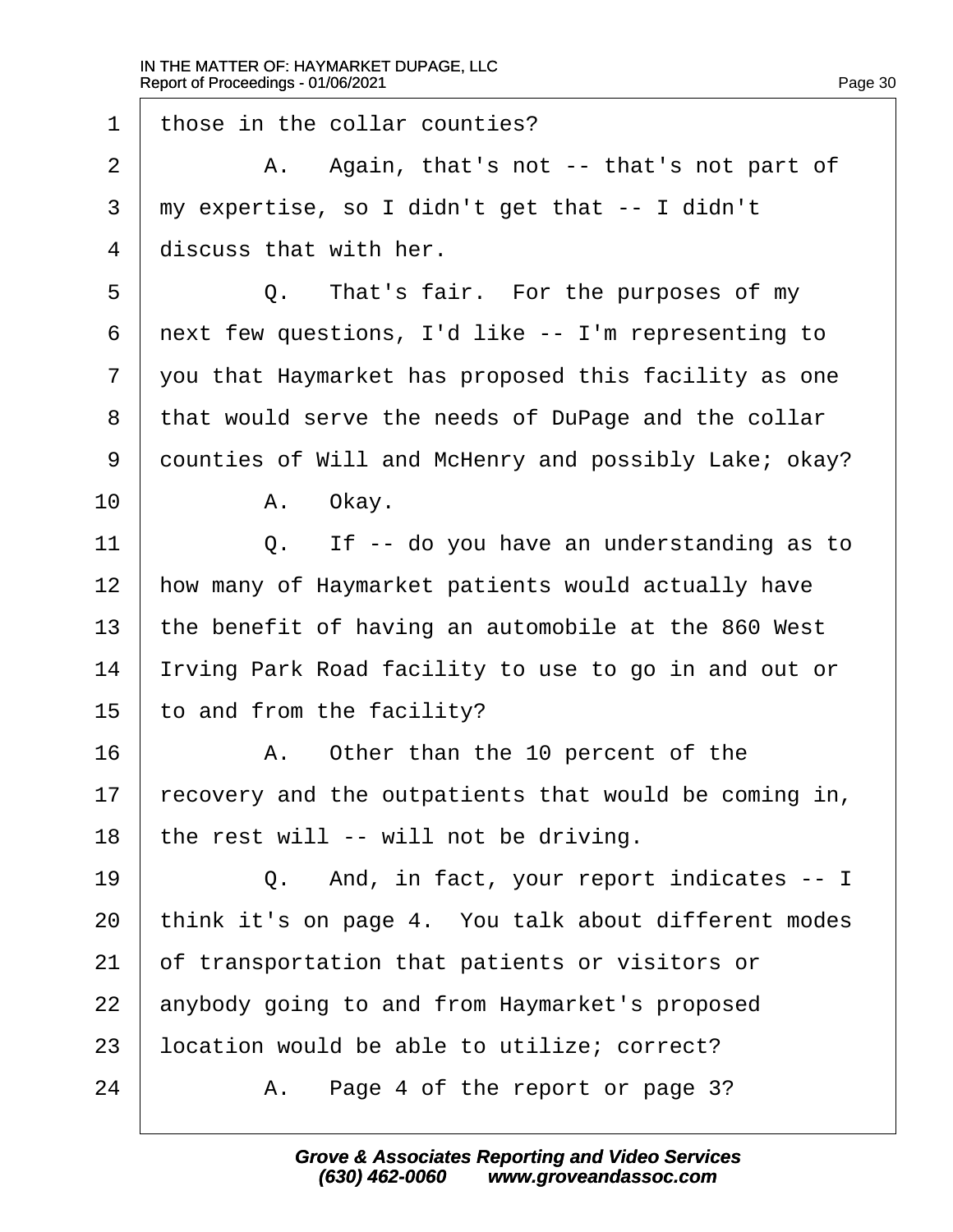| 1              | Q. Let me look again. Oh, here it is.                 |
|----------------|-------------------------------------------------------|
| 2              | Yeah, it's on page 4, sir, the first reference to it, |
| 3              | at least. It's under the section "Existing Roadway"   |
| 4              | <b>System Characteristics."</b>                       |
| 5              | A. Okay.                                              |
| 6              | Q. And under the section "Irving Park                 |
| $\overline{7}$ | Road," and then it says "Irving Park Road is served   |
| 8              | by Pace bus Route No. 616."                           |
| 9              | Do you see that?                                      |
| 10             | A. Oh, yeah, uh-huh.                                  |
| 11             | Q. All right. So one mode of                          |
| 12             | transportation that you or someone in your firm       |
| 13             | became aware of was Pace bus Route 616; correct?      |
| 14             | A. Yes.                                               |
| 15             | Do you know if Pace bus Route 616 goes<br>Q.          |
| 16             | into DuPage County other than in Itasca?              |
| 17             | A. It does not. It goes east and then it              |
| 18             | connects to the Rosemont Transit Center.              |
| 19             | Q. Right. So based on that answer, you'd              |
| 20             | agree that the Pace bus 616 doesn't go to Will,       |
| 21             | McHenry, or Lake County, as well; correct?            |
| 22             | A. Yes.                                               |
| 23             | Q. And is there any other Pace bus that               |
| 24             | would run from the proposed facility in Itasca to     |
|                |                                                       |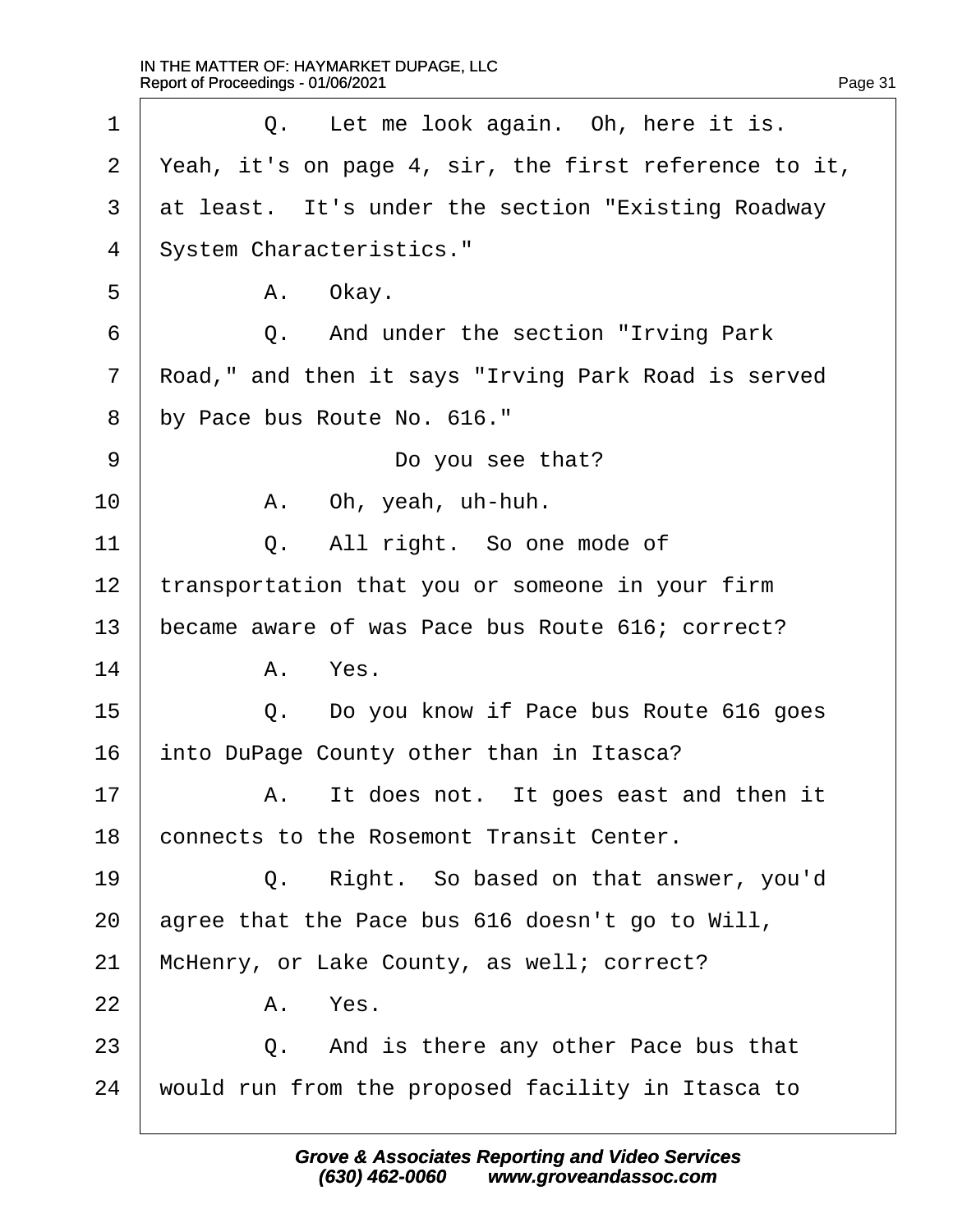| 1              |                                                       | anywhere -- any other towns in DuPage?                |  |  |
|----------------|-------------------------------------------------------|-------------------------------------------------------|--|--|
| $\overline{2}$ |                                                       | A. That's the only one in proximity to the            |  |  |
| 3              | site.                                                 |                                                       |  |  |
| 4              |                                                       | Q. And do you know that -- did you know               |  |  |
| 5              | that Pace discontinued bus route 616 as of yesterday? |                                                       |  |  |
| 6              | It's no longer in service.                            |                                                       |  |  |
| 7              |                                                       | A. I was not aware of that.                           |  |  |
| 8              |                                                       | Q. So if that's the case and there are no             |  |  |
| 9              |                                                       | other Pace busses, you'd agree that Pace bus is not a |  |  |
| 10             | transportation option to or from Haymarket DuPage;    |                                                       |  |  |
| 11             | correct?                                              |                                                       |  |  |
| 12             |                                                       | A. Yes, unless Pace decides to resume                 |  |  |
| 13             | service after COVID.                                  |                                                       |  |  |
| 14             |                                                       | Q. Okay. Now, you indicate in your report             |  |  |
| 15             |                                                       | that Irving Park Road is a road that has two lanes in |  |  |
| 16             | each direction, correct, east, west?                  |                                                       |  |  |
| 17             |                                                       | A. Yes.                                               |  |  |
| 18             |                                                       | Q. Do you know how far east from the                  |  |  |
| 19             |                                                       | proposed facility Irving Park Road or Illinois 19     |  |  |
| 20             | actually bottlenecks into one lane each way?          |                                                       |  |  |
| 21             | А.                                                    | I think it's after the overpass.                      |  |  |
| 22             | Q.                                                    | Did any part of your traffic assessment               |  |  |
| 23             |                                                       | analyze the effect on traffic that the proposed       |  |  |
| 24             | facility might have at or around village hall or the  |                                                       |  |  |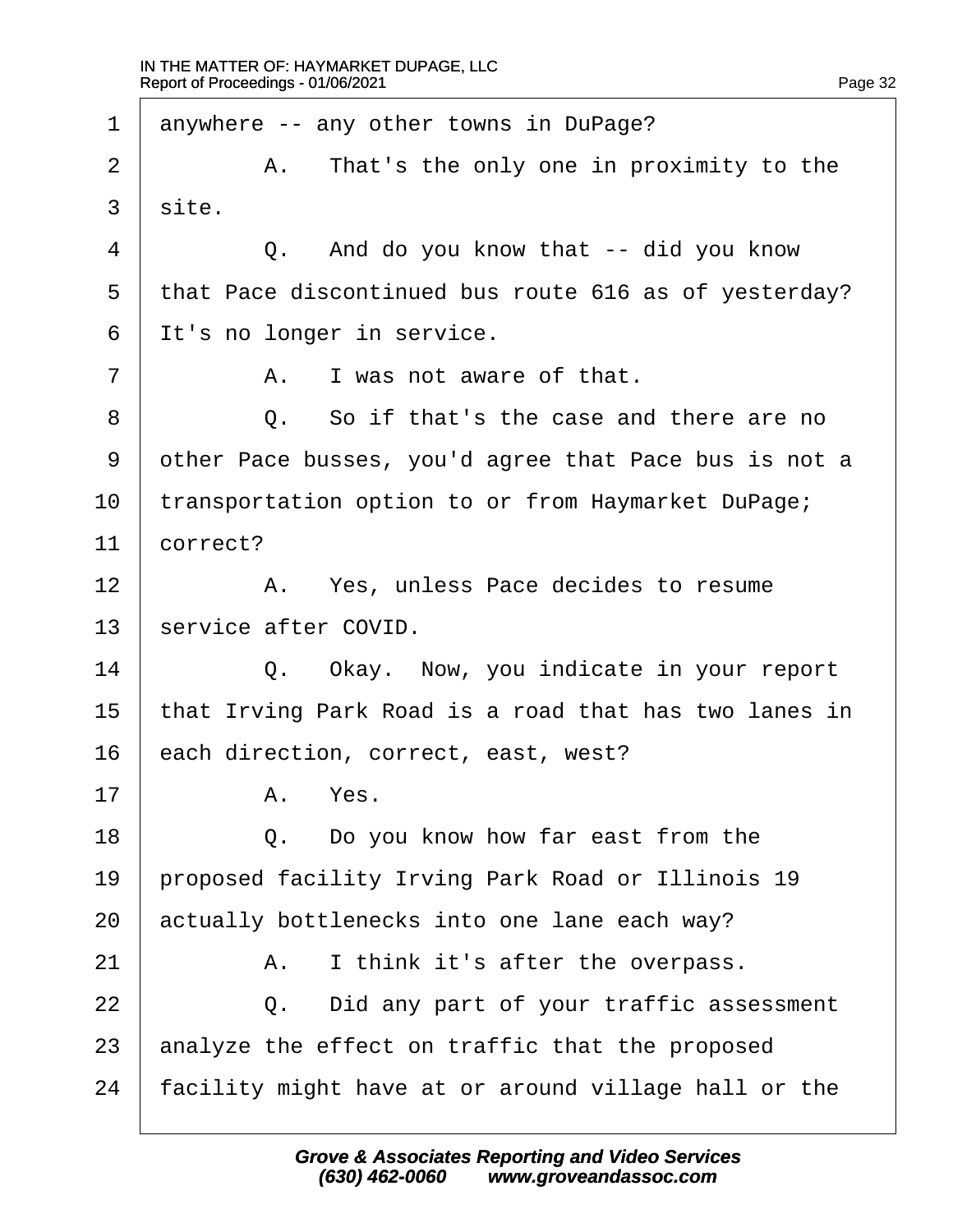| 1              | fire department where Irving Park Road goes into one |                                                       |  |  |
|----------------|------------------------------------------------------|-------------------------------------------------------|--|--|
| 2              | lane each way?                                       |                                                       |  |  |
| 3              |                                                      | A. We didn't look at it from that                     |  |  |
| 4              | perspective, no.                                     |                                                       |  |  |
| 5              |                                                      | Q. Do you know how far west of the proposed           |  |  |
| 6              | facility Irving Park Road goes to one lane each way? |                                                       |  |  |
| $\overline{7}$ |                                                      | A. West of the facility?                              |  |  |
| 8              |                                                      | Q. Yes.                                               |  |  |
| 9              |                                                      | A. Yeah, it would be west of the signalized           |  |  |
| 10             |                                                      | intersection with Rohlwing Road.                      |  |  |
| 11             |                                                      | Q. And did your traffic assessment do                 |  |  |
| 12             |                                                      | anything to assess the impact on traffic that the     |  |  |
| 13             | proposed facility might have on westbound traffic of |                                                       |  |  |
| 14             | rving Park Road?                                     |                                                       |  |  |
| 15             |                                                      | A. We didn't do it specifically to that               |  |  |
| 16             | particular issue, no.                                |                                                       |  |  |
| 17             |                                                      | Q. Did you know that at least as it                   |  |  |
| 18             |                                                      | pertains from Itasca going west on Illinois Route 19, |  |  |
| 19             |                                                      | that that's the major, if not the only, thoroughfare  |  |  |
| 20             | for people driving children to school at Lake Park   |                                                       |  |  |
| 21             | East Campus?                                         |                                                       |  |  |
| 22             |                                                      | A. Yes.                                               |  |  |
| 23             | Q.                                                   | Did you choose a day to do your traffic               |  |  |
| 24             |                                                      | assessment that would have included a day that school |  |  |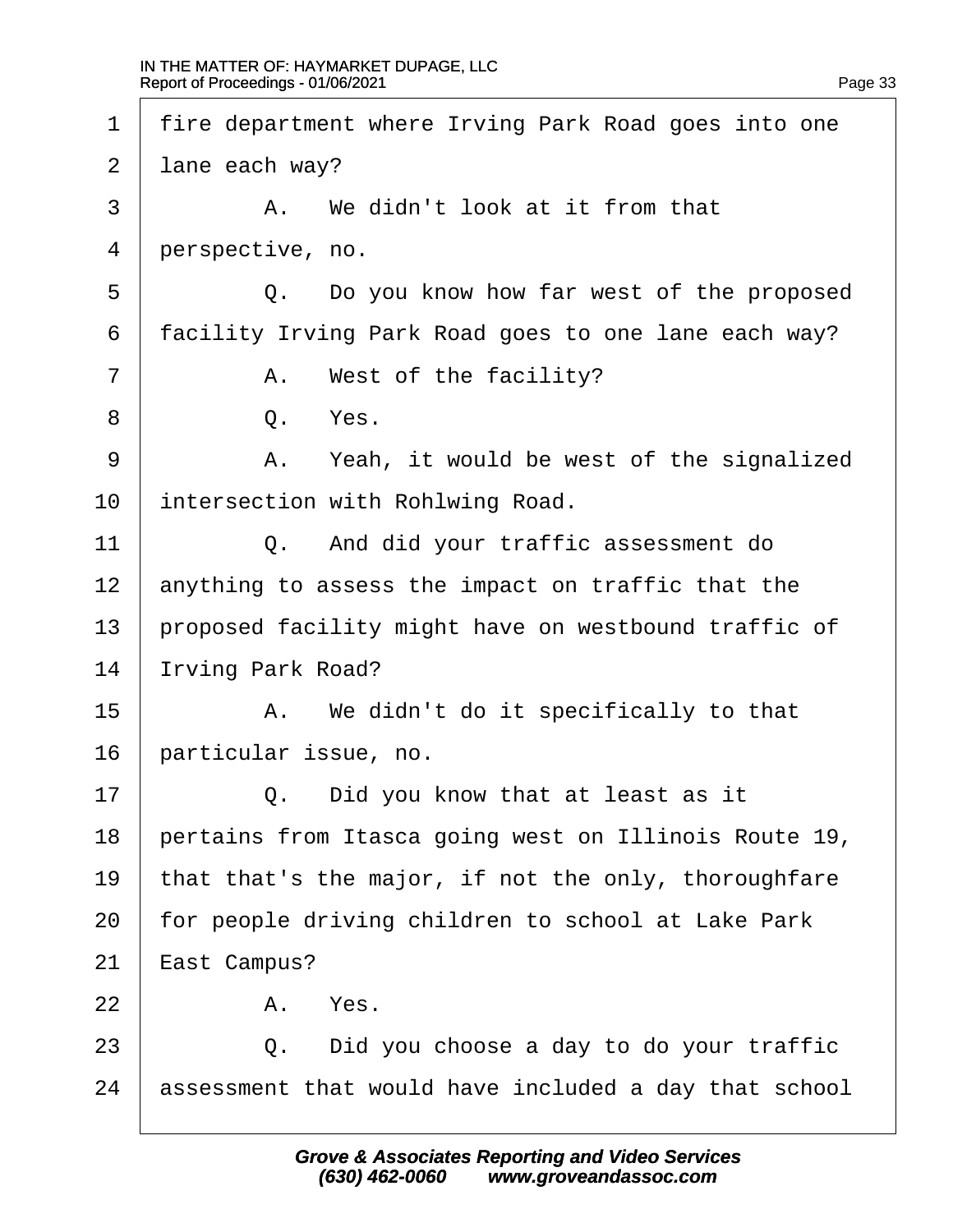1 was in session?  $2 \mid$  A. I mean, we normally do our counts on 3 weekdays to represent normal traffic conditions. 4 | Q. Right. Well, do you know if Lake Park  $5$   $\overline{E}$  ast was in session outside of an exam schedule on 6 May 29, 2019?  $7 \mid$  A. I'm not aware of that, no. 8 | Q. Did your assessments do any sort of --9 well, strike that. 10 **Fig. 4 10 EXECUTE:** You also did an assessment -- or as 11 part of your assessment you indicated that there was 12 very low foot and bike traffic in Itasca; right?  $13$  | A. In the vicinity of the site, yes, at the 14 intersections that we counted.  $15$   $\Box$  Q. And did you make any determination as to 16 where residents who were, I guess, moving about by 17 foot or bike, which direction -- where they'd be 18 going after they left the facility on bike or foot?  $19$  | A. Which facility?  $20$   $\Box$  Q. The proposed Haymarket facility. 21 **Do you want me to re-ask it?**  $22$  | A. Well, are you asking this relative to 23 the statement that we made about low traffic and low 24 **bedestrian and bicycle movements?**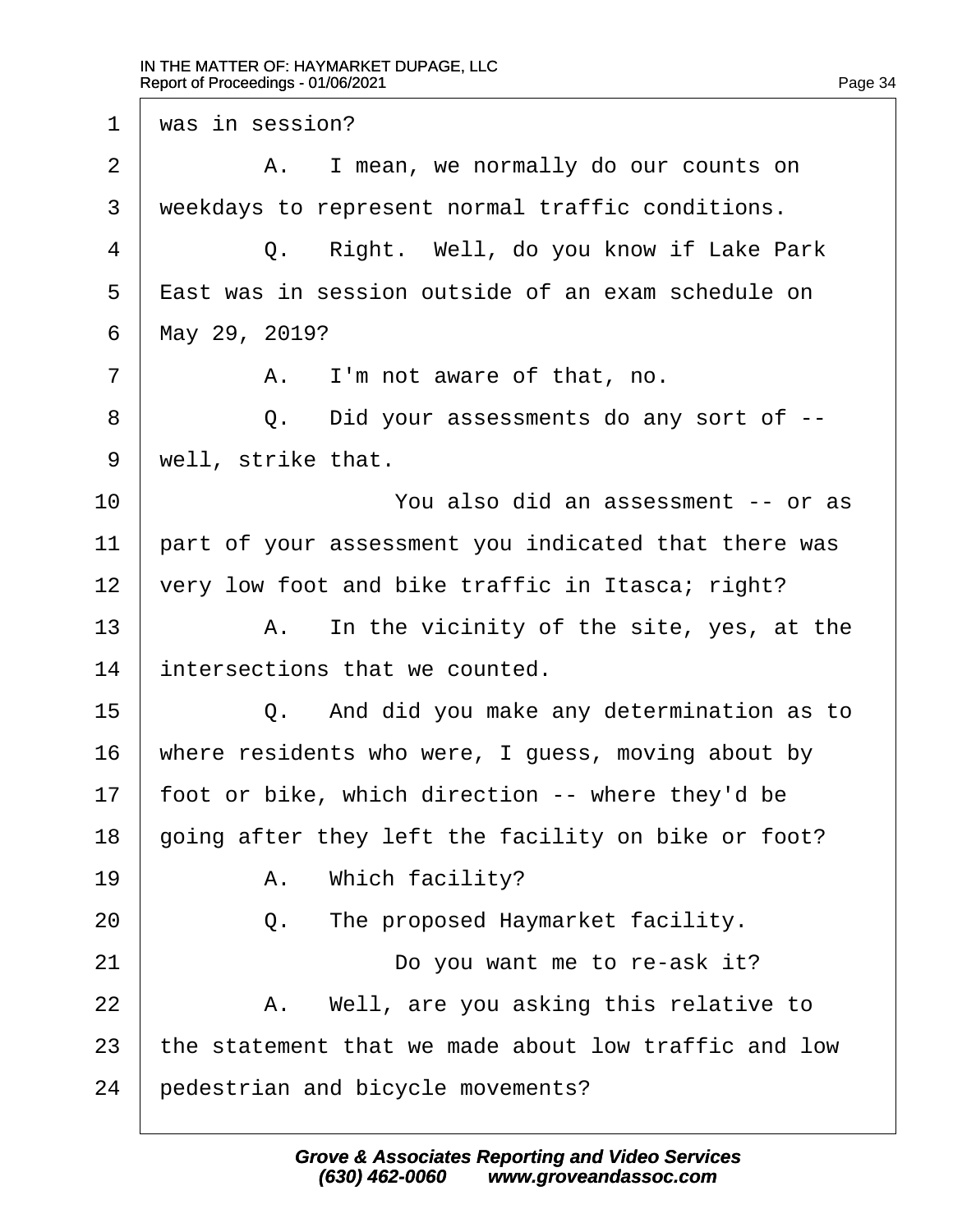| 1              | Q. Right. You indicated that there were               |
|----------------|-------------------------------------------------------|
| $\overline{2}$ | Iow traffic -- foot traffic and bicycle movement in   |
| 3              | Itasca present; right?                                |
| 4              | Right, at the intersections that we did<br>А.         |
| 5              | dount, we didn't observe -- we observed low activity, |
| 6              | yes.                                                  |
| $\overline{7}$ | Q. Right. Did you do any sort of                      |
| 8              | assessment of foot or bike traffic, for instance,     |
| 9              | doser to village hall, the fire department, and the   |
| 10             | local swimming pool where Irving Park Road goes down  |
| 11             | to one lane each way?                                 |
| 12             | A. No, we didn't -- we didn't -- our study            |
| 13             | didn't go that far east.                              |
| 14             | Q. Did you do any assessment to determine             |
| 15             | an increase in foot or bike traffic created or        |
| 16             | prompted by patients at Haymarket DuPage?             |
| 17             | A. We did not. We looked at the smaller               |
| 18             | vehicular impact on the roadway system.               |
| 19             | Q. Did you make any determination about --            |
| 20             | well, strike that.                                    |
| 21             | Ms. Kissel told you, though, that                     |
| 22             | If 10 percent of patients are going to have cars and  |
| 23             | the rest presumably do not have cars, and if they     |
| 24             | were going to leave the facility they'd be leaving by |
|                |                                                       |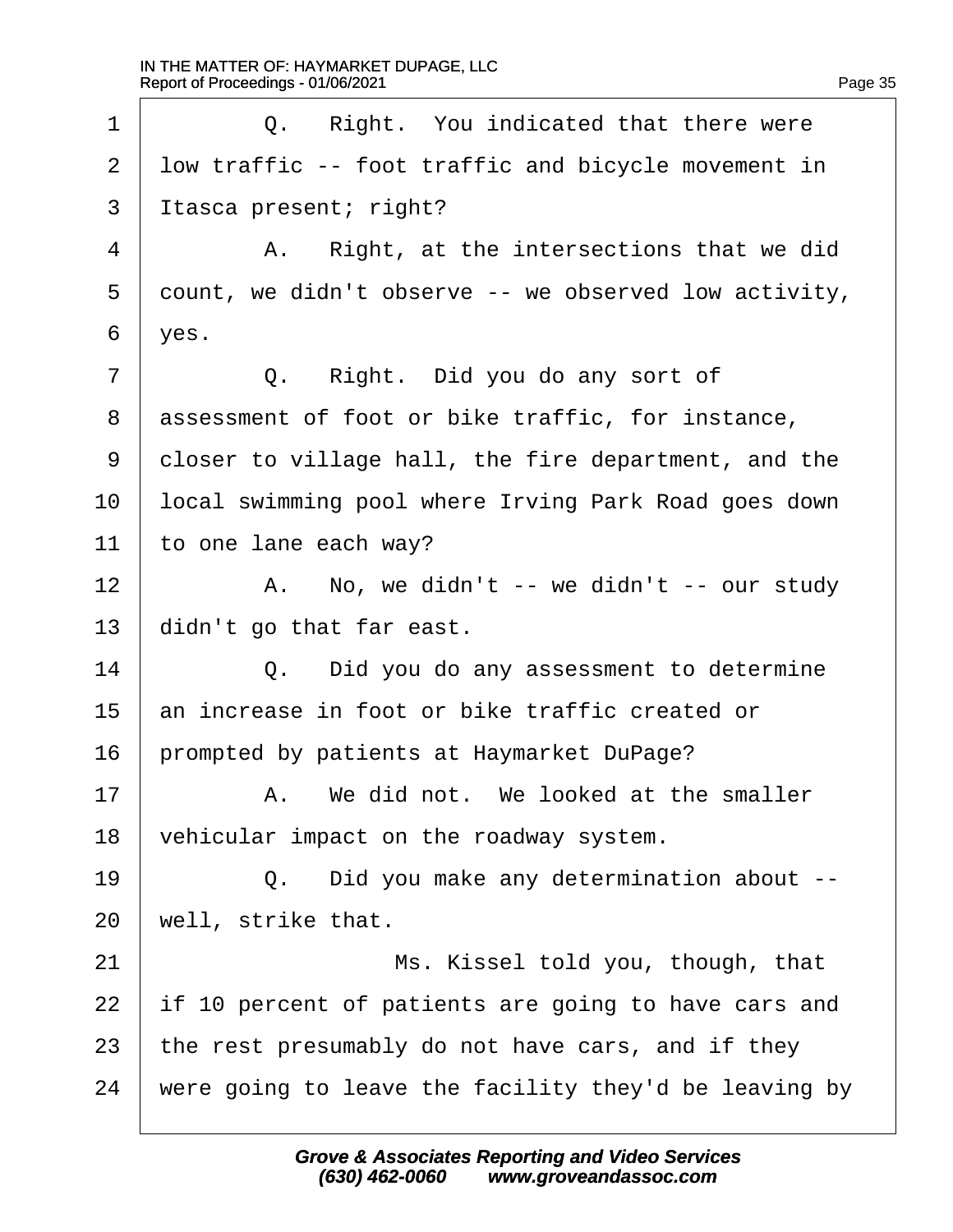1 foot or bike; correct?  $2 \mid$  A. I'm not sure about that.  $1 - 1$  don't ·3· ·recall what happens to the 90 percent.  $4 \mid$  Q. Okay. In your assessment of the area in 5 and around Haymarket DuPage, if people were trying to ·6· ·go somewhere, let's say go west by foot, is -- is the 7 area in and around Haymarket DuPage going west 8 donducive to foot traffic? 9 | A. There is a sidewalk on Irving Park Road 10 bn the south side. 11  $\vert$  Q. Right. And that sidewalk only goes 12 **bast**; correct?  $13$  | A. It goes west, as well, to the signal. 14  $\vert$  Q. And where does it -- yeah, it stops at 15 the gas station at the corner of 53 and Irving Park 16 that you didn't examine; correct?  $17$   $\parallel$  A. And it does continue beyond that. 18 There's a crosswalk -- there are crosswalks on all 19 four legs of the intersection.  $20$   $\Box$   $\Box$  is there a sidewalk on the north or 21 south side of Irving Park Road west of 53?  $22$   $\parallel$  A. No. There are sidewalks on the south  $23$  side.  $24$   $\Box$  Q. Based on your evaluation of the area,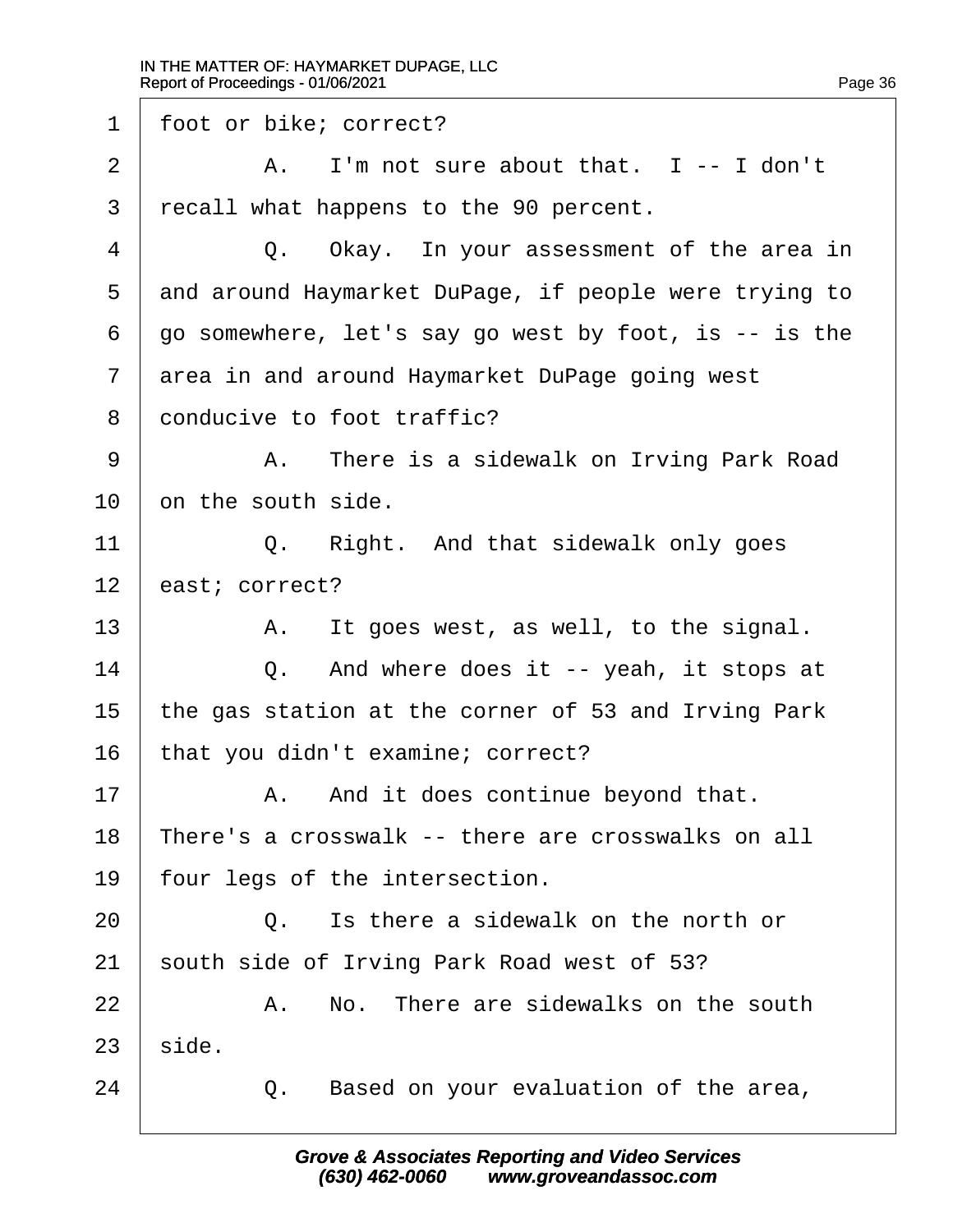| $\mathbf 1$    |              |    | there's a sidewalk west of 53 on Irving Park Road? |
|----------------|--------------|----|----------------------------------------------------|
| 2              |              |    | A. Yes.                                            |
| 3              |              |    | Q. Is there a sidewalk on Rohlwing Road            |
| 4              | going south? |    |                                                    |
| 5              |              |    | A. There is not.                                   |
| 6              |              |    | Q. Did you make any determination as part          |
| $\overline{7}$ |              |    | of your study about whether the Haymarket proposed |
| 8              |              |    | facility on Irving Park Road was conducive to bike |
| 9              |              |    | traffic or safe for bike traffic for its patients? |
| 10             |              |    | A. If you are asking whether there are any         |
| 11             |              |    | bike facilities in the area, the answer is no.     |
| 12             |              |    | MR. ELLENBECKER: Hey, Mo, are you able to          |
| 13             |              |    | pull up Mr. Aboona's report, specifically page 6,  |
| 14             | please?      |    |                                                    |
| 15             |              |    | VILLAGE PLANNER KHAN: Page 6? (Indicating.)        |
| 16             |              |    | MR. ELLENBECKER: Yes, that's it.                   |
| 17             |              |    | BY MR. ELLENBECKER                                 |
| 18             |              |    | Q. Do you see the site map here,                   |
| 19             |              |    | Mr. Aboona?                                        |
| 20             |              |    | A. Yes.                                            |
| 21             |              | Q. | And if it's easier for you to look at              |
| 22             |              |    | your report in front of you, that's fine, as well. |
| 23             |              |    | But as we were talking earlier, on                 |
| 24             |              |    | this site map it's pretty clear you designate the  |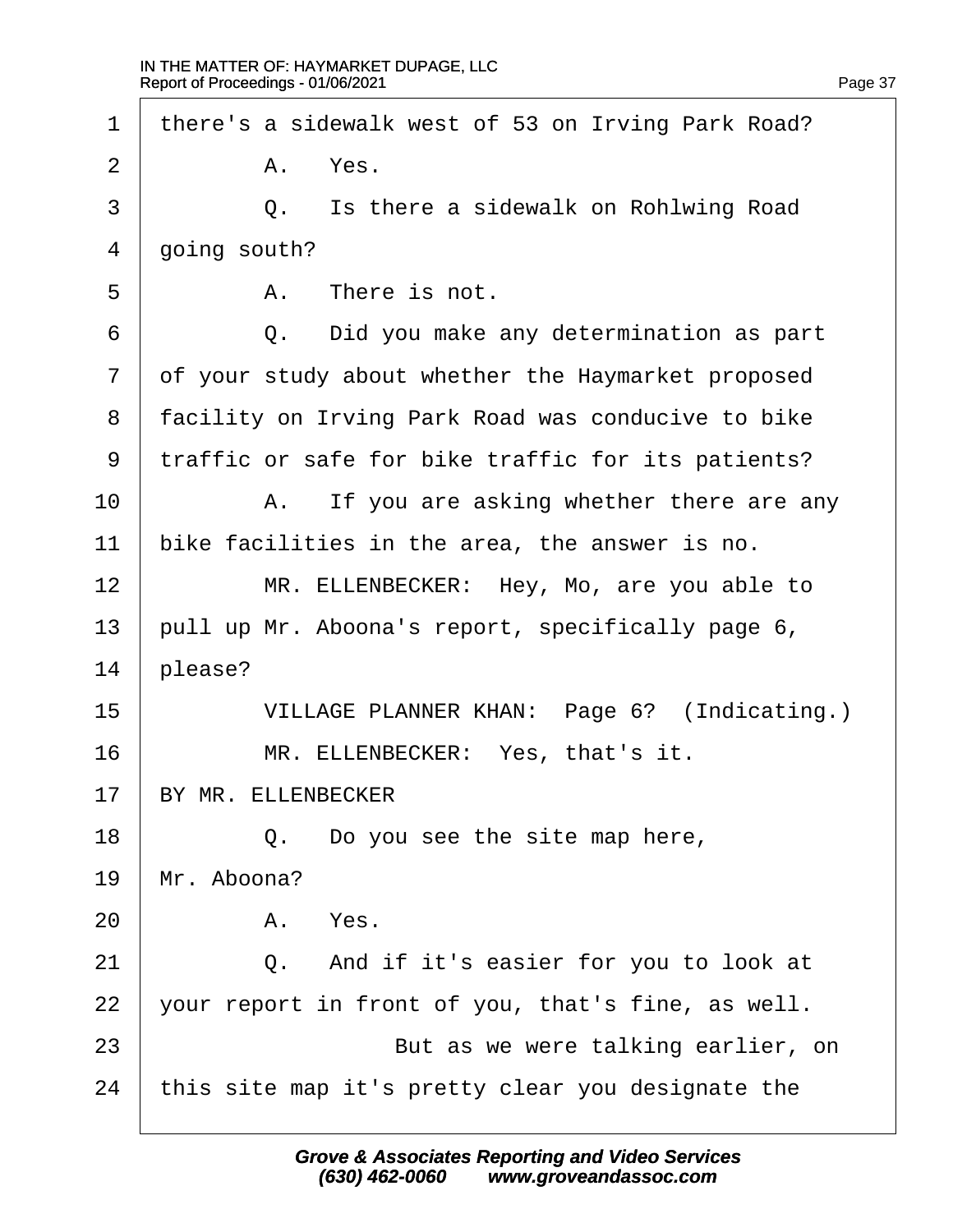| 1              |               | proposed facility with the word "site"; correct?     |
|----------------|---------------|------------------------------------------------------|
| $\overline{2}$ |               | A. Uh-huh, yes.                                      |
| 3              |               | Q. All right. And as we go directly south            |
| 4              |               | from the facility, that's Spring Lake Drive; right?  |
| 5              |               | A. Yes.                                              |
| 6              |               | Q. And then eventually as Spring Lake Drive          |
| $\overline{7}$ |               | wraps around to the west and basically terminates or |
| 8              |               | Ts at Illinois 53; correct?                          |
| 9              |               | A. Yes.                                              |
| 10             |               | Q. And is there any sidewalk for walking or          |
| 11             |               | bike traffic of Haymarket patients once they get to  |
| 12             | 53?           |                                                      |
| 13             |               | A. Not at -- no, there isn't.                        |
| 14             |               | Q. Are there any -- as we look at the site           |
| 15             |               | map on page 6 of your report, where are the          |
| 16             |               | crosswalks, sir? From the Haymarket site, where is   |
| 17             |               | the nearest crosswalk for patients to cross Irving   |
| 18             | Park Road?    |                                                      |
| 19             |               | A. At the -- at the signalized intersection          |
| 20             | of 53 and 19. |                                                      |
| 21             |               | Q. Okay. So at 53 and 19 there is a                  |
| 22             |               | signalized crosswalk but there's no sidewalk,        |
| 23             |               | correct, after that point?                           |
| 24             |               | A. There is a short segment and then it              |
|                |               |                                                      |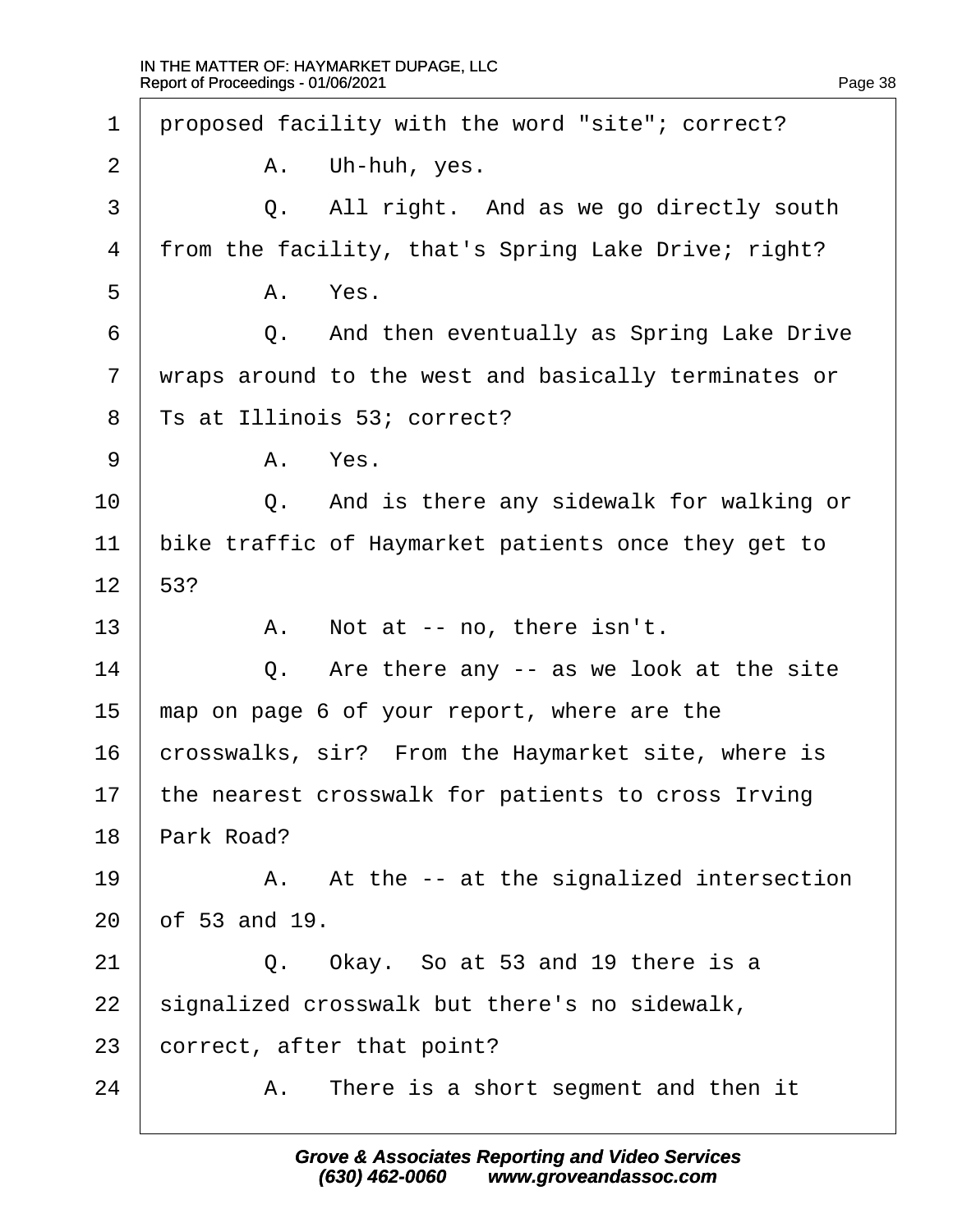$2 \mid Q$ . Okay. Did -- as part of your traffic

3 study, did you make any sort of assessment, with the

4 Help of Haymarket or otherwise, to determine where

5 the majority of Haymarket's proposed workforce was

1 dnds.

6 doing to come from, i.e., east-west, north-south?  $7 \mid$  A. No, we -- I -- no, we did not. 8 | Q. You'd agree, though, based on your site 9 assessment, if workers were coming from the east, 10 let's say the immediate east, whether it be 11 Wood Dale, Bensenville, Franklin Park, somewhere 12 around there, that the majority of that traffic would 13 be coming through Itasca on Illinois Route 19; 14 **correct?**  $15$   $\phantom{0}$   $\phantom{0}$   $\phantom{0}$   $\phantom{0}$   $\phantom{0}$   $\phantom{0}$   $\phantom{0}$   $\phantom{0}$   $\phantom{0}$   $\phantom{0}$   $\phantom{0}$   $\phantom{0}$   $\phantom{0}$   $\phantom{0}$   $\phantom{0}$   $\phantom{0}$   $\phantom{0}$   $\phantom{0}$   $\phantom{0}$   $\phantom{0}$   $\phantom{0}$   $\phantom{0}$   $\phantom{0}$   $\phantom{0}$  16 from that direction, yes.  $17$   $\Box$  Q. Did -- and I think I know the answer to 18 this question, but I'll ask it anyway. 19 **Did you do any sort of assessment** 20 to determine the impact of traffic that would be

- 21 influenced by Haymarket's proposed facility on the
- 22 intersection of Irving Park/Walnut at the Metra train

23 crossing?

 $24$  | A. Not as part of this study, no.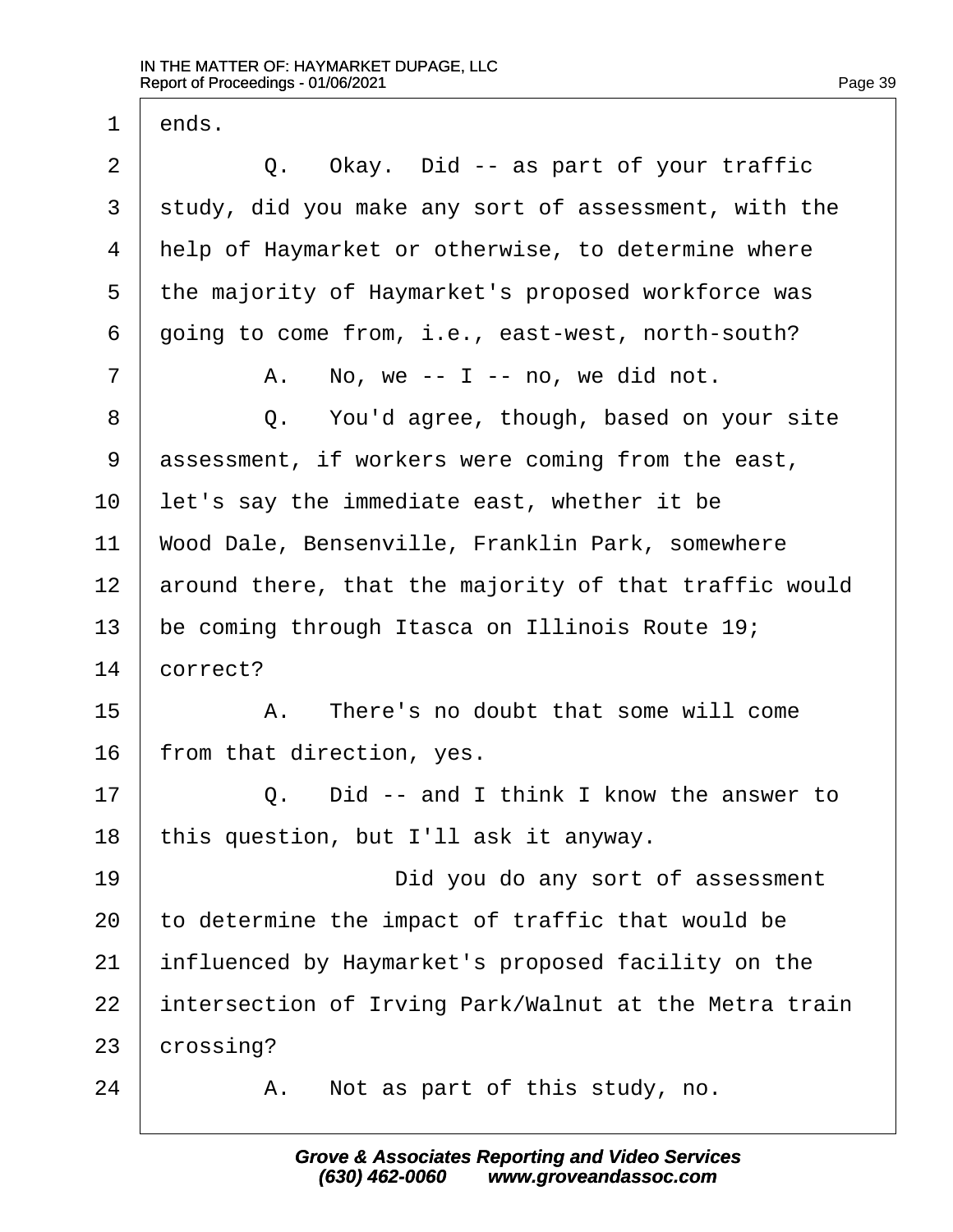| 1              | Q. Let's look at page 14 of your report.                   |
|----------------|------------------------------------------------------------|
|                |                                                            |
| $\overline{2}$ | Page 14.<br>А.                                             |
| 3              | MR. ELLENBECKER: Mo, if you could go to page               |
| 4              | 14, it has Table 2.                                        |
| 5              | <b>VILLAGE PLANNER KHAN: (Indicating.)</b>                 |
| 6              | BY MR. ELLENBECKER:                                        |
| $\overline{7}$ | Okay. And, Mr. Aboona, if it helps you<br>Q.               |
| 8              | and you need to look at the chart that Haymarket           |
| 9              | provided to you, please pull it out, but I have some       |
| 10             | questions regarding the categories here on this            |
| 11             | chart.                                                     |
| 12             | According to the information you                           |
| 13             | were provided by Haymarket, patients who come in for       |
| 14             | an assessment, none would come in and none would           |
| 15             | leave during peak hours, correct, in the morning?          |
| 16             | A. Yes.                                                    |
| 17             | Did Haymarket ever tell you why patient<br>Q.              |
| 18             | assessments would never occur between the peak hours?      |
| 19             | A. No.                                                     |
| 20             | Q. And just for people listening, what were                |
| 21             | your peak hours for the morning? What time period          |
| 22             | were you using?                                            |
| 23             | A. It was based on the traffic patterns in                 |
| 24             | the area, was $7:00$ to $8:00$ in the morning, and $-$ let |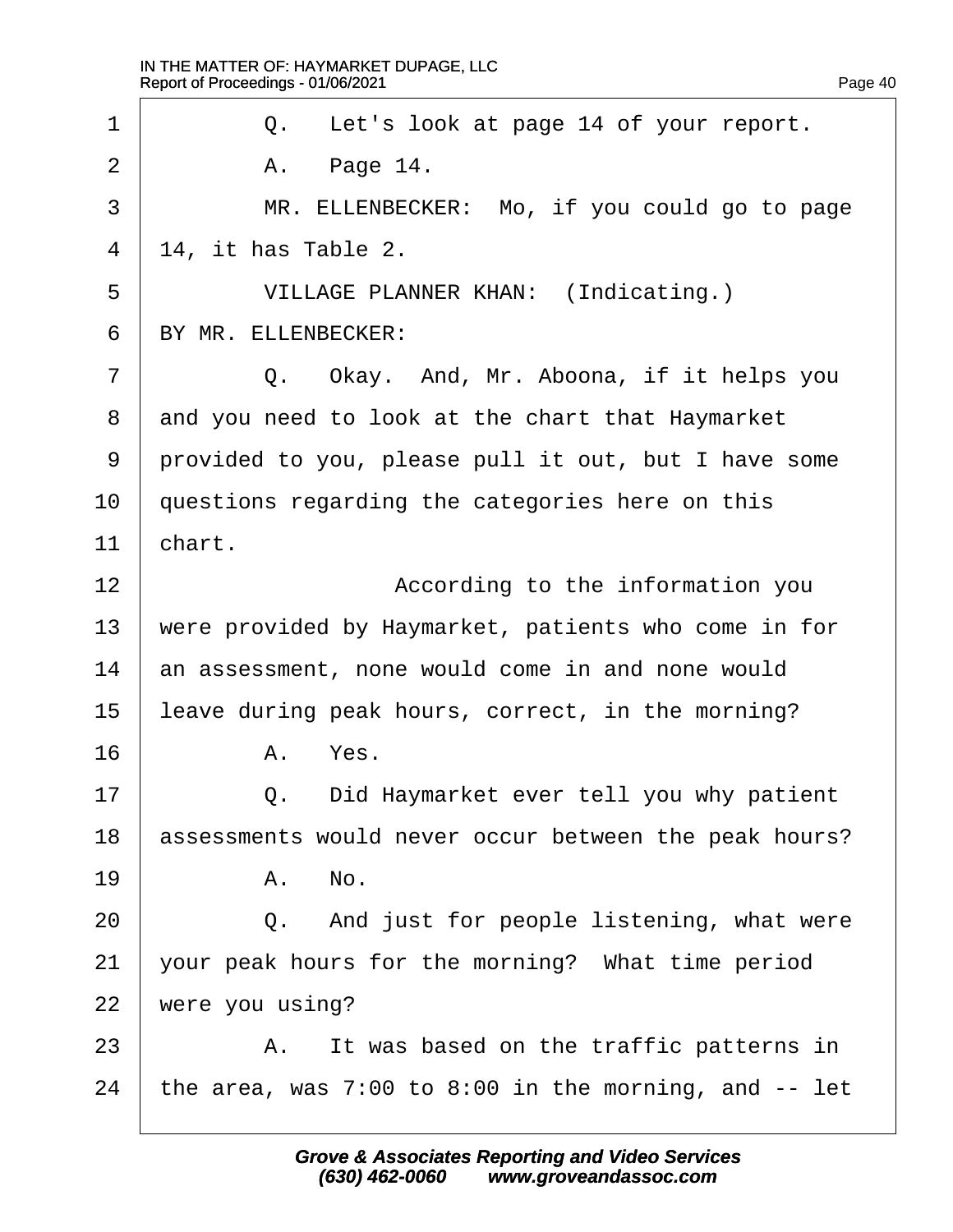| 1              | me just look it up $-$ and 4:30 to 5:30.              |
|----------------|-------------------------------------------------------|
| $\overline{2}$ | Q. Okay. And in terms of the                          |
| 3              | weekday daily -- weekday daily two-way, just explain  |
| 4              | for me, what does that -- what are those two columns  |
| 5              | in and out? What does that column represent?          |
| 6              | A. That's daily trips over a 24-hour                  |
| 7              | period.                                               |
| 8              | Q. Okay. So regardless of whether it                  |
| 9              | dccurred during peak times, that's what the daily --  |
| 10             | A. Yes, that's correct.                               |
| 11             | Q. And Haymarket told you that there would            |
| 12             | be 10 patients in and 10 patients out who come in for |
| 13             | assessment daily?                                     |
| 14             | A. Yes.                                               |
| 15             | Did they tell you or give you any idea<br>Q.          |
| 16             | as to where that information came from?               |
| 17             | A. Again, this is part of the -- that                 |
| 18             | spreadsheet that they provided.                       |
| 19             | Q. Okay. And for outpatients, we have                 |
| 20             | outpatients for weekday evening peak hours, you have  |
| 21             | five in, five out; correct?                           |
| 22             | A. Yes.                                               |
| 23             | Now, this is based on a total number, I<br>Q.         |
| 24             | guess, of 96 outpatients; correct?                    |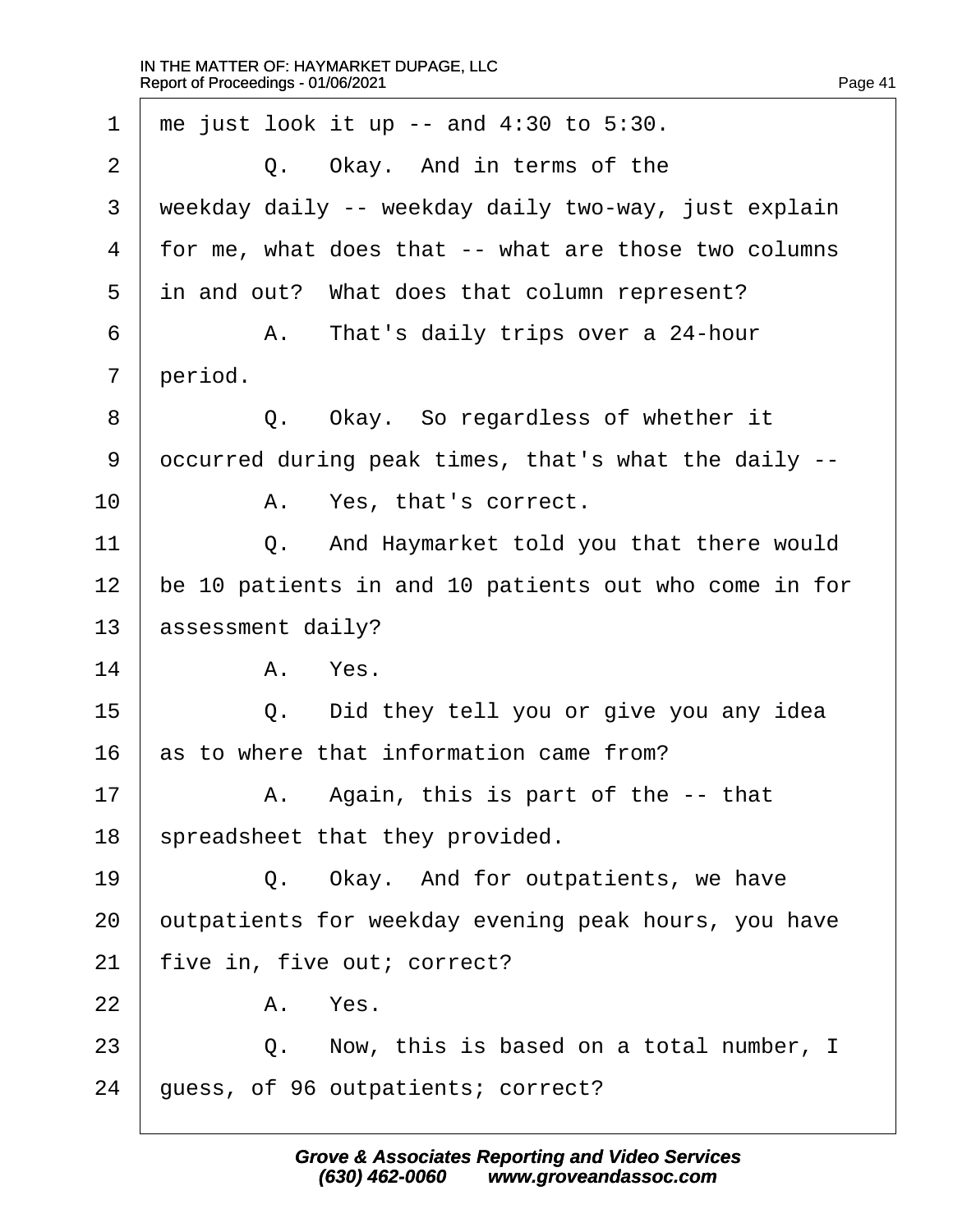| 1  | A. Yes.                                               |
|----|-------------------------------------------------------|
| 2  | Q. And of those 96 we talked about earlier,           |
| 3  | at least 48 of those would be coming from outside the |
| 4  | facility; correct?                                    |
| 5  | A. Yes.                                               |
| 6  | Q. And if that's the case, why are there              |
| 7  | $q$ nly 24 in $-$                                     |
| 8  | A. Yeah, that's --                                    |
| 9  | Q. -- at Haymarket DuPage?                            |
| 10 | A. No, I understand. That's a typo in the             |
| 11 | table. That should have been 48.                      |
| 12 | Q. Okay.                                              |
| 13 | A. So it should be 48 in and 48 out.                  |
| 14 | Okay.<br>Q.                                           |
| 15 | A. And just to clarify, for the visitors              |
| 16 | that should be a zero because, you know, there would  |
| 17 | be no visitors during the weekday. So, in essence,    |
| 18 | the bottom number 197 doesn't change.                 |
| 19 | Q. Okay. We'll -- we'll get down to                   |
| 20 | visitors in a second.                                 |
| 21 | The next category is recovery home,                   |
| 22 | and you have seven in from the recovery home.         |
| 23 | Do you know why seven patients from                   |
| 24 | the recovery home would be coming in during the peak  |
|    |                                                       |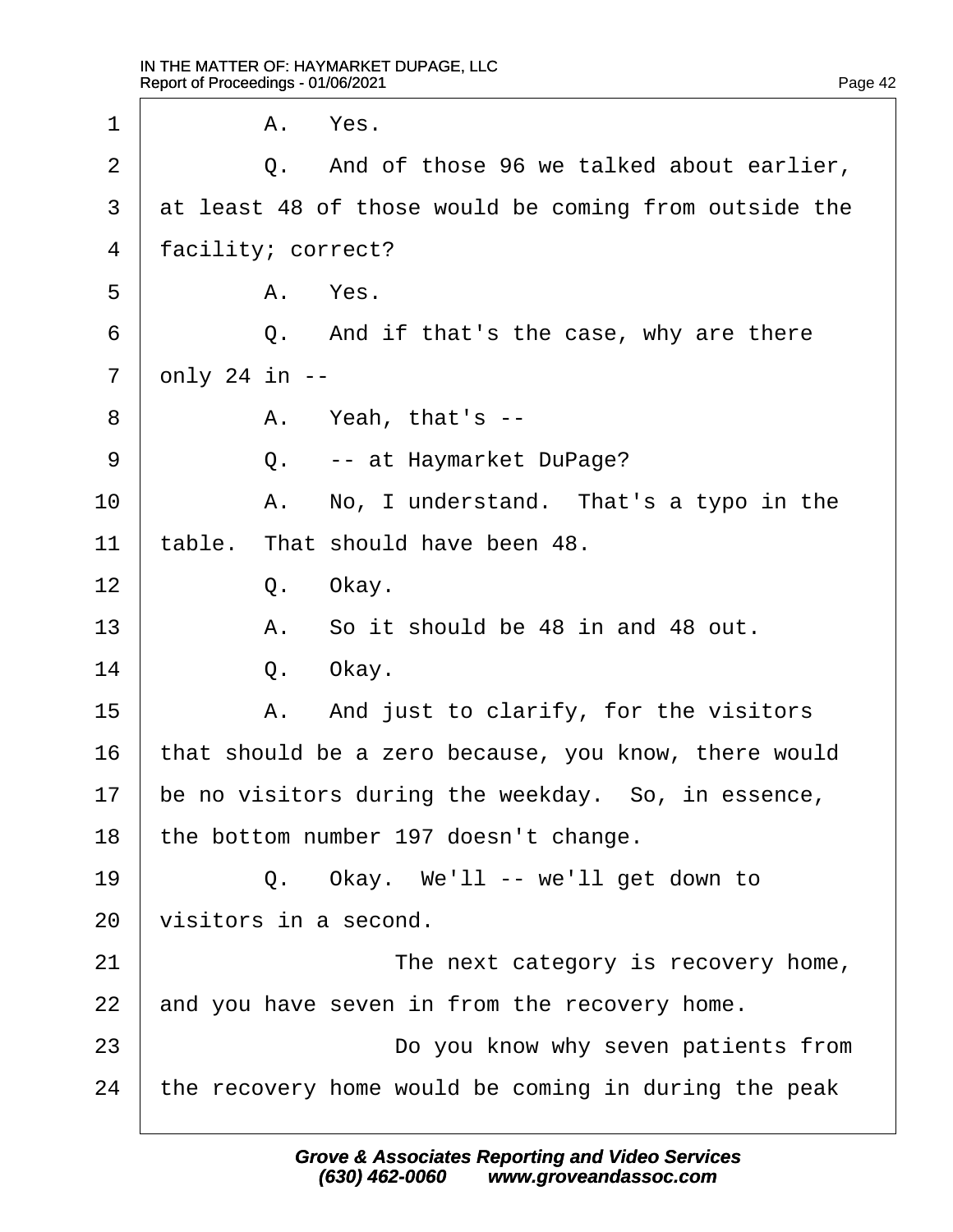1 morning hours and none would be leaving? And where 2 would they be coming from?  $3 \mid$  A. Yeah, that -- yeah, and that number is 4 probably too high based on -- on the information 5 diven. So that, again, could be something that would 6 be lower than that. It should be lower than that.  $7 \mid$  Q. Okay. But of the number going out -- of 8 the 144 in recovery beds you have zero going out 9 during the week -- the peak weekday, correct, the 10 morning? 11  $\parallel$  A. The morning peak, yes.  $12 \mid Q$ . Right. But if any of those recovery 13 home patients are working, you were advised that 14 **absolutely none of the 144 recovery home patients** 15 would be leaving between 7:00 and 8:00 AM? 16 **A.** Well, I mean, my understanding of that 17 is it's going to happen throughout the day. It's not 18 going to be necessarily concentrated in one 19 barticular hour.  $20$   $\Box$  Q. Well -- and that's fair enough. So 21 let's go to the weekday daily. So this would 22 encompass all of the patients. 23 **So you were told by Haymarket that** 24 b f the 144 recovery home patients only 13 would be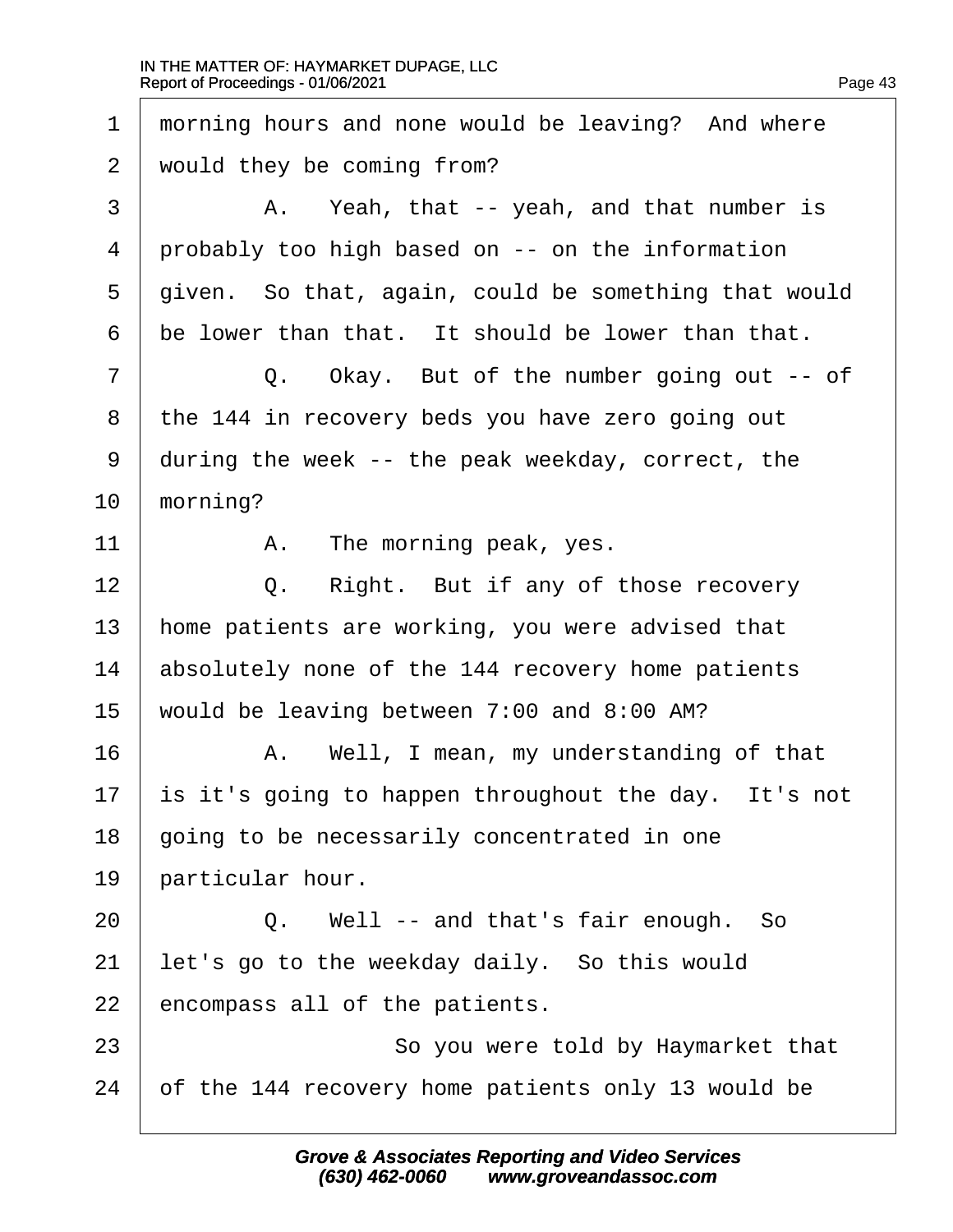| 1  | leaving in the morning?                               |
|----|-------------------------------------------------------|
| 2  | A. Yes.                                               |
| 3  | Q. Were you told what the other 131 would             |
| 4  | be doing during the day?                              |
| 5  | A. My understanding is that 10 percent of             |
| 6  | them would have -- would be driving.                  |
| 7  | Q. Okay. But were you told how others, the            |
| 8  | other 131 would be leaving the facility?              |
| 9  | A. I'm not certain if they would be leaving           |
| 10 | the facility. I'm not sure about that.                |
| 11 | Q. And your report indicates that even if             |
| 12 | they don't have their own cars, some might be leaving |
| 13 | by Uber or taxi; correct?                             |
| 14 | A. That could apply also to other                     |
| 15 | categories, you know, like outpatients and so forth.  |
| 16 | Right. Do you have anything other than<br>Q.          |
| 17 | what Haymarket told you to verify or confirm that     |
| 18 | ecovery home patients, of those, only 10 percent      |
| 19 |                                                       |
|    | would be leaving the facility?                        |
| 20 | A. I do not have any other data, no.                  |
| 21 | Q. You talked about visitors a bit earlier.           |
| 22 | s it your understanding that Haymarket doesn't allow  |
| 23 | weekday visitors?                                     |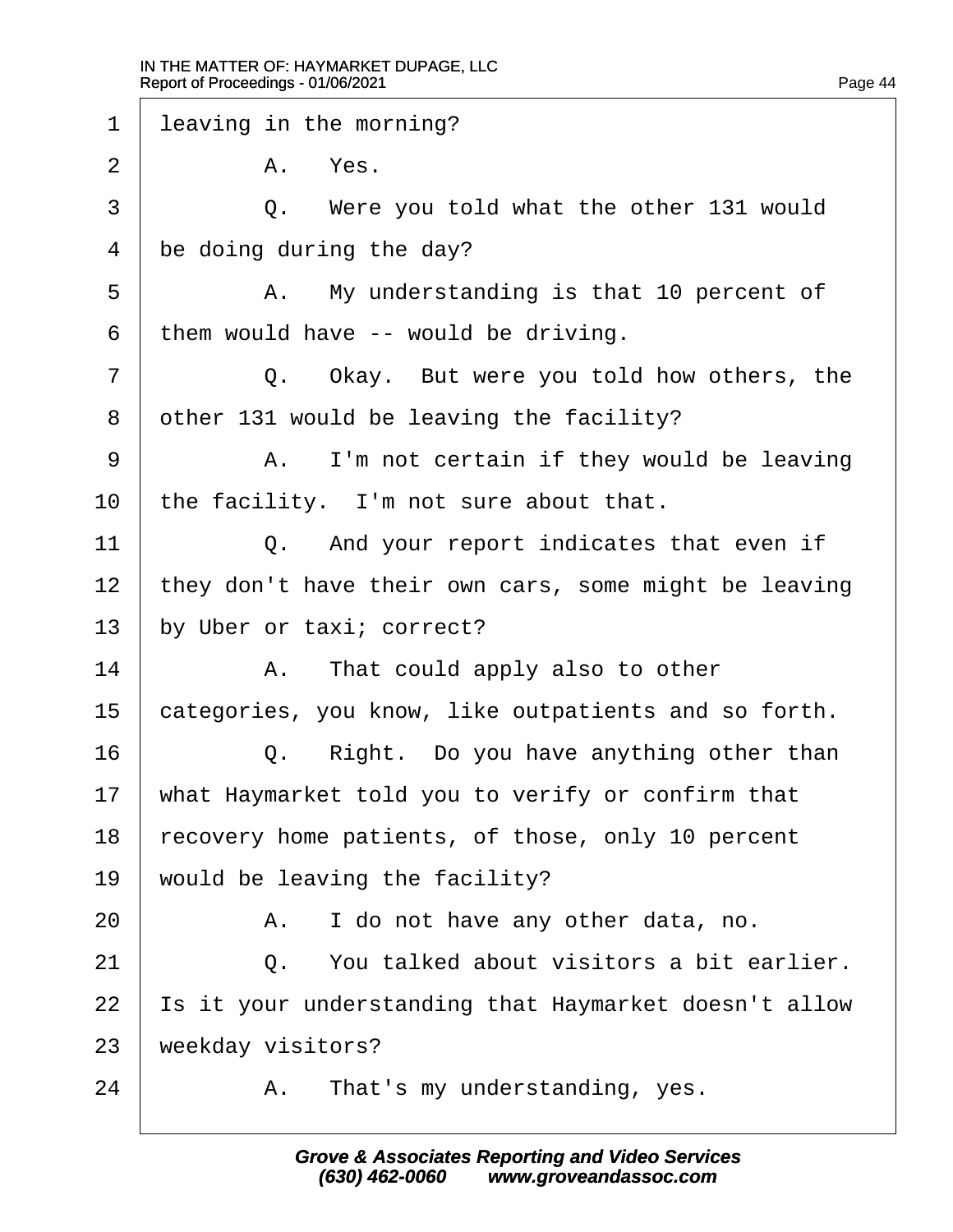| 1  | Q. Okay. Do you know why, then, you would            |
|----|------------------------------------------------------|
| 2  | have two in, two out on weekday evenings?            |
| 3  | A. Yeah, that may be -- that's probably              |
| 4  | something that was a misunderstanding on our part at |
| 5  | the time when we generated this table.               |
| 6  | Q. And then you have weekday daily two-way.          |
| 7  | You have 24 visits in and out?                       |
| 8  | A. Yeah, that's what I alluded to earlier,           |
| 9  | that -- that there will be no visitors weekdays. It  |
| 10 | would only be weekends.                              |
| 11 | So all of our understanding when we                  |
| 12 | first interpreted the data, that there would be      |
| 13 | weekday visitors, but obviously upon further         |
| 14 | clarification, that it would be only on weekends.    |
| 15 | Q. Well, were you told what the quantity of          |
| 16 | weekend visitors would be?                           |
| 17 | A. Yes. It's in the chart. It would be               |
| 18 | 24. That's the 24 number.                            |
| 19 | Q. So the 24 are weekend visitors?                   |
| 20 | A. Yes.                                              |
| 21 | Q. And so of the 240 patients, only 24               |
| 22 | visitors would come? Is that your understanding?     |
| 23 | A. That's my understanding, yes.                     |
| 24 | Q. And with regard to vendors, you were              |
|    |                                                      |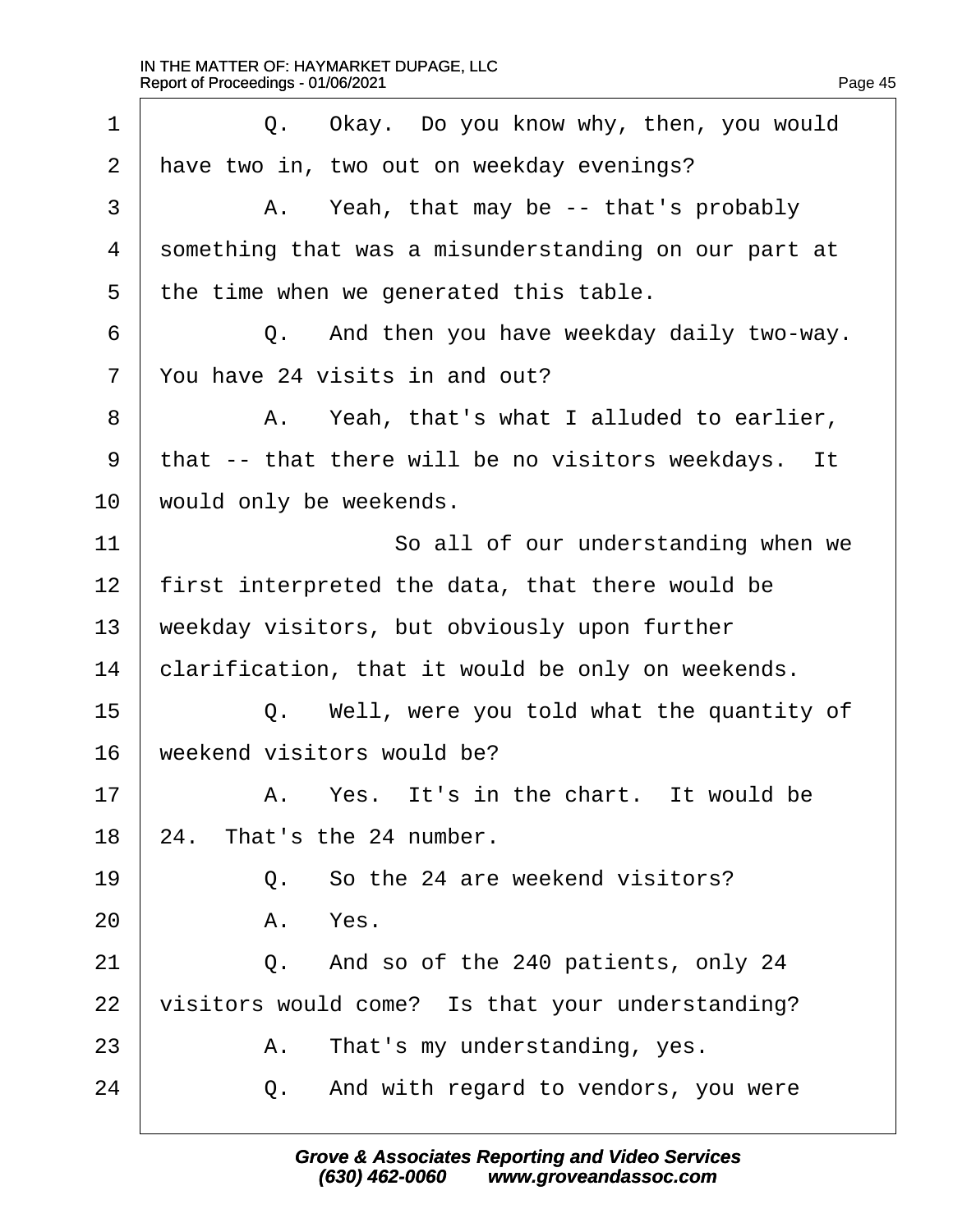·1· ·told by Haymarket that none of the vendors would come 2 during the weekday peak hour morning or peak hour 3 evening; right?  $4 \mid$  A. Yes. It would be more during the day.  $5 \mid Q$ . Do you know if Haymarket has a policy ·6· ·that, say, food vendors can't deliver milk between 7 7:00 and 8:00; it has to either be before or after? 8 | A. I'm not sure about a policy, but, again, ·9· ·these numbers are very minimal, so even if it does 10  $\epsilon$  becur, it's not going to be -- it's not going to 11 change significantly what the findings are. 12 **Q.** You further discuss transportation 13 access, and I can't remember if I asked you this, but 14 does Metra service -- is there any Metra service from 15 Itasca to the rest of DuPage, Will, or McHenry 16 Counties? 17 | A. I don't remember offhand, but definitely 18 hot McHenry or Will.  $19$   $\Box$  Q. Would you agree that based on what you 20 do know about public transportation, that there is 21 absolutely no public transportation mode available to 22 transport or for someone from Haymarket's proposed 23 benter in Itasca to get to, say, Naperville?  $24$   $\parallel$  A. That -- that is correct.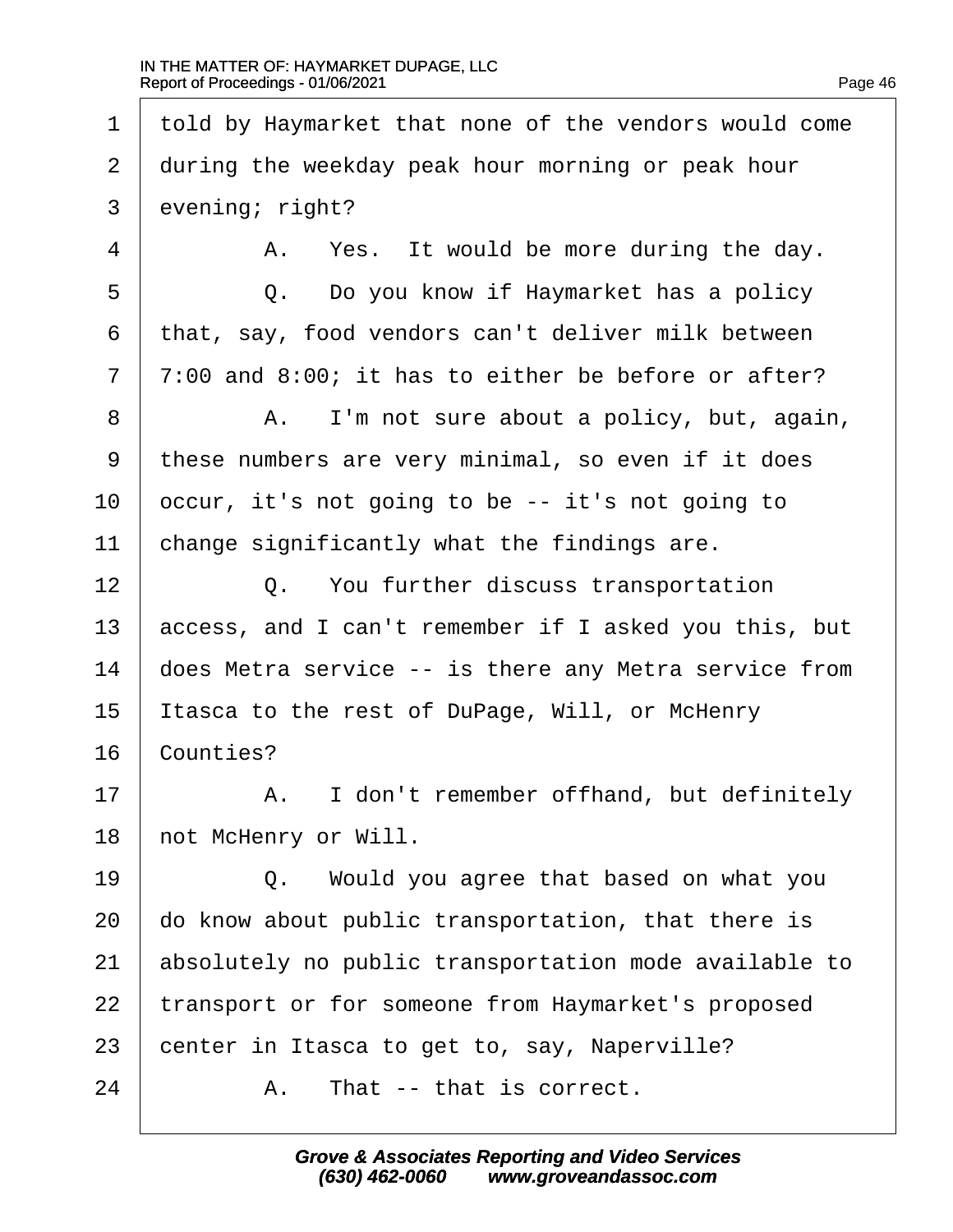| 1              | And, again, just to emphasize, in                    |
|----------------|------------------------------------------------------|
| $\overline{2}$ | my study, even though I make mention of them, I did  |
| 3              | not account for any of these travel modes to be      |
| 4              | reduced because of public transportation.            |
| 5              | Q. This same single access off of                    |
| 6              | Spring Hill Drive, in addition to -- so we've got    |
| $\overline{7}$ | staff, incoming patients, current patients, vendors. |
| 8              | Also, that would be the main entrance for police if  |
| 9              | they have to go to the facility; correct?            |
| 10             | A. Yes.                                              |
| 11             | And that one entrance would be the only<br>Q.        |
| 12             | access in and out for EMS if they have to go to the  |
| 13             | facility?                                            |
| 14             | A. Yes.                                              |
| 15             | And it would be the only access for any<br>Q.        |
| 16             | maintenance trucks or anything else that have to go  |
| 17             | in and out of the facility; correct?                 |
| 18             | A. Yeah. I mean, it's the only access that           |
| 19             | served the 161-room hotel for many years, so yes.    |
| 20             | Q. Well, what was the occupancy of the               |
| 21             | 161-room hotel historically?                         |
| 22             | A. It doesn't matter, it's a 161-room hotel          |
| 23             | so it could be fully occupied with all kind of other |
| 24             | functions going on.                                  |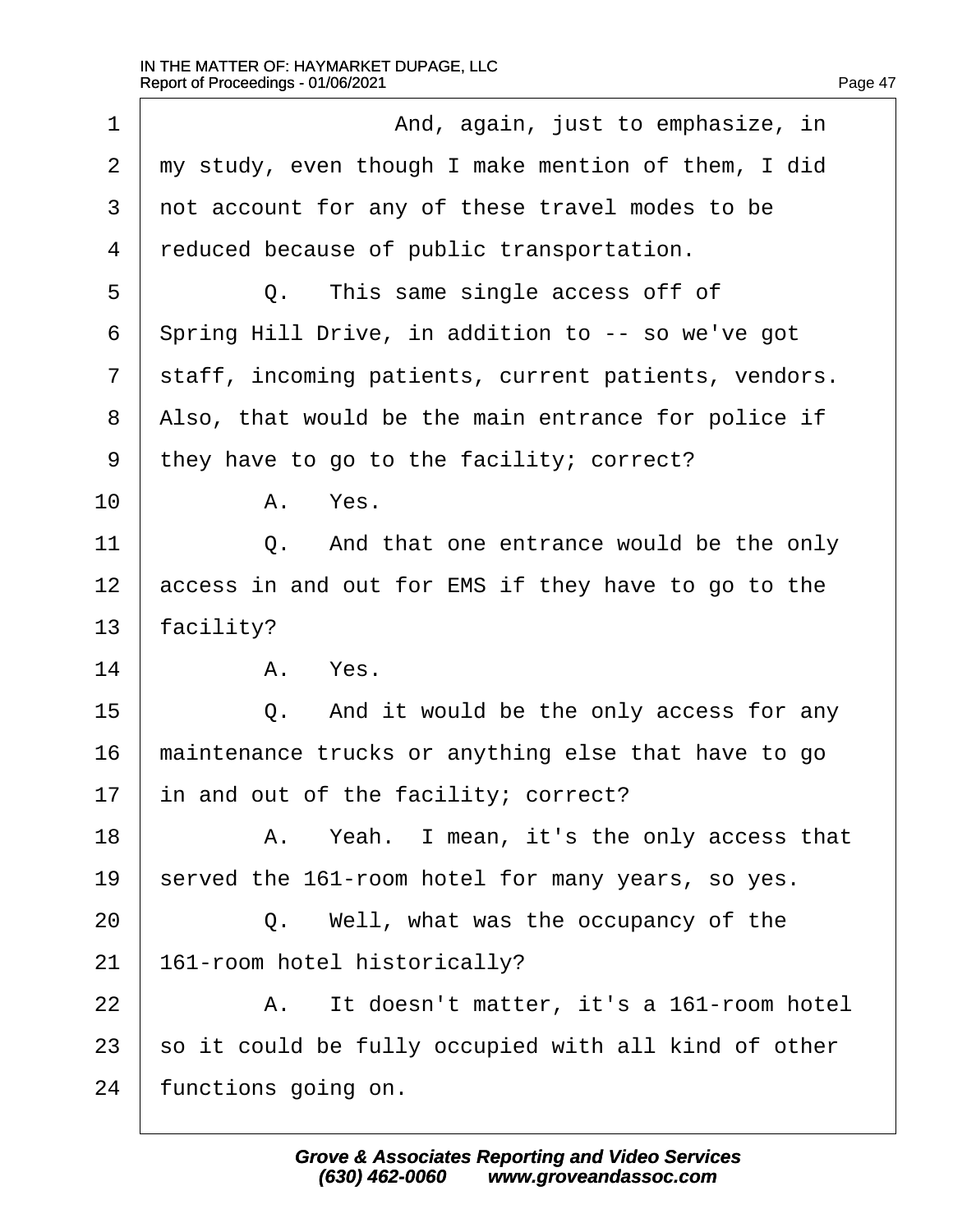| 1              | The -- the -- the point is that                       |  |
|----------------|-------------------------------------------------------|--|
| $\overline{2}$ | that access route was designed to accommodate a hotel |  |
| 3              | of that size functioning at full capacity.            |  |
| 4              | Q. Okay. As part of your assessment, did              |  |
| 5              | you do any actual historical site assessment of the   |  |
| 6              | Holiday Inn when it operated as a Holiday Inn?        |  |
| $\overline{7}$ | A. No.                                                |  |
| 8              | Q. So as we sit here now, you don't know              |  |
| 9              | what the impact on traffic was at the Holiday Inn in  |  |
| 10             | actuality as an operating hotel; correct?             |  |
| 11             | A. I mean, I know based on historical data            |  |
| 12             | for hotels of that size.                              |  |
| 13             | Q. Right, but you didn't know -- you have             |  |
| 14             | ho data and no personal information about the Holiday |  |
| 15             | nn in Itasca; correct?                                |  |
| 16             | Not specifically, no.<br>А.                           |  |
| 17             | The only thing you have regarding hotels<br>Q.        |  |
| 18             | of that size is what you got from the traffic         |  |
| 19             | generation; correct?                                  |  |
| 20             | A. Yes. Assuming a hotel that was                     |  |
| 21             | successful for many years, yes.                       |  |
| 22             | Q. You indicate -- or you don't, but                  |  |
| 23             | Haymarket indicates to you that their staff will be   |  |
| 24             | distributed 50 percent on the first shift; correct?   |  |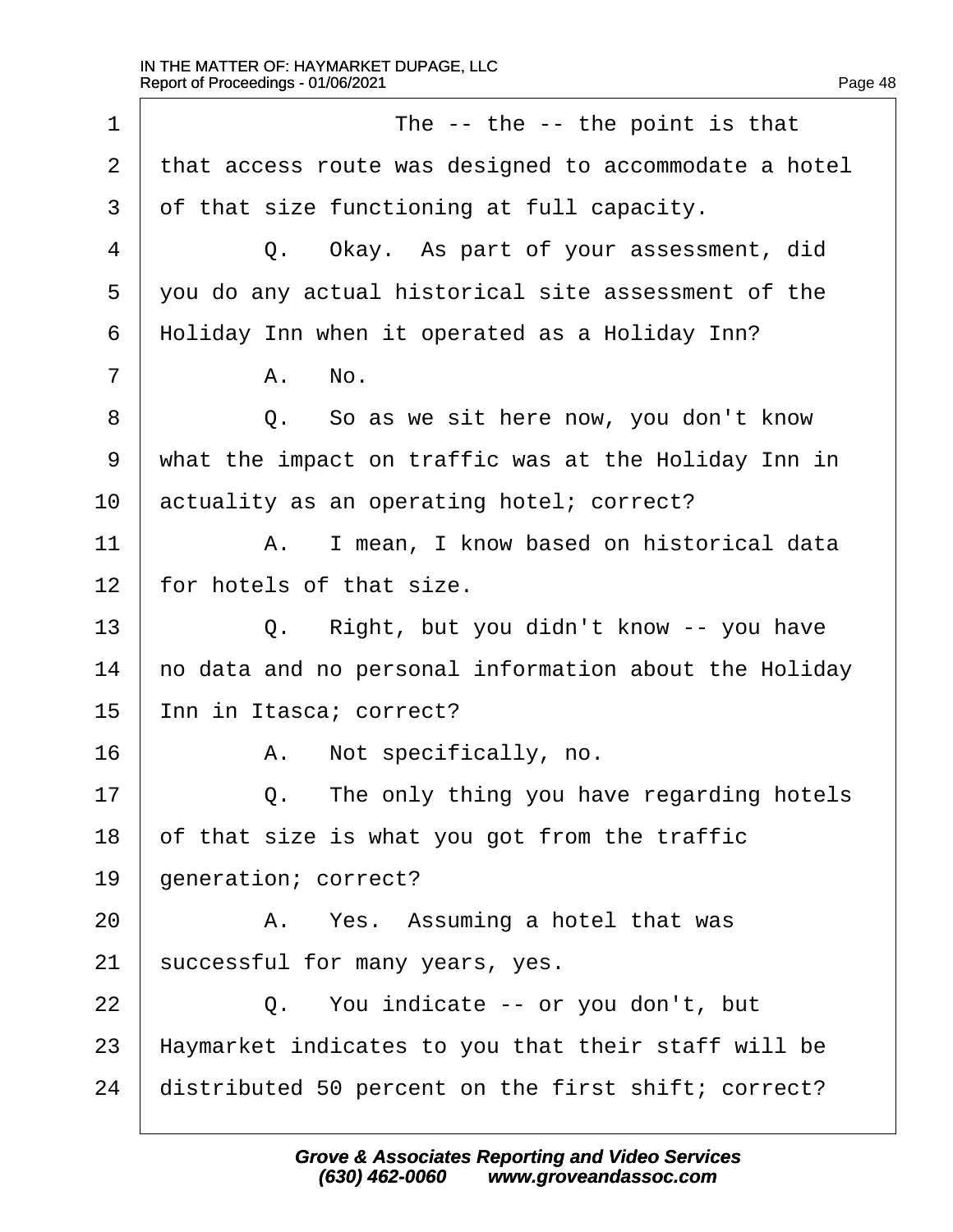1 | A. Yes. 2  $\vert$  Q. 40 percent on the second and 10 percent 3 dn the third; is that right?  $4$  A. Yes. 5 **Q.** And 100 percent of those staff members 6 would be driving to work? At least that was the 7 presumption; correct? 8 | A. Correct. 9 | Q. And you were told -- and we went through 10 the metrics at the beginning -- that there would be 11 **163 staff members expected to service Haymarket's** 12 proposed facility; correct?  $13$  | A. That would be the total employment 14 force. That's not going to be in the three shifts.  $15$   $\Box$  Q. Right. So on a daily basis across three 16 shifts, it's proposed or anticipated that there would 17 **163 staff members; correct?**  $18$   $\parallel$  A. No. It could be 117.  $19$   $\Box$  Q. Okay. So there would be 163 total staff  $20$  members  $21$  A. Yes.  $22$   $\Box$  Q. -- but on a daily basis there would only 23 be 117?  $24$  A. Yes.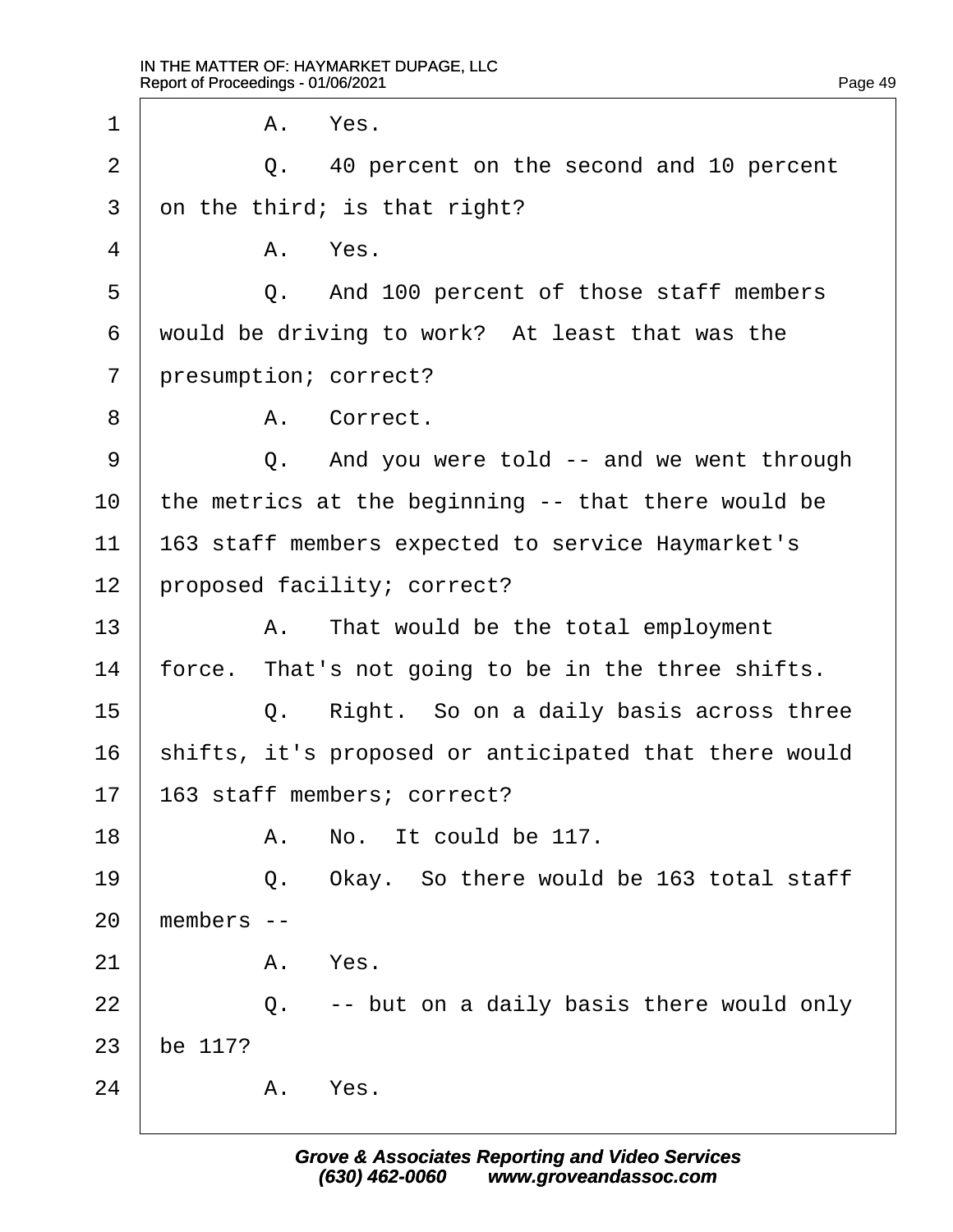| 1              |            | Q. And the third shift would have the                 |
|----------------|------------|-------------------------------------------------------|
| $\overline{2}$ |            | fewest amount at only 10 percent; correct?            |
| 3              |            | A. Yes.                                               |
| 4              |            | Q. And so -- and this might be slightly out           |
| 5              |            | of the purview of your report, but based on that, the |
| 6              |            | 240-patient facility during the third shift would     |
| $\overline{7}$ |            | only have approximately 11 staff members overseeing   |
| 8              |            | those patients; correct?                              |
| 9              |            | A. Yes.                                               |
| 10             | Q.         | Now -- I'm almost done here.                          |
| 11             |            | On page 27 of your report you have                    |
| 12             |            | a section called "Parking Based on Existing           |
| 13             | Facility." |                                                       |
| 14             |            | Do you see that?                                      |
| 15             |            | A. Yes.                                               |
| 16             |            | Q. And you used a comparison facility to              |
| 17             |            | assess the adequacy of the parking needs; correct?    |
| 18             |            | A. Yes.                                               |
| 19             |            | Q. And the facility used for comparison               |
| 20             |            | purposes was Woodridge Interventions; right?          |
| 21             |            | A. Yes.                                               |
| 22             |            | Q. And how did you decide to use that                 |
| 23             | facility?  |                                                       |
| 24             |            | A. That was based on my discussions with              |
|                |            |                                                       |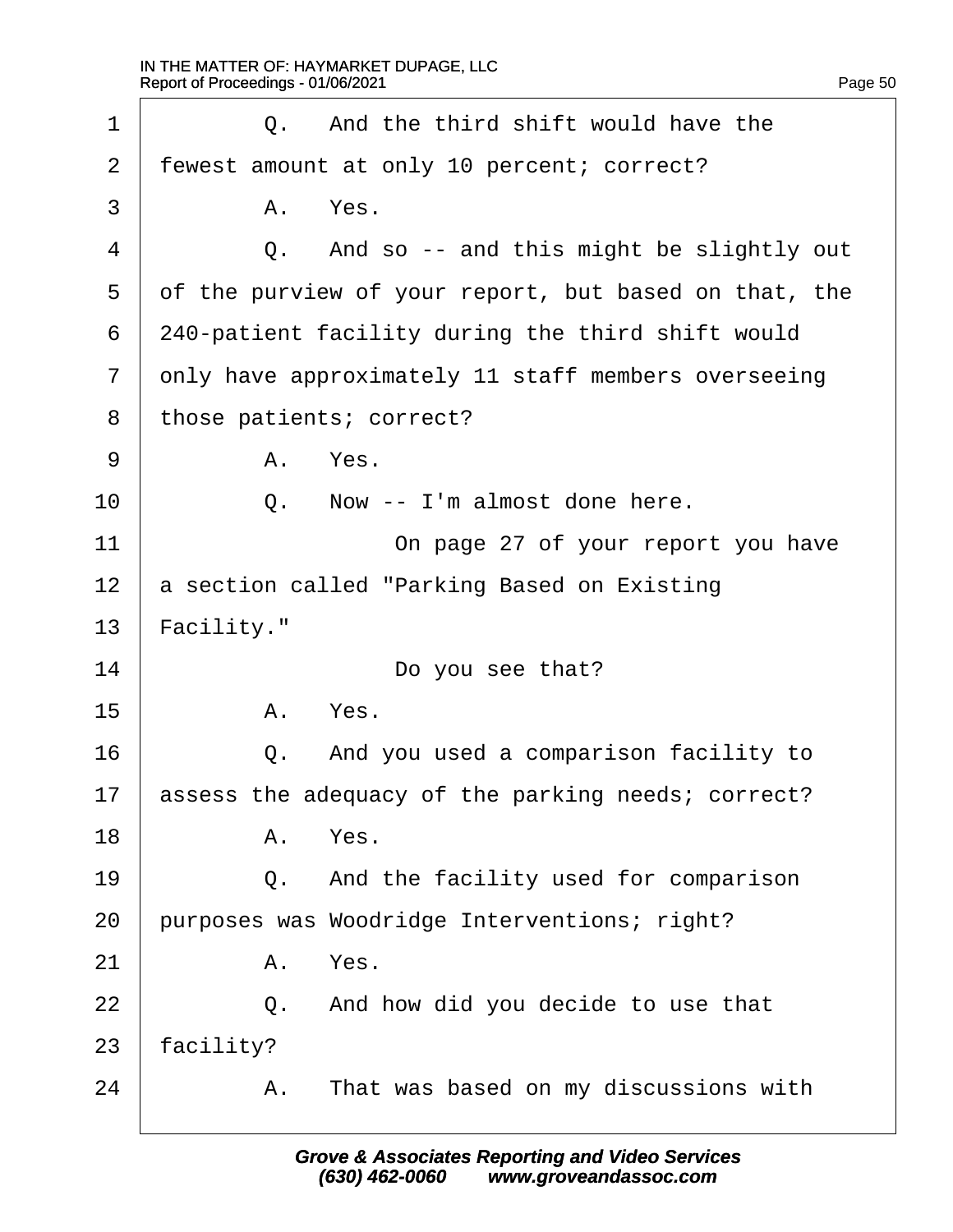1 Mr. Musil.

 $2 \mid Q_{\cdot}$  Okay. And Mr. Musil, again, was with

3 Haymarket; correct?

 $4$   $A$ . Yes, uh-huh.

5 **Q.** Did Mr. Musil tell you why he suggested

·6· ·to use interventions at Woodridge as a comparison

7 facility?

 $8 \mid$  A. I don't -- I mean, that was a while ago.

9 I don't recall, but when I asked if we could look at

10  $\alpha$  a similar facility, that was a location that he

11 suggested we look at, yeah.

12  $\parallel$  Q. Did you ask Mr. Musil if there were any

13 facilities at or around the same size as that

14 proposed by Haymarket DuPage?

 $15$  | A. Again, this was last -- well, actually,

16 this was in 2019, so I don't recall how the

17 discussion went.

18 | Q. Right. Well, if you had your pick,

19 right -- if you had your pick on a comparison

20 facility, would you choose to pick one that's at or

21 about the same size as the proposed facility or

22 choose one that's a third of the size of the proposed

23 facility?

 $24$  | A. Well, again, I mean, we -- we rectify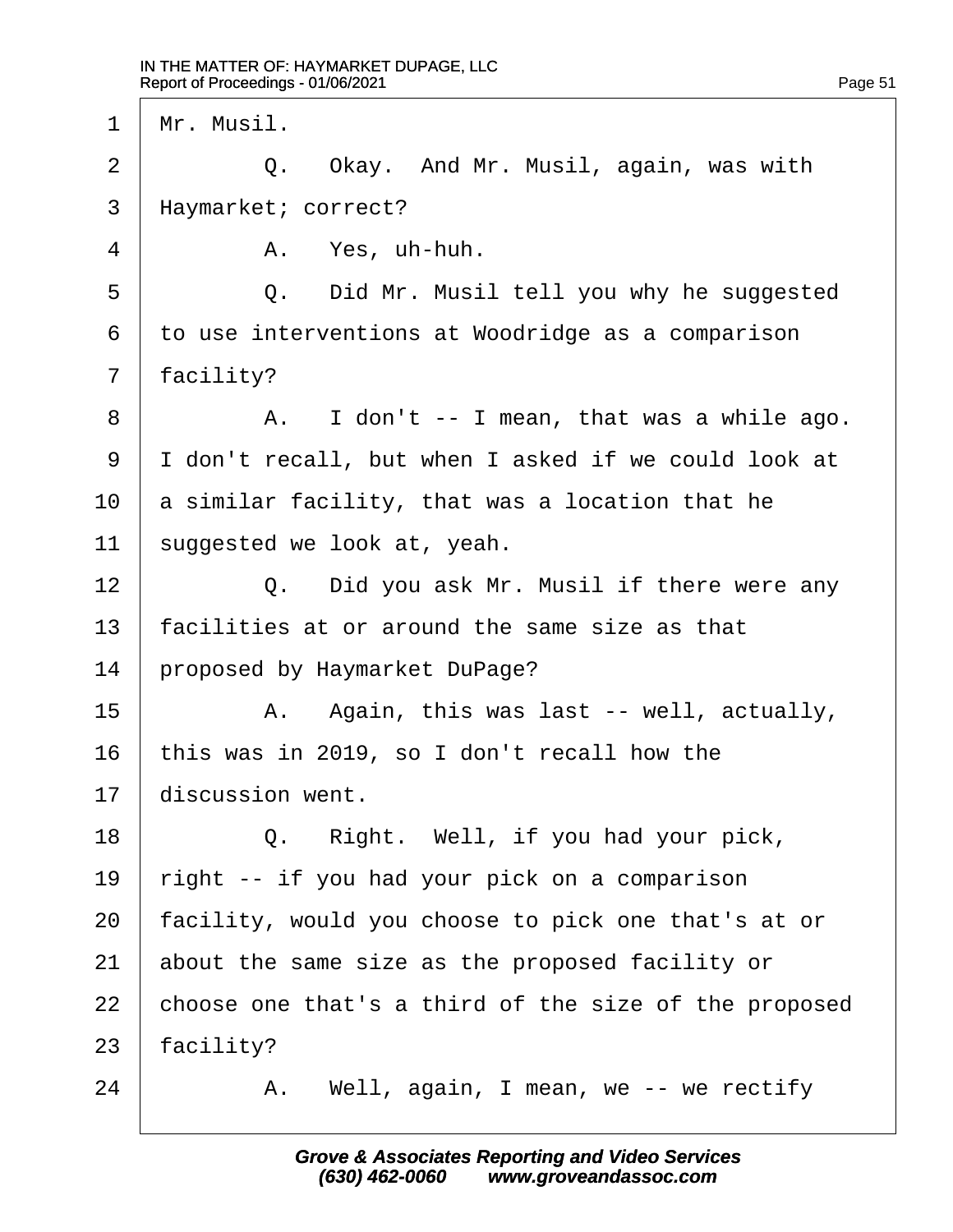| 1              | that by relating the parking to the beds. So it       |
|----------------|-------------------------------------------------------|
| $\overline{2}$ | dould be a different size, but you develop a ratio    |
| 3              | that would then you can apply to any size facility.   |
| $\overline{4}$ | Q. Well, yeah, we'll --                               |
| 5              | A. That is normally done.                             |
| 6              | Q. We'll get to the ratio, but in a perfect           |
| $\overline{7}$ | world, Mr. Aboona, or an ideal situation, would you   |
| 8              | prefer to have a comparison facility that's the same  |
| 9              | or about the same size as the one proposed?           |
| 10             | A. Well, I mean, perfect world, but if you            |
| 11             | look at the data how we rely on, you know, ITE that   |
| 12             | you cited, you know, it has a range of -- of sizes of |
| 13             | buildings and units and the like, so you can match it |
| 14             | one to one.                                           |
| 15             | What you try to do is get the                         |
| 16             | information, relate it to -- to a variable so you can |
| 17             | apply it to -- you know, to other uses, to other      |
| 18             | locations.                                            |
| 19             | Q. With regard to your assessment here, ITE           |
| 20             | is out the window. You said there's no count based    |
| 21             | on the uniqueness in the traffic.                     |
| 22             | No, I brought ideas and gave examples.<br>А.          |
| 23             | You said, you know, that it                           |
| 24             | shouldn't be one to one in terms of a size            |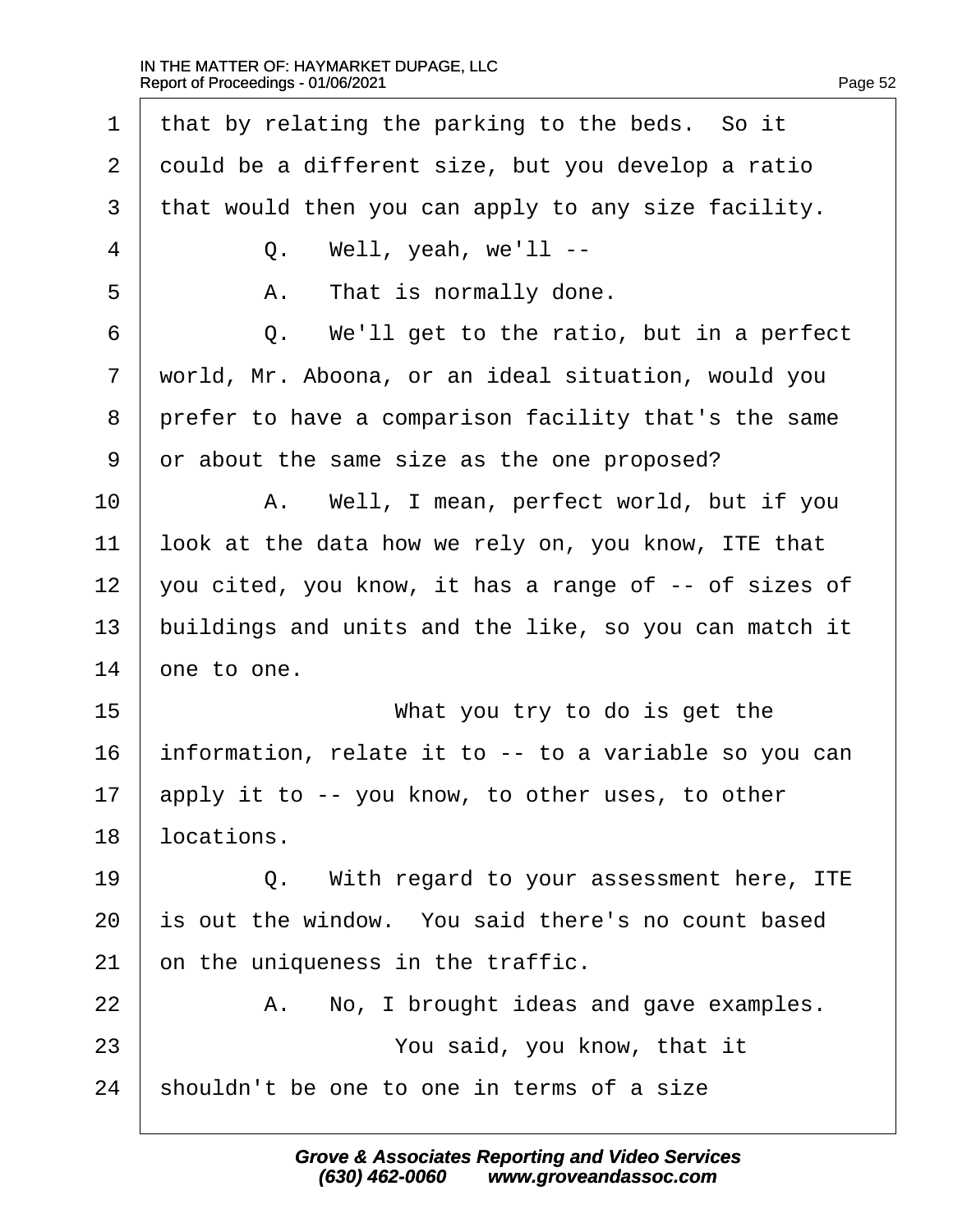| 1              | domparison, and I'm -- I'm saying that even the data  |
|----------------|-------------------------------------------------------|
| $\overline{2}$ | that is published for other facilities and other      |
| 3              | uses, not necessarily this, it gives a range of       |
| 4              | sizes.                                                |
| 5              | So, you know, you can't just match                    |
| 6              | it one to one. What you rely on is the ratio that     |
| 7              | would be applicable.                                  |
| 8              | Q. And --                                             |
| 9              | A. I didn't take the absolute number that             |
| 10             | was determined at that facility and say this is what  |
| 11             | the demand would be here.                             |
| 12             | I related it to the number of beds,                   |
| 13             | developed the ratio and applied it to the number of   |
| 14             | beds at the Haymarket facility.                       |
| 15             | Q. Well, do you know if the services                  |
| 16             | provided to patients in those 79 beds at Woodridge    |
| 17             | nterventions is the same as what's going to be        |
| 18             | offered to patients at Haymarket DuPage?              |
| 19             | A. I'm not -- I'm not certain that they --            |
| 20             | they do offer all the -- all the services.            |
| 21             | Q. Do you know if the clientele serviced by           |
| 22             | Woodridge Interventions is the same demographic, age, |
| 23             | gender as that to be serviced at Haymarket DuPage?    |
| 24             | A. Again, I don't know the answer to that.            |
|                |                                                       |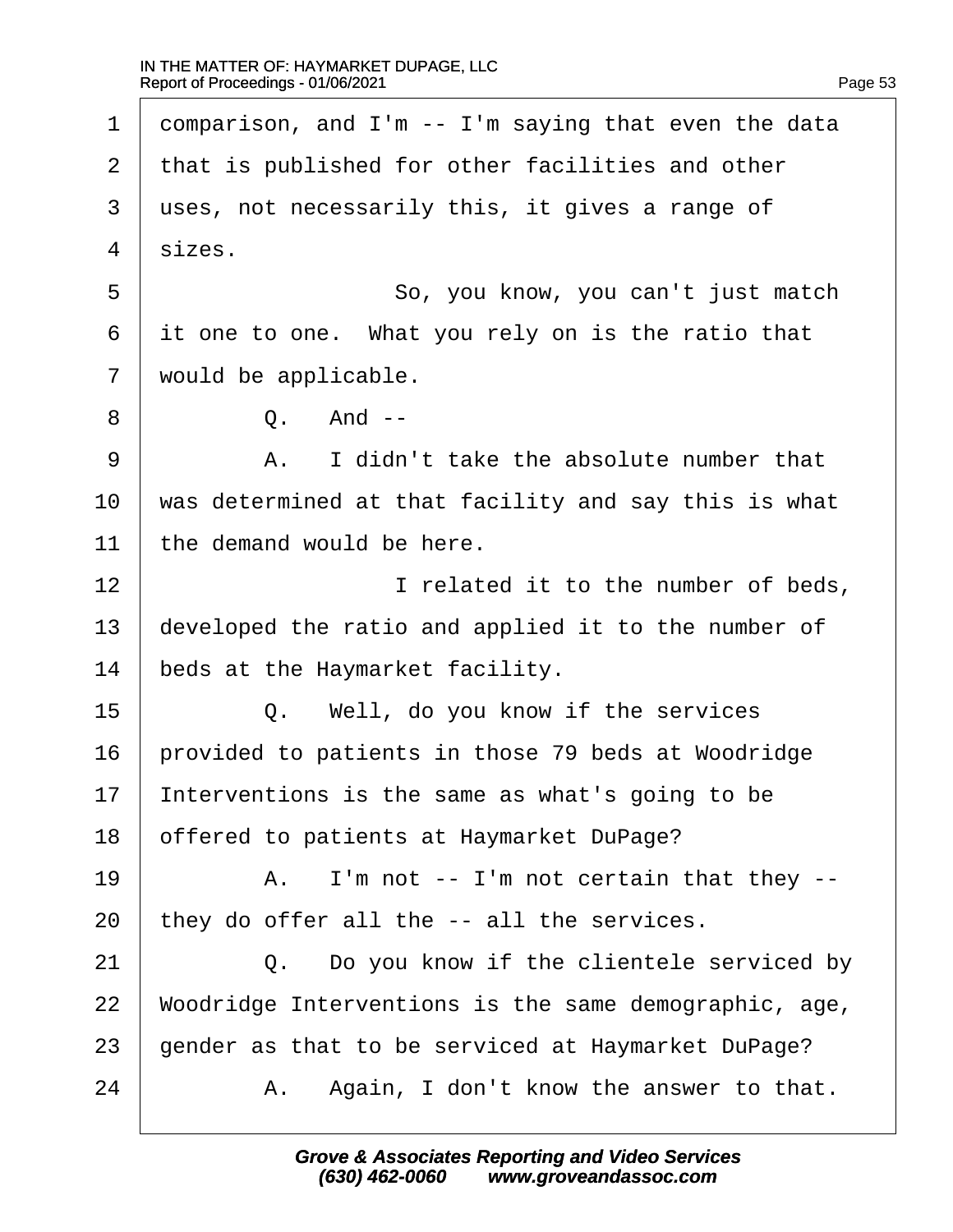| 1              | Q. Did you know that Woodridge                       |
|----------------|------------------------------------------------------|
| 2              | Interventions services adolescents, not just adults? |
| 3              | A. Yes. I -- I found that out, yes.                  |
| $\overline{4}$ | Q. Did you know that Mr. Dominik, who is             |
| 5              | Haymarket's public safety impact expert, has said    |
| 6              | that facilities serving adolescents are not similar  |
| $\overline{7}$ | enough to use as a comp for the proposed Haymarket   |
| 8              | facility?                                            |
| 9              | A. I did not know that, no.                          |
| 10             | MR. ELLENBECKER: That's all I have. Thank            |
| 11             | you.                                                 |
| 12             | CHAIRMAN DALY: Thank you, Mr. Ellenbecker.           |
| 13             | Mr. DiNolfo, would you like to                       |
| 14             | begin your cross-examination?                        |
| 15             | MR. DI NOLFO: Mr. Chairman, I have no                |
| 16             | questions based on Mr. Ellenbecker's cross.          |
| 17             | CHAIRMAN DALY: Thank you.                            |
| 18             | Ms. Smith, do you have any                           |
| 19             | questions on behalf of the School District?          |
| 20             | MS. SMITH: Yeah, I do have just a few.               |
| 21             | Thank you. Just one second.                          |
| 22             | <b>CROSS-EXAMINATION</b>                             |
| 23             | BY MS. SMITH:                                        |
| 24             | Q. You indicated -- or testified that you            |
|                |                                                      |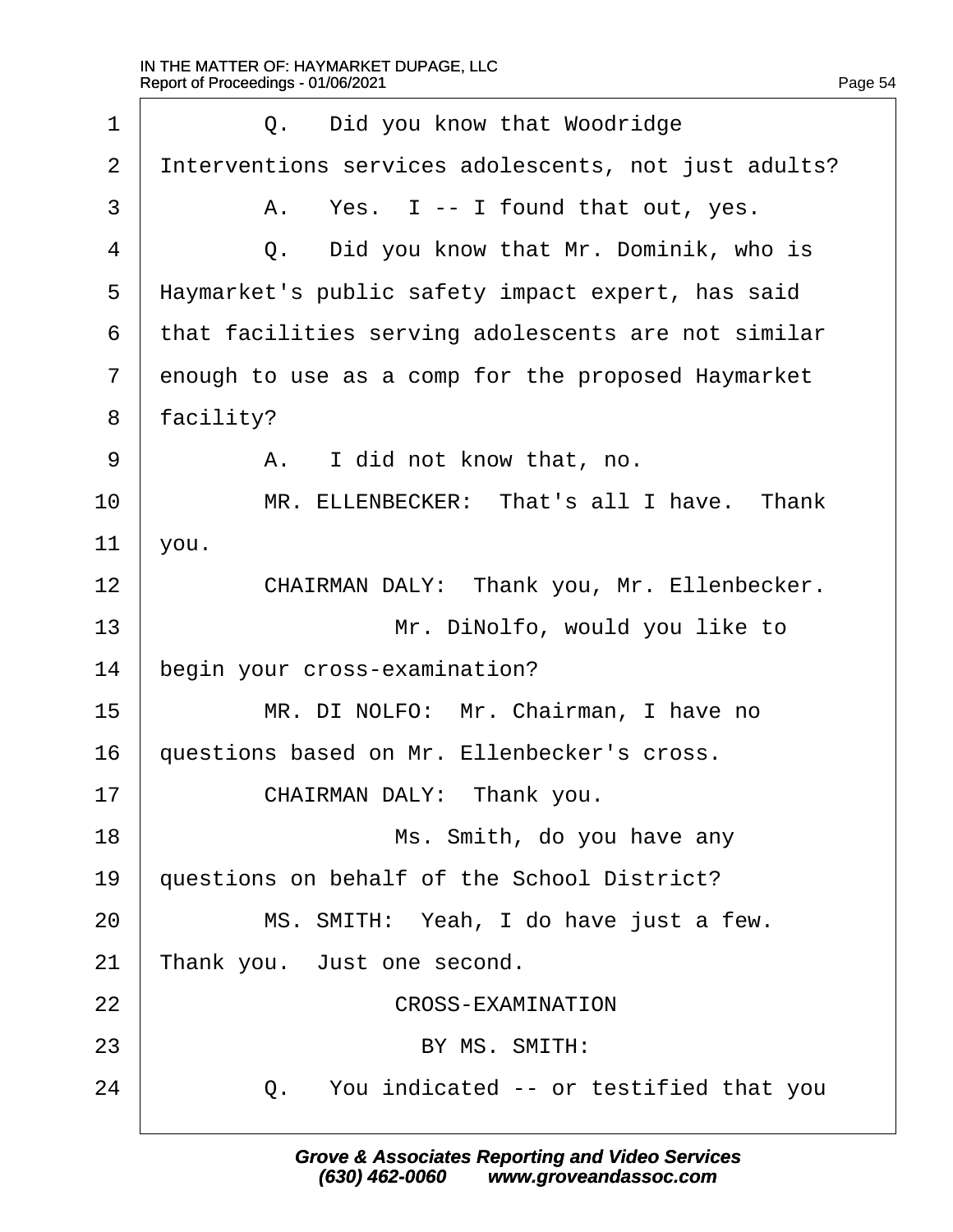1 were not aware that Pace bus 616 is no longer 2 dperating. 3 **CO 1** Are there any other -- have you 4 reviewed your report for any other -- well, can you 5 donfirm again, when was your report drafted?  $6 \mid$  A. August of last year.  $7 \mid$  Q. And particularly in light of the changes 8 with COVID, have you reviewed your report to see if ·9· ·there's any other material changes that have occurred 10 in the -- in all the variables that you looked at 11 that were significant to your report?  $12$  | A. I mean, the only variable has been -- is 13 the lower traffic count on the roadways.  $14$   $\Box$  Q. Well, one variable was the bus route 15 that you cited is no longer in operation; right? 16 | A. Right, but like I indicated earlier, we 17 did not assume any reductions in the auto traffic --18 automobile traffic that would be generated by the 19 site to -- you know, that people would be utilizing 20 the Pace bus stop or the Pace service.  $21$   $\Box$  Q. But you would -- but so you have or 22 haven't taken a look and updated your report 23 following COVID?  $24$  | A. Okay, what -- so you have to be specific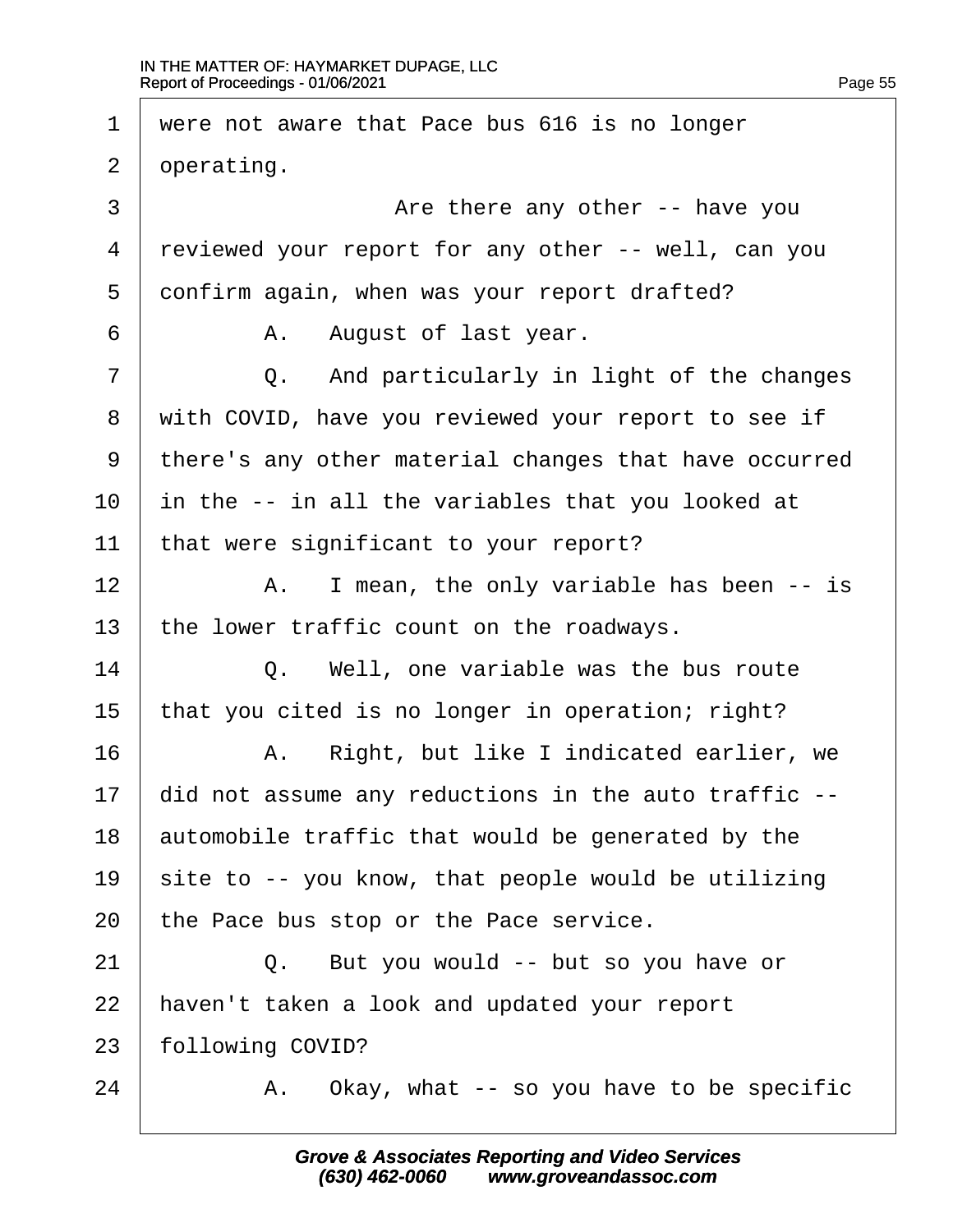| 1              | in terms of what would COVID impact?                 |
|----------------|------------------------------------------------------|
| $\overline{2}$ | Q. Well, you testified that one impact was           |
| 3              | you said there was a bus route that no longer is in  |
| $\overline{4}$ | existence.                                           |
| 5              | Did you look at your report to see                   |
| 6              | if there has been any other impacts?                 |
| $\overline{7}$ | A. I have not specifically looked. Like              |
| 8              | I -- like I said earlier, the thing that we're       |
| 9              | finding out since COVID is the traffic volumes --    |
| 10             | levels on these roadways is lower than pre-COVID. It |
| 11             | would be less people --                              |
| 12             | Q. Well, have you --                                 |
| 13             | A. -- less people driving than before.               |
| 14             | Q. Are you saying that generally or have             |
| 15             | you looked specifically at the -- the data that you  |
| 16             | took for these sites?                                |
| 17             | A. Well, I mean, we've done dozens and               |
| 18             | dozens of studies throughout the Chicago area and    |
| 19             | we --                                                |
| 20             | Q. But for this site. I didn't ask about             |
| 21             | other. I said have you looked at this site?          |
| 22             | A. Yeah, I understand. Can I finish my               |
| 23             | answer?                                              |
| 24             | Q. Not if it's not responsive. I'm asking            |
|                |                                                      |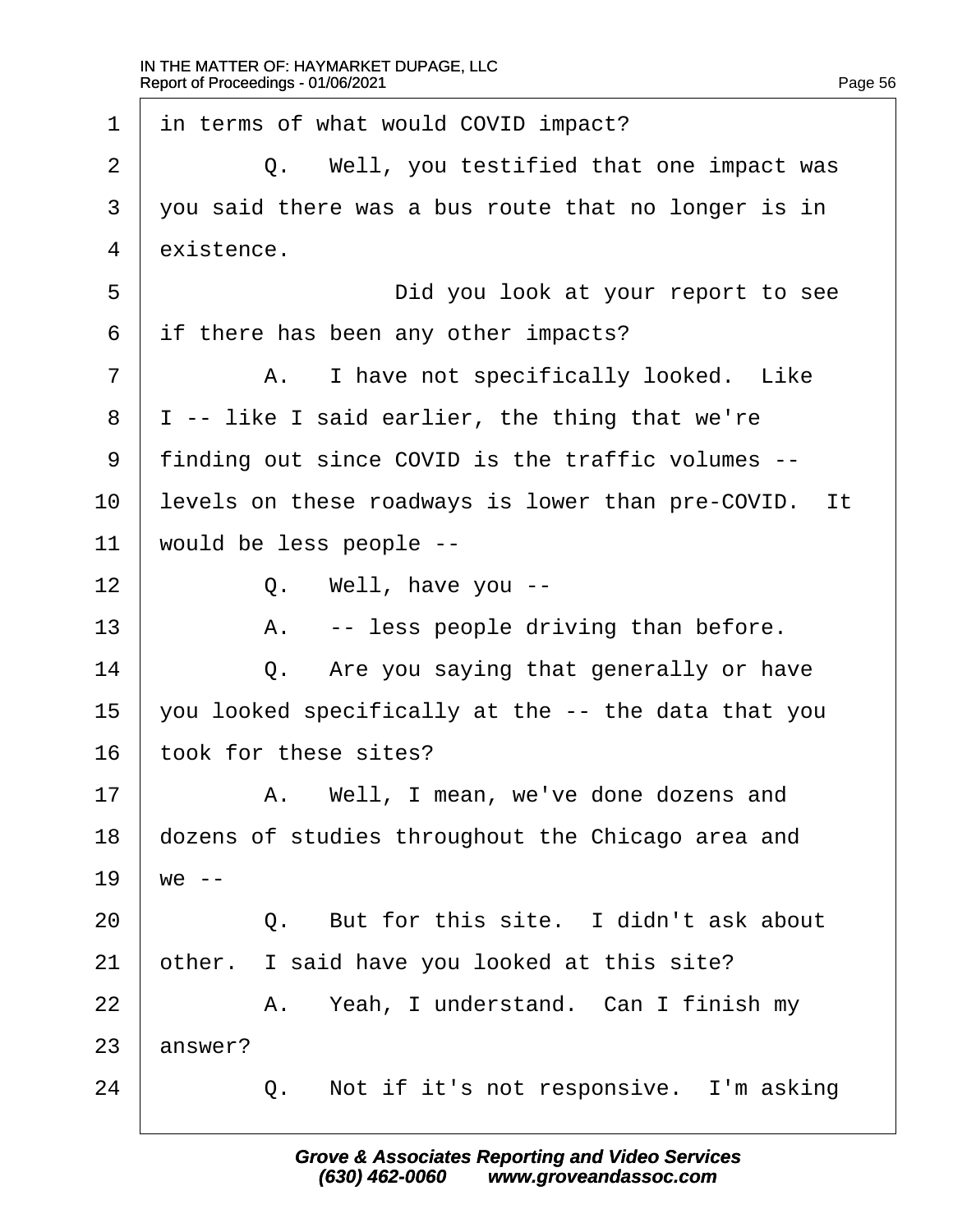| 1              | for this site, have you looked at whether COVID has   |
|----------------|-------------------------------------------------------|
| 2              | impacted the traffic?                                 |
| 3              | A. I would expect if we did, it would be              |
| 4              | donsistent with what we have found at dozens of other |
| 5              | Incations throughout the Chicago area.                |
| 6              | Q. You indicated that the assumptions that            |
| $\overline{7}$ | you were given were based on Haymarket's experience   |
| 8              | at the current facility; correct?                     |
| 9              | A. I'm assuming it is. I didn't ask. This             |
| 10             | s what they have given me.                            |
| 11             | Q. Okay. So you don't -- you don't have               |
| 12             | any idea what the assumptions were based on?          |
| 13             | A. Again, I would -- I would anticipate               |
| 14             | it's based on their experience running their existing |
| 15             | facility and their anticipation of what the staffing  |
| 16             | evels would be here, too.                             |
| 17             | Q. Okay. And are -- are you familiar with             |
| 18             | the rate of homelessness of the residents at the      |
| 19             | current facility?                                     |
| 20             | A. That's not relevant to my -- my                    |
| 21             | expertise.                                            |
| 22             | Q. Okay. And as far as owning vehicles or             |
| 23             | being able to afford vehicle transportation, did they |
| 24             | give you any information about how they anticipate    |
|                |                                                       |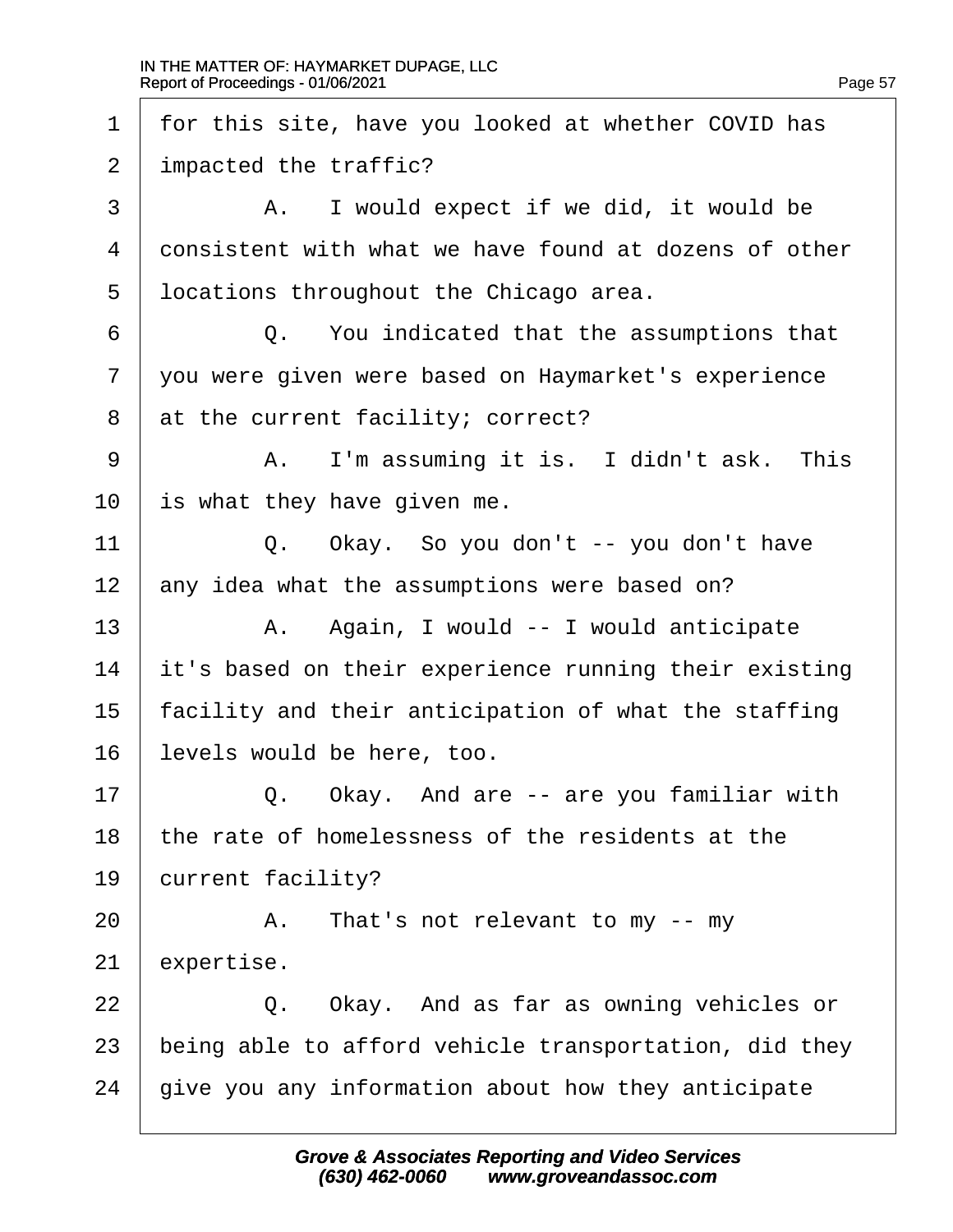| $\mathbf 1$    | DuPage would vary from the Chicago site?             |
|----------------|------------------------------------------------------|
| $\overline{2}$ | A. No.                                               |
| 3              | MS. SMITH: Okay. No other questions. Thank           |
| 4              | you.                                                 |
| 5              | CHAIRMAN DALY: Thank you, Ms. Smith.                 |
| 6              | MS. O'KEEFE: I'd like to take five minutes,          |
| $\overline{7}$ | if we could, before we -- before we do redirect.     |
| 8              | Would that be acceptable?                            |
| 9              | CHAIRMAN DALY: Yeah, that's fine. Let's              |
| 10             | reconvene at 8:05. Please.                           |
| 11             | MS. O'KEEFE: Thank you very much.                    |
| 12             | (Recess taken.)                                      |
| 13             | CHAIRMAN DALY: This is Chairman Daly. Are            |
| 14             | you ready to begin your redirect?                    |
| 15             | MS. O'KEEFE: I am. Thank you, Mr. Chairman.          |
| 16             | You know, I was -- I jumped right in there and I     |
| 17             | wanted to make sure the Plan Commission didn't have  |
| 18             | any questions before I redirected. I might have      |
| 19             | missed a step there.                                 |
| 20             | Are there any questions that we                      |
| 21             | should address there and then turn to my redirect?   |
| 22             | <b>CHAIRMAN DALY: I would ask Counsel Hervas.</b>    |
| 23             | do have questions on behalf of the Commission. I'm   |
| 24             | sure the Commissioners do, as well. So I would defer |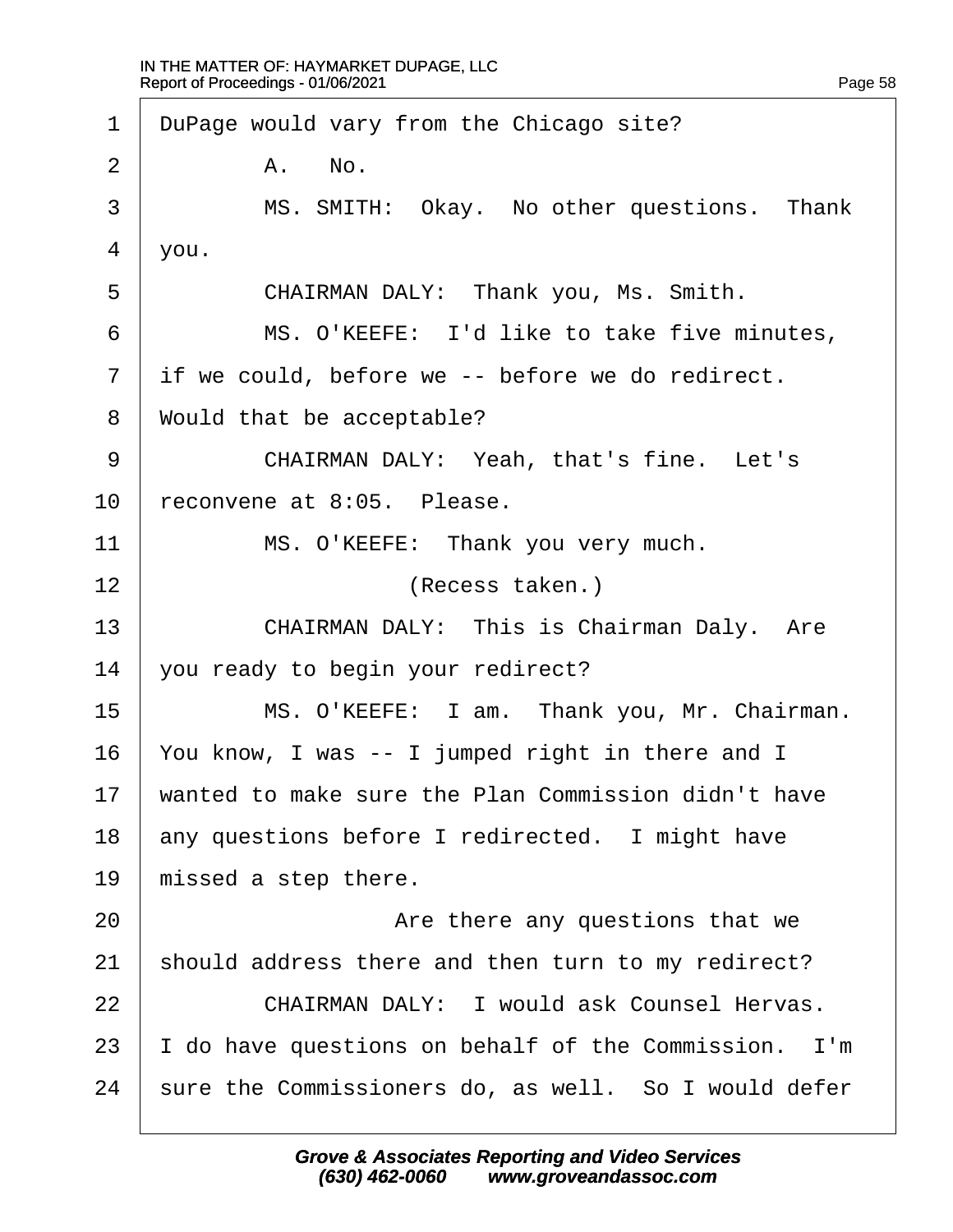| 1              | to Chuck to guide us on whether you begin your        |
|----------------|-------------------------------------------------------|
| 2              | redirect or we begin with our questions.              |
| 3              | MR. HERVAS: Can you hear me all?                      |
| 4              | <b>CHAIRMAN DALY: Yes.</b>                            |
| 5              | MR. HERVAS: Bridget -- or Ms. O'Keefe, I'm            |
| 6              | sorry, do you want to do your redirect based on the   |
| $\overline{7}$ | attorney questions or do you want to wait until the   |
| 8              | Plan Commission may ask questions because there may   |
| 9              | be -- I don't know how many questions the Plan        |
| 10             | Commission has, and so that's up to you.              |
| 11             | MS. O'KEEFE: I can wait. That's okay.                 |
| 12             | MR. HERVAS: All right, that would be fine.            |
| 13             | CHAIRMAN DALY: Okay. I would now open the             |
| 14             | questions to the Commissioners.                       |
| 15             | Do any of the Commissioners have                      |
| 16             | any questions about this evening's discussion or      |
| 17             | previously submitted materials?                       |
| 18             | Anyone?                                               |
| 19             | <b>COMMISSIONER RAY: This is Commissioner Ray.</b>    |
| 20             | do not.                                               |
| 21             | CHAIRMAN DALY: Okay, then I will -- I will            |
| 22             | ask a few questions. This is Chairman Daly.           |
| 23             | Mr. Aboona, we appreciate you being                   |
| 24             | here this evening and your report and your discussion |
|                |                                                       |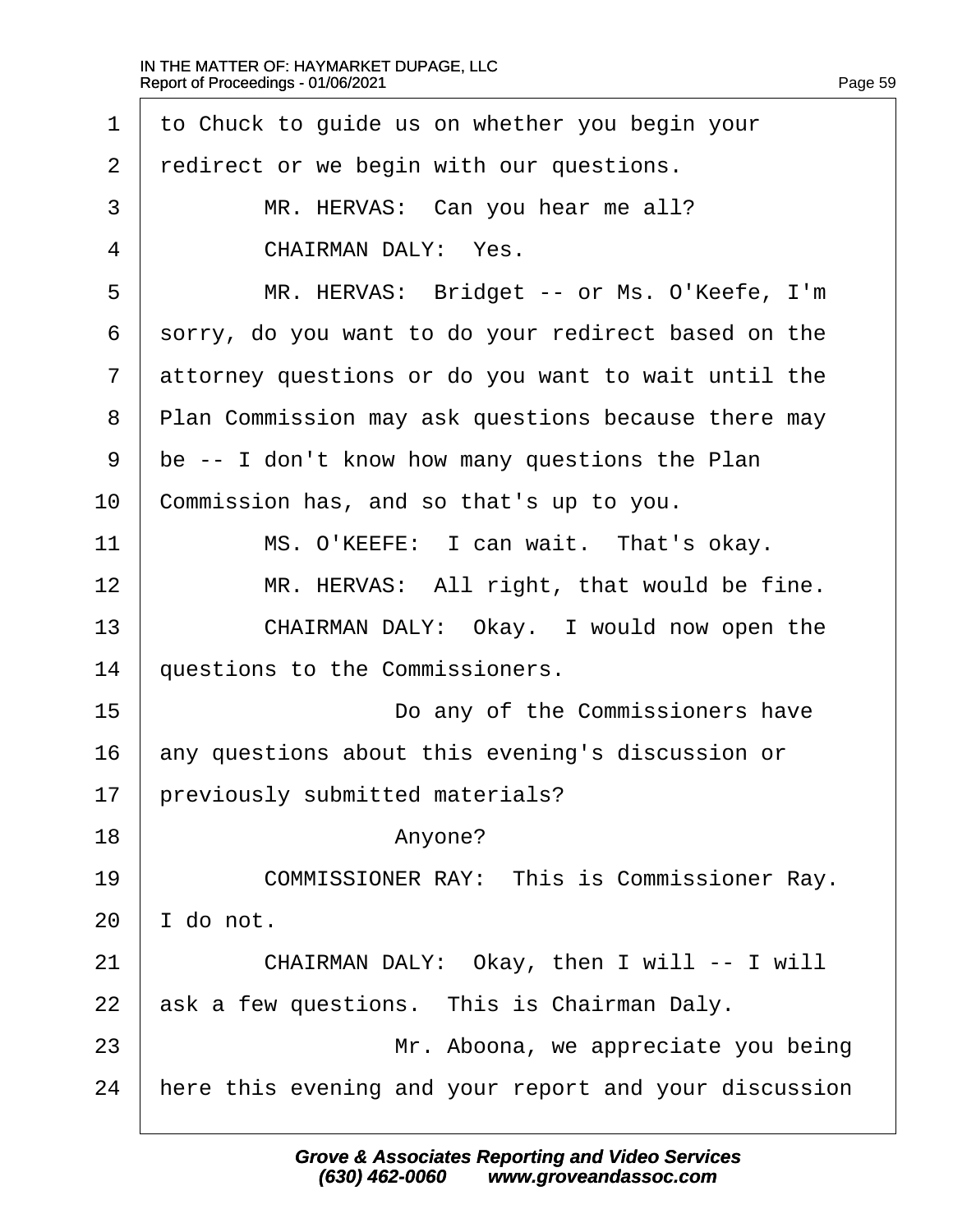1 with the attorneys.  $2 \mid$  **I** want to reach back to the 3 previously submitted exhibit, if I may, because it 4 was submitted into the record from July of 2019, and 5 the reason is, I want to know if any information from ·6· ·that report flowed into the new report, and if so, if 7 it had any impact.  $8 \quad | \quad S_0 \text{ on page 13...}$ 9 | And, Mo, if you could pull this up 10 from the last report, if possible please. 11 **I** The context of the question as he's 12 pulling it up is: Previously submitted there was the 13 development of traffic generation where the 14 **information from the Woodridge Interventions'** 15 traffic-generated volumes were laid out in three 16 columns: Weekday morning peak hour in and out; 17 weekday evening peak hour -- excuse me, weekday 18 morning; then weekday evening; and then weekday 19  $two$ -way. 20 **And based on a 79-bed facility,** 21 there were, it appears to be, traffic counts for 22 each, and then a ratio was applied based on that 23 traffic number. 24 **And I'll wait for Mo to pick this**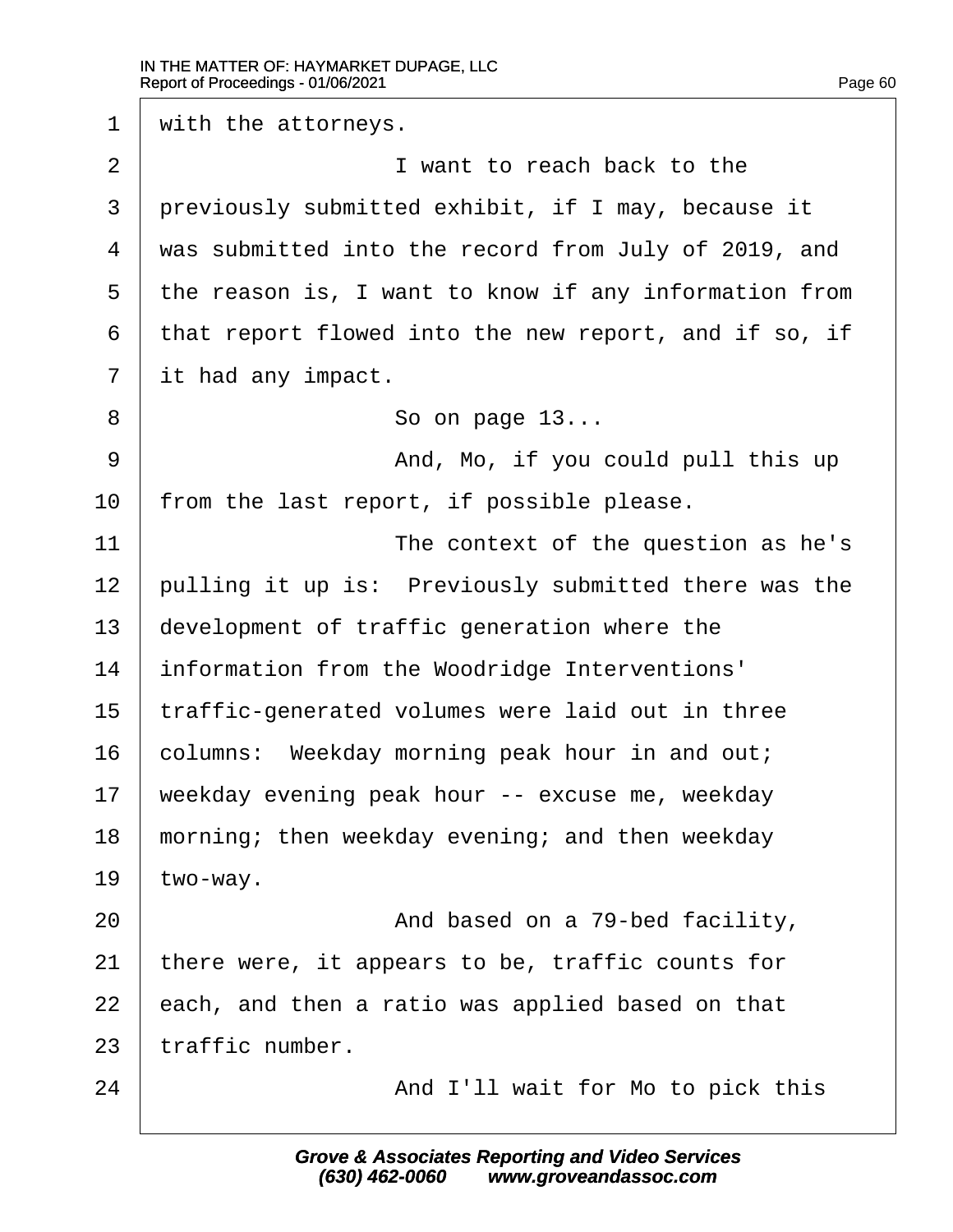| 1              | up now because I want to make sure I get the math     |
|----------------|-------------------------------------------------------|
| $\overline{2}$ | right on this.                                        |
| 3              | So while he's doing that, I'll                        |
| 4              | actually ask a separate question, and I'll come back  |
| 5              | to that in the interest of time because I'd like to   |
| 6              | hear from Mr. Dominik again this evening, as well.    |
| 7              | Mr. Aboona, is there -- in your                       |
| 8              | traffic study, does emergency service vehicle play    |
| 9              | any role in the -- not necessarily the traffic count, |
| 10             | but the impact on traffic itself; basically           |
| 11             | interruptions to traffic, whether it's tripping the   |
| 12             | lights at the signalized intersections with the       |
| 13             | emergency strobes or, I don't know, just trying to    |
| 14             | turn left on to Irving Park Road in a non-signalized  |
| 15             | intersection?                                         |
| 16             | Could you shed some light on that                     |
| 17             | for me, please?                                       |
| 18             | MR. ABOONA: Well, I mean, you normally, you           |
| 19             | know, look from a design standpoint to make sure that |
| 20             | these intersections are able to accommodate these     |
| 21             | type of vehicles, be it emergency vehicles, bikes,    |
| 22             | trucks, and the like. And, you know, from that        |
| 23             | standpoint, yeah, the intersections surrounding the   |
| 24             | site, the access to the facility can accommodate      |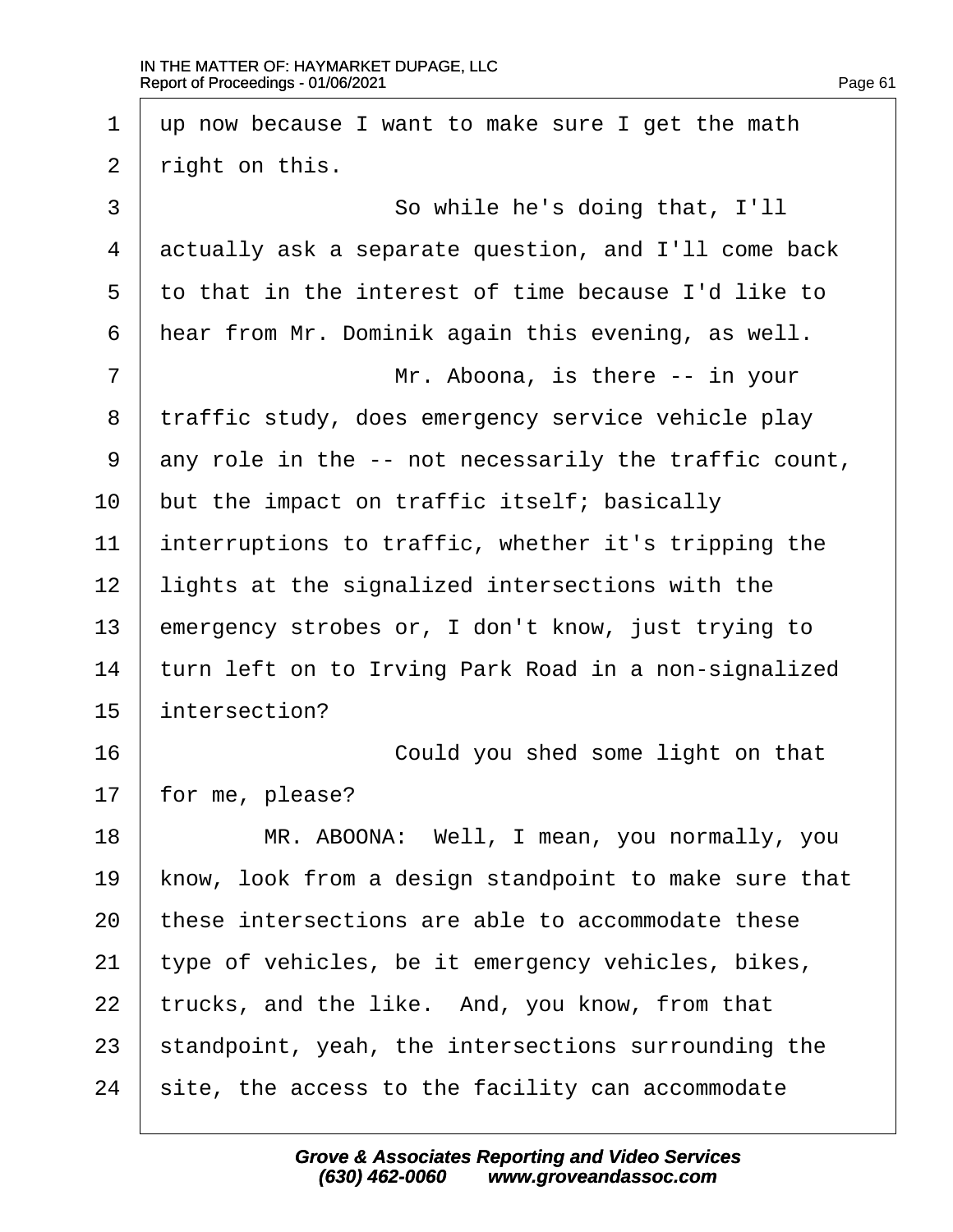1 that. 2 **I I I** in terms of interruptions to the 3 traffic because of these emergency vehicles, I mean, 4 that happens all the time. It doesn't necessarily 5 have to be related to this site. It could be 6 dnything else. 7 **8** · So it happens, and when it happens, ·8· ·you know, there will be an interruption, and if there ·9· ·is a preemption, obviously that will -- will cause 10 some delay, but, you know, it normalizes very quickly 11  $\theta$  after that. 12 **So it's -- it's factored in.** It's 13 part of normal operations for the -- for the 14 intersections. 15 **CHAIRMAN DALY: Okay, thank you for that.**  $16$   $\parallel$  is there any -- the driving 17 habits -- and I think this was touched on a little 18 bit by the attorneys earlier, but the patterns in the 19 briginal report --20 And, Mo, if you could pick that up 21 how, please, I'd like to go to that. So on page 22  $\uparrow$  13 -- it might have been PDF Page 15, but it was 23 their number -- yeah, there No. 13 on the bottom. So 24 hit 15.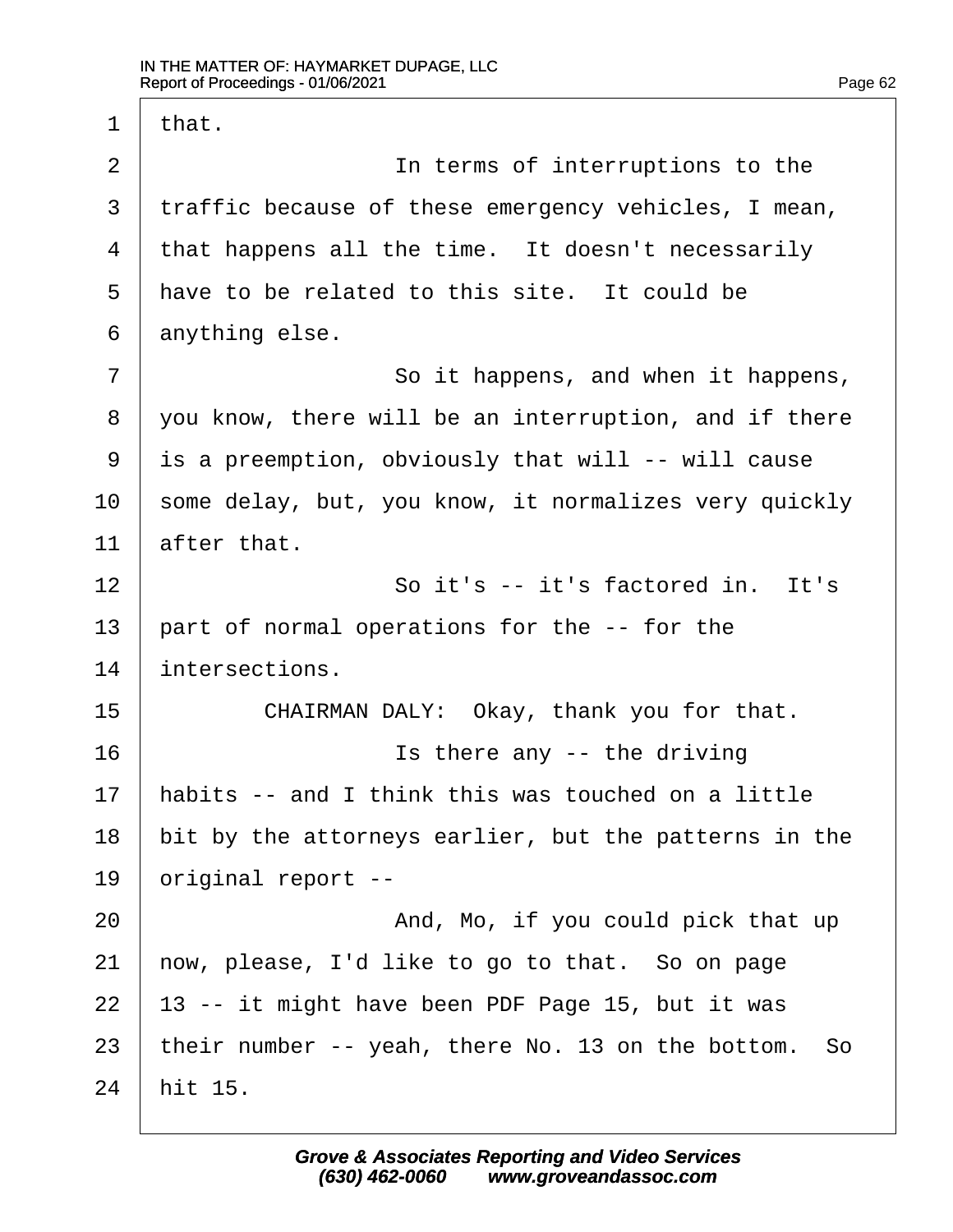| 1              | <b>VILLAGE PLANNER KHAN: (Indicating.)</b>            |
|----------------|-------------------------------------------------------|
| $\overline{2}$ | CHAIRMAN DALY: Okay, thank you. Okay,                 |
| $\mathfrak{S}$ | scroll down.                                          |
| 4              | <b>VILLAGE PLANNER KHAN: (Indicating.)</b>            |
| 5              | CHAIRMAN DALY: All right. So I just want to           |
| 6              | understand, did the information from Table 2 and      |
| $\overline{7}$ | Table 3 somehow get entered into your simulation data |
| 8              | that ended up in the appendix which gave you your     |
| 9              | ultimate results?                                     |
| 10             | MR. ABOONA: I cannot see this table. I'm              |
| 11             | not sure what report you're referring to. Is this     |
| 12             | the August report that was submitted as --            |
| 13             | CHAIRMAN DALY: No, no, no. This was the               |
| 14             | July 2019 report. And I know this is not current,     |
| 15             | but I'm asking a question to see if it flowed into    |
| 16             | the current report.                                   |
| 17             | MR. ABOONA: Yeah, I can't see it. I don't             |
| 18             | have the report in front of me, so I'm not sure       |
| 19             | CHAIRMAN DALY: Oh, I'm sorry. Mo is -- Mo             |
| 20             | is trying to share it. If you could see the Village   |
| 21             | screen here in a second.                              |
| 22             | VILLAGE PLANNER KHAN: Mr. Aboona, do you see          |
| 23             | it now?                                               |
| 24             | MS. O'KEEFE: Mr. Chairman, just to clarify,           |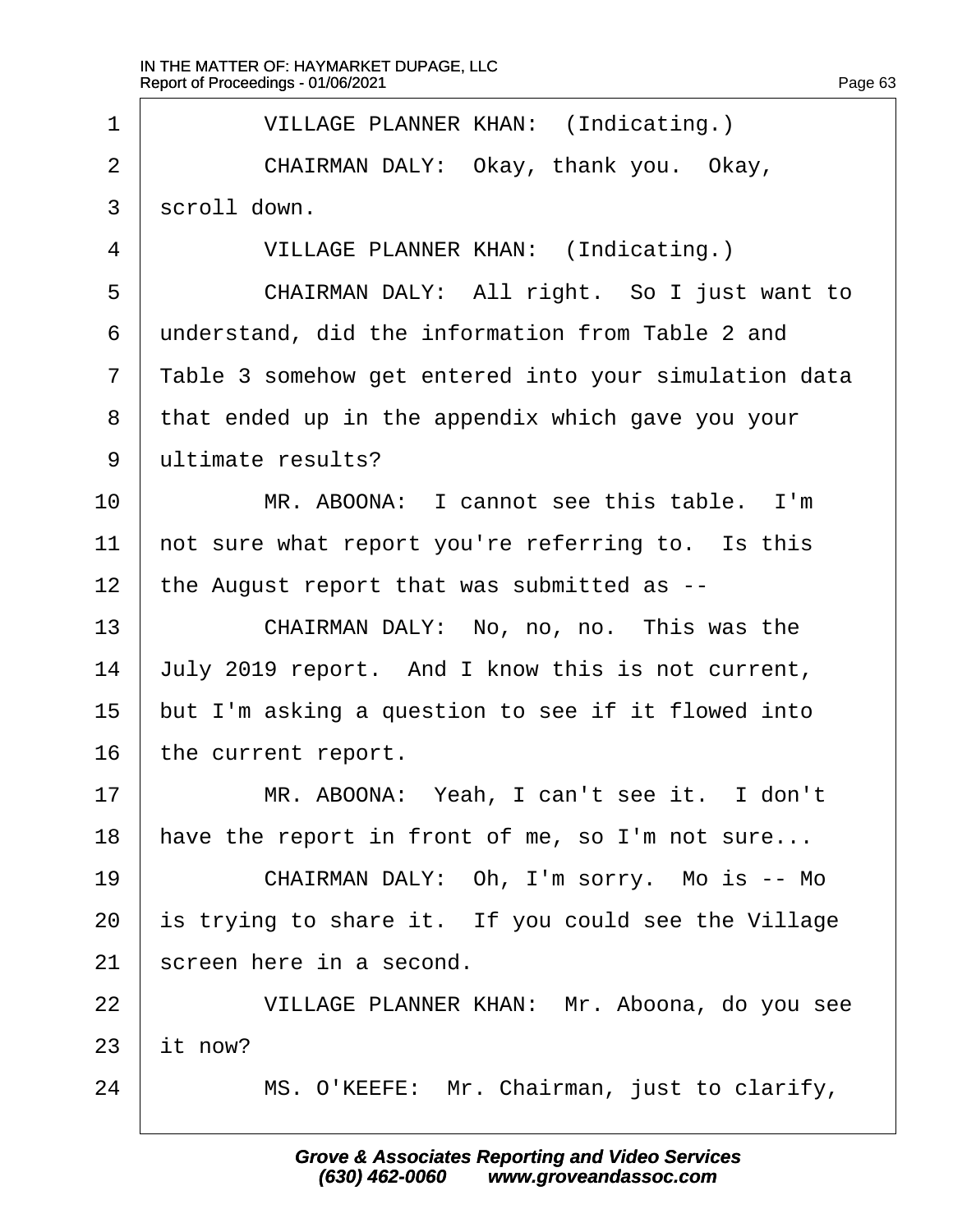| 1              | when the app for -- further wise recollection is the  |
|----------------|-------------------------------------------------------|
| $\overline{2}$ | application was filed originally in July '19, and an  |
| 3              | initial traffic report was submitted as part of that, |
| $\overline{4}$ | and this is -- this document comes from that traffic  |
| 5              | report that was filed in July 2019 as compared to the |
| 6              | second traffic report, the updated traffic report     |
| 7              | that was submitted in August 2020; correct?           |
| 8              | CHAIRMAN DALY: Yes, ma'am, I understand               |
| 9              | that.                                                 |
| 10             | And I guess what I'm -- what I'm                      |
| 11             | ultimately driving to is I find an error in the math  |
| 12             | on Tables 2 and 3.                                    |
| 13             | So what I'm trying to understand                      |
| 14             | s, did the error in the math on Table 3 end up in     |
| 15             | the SIM data in the end of the current traffic report |
| 16             | or not?                                               |
| 17             | MR. ABOONA: No. We -- my -- the -- the                |
| 18             | August report is based on the data that was provided  |
| 19             | by Haymarket. So the modeling was based on that.      |
| 20             | CHAIRMAN DALY: Okay. So none of this trying           |
| 21             | to equate and scale up the Haymarket numbers based on |
| 22             | the Woodridge Interventions numbers, you're saying    |
| 23             | that is irrelevant now on the current report?         |
| 24             | MR. ABOONA: Yes. That was not -- yes. That            |
|                |                                                       |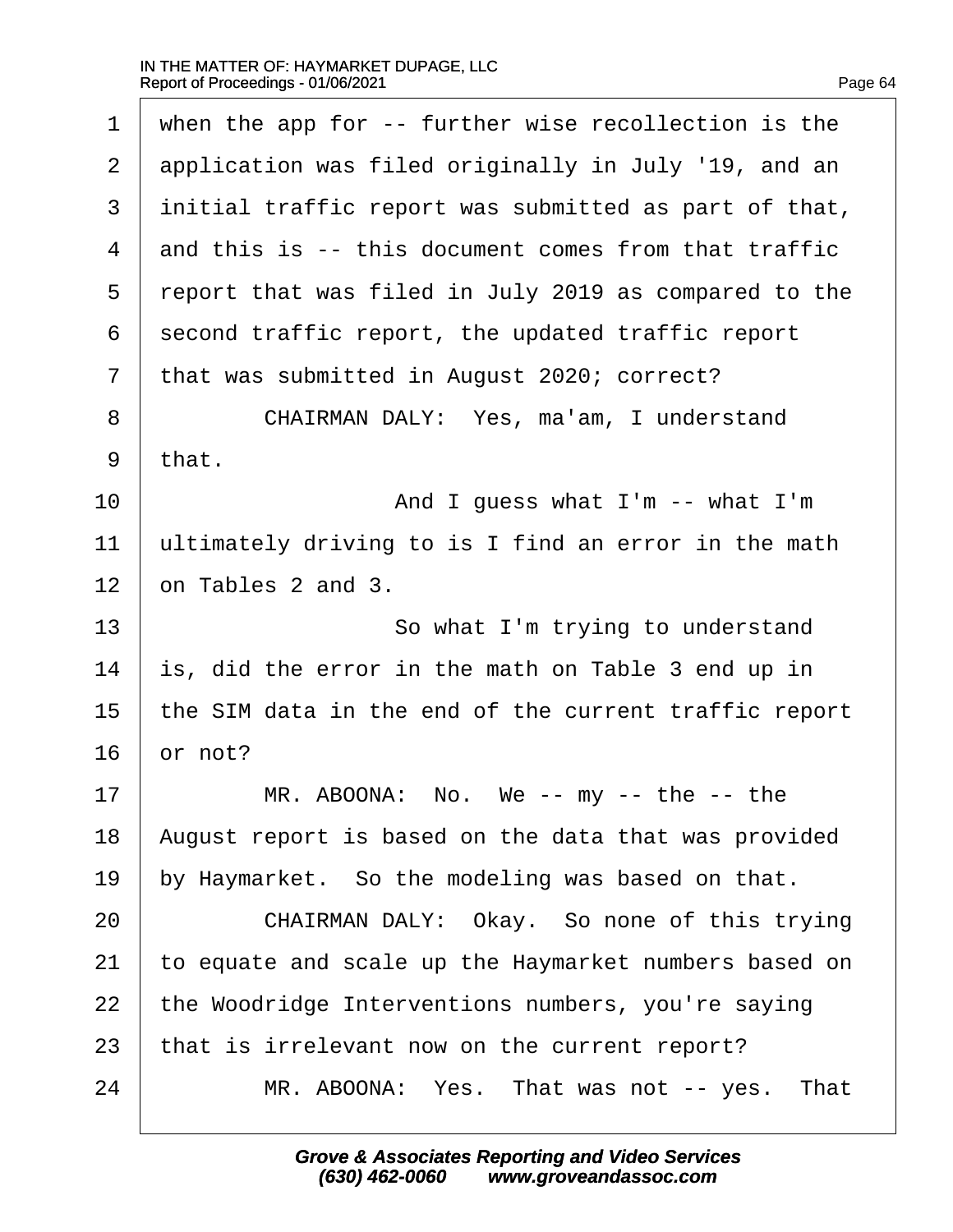1 was not applied in the current report, correct. 2 | CHAIRMAN DALY: Okay. Thank you for that 3 diarification. 4 **The other thing I noticed in the** 5 durrent report in the end -- let me pull it back up. 6 **6** · · · · · · So, Mo, could you please 7 present --8 | VILLAGE PLANNER KHAN: (Indicating.) 9 | CHAIRMAN DALY: I'm looking at Table 5 on 10 their sheet No. 22. 11 | **Just so I understand, Mr. Aboona --**12 and I was never good at the traffic part of civil 13 engineering myself, so I'm going to defer to your 14 expertise here, but on the westbound left turn onto 15 the Rohlwing Road -- so this would have been the 16 sixth bullet down, the first bullet under Rohlwing 17 and Hawthorn -- it looks like we're going from a 18 level service D and E in the current condition --19 **19** And, Mo, can you go to the next 20 screen, please, scroll down one. 21 | VILLAGE PLANNER KHAN: (Indicating.)  $22$   $\parallel$  CHAIRMAN DALY: It looks like we lose the 23 level of service from a D to an  $E$  on the weekday 24 morning peak hour for the westbound turn lane.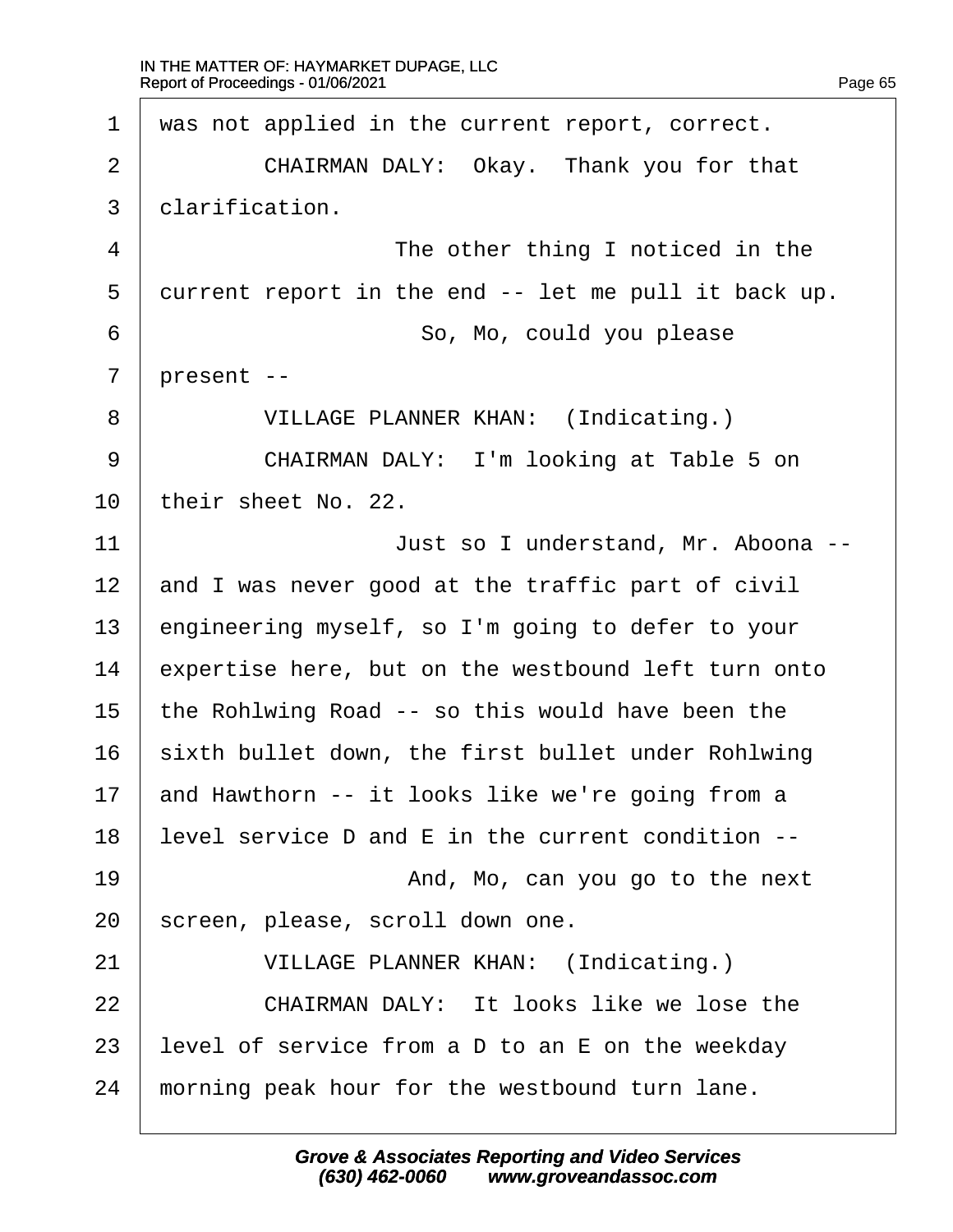| 1              | Is that -- is that -- am I                            |
|----------------|-------------------------------------------------------|
| 2              | understanding that correctly, that once Haymarket     |
| 3              | would start generating trips, that there is a         |
| 4              | decrease in that level of service?                    |
| 5              | MR. ABOONA: So let me -- let me just take a           |
| 6              | look at here.                                         |
| $\overline{7}$ | So Table 5 is existing conditions,                    |
| 8              | and Table 6 is future. So it does go from D to E.     |
| 9              | Just so that you know, the                            |
| 10             | threshold is 55 seconds -- 35 seconds. So currently   |
| 11             | it's at 34.7, so it's just a tad under the threshold. |
| 12             | So the increase and the level of                      |
| 13             | service moving to E is combination of the traffic     |
| 14             | from Haymarket as well as the growth that we assumed  |
| 15             | in the background traffic conditions. So it's not     |
| 16             | solely all Haymarket traffic.                         |
| 17             | CHAIRMAN DALY: Okay. And then I guess the             |
| 18             | same explanation would then be for the east.          |
| 19             | So scrolling, the site access                         |
| 20             | Maplewood Drive -- the last group of movements,       |
| 21             | you've got site access Maplewood Drive and Spring     |
| 22             | Lake Drive. The eastbound left turn lane is at an A   |
| 23             | in the current condition. In the future that would    |
| 24             | drop to a $B$ .                                       |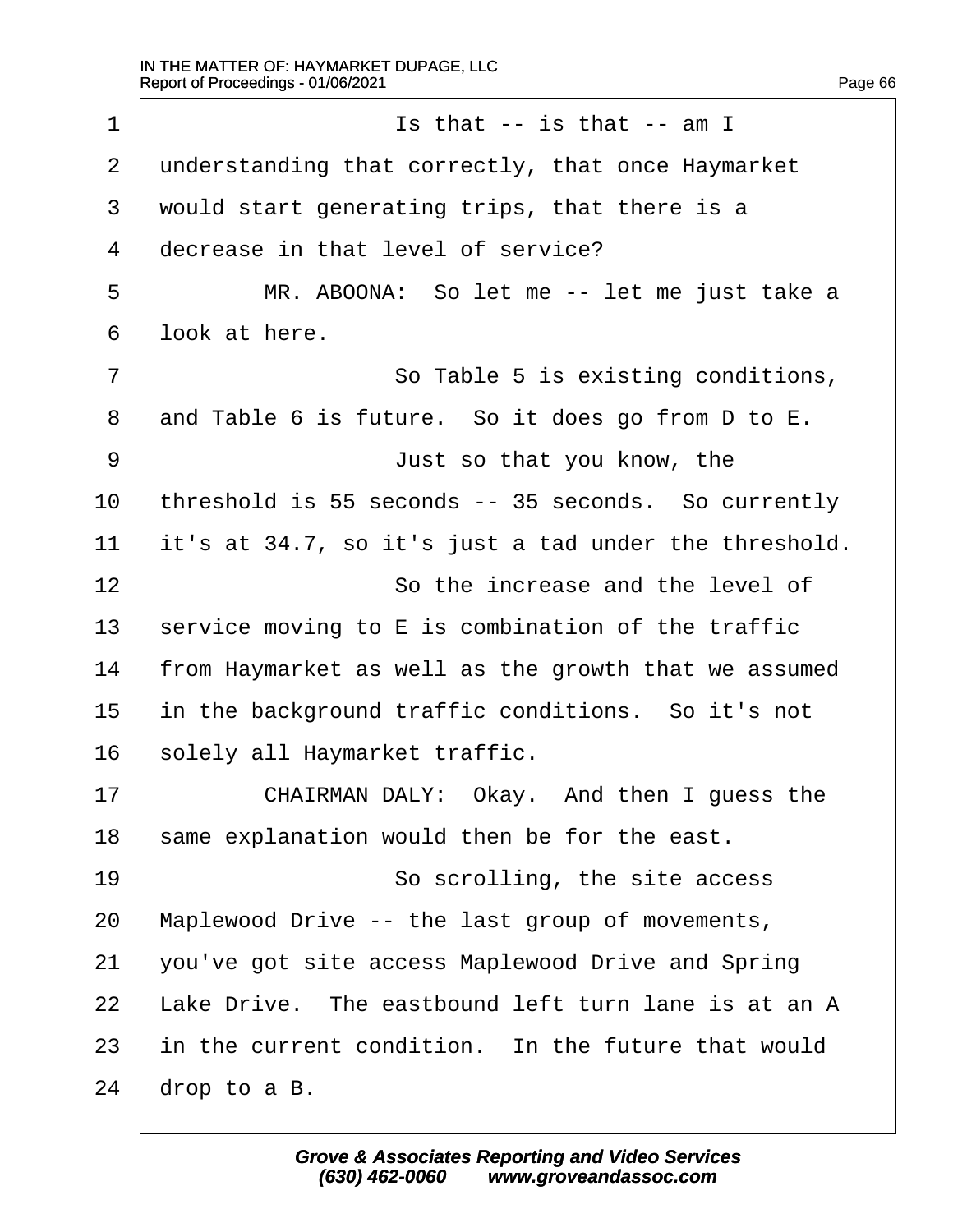| 1              | It looks like there's a second                        |
|----------------|-------------------------------------------------------|
| $\overline{2}$ | additional delay there?                               |
| 3              | MR. ABOONA: Yes.                                      |
| 4              | CHAIRMAN DALY: But that is -- so what I'm             |
| 5              | understanding, then, is you're stating or testifying  |
| 6              | that it's not only the impact of the Haymarket        |
| $\overline{7}$ | traffic, but it's also the information you might have |
| 8              | received from CMAP, for example, on traffic           |
| 9              | projections in the region in the future years in the  |
| 10             | 2040 plan and things of that nature?                  |
| 11             | MR. ABOONA: Yes. Yeah, we always factor in            |
| 12             | that to account for other roads. So it's not just     |
| 13             | looking at this in a vacuum.                          |
| 14             | CHAIRMAN DALY: Okay. I think I have one               |
| 15             | other question if you'll bear with me for a second,   |
| 16             | please.                                               |
| 17             | So with a use of this nature, which                   |
| 18             | think I heard you say earlier it's kind of hard to    |
| 19             | classify because it doesn't exist in the ITA          |
| 20             | classifications and whatnot, but, you know, the       |
| 21             | existing use was a -- a hotel, which does have other  |
| 22             | events and things of that nature, and, you know, full |
| 23             | foom occupancy for the purposes of calculation, and   |
| 24             | access, and IDOT permitting and whatnot, but, you     |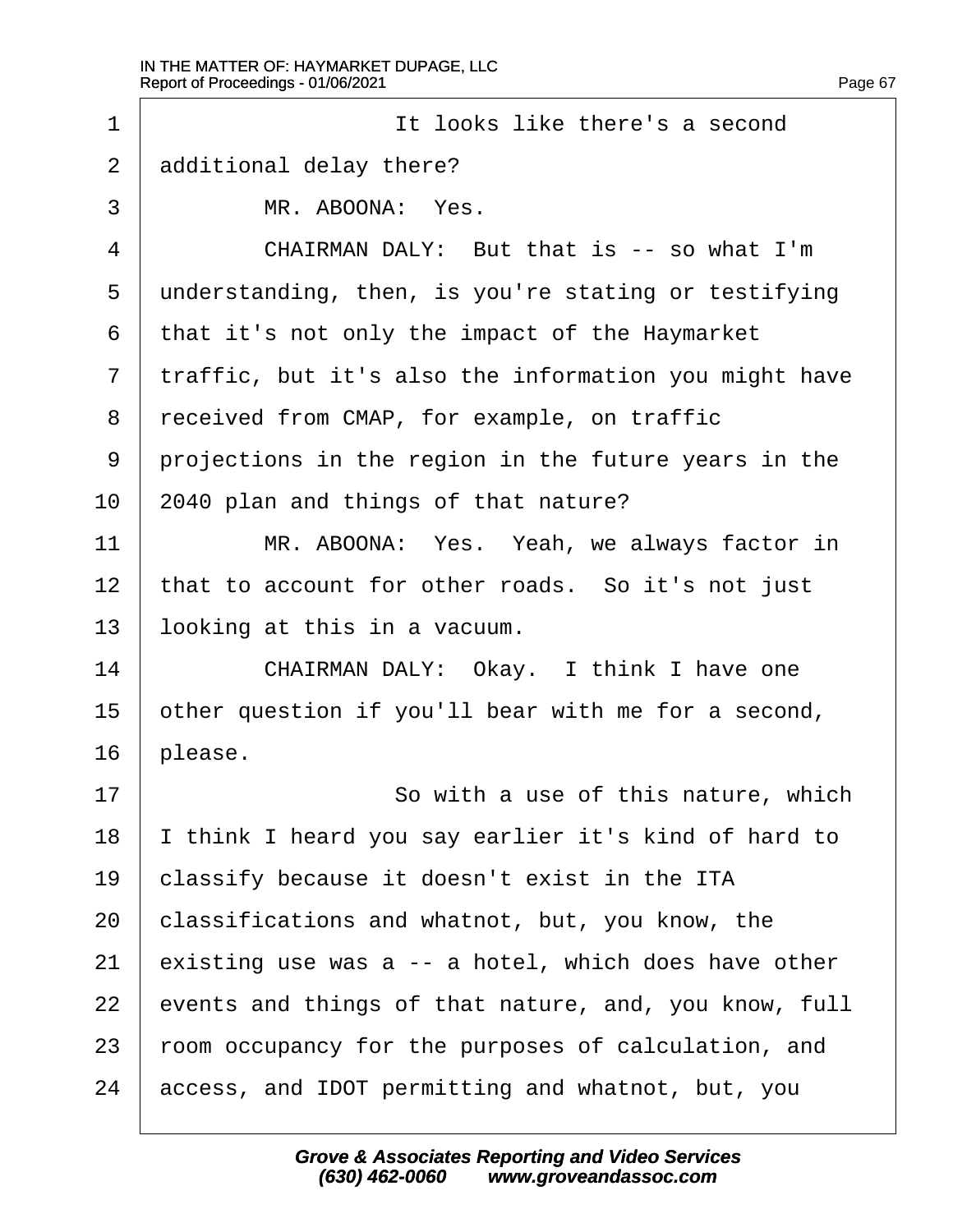| 1              | know, given now that we've got what I would presume   |
|----------------|-------------------------------------------------------|
| 2              | to be somewhat of a partial stable population during  |
| 3              | the day where cars will come in in the morning and    |
| 4              | leave in the evening and then there are other cars    |
| 5              | that will stay overnight, is there any sort of -- I'm |
| 6              | trying to think of the right way to ask this.         |
| $\overline{7}$ | We had a prior witness testify                        |
| 8              | that, you know, Haymarket -- the employees and the    |
| 9              | people visiting Haymarket were going to generate a    |
| 10             | local benefit to the community because they're        |
| 11             | spending money in our restaurants, and they're going  |
| 12             | out for coffee, and they're going to go eat lunch and |
| 13             | things of that nature.                                |
| 14             | So is there any sort of calculation                   |
| 15             | in your software or otherwise where there's           |
| 16             | additional trips during mealtimes or break times that |
| 17             | aren't part of the show up in the morning and leave   |
| 18             | in the evening calculation?                           |
| 19             | MR. ABOONA: I mean, not -- not specifically           |
| 20             | to that. I mean, it could -- it could happen, so      |
| 21             | there may be some additional increase, but I don't    |
| 22             | think it's going to be significant to move the needle |
| 23             | in terms of the impact, and especially if it occurs   |
| 24             | during off peak hours.                                |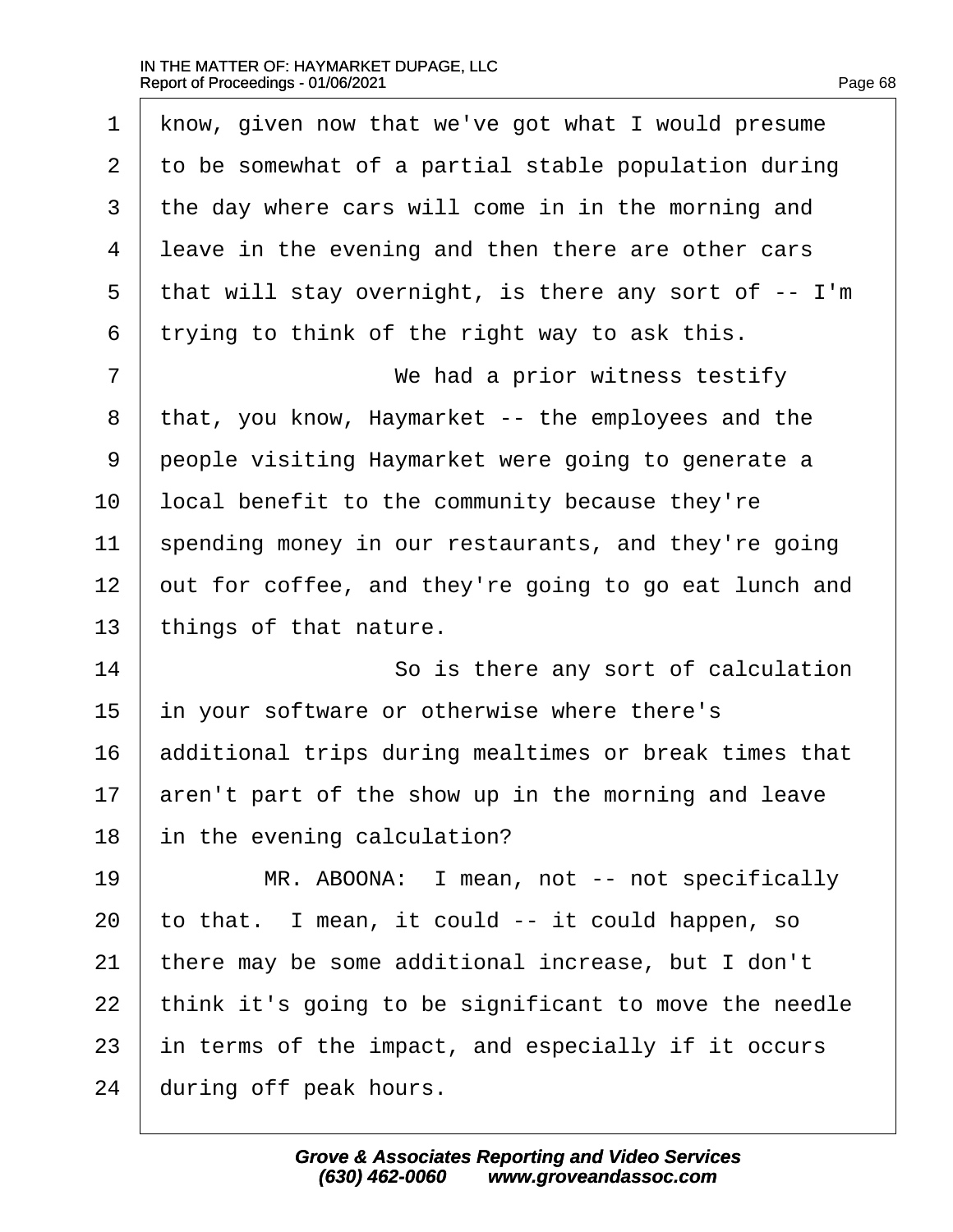| 1              | You know, in our analysis, we                         |
|----------------|-------------------------------------------------------|
| $\overline{2}$ | normally look at peak hours because that's when the   |
| 3              | biggest impact is going to be felt, because the       |
| 4              | traffic on the roadway system is the highest, and     |
| 5              | that's why you see all the analysis is focused on the |
| 6              | morning and evening.                                  |
| $\overline{7}$ | So if -- if there is fluctuation                      |
| 8              | during the rest of the hours of the day, you know,    |
| 9              | the capacity on the roadway system, there is          |
| 10             | additional reserve capacity to be able to absorb any  |
| 11             | of that impact.                                       |
| 12             | CHAIRMAN DALY: Okay, so let me ask this a             |
| 13             | different way just so I understand.                   |
| 14             | The humps during the day, the peaks                   |
| 15             | are going to be in the morning when people are going  |
| 16             | to work and in the evening when they leave to go      |
| 17             | home, generally?                                      |
| 18             | MR. ABOONA: Right.                                    |
| 19             | CHAIRMAN DALY: The hump that happens at noon          |
| 20             | when everybody rushes out to go to lunch between noon |
| 21             | and 1:00, are you then saying that that peak is lower |
| 22             | than the go to work in the morning and go home at     |
| 23             | hight?                                                |
| 24             | MR. ABOONA: Yes. Yes, absolutely.                     |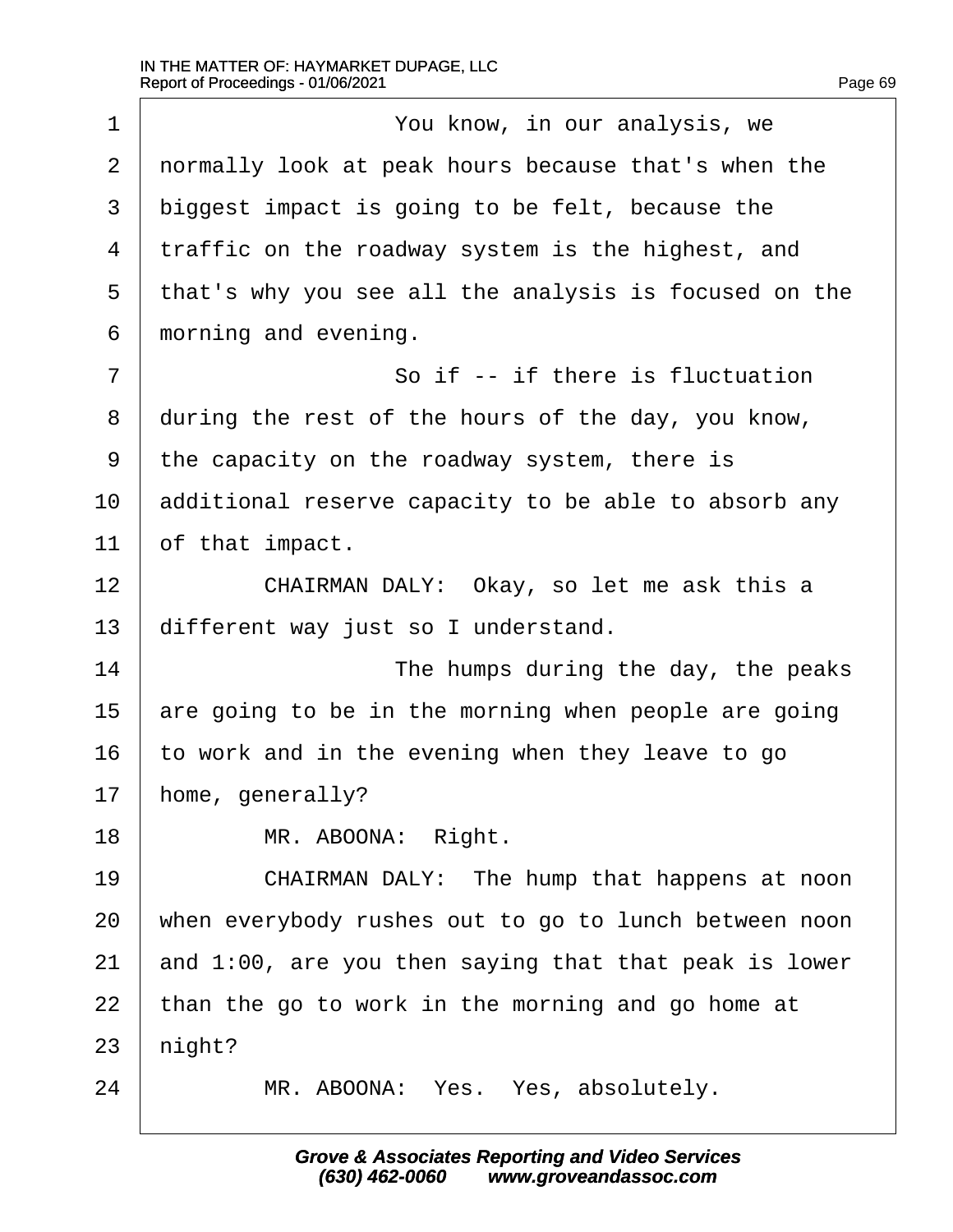| 1              | CHAIRMAN DALY: Okay. So it's -- it's                  |
|----------------|-------------------------------------------------------|
| $\overline{2}$ | dovered, I would say, in layman's terms, because it's |
| 3              | not pushing the threshold on the traffic?             |
| $\overline{4}$ | MR. ABOONA: Yeah. I mean, whenever --                 |
| 5              | whenever we do these type of studies and it's         |
| 6              | reviewed by reviewing agencies, you know, like IDOT,  |
| 7              | and DuPage County DOTs and the like, I mean, that's   |
| 8              | the focus, is to look at these critical peak hours,   |
| 9              | because once you're able to show that the impact is   |
| 10             | mitigated and the roadway system can function, then,  |
| 11             | you know -- then you know that the rest of the day    |
| 12             | when the traffic levels are lower -- and it may go up |
| 13             | and down, like you said, during lunchtime depending   |
| 14             | where you are, but they're all going to be still      |
| 15             | lower than what you would experience in the morning   |
| 16             | and evening.                                          |
| 17             | CHAIRMAN DALY: Okay, thank you for that.              |
| 18             | And since you brought up IDOT and                     |
| 19             | DuPage County Transportation, I just want to ask the  |
| 20             | question: Through the permit application process,     |
| 21             | have -- has your report been submitted to any         |
| 22             | reviewing agencies at this time?                      |
| 23             | MR. ABOONA: It has not.                               |
| 24             | CHAIRMAN DALY: Okay. And from an IDOT                 |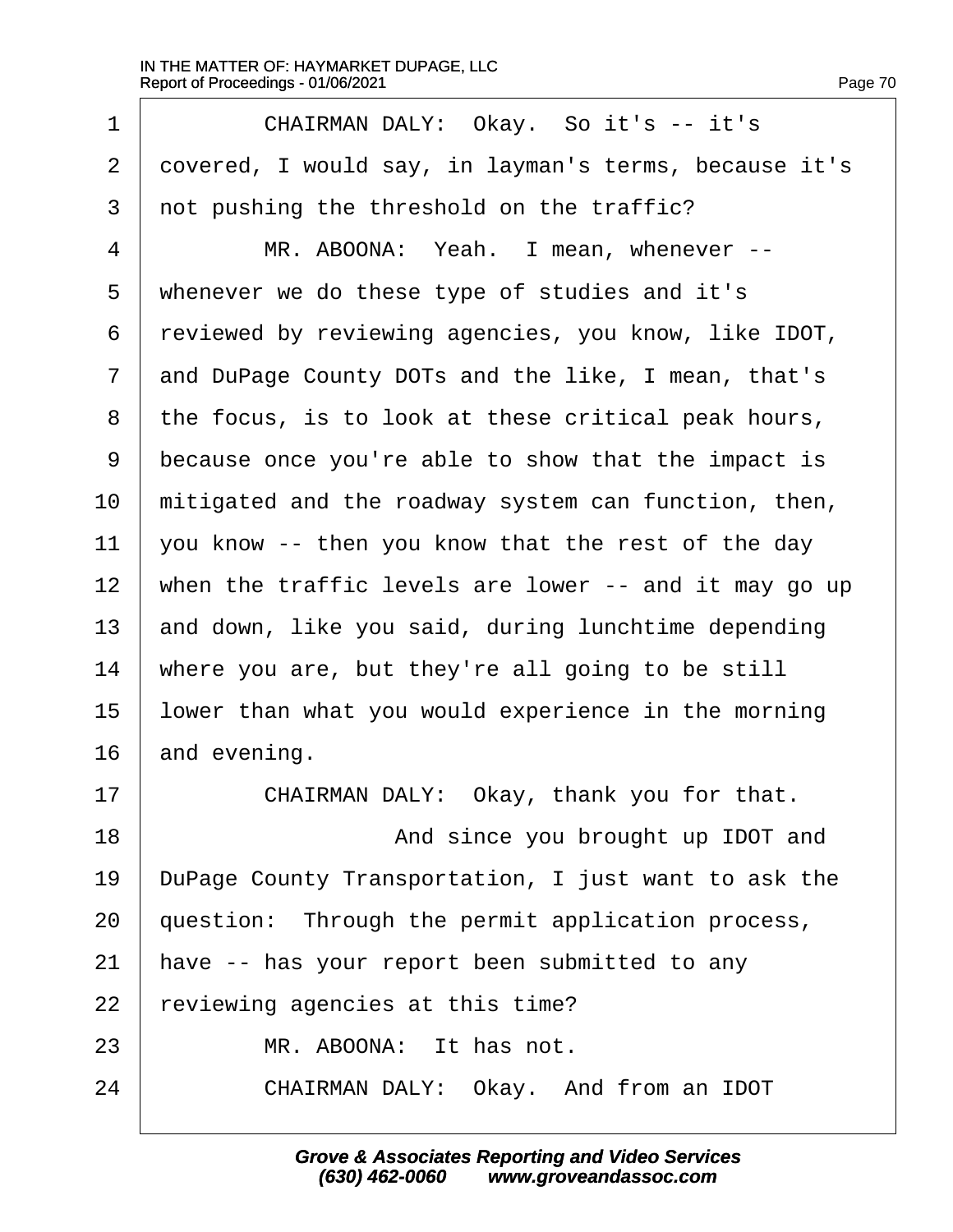| 1  | perspective, would they have jurisdiction on this as  |
|----|-------------------------------------------------------|
| 2  | there are no curb cuts on Illinois 19 but you're      |
| 3  | within a certain distance of the highway?             |
| 4  | MR. ABOONA: IDOT normally, if there is a              |
| 5  | reusable property or redevelopment of a property, if  |
| 6  | the intensity of the use changes where there is an    |
| 7  | increase or marked increase in traffic, they would    |
| 8  | want to see what that impact would entail.            |
| 9  | Given that in this instance that                      |
| 10 | the traffic, there would be a reduction in traffic as |
| 11 | compared to a hotel, then, you know, it's unlikely    |
| 12 | that they would consider this to be impactful.        |
| 13 | CHAIRMAN DALY: Okay. And then as far as               |
| 14 | DuPage County DOT goes, do they have any jurisdiction |
| 15 | in this matter given that you're in an incorporated   |
| 16 | town with Itasca and it would fall to Itasca's        |
| 17 | engineering firm to do the review of the application? |
| 18 | MR. ABOONA: Yeah. I mean, they -- I mean,             |
| 19 | we're not abutting a DuPage County highway so they    |
| 20 | don't have the need to review anything.               |
| 21 | CHAIRMAN DALY: Okay. I have no further                |
| 22 | questions. I appreciate your answers.                 |
| 23 | Ms. O'Keefe, I would hand it back                     |
| 24 | over to you.                                          |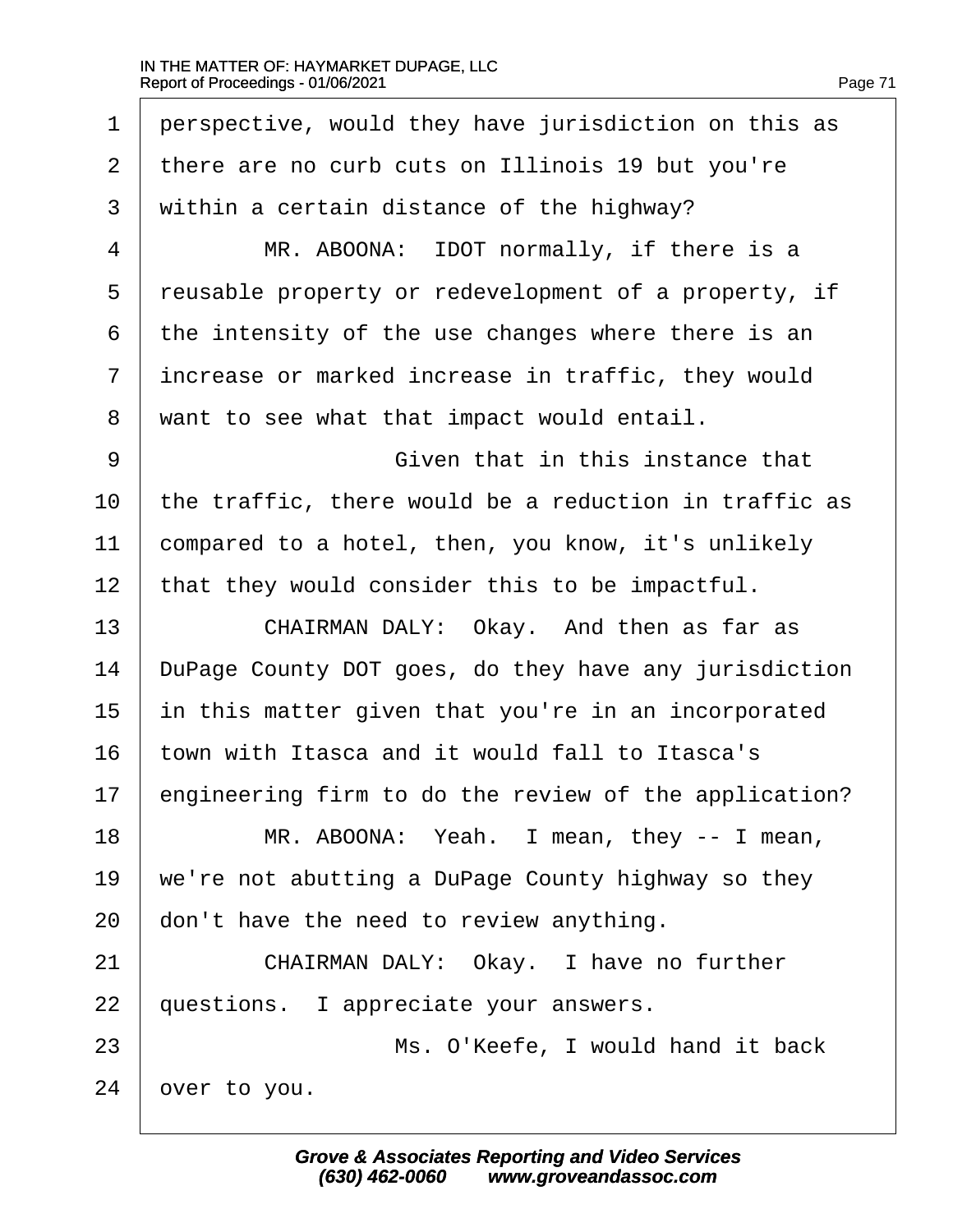| 1              | MS. O'KEEFE: Thank you, Mr. Chairman. I               |
|----------------|-------------------------------------------------------|
| $\overline{2}$ | just have a few questions for Mr. Aboona.             |
| 3              | <b>REDIRECT EXAMINATION</b>                           |
| 4              | BY MS. O'KEEFE:                                       |
| 5              | Q. So, Mr. Aboona, just to kind of follow             |
| 6              | up on your last comment, to follow up on what the     |
| 7              | Chairman said and reiterate, you feel that the impact |
| 8              | of the proposed use is going to be less intense than  |
| 9              | a hotel just because of a less number of cars going   |
| 10             | in and out, and the less ancillary activities that    |
| 11             | would be occurring on-site; less weddings, less       |
| 12             | activities, you know, going to the restaurants, less  |
| 13             | conferences, et cetera.                               |
| 14             | Overall, you feel this use would be                   |
| 15             | less intense and would be less significant than the   |
| 16             | use that was previously there?                        |
| 17             | A. Yes, that's correct. There will be a               |
| 18             | lesser -- less traffic generated and will be less     |
| 19             | impact, correct.                                      |
| 20             | Q. Okay. So there's going to be 240 beds              |
| 21             | at the facility; correct?                             |
| 22             | A. Yes.                                               |
| 23             | Q. And only 10 percent of the -- of the               |
| 24             | residents -- of the recovery home residents are going |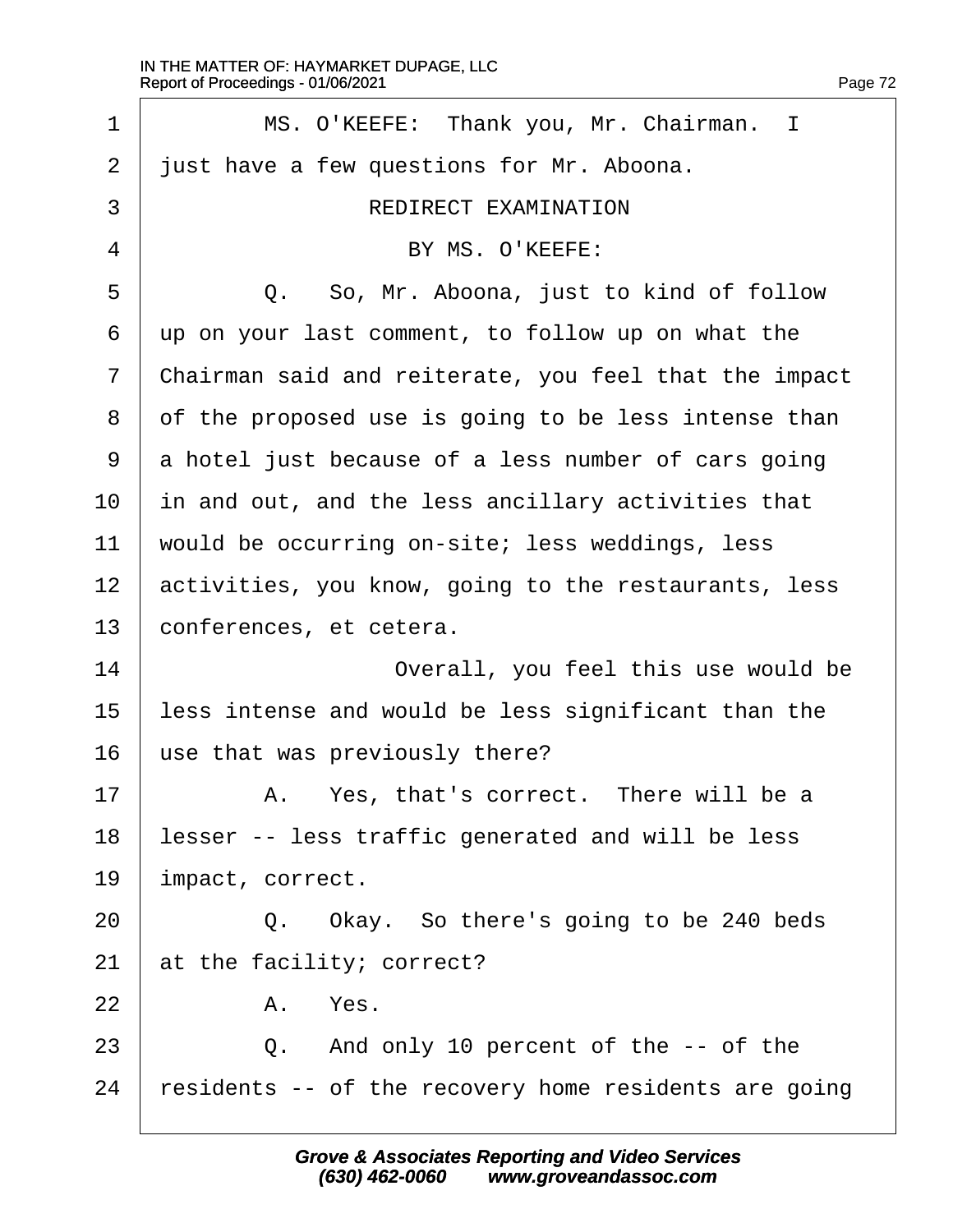1 to be allowed to drive, which is approximately 13  $2$  dars?  $3 \parallel$  A Yes. 4 **Q.** So if you're -- so you're assumption is 5 based on the fact that 237 residents are not going to 6 have cars or be able to drive at the facility?  $7 \parallel$  A. That's correct. 8 | Q. And your report stated that people --9 that in terms of coming and going from the site, they 10 are going to be arriving at the site either through 11 transport -- vehicular transport by friends, family, 12 the vans, Ubers, et cetera; correct? 13 | A. Yes. 14 **Bridget, you're fading in and out** 15 so I'm not able to hear everything clearly.  $16$   $\Box$  Q. Okay. Can you hear me now? 17 | A. Yeah, much better. 18  $\vert$  Q. Okay. So your report -- just to confirm 19 vour report in terms of how the residents are going 20 to arrive and leave the facility, they are going to 21 arrive and leave either by people dropping them off; 22 family, friends, Uber, or the vans that would be 23 b perated by Haymarket -- $24$  A. Yes.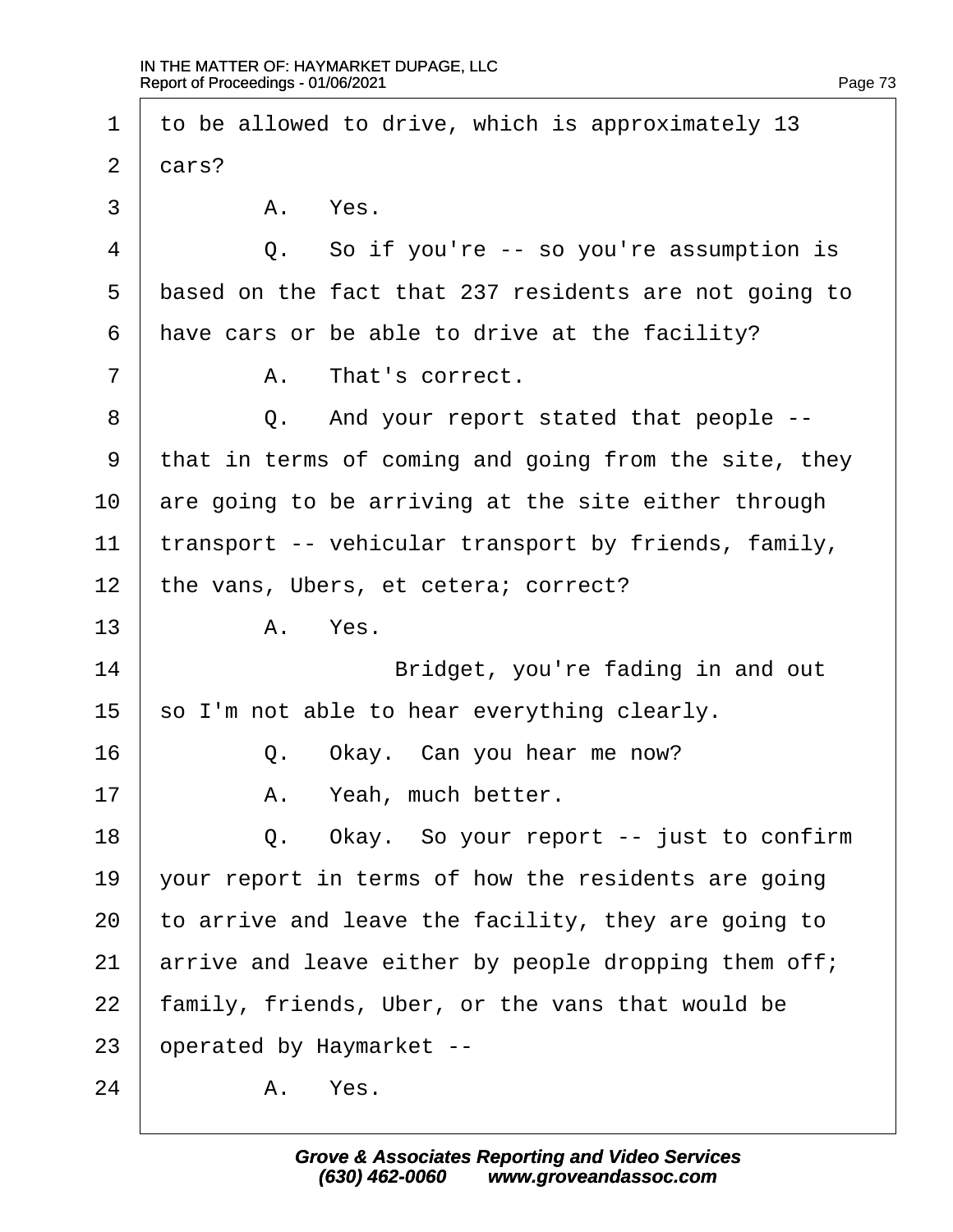| 1              | Q. -- because they won't have cars?                              |
|----------------|------------------------------------------------------------------|
| $\overline{2}$ | A. That's correct.                                               |
| 3              | Q. Okay. The employees that will be                              |
| 4              | on-site will be the primary people driving to the                |
| 5              | facility; correct?                                               |
| 6              | A. Yes.                                                          |
| $\overline{7}$ | Q. And they have three shifts: 7:00 to                           |
| 8              | 3:00, 3:00 to 11:00, 11:00 to 7:00; correct?                     |
| 9              | A. Correct.                                                      |
| 10             | Q. And the peak hours of when they arrive                        |
| 11             | and leave are off peak -- they don't match up with               |
| 12             | the peak hours on the road; correct?                             |
| 13             | A. Except the morning, you know, the                             |
| 14             | $\overline{7:00}$ AM -- 7:00 to 8:00, and that's why we make the |
| 15             | assumption they would be arriving during that hour.              |
| 16             | But typically they'll arrive before<br>Q.                        |
| 17             | $7:00 -$                                                         |
| 18             | A. Yes.                                                          |
| 19             | Q. -- because that's when their shift                            |
| 20             | starts?                                                          |
| 21             | A. Yeah. So we're -- we're probably a                            |
| 22             | little bit conservative on -- on that assumption.                |
| 23             | Q. Okay. One last question. We talked                            |
| 24             | about ITE and ITE being the primary means that you               |
|                |                                                                  |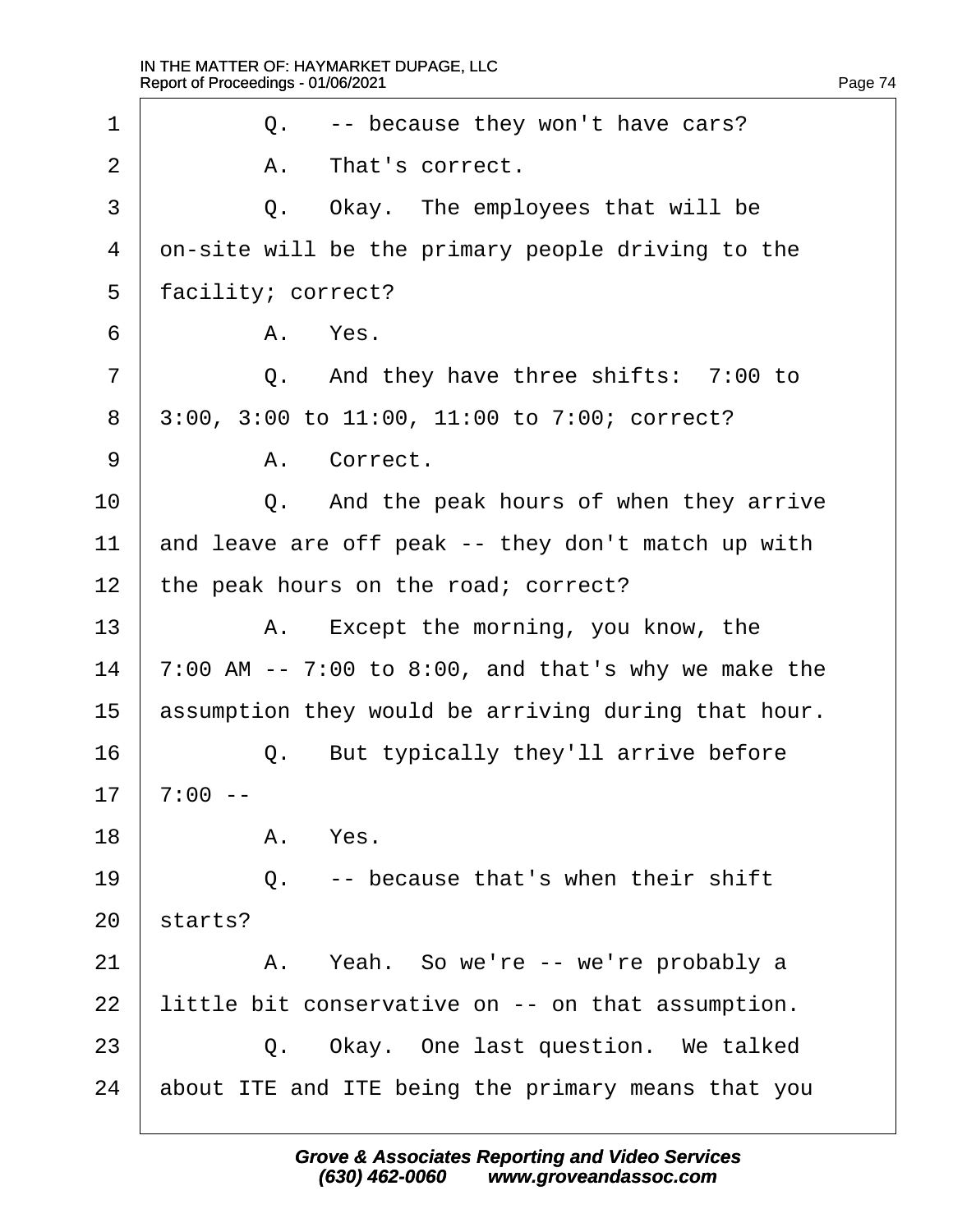| 1            | use to calculate parking demand, and that there is no |
|--------------|-------------------------------------------------------|
| 2            | specific classification for substance or treatment    |
| 3            | facilities in ITE.                                    |
| 4            | So when you did your report, which                    |
| 5            | is on Table 7, page 27, you reference ITE peak        |
| 6            | parking demand, and what you studied was the          |
| $\mathbf{7}$ | dassifications that were provided by the Village.     |
| 8            | They were the ones who asked you to look at this from |
| 9            | that perspective; correct?                            |
| 10           | A. Yes. We looked at it from that                     |
| 11           | conservative approach, both using ITE as well as the  |
| 12           | Village code requirements.                            |
| 13           | Q. So it's -- in your opinion, there is               |
| 14           | more than enough parking on-site to meet the need?    |
| 15           | A. Using both methodologies, yes.                     |
| 16           | MS. O'KEEFE: That's all I have. Thank you,            |
| 17           | Chairman Daly.                                        |
| 18           | <b>CHAIRMAN DALY: Mr. Ellenbecker or</b>              |
| 19           | Mr. DiNolfo or Ms. Smith, do you have any follow-up   |
| 20           | questions?                                            |
| 21           | MR. ELLENBECKER: 1 -- this is Ellenbecker.            |
| 22           | Yeah, we have a couple follow-ups, Mr. Chairman.      |
| 23           | RECROSS-EXAMINATION                                   |
| 24           | BY MR. ELLENBECKER:                                   |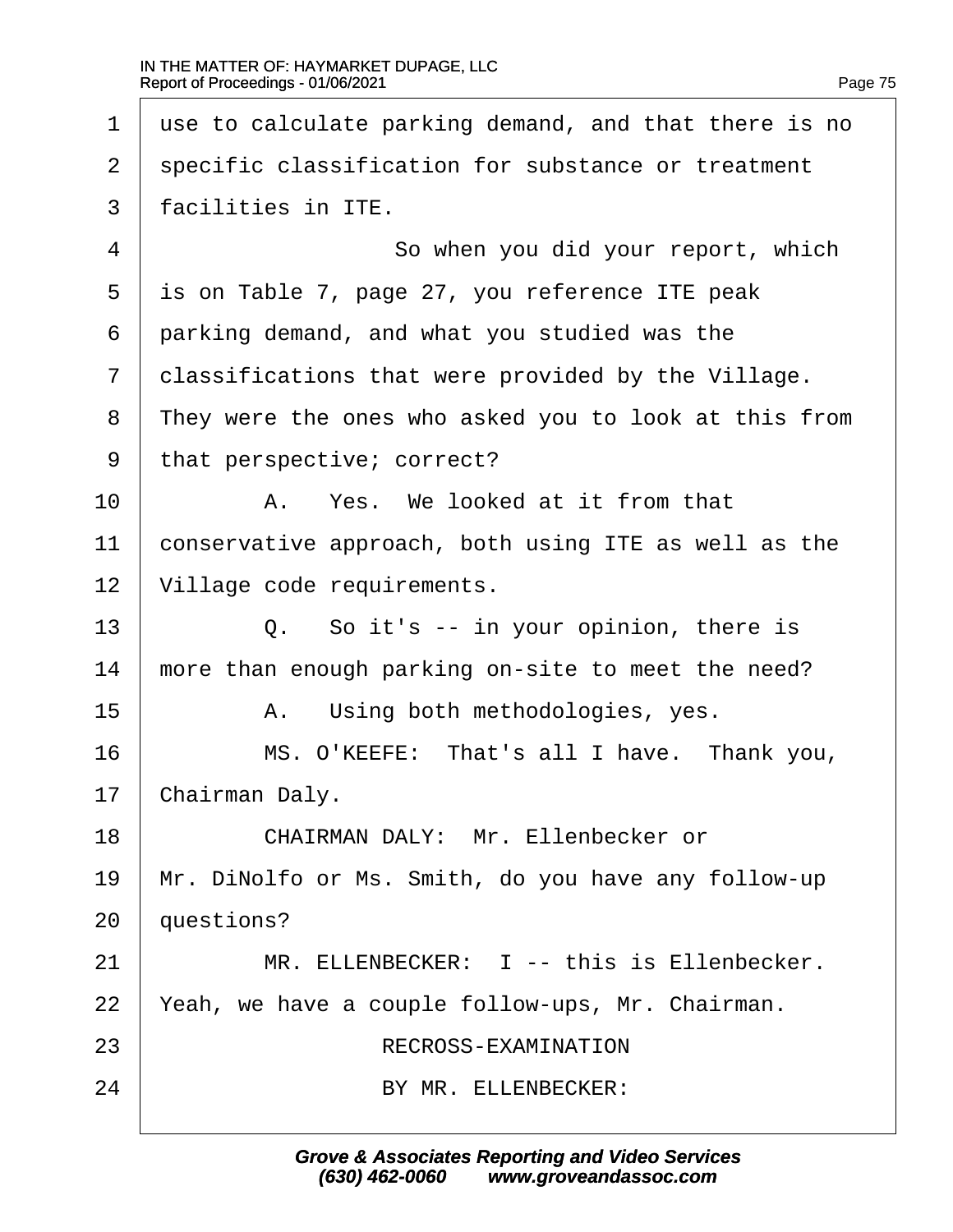| 1              | Q. Mr. Aboona, just -- Ms. O'Keefe asked             |
|----------------|------------------------------------------------------|
| $\overline{2}$ | you a question premised with the phrase -- prefaced  |
| 3              | with the phrase only 10 percent of patients would be |
| $\overline{4}$ | allowed to drive.                                    |
| 5              | Are you aware of a policy at                         |
| 6              | Haymarket DuPage that restricts the number of        |
| $\overline{7}$ | allotted drivers to 10 percent of the patient        |
| 8              | population?                                          |
| 9              | MS. O'KEEFE: To clarify what I said,                 |
| 10             | Mr. Ellenbecker, I believe I said 10 percent of the  |
| 11             | patients would be allowed to have cars.              |
| 12             | MR. ELLENBECKER: Okay, well, I'll ask it             |
| 13             | that way.                                            |
| 14             | BY MR. ELLENBECKER:                                  |
| 15             | Q. Are you aware of a policy at Haymarket            |
| 16             | DuPage that limits the number of patients who can    |
| 17             | have cars at the facility to 10 percent?             |
| 18             | A. I'm not aware of a policy, but that's             |
| 19             | the information that was provided, so I assume that  |
| 20             | would be their expectations of what's going to       |
| 21             | happen.                                              |
| 22             | Did Ms. Kissel or Ms. O'Keefe provide<br>Q.          |
| 23             | you the criteria by which Haymarket residents are    |
| 24             | permitted to have a car?                             |
|                |                                                      |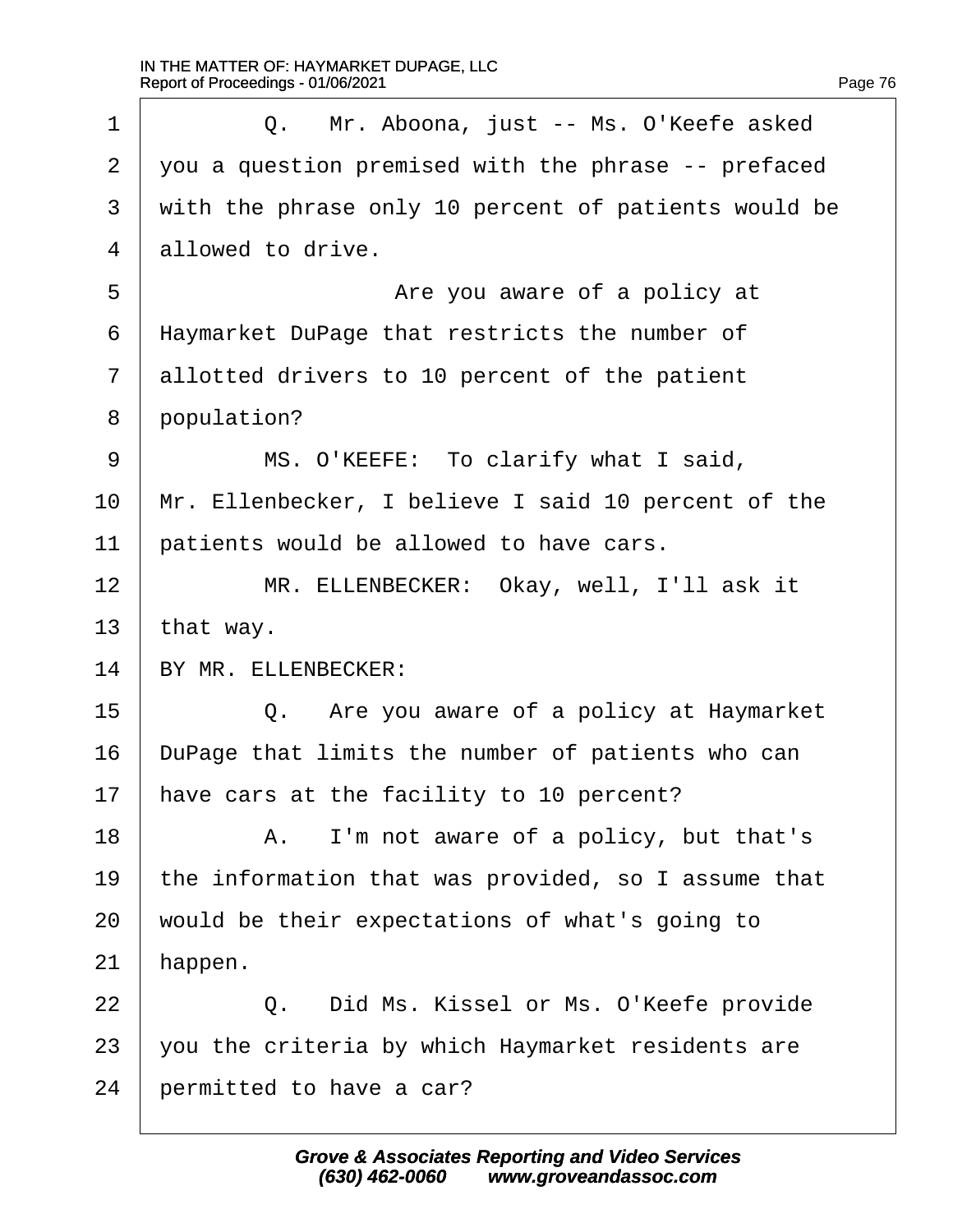| 1              | A. I have not seen that, no.                          |
|----------------|-------------------------------------------------------|
| $\overline{2}$ | Q. You were asked some questions about the            |
| 3              | decrease in events at the proposed facility from when |
| 4              | it was used as a hotel, but Dr. Lustig has            |
| 5              | represented to us and the community that this         |
| 6              | facility would be opened to church and community      |
| $\overline{7}$ | events at the facilities.                             |
| 8              | Did Haymarket provide you with any                    |
| 9              | information or info with regard to what the community |
| 10             | and church events being hosted at the facility would  |
| 11             | generate?                                             |
| 12             | A. I was not given that information, but if           |
| 13             | have to guess, I'm -- it's probably not going to be   |
| 14             | as frequent as events that occurred at the hotel.     |
| 15             | And that's purely a guess; correct?<br>Q.             |
| 16             | A. Yes.                                               |
| 17             | Okay. And lastly, Mr. Chairman asked<br>Q.            |
| 18             | you some questions about a preliminary report or the  |
| 19             | initial report in July of 2019, and you generated a   |
| 20             | humber of in and out traffic on a daily basis for the |
| 21             | proposed facility using the Woodridge Interventions   |
| 22             | as a comparison; correct?                             |
| 23             | A. Yes.                                               |
| 24             | And when you did that, based on a<br>Q.               |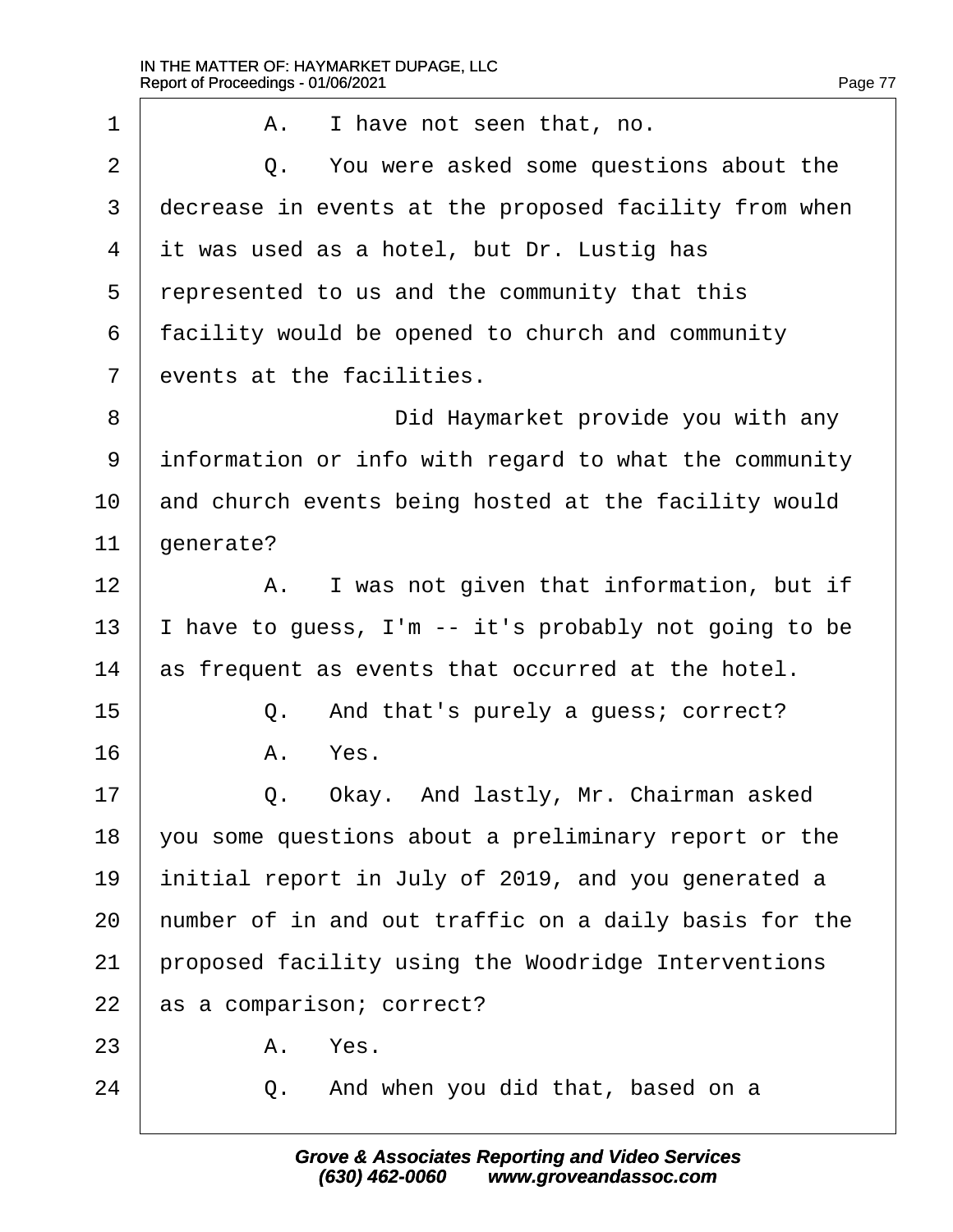| 1              | 230-bed estimate at Haymarket -- proposed Haymarket  |
|----------------|------------------------------------------------------|
| 2              | facility, you determined that the in-out daily was   |
| 3              | 437 cars at the proposed facility; correct?          |
| 4              | A. I -- I don't have it in front of me, but          |
| 5              | I -- I -- it's probably around that number, yes.     |
| 6              | Q. And then just a little bit over a year            |
| $\overline{7}$ | later adding 10 beds, so we're now up to 240 beds,   |
| 8              | you've now decreased that estimate by 240 cars per   |
| 9              | day down to 197; correct?                            |
| 10             | A. Well, this updated report, it was based           |
| 11             | more on the information that was provided by         |
| 12             | Haymarket that would be more representative what the |
| 13             | operations would be at the facility.                 |
| 14             | Right. So your count facility yielded a<br>Q.        |
| 15             | humber of 437, but an August 6, 2020, report         |
| 16             | generated based entirely on the reliance of numbers  |
| 17             | provided by Haymarket reduced the daily traffic load |
| 18             | by 240 cars in and out; correct?                     |
| 19             | A. Again, based on information that was              |
| 20             | provided by Haymarket independent of what we -- what |
| 21             | was observed at the Woodridge facility.              |
| 22             | MR. ELLENBECKER: Okay. That's all I have.            |
| 23             | Thank you, Mr. Aboona. I appreciate your time.       |
| 24             | MS. SMITH: I have no further questions.              |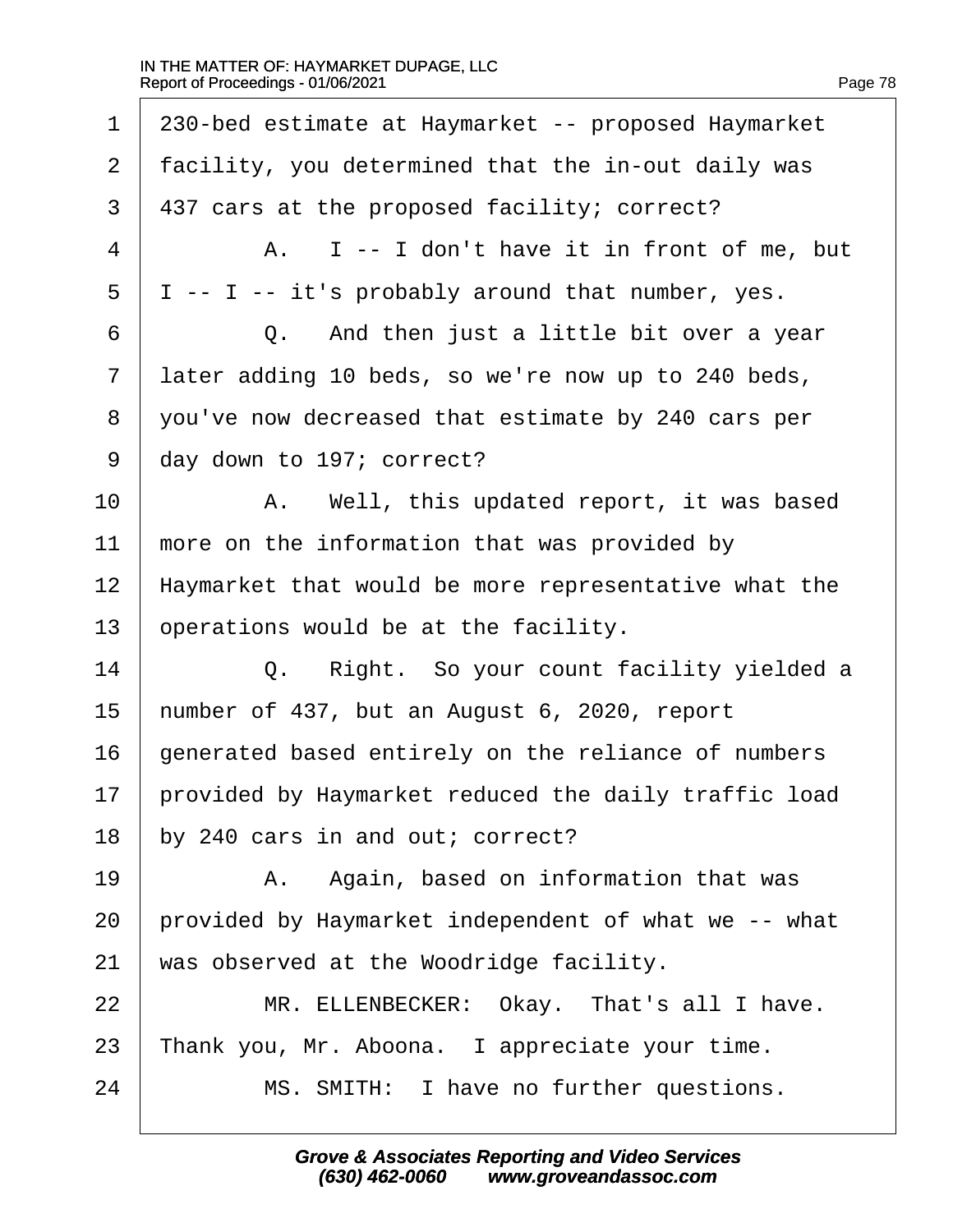| 1              | MR. DI NOLFO: Mr. Chairman, I just have a            |
|----------------|------------------------------------------------------|
| 2              | douple of clarifications, if I may.                  |
| 3              | CHAIRMAN DALY: Please proceed.                       |
| 4              | RECROSS-EXAMINATION                                  |
| 5              | BY MR. DI NOLFO:                                     |
| 6              | Q. Very briefly, just touching on where we           |
| $\overline{7}$ | left off, your 2019 report that you submitted you    |
| 8              | submitted to the standard in which you submitted the |
| 9              | report in August of 2000, correct -- or 2020, I      |
| 10             | should say? Right? Your best professional opinion    |
| 11             | was back in July of 2019 that there would be 437 in  |
| 12             | and out; correct?                                    |
| 13             | A. At that time, yes.                                |
| 14             | Q. And you would have been willing to come           |
| 15             | in and testify to that based on you being designated |
| 16             | as an expert to that number; correct?                |
| 17             | A. Based on the information that we had at           |
| 18             | that time, yes.                                      |
| 19             | Q. And you felt comfortable enough, based            |
| 20             | on the information you had at that time, to generate |
| 21             | a report that's part of the record; correct?         |
| 22             | A. Yes.                                              |
| 23             | Q. All right. And now a year later after             |
| 24             | Haymarket provided you with information -- and you   |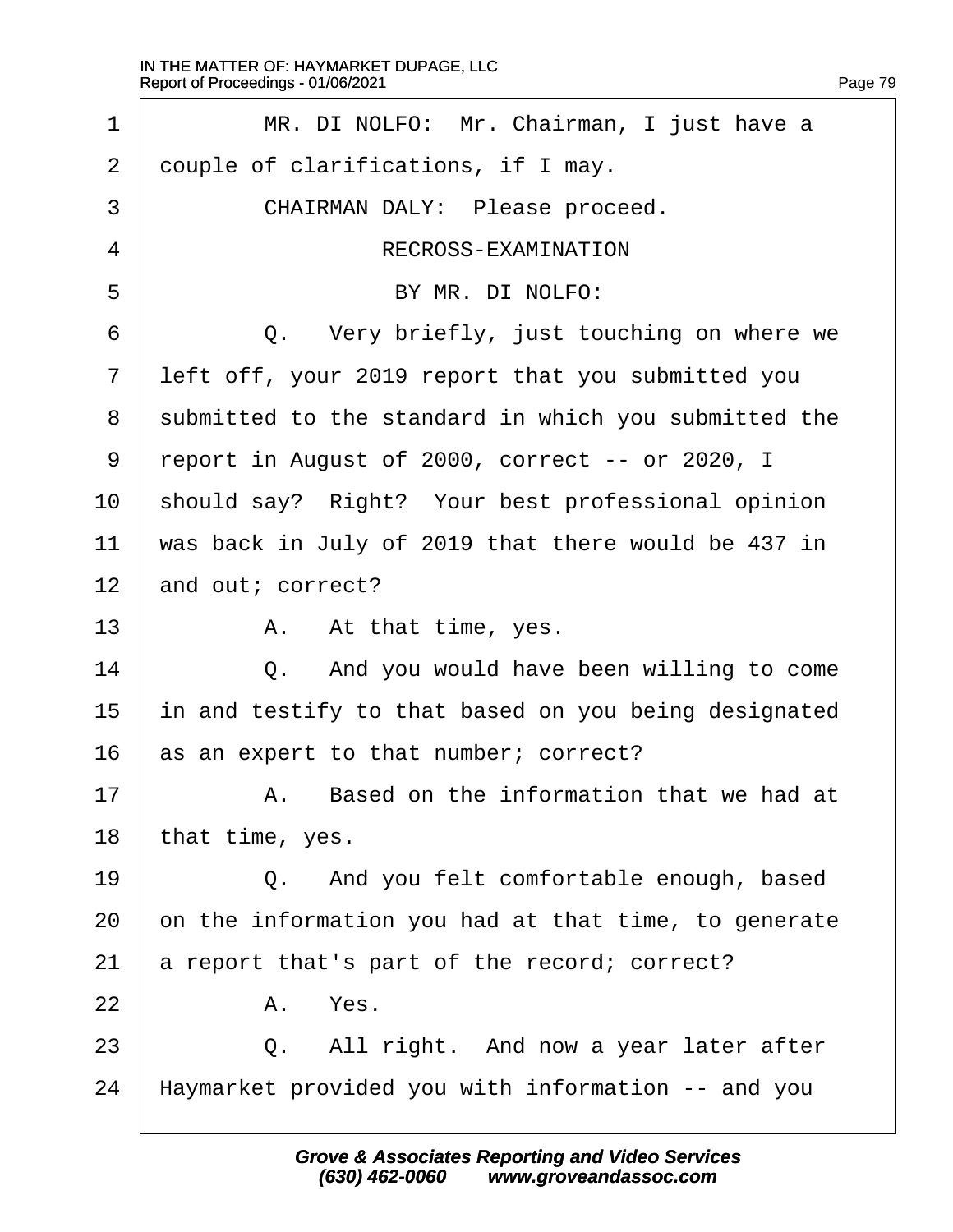| 1              | would agree with me that Haymarket has an interest in |
|----------------|-------------------------------------------------------|
| $\overline{2}$ | getting this proposal passed; correct?                |
| 3              | A. I have no opinion on that.                         |
| $\overline{4}$ | Q. Well, you would agree with me they don't           |
| 5              | want it denied? That wouldn't make sense, would it?   |
| 6              | A. Again, I'm -- I have no opinion on that.           |
| 7              | Q. Okay. So the data that they provided,              |
| 8              | you agree with me, you did nothing other than rely on |
| 9              | it, with no personal investigation, to determine the  |
| 10             | validity of that; correct?                            |
| 11             | A. I mean, I had discussions with them to             |
| 12             | understand, you know, the -- the numbers, but I -- I  |
| 13             | didn't -- I didn't go into the assumptions, no.       |
| 14             | Q. So, in essence, you relied on the party            |
| 15             | who has an interest in the outcome here, their data,  |
| 16             | to drive down the number by 240; correct?             |
| 17             | A. I relied on the data that was given to             |
| 18             | me, yes.                                              |
| 19             | Q. Okay. And the number of vehicles that              |
| 20             | you can expect to be coming in and out, at least back |
| 21             | in 2019, you were comfortable would be 437 each way,  |
| 22             | but based on this data which you have no backup for   |
| 23             | other than just what people told you; it's 197.       |
| 24             | Does that in any way bother you                       |
|                |                                                       |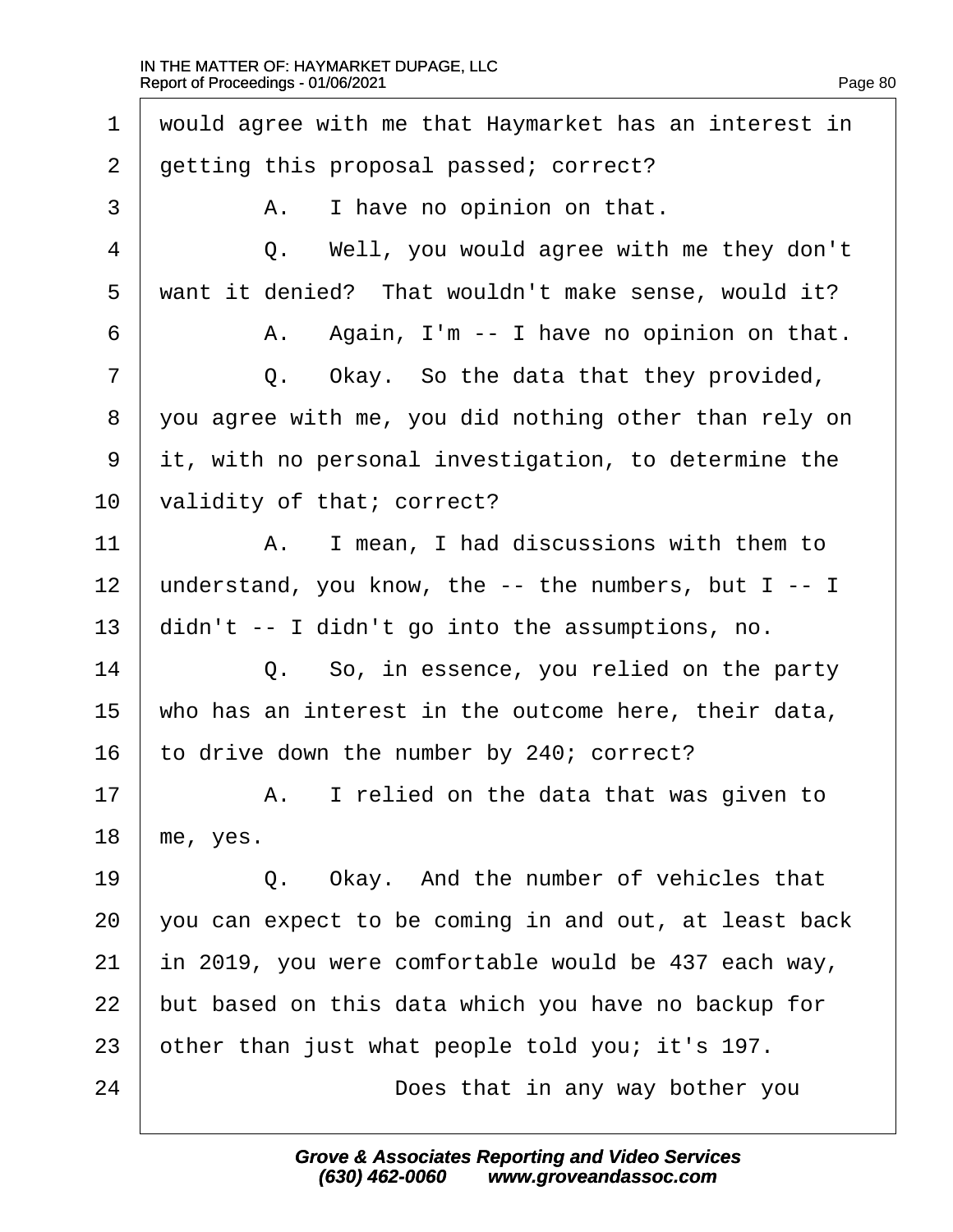| 1              | that you didn't do due diligence on the very data     |
|----------------|-------------------------------------------------------|
| $\overline{2}$ | that you used to reduce the number by 240?            |
| 3              | A. I -- I relied on -- on Haymarket given             |
| 4              | their expertise and knowledge of their operations,    |
| 5              | that, you know -- that these numbers are              |
| 6              | representative of this facility.                      |
| $\overline{7}$ | Q. And the last thing I want to touch on is           |
| 8              | just on the number of people that would be coming and |
| 9              | going from Haymarket. And Ms. O'Keefe clarified that  |
| 10             | it was 10 percent that would be on a daily basis, I   |
| 11             | think, coming and going.                              |
| 12             | You would agree with me that your                     |
| 13             | decision to rely on that is just based solely on what |
| 14             | Haymarket told you; correct?                          |
| 15             | A. Again, this is based on the data they              |
| 16             | gave me, yes.                                         |
| 17             | Q. You didn't go over to the Woodridge                |
| 18             | facility and ask them, hey, how many people do have   |
| 19             | coming and going on a daily basis to determine the    |
| 20             | percentage, did you?                                  |
| 21             | A. I did not, and I doubt that they would             |
| 22             | have answered my question.                            |
| 23             | Q. Okay. And to your knowledge, and if you            |
| 24             | know, has Haymarket ever run a suburban facility      |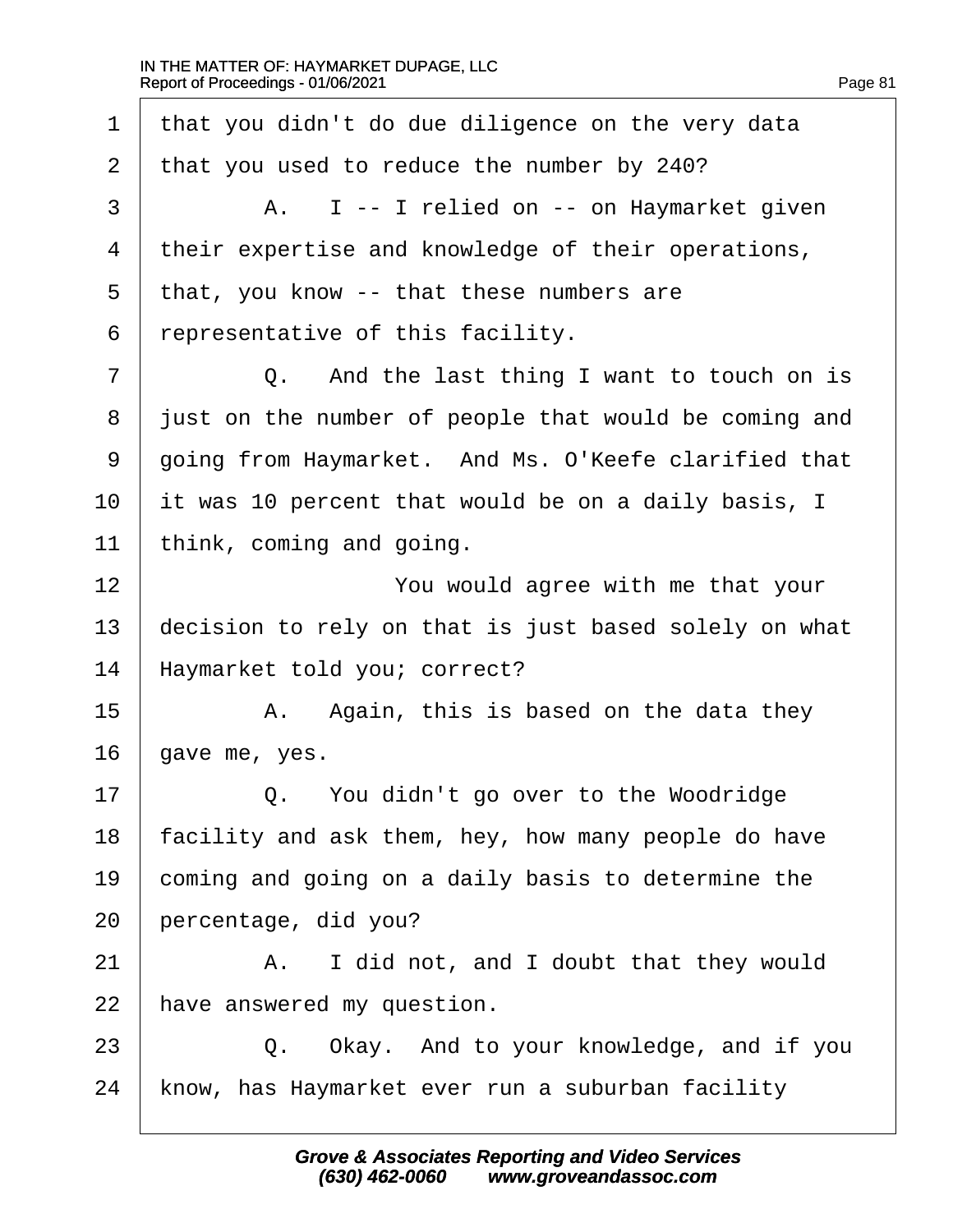| 1              | similar to what they're proposing here in Itasca?     |
|----------------|-------------------------------------------------------|
| 2              | A. I don't believe so.                                |
| 3              | Q. You would agree with me the only                   |
| 4              | facility they have is located downtown near the loop  |
| 5              | in the City of Chicago, the West Loop?                |
| 6              | A. West Loop, yes, that's correct.                    |
| $\overline{7}$ | MR. DI NOLFO: Okay. I have nothing further.           |
| 8              | Thank you.                                            |
| 9              | MS. O'KEEFE: Mr. Chairman, I just have one            |
| 10             | follow-up question.                                   |
| 11             | CHAIRMAN DALY: Yes, ma'am, please proceed.            |
| 12             | <b>REDIRECT EXAMINATION</b>                           |
| 13             | BY MS. O'KEEFE:                                       |
| 14             | Q. Mr. Aboona, there's been discussions of            |
| 15             | the numbers that were presented in 2019 and those     |
| 16             | humbers, as were pointed out, were higher than were   |
| 17             | presented in 2020; correct?                           |
| 18             | Yes.<br>Α.                                            |
| 19             | And you felt in your professional<br>Q.               |
| 20             | experience, having spent 30 years in the field and    |
| 21             | doing countless reports, that the operation of the    |
| 22             | facility at those numbers in 2019 had no adverse      |
| 23             | impact on the local roadway network, the operation of |
| 24             | the intersections, or the traffic flows in the area;  |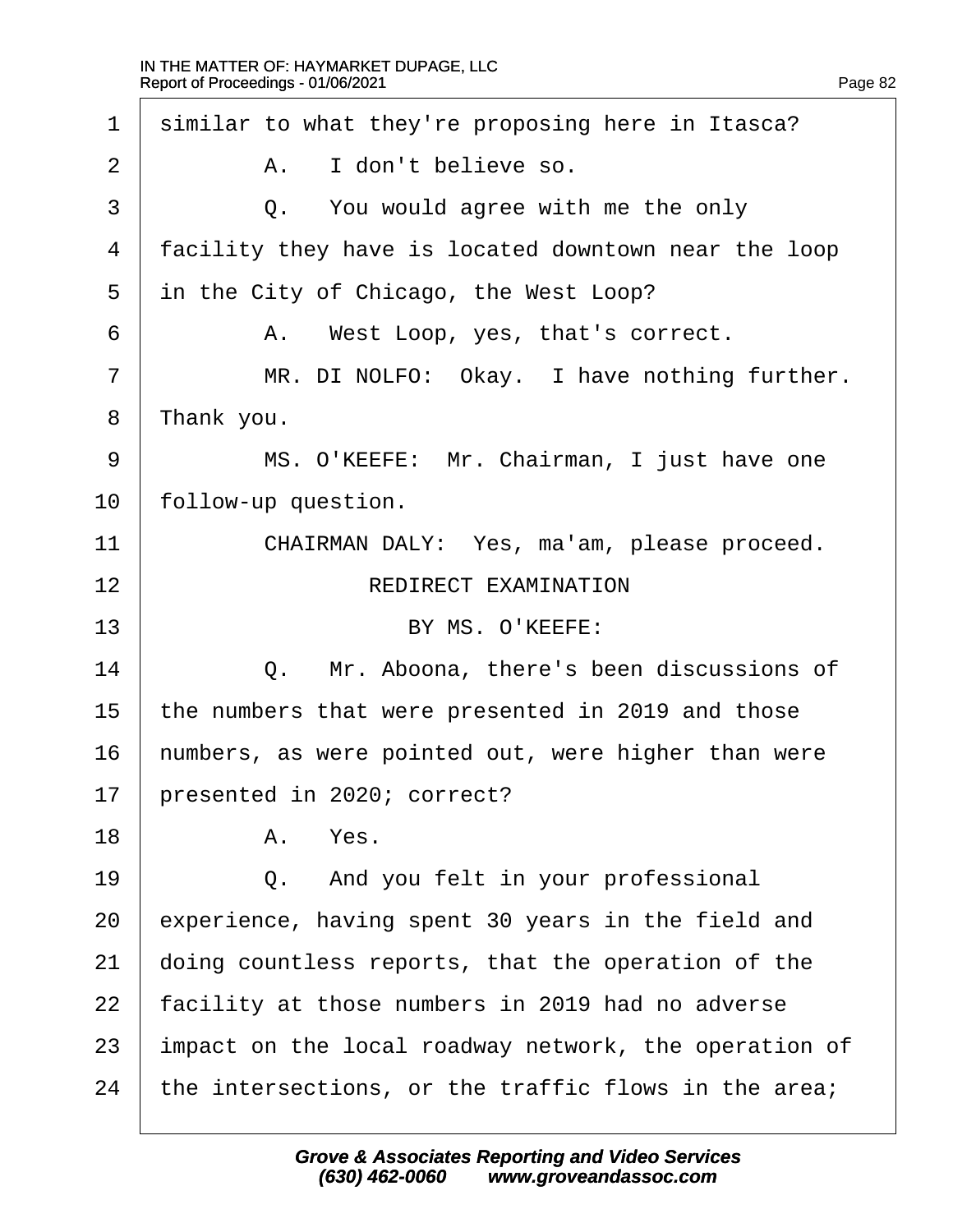| $\mathbf 1$    | dorrect?                                              |
|----------------|-------------------------------------------------------|
| $\overline{2}$ | A. That's correct.                                    |
| 3              | Q. So upon provision of more detailed                 |
| 4              | information from Haymarket which was developed over   |
| 5              | time, the numbers were reduced, that just means the   |
| 6              | impact is even less than it was and would work even   |
| 7              | better than you originally anticipated; correct?      |
| 8              | A. Correct.                                           |
| 9              | MS. O'KEEFE: Okay. No further questions.              |
| 10             | CHAIRMAN DALY: Thank you. At this point in            |
| 11             | time I'd ask that Ms. O'Keefe present Mr. Dominik as  |
| 12             | vour next witness.                                    |
| 13             | And, please, I didn't hear if the                     |
| 14             | court reporter swore him in at the beginning when she |
| 15             | swore in Mr. Aboona.                                  |
| 16             | THE REPORTER: I did not.                              |
| 17             | MS. O'KEEFE: Mr. Chairman, can we -- can we           |
| 18             | excuse Mr. Aboona at this point?                      |
| 19             | <b>CHAIRMAN DALY: Yes. Please.</b>                    |
| 20             | MS. O'KEEFE: Thank you, Mr. Aboona. We                |
| 21             | appreciate your time very much.                       |
| 22             | THE WITNESS: Thank you. Have a good                   |
| 23             | evening.                                              |
| 24             | THE REPORTER: I did not swear in the --               |
|                |                                                       |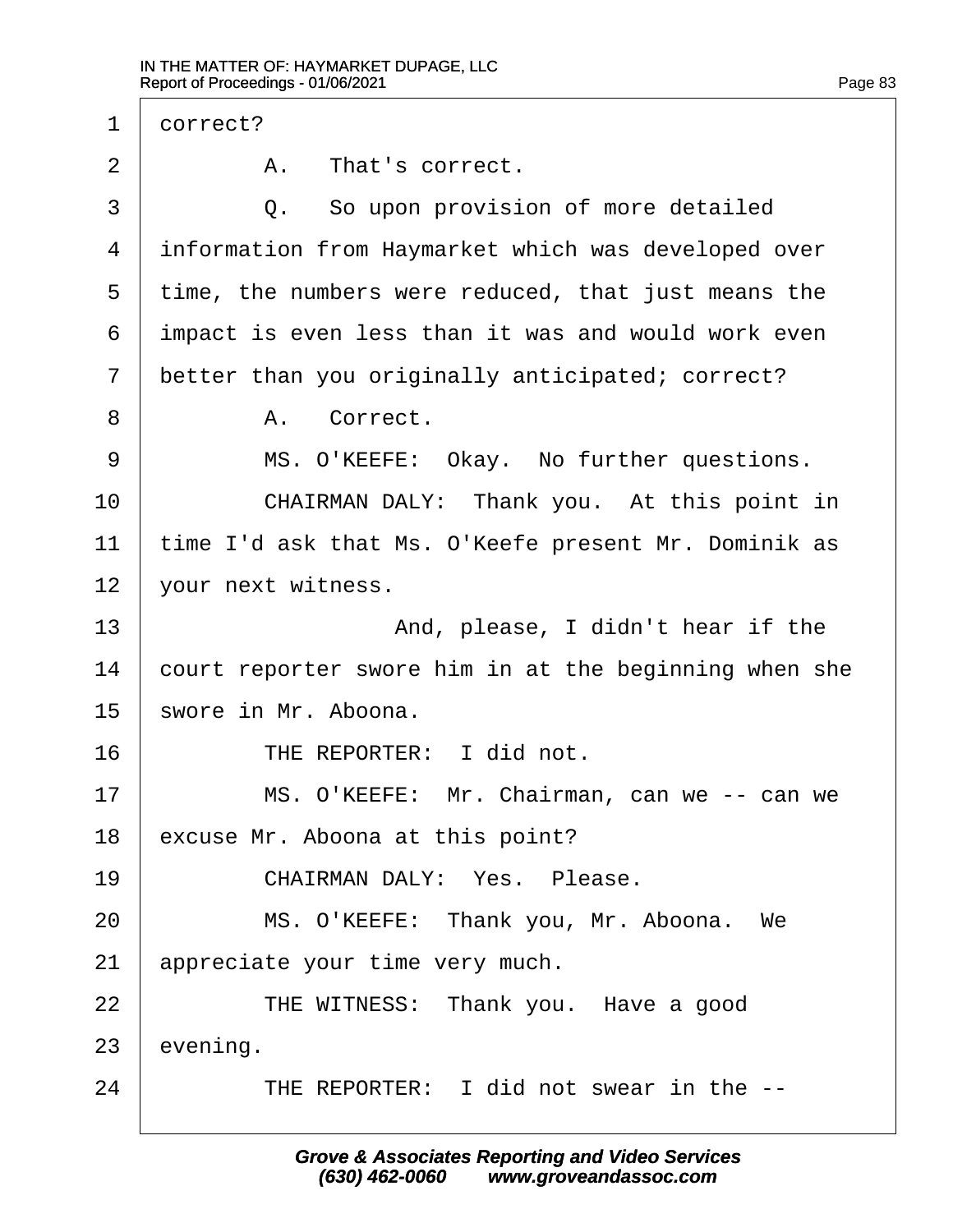1 Mr. Dominik. 2 | CHAIRMAN DALY: Please proceed. 3 | **Communder** (James Dominik sworn.) 4 | CHAIRMAN DALY: Okay. I believe when we last 5 left off we were in the middle of cross-examination 6 by the interested parties' attorneys, so please 7 proceed. 8 | MR. ELLENBECKER: Thank you, Mr. Chairman. I 9 believe we were in the middle of my 10 cross-examination, so I'll pick up if that's okay. 11 **I Mo, are you able to bring up** 12 Haymarket's new Exhibit No. 49? 13 | VILLAGE PLANNER KHAN: You said 49; correct? 14 | MR. ELLENBECKER: Yes, please. 15 · VILLAGE PLANNER KHAN: One second. 16  $\parallel$  CHAIRMAN DALY: It's a new one that we have 17 **just for today.** 18 | MR. ELLENBECKER: Yeah, Ms. O'Keefe sent it, 19  $\parallel$  think, one or two days ago. 20 | MS. O'KEEFE: I sent it on, I think, last 21 Thursday. 22 | MR. ELLENBECKER: Oh, okay, almost a week  $23$  ago. Sorry.  $24$  | MS. O'KEEFE: I try to be prompt.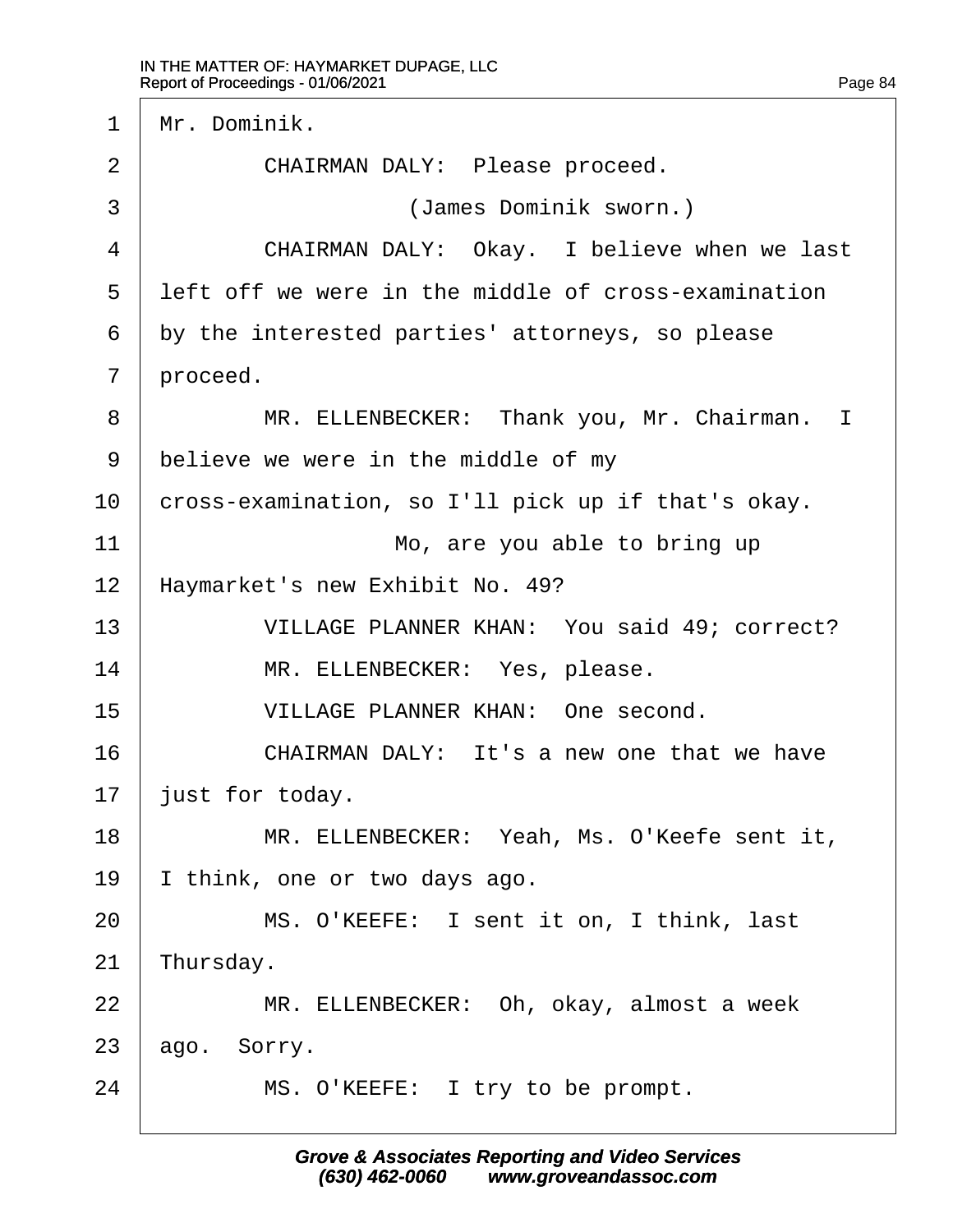| 1              | VILLAGE PLANNER KHAN: Mr. Ellenbecker, it's      |
|----------------|--------------------------------------------------|
| $\overline{2}$ | a traffic study report, correct, a traffic study |
| 3              | impact?                                          |
| 4              | MR. ELLENBECKER: No. We could --                 |
| 5              | <b>VILLAGE PLANNER KHAN: I apologize.</b>        |
| 6              | MR. ELLENBECKER: No, that's all right.           |
| 7              | MS. O'KEEFE: Mo, this is Shannon. Do you         |
| 8              | Have Outlook open? I just forwarded the exhibit. |
| 9              | VILLAGE PLANNER KHAN: It's a CARF letter;        |
| 10             | correct?                                         |
| 11             | MR. ELLENBECKER: It is the CARF letter of        |
| 12             | December 3rd, 2020.                              |
| 13             | VILLAGE PLANNER KHAN: Just give me one           |
| 14             | second, please.                                  |
| 15             | MR. DI NOLFO: We have it here if we can          |
| 16             | share this screen.                               |
| 17             | VILLAGE PLANNER KHAN: Do you have it now?        |
| 18             | MR. ELLENBECKER: Hang on one second.             |
| 19             | Yes, that's it.                                  |
| 20             | RECROSS-EXAMINATION                              |
| 21             | BY MR. ELLENBECKER:                              |
| 22             | Q. First of all, Mr. Dominik, nice to see        |
| 23             | you again.                                       |
| 24             | Are you ready to proceed?                        |
|                |                                                  |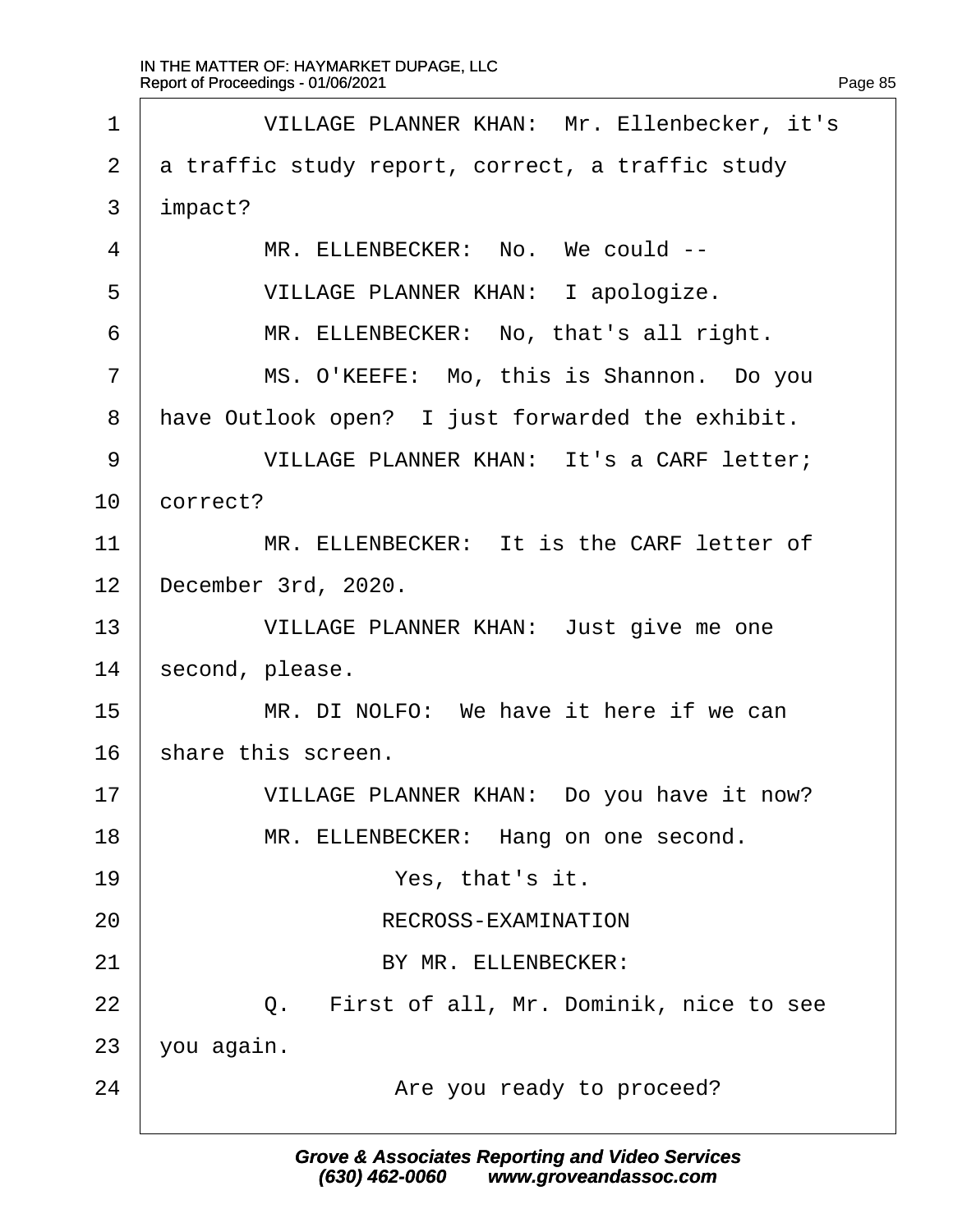| 1              | A. Yes, sir.                                          |
|----------------|-------------------------------------------------------|
| 2              | Q. Okay. Up on the screen right now is a              |
| 3              | December 30th, 2020, letter. It looks like it's on    |
| 4              | CARF International letterhead. Have you seen this     |
| 5              | document that Haymarket has previously marked as      |
| 6              | Exhibit 49 before just seeing it now?                 |
| $\overline{7}$ | A. Yes.                                               |
| 8              | Q. Okay. When did you first see the                   |
| 9              | December 30th letter from Mr. Johnson at CARF?        |
| 10             | A. Just recently. I did not write down the            |
| 11             | date I saw it.                                        |
| 12             | Q. Okay. Did you reach out to Mr. Johnson             |
| 13             | vourself?                                             |
| 14             | A. Mr. Ellenbecker, I had nothing to do               |
| 15             | with this letter.                                     |
| 16             | Q. Okay. Do you know why this letter was              |
| 17             | solicited from Mr. Johnson?                           |
| 18             | A. I had nothing to do with that. You                 |
| 19             | could ask Dr. Lustig or Ms. O'Keefe that question.    |
| 20             | Q. Well, you recall last time you and I               |
| 21             | spoke before the holidays you and I were talking      |
| 22             | about CARF International's database and whether it    |
| 23             | was possible for you to have searched out-of-state    |
| 24             | facilities to find adequate comp facilities; correct? |
|                |                                                       |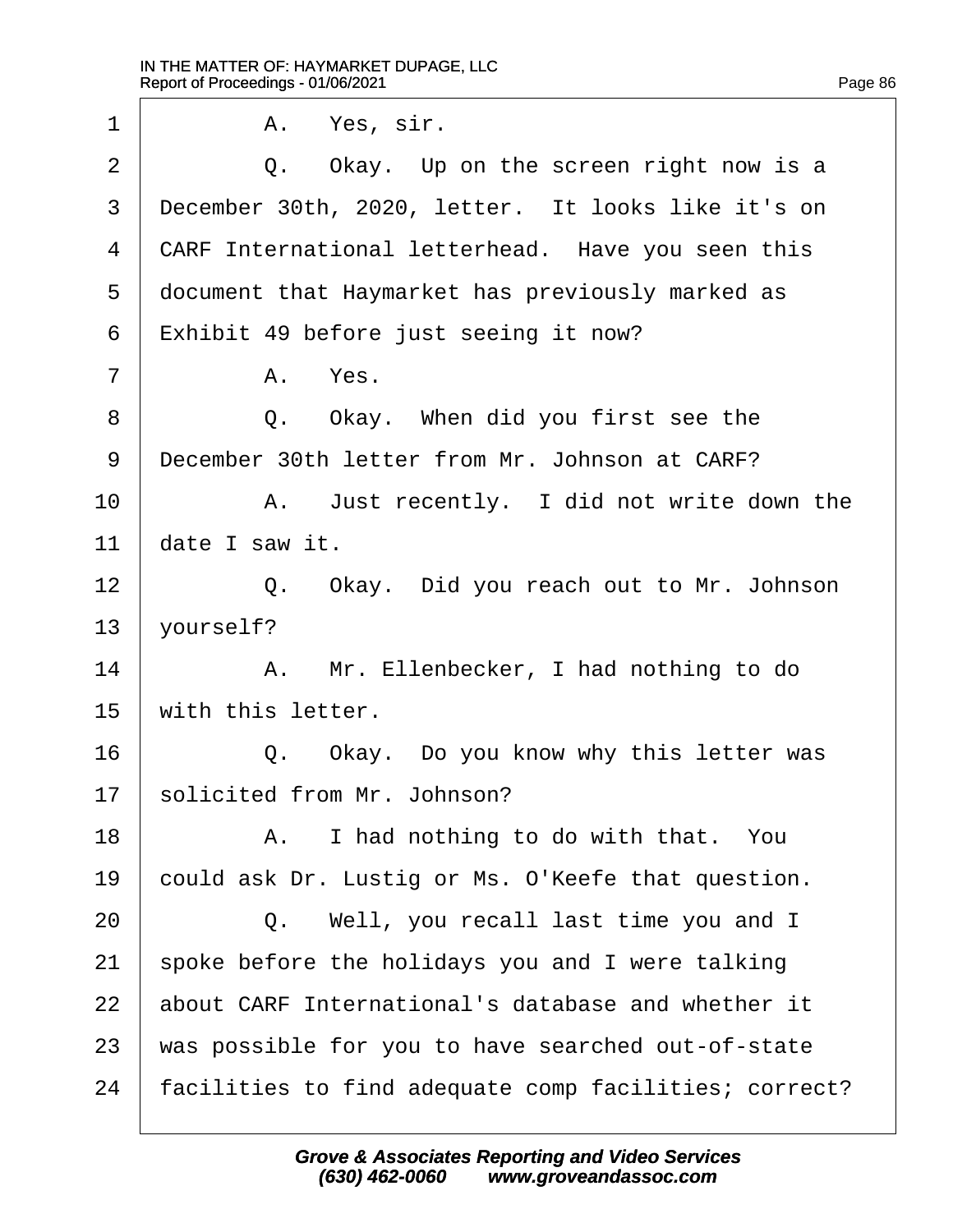| 1              | A. I believe you were talking about it,               |
|----------------|-------------------------------------------------------|
| $\overline{2}$ | yes.                                                  |
| 3              | Q. Yeah. And did you -- since you and I               |
| 4              | last spoke in the context of cross-examination, did   |
| 5              | you do any inquiry of CARF International's website to |
| 6              | determine whether you could, by ASAM level or any     |
| $\overline{7}$ | other means, to try to find comp facilities outside   |
| 8              | the State of Illinois?                                |
| 9              | A. As I indicated previously,                         |
| 10             | Mr. Ellenbecker, I had nothing to do with the letter. |
| 11             | You would have to ask, you know, someone else about   |
| 12             | that.                                                 |
| 13             | Q. No, no, my question was outside the                |
| 14             | scope of the letter, Mr. Dominik.                     |
| 15             | I'm saying since the last time you                    |
| 16             | and I spoke, did you go and try to find comp          |
| 17             | facilities using the CARF International database of   |
| 18             | the providers?                                        |
| 19             | A. No, I did not.                                     |
| 20             | Q. Okay. Was it ever suggested to you by              |
| 21             | Dr. Lustig to possibly contact CARF and see if you    |
| 22             | could work with them to find comparable facilities in |
| 23             | size outside of the State of Illinois?                |
| 24             | A. No.                                                |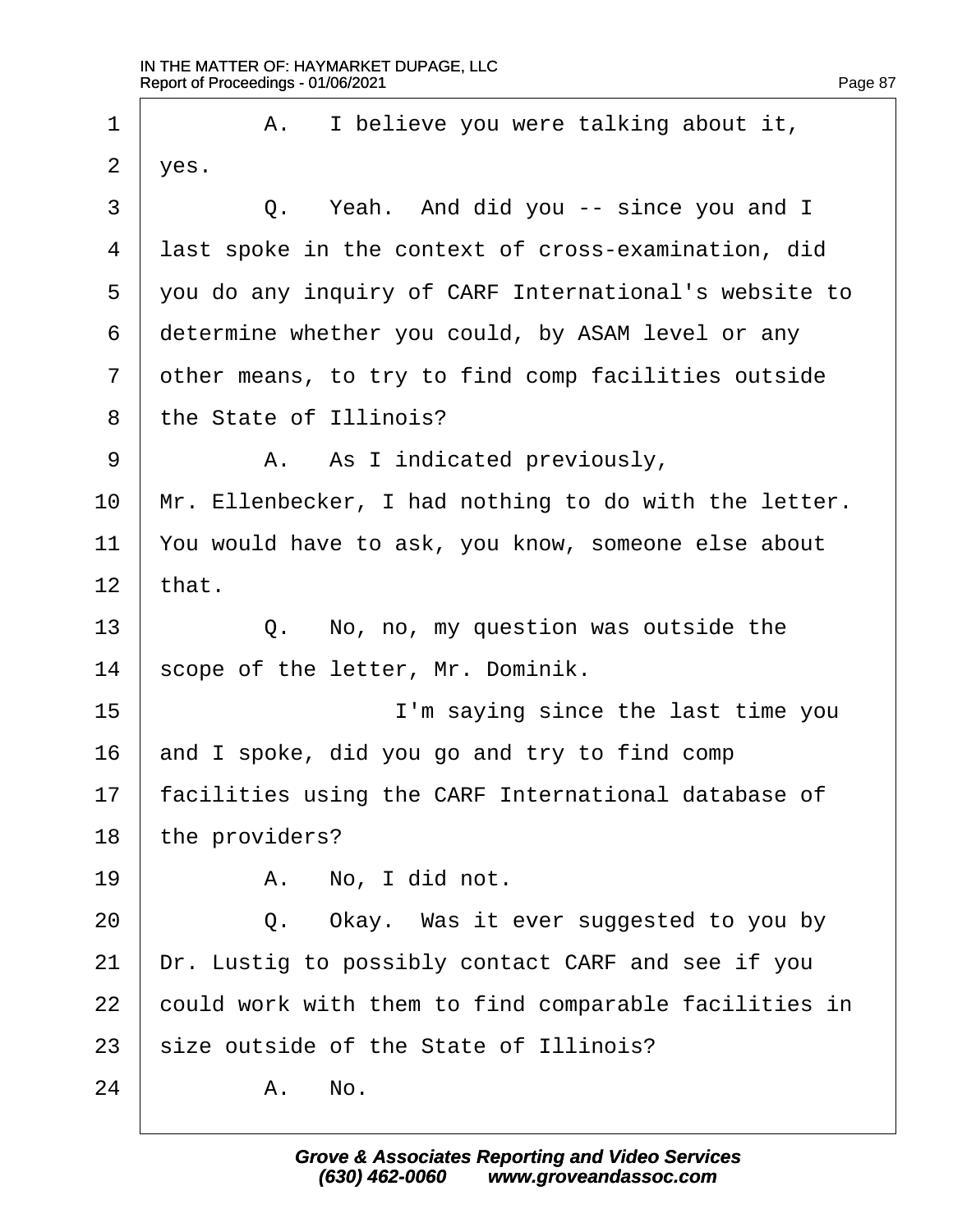| 1              | Q. Okay. When you and I concluded last                |
|----------------|-------------------------------------------------------|
| $\overline{2}$ | time we were trying to find -- or I was trying to     |
| 3              | find, with Mo's help, a chart that was in your        |
| 4              | report.                                               |
| 5              | MR. ELLENBECKER: Mo, if you -- if you could           |
| 6              | take this down and get to the Polaris report, please, |
| $\overline{7}$ | and specifically charts 27 and 28 of the Polaris      |
| 8              | report.                                               |
| 9              | MS. O'KEEFE: Are we talking about page 29 of          |
| 10             | the Itasca Fire Protection District Exhibit 16, just  |
| 11             | to make sure we're on the same page?                  |
| 12             | MR. ELLENBECKER: Yes, we are, page 29.                |
| 13             | MS. O'KEEFE: Okay.                                    |
| 14             | MR. ELLENBECKER: And it's page 28 of the              |
| 15             | actual report.                                        |
| 16             | MS. O'KEEFE: Okay. Thank you.                         |
| 17             | BY MR. ELLENBECKER:                                   |
| 18             | Q. So, Mr. Dominik, can you -- can you see            |
| 19             | chart 27?                                             |
| 20             | A. Yes, sir.                                          |
| 21             | Q. And based on chart 27, underneath that             |
| 22             | chart it says the daily EMS/ALS impact is .01 to .02  |
| 23             | calls per day; correct?                               |
| 24             | A. Yes.                                               |
|                |                                                       |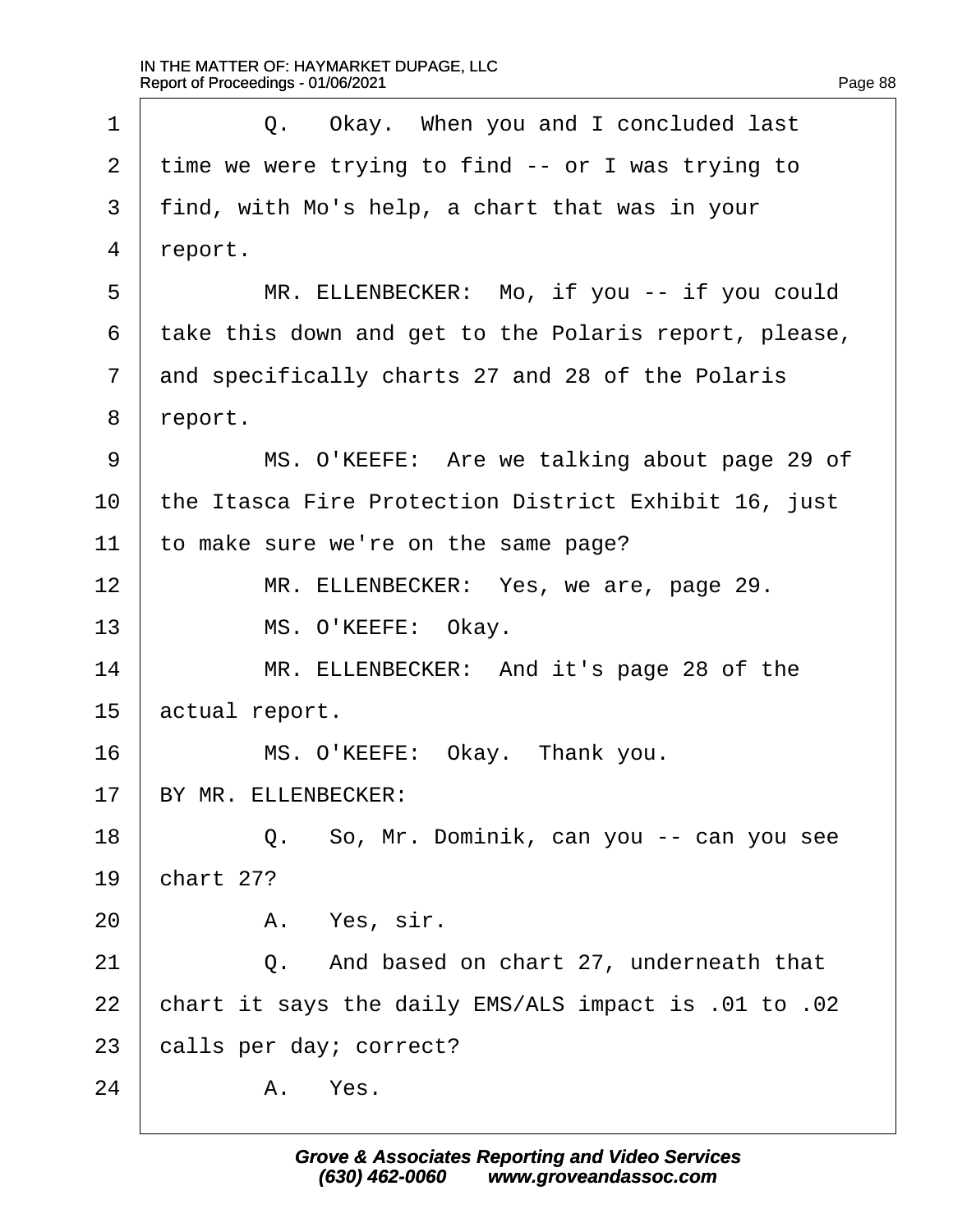| 1  | Q. Does that mean that you're suggesting              |
|----|-------------------------------------------------------|
| 2  | that this 240-bed facility with 96 treatment beds,    |
| 3  | including level 3.7 detox would only yield one call   |
| 4  | to Itasca EMS every 100 days?                         |
| 5  | A. So, Mr. Ellenbecker, that chart is for             |
| 6  | the recovery home beds.                               |
| 7  | Q. Okay.                                              |
| 8  | A. The one below it is for the treatment              |
| 9  | home beds.                                            |
| 10 | Q. Okay. Well, so let's start with the                |
| 11 | recovery room.                                        |
| 12 | Is it your testimony that the 144                     |
| 13 | recovery beds, some of which are still undergoing     |
| 14 | intensive outpatient treatment, would only yield      |
| 15 | approximately one call to Itasca EMS every hundred    |
| 16 | days?                                                 |
| 17 | A. Correct                                            |
| 18 | Q. Okay. And if we go to chart 28, this is            |
| 19 | what you were talking about, the treatment center;    |
| 20 | correct?                                              |
| 21 | A. Correct.                                           |
| 22 | Q. And it's your testimony here, based on             |
| 23 | this chart, that the impact or the number of calls to |
| 24 | Itasca's EMS as a result of the 96 treatment beds     |
|    |                                                       |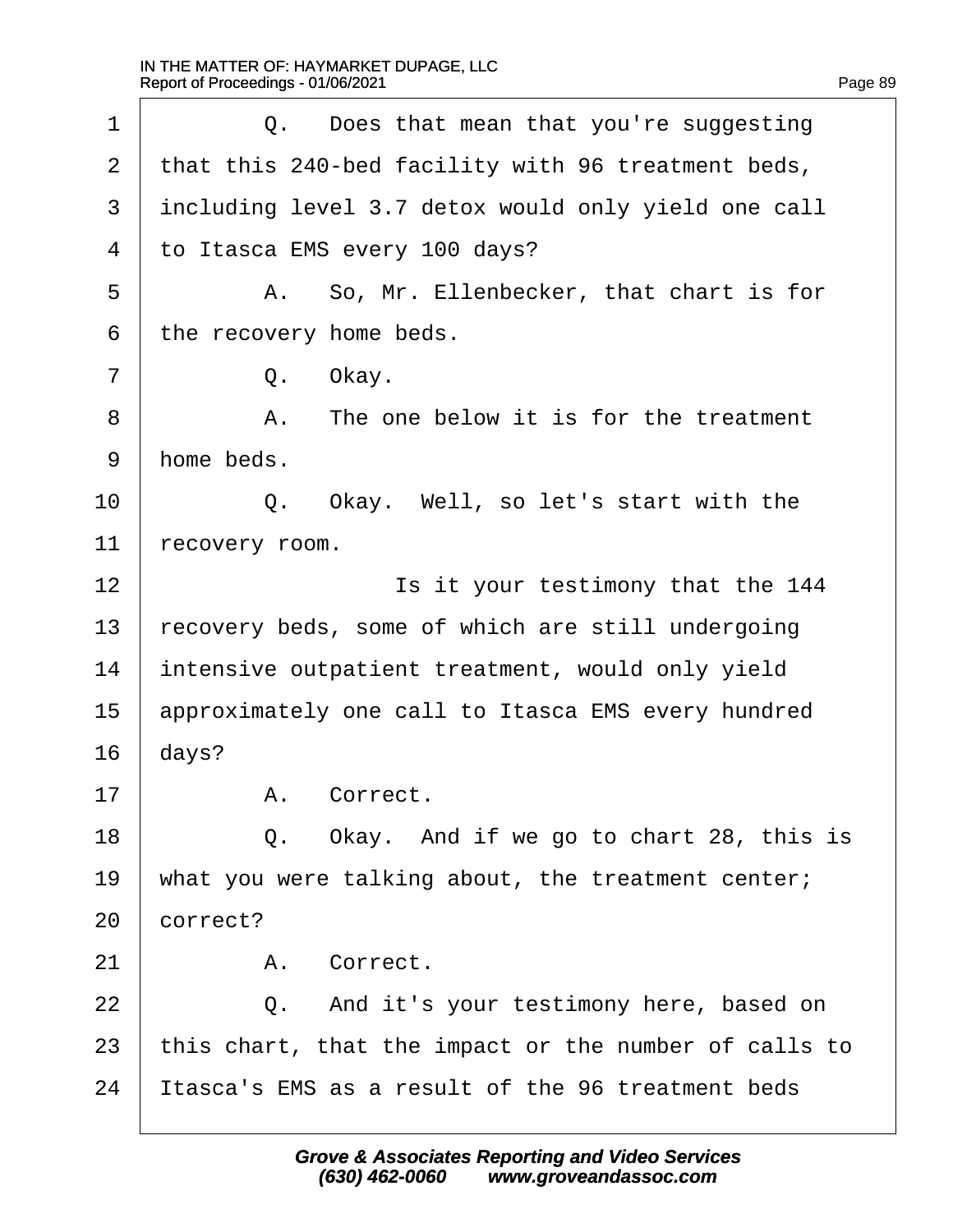| 1              | would yield only one call every 33 days or so?        |
|----------------|-------------------------------------------------------|
| 2              | A. Correct.                                           |
| 3              | Q. And how does that rate compare with the            |
| 4              | number of EMS/ALS calls generated by Haymarket's West |
| 5              | Lloop treatment beds?                                 |
| 6              | A. As we had indicated earlier, that site I           |
| $\overline{7}$ | dould not use the data, so there was no comparison.   |
| 8              | Q. Okay.                                              |
| 9              | MR. ELLENBECKER: All right, Mo, if you could          |
| 10             | keep that up and go to page 15 of the report, which I |
| 11             | believe is page 16 in the Fire Protection District's  |
| 12             | exhibit.                                              |
| 13             | <b>VILLAGE PLANNER KHAN: (Indicating.)</b>            |
| 14             | MR. ELLENBECKER: Yeah, chart 7.                       |
| 15             | Okay, thank you.                                      |
| 16             | BY MR. ELLENBECKER:                                   |
| 17             | Q. These are -- would it be accurate to say           |
| 18             | that these facilities listed on chart 7 of the        |
| 19             | Polaris report are the comps or the comparable        |
| 20             | acilities that you used for purposes of your          |
| 21             | analysis?                                             |
| 22             | A. Correct.                                           |
| 23             | Q. And are you aware that for purposes of             |
| 24             | its presentation to the Commission and the public     |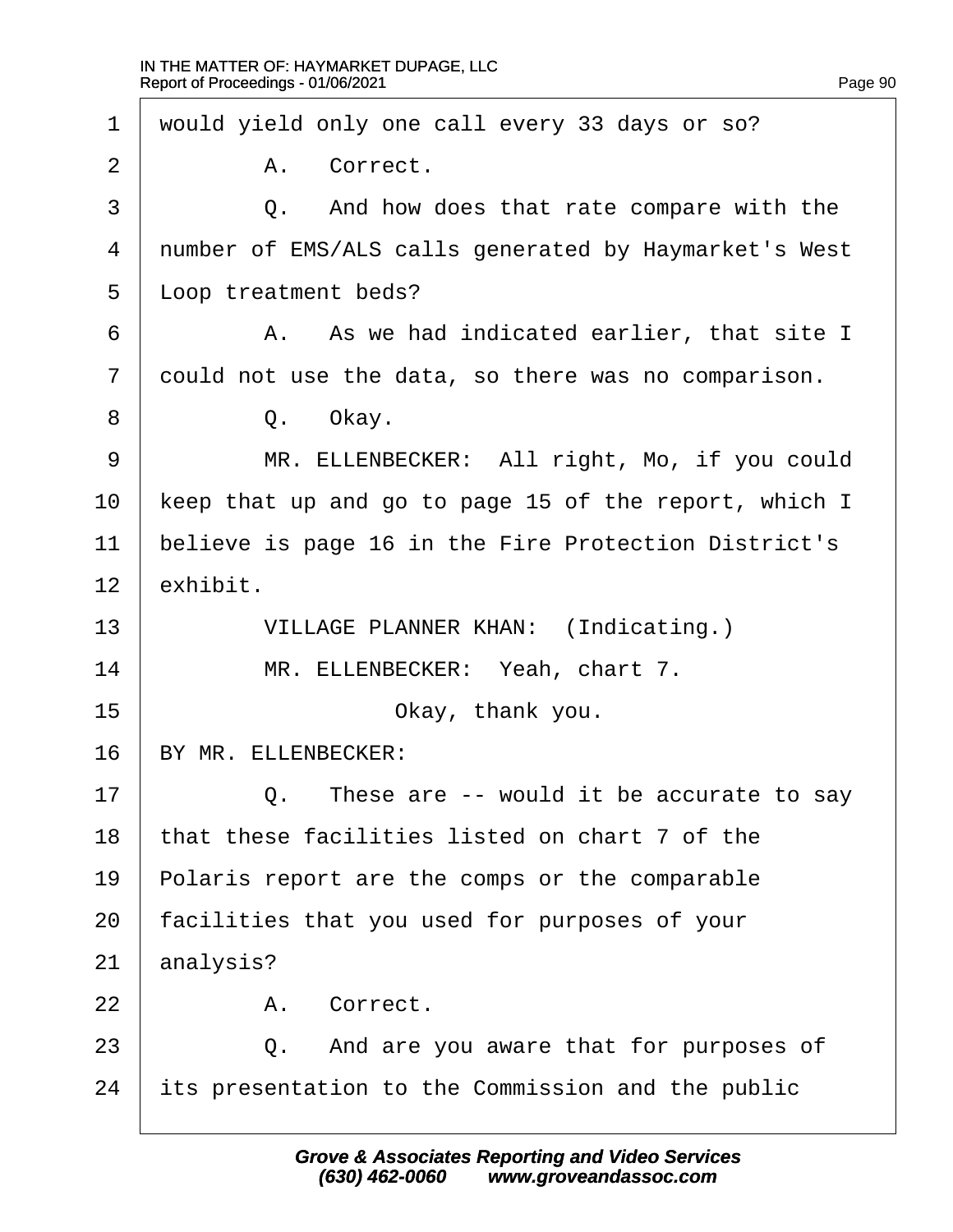| 1              | that Haymarket used Cornell Interventions as a comp |
|----------------|-----------------------------------------------------|
| 2              | facility?                                           |
| 3              | A. I did not use Cornell Interventions;             |
| 4              | dorrect.                                            |
| 5              | Right, but are you aware that Haymarket<br>Q.       |
| 6              | in its presentation in its PowerPoint used Cornell  |
| $\overline{7}$ | Interventions as a comp facility?                   |
| 8              | I believe in one of the PowerPoints I<br>А.         |
| 9              | did see that.                                       |
| 10             | Q. Do you know -- in discussions with               |
| 11             | Haymarket, did you have any discussions about why   |
| 12             | Haymarket personnel used Cornell Interventions and  |
| 13             | you did not?                                        |
| 14             | A. I did not.                                       |
| 15             | Q. And you agreed, though, I think, the             |
| 16             | ast time that these 11 comps and the accuracy of    |
| 17             | their comps, apples to apples, oranges to oranges,  |
| 18             | drove your answers in this case; correct?           |
| 19             | A. Chart 7 comparables, yes.                        |
| 20             | Q. And I apologize if I rehash some of this         |
| 21             | stuff. Just to lay some context for some of my      |
| 22             | questions, I do need to go through some background  |
| 23             | that we covered last time.                          |
| 24             | You agree that none of the comps on                 |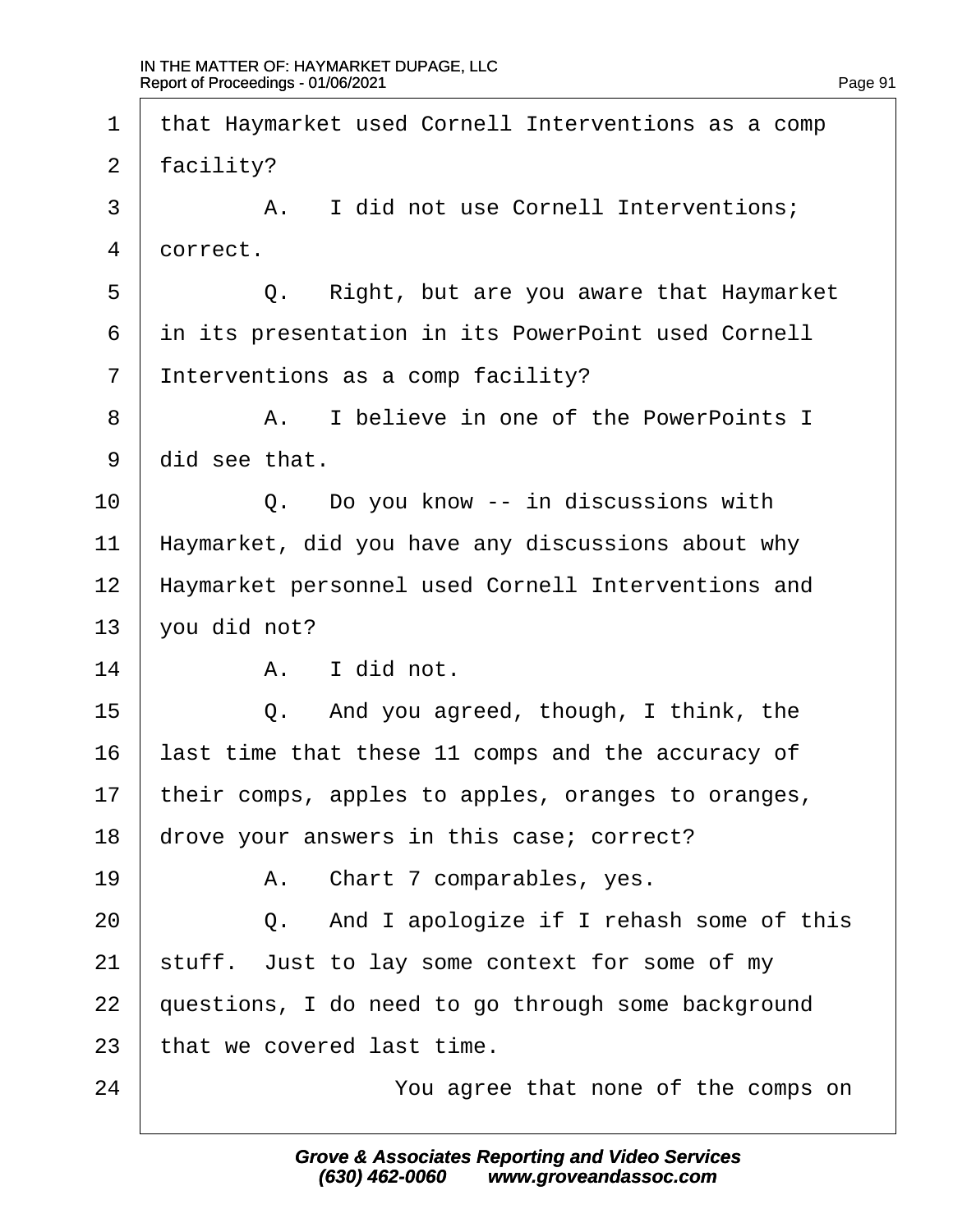| 1              | your facility by themselves are comparable to the    |
|----------------|------------------------------------------------------|
| $\overline{2}$ | proposed Haymarket DuPage facility; correct?         |
| 3              | A. No. I believe they're all comparable              |
| 4              | due to the formula we used to project the data by    |
| 5              | dapacity.                                            |
| 6              | Q. Right. So let's set aside your                    |
| $\overline{7}$ | projections. For instance, Serenity House Naperville |
| 8              | is nowhere near the size of the proposed Haymarket   |
| 9              | facility; correct?                                   |
| 10             | I think that's irrelevant.<br>A.                     |
| 11             | Well, answer my question. We'll let the<br>Q.        |
| 12             | Commission determine whether it's relevant.          |
| 13             | So would you agree that Serenity                     |
| 14             | House Naperville is nowhere near the size of the     |
| 15             | proposed Haymarket facility? Right?                  |
| 16             | A. The bed capacity is not the same size,            |
| 17             | if that's what you're asking.                        |
| 18             | Right. And the treatment beds alone,<br>Q.           |
| 19             | they don't even offer treatment at Serenity House;   |
| 20             | right?                                               |
| 21             | Correct.<br>А.                                       |
| 22             | Q. And we could go through each one on the           |
| 23             | list but we won't.                                   |
| 24             | Do you know how many patients per                    |
|                |                                                      |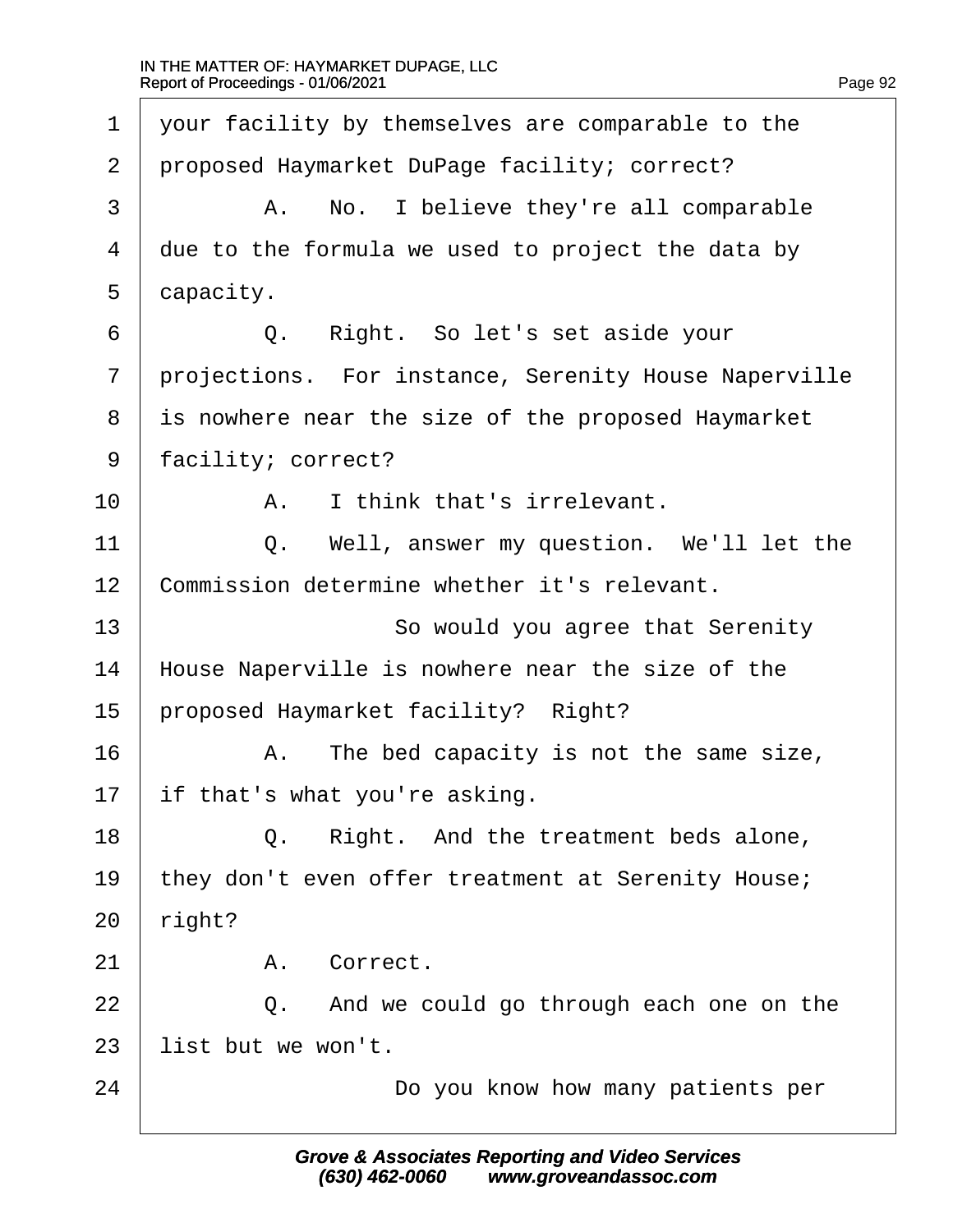1 year -- not the number of beds, but do you know how 2 many patients per year each of these facilities 3 service?  $4 \mid$  A. No. That was not what we used for our 5 projections.  $6 \mid Q$ . Would you agree that if a facility 7 services 5,000 or 4,800 a year, that's going to have 8 different public safety needs than a facility that 9 has the same five people living in it for 12 months? 10 | A. Mr. Ellenbecker, that's data that was 11 hot available for the purposes of the study.  $12 \mid Q$ . Okay. But -- and I get all of that. 13 But would you agree that a facility that has a 14 turnover in the beds that's going to treat, say, 15 4,800 patients annually would have different needs 16 and expectations of public safety services than a 17 facility that has the same five people living in the 18 recovery beds?  $19$  | A. I believe the question is a little 20 deeper depending on what level of services they were 21 going to provide. There's more to the question, I 22 believe, sir.  $23$   $\Box$  Q. Right. And I guess where I was going 24 with this, Mr. Dominik, is the way the proposed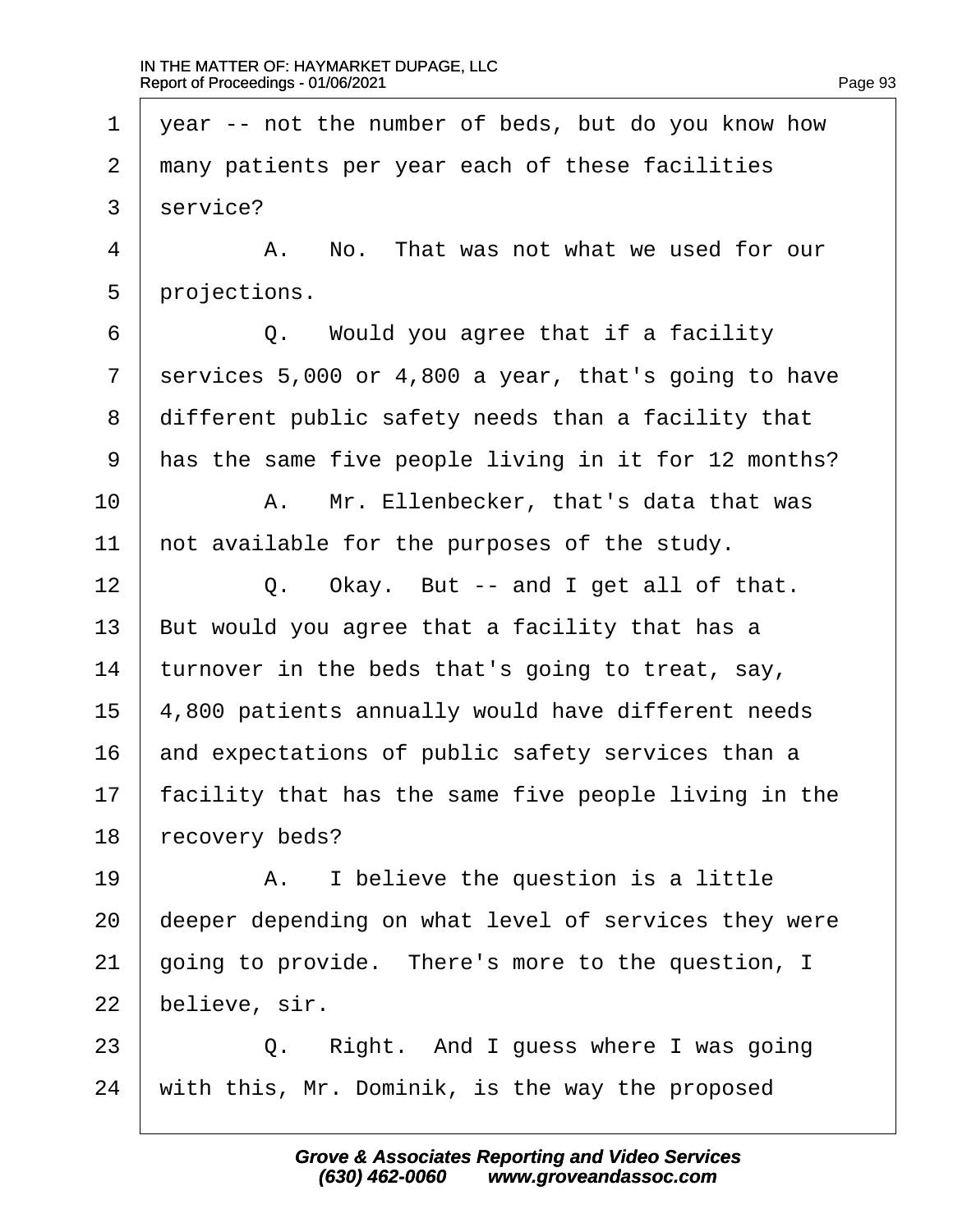| 1              | Haymarket facility has been explained -- and, you   |
|----------------|-----------------------------------------------------|
| $\overline{2}$ | know, I think Dr. Lustig explained what the model   |
| 3              | was -- there's going to be turnover in certain beds |
| $\overline{4}$ | at the Haymarket facility.                          |
| 5              | Did you incorporate the turnover in                 |
| 6              | those beds, in other words, the number of patients  |
| 7              | that would occupy those 240 beds per year?          |
| 8              | A. The data obviously by the number of              |
| 9              | patients was unavailable, so we used the bed count  |
| 10             | assuming that would be consistent. We assumed a     |
| 11             | hundred percent capacity for all sites.             |
| 12             | Q. Do you know if that assumption was               |
| 13             | rooted in actuality or if it was an assumption you  |
| 14             | heeded to do for your study purposes?               |
| 15             | A. Could you rephrase that question, sir?           |
| 16             | Q. Your assumption using just the bed               |
| 17             | counts, do you know if that was based on the        |
| 18             | actuality of the treatment models and the patient   |
| 19             | turnover or was it based on an assumption you just  |
| 20             | heeded to make to allow you to conduct the          |
| 21             | assessment?                                         |
| 22             | A. We assumed worst-case scenario, to be            |
| 23             | most conservative.                                  |
| 24             | Well, is it worst-case scenario to<br>Q.            |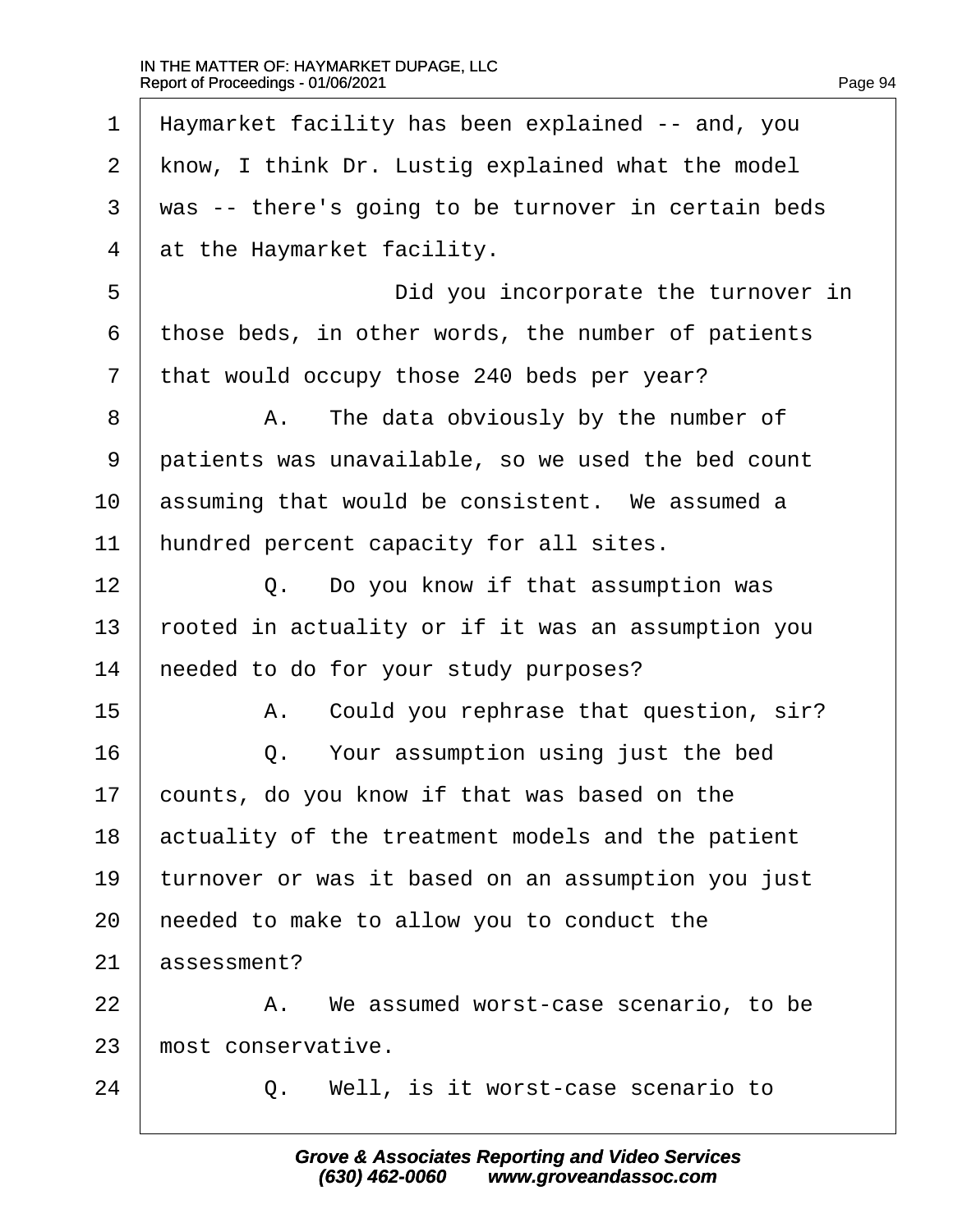| 1              | assume that Haymarket DuPage is going to have 240     |
|----------------|-------------------------------------------------------|
| $\overline{2}$ | people annually in its 240 beds or 4,800 people going |
| 3              | in and out of the facility?                           |
| 4              | A. Like I said earlier, Mr. Ellenbecker, we           |
| 5              | assumed a hundred percent capacity at all sites.      |
| 6              | Q. Okay.                                              |
| $\overline{7}$ | A. It was equal.                                      |
| 8              | Q. Well, but 4,800 is not the same as                 |
| 9              | assuming only 240 patients are going to be at a       |
| 10             | facility over 12 months; correct? That's just math.   |
| 11             | A. It's just -- yeah, I don't -- I don't              |
| 12             | agree, and I guess I don't understand your question.  |
| 13             | I'm not trying to be difficult.                       |
| 14             | Q. No, no, I get that, but for purposes of            |
| 15             | your study, you assumed that there would be a patient |
| 16             | in 240 beds over the course of a year; correct?       |
| 17             | A. The same turnover rate applied to all of           |
| 18             | them, I guess, if that's what you're asking.          |
| 19             | Q. But you don't know what the turnover               |
| 20             | ate was at any of your 11 counts, do you?             |
| 21             | No, we did not take that into account.<br>А.          |
| 22             | Q. And you've already agreed, I think, last           |
| 23             | time that treatment beds generate more calls;         |
| 24             | correct?                                              |
|                |                                                       |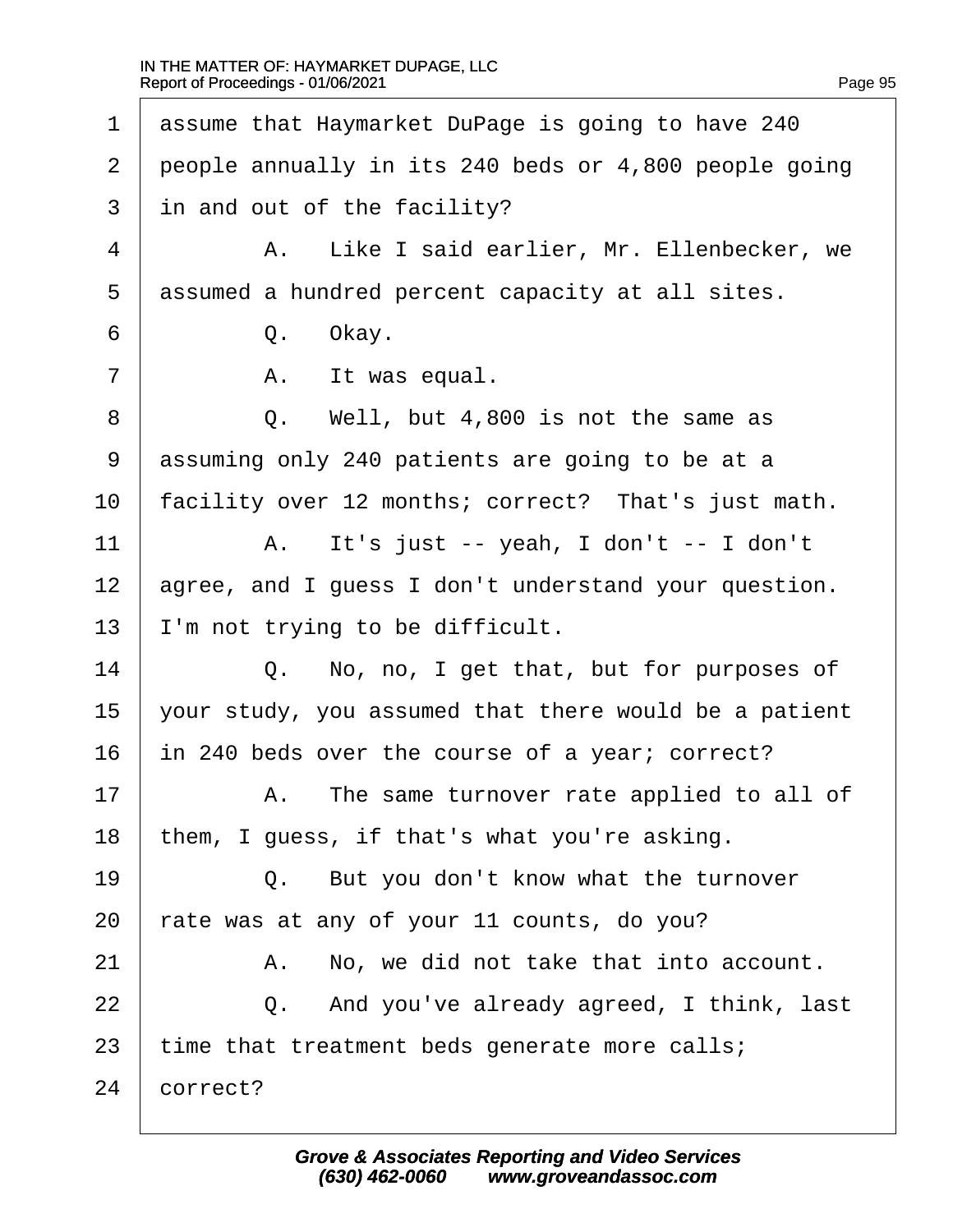1 | A. Correct.  $2 \mid Q$ . So if we were going to just focus on 3 domparable facilities based on the type of services 4 that generate the most calls, your first seven comps 5 dould be eliminated because they don't even offer 6 treatment; correct? 7 | A. No. We applied the treatment home beds 8 to the treatment home beds, and the recovery home ·9· ·beds to the recovery home beds, so all those are 10 heeded to make an accurate projection.  $11$   $\Box$   $\Box$  And you'd agree that based on the 12 cumulative totals of your facilities, it took 11 13 facilities to almost equal the amount of proposed 14 beds at the proposed Haymarket facility; correct?  $15$   $\parallel$  A. No, I don't agree. 16 **We used those sites to come up with** 17 a per bed analysis based on their experience, and I 18 felt offering different sites would give a more 19 robust, complete analysis. 20 **I I l i** wasn't trying to get to a bed 21 humber. That wasn't the purpose.  $22$   $\Box$  Q. Right. And maybe that wasn't your 23 burpose, but as I look at chart 7 and I look at the 24 total bed count, you thought it important enough to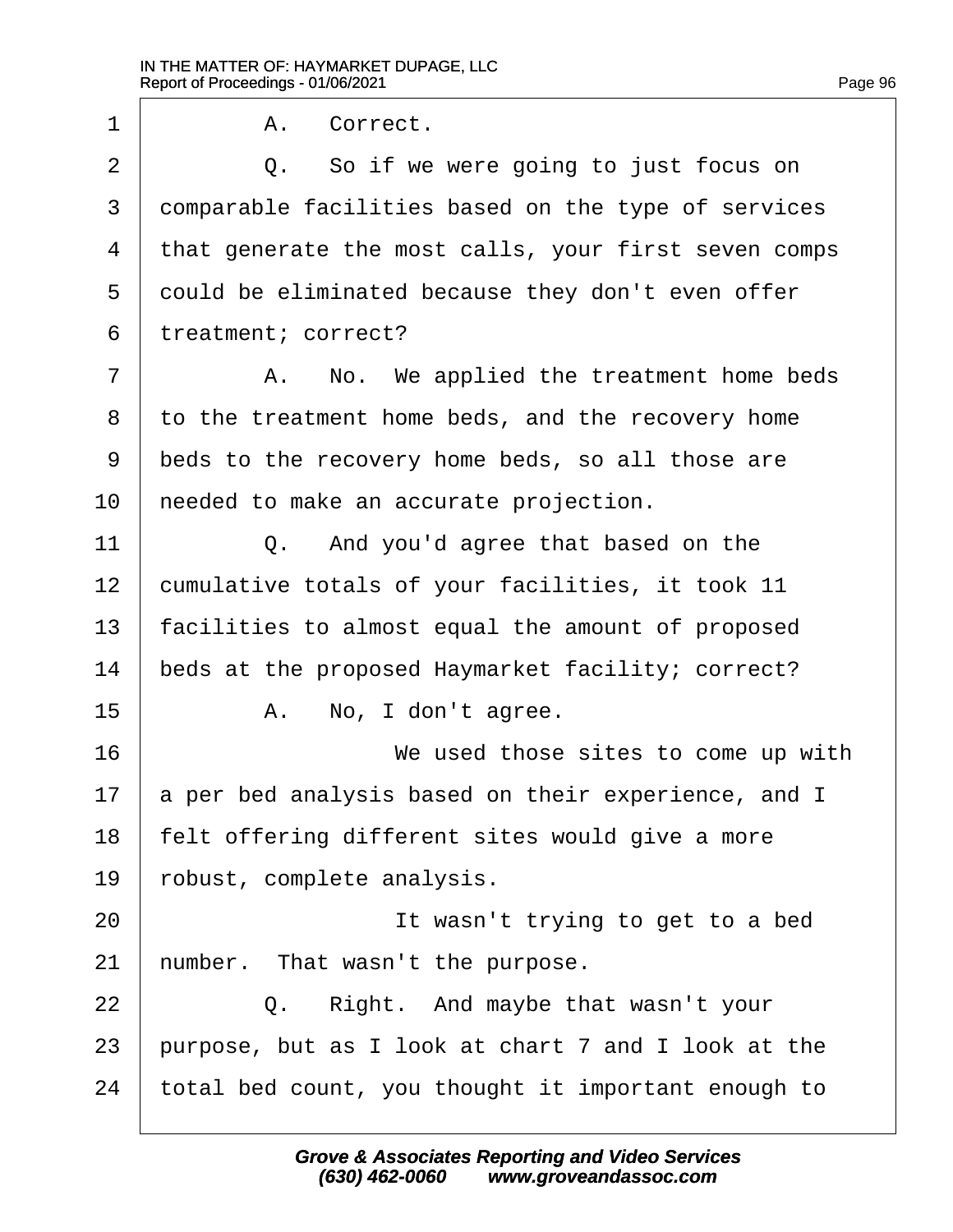| 1              | list total bed count; correct?                        |
|----------------|-------------------------------------------------------|
| 2              | A. Sure, yes.                                         |
| 3              | Q. And the total beds for all 11 facilities           |
| 4              | that you used as comps equals 237; correct?           |
| 5              | A. Correct.                                           |
| 6              | Q. And 237 is almost, but not quite equal,            |
| $\overline{7}$ | to 240 beds at the proposed facility; correct?        |
| 8              | A. That -- it just purely ended up that               |
| 9              | way.                                                  |
| 10             | Q. Did you do any research to determine               |
| 11             | what -- or whether there was any additive effect      |
| 12             | based on the number of people or patients in a        |
| 13             | facility and the potential impact that would have on  |
| 14             | the need for EMS services?                            |
| 15             | A. The data was inclusive of the address              |
| 16             | for the total number of calls. So I don't know if     |
| 17             | that answers your question or not, but it's inclusive |
| 18             | of all services provided to that address for the      |
| 19             | entire study period.                                  |
| 20             | Q. No, I get that, and maybe I asked a poor           |
| 21             | question.                                             |
| 22             | So, for instance, let's just take                     |
| 23             | one comp, Rosecrance Recovery Home. It's spread out   |
| 24             | over four addresses, but you have 16 recovery beds    |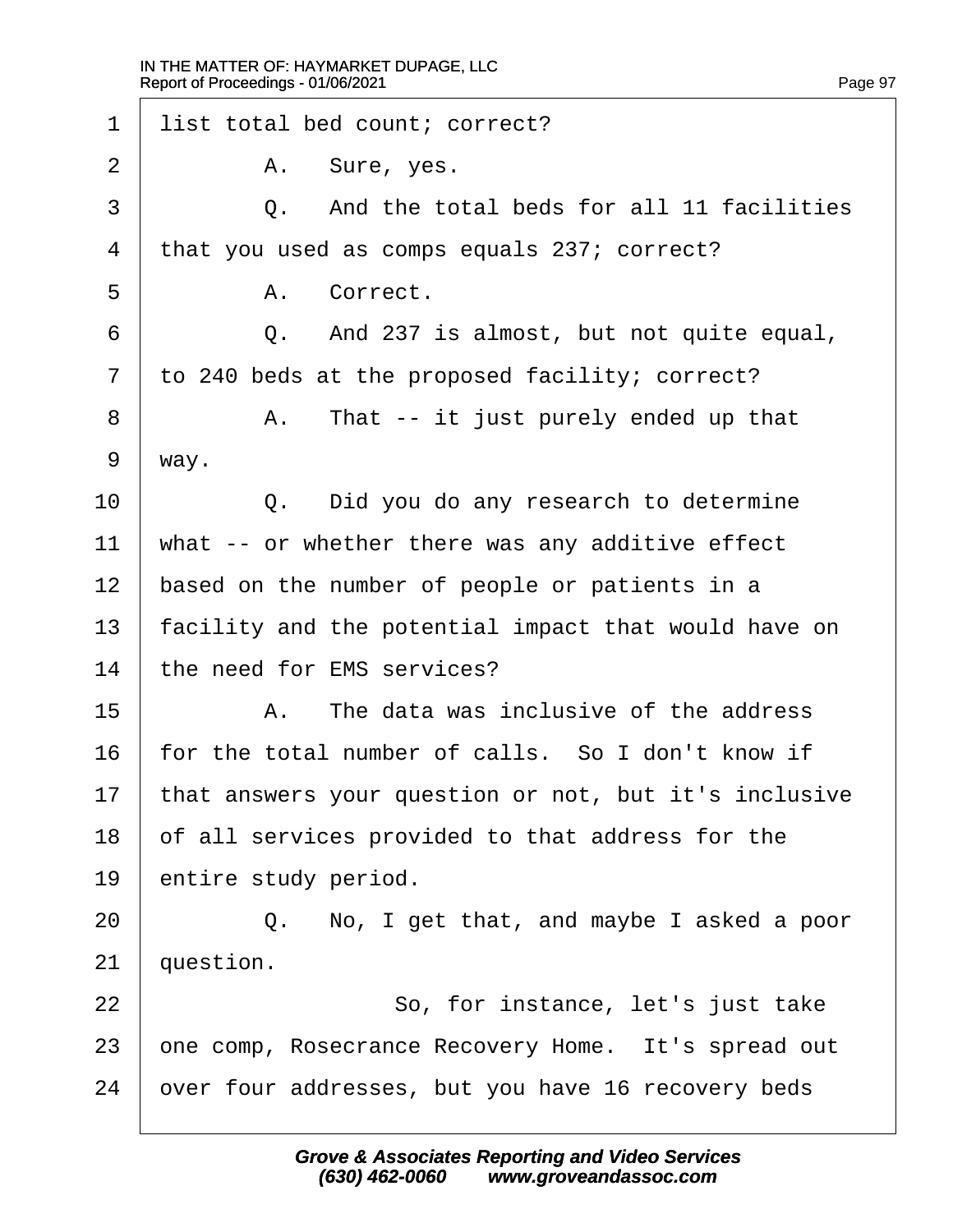1 dombined on those four addresses; correct? 2 | A. Correct.  $\overline{3}$   $\overline{Q}$ . And what I'm asking is, did you do any 4 sort of research into whether only having four people 5 in a given facility or 240 people under one roof ·6· ·would have an additive effect in terms of the amount 7 of services needed from public safety services? 8 | A. Sorry, Mr. Ellenbecker, I'm not sure I'm 9 understanding your line of questioning.  $10$   $\vert$  Q. Yeah, so I'll try to think of an 11 example. 12  $\parallel$  So if -- if I'm operating a farm, 13 right, and I have two cows, all right, I might have 14 one observation, but if I have a farm and I have a 15 hundred cows, that same facility, based on the pure 16 addition of 98 additional cows, could affect whatever 17 research I'm doing, right, whether it be spatial, the 18 humber of fights between cows, whatever it might be, 19  $b$ kay. 20 **Are you with me?** I'm saying, did 21 you do any research that demonstrated that purely 22 having more people, or patients in this case, could 23 affect the amount of public safety services needed? 24 A. Mr. Ellenbecker, we took the bed count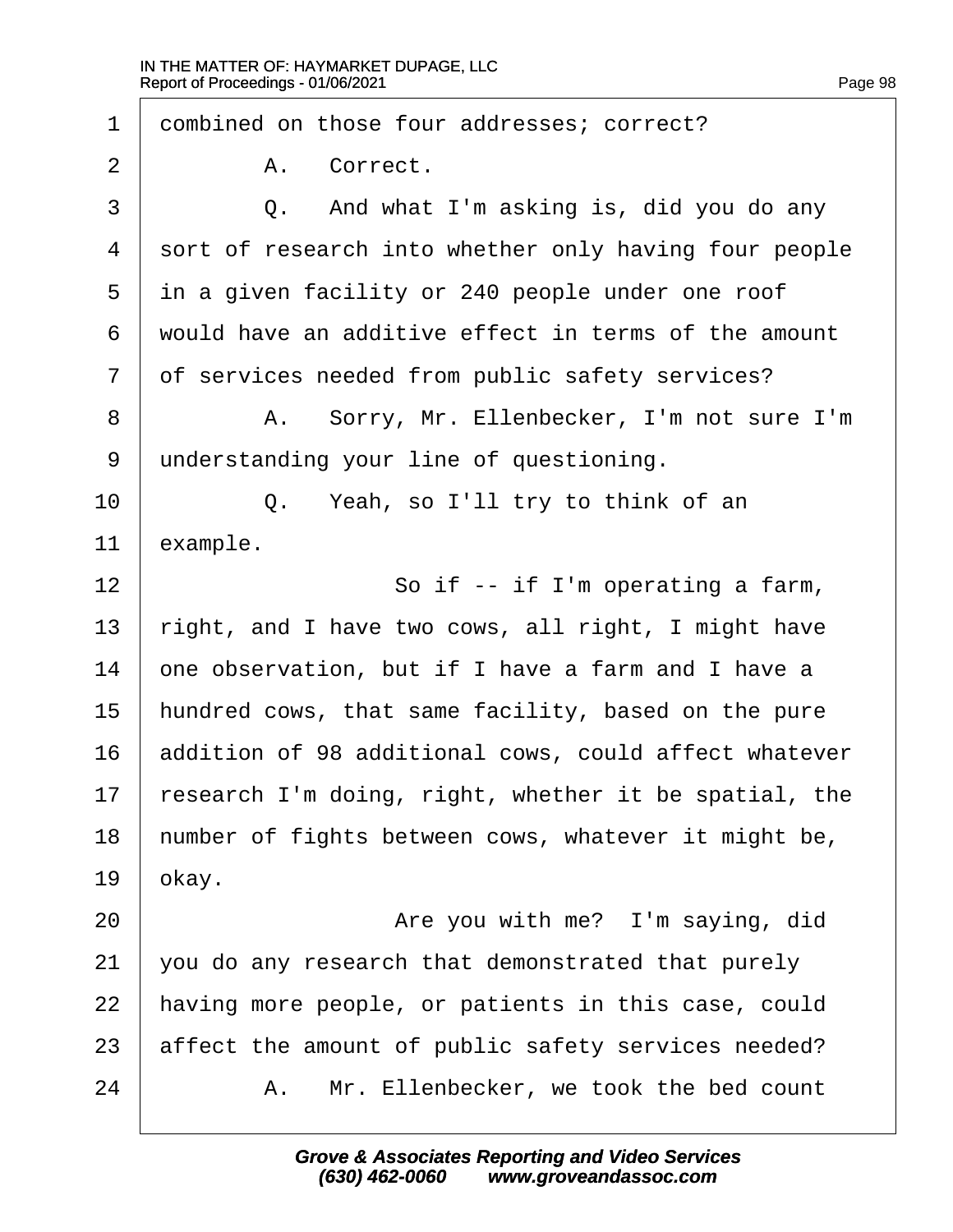| 1              | and then took the numbers based on recovery homes and |
|----------------|-------------------------------------------------------|
| $\overline{2}$ | treatment homes and then projected it based on that.  |
| 3              | Q. So it sounds like --                               |
| 4              | Simple answer.<br>А.                                  |
| 5              | Q. Yeah. So the simple answer to my                   |
| 6              | question is, you didn't do any research to determine  |
| $\overline{7}$ | whether sheer numbers in a facility in excess of 200  |
| 8              | would affect the needs of public safety services?     |
| 9              | A. I believe we did. No, I believe we did.            |
| 10             | We looked at all the sites, all the uses. We broke    |
| 11             | it down by treatment homes and recovery homes. We     |
| 12             | looked at it over a period of time. We made accurate  |
| 13             | projections based on the actual calls to those sites. |
| 14             | I believe that's very accurate                        |
| 15             | data, not including the cows.                         |
| 16             | Right. The largest facility you have in<br>Q.         |
| 17             | your comps is 48 patients; correct?                   |
| 18             | A. Correct.                                           |
| 19             | Q. And the facility proposed for Itasca is            |
| 20             | 240; correct?                                         |
| 21             | A. Correct.                                           |
| 22             | Q. And what I'm asking is, did you do any             |
| 23             | esearch to determine whether only having 48 patients  |
| 24             | would have a decreased effect compared to a facility  |
|                |                                                       |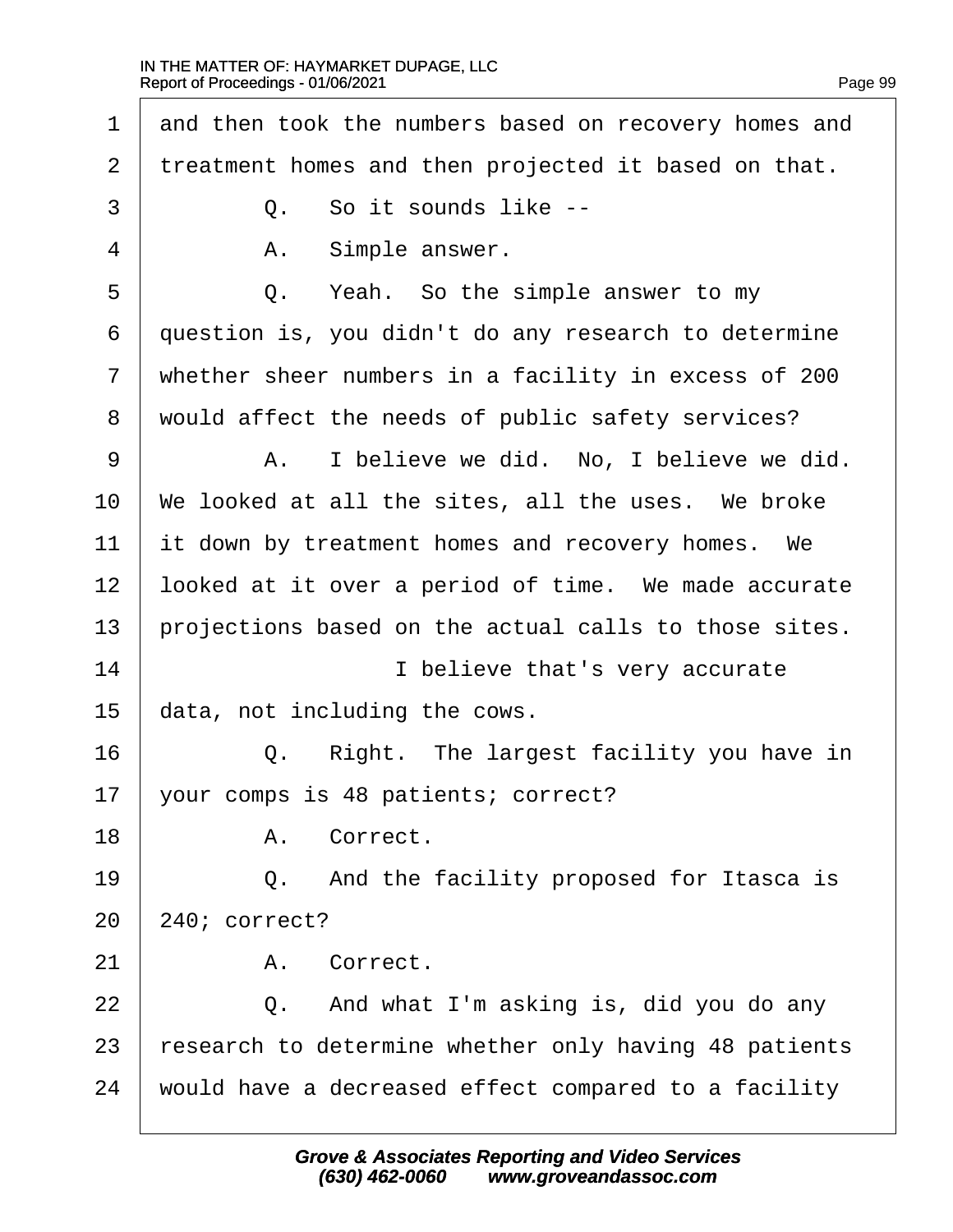| 1  | that has 240 patients under one roof with regard to   |
|----|-------------------------------------------------------|
| 2  | the need for public safety services?                  |
| 3  | A. We did. That was the whole purpose of              |
| 4  | the report, Mr. Ellenbecker.                          |
| 5  | Q. Right. And to equal 240 beds, you                  |
| 6  | needed to combine 11 facilities --                    |
| 7  | A. Mr. Ellenbecker --                                 |
| 8  | $Q. - right?$                                         |
| 9  | A. -- we -- no, we used them all                      |
| 10 | independently to identify calls per bed total.        |
| 11 | Q. Right. And one part -- and I'm getting             |
| 12 | ahead of myself, but one part of your calculations    |
| 13 | did a per bed analysis for each of your 11            |
| 14 | facilities; correct?                                  |
| 15 | A. Correct.                                           |
| 16 | All right. And from that you were able<br>Q.          |
| 17 | to get a per bed average from each of your 11         |
| 18 | facilities; right?                                    |
| 19 | A. Correct.                                           |
| 20 | Q. And you used -- did you use any weighted           |
| 21 | calculation, for instance, to accommodate or account  |
| 22 | for the fact that one facility only had four patients |
| 23 | or people and another facility had 48?                |
| 24 | Mr. Ellenbecker, we assumed a hundred<br>А.           |
|    |                                                       |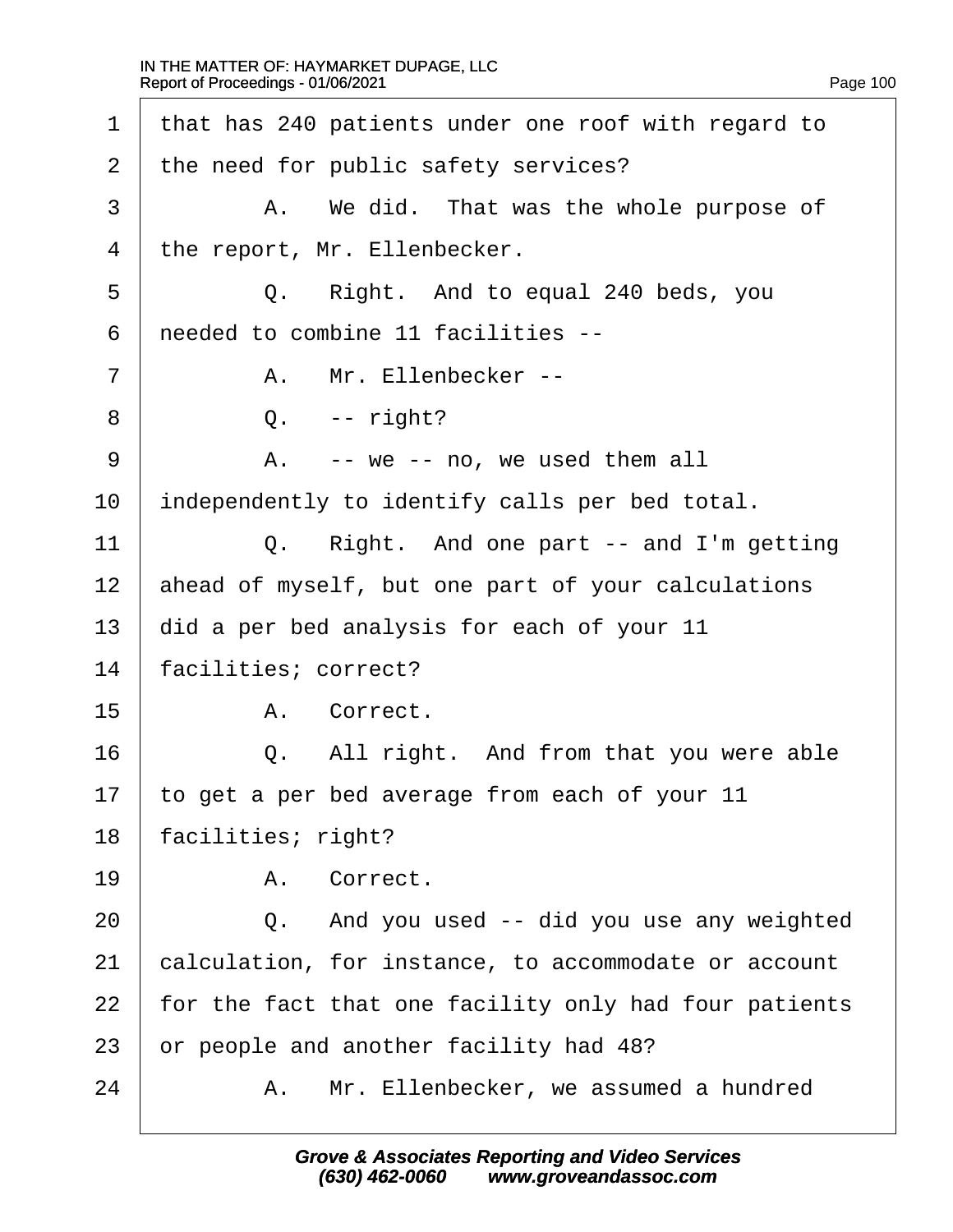| 1                 | percent capacity at each site.                        |                                                     |  |
|-------------------|-------------------------------------------------------|-----------------------------------------------------|--|
| $\overline{2}$    | The patient numbers was data that                     |                                                     |  |
| 3                 | was unavailable so we could not utilize patient       |                                                     |  |
| 4                 | numbers.                                              |                                                     |  |
| 5                 | We took a very conservative                           |                                                     |  |
| 6                 | approach to project the numbers based on the data     |                                                     |  |
| $\overline{7}$    |                                                       | that was available and was consistent.              |  |
| 8                 | Q.                                                    | Right. So, for instance, when you                   |  |
| 9                 | generated the average for Serenity House Naperville   |                                                     |  |
| 10                |                                                       | it yielded an average. Let's just say it was one    |  |
| 11                | call per bed, okay. And for Leyden Family Services,   |                                                     |  |
| $12 \overline{ }$ | for its 40 treatment beds, you determined what that   |                                                     |  |
| 13                | average was; correct?                                 |                                                     |  |
| 14                |                                                       | A. We looked at the total calls for the             |  |
| 15                | site by the beds and then projected it based on those |                                                     |  |
| 16                | humbers.                                              |                                                     |  |
| 17                |                                                       | Q. Right, so you get a per bed --                   |  |
| 18                | А.                                                    | I think we've been through this.                    |  |
| 19                |                                                       | Q. Well, just --                                    |  |
| 20                |                                                       | A. I think we've been through this earlier;         |  |
| 21                |                                                       | correct? We went through all this earlier and how I |  |
| 22                |                                                       | did this, did we not?                               |  |
| 23                |                                                       | Q. Not with me. So --                               |  |
| 24                |                                                       | A. You should read the testimony.                   |  |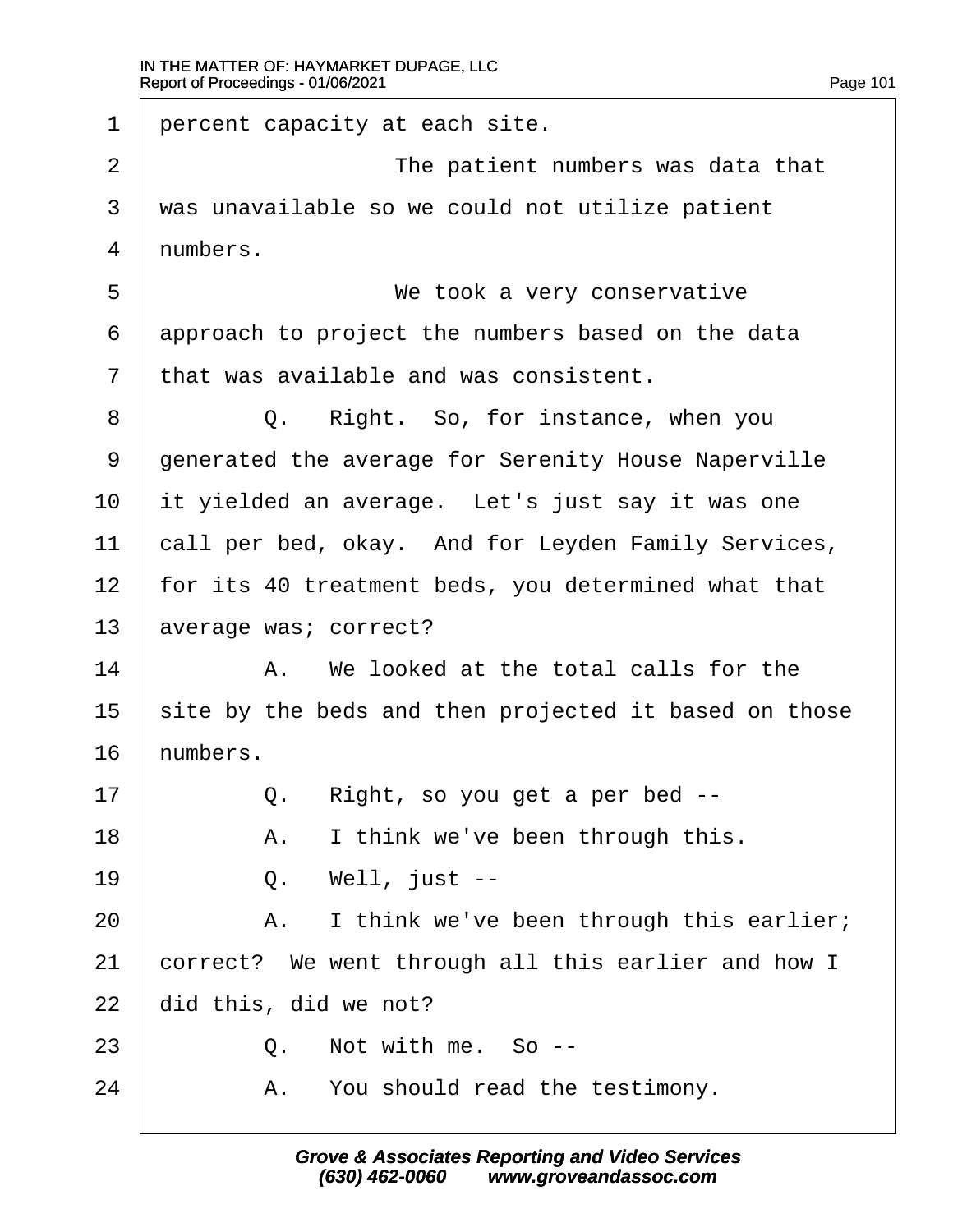| 1  | Q. Well, if you answered my questions,                |
|----|-------------------------------------------------------|
| 2  | Mr. Dominik, this would go a whole lot quicker.       |
| 3  | So for --                                             |
| 4  | A. I'm trying.                                        |
| 5  | Q. -- each of the 11 facilities you                   |
| 6  | determined a per bed average for calls; right?        |
| 7  | A. Correct.                                           |
| 8  | Q. All right. And I already asked you                 |
| 9  | about other locations.                                |
| 10 | Dr. Lustig has previously stated                      |
| 11 | that an ideal location for the subject facility or a  |
| 12 | substance use treatment facility would be near a      |
| 13 | hospital. Did you know that?                          |
| 14 | I believe I did read that, correct.<br>А.             |
| 15 | Q. And if a facility is at or near a                  |
| 16 | hospital, would you agree that that can have an       |
| 17 | impact on the number of calls to emergency services?  |
| 18 | A. No, I believe that's irrelevant.                   |
| 19 | If there is a substance use treatment<br>Q.           |
| 20 | center within a hospital, do they need to call EMS to |
| 21 | move that patient?                                    |
| 22 | A. It would depend on what type of hospital           |
| 23 | it is.                                                |
| 24 | Q. Okay. Are any of your comp facilities              |
|    |                                                       |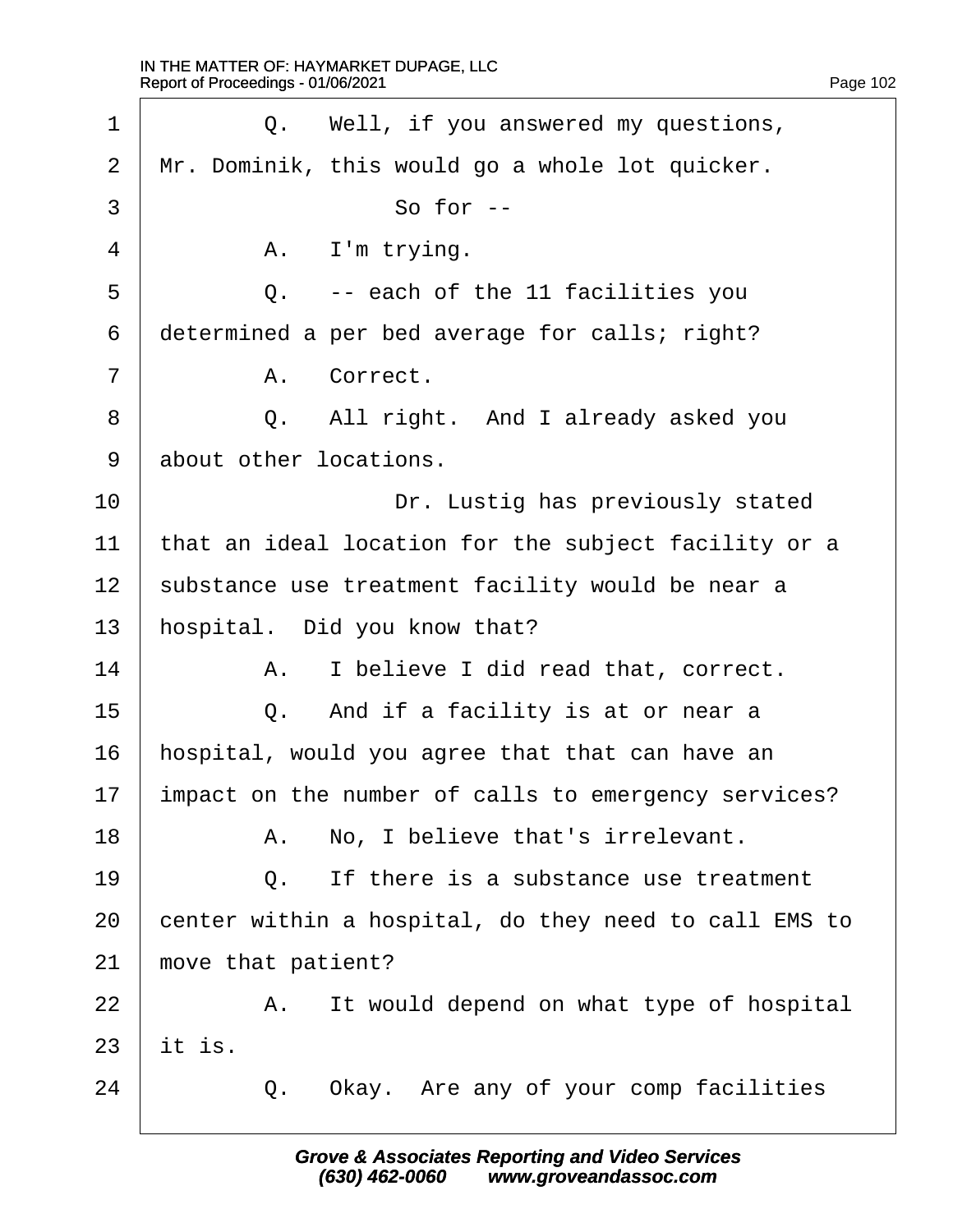1 at hospitals?

| $\overline{2}$ | A. We have some on the same site or in                |
|----------------|-------------------------------------------------------|
| 3              | close proximity, but I believe this is completely     |
| 4              | intrelevant. It's a medical transport,                |
| 5              | Mr. Ellenbecker, so I don't know if it really         |
| 6              | makes -- in my opinion it makes no difference.        |
| $\overline{7}$ | Q. Well, so my question was, are any of               |
| 8              | your comp facilities located at a hospital?           |
| 9              | A. Close to.                                          |
| 10             | Q. Okay. And did you do any inquiry of any            |
| 11             | of these facilities that are close to hospitals to    |
| 12             | determine what, if any, impact it had on the need for |
| 13             | them to call EMS services?                            |
| 14             | A. No. They all called EMS services, all              |
| 15             | the ones we utilized.                                 |
| 16             | Q. How do you know that?                              |
| 17             | From the data we saw.<br>А.                           |
| 18             | $\Omega$ .<br>Well, just because there was one --     |
| 19             | there were a couple EMS calls doesn't mean as a       |
| 20             | outine they needed EMS; correct?                      |
| 21             | A. Well, if they're not located in a                  |
| 22             | hospital, yes, they would need to call EMS.           |
| 23             | Q. For instance, did you call Amita Health            |
| 24             | that was located on Gloucester in Elk Grove -- did    |
|                |                                                       |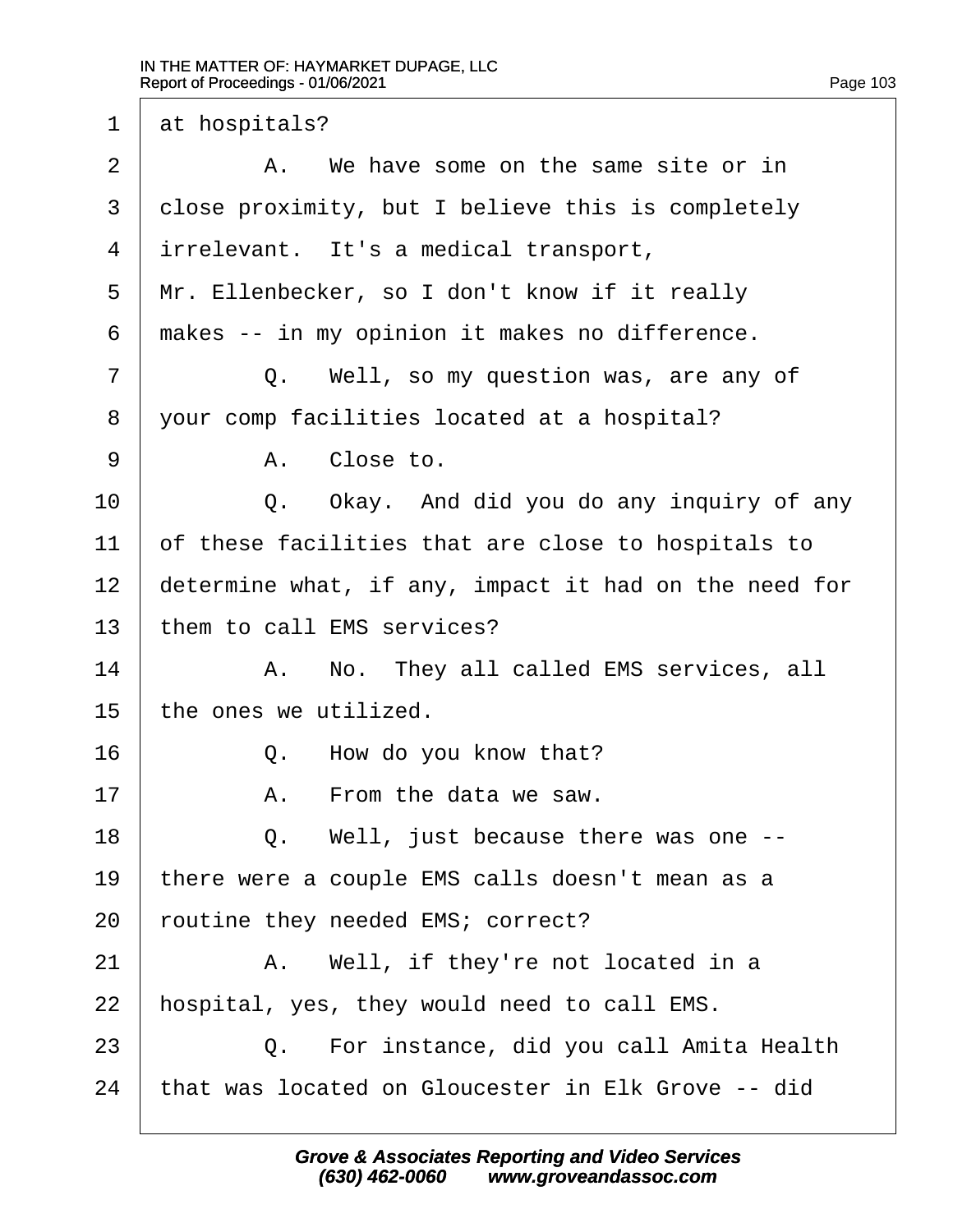| $\mathbf 1$    | you call them up and ask them what their EMS protocol |  |  |
|----------------|-------------------------------------------------------|--|--|
| $\overline{2}$ | $i$ \$?                                               |  |  |
| 3              | A. No, I did not.                                     |  |  |
| $\overline{4}$ | Q. Do you have any of the ALS/BLS protocols           |  |  |
| 5              | for any of your comp facilities?                      |  |  |
| 6              | A. No, I do not.                                      |  |  |
| $\overline{7}$ | Q. You have agreed previously that recovery           |  |  |
| 8              | home data was not credible; correct?                  |  |  |
| 9              | A. Could you -- I'm not sure I understand             |  |  |
| 10             | when you're asking the question about recovery home   |  |  |
| 11             | data not being credible.                              |  |  |
| 12             | Q. Well, you indicated -- you testified               |  |  |
| 13             | previously -- as you can see here, these are recovery |  |  |
| 14             | home sites. You have the ALS number and the BLS       |  |  |
| 15             | humber. These numbers I don't put a whole lot of      |  |  |
| 16             | credibility into because of the few number of calls   |  |  |
| 17             | that the recovery homes generate. These --            |  |  |
| 18             | A. Yeah, I'm sorry. Yep. I'm sorry, I                 |  |  |
| 19             | didn't -- I didn't understand your question so you    |  |  |
| 20             | clarified that a little bit.                          |  |  |
| 21             | Yes, we had talked about that                         |  |  |
| 22             | previously, and the small number of calls are not     |  |  |
| 23             | reflective of what I believe to be a true ALS/BLS     |  |  |
| 24             | comparison nationwide or what we saw at some of the   |  |  |
|                |                                                       |  |  |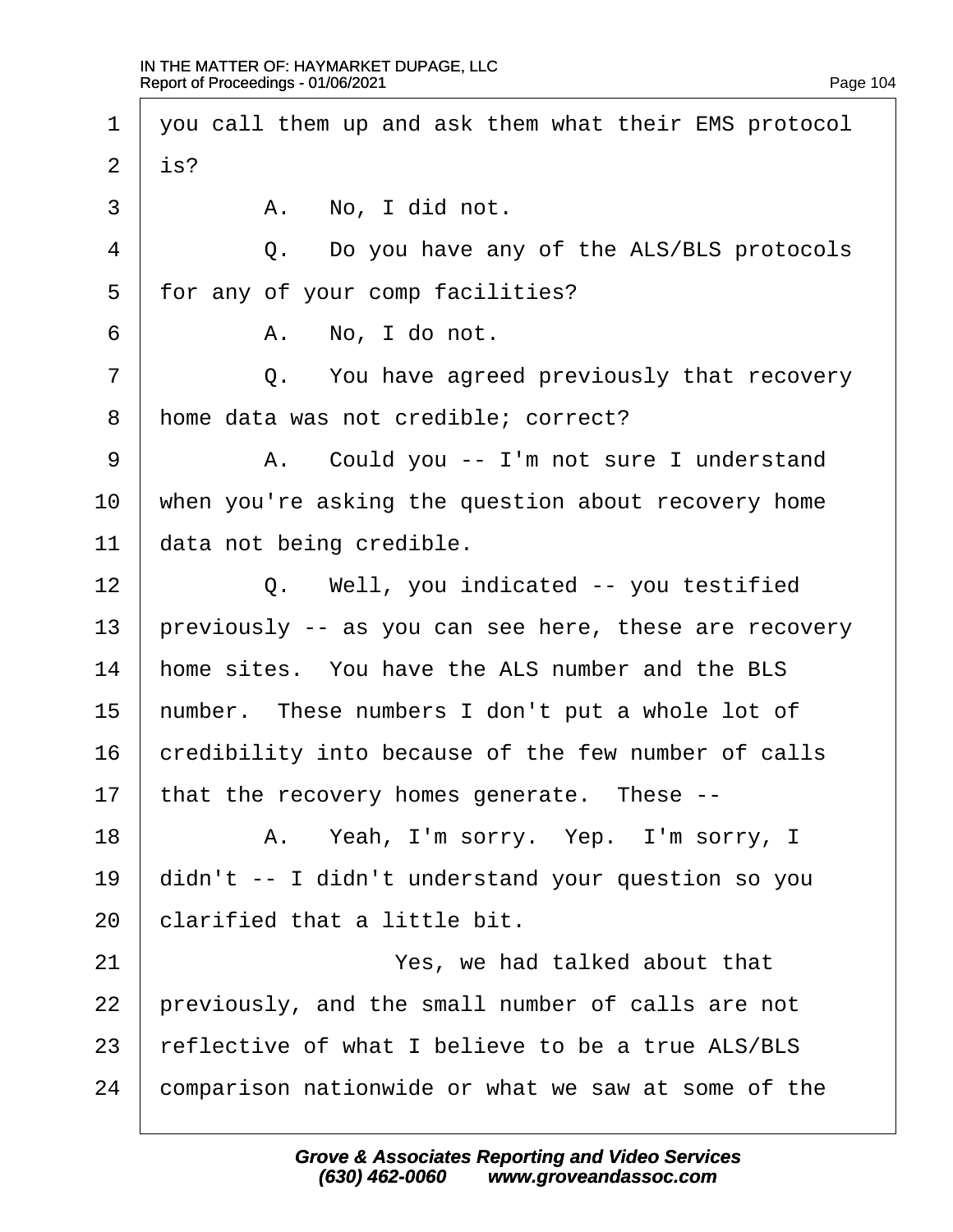1 larger sites.

| $\overline{2}$ | Q. Okay. I don't recall -- I thought I may            |
|----------------|-------------------------------------------------------|
| 3              | have asked you a similar question last time, but      |
| 4              | you'd agree that none of your comp facilities offer   |
| 5              | the full range of services that the proposed          |
| 6              | Haymarket facility does; correct?                     |
| 7              | A. Like I said earlier, we talked about               |
| 8              | this. I believe that's irrelevant based on the way    |
| 9              | we projected the data based on recovery home sites    |
| 10             | and beds, and treatment home sites and beds.          |
| 11             | Q. Well, that may be, but do you know if              |
| 12             | any of your 11 comps offer the full range of services |
| 13             | as those to be offered by Haymarket DuPage?           |
| 14             | A. No.                                                |
| 15             | Q. Were you provided any data with regard             |
| 16             | to how many Haymarket DuPage patients will leave the  |
| 17             | facility daily?                                       |
| 18             | A. No                                                 |
| 19             | Q. Do you know how the to and from                    |
| 20             | patterns -- or travel patterns of Haymarket DuPage    |
| 21             | patient compares to any of your comps?                |
| 22             | It's not in my expertise, sir.<br>А.                  |
| 23             | Q. Did you make any inquiry into the                  |
| 24             | occupancy levels of any of your 11 comps?             |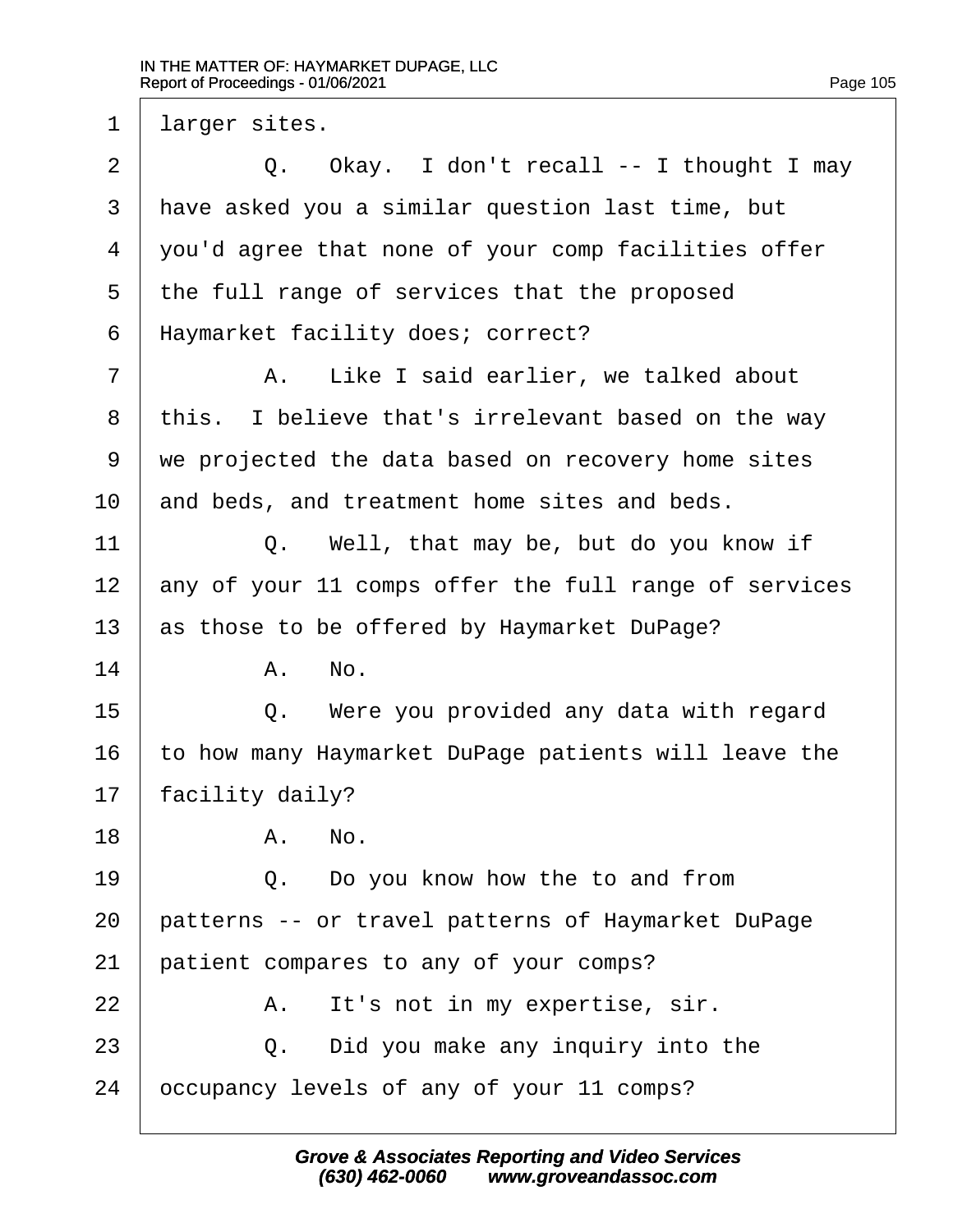| 1              | A. No. We just purely looked at the data.            |
|----------------|------------------------------------------------------|
| 2              | Q. And did you -- specifically focusing on           |
| 3              | the treatment bed comps, the last four on chart 7,   |
| $\overline{4}$ | did you call any representatives of Amita Health,    |
| 5              | Gateway Aurora, Heartland Banyan, or Leyden Family   |
| 6              | Services as part of your research in this matter?    |
| 7              | A. No, I did not contact any of the people           |
| 8              | from the facilities.                                 |
| 9              | Q. We discussed it just a bit ago, but you           |
| 10             | did two calculations. One was on a ratio of calls to |
| 11             | beds, which we already discussed; right?             |
| 12             | A. Yes, sorry. Yep. Yep.                             |
| 13             | Q. And the other part of your calculation            |
| 14             | was you based total calls over the number of         |
| 15             | facilities; correct?                                 |
| 16             | A. Correct.                                          |
| 17             | Q. Who developed that statistical framework          |
| 18             | for your study?                                      |
| 19             | A. I believed it was the best way to do              |
| 20             | this, to provide a range and an accurate projection. |
| 21             | felt it was a very conservative approach. So I       |
| 22             | developed that myself.                               |
| 23             | Q. So maybe you just answered my question.           |
| 24             | Did you develop the statistical                      |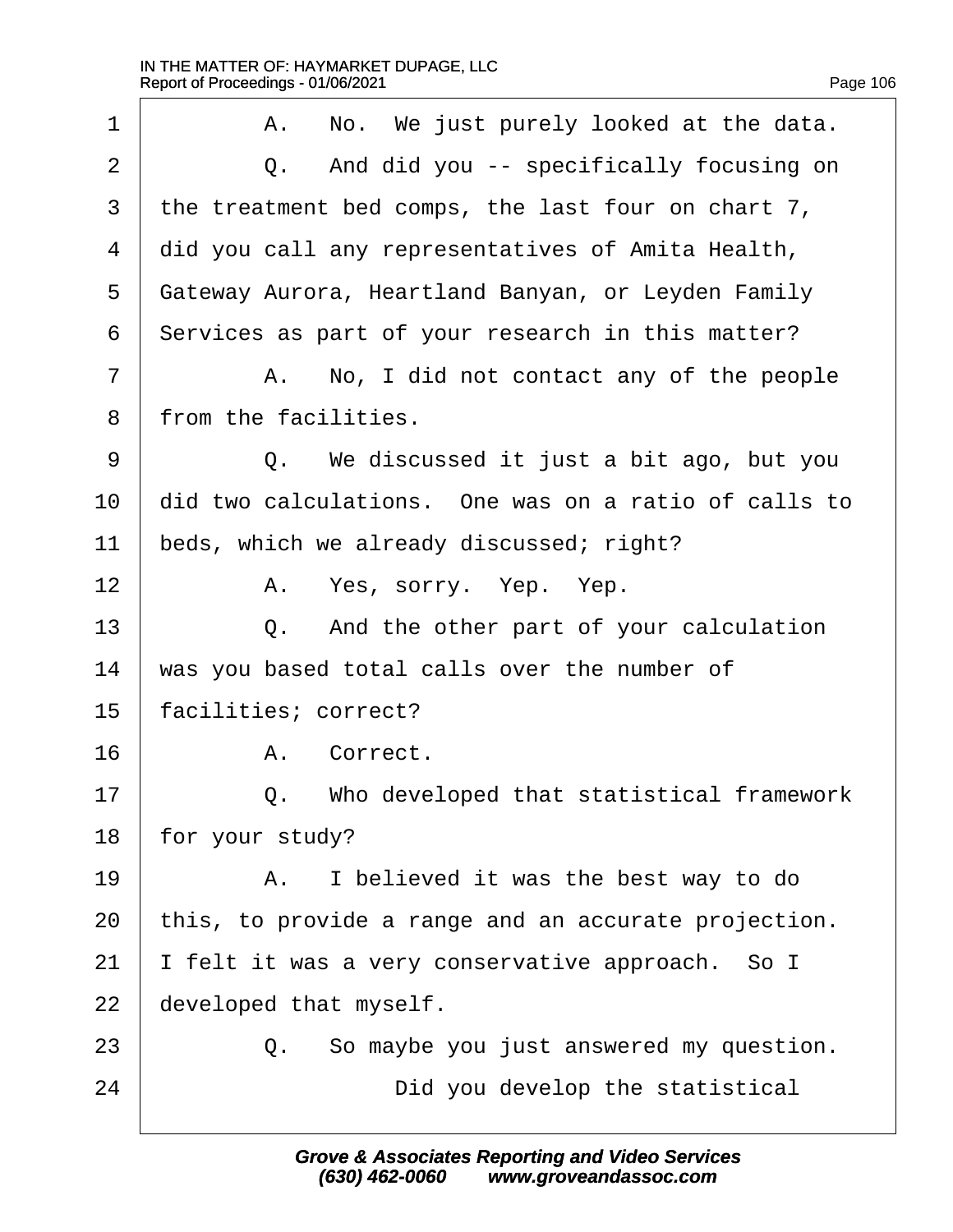| 1              | framework of your study?                           |                                                  |  |
|----------------|----------------------------------------------------|--------------------------------------------------|--|
| $\overline{2}$ |                                                    | A. Yes.                                          |  |
| 3              | Q.                                                 | Have you seen that statistical method            |  |
| 4              |                                                    | used before to determine the impact on emergency |  |
| 5              | services in the context of a large substance use   |                                                  |  |
| 6              | treatment center?                                  |                                                  |  |
| 7              |                                                    | A. No.                                           |  |
| 8              |                                                    | Q. Has your statistical method been              |  |
| 9              | accepted as a reliable predictor of the impact on  |                                                  |  |
| 10             | emergency services in the context of substance use |                                                  |  |
| 11             | treatment centers?                                 |                                                  |  |
| 12             |                                                    | A. I believe they would be.                      |  |
| 13             |                                                    | Q. Well, do you know if it has been, is my       |  |
| 14             | question?                                          |                                                  |  |
| 15             |                                                    | A. I don't -- through my research I              |  |
| 16             |                                                    | couldn't find any that have been.                |  |
| 17             |                                                    | Q. Okay. To your knowledge, would this be        |  |
| 18             |                                                    | the first study performed using your statistical |  |
| 19             |                                                    | method for evaluating the impact on emergency    |  |
| 20             | services of a large scale substance use treatment  |                                                  |  |
| 21             | facility?                                          |                                                  |  |
| 22             |                                                    | A. None that I found.                            |  |
| 23             |                                                    | Q. Did you -- did you at all try -- well,        |  |
| 24             | let me strike that.                                |                                                  |  |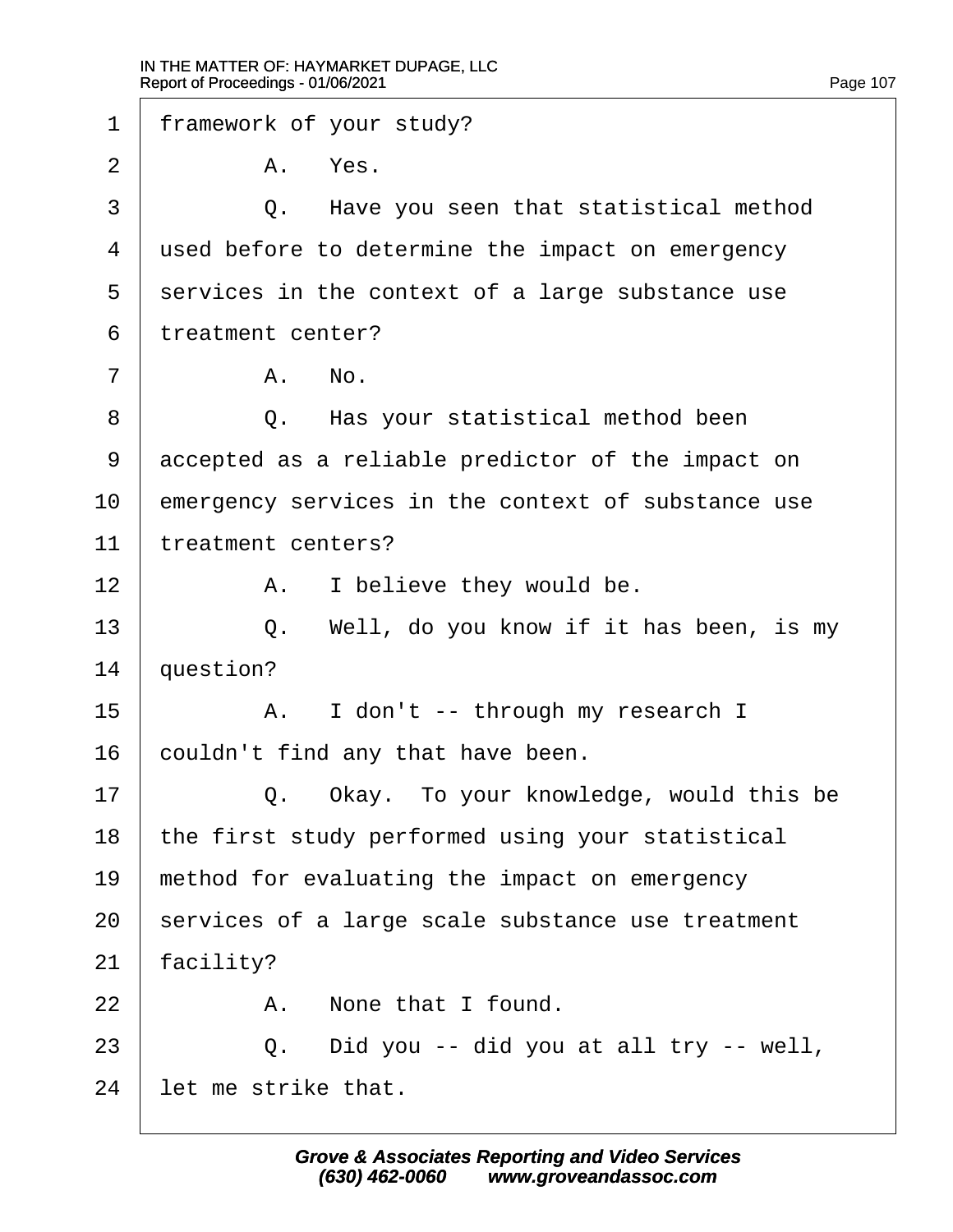| 1              | If I say or I use the term "power"                    |
|----------------|-------------------------------------------------------|
| $\overline{2}$ | of a study" -- do you know what I'm referring to if   |
| 3              | $I$ -- if I refer to a term or a phrase called "power |
| 4              | of a study?"                                          |
| 5              | A. Power of a study, Mr. Ellenbecker?                 |
| 6              | Q.<br>Yes.                                            |
| $\overline{7}$ | A. No.                                                |
| 8              | Q. For instance, some would say -- if you             |
| 9              | look at a parking lot and there are four red cars     |
| 10             | there and there are only two white cars, some would   |
| 11             | say, oh, well, they must -- there must be more red    |
| 12             | cars on the street, but you might need to look at a   |
| 13             | larger sample size to give that study some power.     |
| 14             | If I give that description, have                      |
| 15             | you heard the phrase "power of a study" used before?  |
| 16             | A. No.                                                |
| 17             | Did you do any calculation to determine<br>Q.         |
| 18             | the robustness of your study?                         |
| 19             | A. I'm sorry, what do you mean by                     |
| 20             | calculations for robustness?                          |
| 21             | Q. Yeah, so your study was based across 237           |
| 22             | beds at 11 facilities; correct?                       |
| 23             | A. Yes.                                               |
| 24             | Q. Did you do any sort of calculation to              |
|                |                                                       |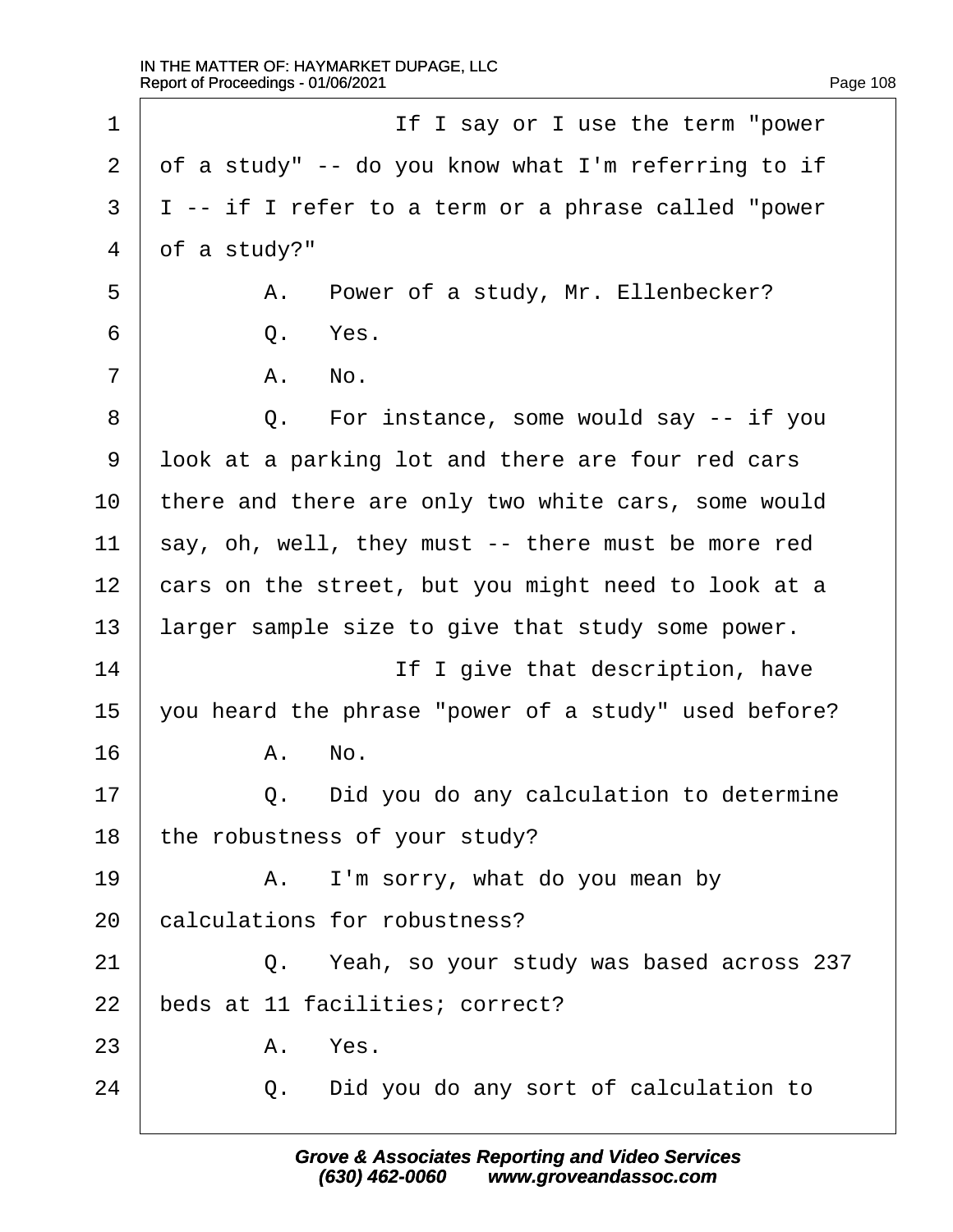| 1              | determine whether 237 beds spread over 11 was an      |
|----------------|-------------------------------------------------------|
| $\mathbf{2}$   | accurate representation based on total number of beds |
| 3              | of the impact on emergency services of substance use  |
| 4              | treatment centers?                                    |
| 5              | A. No. I believe my projections were                  |
| 6              | accurate based on the sites used.                     |
| $\overline{7}$ | Q. Have you seen any studies evaluating the           |
| 8              | impact on emergency services with a sample size as    |
| 9              | small as 237?                                         |
| 10             | A. In what regards?                                   |
| 11             | Q. In the regards in which you're                     |
| 12             | representing that there would be a negligible impact  |
| 13             | on Itasca's emergency services.                       |
| 14             | A. So I guess I just don't understand the             |
| 15             | context of what you're referring to.                  |
| 16             | Are you asking if I've ever seen                      |
| 17             | any kind of a study done on 237 with a number or how  |
| 18             | are you --                                            |
| 19             | Q. Yes.                                               |
| 20             | A. -- asking the question? I'm not sure.              |
| 21             | Q. Have you -- have you seen any research             |
| 22             | done on the impact of substance use treatment centers |
| 23             | on local EMS services based on a sample size of 237   |
| 24             | beds spread across 11 facilities?                     |
|                |                                                       |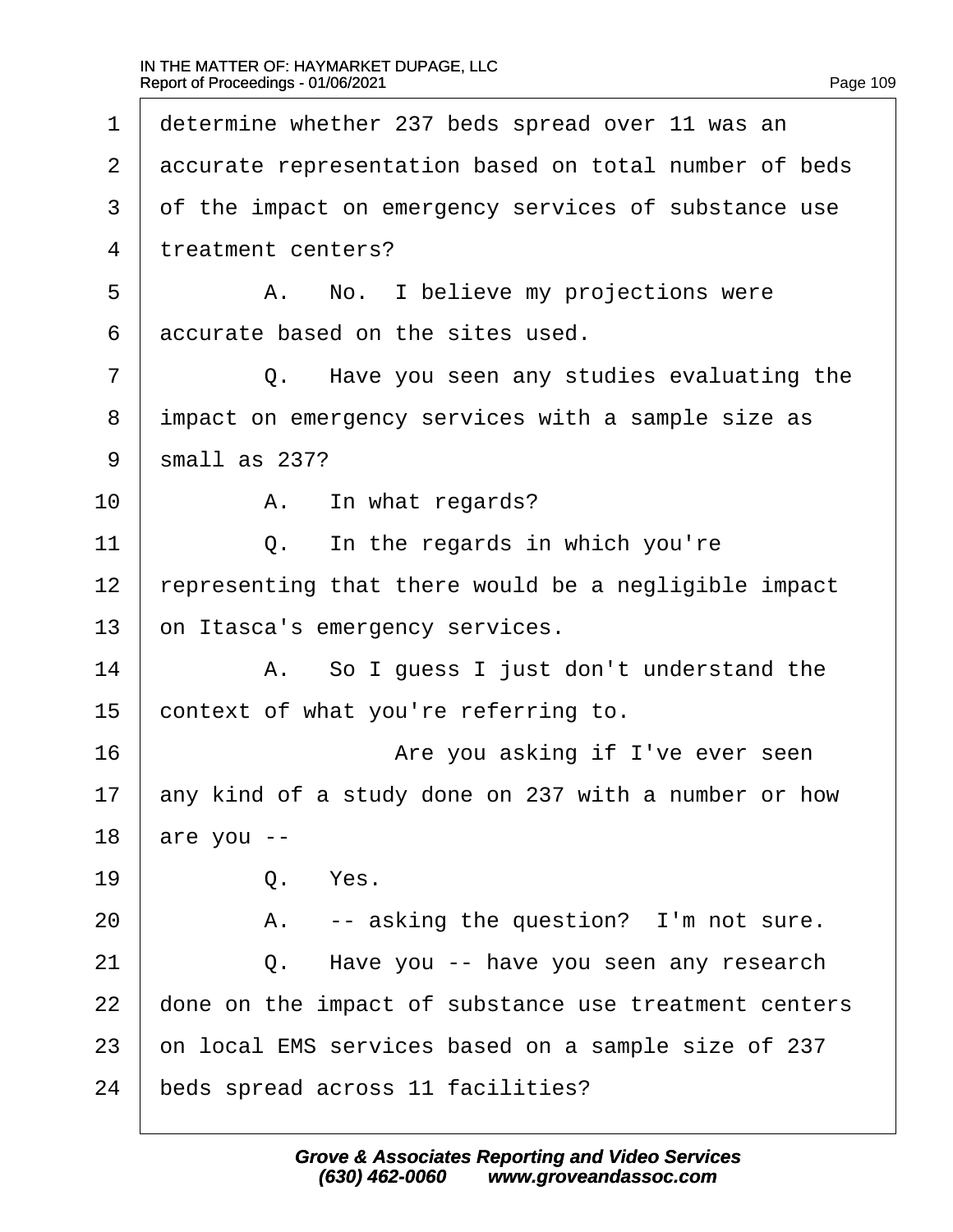| 1              | A. Not specifically to beds and facilities.          |
|----------------|------------------------------------------------------|
| $\overline{2}$ | I'm nearing the end, Mr. Dominik.<br>Q.              |
| 3              | Did you have an understanding of                     |
| 4              | what Itasca's policy is with regard to dispatching   |
| 5              | police when there's a call for EMS or fire?          |
| 6              | A. I did not inquire specifically with               |
| 7              | Itasca. I'm familiar with, obviously, the Chicago    |
| 8              | metropolitan area and other areas.                   |
| 9              | Q. Well, do you know -- I mean, if you               |
| 10             | apply that to Itasca, what was your assumption as to |
| 11             | when police would be dispatched?                     |
| 12             | A. So I think what you're referring to,              |
| 13             | Mr. Ellenbecker, I looked at police independently; I |
| 14             | looked at fire independently; I looked at EMS        |
| 15             | independently, and I tried to represent the numbers  |
| 16             | fairly in that context.                              |
| 17             | Okay. Did you add a police call for<br>Q.            |
| 18             | every EMS and fire call?                             |
| 19             | A. No. Like I said, I looked at it                   |
| 20             | independently. If Itasca chooses to do that, they    |
| 21             | certainly would add those numbers, potentially, to   |
| 22             | the police calls.                                    |
| 23             | Q. Looking at your comps, and if we look at          |
| 24             | not necessarily the facility itself but where it is, |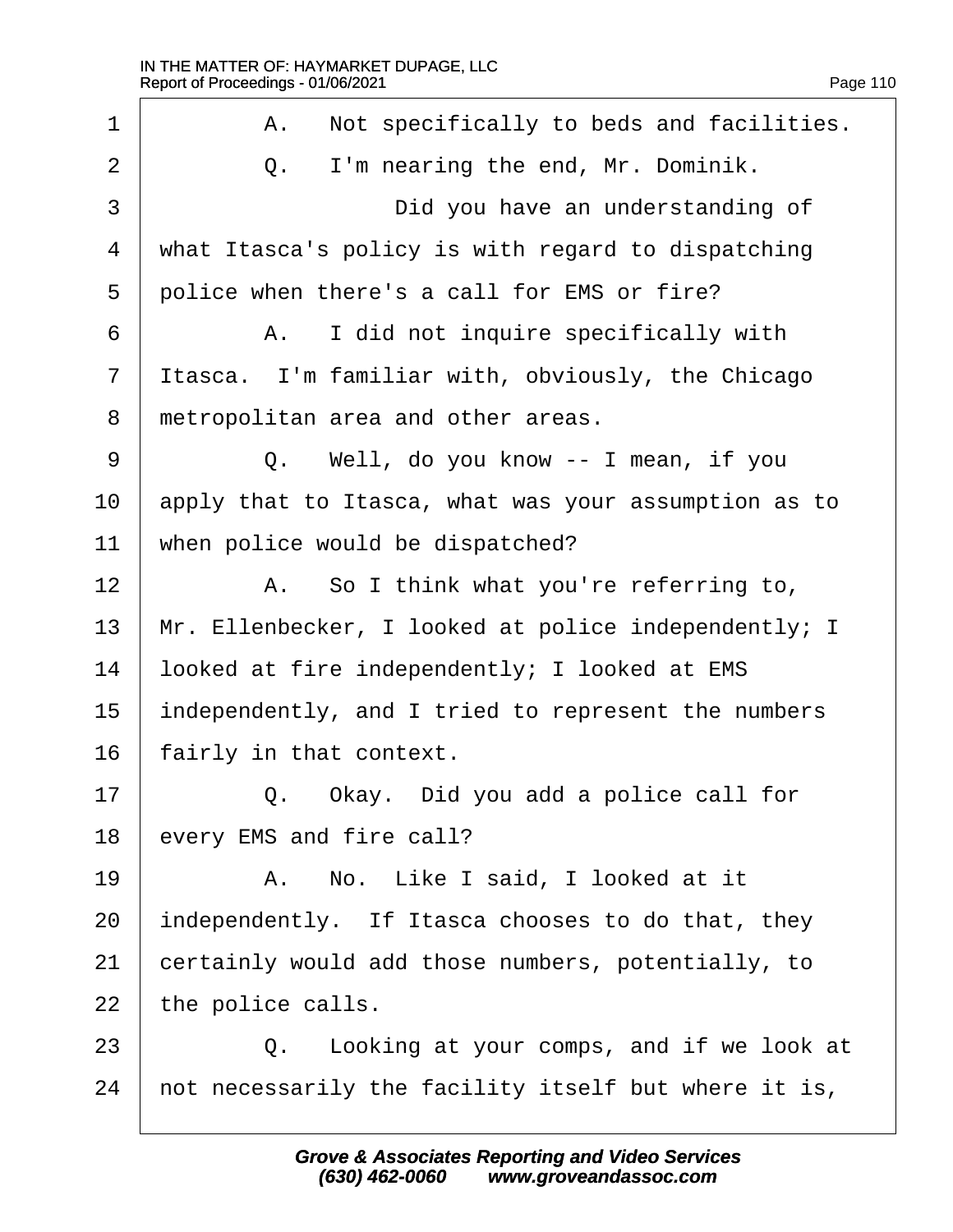$\sqrt{ }$ 

| 1              | okay, for instance, Serenity House Naperville on the  |
|----------------|-------------------------------------------------------|
| $\overline{2}$ | top, Leyden Family Services in Hoffman Estates, is    |
| 3              | there any town or village or city that any of your    |
| 4              | domps reside in that is equal to or smaller than      |
| 5              | Itasca?                                               |
| 6              | A. Sorry, that was not part of the scope of           |
| $\overline{7}$ | my analysis.                                          |
| 8              | Q. Would you agree that larger cities or              |
| 9              | villages have greater resources to draw upon?         |
| 10             | A. Not necessarily, Mr. Ellenbecker. You              |
| 11             | know, Itasca is part of a MABAS system to utilize     |
| 12             | resources of all their neighbors, if needed. They're  |
| 13             | part of a combined dispatch center, so that gives     |
| 14             | them much more robust resources than even some of the |
| 15             | larger fire departments in the area that don't        |
| 16             | utilize MABAS, you know, equally.                     |
| 17             | The benefits to the Addison                           |
| 18             | Consolidated Dispatch Center and having the ability   |
| 19             | to dispatch any resources inside DuPage County at any |
| 20             | time is something that this area needs to be          |
| 21             | commended for.                                        |
| 22             | Q. Yeah, and I agree, which you talked to             |
| 23             | Mr. DiNolfo about MABAS. I'm actually -- I'm asking   |
| 24             | you a very, very tight question.                      |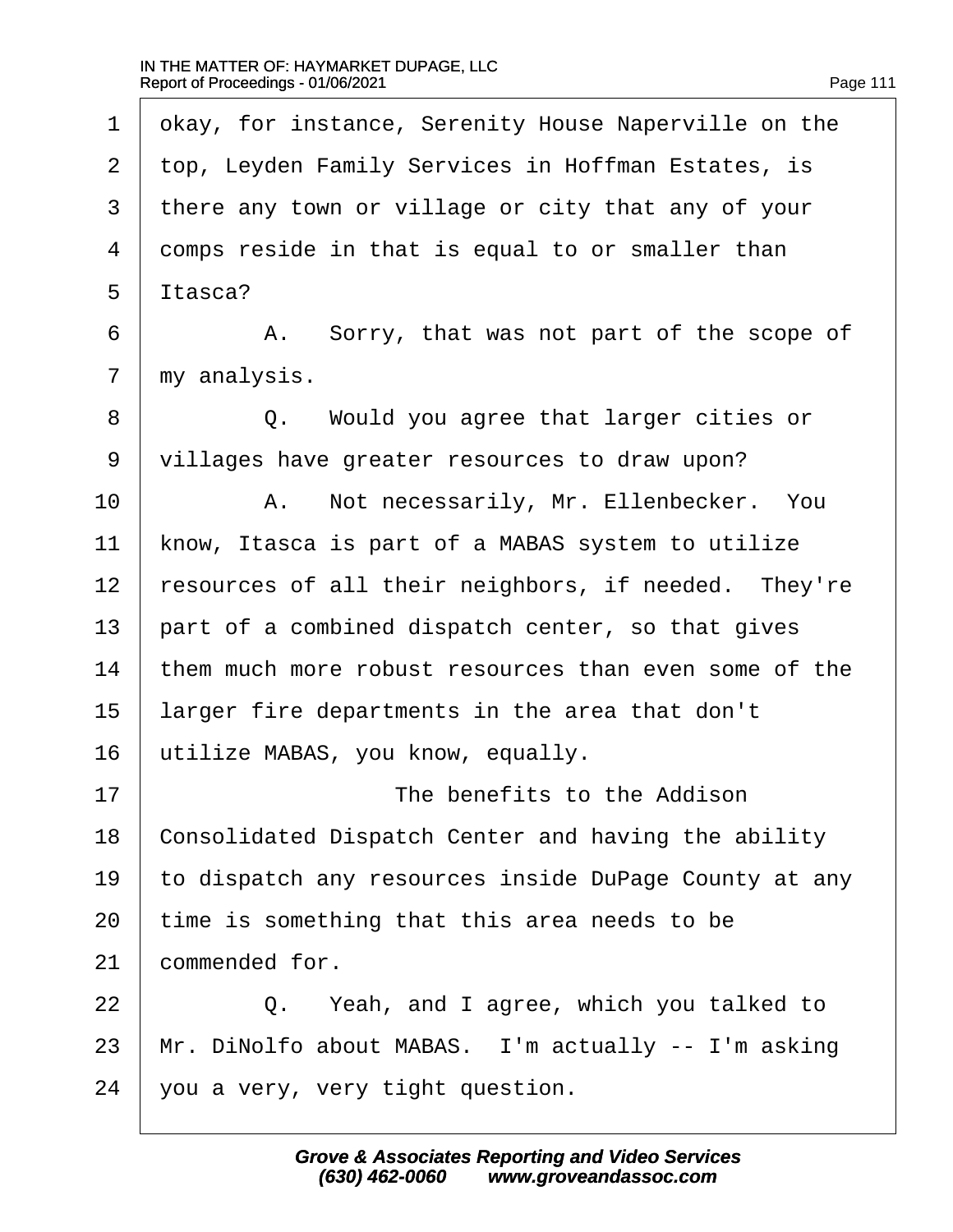| 1              | Would you agree that a larger                         |
|----------------|-------------------------------------------------------|
| 2              | town -- let's say Aurora with over 100,000 people --  |
| 3              | has more emergency services to draw upon than a town  |
| 4              | like Itasca?                                          |
| 5              | A. I think that would depend on the call              |
| 6              | Ibading, Mr. Ellenbecker, and how many calls they     |
| $\overline{7}$ | had, which we utilized in this study.                 |
| 8              | You know, a town like Aurora,                         |
| 9              | Chicago, for example, they have ambulances that go on |
| 10             | 8- and 10,000 calls a year per ambulance -- per one   |
| 11             | ambulance.                                            |
| 12             | Q. Okay.                                              |
| 13             | A. So, yes, they have more resources, but             |
| 14             | the resources aren't always available.                |
| 15             | Itasca has one ambulance.                             |
| 16             | Q. And the comps you have in Aurora, based            |
| 17             | on what you were able to find, even though a much     |
| 18             | larger town with more call capacity, has total        |
| 19             | treatment beds of 44 compared to the 96 proposed at   |
| 20             | Haymarket DuPage; correct?                            |
| 21             | A. Yes, that is correct.                              |
| 22             | MR. ELLENBECKER: That's all I have for now,           |
| 23             | Mr. Dominik. Thanks.                                  |
| 24             | THE WITNESS: Thank you, Mr. Ellenbecker.              |
|                |                                                       |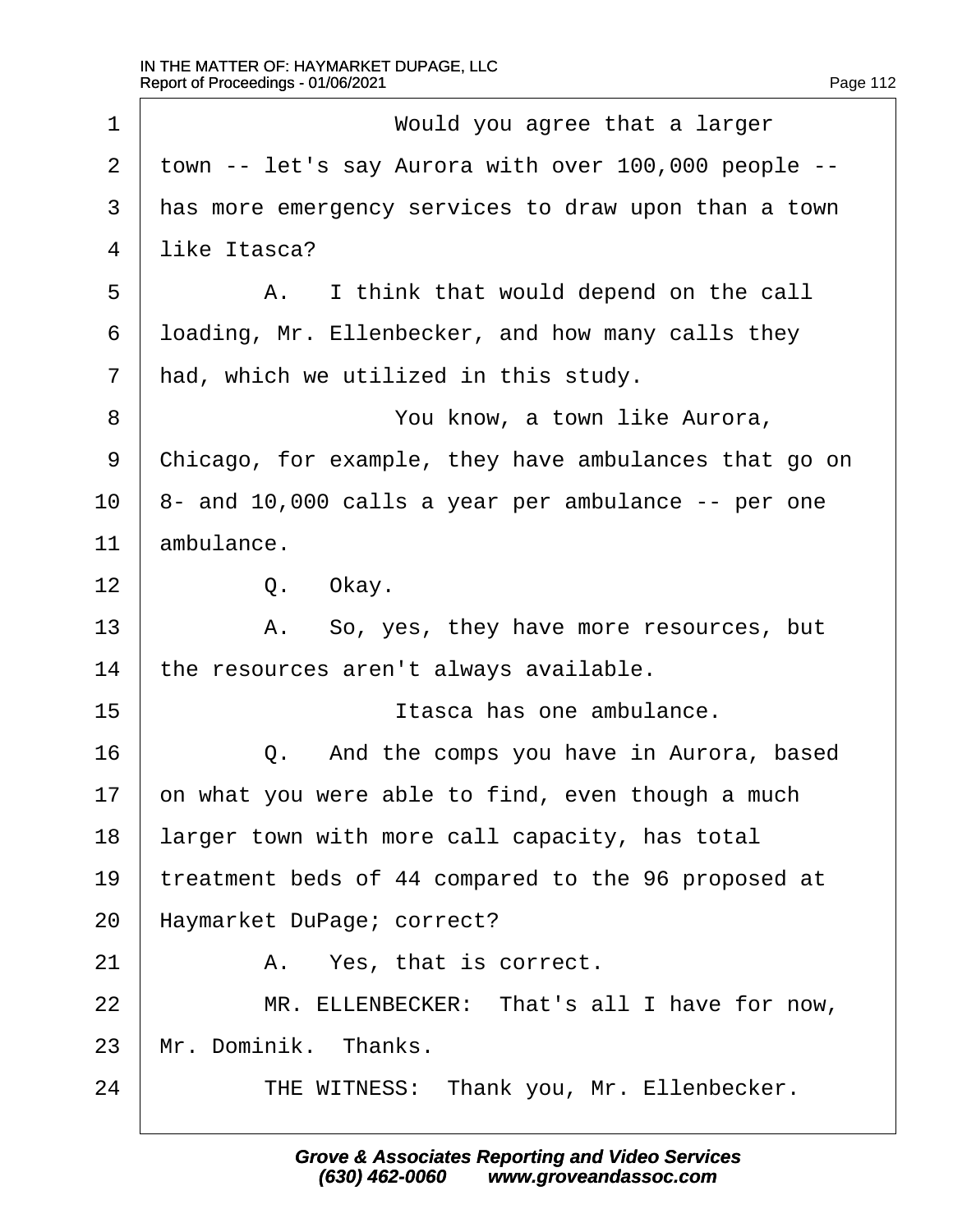| 1              | CHAIRMAN DALY: Ms. Smith, would you like to           |
|----------------|-------------------------------------------------------|
| 2              | dross-examine the witness?                            |
| 3              | MS. SMITH: Yes, please. Hold on one second.           |
| 4              | <b>CROSS-EXAMINATION</b>                              |
| 5              | BY MS. SMITH:                                         |
| 6              | Q. To start off, did you do any analysis              |
| $\overline{7}$ | Iboking at the impact of Haymarket's use of emergency |
| 8              | services, police and fire, on the school district's   |
| 9              | use of either emergency or educational nonemergency   |
| 10             | uses of police and fire in Itasca?                    |
| 11             | A. No, Ms. Smith. My analysis was based               |
| 12             | solely on the use of fire, EMS, and police.           |
| 13             | Q. Generally?                                         |
| 14             | A. Yes.                                               |
| 15             | But not specific to the --<br>Q.                      |
| 16             | A. No.                                                |
| 17             | -- school district's use; correct?<br>Q.              |
| 18             | A. No, ma'am.                                         |
| 19             | Q. Okay. And then you were -- you were                |
| 20             | asked a little about your statistical analysis. And   |
| 21             | can you explain your basis for determining -- because |
| 22             | believe I heard you testify that your -- you think    |
| 23             | that your statistical analysis would prove predictive |
| 24             | even though it hasn't been proven that to date.       |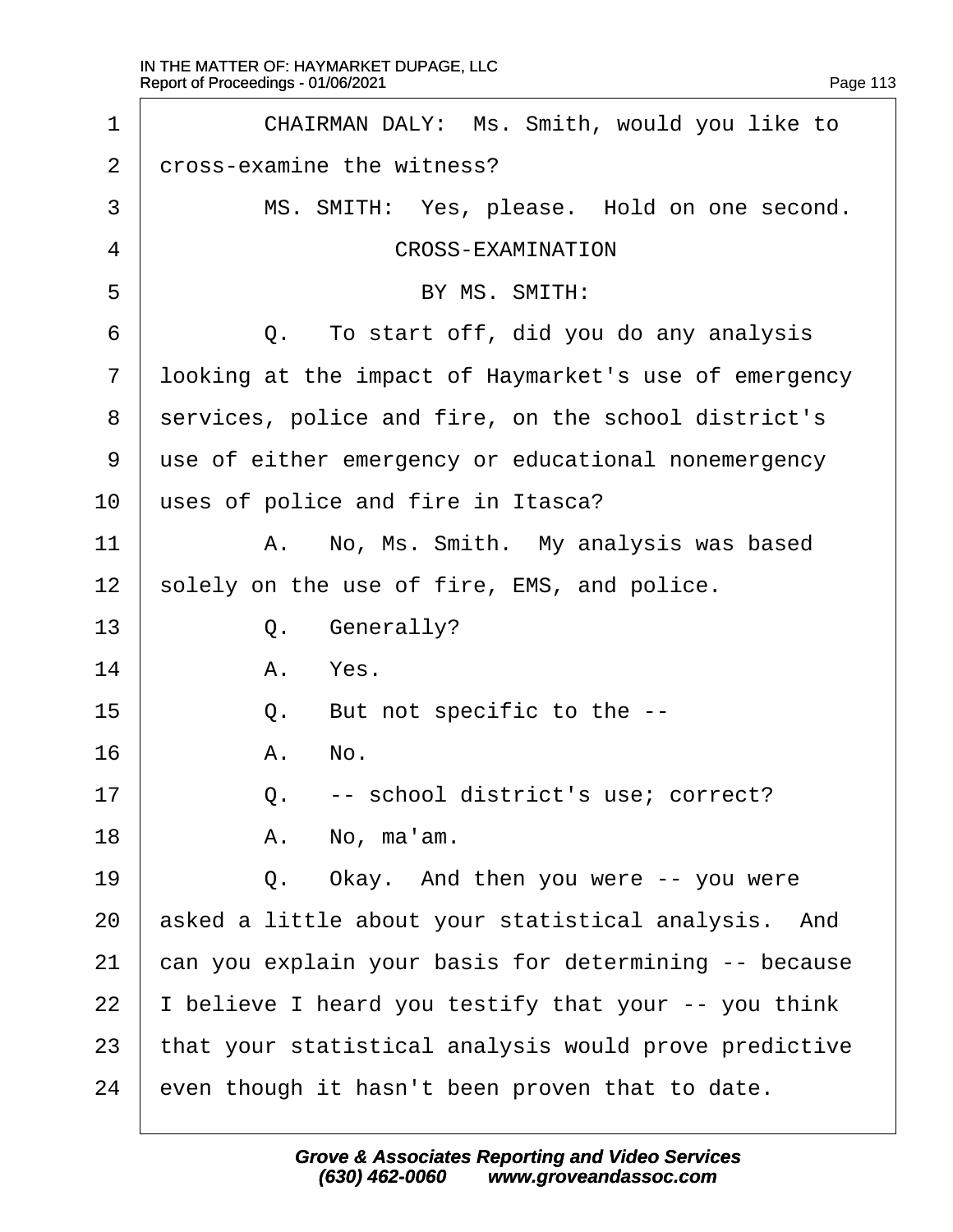| 1              | On what -- what's your basis for                     |
|----------------|------------------------------------------------------|
| $\overline{2}$ | believing from a statistical perspective that it --  |
| 3              | it is predictive?                                    |
| 4              | A. It's very basic. The approach that, you           |
| 5              | know, we utilized was based on the bed size, the     |
| 6              | facility, the calls generated, the types of calls    |
| 7              | generated, and then utilizing that to project the    |
| 8              | recovery homes and treatment homes, and then taking  |
| 9              | that and applying it to the 240 bed site.            |
| 10             | So there was nothing very                            |
| 11             | sophisticated or complicated there.                  |
| 12             | Q. And why do you think that your sample             |
| 13             | size was -- well, do you think your sample size, the |
| 14             | hearly 240, is big enough to produce a -- not just a |
| 15             | hull -- or not just a result that happens to be by   |
| 16             | chance, but one that's statistically significant?    |
| 17             | A. So yes, I believe it's accurate.                  |
| 18             | We took a very conservative                          |
| 19             | approach on the ALS/BLS, as we had talked about      |
| 20             | earlier, so I think all of my numbers are actually   |
| 21             | very conservative. I think in the end the numbers    |
| 22             | are probably going to be less than what I'm          |
| 23             | projecting.                                          |
| 24             | Q. Well, I guess not the numbers and the             |
|                |                                                      |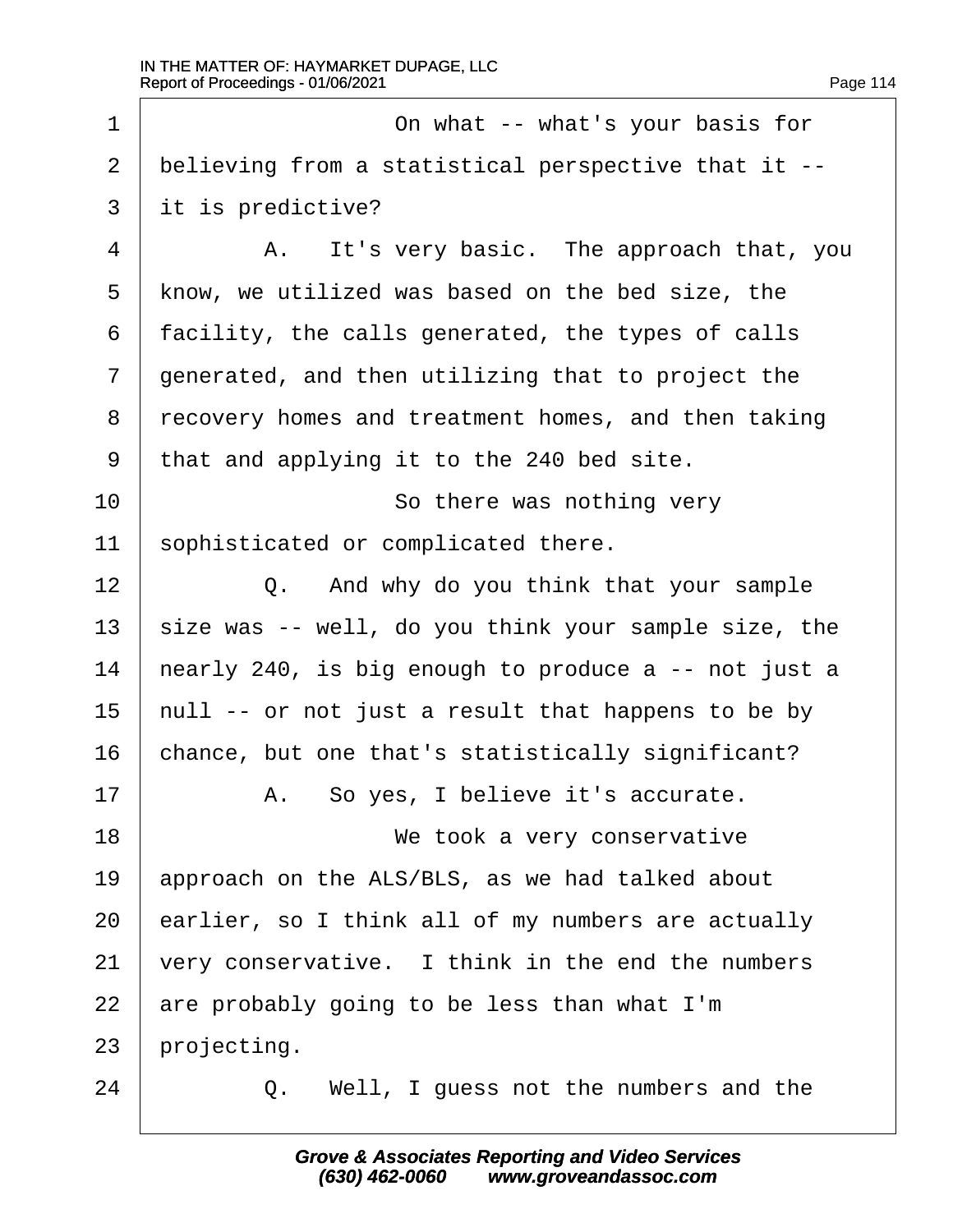| Page 115 |  |  |
|----------|--|--|
|          |  |  |

| 1              | validity of -- you've testified a lot how you came up |
|----------------|-------------------------------------------------------|
| $\overline{2}$ | with those, but how do you know the sample size is    |
| 3              | big enough to do a statistical analysis that's valid? |
| 4              | On what basis -- on what mathematical basis or basis  |
| 5              | of surveys -- what are you using to say how big the   |
| 6              | sample size must be to get a valid statistical        |
| $\overline{7}$ | result?                                               |
| 8              | A. So, Ms. Smith, to your question,                   |
| 9              | utilizing the sites and the services provided, these  |
| 10             | are the best comps we could find in a close area that |
| 11             | provided the same services.                           |
| 12             | If there would have been more, we                     |
| 13             | would have used more. There were other sites that we  |
| 14             | dentified that provided other services that are not   |
| 15             | provided, you know, at Haymarket DuPage, so obviously |
| 16             | we couldn't use them.                                 |
| 17             | So, unfortunately, this was the                       |
| 18             | survey size group that was in a -- you know,          |
| 19             | elatively close in the Chicago metropolitan area.     |
| 20             | I understand that this was -- this was<br>Q.          |
| 21             | the data that you had to work with, and you're saying |
| 22             | that -- and you've testified extensively as to why    |
| 23             | there wasn't other data to be -- to be had, but how   |
| 24             | do you get to the conclusion that it's enough for a   |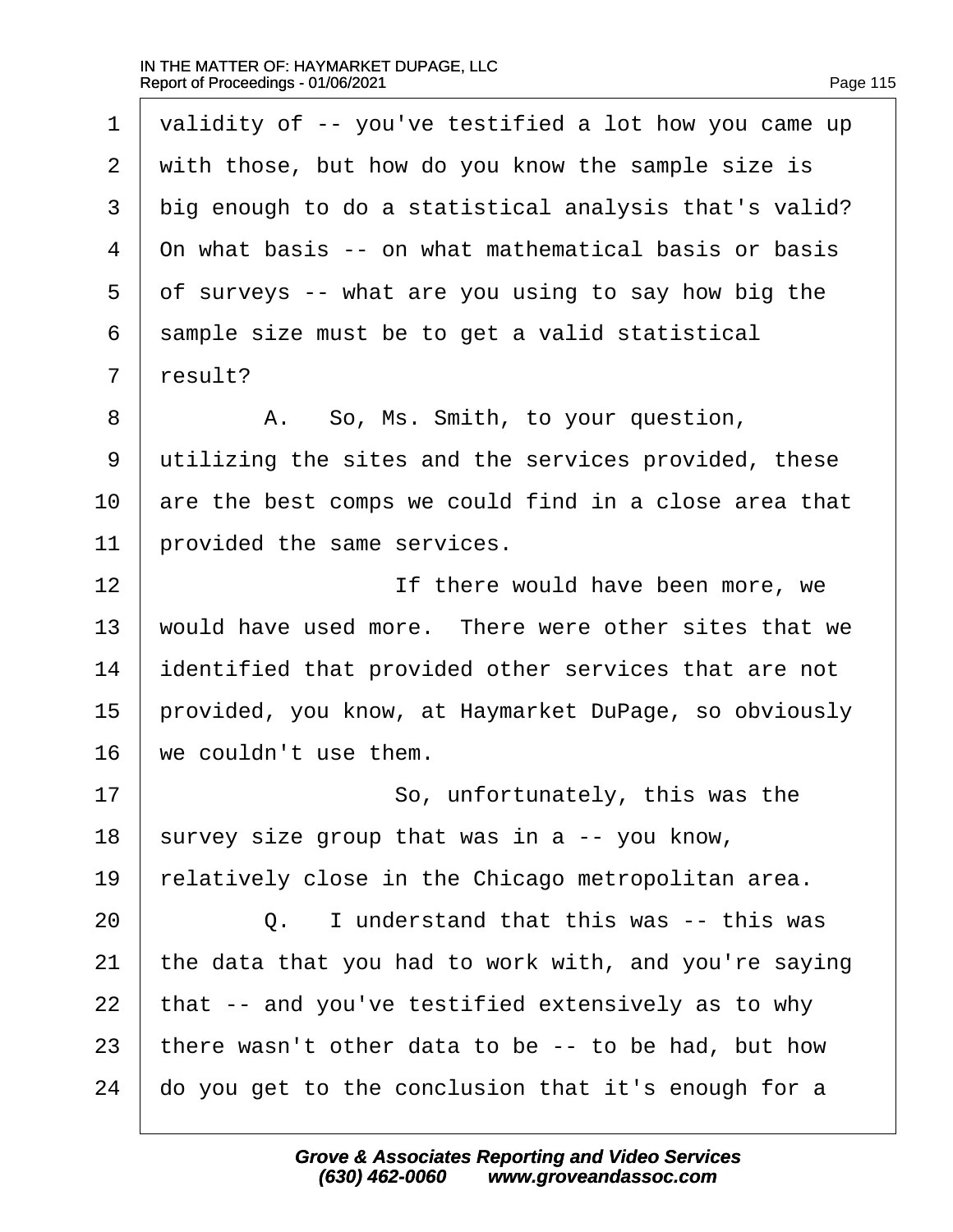| 1  | statistically significant -- a meaningful -- from a  |
|----|------------------------------------------------------|
| 2  | mass perspective, you know, how do we know it's      |
| 3  | enough to forecast what would happen in the future   |
| 4  | and not just -- am I being clear?                    |
| 5  | What mathematical principle do we                    |
| 6  | know that 200-and-some is enough to multiply it out? |
| 7  | A. So let me try to clarify that. I                  |
| 8  | understand your question better now. I'm sorry.      |
| 9  | Yes, I'm coming at it from a fire                    |
| 10 | chief's perspective, that, you know, obviously       |
| 11 | provides fire/EMS protection to the communities, and |
| 12 | through my accreditation experience where I assess   |
| 13 | fire/EMS departments, public safety agencies,        |
| 14 | actually all over the world, so this is the process  |
| 15 | that I would use.                                    |
| 16 | There is no statistic mathematical                   |
| 17 | equation, like in something that would maybe be      |
| 18 | discussed in the school system. This is something    |
| 19 | that we would utilize in our industry to make        |
| 20 | projections.                                         |
| 21 | Q. So to that point, if I asked for the              |
| 22 | ange of errors, so if you're using a multiplier, you |
| 23 | know, how certain are you that -- that this is       |
| 24 | forecasting the number of calls you're saying?       |
|    |                                                      |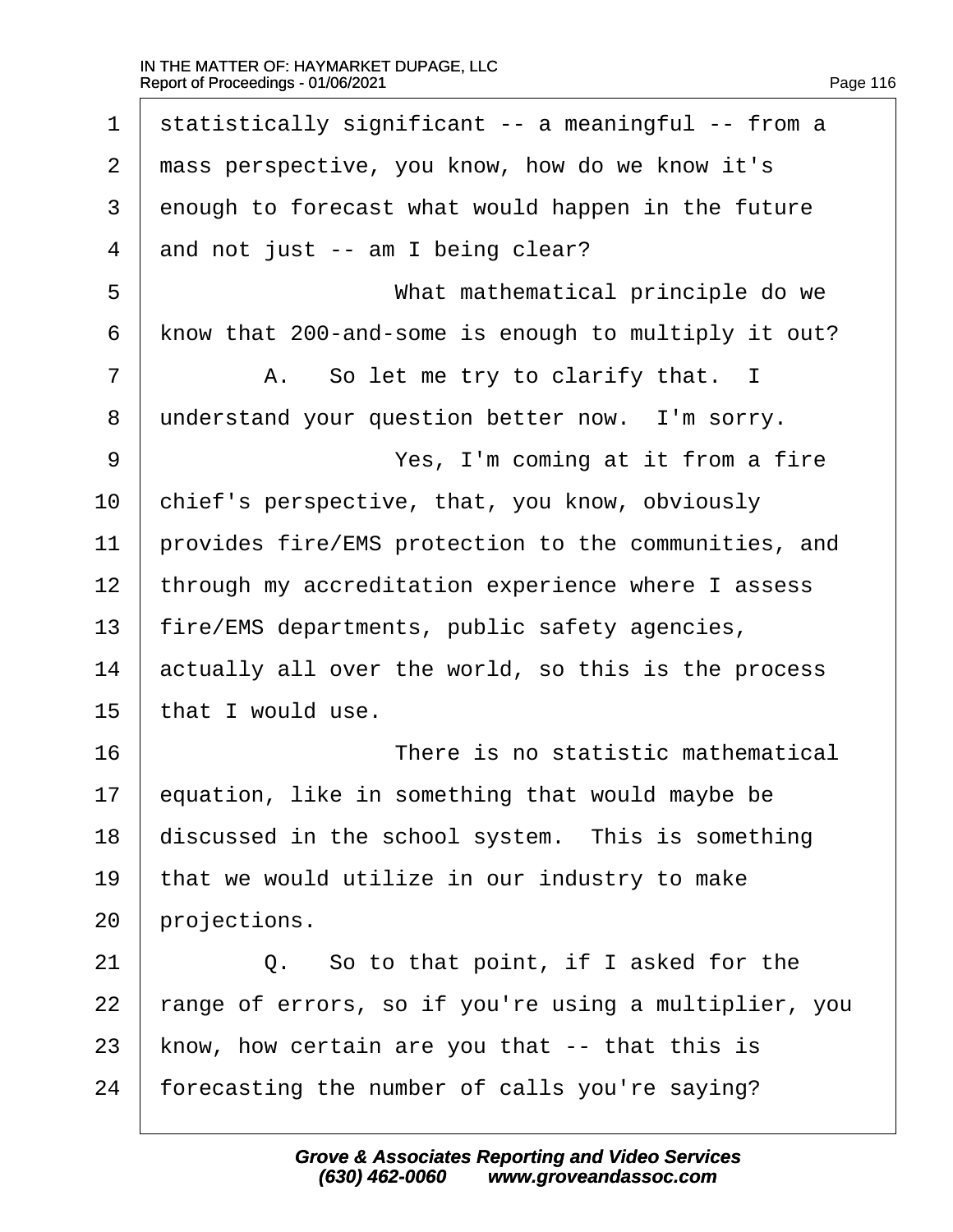| 1              | You couldn't say that because                        |
|----------------|------------------------------------------------------|
| $\overline{2}$ | you're not coming at it from a math perspective.     |
| 3              | You're just trying to compare kind of like an apple  |
| 4              | to apple: We tried to come up with a similar         |
| 5              | dompilation facility and we're saying that's likely  |
| 6              | to occur, but not based on a mathematically reliable |
| $\overline{7}$ | method; is that right?                               |
| 8              | A. That would be correct. We -- these are,           |
| 9              | you know, practical applications and practical       |
| 10             | methods, and the approach that I utilized was very   |
| 11             | conservative.                                        |
| 12             | Like I indicated earlier, I think                    |
| 13             | in reality the calls are actually going to be less   |
| 14             | than what I'm projecting.                            |
| 15             | Q. And another topic, when did you -- I              |
| 16             | believe you completed your report -- or all of your  |
| 17             | data, at least in the report, is pre-2020; is that   |
| 18             | right?                                               |
| 19             | A. Correct. As we had talked about                   |
| 20             | earlier, as I testified to earlier, the data that we |
| 21             | utilized was, you know, lar- -- the data we          |
| 22             | priginally requested was through the NFIRS system,   |
| 23             | and the latest data we could get was 2018, so that's |
| 24             | what kind of limited us, you know, in that approach. |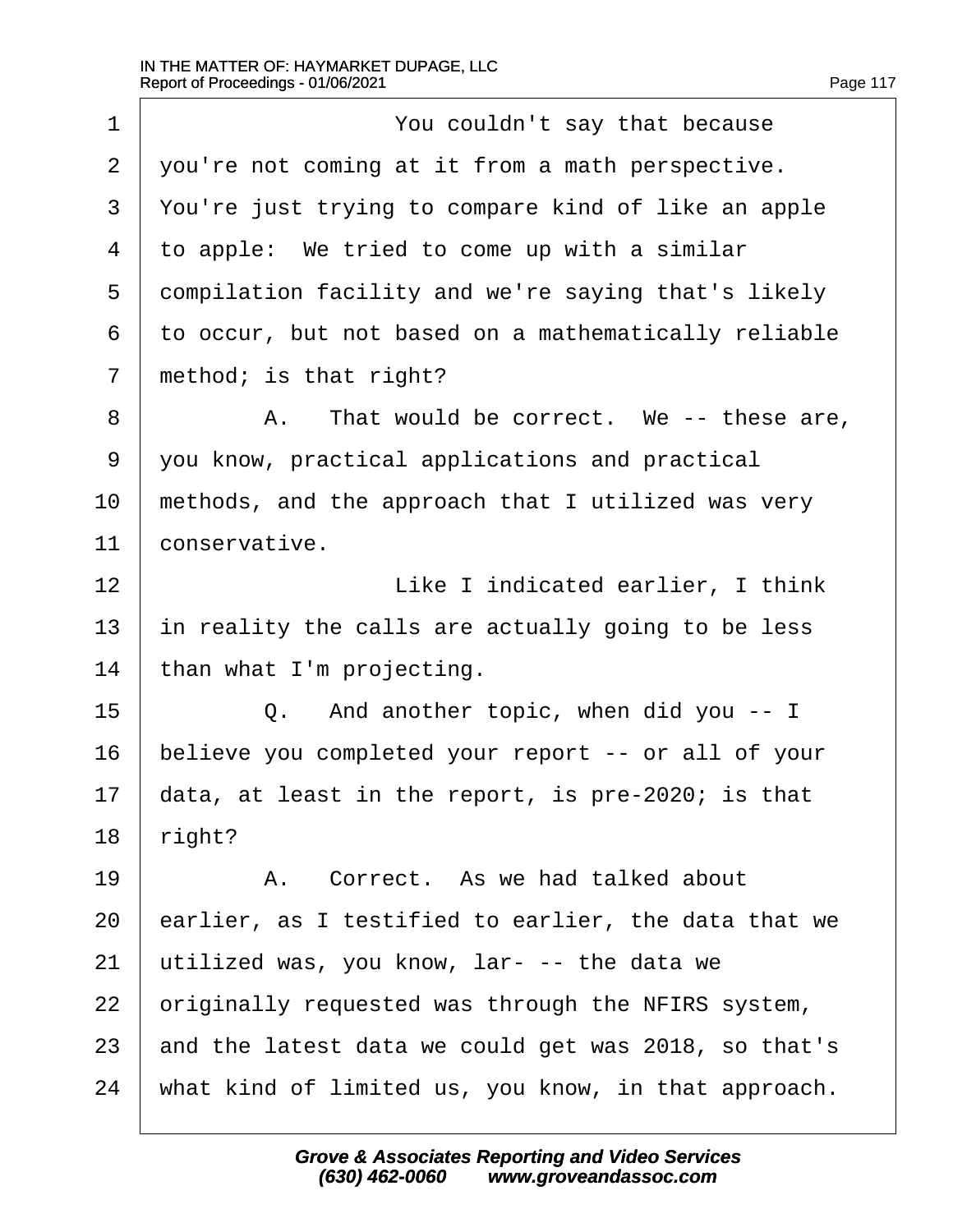| 1              | So we utilized the same range. We                     |
|----------------|-------------------------------------------------------|
| 2              | tried to use up to five years when possible.          |
| 3              | Q. And have you looked back at your report            |
| 4              | since the impact of COVID on our community and        |
| 5              | especially on emergency services to determine whether |
| 6              | the current -- the changed state of our public health |
| $\overline{7}$ | needs would change the analysis that you've done in   |
| 8              | this report based on pre-2020 data?                   |
| 9              | A. No, I have not.                                    |
| 10             | MS. SMITH: Okay. I have no other questions.           |
| 11             | ∏hank you.                                            |
| 12             | CHAIRMAN DALY: Thank you, Ms. Smith.                  |
| 13             | At this point in time I would like                    |
| 14             | to open it up to the Plan Commission to ask questions |
| 15             | of the witness.                                       |
| 16             | <b>COMMISSIONER RAY: This is Commissioner Ray.</b>    |
| 17             | don't have any questions.                             |
| 18             | <b>COMMISSIONER HOLMES: This is Commissioner</b>      |
| 19             | Holmes. Nor do I.                                     |
| 20             | <b>COMMISSIONER DRUMMOND: This is Commissioner</b>    |
| 21             | Drummond. I have no questions.                        |
| 22             | <b>COMMISSIONER CARELLO: Commissioner Carello.</b>    |
| 23             | have no questions.                                    |
| 24             | CHAIRMAN DALY: Okay, that leaves it with me.          |
|                |                                                       |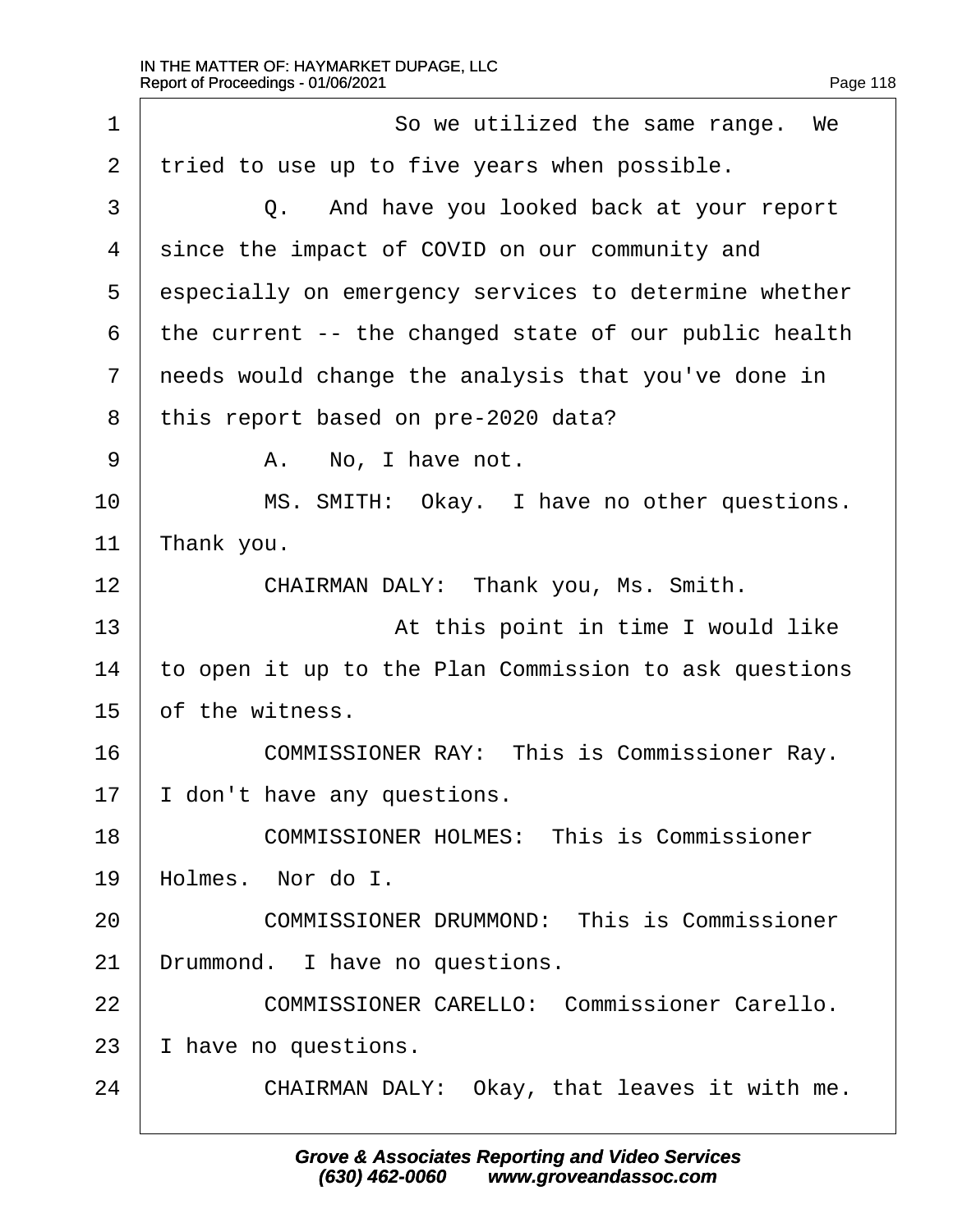| 1               | This is Chairman Daly. I do have some questions.      |
|-----------------|-------------------------------------------------------|
| $\overline{2}$  | So Mr. Dominik, if you'll bear with                   |
| 3               | the for a second.                                     |
| $\overline{4}$  | Mo, can you please bring up the                       |
| 5               | Polaris report again.                                 |
| 6               | Mr. Dominik, in your report, Bates                    |
| $\overline{7}$  | No. 12, I believe is the way we would say it in legal |
| 8               | terms, chart 2 is at the top of the page.             |
| 9               | I'm trying to understand, on these                    |
| 10              | charts -- you know, charts are meant to tell a story, |
| 11              | and I see that maybe one of the intended points of    |
| 12 <sub>2</sub> | this chart is to show that Itasca's average call per  |
| 13              | day is low among its peers in the region.             |
| 14              | Is that a safe assumption?                            |
| 15              | MR. DOMINIK: It wasn't necessarily to show            |
| 16              | that it was low. It was just to show the average      |
| 17              | humber of calls, is what the goal was, and like we    |
| 18              | had talked about earlier, it was -- I was trying to   |
| 19              | utilize the career departments inside the MABAS       |
| 20              | division.                                             |
| 21              | CHAIRMAN DALY: Okay. So as I scroll down,             |
| 22              | then, to chart No. 3 -- and, yeah, I think the core   |
| 23              | of this questioning is really the number.             |
| 24              | Do we know for certain that the                       |
|                 |                                                       |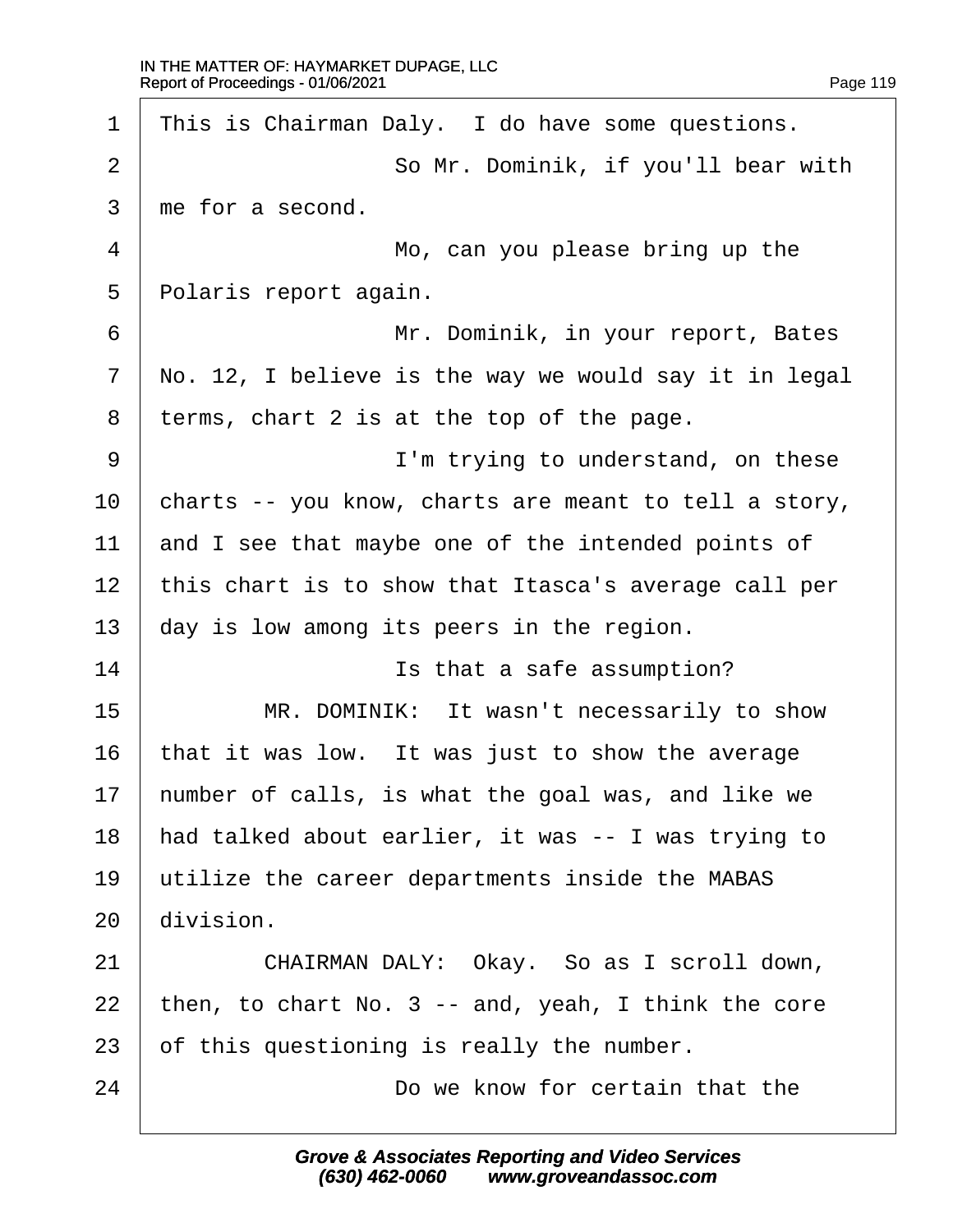| 1              | impact of Haymarket on our emergency service is going |
|----------------|-------------------------------------------------------|
| 2              | to be negligible, it's going to be significant, or    |
| 3              | it's going to be other? And when I look at chart      |
| 4              | No. 3 and I see an average number of runs per shift   |
| 5              | or staff member at 68, which is actually larger per   |
| 6              | dapita than some of our larger population neighbors   |
| $\overline{7}$ | within the MABAS system, I start to wonder if -- you  |
| 8              | know, we -- we've talked about ad nauseam, you know,  |
| 9              | Itasca has one ambulance and we're part of a mutual   |
| 10             | agreement system, and there's the ability for -- you  |
| 11             | know, if Itasca is on a run with the ambulance, and   |
| 12             | police show up to Haymarket, no one is left to cover  |
| 13             | an adjoining emergency within our town, so we have to |
| 14             | call in Woodridge or somebody from a neighboring      |
| 15             | community shows up.                                   |
| 16             | And, you know, in the report you've                   |
| 17             | basically concluded that there's a negligible impact  |
| 18             | to the calls for ambulance. Is that a correct         |
| 19             | statement?                                            |
| 20             | MR. DOMINIK: Correct. It's a small impact.            |
| 21             | CHAIRMAN DALY: Okay. Small impact.                    |
| 22             | And, you know, we've talked about                     |
| 23             | comparable facilities, and the scale doesn't quite    |
| 24             | match up because there aren't real apples to compare  |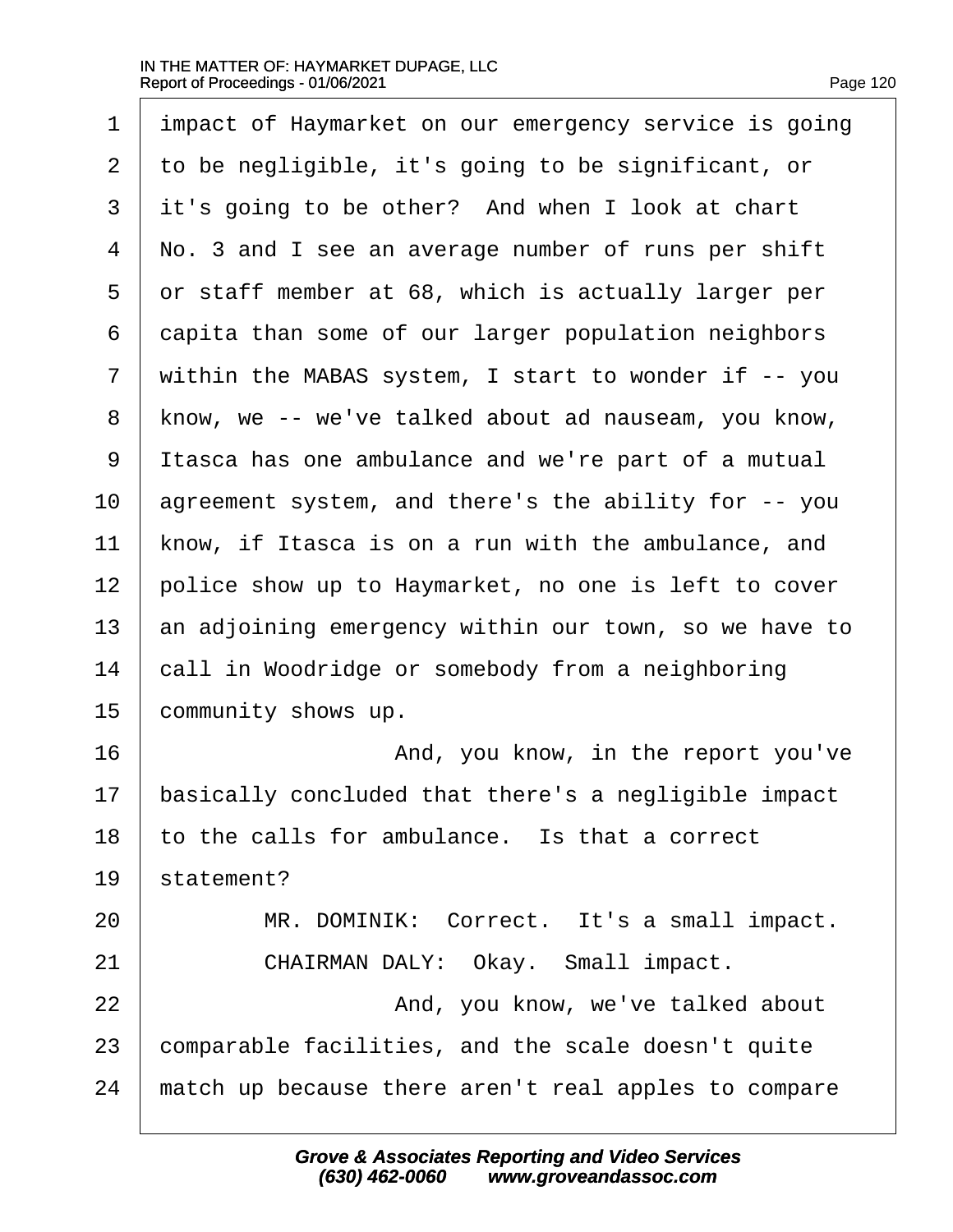| 1              | this site to. There's really no parity, with the      |
|----------------|-------------------------------------------------------|
| 2              | exception of, say, Haymarket and West Loop; is that   |
| 3              | dorrect?                                              |
| 4              | MR. DOMINIK: Correct.                                 |
| 5              | CHAIRMAN DALY: Okay. So my question, then,            |
| 6              | is if you did have accurate data for Haymarket        |
| $\overline{7}$ | Chicago, based on all the other findings in this      |
| 8              | report, how impactful would be the Haymarket Chicago  |
| 9              | data in this report?                                  |
| 10             | MR. DOMINIK: So as I indicated earlier, it            |
| 11             | was my full intent from the very beginning to utilize |
| 12             | Haymarket Chicago for the site.                       |
| 13             | We requested NFIRS data. We did a                     |
| 14             | FOIA on the same basis. We did all the other          |
| 15             | suburban agencies where we asked for summary data.    |
| 16             | Chicago did not provide that. They                    |
| 17             | provided a basic data dump and then left it to us to  |
| 18             | try to determine. There was noted inconsistencies,    |
| 19             | which we talked about earlier.                        |
| 20             | It was my full intent, sir, to                        |
| 21             | utilize Haymarket Chicago. I wanted to use it. I      |
| 22             | tried to use it. I even FOIA'd the patient care data  |
| 23             | records from the Illinois Department of Public Health |
| 24             | on everybody that was transported by ambulance from   |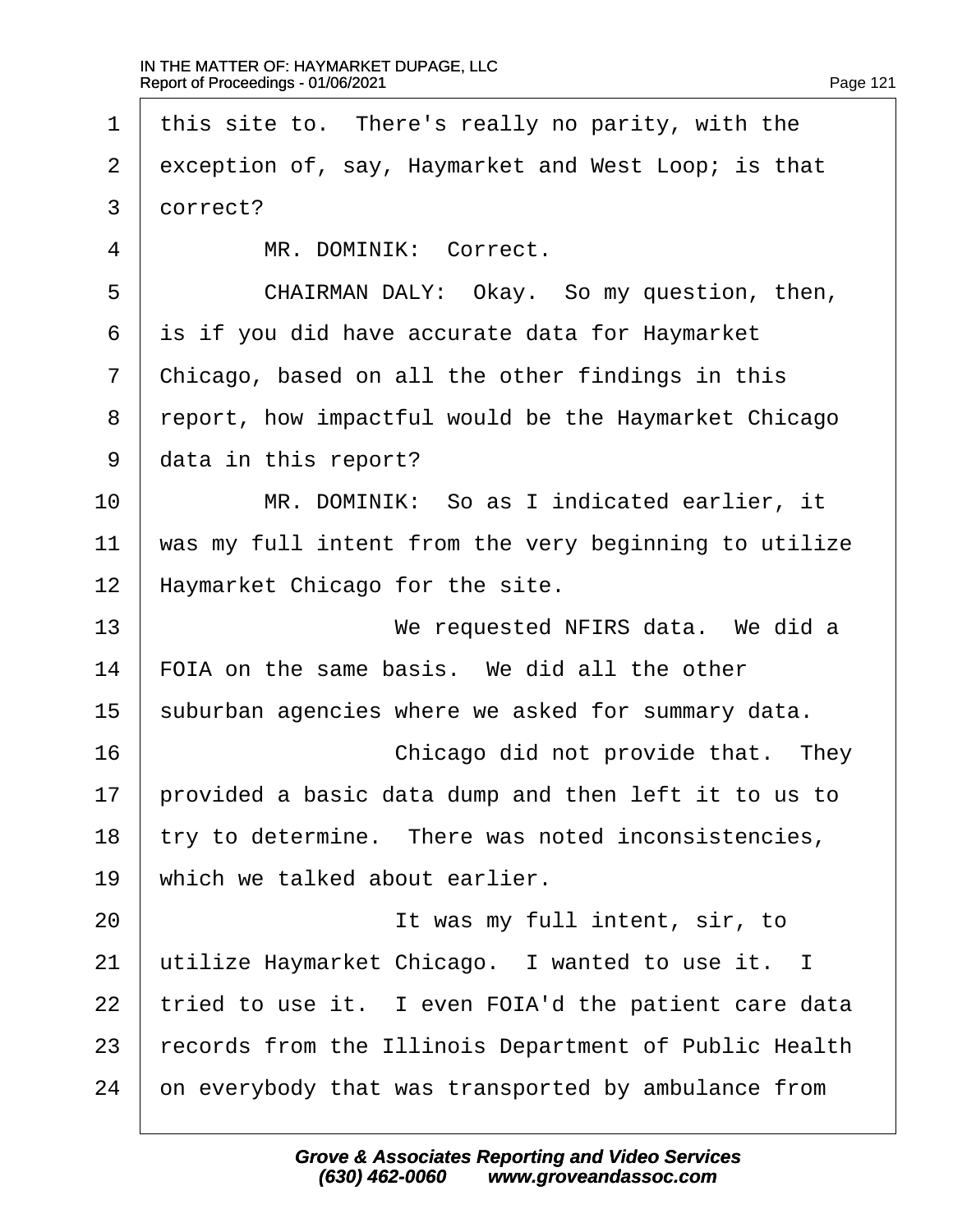1 that site. 2 **So it was my full intent to use** 3 that. I just could not come up with a credible, 4 reliable data source for that site that I could use. 5 **CHAIRMAN DALY: Thank you for that, but my** 6 duestion was specifically, how impactful would that 7 data have been? 8 **I** understand the backstory. I 9 understand the hoops and the challenges up to this 10 point, but if you did have that data, would it drive 11 this report or would it be background information or 12 would it be somewhere in between? 13 | MR. DOMINIK: Sir, I would have used it as 14 one of the comparables. It's a very comparable site. 15 It would have been right in there with the rest of 16  $then.$ 17 **CHAIRMAN DALY:** So my next question then is, 18 did you ever directly ask Haymarket for their 19 records -- and I understand there is HIPAA rules and 20 privacy rules, but did you ever ask Haymarket for 21 their emergency call data. 22 | MR. DOMINIK: Yes, I did. 23 **CHAIRMAN DALY:** And their response was what? 24 • MR. DOMINIK: They're unable to produce that.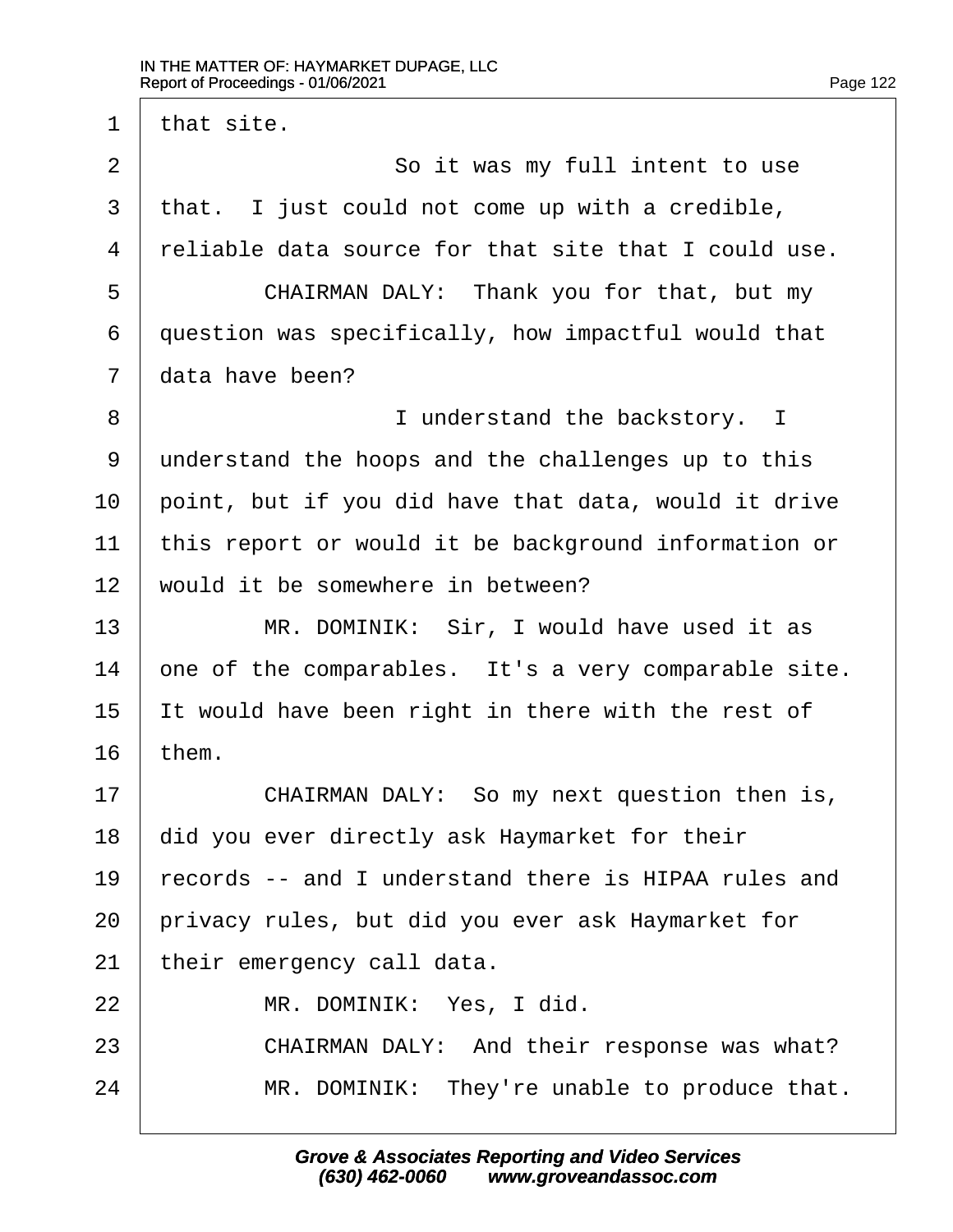| 1              | The explanation that was given to me is it's         |
|----------------|------------------------------------------------------|
| $\overline{2}$ | dontained in every single patient care report. There |
| 3              | is no central database that they have for ambulance  |
| 4              | usage.                                               |
| 5              | CHAIRMAN DALY: Okay. I understand that               |
| 6              | answer is what was given to you, but let me dig a    |
| $\overline{7}$ | little deeper on that.                               |
| 8              | If I -- if I really wanted to share                  |
| 9              | that information with you as Haymarket, would it be  |
| 10             | reasonable to understand that someone could go       |
| 11             | through each report and just put a tick mark on a    |
| 12             | piece of paper for a given year and come up with a   |
| 13             | humber that doesn't violate any sort of privacy or   |
| 14             | anything else?                                       |
| 15             | MR. DOMINIK: I'm not trying to be evasive,           |
| 16             | sir. That's really something you'd have to ask       |
| 17             | Haymarket. I did ask for the data and that was -- I  |
| 18             | told you the response that I was given.              |
| 19             | CHAIRMAN DALY: Okay. I understand and I              |
| 20             | appreciate that answer. I'll save that question for  |
| 21             | Dr. Lustig later.                                    |
| 22             | Let's switch to mutual aid for a                     |
| 23             | second, if I could get some of your experience and   |
| 24             | some answers on this.                                |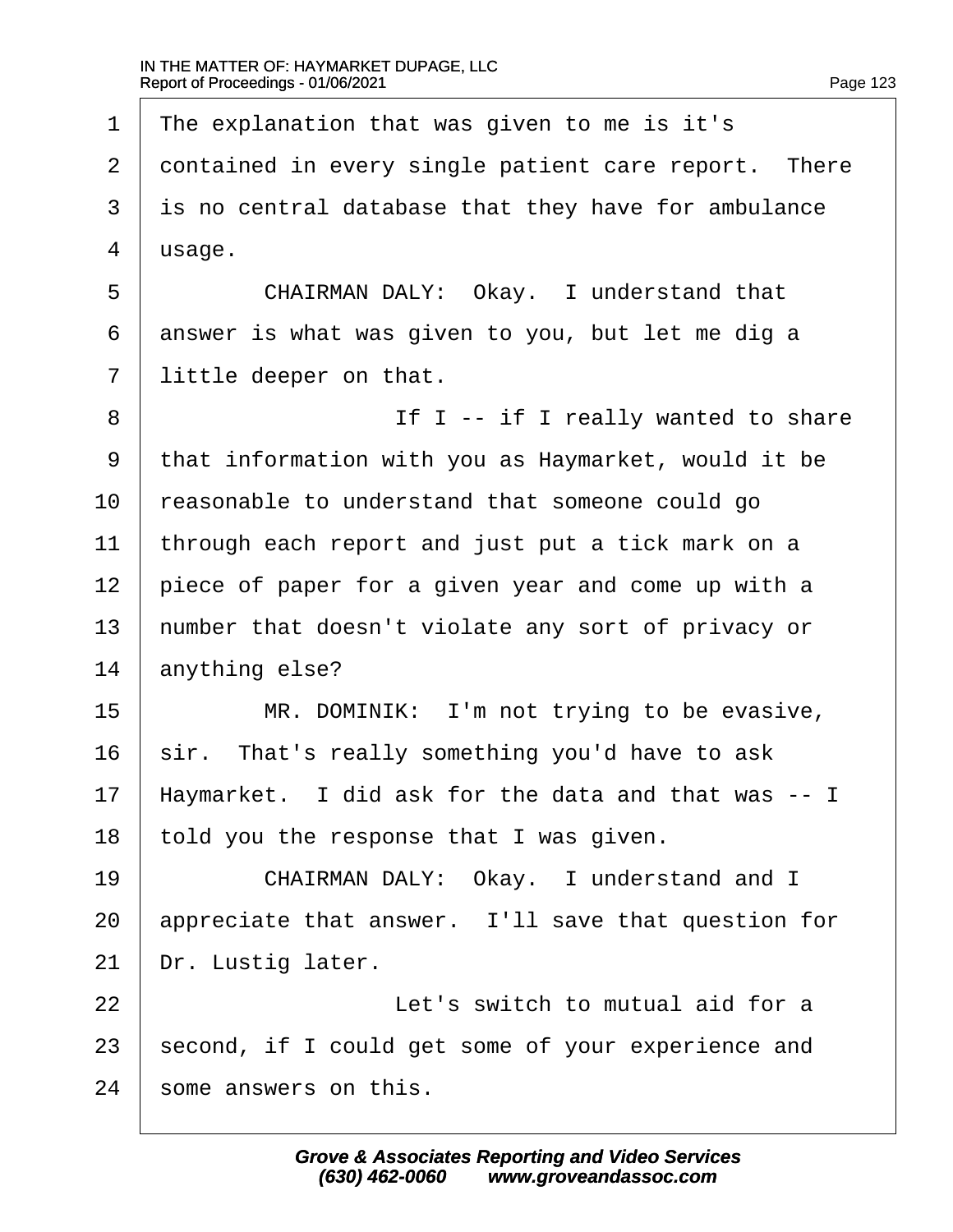| 1              | How often -- if I'm in a mutual aid                   |
|----------------|-------------------------------------------------------|
| 2              | dontract, as Itasca is in MABAS, how often is that    |
| 3              | agreement reviewed among the peers within the group,  |
| 4              | and could somebody be asked to leave because they're  |
| 5              | a bad actor?                                          |
| 6              | MR. DOMINIK: Yes. You know, the agreements,           |
| $\overline{7}$ | in my experience of 30-plus years and having, you     |
| 8              | know, interacted with other MABAS divisions, as well, |
| 9              | is that the agreements, you know, are face value.     |
| 10             | Everybody does it.                                    |
| 11             | If there is an instance where there                   |
| 12             | s overusage, it's usually addressed between the       |
| 13             | leadership and the organizations, and I've seen it    |
| 14             | handled, you know, obviously very effectively there.  |
| 15             | CHAIRMAN DALY: So, for example, specific to           |
| 16             | this case, if Itasca was to experience larger call    |
| 17             | volume than this report was to project -- that this   |
| 18             | report does project, and there became an overreliance |
| 19             | on neighboring communities within the MABAS system    |
| 20             | because we have one ambulance, at what point would    |
| 21             | there be a triggered conversation, and then what      |
| 22             | would a remedy be -- like what would MABAS do to      |
| 23             | tasca? Would they say, look, you need to buy a new    |
| 24             | ambulance now, or there'd be some sort of financial   |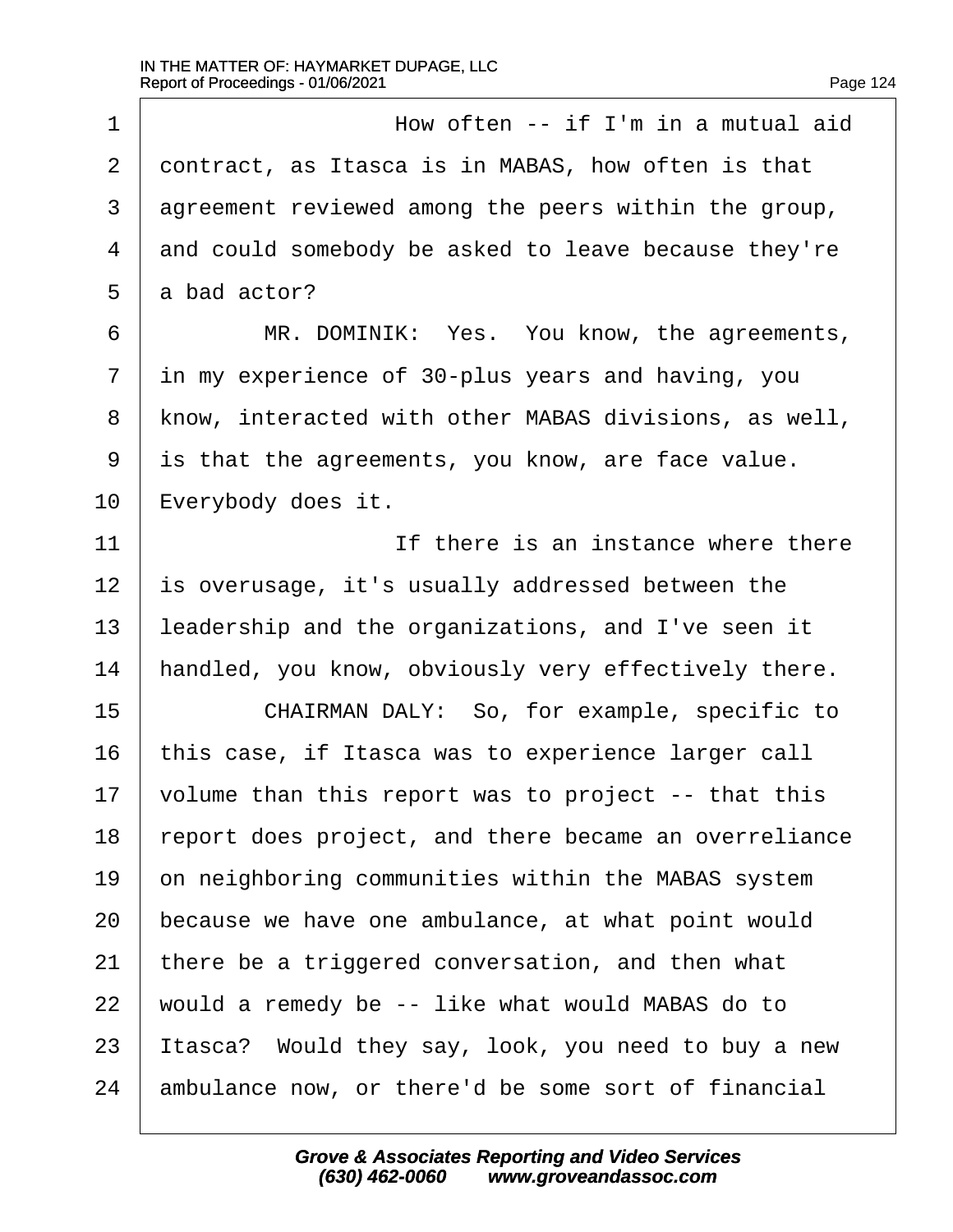1 dutflow from the Village to cover this transgression, 2 if  $Imay?$ 3 | MR. DOMINIK: Yeah. Sir, that's really up to 4 the individual communities. I've experienced, you 5 know, things of that nature in my career and that's 6 **up to them.** 7 **I** There is no -- to answer your 8 duestion, MABAS doesn't govern this or control this. ·9· ·It's really up to the individual communities. 10 | CHAIRMAN DALY: Okay. So then is it -- would 11 it be safe to assume that this is not only an Itasca 12 issue as it relates to the emergency services and the 13 projected calls, but it's really a MABAS as a primary 14 stakeholder in this discussion? 15 **MR. DOMINIK: You know, MABAS is the fire** 16 departments, you know, so -- you know, MABAS doesn't 17 really have a stake, to be honest, in this. It's 18 really up to the individual communities. MABAS is 19 really just a framework for all of us to work 20 together as a group and provide pre-arranged 21 responses when needed, you know, for emergencies and 22 assistance. 23 **CHAIRMAN DALY: Okay, thank you for that.** 24 **To your knowledge, does the Chicago**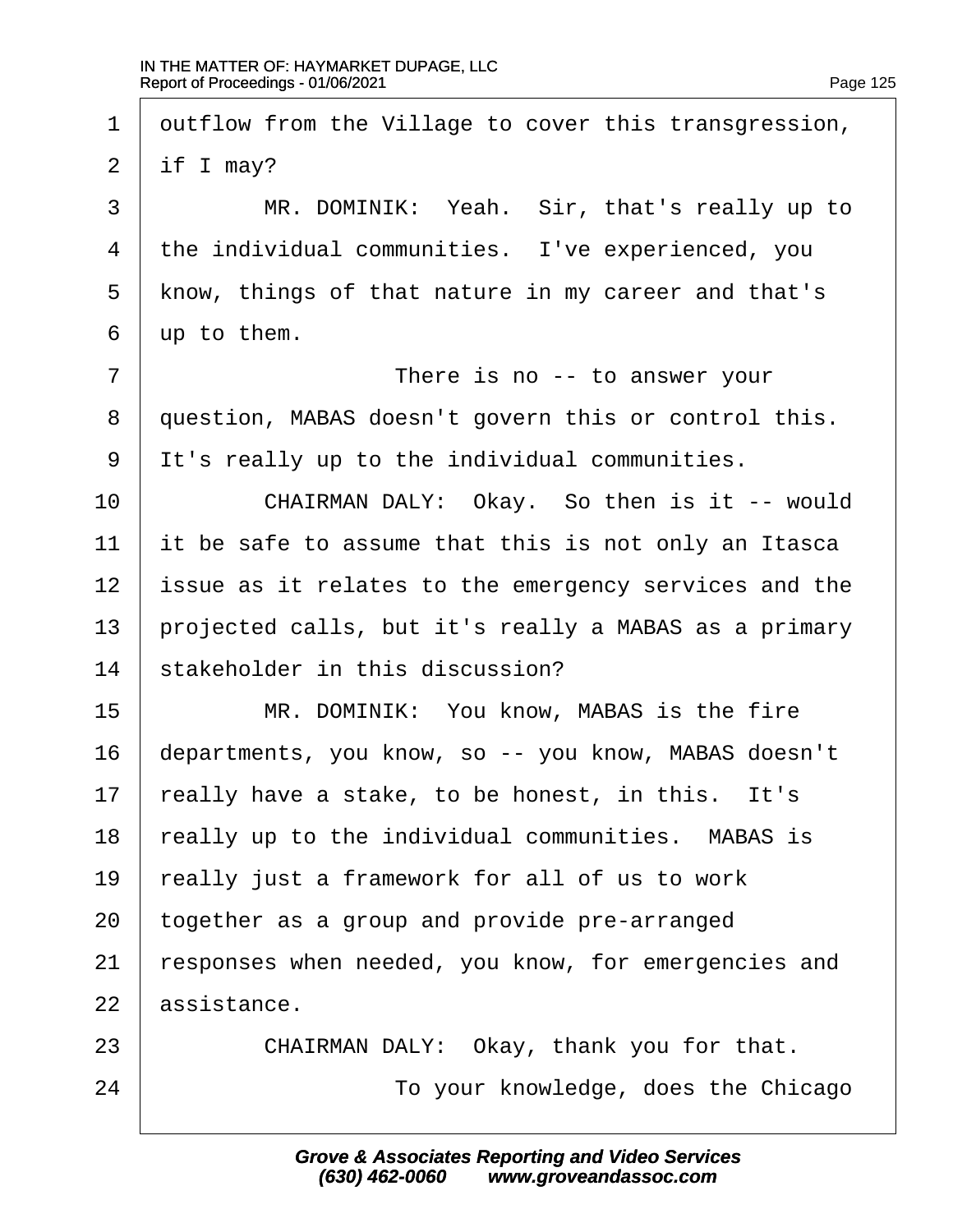| 1  | Fire Department get paid per call -- like from a     |
|----|------------------------------------------------------|
| 2  | financial reporting standpoint, are there billing    |
| 3  | records from -- and I'm not talking about the call   |
| 4  | records to dispatch and whether a call was coded     |
| 5  | dorrectly or not, but what I'm really getting to is  |
| 6  | following the money.                                 |
| 7  | Is there a trail within the Chicago                  |
| 8  | Fire Department or the City of Chicago financial     |
| 9  | group, whatever it might be, whereby any time an     |
| 10 | ambulance is dispatched there is a billing report    |
| 11 | generated for that call?                             |
| 12 | MR. DOMINIK: Yes. They charge for EMS                |
| 13 | service much like everybody else.                    |
| 14 | CHAIRMAN DALY: Do they charge not-for-profit         |
| 15 | organizations?                                       |
| 16 | MR. DOMINIK: I believe they charge                   |
| 17 | everybody, you know, pretty much the same, you know, |
| 18 | as the suburban agencies.                            |
| 19 | CHAIRMAN DALY: So would it be reasonable to          |
| 20 | FOIA the City of Chicago for their billing records?  |
| 21 | MR. DOMINIK: That's something I -- I gotta           |
| 22 | be honest, I had not considered. We tried to get the |
| 23 | call data numerous ways, you know, based on credible |
| 24 | calls.                                               |
|    |                                                      |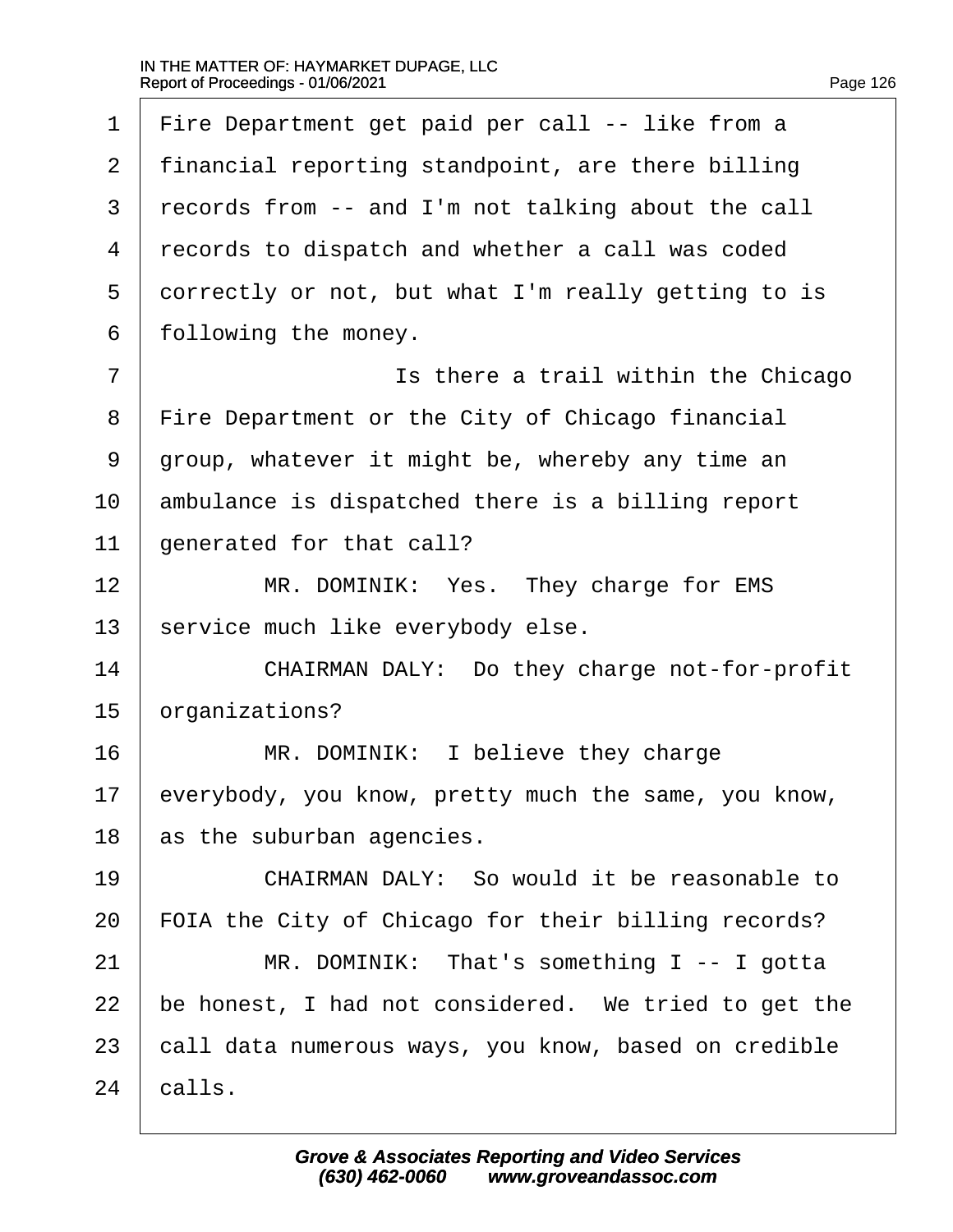| 1              | I don't know enough about the                         |
|----------------|-------------------------------------------------------|
| $\overline{2}$ | billing side of it to answer that question.           |
| 3              | CHAIRMAN DALY: Okay. I have no further                |
| 4              | questions. Thank you for your testimony this          |
| 5              | evening.                                              |
| 6              | Ms. O'Keefe, is there any redirect?                   |
| $\overline{7}$ | MS. O'KEEFE: I just have a couple quick               |
| 8              | questions, Mr. Chairman. Let's see what time it is.   |
| 9              | Yes, we can definitely get this done.                 |
| 10             | <b>REDIRECT EXAMINATION</b>                           |
| 11             | BY MS. O'KEEFE:                                       |
| 12             | Q. I just want to clarify one piece of                |
| 13             | testimony that you gave last month. There was a       |
| 14             | discussion regarding establishing protocols to use    |
| 15             | when to call the Itasca Fire Department versus Elite. |
| 16             | Right.<br>А.                                          |
| 17             | And you were asked a question whether or<br>Q.        |
| 18             | hot Haymarket Chicago had established protocols, and  |
| 19             | you said no. And you -- do you mean with regards to   |
| 20             | protocols for when you call ALS/BLS similar to what   |
| 21             | you're talking about to with Haymarket DuPage?        |
| 22             | A. No. I'm sorry, I was not clear on that.            |
| 23             | Chicago -- Haymarket Chicago has                      |
| 24             | protocols of whether to call an ambulance. They have  |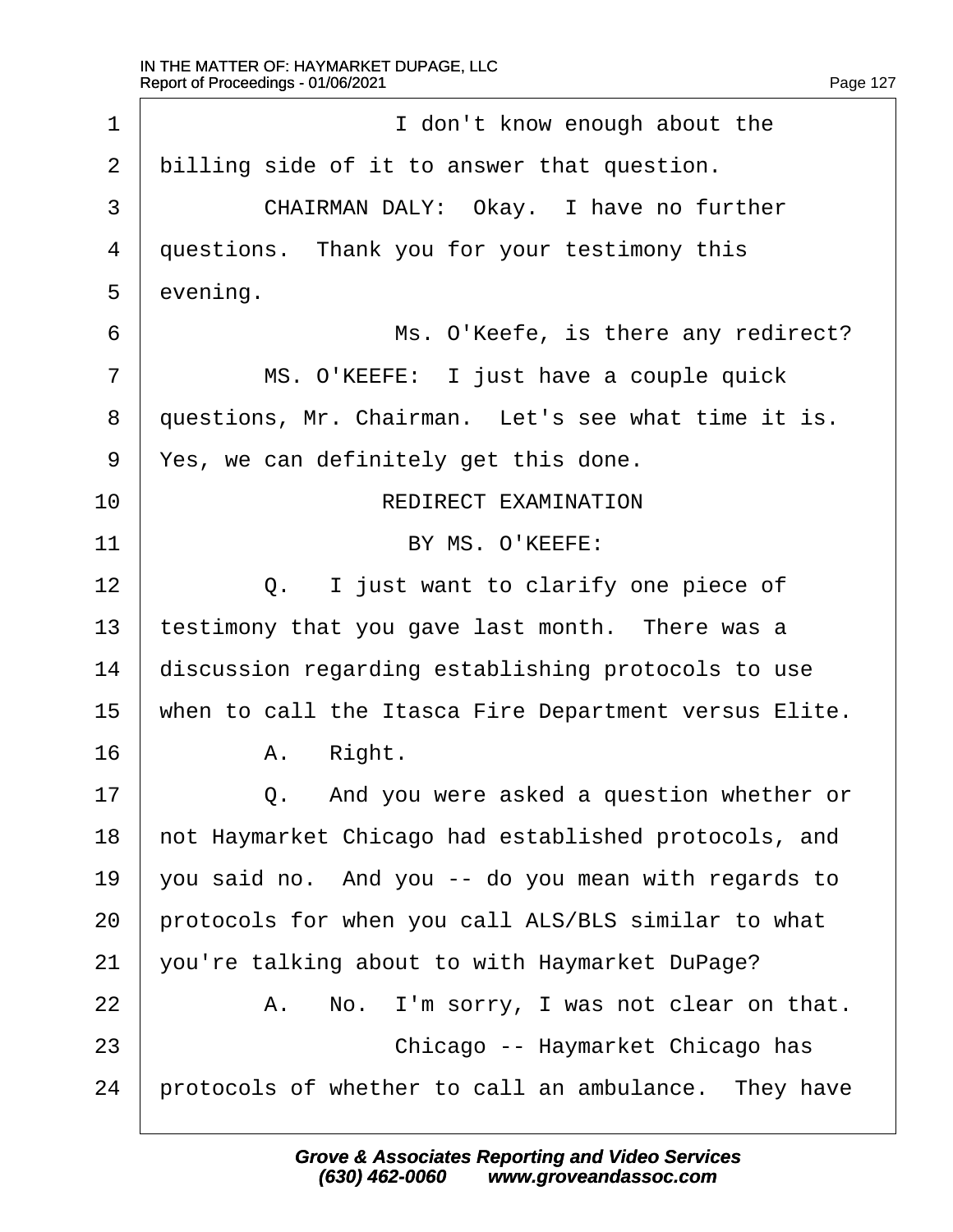| 1              |    | a policy. We discussed that.                          |
|----------------|----|-------------------------------------------------------|
| 2              |    | What I was referring to was the                       |
| 3              |    | ALS/BLS differentiation on who to call, whether you   |
| $\overline{4}$ |    | dall LEAD or you call for a municipal ambulance.      |
| 5              |    | Q. So they do have a protocol --                      |
| 6              |    | A. Yes.                                               |
| 7              |    | Q. -- for when they call ambulances --                |
| 8              |    | A. Yes.                                               |
| 9              |    | Q. -- in emergency situations? Okay.                  |
| 10             |    | Second, just a quick question about                   |
| 11             |    | Elite -- an Elite contract.                           |
| 12             |    | You testified that you talked with                    |
| 13             |    | two gentleman, Mr. Dooley and Mr. --                  |
| 14             |    | A. Sprinkle.                                          |
| 15             |    | Q. -- Sprinkle about Elite's capacities to            |
| 16             |    | provide supplemental services to Haymarket DuPage.    |
| 17             |    | It was inferred they were in the                      |
| 18             |    | sales department, but we also had a conversation with |
| 19             |    | a third gentleman at Elite, and his name was?         |
| 20             |    | A. Chris Bollinger.                                   |
| 21             | Q. | And what was his role in Elite?                       |
| 22             |    | A. So he was a manager, the operations                |
| 23             |    | manager for Elite, and he participated in the more    |
| 24             |    | technical side of the conversations to provide data.  |
|                |    |                                                       |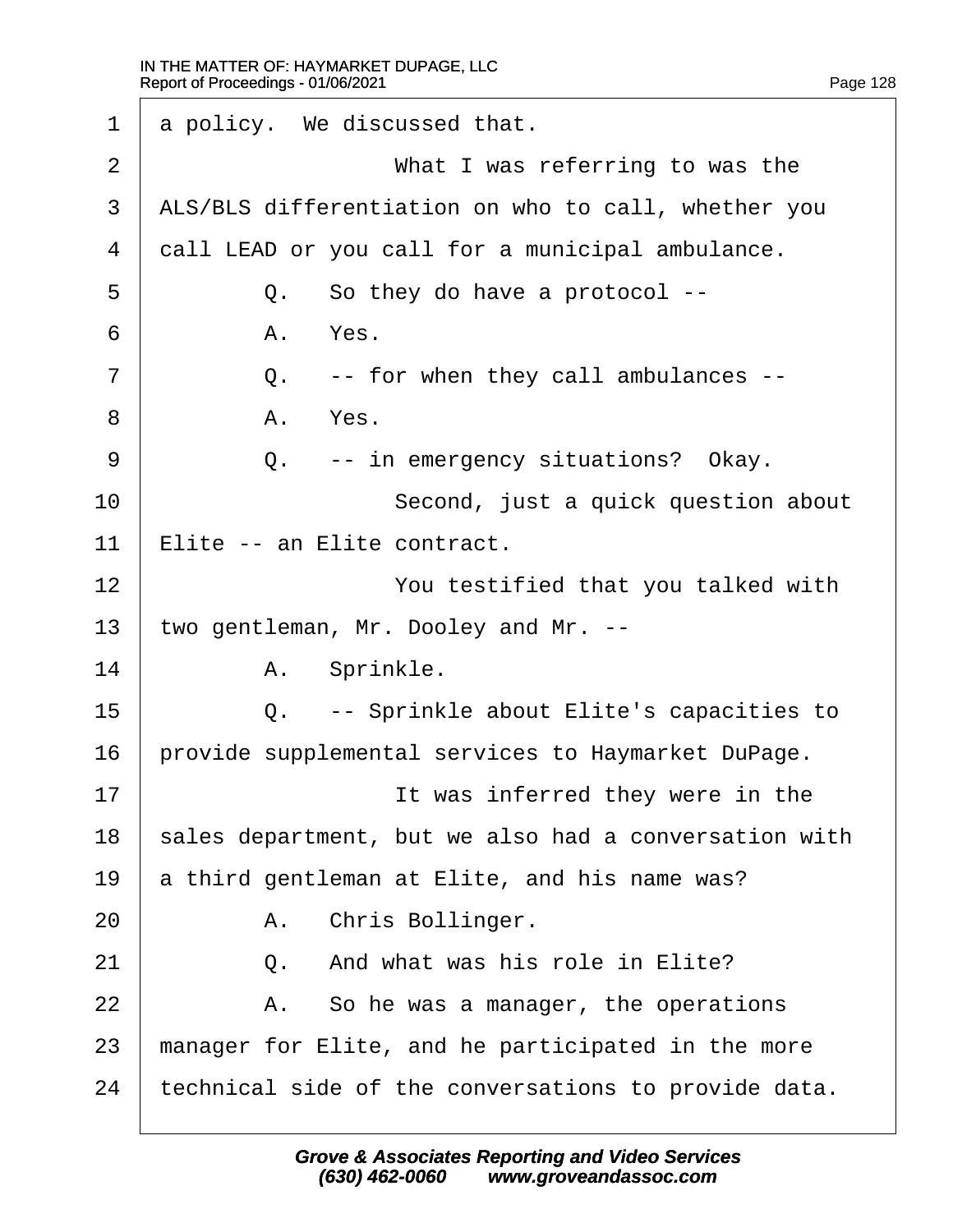| 1  |            | Q. So was he the person who is responsible           |
|----|------------|------------------------------------------------------|
| 2  |            | for and monitors response times, staging locations,  |
| 3  | et cetera? |                                                      |
| 4  |            | A. Yes.                                              |
| 5  |            | Q. So he was involved in those discussions?          |
| 6  |            | A. Correct.                                          |
| 7  |            | Q. Okay. Today -- to follow up on the                |
| 8  |            | questions that Mr. Chairman asked, in terms of MABAS |
| 9  |            | and Itasca, there was an issue where Itasca was      |
| 10 |            | overutilizing resources of the MABAS division.       |
| 11 |            | Would you assume that one of the                     |
| 12 |            | first steps would be that the Itasca Fire Department |
| 13 |            | in order to resolve this would go to Haymarket?      |
| 14 |            | A. I had suggested earlier that it would be          |
| 15 |            | beneficial to everyone if they would work together,  |
| 16 |            | and communicate, and review on a regular basis the   |
| 17 |            | calls and the types of calls. So, yes, I would hope  |
| 18 |            | that that's where they would go.                     |
| 19 |            | That's been my experience and what                   |
| 20 |            | 've done in the past.                                |
| 21 |            | Q. So can you clarify a little bit about             |
| 22 |            | what you've done in the past and what you would      |
| 23 |            | recommend happen here in terms of communication --   |
| 24 |            | enhanced communication between the Fire Protection   |
|    |            |                                                      |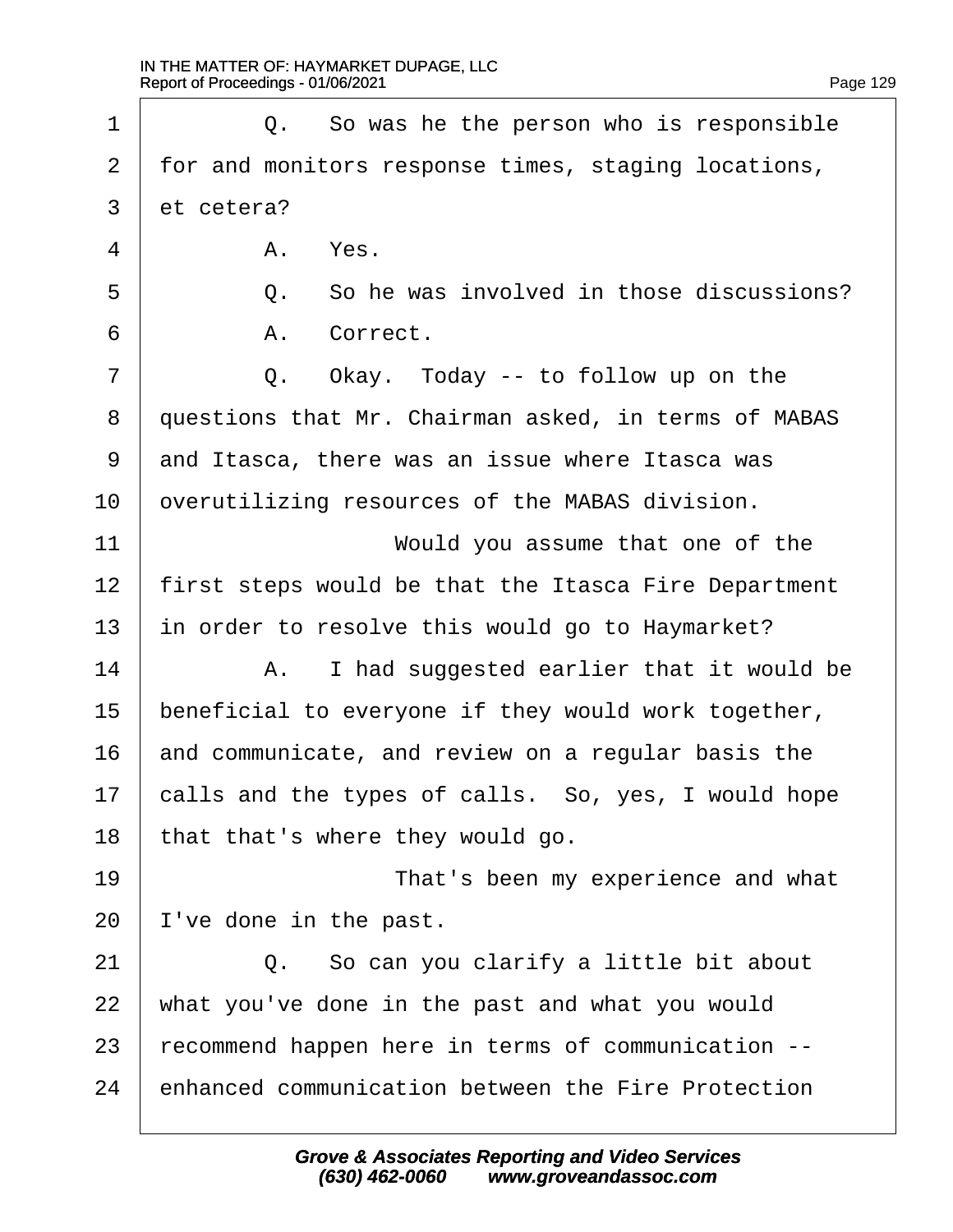1 District and Haymarket.  $2 \mid$  A. In my time as fire chief, you know, 3 dbviously we would have sites that would create 4 excessive calls or we felt they were excessive. We 5 would meet with their, you know, leadership and 6 discuss the reasons why, and we were always able to 7 address the issues at that point. 8 **8** A lot of times they were changing 9 procedures that they didn't know impacted us or they 10 weren't -- sometimes they were just unaware of the 11 calls. 12 **So I had recommended that Itasca** 13 leadership and Haymarket leadership meet on a regular 14 basis and talk about, actually, even the dispatch 15 policies, and review the calls on a regular basis so 16 that everybody is clear on what's going on in the 17 system that's being utilized. 18 **9 0.** So it would be normal to have those kind 19 bf communications -- $20$  | A. Oh, very much. 21· · · · · ·Q.· ·-- with the EMS services just to make 22 sure that everything works smoothly for all involved?  $23 \,$  A. It's -- it's in the best interest of 24 everybody to do that.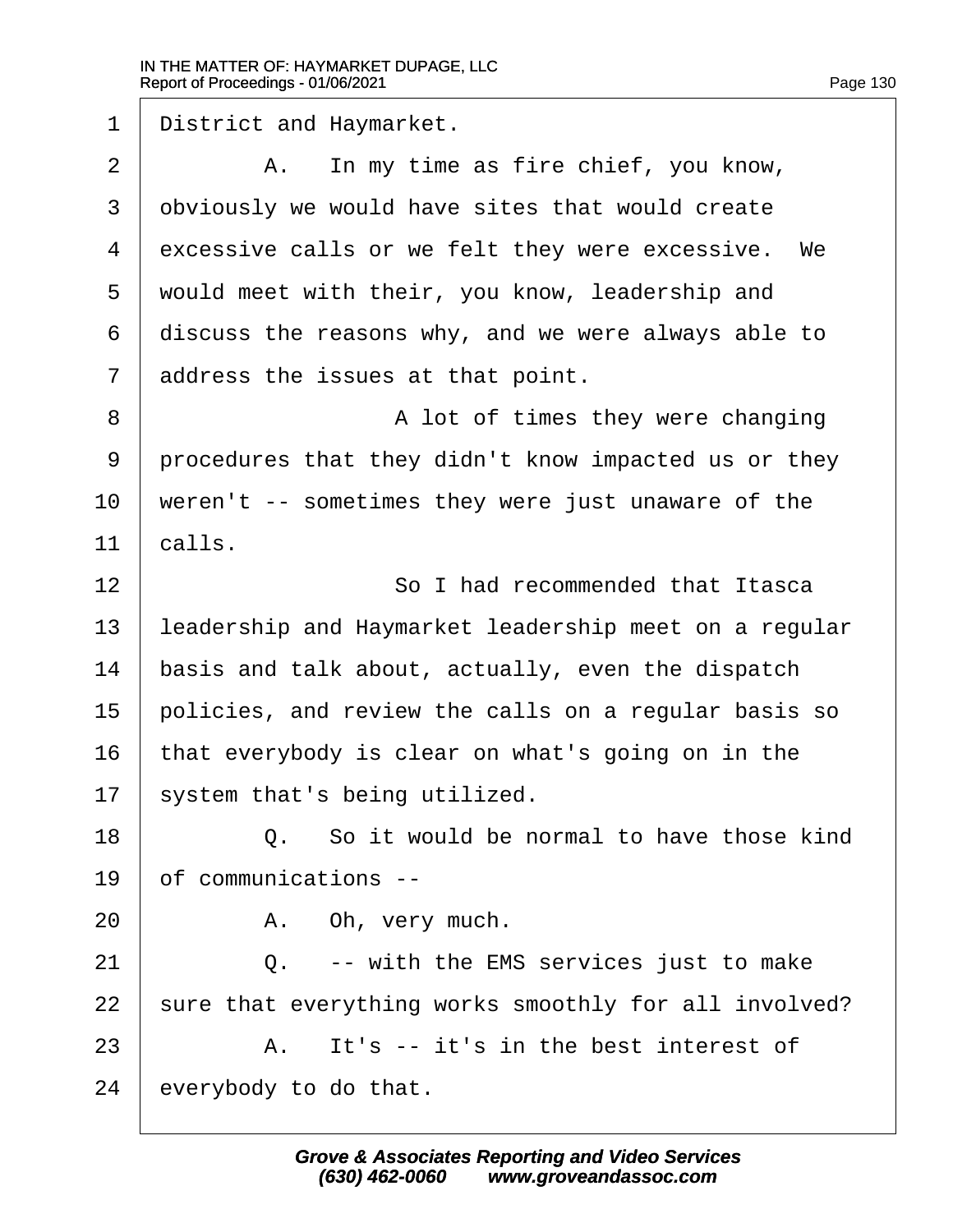| 1              | Q.<br>Okay, a couple more.                            |
|----------------|-------------------------------------------------------|
| $\overline{2}$ | Today if an ambulance was called to                   |
| 3              | a school, does it -- it means the residents won't get |
| 4              | an Itasca ambulance?                                  |
| 5              | A. No, they'll get an ambulance. If the               |
| 6              | Itasca ambulance is unavailable, the dispatch center  |
| 7              | tracks, actually, all the fire EMS resources in       |
| 8              | DuPage County, so they know where the closest         |
| 9              | ambulance is available and they would send that       |
| 10             | ambulance.                                            |
| 11             | Q. Let's make sure I've got everything                |
| 12             | here.                                                 |
| 13             | So just in one last conclusion, to                    |
| 14             | summarize your report, you found the projected total  |
| 15             | impact of Haymarket DuPage on the emergency services  |
| 16             | s going to be negligible; correct?                    |
| 17             | A. Correct.                                           |
| 18             | Q. And there should not be any adverse                |
| 19             | impacts on response times?                            |
| 20             | A. Correct.                                           |
| 21             | Q. And there should not be the need to add            |
| 22             | any additional personnel or equipment?                |
| 23             | A. Correct.                                           |
| 24             | MS. O'KEEFE: Okay. I have no further                  |
|                |                                                       |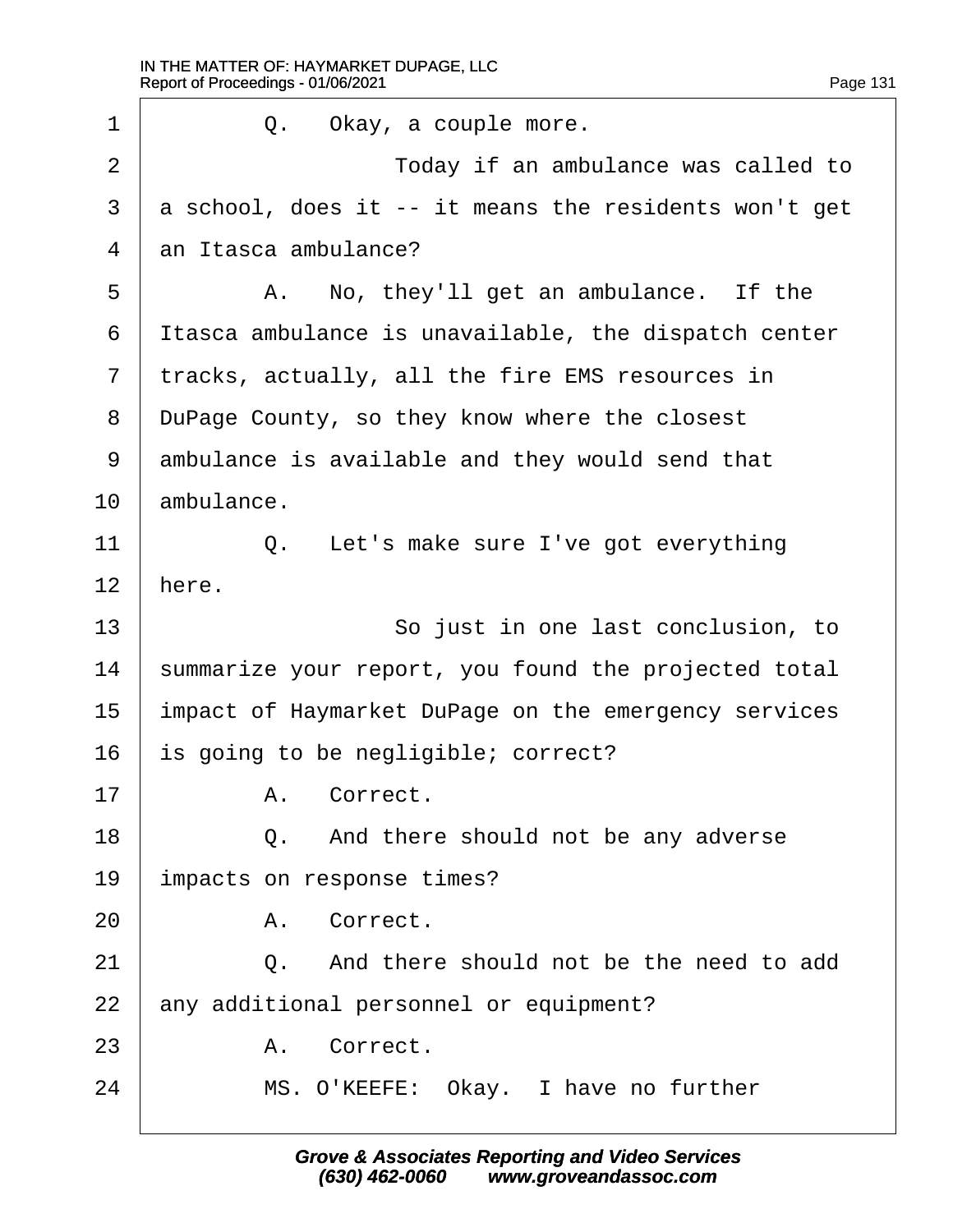| 1              | questions. Thank you very much, Mr. Dominik.          |
|----------------|-------------------------------------------------------|
| $\overline{2}$ | CHAIRMAN DALY: At this point before we                |
| 3              | donclude, I'd like to ask if the attorneys for the    |
| 4              | interested parties have any other follow-up questions |
| 5              | based on subsequent questioning to their original     |
| 6              | dross-examination.                                    |
| $\overline{7}$ | MR. DI NOLFO: This is Steve DiNolfo. I do             |
| 8              | have a few questions, if that's okay.                 |
| 9              | CHAIRMAN DALY: Please proceed.                        |
| 10             | <b>CROSS-EXAMINATION</b>                              |
| 11             | BY MR. DI NOLFO:                                      |
| 12             | Q. Starting where I think the Chairman was            |
| 13             | inquiring of you, Mr. Dominik, about MABAS -- and I   |
| 14             | guess just so everybody understands how this works -- |
| 15             | there's something called Mother MABAS, and then       |
| 16             | within Mother MABAS there's a number of divisions     |
| 17             | where various fire departments are members of;        |
| 18             | correct?                                              |
| 19             | A. Correct.                                           |
| 20             | All right. So when we talk about MABAS<br>Q.          |
| 21             | itself, you would agree with me that on a day-to-day  |
| 22             | basis they generally have no involvement; correct?    |
| 23             | A. Correct.                                           |
| 24             | The day-to-day interactions happen with<br>Q.         |
|                |                                                       |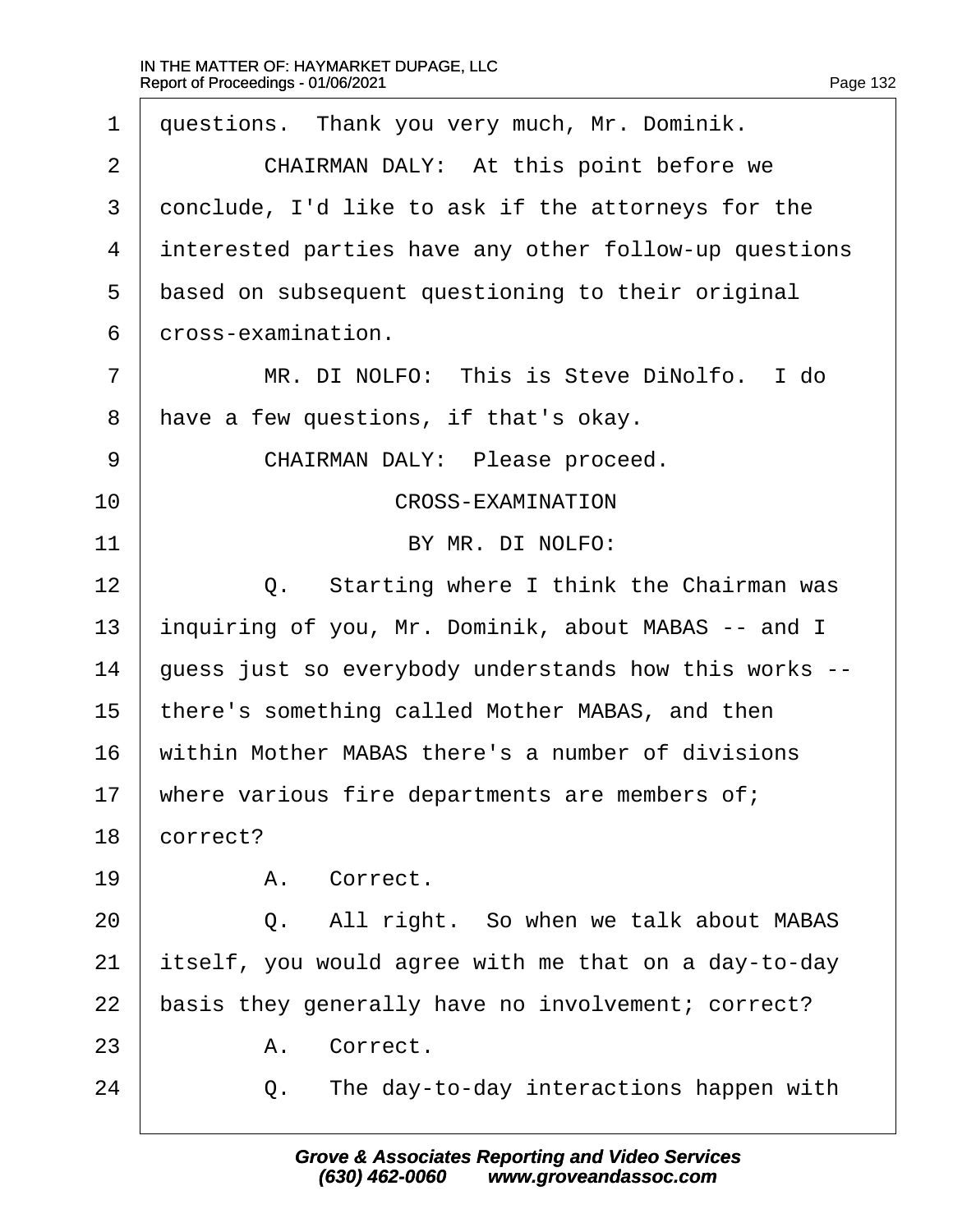| 1              | each division within MABAS?                          |
|----------------|------------------------------------------------------|
| $\overline{2}$ | A. Correct.                                          |
| 3              | Q. So for Itasca, that would be division             |
| 4              | $12$ ; correct?                                      |
| 5              | A. Correct.                                          |
| 6              | Q. So -- and the Chairman was asking you             |
| $\overline{7}$ | about if you start excessively using -- well, let me |
| 8              | back up first.                                       |
| 9              | You were part of a MABAS division                    |
| 10             | when you were chief; correct?                        |
| 11             | A. Correct.                                          |
| 12             | Q. And you understand that the                       |
| 13             | participation in MABAS in responding to your         |
| 14             | heighbors is voluntary; there's no mandate that you  |
| 15             | do it?                                               |
| 16             | A. Correct.                                          |
| 17             | Q. So if a neighbor feels that you are               |
| 18             | abusing the relationship under MABAS, they're under  |
| 19             | ho obligation to show up; true?                      |
| 20             | A. Correct.                                          |
| 21             | Q. All right. And as a matter of fact,               |
| 22             | if -- if -- you can actually be voted out of a MABAS |
| 23             | division by a majority of the members of that        |
| 24             | division; correct?                                   |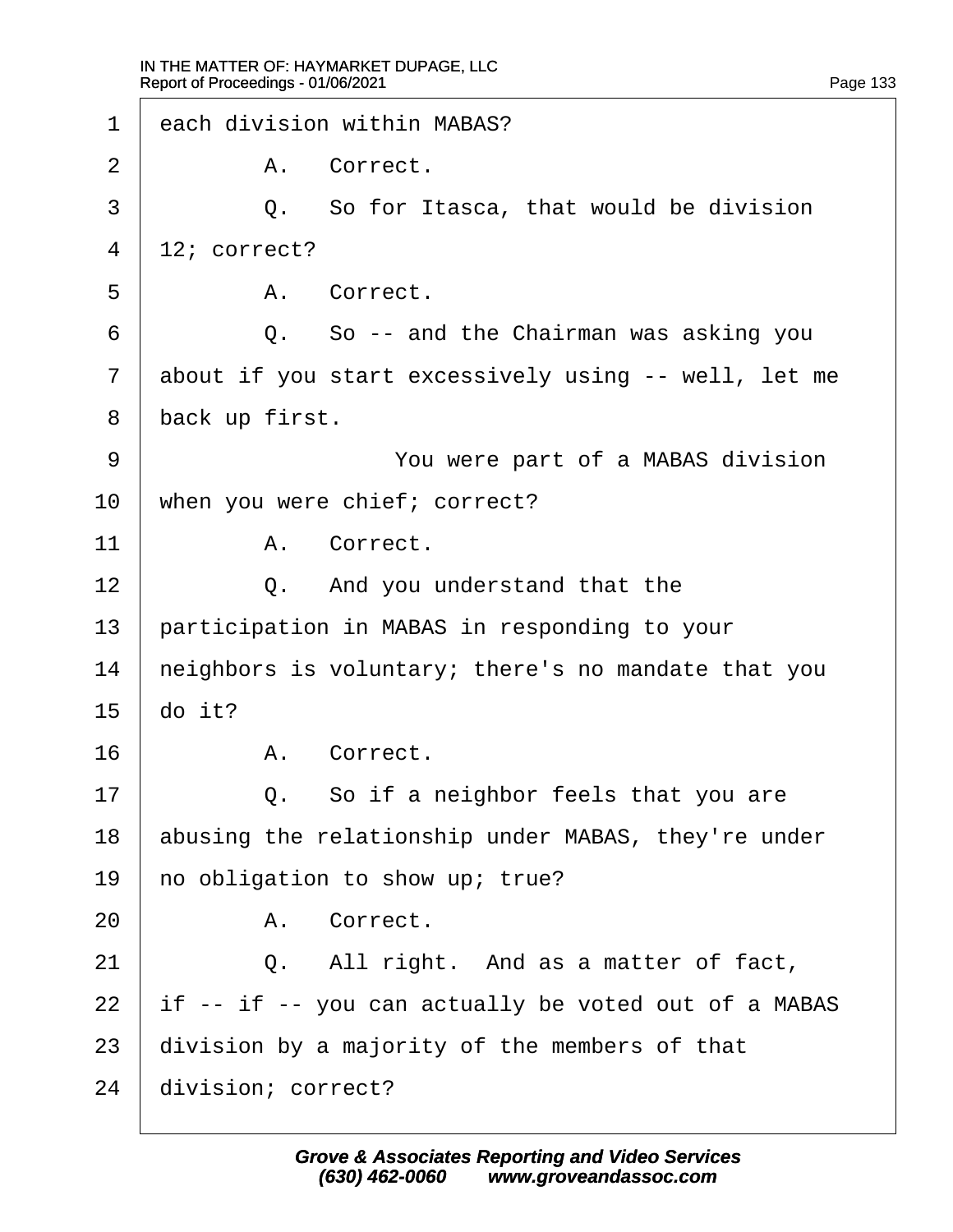| 1              | A. Correct.                                           |
|----------------|-------------------------------------------------------|
| 2              | Q. All right. So if you're, as I would                |
| 3              | say, a bad neighbor where you are relying heavily on  |
| 4              | your neighboring departments to cover calls within    |
| 5              | your community, there's going to be some pushback     |
| 6              | from those departments; correct?                      |
| $\overline{7}$ | A. Correct.                                           |
| 8              | Q. All right. And that pushback can go                |
| 9              | from conversations all the way up to telling you      |
| 10             | we're not going to respond; correct?                  |
| 11             | A. Well, Mr. DiNolfo, I've never heard                |
| 12             | anyone say, in our area anyhow, that they won't       |
| 13             | respond, so -- yes.                                   |
| 14             | Q. Fair. But nobody has had a 240-bed drug            |
| 15             | rehab facility put into their -- their fire district, |
| 16             | to your knowledge, until this point; correct?         |
| 17             | A. Correct.                                           |
| 18             | Q. All right. And one other section that              |
| 19             | the Chairman touched on was on your chart concerning  |
| 20             | calls per shift over a five-year average.             |
| 21             | Do you remember him asking you                        |
| 22             | questions about that?                                 |
| 23             | A. Yes, I do.                                         |
| 24             | Q. And I think it basically shows that                |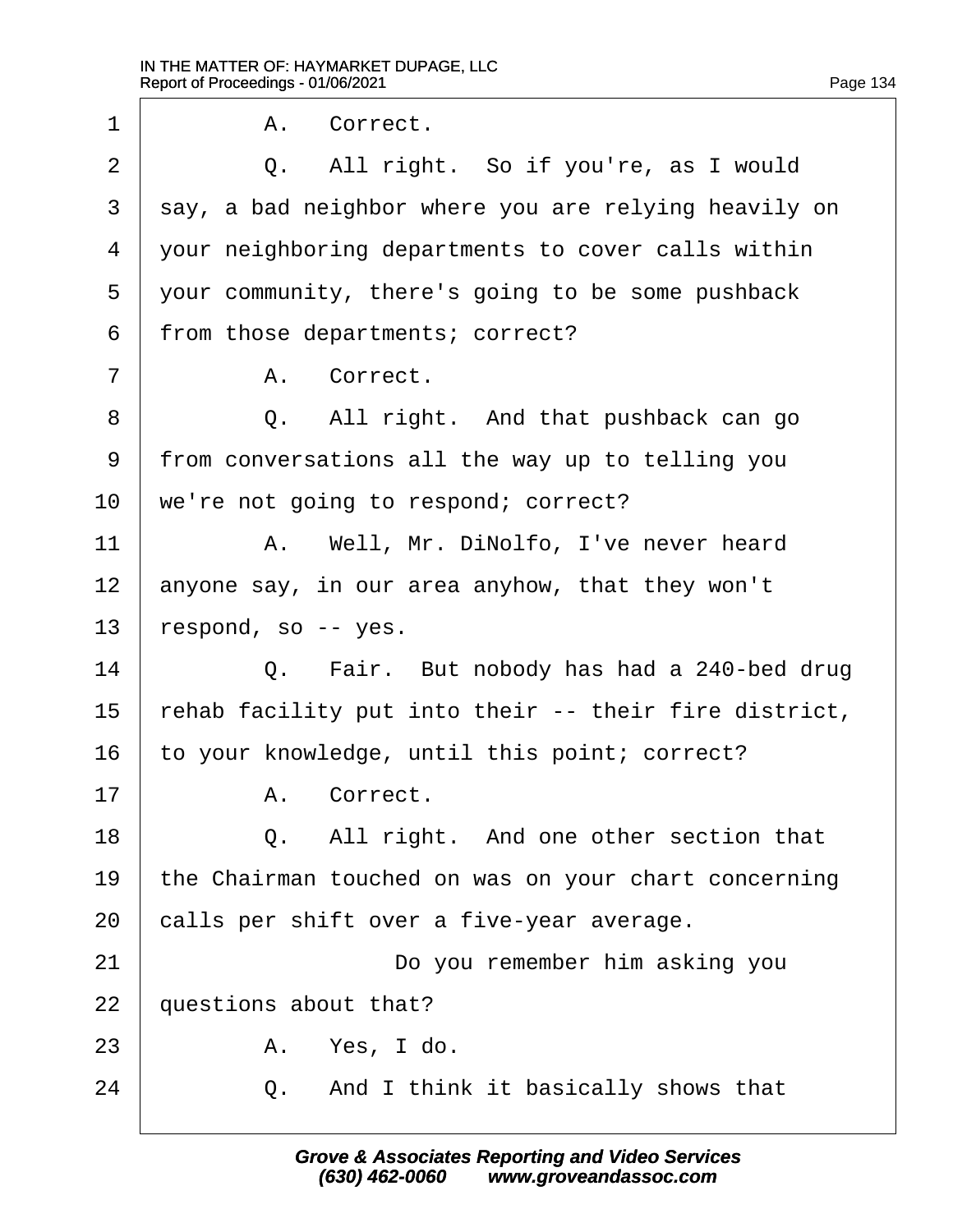| $\mathbf 1$    |                | Elmhurst -- which is a big municipality, correct,   |
|----------------|----------------|-----------------------------------------------------|
| 2              | than Itasca -- |                                                     |
| 3              |                | A. Yes.                                             |
| 4              | Q.             | -- have more ambulances?                            |
| 5              |                | A. Yes.                                             |
| 6              |                | Q. All right. And they respond to, on               |
| $\overline{7}$ |                | average, over a five-year period 65 calls, where    |
| 8              |                | <b>Itasca Fire Protection District with its one</b> |
| 9              |                | ambulance averages 68; is that correct?             |
| 10             |                | A. Correct.                                         |
| 11             |                | Q. And West Chicago, you agree with me, is          |
| 12             |                | a bigger unit of -- I'm sorry, a bigger village or  |
| 13             |                | city than Itasca?                                   |
| 14             |                | A. Correct.                                         |
| 15             |                | Q. Have multiple stations?                          |
| 16             |                | A. Yes.                                             |
| 17             | Q.             | Multiple ambulances, and yet they                   |
| 18             |                | respond on average to less calls over a five-year   |
| 19             |                | period than Itasca. Is that correct?                |
| 20             |                | A. Correct.                                         |
| 21             |                | Q. And with the exception of, perhaps,              |
| 22             |                | Oakbrook Terrace, you would agree with me that all  |
| 23             |                | the other entities listed have multiple stations,   |
| 24             |                | multiple ambulances, and -- and more personnel than |
|                |                |                                                     |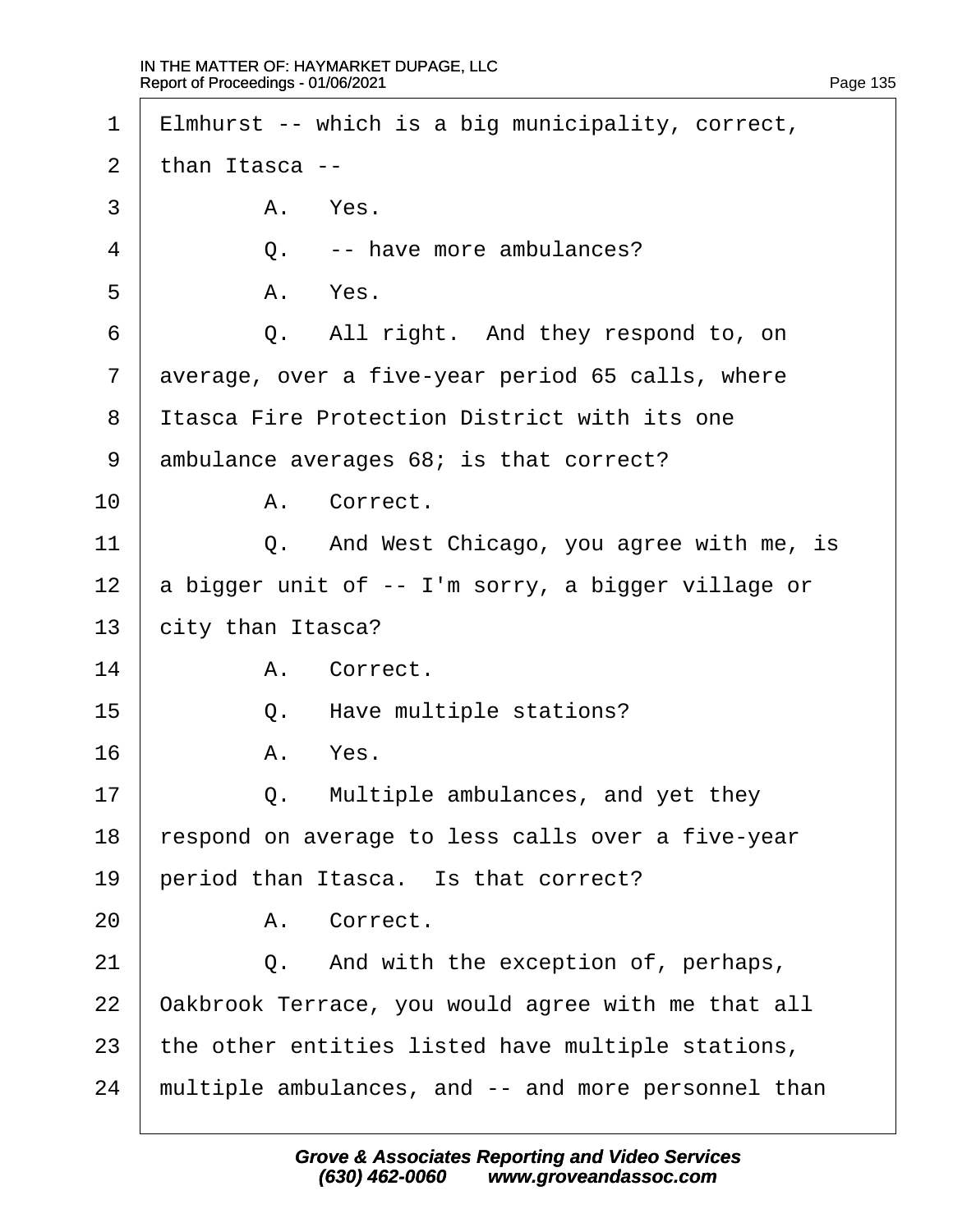| $\mathbf 1$    | Itasca Fire Protection District; correct?             |
|----------------|-------------------------------------------------------|
| 2              | A. Correct, but I think you're                        |
| 3              | misrepresenting the chart.                            |
| $\overline{4}$ | The chart is meant to show how many                   |
| 5              | dalls per staff member. So obviously larger           |
| 6              | dommunities have more staff, they can go on more      |
| $\overline{7}$ | dalls or less calls. It's the community's             |
| 8              | determination on their staffing.                      |
| 9              | Q. And, I'm sorry, I wasn't trying to                 |
| 10             | misrepresent the chart.                               |
| 11             | I was just asking the question that                   |
| 12             | other than Oakbrook Terrace, all the other            |
| 13             | municipalities are significantly larger and have more |
| 14             | ambulances and recourses than Itasca Fire Protection  |
| 15             | District. That was my only question. And you agree    |
| 16             | with that; correct?                                   |
| 17             | A. Well, as I had indicated earlier, this             |
| 18             | was MABAS Division 12, and the departments that I     |
| 19             | could determine were fully career.                    |
| 20             | So I did not look, Mr. DiNolfo, for                   |
| 21             | other departments that were smaller or larger.        |
| 22             | This MABAS grouping, as you talked                    |
| 23             | about, is all broken down into groups. For me, as     |
| 24             | being a fire professional with 30-plus years of       |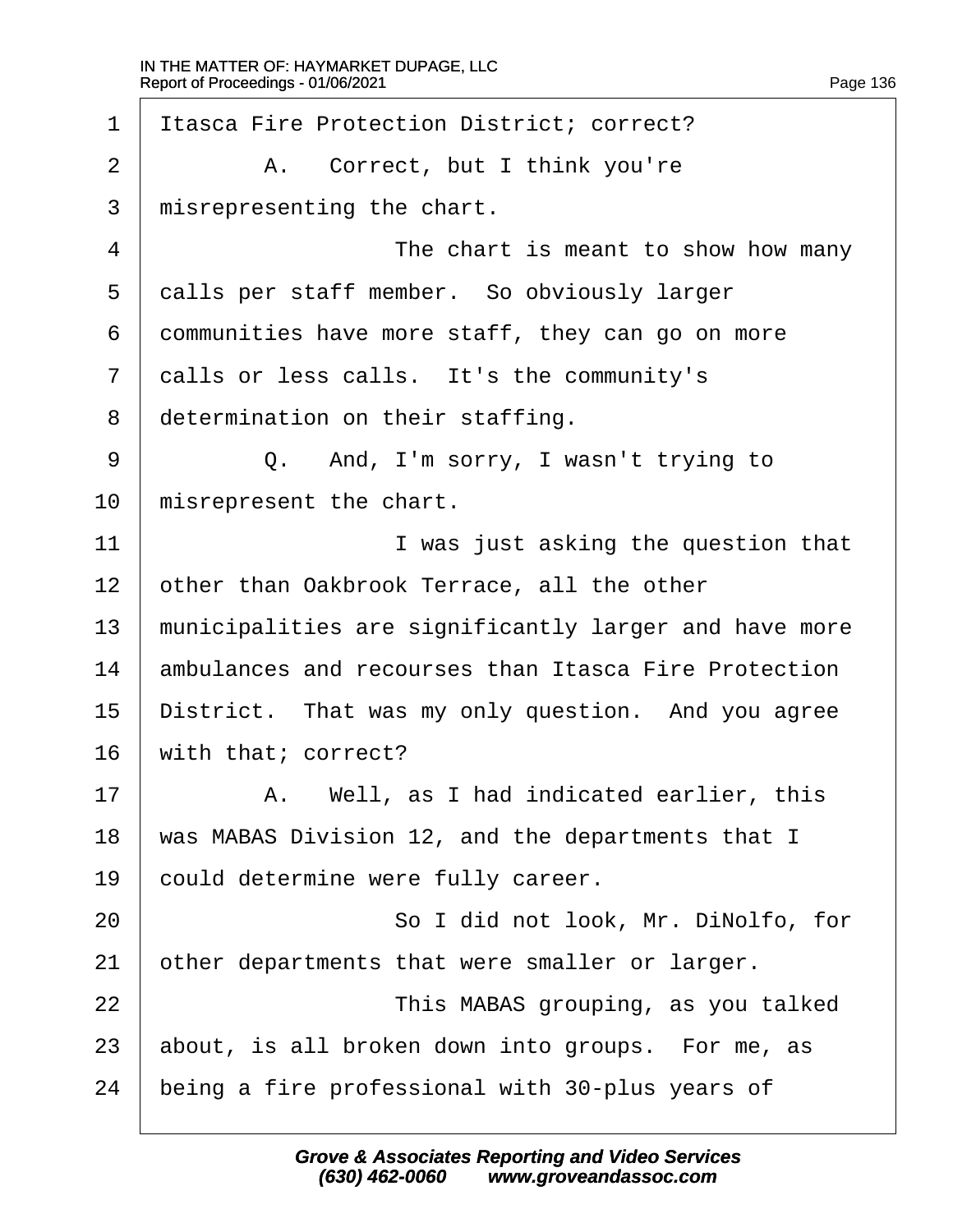| 1              | experience, very familiar with the MABAS system, this |
|----------------|-------------------------------------------------------|
| 2              | was the easiest way for me to identify a group, is    |
| 3              | through the MABAS division.                           |
| $\overline{4}$ | Q. Okay. Switching gears on you now, is               |
| 5              | that Ms. O'Keefe asked you about, apparently, you're  |
| 6              | dlarifying your testimony concerning protocols for    |
| $\overline{7}$ | Haymarket Chicago.                                    |
| 8              | You said there's a policy for when                    |
| 9              | to call for an ambulance, is that correct, that       |
| 10             | exists at the Haymarket facility?                     |
| 11             | A. Yes, it does.                                      |
| 12             | Q. All right. And what is their policy for            |
| 13             | when they're supposed to call an ambulance?           |
| 14             | It's a basic triaging policy.<br>А.                   |
| 15             | Q. Okay. Very briefly, tell me when --                |
| 16             | what triggers to call the ambulance when they get to  |
| 17             | the triage? What do they need for the triage to call  |
| 18             | an ambulance?                                         |
| 19             | A. Mr. DiNolfo, I looked at it a while ago.           |
| 20             | They had a comprehensive policy, in my opinion, that  |
| 21             | they utilize with their trained medical professionals |
| 22             | on when an ambulance was needed, and then that they   |
| 23             | would call the ambulance if needed.                   |
| 24             | Okay. But as you sit here today,<br>Q.                |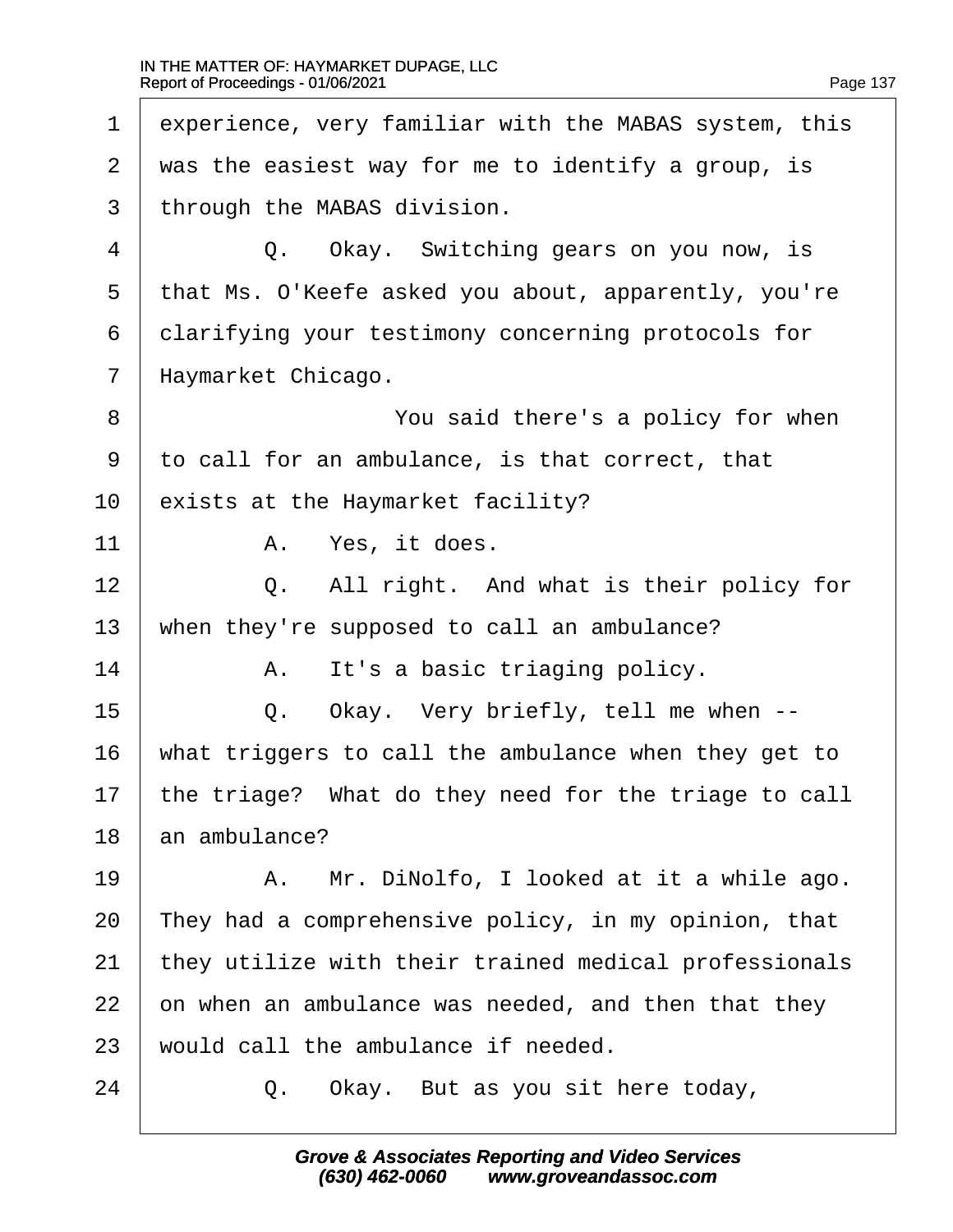1 understanding you may have seen it a while ago, you 2 don't know what it says or what the triage tree is 3 for that? 4 | A. Not exactly, no.  $5 \mid Q$ . Okay. Did you -- do you -- have you 6 seen the proposed policy for the facility here in 7 Haymarket? 8 | A. So, yes. That was part of the reason we 9 were talking about it. 10 **I** We worked on -- I gave them ideas. 11  $\parallel$  did not create the policy. I gave them my 12 perspective on that policy and what I felt was 13 important for them to utilize in that policy. 14 **And I do believe that that would** 15 also be beneficial if the Itasca Fire Protection 16 District would be involved in that.  $17$   $\Box$  Q. Okay. And under your policy that you 18 dave advice as to how it should work, when is -- and 19 I don't care whether it's 911 or Elite. When is 20 Haymarket going to call for an ambulance regardless 21  $\theta$  f who it is?  $22$   $\parallel$  A. So it is very basic based on medical 23 heed. You know, very similar, actually, to the 24 bolicy in Chicago, but the details of that I look for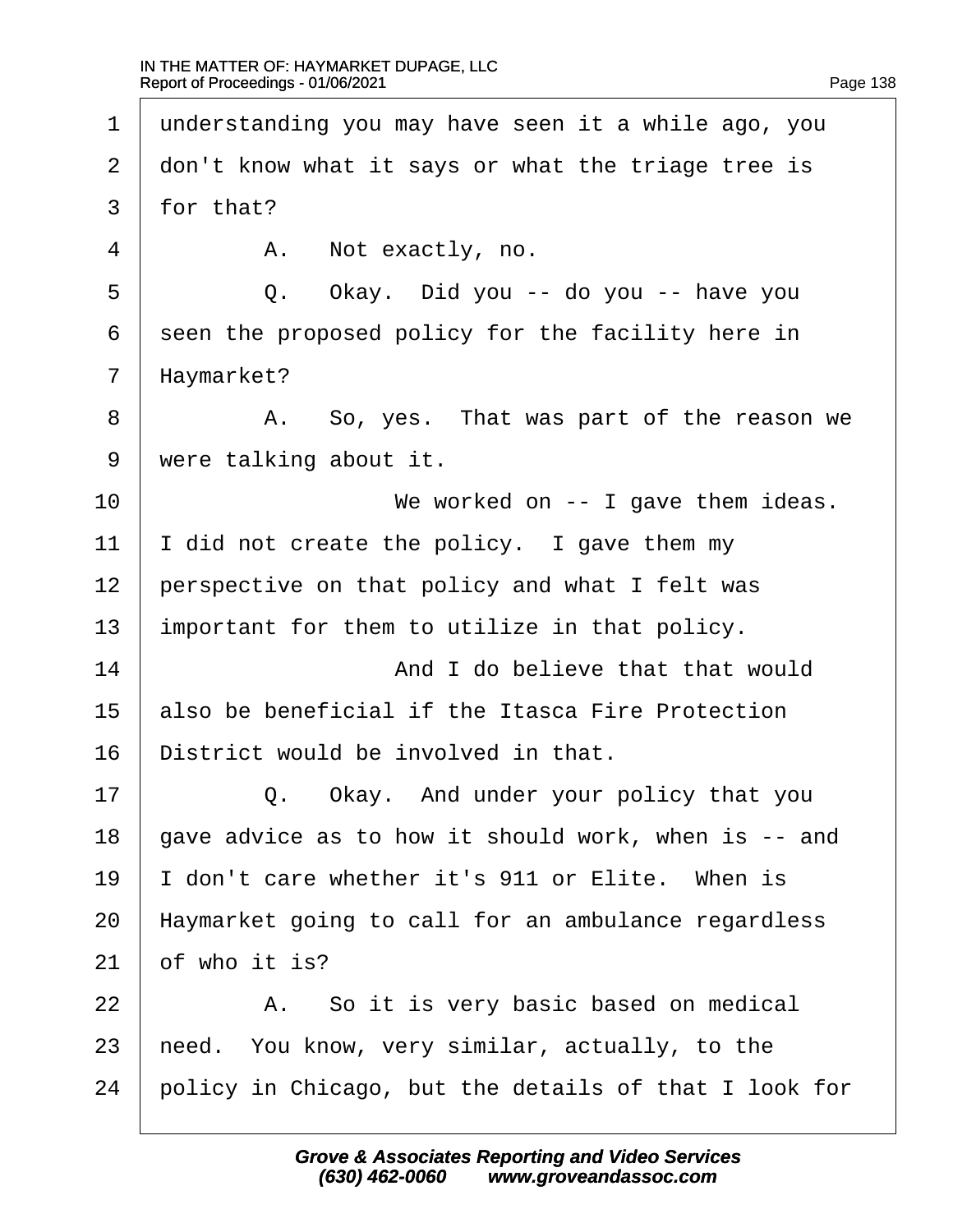| $\mathbf 1$    | them to work out. I did not get involved in the      |
|----------------|------------------------------------------------------|
| $\overline{2}$ | details, sir.                                        |
| 3              | Q. All right. Now, Counsel also asked you            |
| 4              | about, apparently, some conversations you had with   |
| 5              | the Elite Ambulance. And I think it was              |
| 6              | Mr. Ellenbecker who asked you who you spoke with.    |
| $\overline{7}$ | And your memory was that you spoke to two salesmen;  |
| 8              | is that correct? You had no recollection at the time |
| 9              | of speaking to the operational manager?              |
| 10             | A. No. No, that was not the case at all.             |
| 11             | We spoke with those two people                       |
| 12             | extensively. We also spoke with Mr. Bollinger, you   |
| 13             | know, actually more than once.                       |
| 14             | Q. I'm not saying you didn't speak with              |
| 15             | him. My point is very simple. When you were asked    |
| 16             | who you spoke with, at the time you answered the     |
| 17             | question the only two people you could remember      |
| 18             | speaking to were the two salesmen; correct?          |
| 19             | A. No, that's not true. I mentioned their            |
| 20             | hames, but I certainly was not trying to not include |
| 21             | Mr. Bollinger. If I made it sound that way, I'm      |
| 22             | sorry.                                               |
| 23             | Q. You don't have to apologize by any                |
| 24             | means.                                               |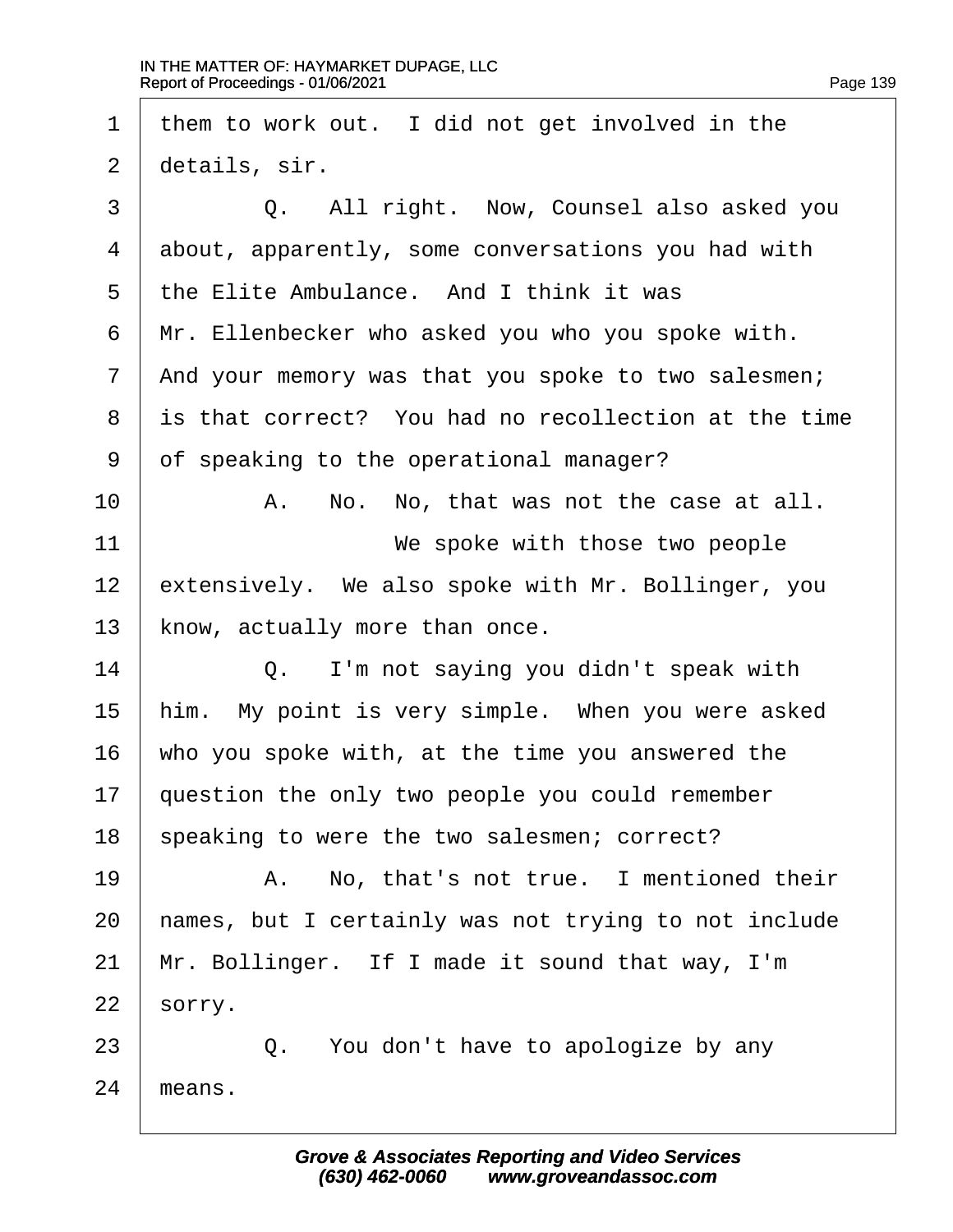| 1              | I guess the reason I'm asking the                    |
|----------------|------------------------------------------------------|
| $\overline{2}$ | question is, is given that you are here to testify   |
| 3              | about what Elite would be doing and not be doing as  |
| 4              | it pertains to the Haymarket facility, I would think |
| 5              | that the person who would be in the forefront would  |
| 6              | be the operations manager who could speak to the     |
| $\overline{7}$ | dapacities and abilities of Elite, and I was just    |
| 8              | durious why you didn't mention him.                  |
| 9              | A. No, we did speak with him. I'm sorry if           |
| 10             | didn't bring that name up earlier.                   |
| 11             | Q. Okay. You also started talking, I                 |
| 12             | believe, about interaction between, you said, Itasca |
| 13             | and Haymarket.                                       |
| 14             | Do you know what level of                            |
| 15             | Interaction Haymarket Chicago has with the Chicago   |
| 16             | Fire Department, how much they interact with those?  |
| 17             | MS. O'KEEFE: Objection. That's outside the           |
| 18             | scope of the redirect.                               |
| 19             | MR. DI NOLFO: It -- it is not. It is                 |
| 20             | exactly what you asked and --                        |
| 21             | MS. O'KEEFE: No, we talked -- we were                |
| 22             | focusing -- the nature of the question was focusing  |
| 23             | on good communications that could be had between     |
| 24             | Itasca and the Fire Protection District and          |
|                |                                                      |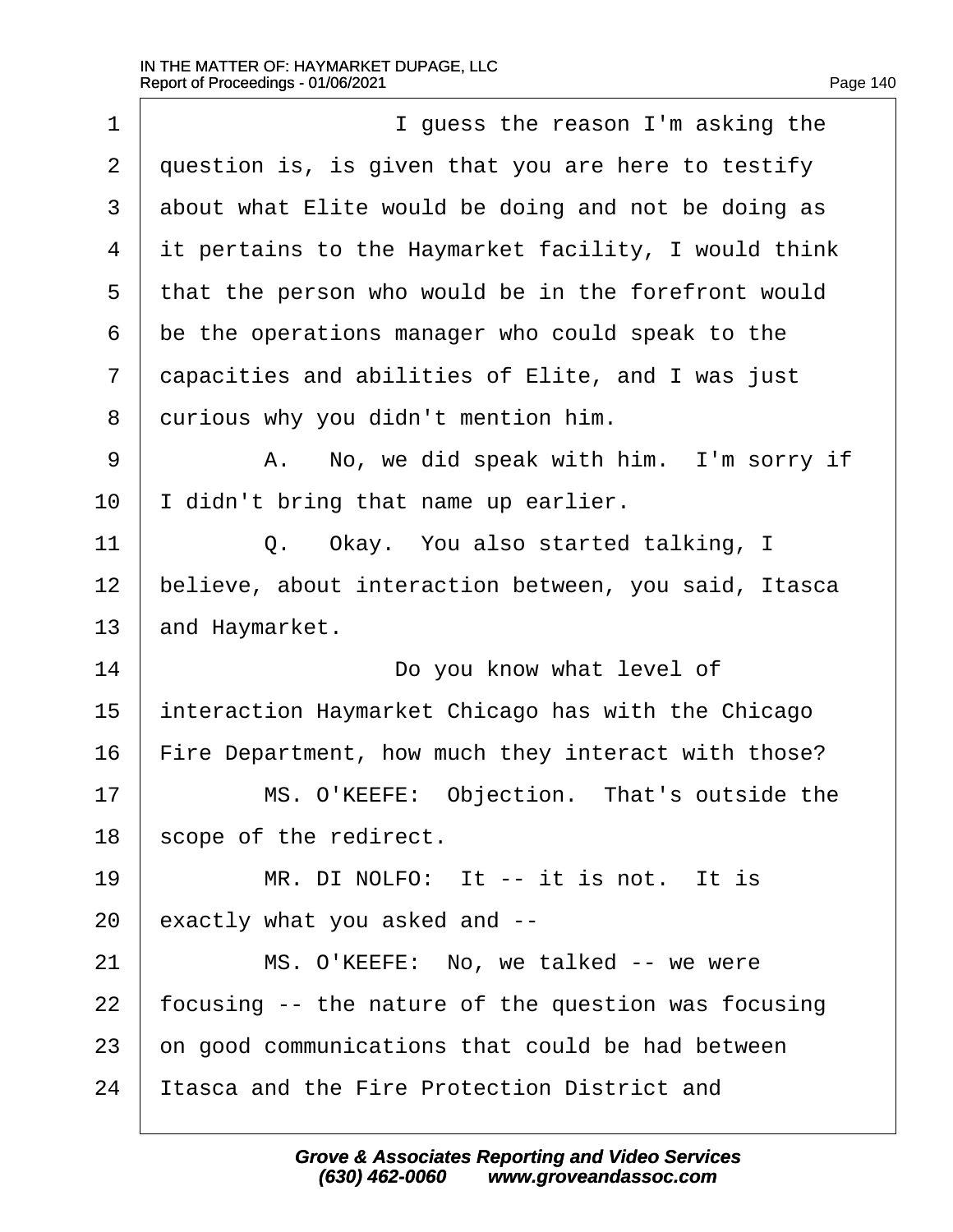| 1              | Haymarket.                                            |
|----------------|-------------------------------------------------------|
| $\overline{2}$ | It did not involve in any way                         |
| 3              | dommunication between -- with the Chicago Fire        |
| 4              | Department, so it's outside the scope of redirect.    |
| 5              | MR. DI NOLFO: Well, I don't think it is, and          |
| 6              | if -- the thing is, if your point is about the        |
| $\overline{7}$ | dommunication, I think what they do now is relevant   |
| 8              | to what they're going to do, potentially, when the    |
| 9              | facility shows up in Itasca.                          |
| 10             | I'll let Mr. Hervas rule.                             |
| 11             | MR. HERVAS: Mr. DiNolfo, would you just               |
| 12             | please repeat the question again.                     |
| 13             | MR. DI NOLFO: Sure.                                   |
| 14             | BY MR. DI NOLFO:                                      |
| 15             | Q. You had some conversation about                    |
| 16             | interaction between the EMS providers and Haymarket,  |
| 17             | and you said that would be a normal process that you  |
| 18             | have seen and you actually have experienced yourself; |
| 19             | correct?                                              |
| 20             | A. Are you directing the question back at             |
| 21             | me, Mr. DiNolfo?                                      |
| 22             | Q. That's correct, Mr. Dominik.                       |
| 23             | A. Okay. Yes.                                         |
| 24             | Q. All right. And you, I think, to one of             |
|                |                                                       |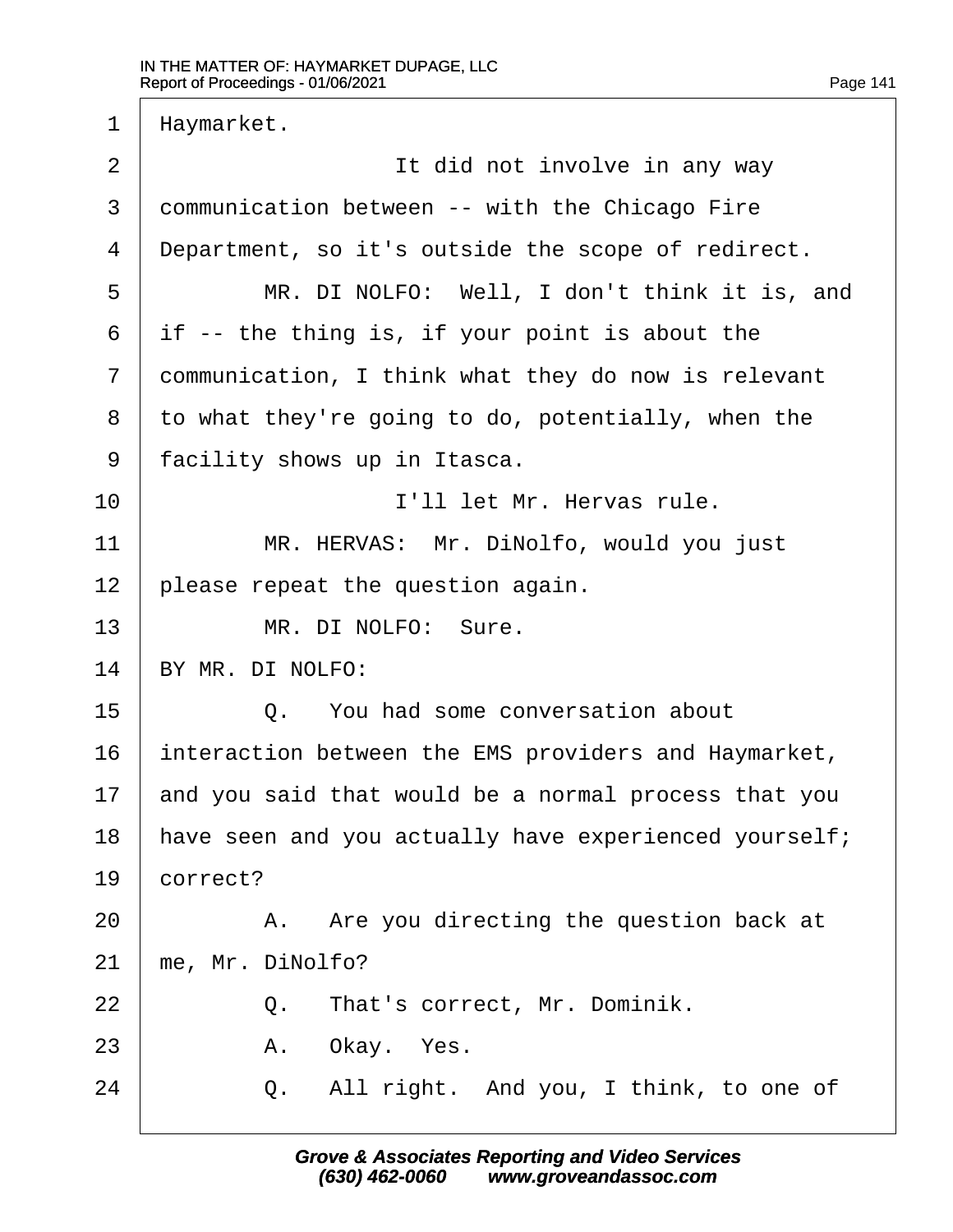| Page 142 |  |
|----------|--|
|          |  |

| 1              | Ms. O'Keefe's questions said that you would expect   |
|----------------|------------------------------------------------------|
| 2              | Itasca to have some line of communication with       |
| 3              | Haymarket to discuss issues. Did I kind of summarize |
| 4              | what you said correctly?                             |
| 5              | A. Yes. It would be good business                    |
| 6              | practice, yes.                                       |
| $\overline{7}$ | Q. Sure. So my question is, the best way             |
| 8              | to gauge Haymarket's willingness to participate in   |
| 9              | dommunication with Itasca Fire Protection District   |
| 10             | would be for you to know what their level of         |
| 11             | communication is with the City of Chicago Fire       |
| 12             | Department.                                          |
| 13             | Do you know what it is?                              |
| 14             | MS. O'KEEFE: And, therefore, I objected and          |
| 15             | said it was outside the scope of redirect --         |
| 16             | MR. HERVAS: I'm going to overrule --                 |
| 17             | MS. O'KEEFE: -- straight into --                     |
| 18             | MR. HERVAS: I'm going to overrule the                |
| 19             | objection. It goes directly to the -- to the subject |
| 20             | matter of discussing the MABAS issue. He's just      |
| 21             | asking what he knows about any other communication.  |
| 22             | think it's fair.                                     |
| 23             | BY MR. DI NOLFO:                                     |
| 24             | Q. So, Mr. Dominik, do you know what level           |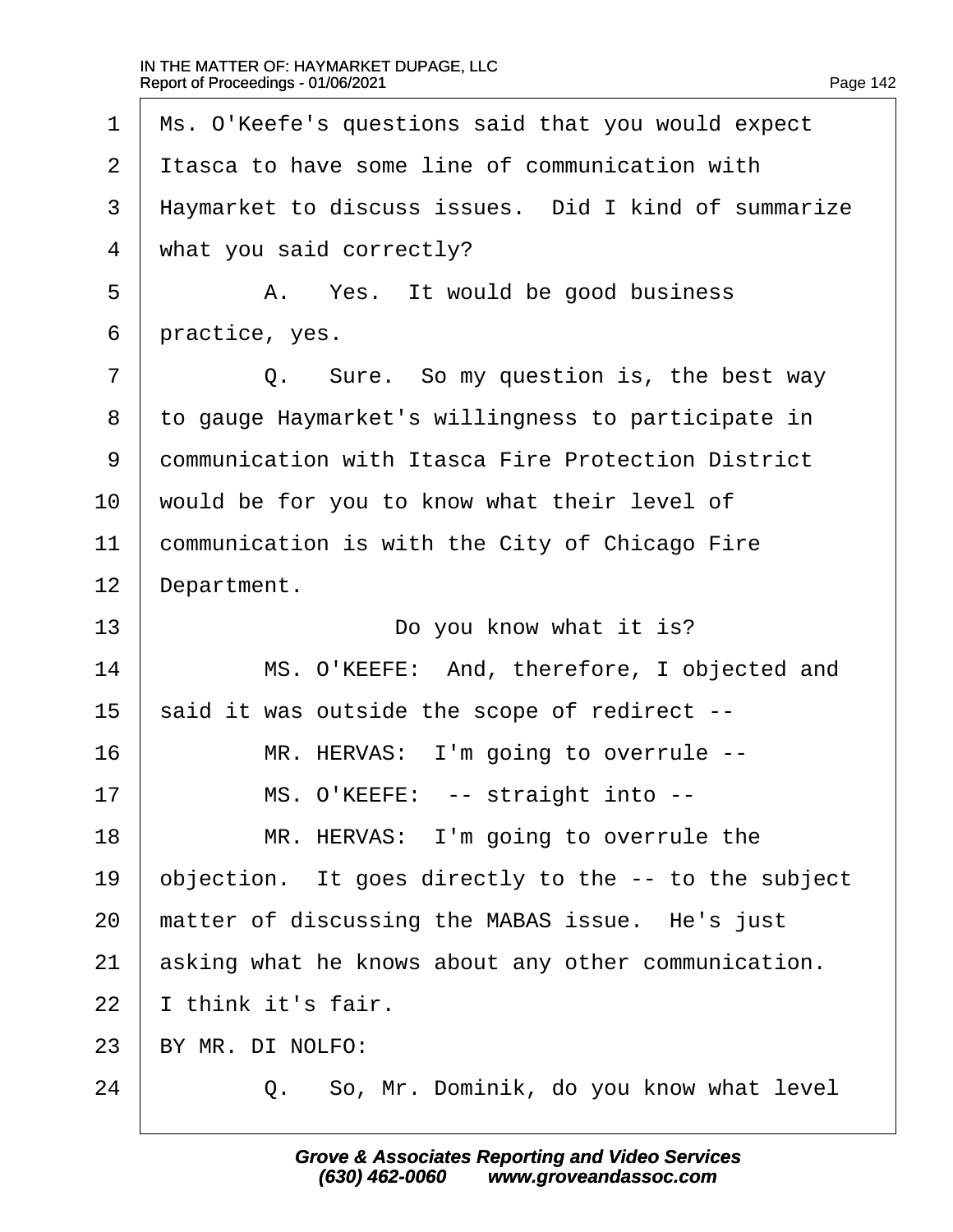| 1              | of communication Haymarket Chicago has with the       |
|----------------|-------------------------------------------------------|
| 2              | <b>Chicago Fire Department?</b>                       |
| 3              | A. No. All I can explain is they seem to              |
| 4              | have a good working relationship, and Chicago         |
| 5              | obviously provides service to them.                   |
| 6              | Q. And I think you shared with us,                    |
| $\overline{7}$ | Harkening back to your days as chief, that you had    |
| 8              | dertain situations where you had conversations with   |
| 9              | facilities in your jurisdiction that were creating    |
| 10             | what you believe to be excessive calls.               |
| 11             | Do you remember saying that just a                    |
| 12             | few minutes ago?                                      |
| 13             | A. Yes.                                               |
| 14             | All right. And those would be<br>Q.                   |
| 15             | facilities like nursing homes, perhaps, urgent care   |
| 16             | facilities, long-term care facilities, things of that |
| 17             | hature?                                               |
| 18             | A. Those are some of them, correct.                   |
| 19             | Q. What other ones were there that you had            |
| 20             | issues with?                                          |
| 21             | Mostly in that area. Sometimes,<br>A.                 |
| 22             | actually, it was fire departments themselves.         |
| 23             | Q. Okay. Them calling you too often saying            |
| 24             | need help; right?                                     |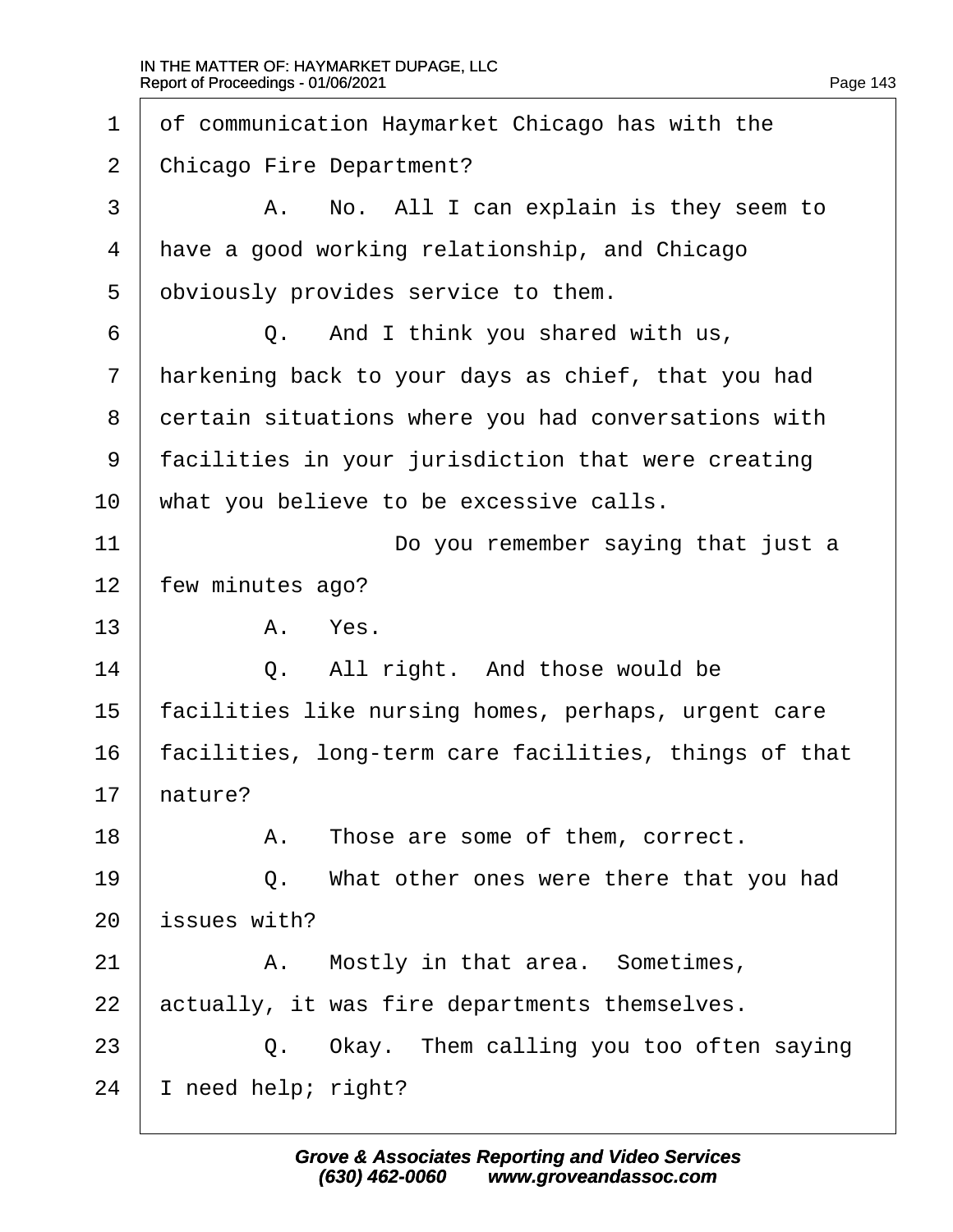<span id="page-144-0"></span>

| 1              | A. Well, it's agreements that we worked out           |  |  |  |  |
|----------------|-------------------------------------------------------|--|--|--|--|
| $\overline{2}$ | to provide service collectively.                      |  |  |  |  |
| 3              | Q. Sure. All right.                                   |  |  |  |  |
| 4              | Now, you would agree with me that                     |  |  |  |  |
| 5              | you can have a lot of conversations with nursing      |  |  |  |  |
| 6              | homes, neighboring departments, but you're not aware  |  |  |  |  |
| $\overline{7}$ | of any power that Itasca Fire Protection District has |  |  |  |  |
| 8              | to make Haymarket or any other entity reduce their    |  |  |  |  |
| 9              | impact on their service needs; true?                  |  |  |  |  |
| 10             | A. Correct.                                           |  |  |  |  |
| 11             | Q. All right. So you can talk until you're            |  |  |  |  |
| 12             | blue in the face. Unless that entity is willing to    |  |  |  |  |
| 13             | be a good partner, things may not change?             |  |  |  |  |
| 14             | A. That certainly could happen.                       |  |  |  |  |
| 15             | Q. Just give me one moment. I think I'm               |  |  |  |  |
| 16             | all done with my questions.                           |  |  |  |  |
| 17             | MR. DI NOLFO: I have no further questions.            |  |  |  |  |
| 18             | Thank you, Mr. Dominik.                               |  |  |  |  |
| 19             | MR. ELLENBECKER: Mr. Chairman, I just have a          |  |  |  |  |
| 20             | very short follow-up.                                 |  |  |  |  |
| 21             | CHAIRMAN DALY: Please proceed.                        |  |  |  |  |
| 22             | RECROSS-EXAMINATION                                   |  |  |  |  |
| 23             | BY MR. ELLENBECKER:                                   |  |  |  |  |
| 24             | Q. Mr. Dominik, this is actually a                    |  |  |  |  |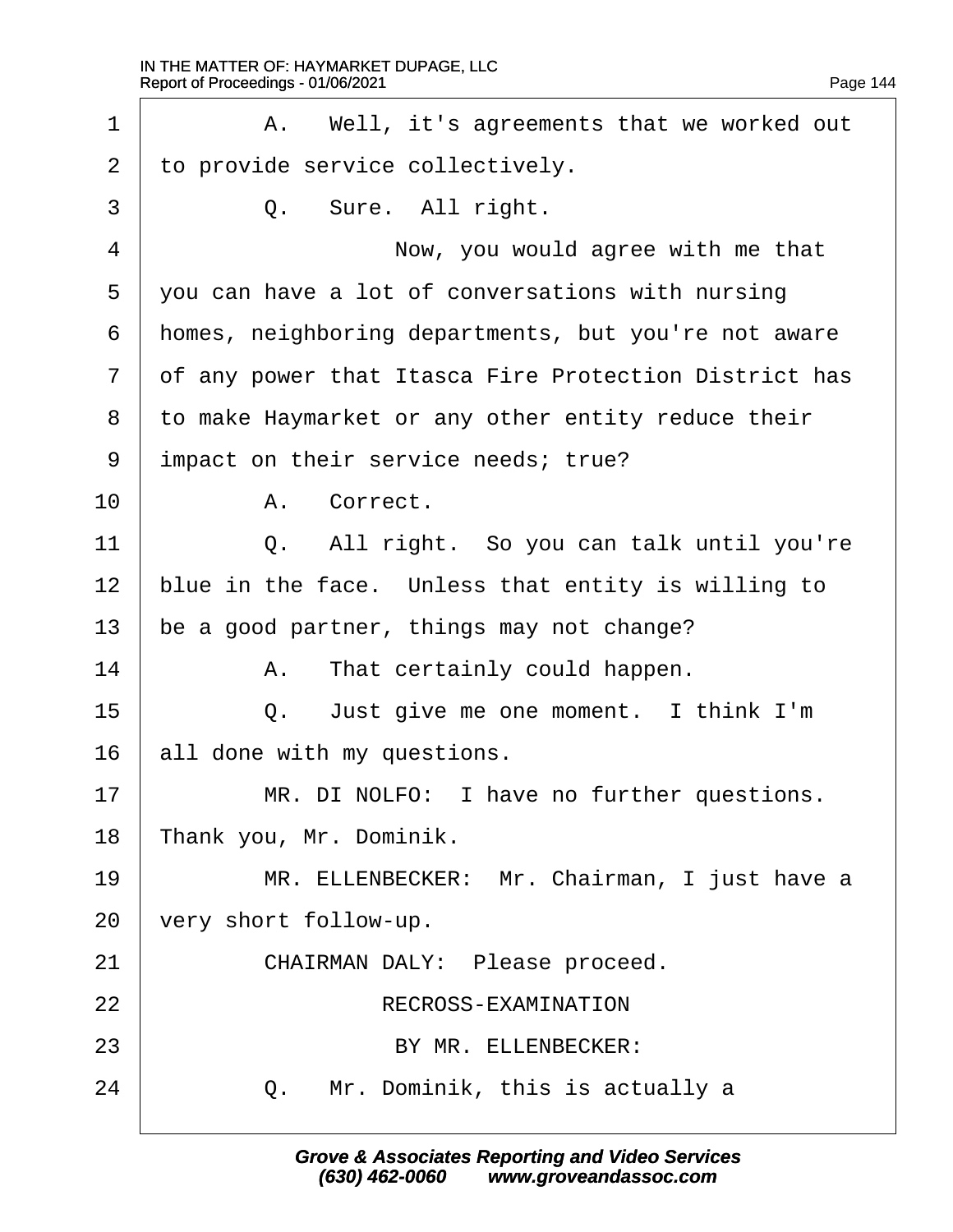$\Gamma$ 

<span id="page-145-0"></span>

| 1              | follow-up to some of the Chairman's questioning of    |
|----------------|-------------------------------------------------------|
| $\overline{2}$ | you regarding Haymarket's tracking or ability to      |
| 3              | track its use of EMS services at its West Loop        |
| 4              | facility.                                             |
| 5              | Are you aware that Haymarket first                    |
| 6              | filed its application in the town of Itasca on        |
| $\overline{7}$ | <b>July 5th, 2019?</b>                                |
| 8              | A. I did not research that, so if that's              |
| 9              | the case, I'm not aware of it.                        |
| 10             | I'll represent to you that public<br>Q.               |
| 11             | records show that Haymarket filed its application in  |
| 12             | this case on July 5th, 2019. Based on that, are you   |
| 13             | aware of any effort by Haymarket in the 18 months     |
| 14             | since it first filed its application in Itasca to     |
| 15             | make any determination or track its Haymarket West    |
| 16             | Loop facilities's use of Chicago EMS?                 |
| 17             | A. I'm sorry, sir, I really can't comment             |
| 18             | on that. I asked them for the data, as we spoke       |
| 19             | about earlier, and they said the data was             |
| 20             | unavailable.                                          |
| 21             | Right. So given that data is<br>Q.                    |
| 22             | unavailable, you're not aware of Haymarket making any |
| 23             | effort to track its reliance on Chicago EMS in the 18 |
| 24             | months since it first filed its application to        |
|                |                                                       |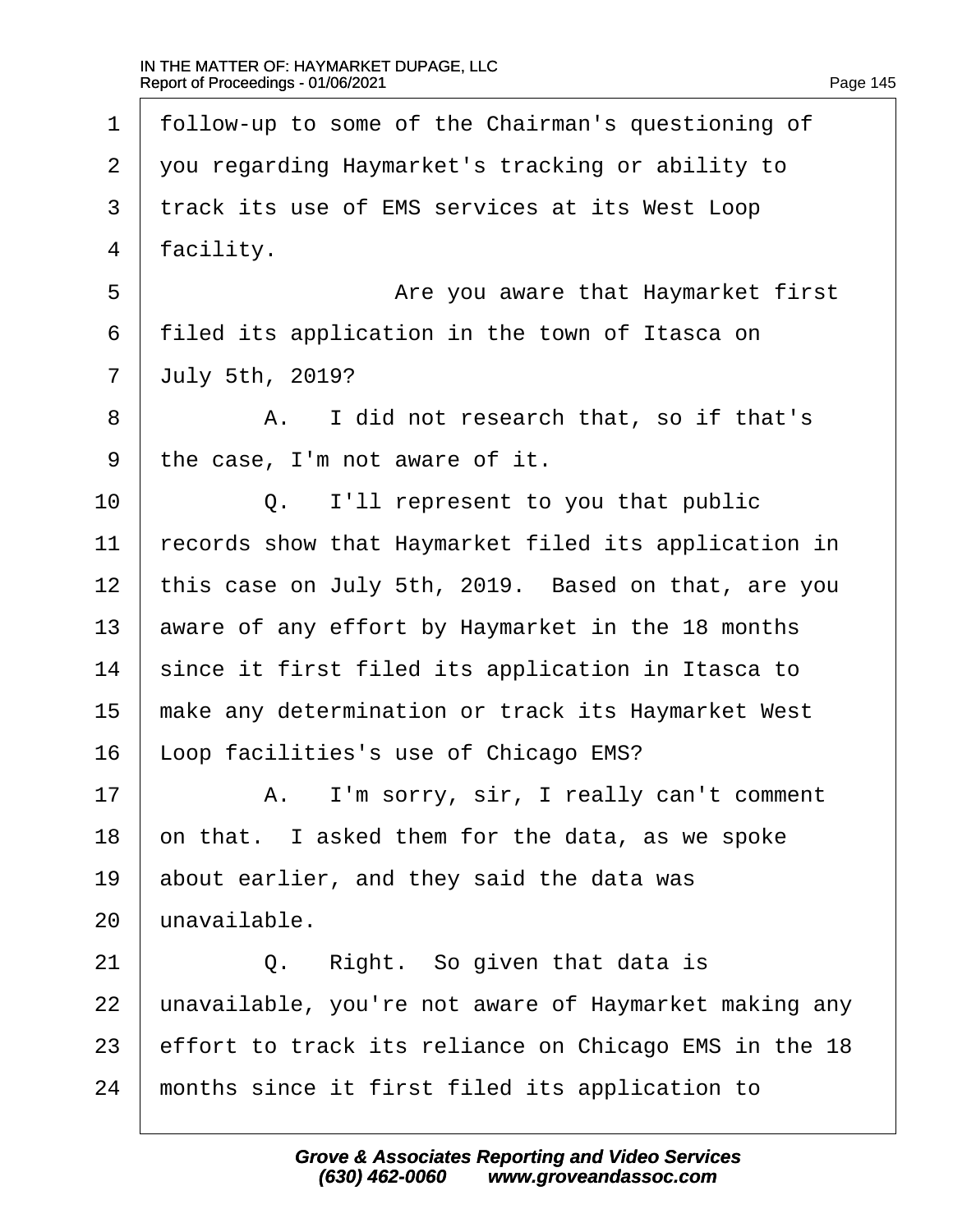$\Gamma$ 

<span id="page-146-0"></span>

| 1              | Itasca?                                               |
|----------------|-------------------------------------------------------|
| $\overline{2}$ | A. Correct, I did not specifically ask, no.           |
| 3              | MR. ELLENBECKER: All right. That's all I              |
| 4              | have. Thank you, Mr. Chairman.                        |
| 5              | CHAIRMAN DALY: You're welcome,                        |
| 6              | Mr. Ellenbecker.                                      |
| 7              | Ms. Smith, do you have any                            |
| 8              | follow-up before we conclude?                         |
| 9              | MS. SMITH: No, no further follow-up. Thank            |
| 10             | you.                                                  |
| 11             | CHAIRMAN DALY: Okay, thank you.                       |
| 12             | At this point I believe -- and                        |
| 13             | Ms. O'Keefe please correct me if I'm wrong, but I     |
| 14             | believe we're finished with your witness. And if you  |
| 15             | could please just give us a preview of what we can    |
| 16             | expect next week or the next two weeks, perhaps.      |
| 17             | MS. O'KEEFE: Certainly. Next week we will             |
| 18             | start with Mr. Polach, who, as you know, was supposed |
| 19             | to testify the first evening, so his materials have   |
| 20             | already been submitted into the record. And then      |
| 21             | we'll move on to Dr. Lustig to do some of the         |
| 22             | follow-up questions that we anticipate you have. And  |
| 23             | then we'll end with Mr. Kissel.                       |
| 24             | CHAIRMAN DALY: Okay, thank you for that.              |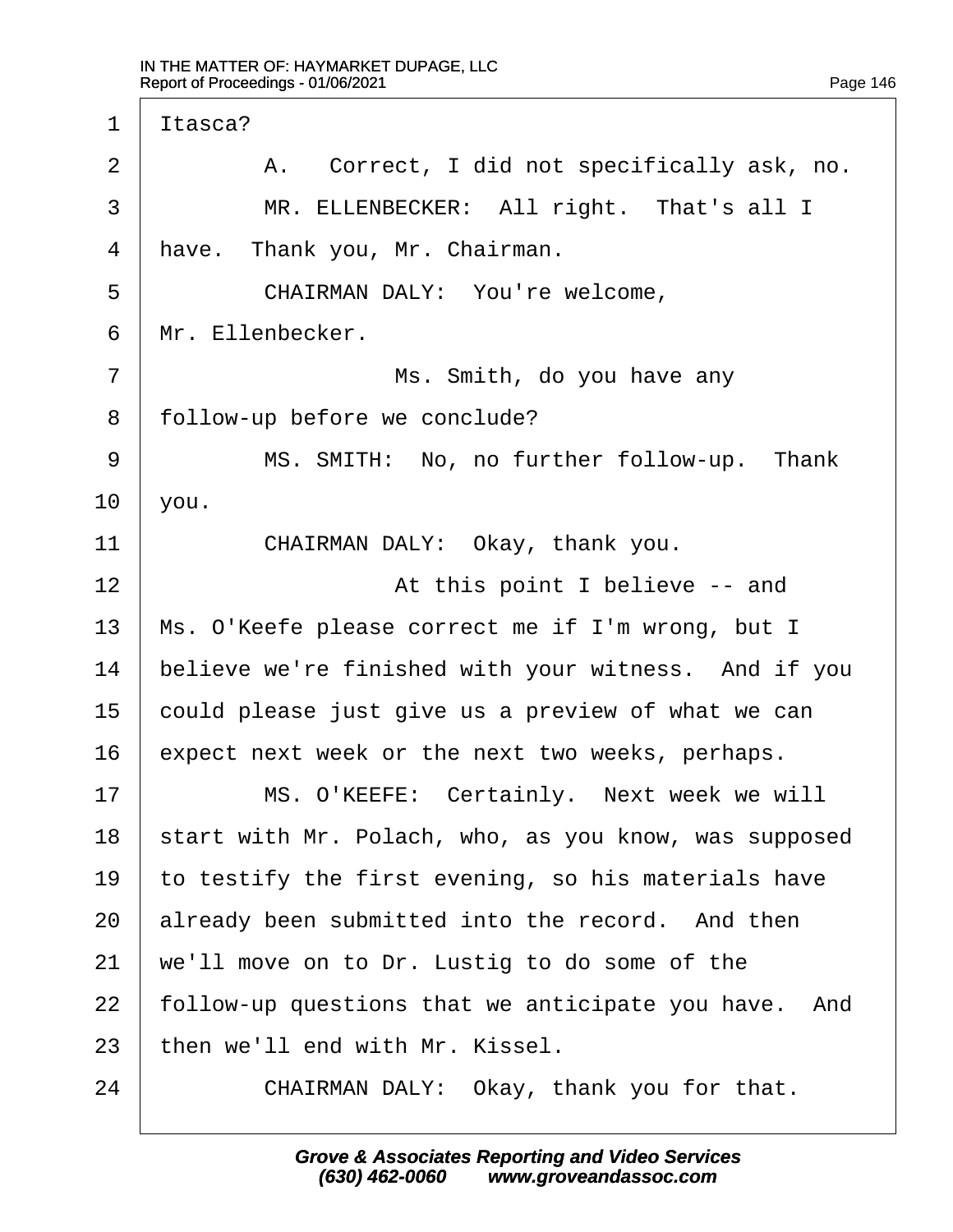$\Gamma$ 

<span id="page-147-0"></span>

| 1              | Barring any other further                             |
|----------------|-------------------------------------------------------|
| 2              | dommentary, I would ask for a motion to continue this |
| 3              | hearing until next Wednesday, January 13th. Could I   |
| 4              | get a motion, please?                                 |
| 5              | COMMISSIONER HOLMES: So moved. This is                |
| 6              | <b>Commissioner Holmes.</b>                           |
| $\overline{7}$ | <b>COMMISSIONER RAY: Commissioner Ray, second.</b>    |
| 8              | <b>CHAIRMAN DALY: Would the secretary please</b>      |
| 9              | dall the vote.                                        |
| 10             | <b>RECORDING SECRETARY MELONE: Commissioner</b>       |
| 11             | Carello?                                              |
| 12             | <b>COMMISSIONER CARELLO: For.</b>                     |
| 13             | <b>RECORDING SECRETARY MELONE: Commissioner</b>       |
| 14             | Drummond?                                             |
| 15             | <b>COMMISSIONER DRUMMOND: For.</b>                    |
| 16             | <b>RECORDING SECRETARY MELONE: Commissioner</b>       |
| 17             | Holmes?                                               |
| 18             | <b>COMMISSIONER HOLMES: For.</b>                      |
| 19             | <b>RECORDING SECRETARY MELONE: Commissioner</b>       |
| 20             | Ray?                                                  |
| 21             | <b>COMMISSIONER RAY: For.</b>                         |
| 22             | <b>CHAIRMAN DALY: Motion carries. This meeting</b>    |
| 23             | s continued until next Wednesday, January 13th.       |
| 24             | May I finally get a motion to                         |
|                |                                                       |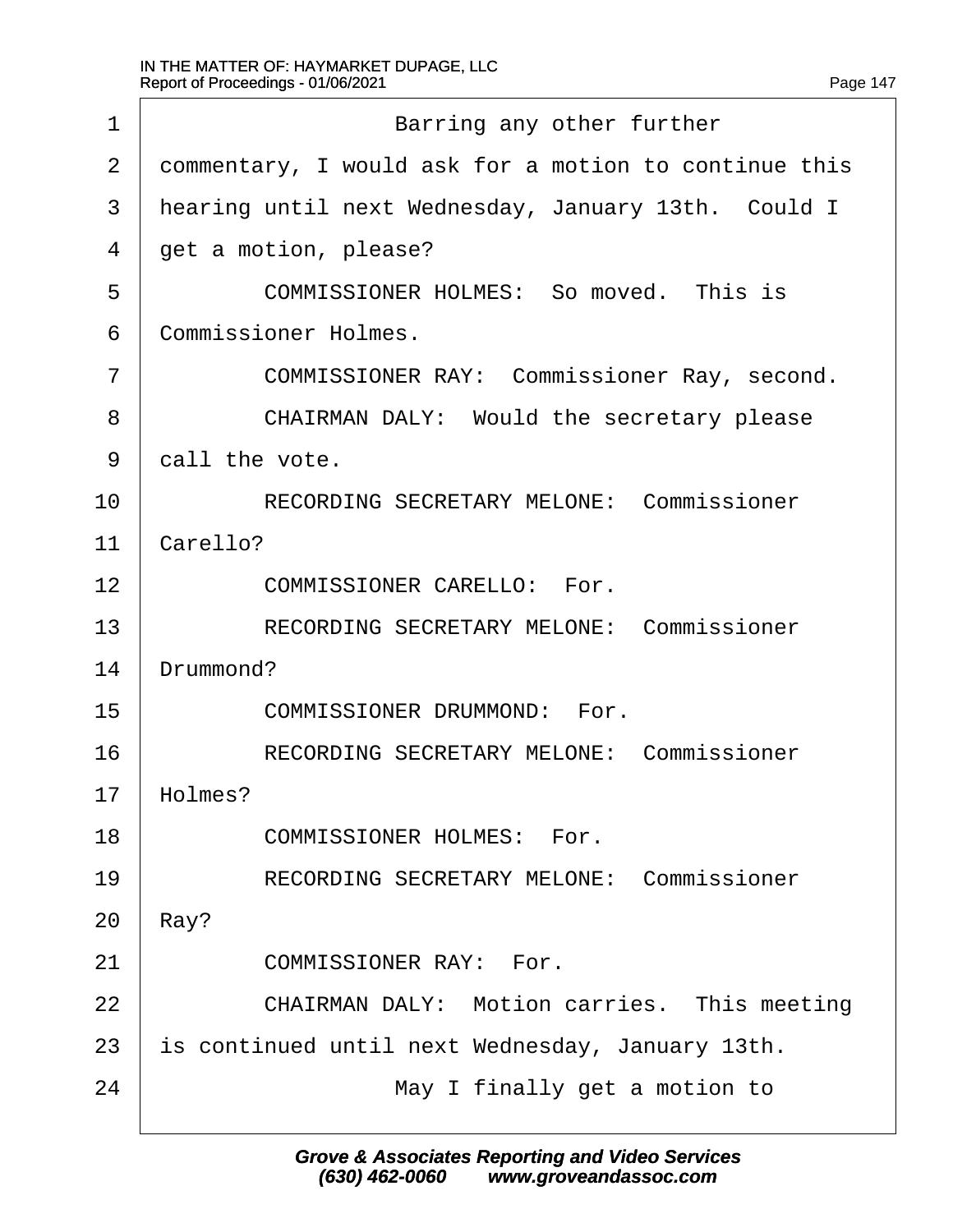<span id="page-148-0"></span>1 adjourn for this evening?

2 **COMMISSIONER HOLMES: So moved. Commissioner** 

3 Holmes.

4 | COMMISSIONER RAY: Second, Ray.

5 | CHAIRMAN DALY: Secretary, please call the

6 vote.

7 | RECORDING SECRETARY MELONE: Commission

8 Carello?

9 COMMISSIONER CARELLO: For.

10 | RECORDING SECRETARY MELONE: Commissioner

11 Drummond?

12 **COMMISSIONER DRUMMOND: For.** 

13 | RECORDING SECRETARY MELONE: Commissioner

14 Holmes?

15 **COMMISSIONER HOLMES:** For.

16 | RECORDING SECRETARY MELONE: Commissioner

17 Ray?

18 **COMMISSIONER RAY: For.** 

19 **CHAIRMAN DALY: Motion carries.** 

20 **I CO Thank you everyone, and have a safe** 

21 week, and we'll re-adjourn -- or reconvene, excuse

22 me, next Wednesday. Take care.

23 | MS. O'KEEFE: Thank you very much.

24· · · · · · · · · · ·\*· ·\*· ·\*· ·\*· ·\*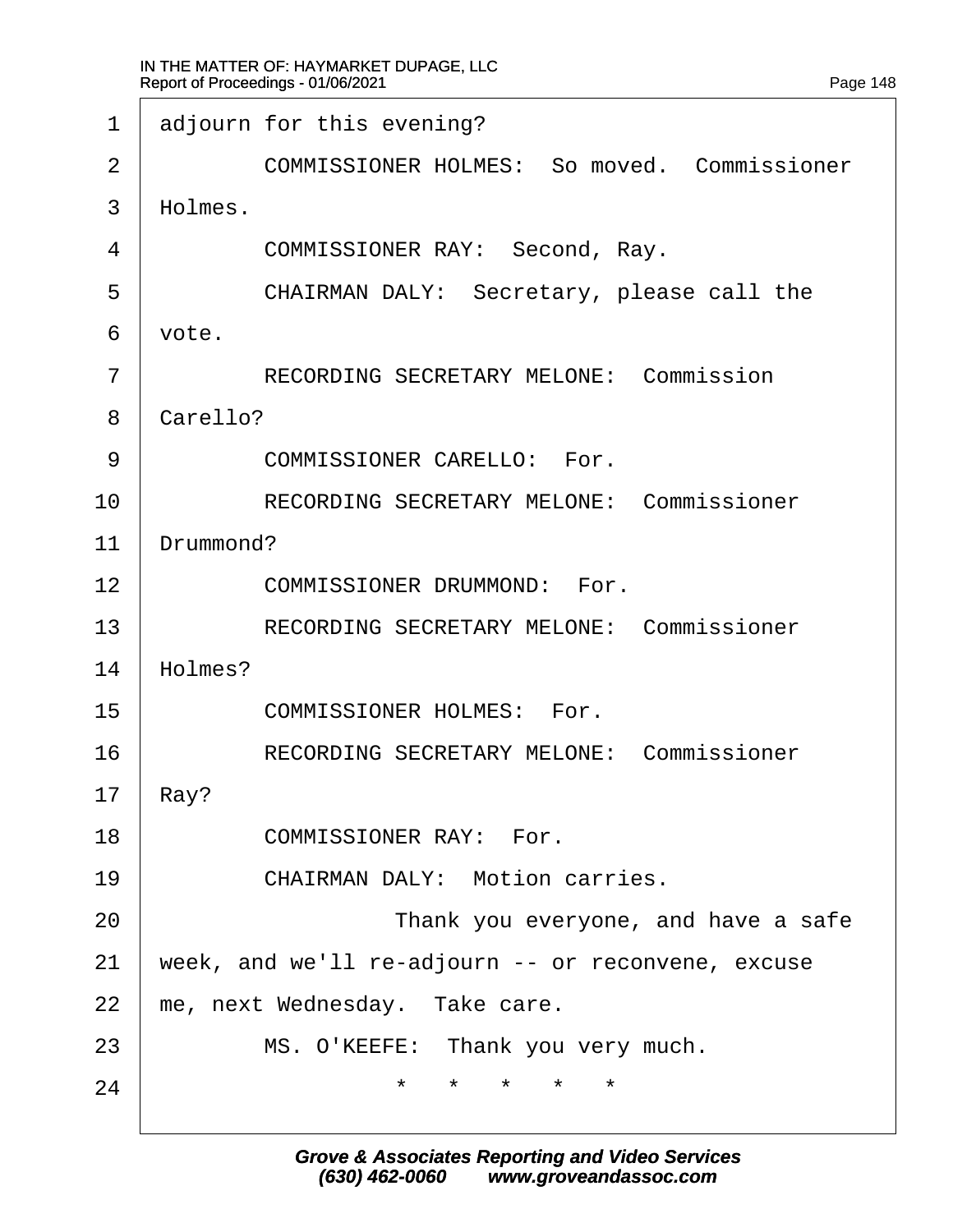| 1  | <b>STATE OF ILLINOIS</b> )<br>) SS.                                                                          |
|----|--------------------------------------------------------------------------------------------------------------|
| 2  | <b>COUNTY OF DU PAGE</b>                                                                                     |
|    | I, Shannon M. Frey, CSR. No. 84-002277, RMR,<br>3 CRR, do hereby certify that I reported in shorthand        |
|    | the proceedings had at the hearing of the                                                                    |
|    | 4 above-entitled cause and that the foregoing Report of<br>Proceedings, Pages 5 through 148, inclusive, is a |
|    | 5 true, correct, and complete transcript of my                                                               |
|    | shorthand notes taken at the time and place<br>6 aforesaid.                                                  |
|    | I further certify that I am not counsel for                                                                  |
|    | 7 nor in any way related to any of the parties to this<br>matter, nor am I in any way directly or indirectly |
| 8  | interested in the outcome thereof.                                                                           |
| 9  | This certification applies only to those<br>transcripts, original and copies, produced under my              |
|    | direction and control; and I assume no responsibility                                                        |
| 10 | for the accuracy of any copies which are not so<br>produced.                                                 |
| 11 | IN WITNESS WHEREOF I have hereunto set my                                                                    |
| 12 | hand this 15th day of January, 2021.                                                                         |
|    |                                                                                                              |
| 13 | <b>Certified Shorthand Reporter</b>                                                                          |
| 14 |                                                                                                              |
| 15 |                                                                                                              |
|    |                                                                                                              |
| 16 |                                                                                                              |
| 17 |                                                                                                              |
| 18 |                                                                                                              |
|    |                                                                                                              |
| 19 |                                                                                                              |
| 20 |                                                                                                              |
| 21 |                                                                                                              |
|    |                                                                                                              |
| 22 |                                                                                                              |
| 23 |                                                                                                              |
| 24 |                                                                                                              |
|    |                                                                                                              |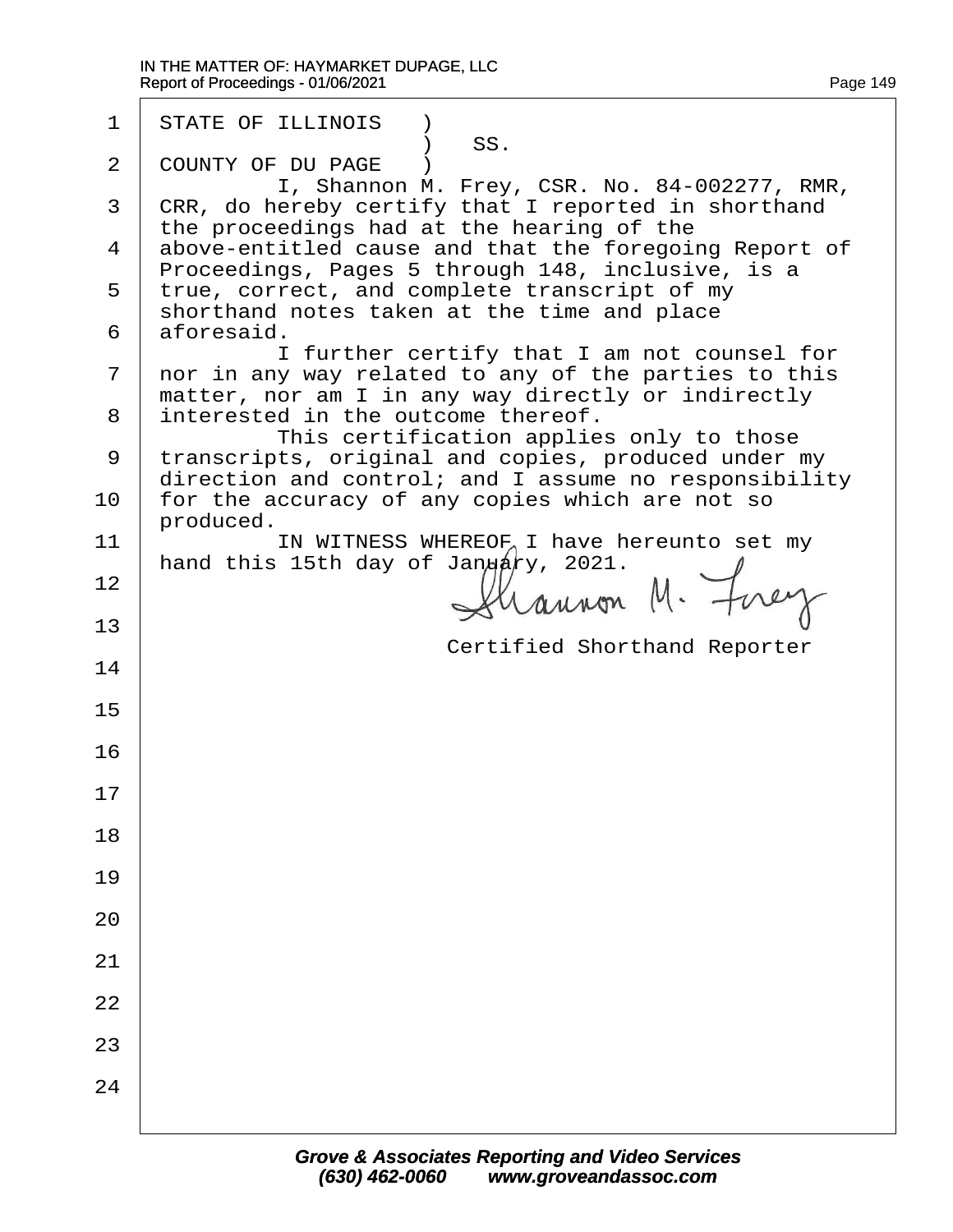| Index: 01Aboona |  |  |  |
|-----------------|--|--|--|
|-----------------|--|--|--|

|                                                     | 1:00 69:21                                          | 3.7 89:3                                 | 55:1                                            |
|-----------------------------------------------------|-----------------------------------------------------|------------------------------------------|-------------------------------------------------|
| 0                                                   |                                                     | 30 82:20                                 | 65 135:7                                        |
| 01 88:22                                            | $\overline{2}$                                      | 30-plus 124:7 136:24                     | 68 120:5 135:9                                  |
| 02 88:22                                            | 2 40:4 63:6 64:12 119:8                             | 30th 86:3,9                              | 6th 6:4                                         |
|                                                     | 20 22:15                                            | 33 90:1                                  |                                                 |
| 1                                                   | 200 99:7                                            | 34.7 66:11                               | $\overline{7}$                                  |
| 1 10:11 27:9                                        | 200-and-some 116:6                                  | 35 66:10                                 | 7 75:5 90:14,18 91:19                           |
| 10 7:14 26:2 27:1,5 30:16                           | 2000 79:9                                           | 384 15:16                                | 96:23 106:3                                     |
| 35:22 41:12 44:5,18 49:2<br>50:2 72:23 76:3,7,10,17 | 2018 117:23                                         | 3:00 74:8                                | 79 53:16                                        |
| 78:7 81:10                                          | 2019 34:6 51:16 60:4                                | 3rd 85:12                                | <b>79-bed</b> 60:20                             |
| 10,000 112:10                                       | 63:14 64:5 77:19 79:7,11<br>80:21 82:15,22 145:7,12 | $\overline{\mathbf{4}}$                  | 7:00 40:24 43:15 46:7<br>74:7,8,14,17           |
| 100 25:13 49:5 89:4                                 | 2020 7:11 64:7 78:15                                |                                          |                                                 |
| 100,000 112:2                                       | 79:9 82:17 85:12 86:3                               | 4 30:20,24 31:2                          | 8                                               |
| 11 50:7 91:16 95:20                                 | 2021 5:2 6:4                                        | 4,800 93:7,15 95:2,8                     | 8- 112:10                                       |
| 96:12 97:3 100:6,13,17<br>102:5 105:12,24 108:22    | 2040 67:10                                          | 40 19:22 49:2 101:12                     | 860 6:9 10:14 16:14                             |
| 109:1,24                                            | 20th 12:13                                          | 41 14:8                                  | 30:13                                           |
| 117 49:18,23                                        | 22 65:10                                            | 437 78:3,15 79:11 80:21                  | 8:00 40:24 43:15 46:7                           |
| 11:00 74:8                                          | 230-bed 78:1                                        | 44 112:19                                | 74:14                                           |
| 12 93:9 95:10 119:7<br>133:4 136:18                 | 237 73:5 97:4,6 108:21<br>109:1,9,17,23             | 48 25:6,11 42:3,11,13<br>99:17,23 100:23 | 8:05 58:10                                      |
| 13 43:24 60:8 62:22,23                              | 24 42:7 45:7,18,19,21                               | 49 84:12,13 86:6                         | 9                                               |
| 73:1                                                | 24-hour 41:6                                        | 4:30 41:1                                | 90 36:3                                         |
| <b>131</b> 44:3,8                                   | <b>240</b> 45:21 72:20 78:7,8,                      |                                          | 911 138:19                                      |
| 13th 12:12 147:3,23                                 | 18 80:16 81:2 94:7 95:1,<br>2,9,16 97:7 98:5 99:20  | 5                                        | 96 24:9,11,16 25:1 41:24                        |
| 14 27:1 40:1,2,4                                    | 100:1,5 114:9,14                                    | 5 65:9 66:7                              | 42:2 89:2,24 112:19                             |
| 144 24:12 25:10,17,23<br>43:8,14,24 89:12           | 240-bed 24:7 89:2<br>134:14                         | 5,000 93:7                               | 960 16:11                                       |
| 15 62:22,24 90:10                                   | 240-patient 50:6                                    | 50 48:24                                 | 98 98:16                                        |
| 16 88:10 90:11 97:24                                | 247 24:9                                            | 53 14:24 29:4,16,19                      | A                                               |
| 161-room 47:19,21,22                                | 250 16:14                                           | 36:15,21 37:1 38:8,12,<br>20,21          |                                                 |
| 163 49:11,17,19                                     | 27 50:11 75:5 88:7,19,21                            | 55 66:10                                 | abilities 140:7                                 |
| 16th 6:7                                            | 28 88:7,14 89:18                                    | 5:30 41:1                                | ability 111:18 120:10<br>145:2                  |
| 18 145:13,23                                        | 29 13:10 34:6 88:9,12                               | 5th 145:7,12                             | able 6:24 7:5 9:11 12:13                        |
| 19 15:1 32:19 33:18                                 |                                                     |                                          | 30:23 37:12 57:23 61:20                         |
| 38:20,21 39:13 64:2 71:2                            | 3                                                   | 6                                        | 69:10 70:9 73:6,15 84:11<br>100:16 112:17 130:6 |
| 19-014 6:7 10:8                                     | 3 7:14 30:24 63:7 64:12,                            | 6 5:2 37:13,15 38:15 66:8                | Aboona 6:14 12:8,15,                            |
| 197 42:18 78:9 80:23                                | 14 119:22 120:4                                     | 78:15                                    | 19,21,22 13:5,9,14,19                           |
| 1995 13:8                                           |                                                     | 616 31:8,13,15,20 32:5                   | 14:1,5 15:23 16:15,20<br>23:20 37:19 40:7 52:7  |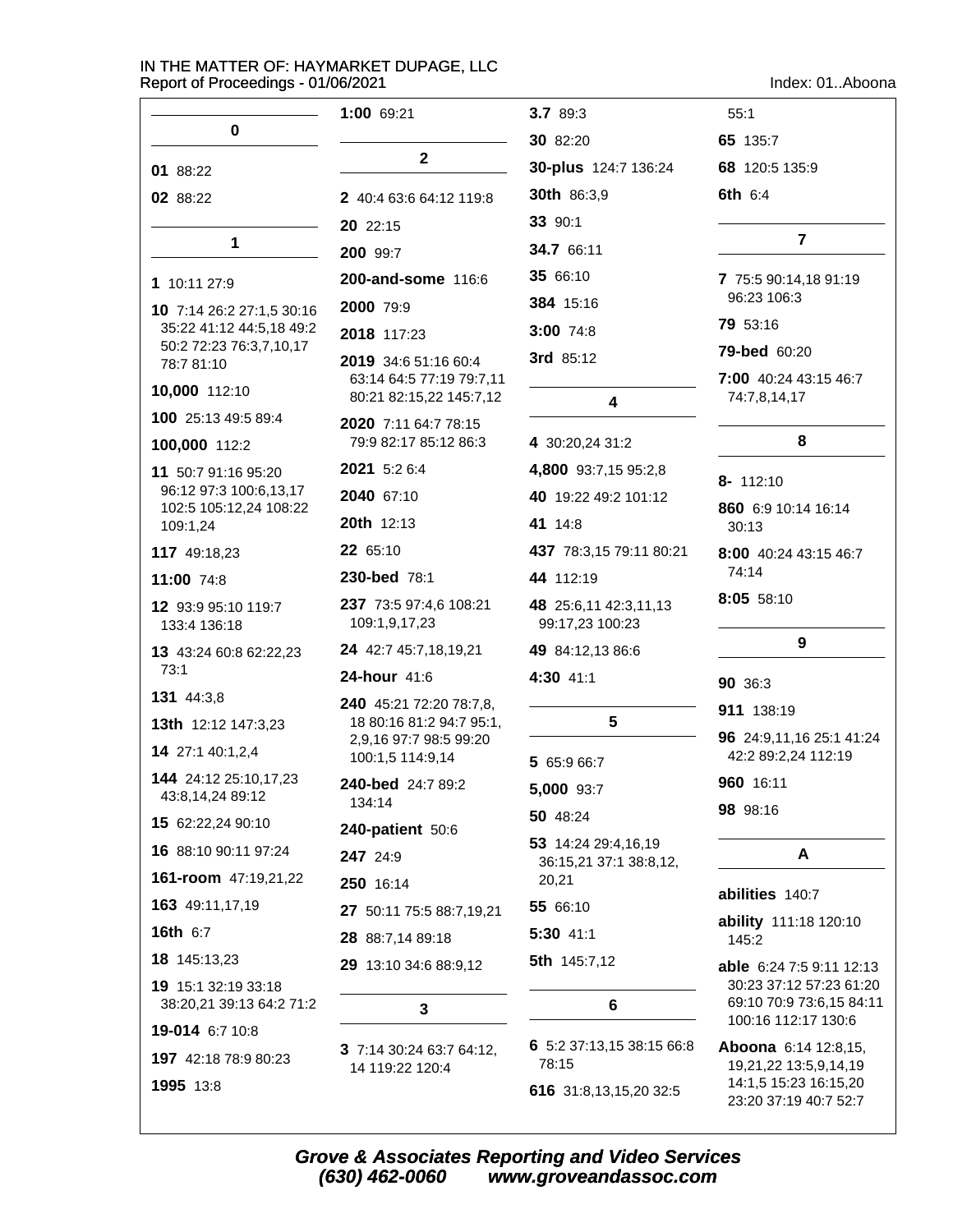| Report of Proceedings - 01/06/2021<br>Index: Aboona'sapp |                                            |                                                |                                                  |
|----------------------------------------------------------|--------------------------------------------|------------------------------------------------|--------------------------------------------------|
| 59:23 61:7,18 63:10,17,                                  | accreditation 116:12                       | adopted 6:17                                   | alluded 45:8                                     |
| 22 64:17,24 65:11 66:5<br>67:3,11 68:19 69:18,24         | accuracy 91:16                             | adults 54:2                                    | almost 50:10 84:22                               |
| 70:4,23 71:4,18 72:2,5                                   | accurate 90:17 96:10                       | adverse 82:22 131:18                           | 96:13 97:6                                       |
| 76:1 78:23 82:14 83:15,<br>18,20                         | 99:12,14 106:20 109:2,6<br>114:17 121:6    | adversely 17:19                                | alone $92:18$                                    |
| Aboona's 14:12,16                                        | acquire 20:4                               | advice 138:18                                  | already 95:22 102:8<br>106:11 146:20             |
| 37:13                                                    | across 8:24 28:7 49:15                     | advised 16:7 43:13                             | ALS 104:14                                       |
| about 9:7 23:7 26:8<br>30:20 34:16,23 35:19              | 108:21 109:24                              | advising 7:23 16:8                             | <b>ALS/BLS</b> 104:4,23                          |
| 36:2 37:7 42:2 44:10,21                                  | active 26:11                               | affect 98:16,23 99:8                           | 114:19 127:20 128:3                              |
| 46:8,20 48:14 51:21 52:9<br>56:20 57:24 59:16 74:24      | <b>activities</b> 19:3 20:5                | affiliated 20:3                                | <b>Amanda 11:15</b>                              |
| 77:2,18 86:22 87:1,11                                    | 21:15 28:17 72:10,12                       | afford 57:23                                   | ambulance 112:10,11,                             |
| 88:9 89:19 91:11 102:9<br>104:10,21 105:7 111:23         | activity 35:5                              | after 6:24 7:5 12:15                           | 15 120:9,11,18 121:24<br>123:3 124:20,24 126:10  |
| 113:20 114:19 117:19                                     | actor 124:5                                | 32:13,21 34:18 38:23<br>46:7 62:11 79:23       | 127:24 128:4 131:2,4,5,                          |
| 119:18 120:8,22 121:19<br>126:3 127:1,21 128:10,         | actual 25:20 48:5 88:15<br>99:13           | again 27:7 30:2 31:1                           | 6,9,10 135:9 137:9,13,<br>16, 18, 22, 23 138: 20 |
| 15 129:21 130:14                                         | actuality 48:10 94:13,18                   | 41:17 43:5 46:8 47:1                           | 139:5                                            |
| 132:13,20 133:7 134:22<br>136:23 137:5 138:9             | actually 18:7 30:12                        | 51:2,15,24 53:24 55:5<br>57:13 61:6 78:19 80:6 | ambulances 112:9                                 |
| 139:4 140:3,12 141:6,15                                  | 32:20 51:15 61:4 111:23                    | 81:15 85:23 119:5                              | 128:7 135:4,17,24<br>136:14                      |
| 142:21 145:19                                            | 114:20 116:14 117:13<br>120:5 130:14 131:7 | 141:12                                         | Amita 103:23 106:4                               |
| <b>absent</b> 11:16                                      | 133:22 138:23 139:13                       | age 53:22                                      | among 119:13 124:3                               |
| absolute 53:9                                            | 141:18 143:22 144:24                       | agencies 70:6,22<br>116:13 121:15 126:18       | amount 50:2 96:13 98:6,                          |
| absolutely 43:14 46:21<br>69:24                          | ad 120:8                                   | ago 51:8 84:19,23 106:9                        | 23                                               |
|                                                          | add 110:17,21 131:21                       | 137:19 138:1 143:12                            | analyses 14:18                                   |
| absorb 69:10                                             | adding 78:7                                | agree 9:22 17:2,10 19:1                        | analysis 18:10,17 29:3                           |
| abusing 133:18                                           | Addison 111:17                             | 29:15 31:20 32:9 39:8<br>46:19 80:1,4,8 81:12  | 69:1,5 90:21 96:17,19<br>100:13 111:7 113:6,11,  |
| abutting 71:19                                           | addition 16:9 20:11,16<br>47:6 98:16       | 82:3 91:24 92:13 93:6,13                       | 20,23 115:3 118:7                                |
| accept 13:24 14:3                                        | additional 67:2 68:16,                     | 95:12 96:11,15 102:16<br>105:4 111:8,22 112:1  | analyze 32:23                                    |
| acceptable 15:3 58:8                                     | 21 69:10 98:16 131:22                      | 132:21 135:11,22 136:15                        | ancillary 72:10                                  |
| accepted 107:9                                           | additive 97:11 98:6                        | 144:4                                          | annually 93:15 95:2                              |
| <b>access</b> 14:23,24 15:9<br>17:17 28:3,6 46:13 47:5,  | address 58:21 97:15,18<br>130:7            | agreed 91:15 95:22<br>104:7                    | another 100:23 117:15                            |
| 12, 15, 18 48: 2 61: 24<br>66:19,21 67:24                | addressed 124:12                           | agreement 120:10<br>124:3                      | answers 71:22 91:18<br>97:17 123:24              |
| accessibility 29:11                                      | addresses 97:24 98:1                       | agreements 124:6,9                             | anticipate 57:13,24                              |
| accessory 10:13                                          | adequacy 50:17                             | 144:1                                          | 146:22                                           |
| accident 29:16                                           | adequate 15:11,17                          | ahead 100:12                                   | anticipated 49:16 83:7                           |
| accommodate 15:11,                                       | 86:24                                      | aid 123:22 124:1                               | anticipating 24:16                               |
| 18 48:2 61:20,24 100:21                                  | adjoining 120:13                           | allotted 76:7                                  | anticipation 57:15                               |
| According 40:12                                          | adjourn 148:1                              | allow 44:22 94:20                              | apologize 85:5 91:20<br>139:23                   |
| account 20:24 47:3<br>67:12 95:21 100:21                 | adolescents 54:2,6                         | allowed 9:15 23:1 73:1<br>76:4,11              | app 64:1                                         |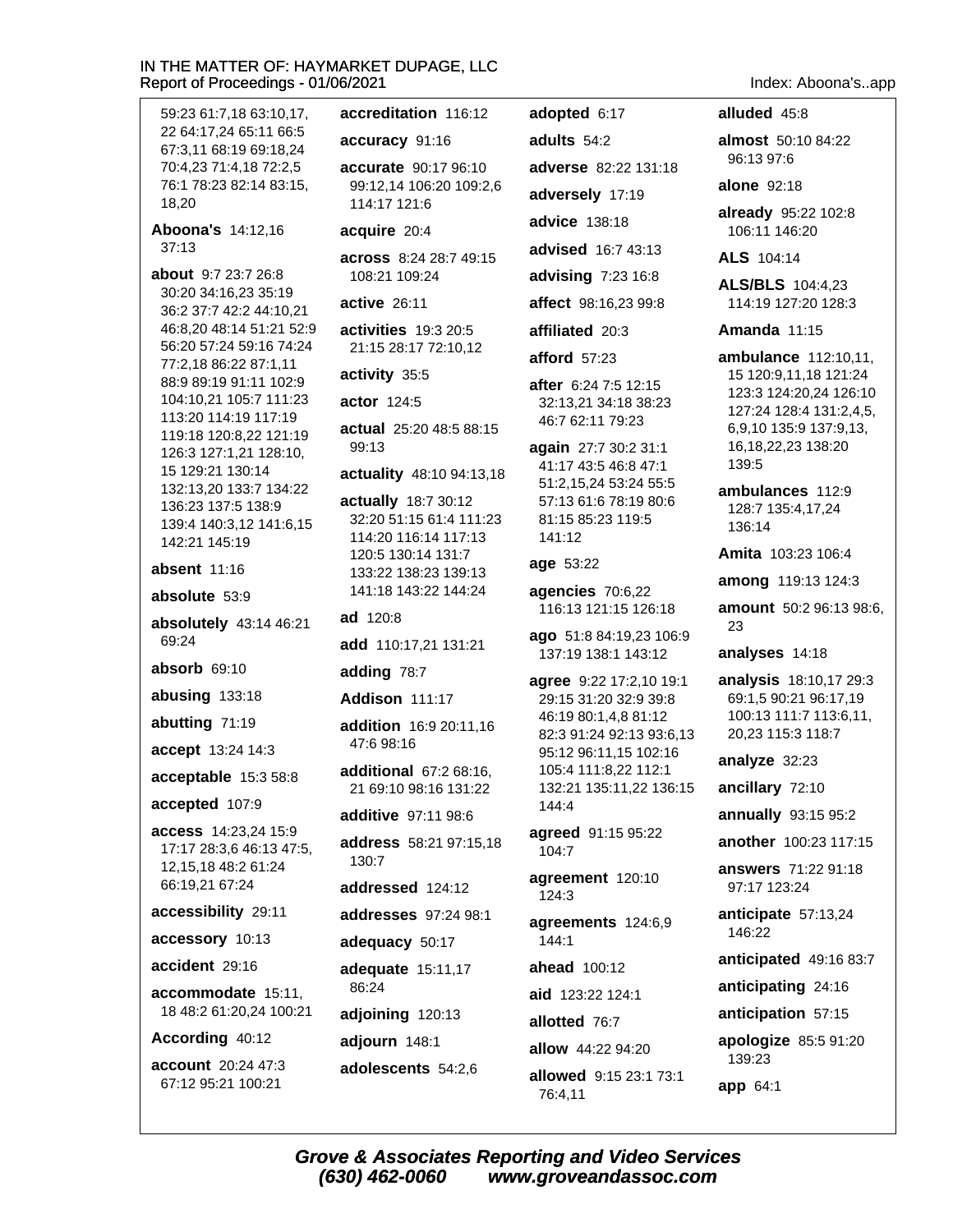#### IN<sub>T</sub> **AYMARKET DUPAGE, LLC** Rep 01/06/2021

Index: apparently..blue

13.17 101:11.17 102:6

25:10,14,24 26:6,9,16

27:2 43:8 52:1 53:12,14,

16 72:20 78:7 89:2,6,9,

13,24 90:5 92:18 93:1,

14,18 94:3,6,7 95:2,16,

23 96:7,8,9,14 97:3,7,24

100:5 101:12,15 105:10 106:11 108:22 109:1,2,

11:21,23 16:6 46:7 56:13

24 110:1 112:19

**before** 6:6 8:2.8 10:6

58:7,18 74:16 86:6,21

begin 6:13 54:14 58:14

**beginning 49:10 83:14** 

**behalf** 12:6 54:19 58:23

believed 106:19

believing 114:2

benefits 111:17

Bensenville 39:11

bicycle 34:24 35:2

**bigger** 135:12

biggest 69:3

 $38:11$ 

 $127:2$ 

129:21

**bikes** 61:21

big 114:14 115:3,5 135:1

**bike** 21:20 34:12,17,18

35:8,15 36:1 37:8,9,11

**billing** 126:2,10,20

bit 44:21 62:18 74:22

78:6 104:20 106:9

beneficial 129:15

**benefit** 8:1 30:13 68:10

107:4 108:15 132:2

 $146:8$ 

 $59:1,2$ 

121:11

138:15

106:3 114:5.9

**beds** 24:9,10,12,13

| <b>N THE MATTER OF: HA'</b><br>eport of Proceedings - 0 |
|---------------------------------------------------------|
| apparently 137:5 139:4                                  |
| appears 60:21                                           |
| appendix 63:8                                           |
| apple 117:3,4                                           |
| apples 91:17 120:24                                     |
| applicable 53:7                                         |
| applicant 17:11                                         |
| applicant's 17:23                                       |
| application 17:3 64:2<br>70:20 71:17 145:6,11,14,<br>24 |
| applications 117:9                                      |
| <b>applied</b> 53:13 60:22<br>65:1 95:17 96:7           |
| apply 44:14 52:3,17<br>110:10                           |
| applying 114:9                                          |
| appointments 27:11                                      |
| approach 75:11 101:6<br>106:21 114:4,19 117:10,         |

ap 0. 1 24

appropriate 9:11,19

approval 10:11

approved 8:23

approximate 15:16

approximately 25:13 27:1 50:7 73:1 89:15

area 36:4.7.24 37:11 40:24 56:18 57:5 82:24 110:8 111:15,20 115:10, 19 134:12 143:21

areas 110:8

arrive 73:20,21 74:10,16

arrived 27:5

arriving 73:10 74:15

**ASAM 87:6** 

assess 33:12 50:17 116:12

assessed 26:22

assessing 21:19

assessment 19:5 21:12.13 28:2 29:7 32:22 33:11,24 34:10,11 35:8, 14 36:4 39:3,9,19 40:14 41:13 48:4.5 52:19 94:21 assessments 18:14

21:1 22:8 34:8 40:18

assigned 20:23

assignment 21:18

assignments 13:12

assistance 125:22

assume 21:9 26:19.24 27:7 55:17 76:19 95:1 125:11 129:11

assumed 26:21 66:14 94:10,22 95:5,15 100:24

assuming 48:20 57:9 94:10 95:9

assumption 26:18,23 73:4 74:15,22 94:12,13, 16,19 110:10 119:14

assumptions 57:6,12 80:13

attached 19:21

attorney 7:23 59:7

**attorneys** 9:16 60:1 62:18 84:6 132:3

August 55:6 63:12 64:7, 18 78:15 79:9

Aurora 106:5 112:2,8,16

author 18:7

auto 21:20 55:17

automobile  $30:13.55:18$ 

available 9:5 12:12 14:14 46:21 93:11 101:7 112:14 131:9

average 100:17 101:9, 10,13 102:6 119:12,16 120:4 134:20 135:7,18

#### averages 135:9

aware 31:13 32:7 34:7 55:1 76:5,15,18 90:23 91:5 144:6 145:5,9,13,22

# В

#### **B-2** 10:13

Bachelor 13:14

back 9:24 20:18 60:2 61:4 65:5 71:23 79:11 80:20 118:3 133:8 141:20 143:7

background 66:15 91:22 122:11

backgrounds 26:6

backstory 122:8

backup 80:22

**bad** 124:5 134:3

**Banyan 106:5** 

**Barring 147:1** 

**based** 14:17 15:14 21:9 22:24 23:14 26:5 27:7 29:10,21 31:19 36:24 39:8 40:23 41:23 43:4 46:19 48:11 50:5,12,24 52:20 54:16 57:7,12,14 59:6 60:20,22 64:18,19, 21 73:5 77:24 78:10,16, 19 79:15,17,19 80:22 81:13,15 88:21 89:22 94:17,19 96:3,11,17 97:12 98:15 99:1,2,13 101:6,15 105:8,9 106:14 108:21 109:2,6,23 112:16 113:11 114:5 117:6 118:8 121:7 126:23 132:5 138:22 145:12

**basic** 114:4 121:17 137:14 138:22

basically 21:7 38:7 61:10 120:17 134:24

**basis** 28:18 49:15,22 77:20 81:10,19 113:21 114:1 115:4 121:14 129:16 130:14,15 132:22

#### **Bates 119:6**

bear 67:15 119:2 bed 92:16 94:9,16 96:17, 20,24 97:1 98:24 100:10,

**BLS** 104:14

**blue** 144:12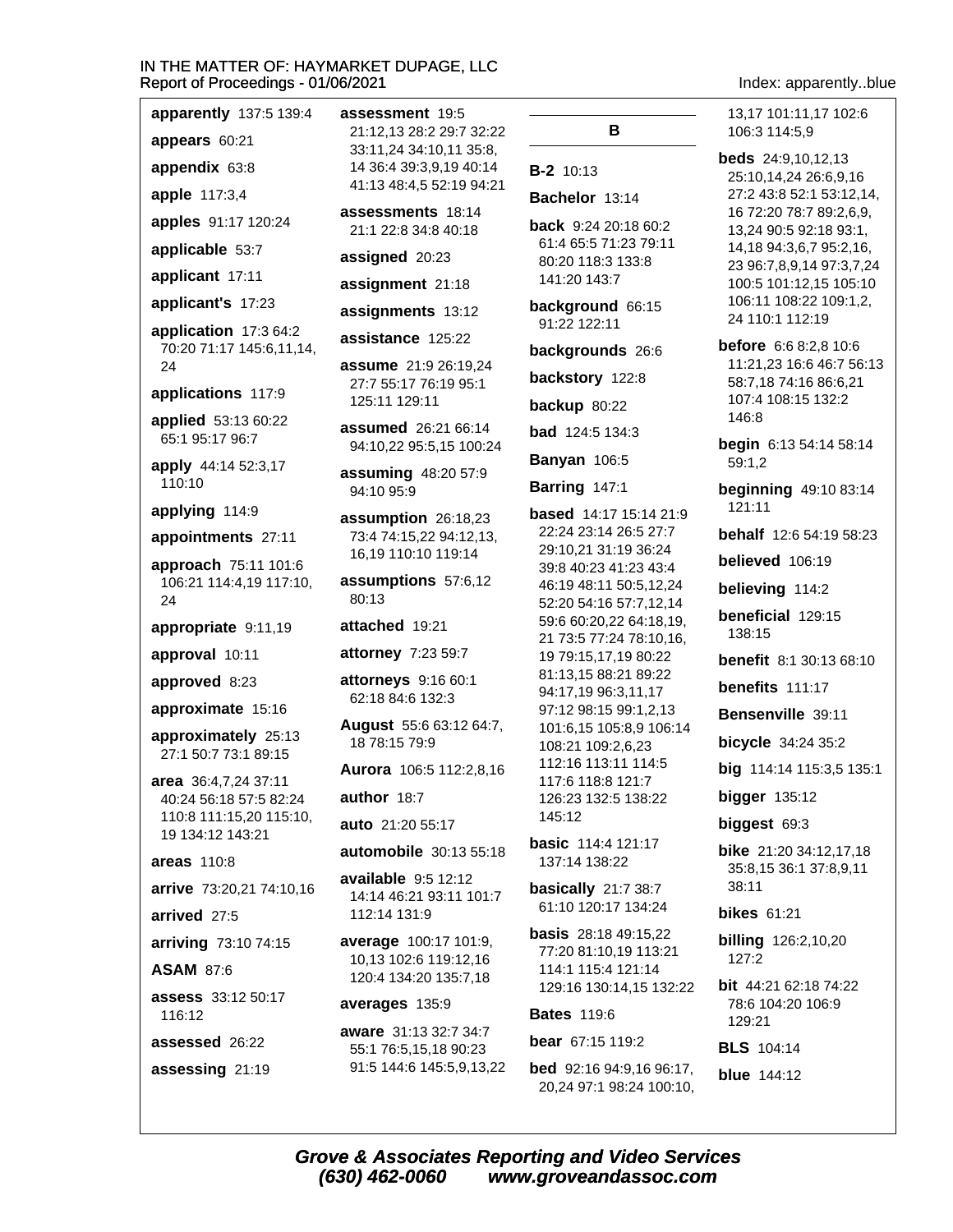**Board 8:13.15** 

body  $8:15$ 

Bollinger 128:20 139:12,21

**book** 23:13

bother 80.24

bottlenecks 32:20

**bottom** 42:18 62:23

break  $68:16$ 

Bridget 12:4 59:5 73:14

**briefly** 79:6 137:15

**bring 84:11 119:4** 140:10

**broke** 99:10

**broken** 136:23

brought 52:22 70:18

build-out 14:18

buildings 52:13

**bullet** 65:16

**bus** 31:8.13.15.20.23 32:5,9 55:1,14,20 56:3

busiest 29.9

**business** 8:22 10:5,6,13 15:2 28:23 142:5

businesses 28:9

busses 32:9

**buy** 124:23

 $\mathbf C$ 

#### calculate 75:1

calculation 67:23 68:14.18 100:21 106:13 108:17.24

calculations 100:12 106:10 108:20

call 5:3,5 10:22 89:3,15 90:1 101:11 102:20 103:13,22,23 104:1 106:4 110:5.17.18 112:5. 18 119:12 120:14 122:21 124:16 126:1,3,4,11,23

127:15.20.24 128:3.4.7 137:9.13.16.17.23 138:20 147:9 148:5

called 16:16 50:12 103:14 108:3 131:2 132:15

#### calling 6:13 143:23

calls 88:23 89:23 90:4 95:23 96:4 97:16 99:13 100:10 101:14 102:6,17 103:19 104:16,22 106:10,14 110:22 112:6, 10 114:6 116:24 117:13 119:17 120:18 125:13 126:24 129:17 130:4,11, 15 134:4,20 135:7,18 136:5,7 143:10

#### Campus 33:21

capacities 128:15 140:7

capacity 14:18 48:3 69:9.10 92:5.16 94:11 95:5 101:1 112:18

#### capita 120:6

car 26:17 76:24

care 10:12 121:22 123:2 138:19 143:15,16 148:22

career 119:19 125:5 136:19

Carello 5:10.11 10:19. 20,24 11:1 118:22 147:11,12 148:8,9

CARF 85:9,11 86:4,9,22 87:5,17,21

carries 11:19 13:21 147:22 148:19

cars 29:18 35:22.23 44:12 68:3,4 72:9 73:2,6 74:1 76:11,17 78:3,8,18 108:9,10,12

case 6:6 10:8 17:3 19:11 32:8 42:6 91:18 98:22 124:16 139:10 145:9,12

cases 7:1,6,12 categories 20:23 40:10 44:15

category 23:11 42:21

center 21:21 22:5 31:18 46:23 89:19 102:20 107:6 111:13.18 131:6

centers 107:11 109:4,22

central 123:3

certain 23:22 25:21 44:9 53:19 71:3 94:3 116:23 119:24 143:8

certainly 110:21 139:20 144:14 146:17

cetera 72:13 73:12 129:3

Chairman 5:1,7,8 6:1 7:21 9:8.23 10:1.21 11:19 13:24 14:3 16:2,3, 9 54:12,15,17 58:5,9,13, 15,22 59:4,13,21,22 62:15 63:2,5,13,19,24 64:8,20 65:2,9,22 66:17 67:4,14 69:12,19 70:1, 17,24 71:13,21 72:1,7 75:17,18,22 77:17 79:1,3 82:9,11 83:10,17,19 84:2,4,8,16 113:1 118:12,24 119:1,21 120:21 121:5 122:5,17, 23 123:5,19 124:15 125:10,23 126:14,19 127:3,8 129:8 132:2,9,12 133:6 134:19 144:19,21 146:4,5,11,24 147:8,22 148:5.19

Chairman's 145:1

challenges 122:9

chance 114:16

change 42:18 46:11 118:7 144:13

changed 118:6

changes 55:7,9 71:6

changing 130:8

channel 6:22

characteristics 14:7  $31:4$ 

charge 126:12,14,16

chart 19:21,24 20:17,22 21:6 40:8,11 45:17 88:3, 19,21,22 89:5,18,23

Index: Board client

90:14.18 91:19 96:23 106:3 119:8.12.22 120:3 134:19 136:3.4.10

charts 88:7 119:10

Chicago 13:8 56:18 57:5 58:1 82:5 110:7 112:9 115:19 121:7,8,12, 16,21 125:24 126:7,8,20 127:18,23 135:11 137:7 138:24 140:15 141:3 142:11 143:1,2,4 145:16, 23

chief 130:2 133:10 143:7

chief's 116:10

children 33:20

choose 33:23 51:20,22

chooses 110:20

Chris 128:20

Chuck 7:18,22 59:1

church 77:6.10

circumstances 9:2

cited 52:12 55:15

**cities** 111:8

city 82:5 111:3 126:8,20 135:13 142:11

civil 13:15 65:12

clarification  $45:1465:3$ 

clarifications 79:2

clarified 81:9 104:20

clarify 42:15 63:24 76:9 116:7 127:12 129:21

clarifying 137:6

**Class 10:11** 

classification 75:2

classifications 67:20 75:7

classify 67:19

clear 37:24 116:4 127:22  $130:16$ 

clearly 73:15

client 28:24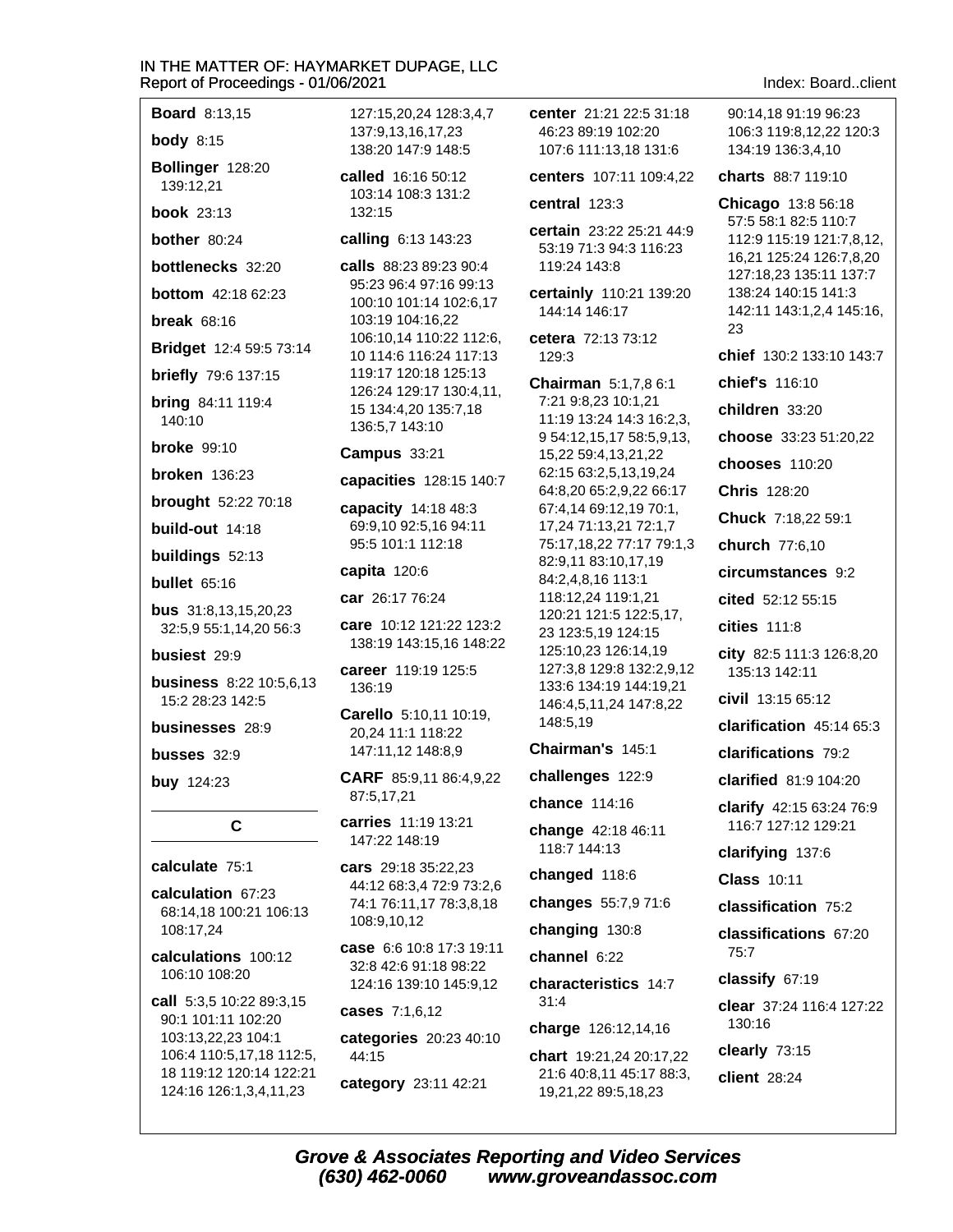#### IN THE MATTER OF: HAYMARKET DUPAGE, LLC  $R$ 1/06

Index: clientele..counts

| 6/2021                                                 |                                                                  |
|--------------------------------------------------------|------------------------------------------------------------------|
| <b>Commissioners</b> 58:24<br>59:14,15                 | concentrated 43:18                                               |
| communicate 129:16                                     | conclude 17:13 132:3<br>146:8                                    |
| communication<br>129:23,24 141:3,7 142:2,              | <b>concluded</b> 88:1 120:1                                      |
| 9,11,21 143:1                                          | conclusion 115:24<br>131:13                                      |
| communications<br>130:19 140:23                        | condition 65:18 66:23                                            |
| communities 116:11<br>124:19 125:4,9,18 136:6          | conditions 34:3 66:7,<br><b>conducive</b> 36:8 37:8              |
| community 10:13 17:23                                  | conduct 94:20                                                    |
| 68:10 77:5,6,9 118:4<br>120:15 134:5                   | conferences 72:13                                                |
| community's 136:7                                      | confirm 44:17 55:5<br>73:18                                      |
| comp 54:7 86:24 87:7,16<br>91:1,7 97:23 102:24         | conjunction 15:6                                                 |
| 103:8 104:5 105:4                                      | connects 31:18                                                   |
| comparable 87:22<br>90:19 92:1,3 96:3 120:23<br>122:14 | conservative 74:22<br>75:11 94:23 101:5<br>106:21 114:18,21 117: |
| comparables 91:19<br>122:14                            | considered 16:12<br>126:22                                       |
| compare 90:3 117:3<br>120:24                           | consist 15:19                                                    |
| compared 64:5 71:11                                    | <b>consistent</b> 57:4 94:10<br>101:7                            |
| 99:24 112:19                                           | Consolidated 111:18                                              |
| compares 105:21                                        | contact 87:21 106:7                                              |
| comparison 22:7 50:16,<br>19 51:6,19 52:8 53:1         | contained 123:2                                                  |
| 77:22 90:7 104:24<br>compilation 117:5                 | context 60:11 87:4<br>91:21 107:5,10 109:15<br>110:16            |
| compiled 22:16                                         | continuation 10:7                                                |
| complete 12:18 96:19                                   | continue 10:3,18 15:3                                            |
| completed 12:15<br>117:16                              | 10 36:17 147:2                                                   |
| completely 103:3                                       | <b>continued</b> 6:7 10:16<br>147:23                             |
| complicated 114:11                                     | contract 124:2 128:11                                            |
| comprehensive 9:6<br>137:20                            | <b>control</b> 15:5 125:8                                        |
| <b>comps</b> 90:19 91:16,17,                           | conversation 124:21<br>128:18 141:15                             |

24 96:4 97:4 99:17 105:12,21,24 106:3 110:23 111:4 112:16 115:10

uded 88:1 120:17 usion 115:24 3 tion 65:18 66:23 tions 34:3 66:7,15 **ucive** 36:8 37:8  $uct 94:20$ rences 72:13 m 44:17 55:5 nction 15:6 ects 31:18 **rvative 74:22** 94:23 101:5 21 114:18,21 117:11 dered 16:12 りつ  $st$  15:19 stent 57:4 94:10 olidated 111:18 ct 87:21 106:7 ined 123:2 xt 60:11 87:4 107:5,10 109:15 6 nuation 10:7 nue 10:3,18 15:3, 3:17 147:2 nued 6:7 10:16 23 act 124:2 128:11 ol 15:5 125:8 **ersation** 124:21 128:18 141:15 conversations 128:24 134:9 139:4 143:8 144:5 copy 23:19

core 119:22 Cornell 91:1,3,6,12 corner 36:15 correct 16:24 17:1,14,24 18:4,5 19:9,10,12 21:1 22:11,12,17,18,21 23:3, 16 24:23 25:3,9 27:12 28:7,8 29:16,19 30:23 31:13,21 32:11,16 36:1, 12,16 38:1,8,23 39:14 40:15 41:10,21,24 42:4 43:9 44:13 46:24 47:9,17 48:10,15,19,24 49:7,8, 12,17 50:2,8,17 51:3 57:8 64:7 65:1 72:17,19, 21 73:7,12 74:2,5,8,9,12 75:9 77:15,22 78:3,9,18 79:9,12,16,21 80:2,10,16 81:14 82:6,17 83:1,2,7,8 84:13 85:2,10 86:24 88:23 89:17,20,21 90:2, 22 91:4,18 92:2,9,21 95:10,16,24 96:1,6,14 97:1,4,5,7 98:1,2 99:17, 18,20,21 100:14,15,19 101:13,21 102:7,14 103:20 104:8 105:6 106:15,16 108:22 112:20,21 113:17 117:8, 19 120:18,20 121:3,4 129:6 131:16,17,20,23 132:18,19,22,23 133:2,4, 5,10,11,16,20,24 134:1, 6,7,10,16,17 135:1,9,10, 14.19.20 136:1.2.16 137:9 139:8,18 141:19, 22 143:18 144:10 146:2, 13 correctly 66:2 126:5 142:4

**counsel** 14:15 15:23 16:7 20:1 58:22 139:3

count 29:18 35:5 52:20 55:13 61:9 78:14 94:9 96:24 97:1 98:24

counted 34:14

counties 30:1,9 46:16

countless 82:21

country 22:5

counts 28:20 34:2 60:21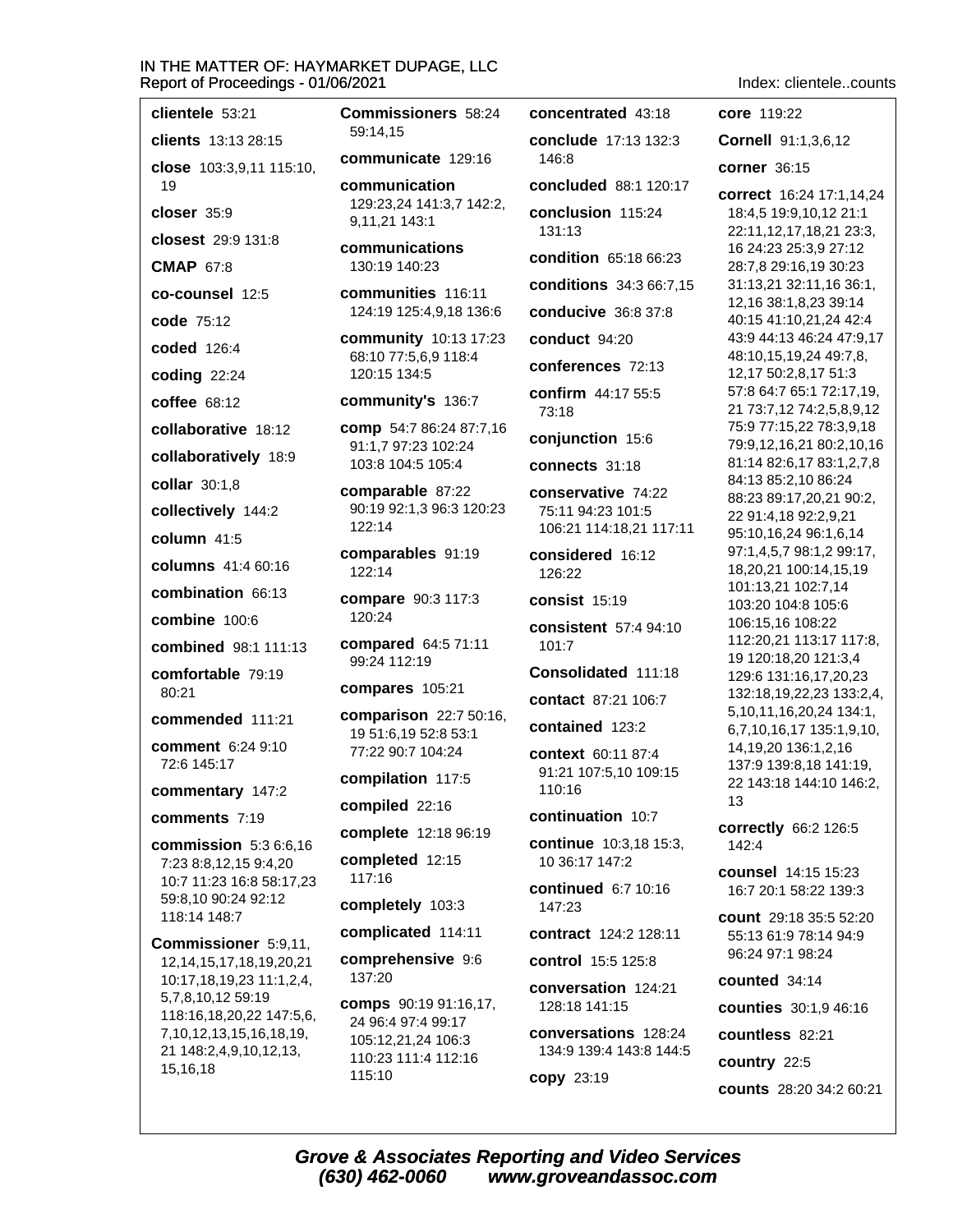| 94:17 95:20                                        | <b>cuts</b> 71:2                                      | <b>December</b> 6:7 85:12                  |
|----------------------------------------------------|-------------------------------------------------------|--------------------------------------------|
| <b>County</b> 31:16,21 70:7,<br>19 71:14,19 111:19 | D                                                     | 86:3,9<br>decide 50:22                     |
| 131:8                                              |                                                       | decides 32:12                              |
| couple 75:22 79:2<br>103:19 127:7 131:1            | daily 23:2 24:22 25:6,12,<br>19 26:1 27:2 28:18 41:3, | decision 8:16 81:13                        |
| <b>court</b> 8:5 83:14                             | 6,9,13 43:21 45:6 49:15,<br>22 77:20 78:2,17 81:10,   | decrease $66:477:3$                        |
| cover 120:12 125:1                                 | 19 88:22 105:17                                       | decreased 78:8 99:24                       |
| 134:4                                              | Dale 39:11                                            | deeper 93:20 123:7                         |
| covered 70:2 91:23                                 | Daly 5:1,7,8 6:1 10:1,21                              | defer 58:24 65:13                          |
| COVID 32:13 55:8,23<br>56:1,9 57:1 118:4           | 11:19 14:3 16:3 54:12,17<br>58:5,9,13,22 59:4,13,21,  | defined 16:13                              |
| COVID-19 6:20                                      | 22 62:15 63:2,5,13,19<br>64:8,20 65:2,9,22 66:17      | definitely 46:17 127:9                     |
| cows 98:13,15,16,18                                | 67:4,14 69:12,19 70:1,                                | Degree 13:15,17                            |
| 99:15                                              | 17,24 71:13,21 75:17,18<br>79:3 82:11 83:10,19        | delay 62:10 67:2                           |
| create 130:3 138:11                                | 84:2,4,16 113:1 118:12,                               | delayed 24:1                               |
| created 35:15                                      | 24 119:1,21 120:21<br>121:5 122:5,17,23 123:5,        | deliberate 9:19                            |
| creates 9:19                                       | 19 124:15 125:10,23                                   | deliver 46:6                               |
| creating 143:9                                     | 126:14,19 127:3 132:2,9<br>144:21 146:5,11,24         | <b>demand</b> 15:18 27:24<br>53:11 75:1,6  |
| credibility 104:16                                 | 147:8,22 148:5,19                                     | demographic 53:22                          |
| credible 104:8,11 122:3                            | <b>data</b> 15:15 20:18,21 21:8                       | demonstrated 98:21                         |
| 126:23                                             | 22:16,21 29:16 44:20<br>45:12 48:11,14 52:11          | denied 80:5                                |
| criteria 76:23                                     | 53:1 56:15 63:7 64:15,18                              | department 33:1 35:9                       |
| critical 70:8                                      | 80:7,15,17,22 81:1,15<br>90:7 92:4 93:10 94:8         | 121:23 126:1,8 127:15                      |
| cross 38:17 54:16                                  | 97:15 99:15 101:2,6                                   | 128:18 129:12 140:16<br>141:4 142:12 143:2 |
| cross-examination<br>9:15 12:16,18 15:24           | 103:17 104:8,11 105:9,<br>15 106:1 115:21,23          | departments 111:15                         |
| 16:18 54:14,22 84:5,10                             | 117:17,20,21,23 118:8                                 | 116:13 119:19 125:16                       |
| 87:4 113:4 132:6,10                                | 121:6,9,13,15,17,22                                   | 132:17 134:4,6 136:18,                     |
| cross-examine 113:2                                | 122:4,7,10,21 123:17<br>126:23 128:24 145:18,         | 21 143:22 144:6                            |
| crossing 39:23                                     | 19,21                                                 | depend 102:22 112:5                        |
| crosswalk 36:18 38:17,                             | <b>database</b> 86:22 87:17                           | depending 70:13 93:20                      |
| 22                                                 | 123:3                                                 | description 23:12                          |
| crosswalks 18:19 36:18<br>38:16                    | <b>date</b> 86:11 113:24                              | 108:14<br>design 61:19                     |
| cumulative 96:12                                   | <b>day</b> 24:17 33:23,24<br>43:17 44:4 46:4 68:3     |                                            |
| <b>curb</b> 71:2                                   | 69:8,14 70:11 78:9 88:23                              | designate 37:24<br>designated 79:15        |
|                                                    | 119:13                                                |                                            |
| curious 140:8                                      | day-to-day 132:21,24                                  | designed 48:2                              |
| current 47:7 57:8,19<br>63:14,16 64:15,23 65:1,    | days 84:19 89:4,16 90:1<br>143:7                      | detail 26:13                               |
| 5,18 66:23 118:6                                   |                                                       | detailed 83:3                              |
|                                                    | deals $23:13$                                         | details 138:24 139:2                       |

Index: County..discussing

determination 34:15 35:19 37:6 136:8 145:15

determine 17:8 21:14 35:14 39:4,20 80:9 81:19 87:6 92:12 97:10 99:6,23 103:12 107:4 108:17 109:1 118:5 121:18 136:19

determined 53:10 78:2 101:12 102:6

determining 113:21

detox 89:3

develop 52:2 106:24

developed 53:13 83:4 106:17,22

developing 8:7

development 10:10 14:17,19,21 15:3,7,19 60:13

DI 54:15 79:1,5 82:7 85:15 132:7,11 140:19 141:5,13,14 142:23 144:17

Dickson 12:5

difference 103:6

differentiation 128:3

difficult 95:13

dig 123:6

diligence 81:1

**Dinolfo** 54:13 75:19 111:23 132:7 134:11 136:20 137:19 141:11,21

directing 141:20

direction 32:16 34:17 39:16

directly 38:3 122:18 142:19

discontinued 32:5

discuss 30:4 46:12 130:6 142:3

discussed 106:9,11 116:18 128:1

discussing 142:20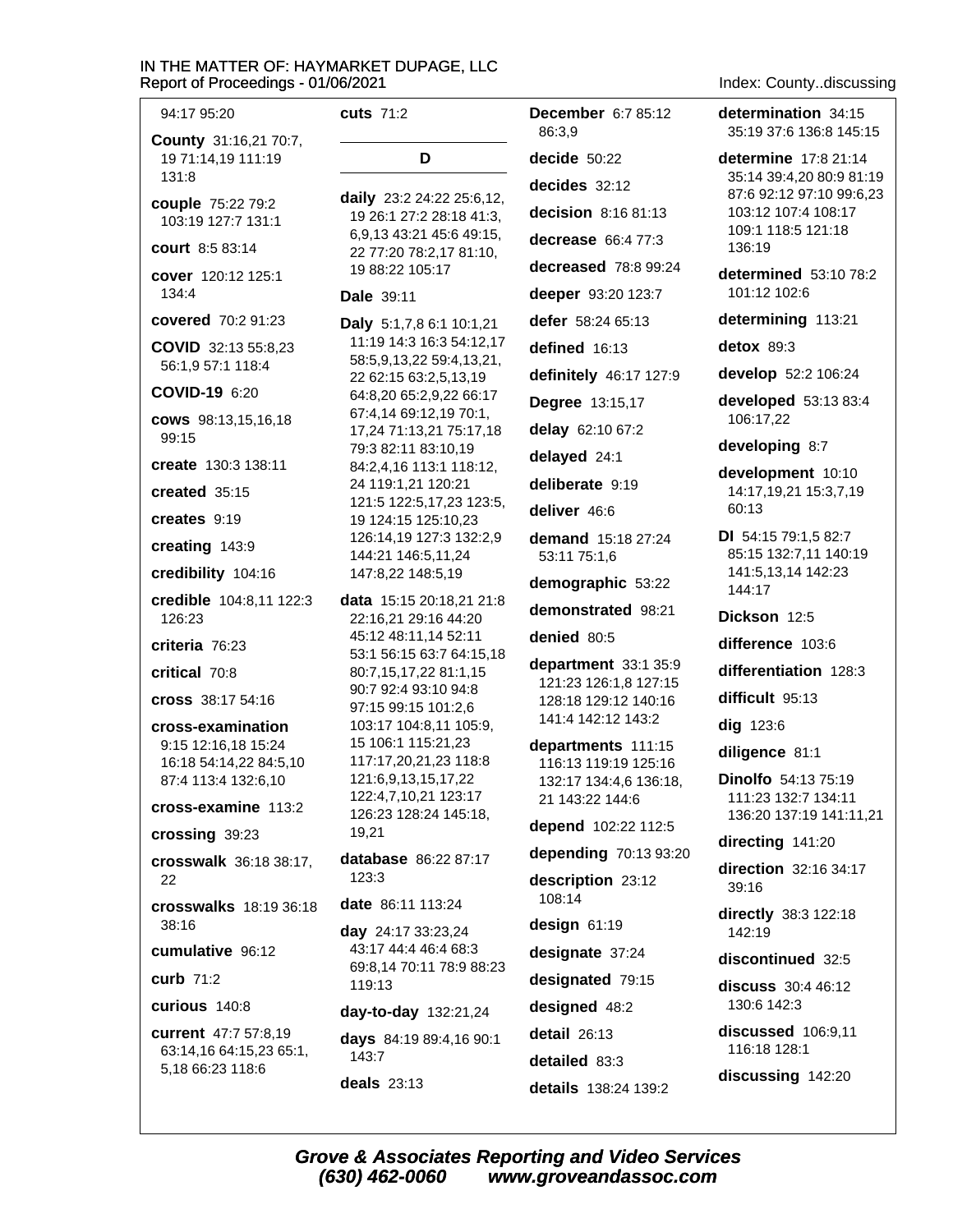discussion 51:17 59:16.24 125:14 127:14

discussions 50:24 80:11 82:14 91:10,11  $129:5$ 

dispatch 111:13,18,19 126:4 130:14 131:6

dispatched 110:11 126:10

dispatching 110:4

distance 71:3

distributed 29:12 48:24

district 10:14 54:19 88:10 130:1 134:15 135:8 136:1,15 138:16 140:24 142:9 144:7

district's 90:11 113:8.17

division 119:20 129:10 133:1,3,9,23,24 136:18  $137:3$ 

divisions 124:8 132:16

doctor 27:11

document 64:4 86:5

documentation 21:4

**Dominik 6:14 12:17.20** 54:4 61:6 83:11 84:1,3 85:22 87:14 88:18 93:24 102:2 110:2 112:23 119:2.6.15 120:20 121:4. 10 122:13,22,24 123:15 124:6 125:3,15 126:12, 16,21 132:1,13 141:22 142:24 144:18,24

#### **Dooley 128:13**

**DOT** 71:14

**DOTS** 70:7

doubt 39:15 81:21

down 16:6 35:10 42:19 63:3 65:16,20 70:13 78:9 80:16 86:10 88:6 99:11 119:21 136:23

#### downtown 82:4

dozens 56:17.18 57:4

drafted 55:5

draw 111:9 112:3

drive 15:9.10 28:4.7.10 38:4,6 47:6 66:20,21,22 73:1.6 76:4 80:16 122:10

## drivers 76:7

#### driveway 28:13

driving 26:22 30:18 33:20 44:6 49:6 56:13 62:16 64:11 74:4

drop 66:24

#### dropping 73:21

drove 91:18

drug 134:14

Drummond 5:13,14 11:3,4 118:20,21 147:14, 15 148:11,12

due 6:20 8:18 22:19 81:1  $92.4$ 

#### duly 16:16

dump 121:17

Dupage 6:9 12:6 15:16 22:6 24:6 29:24 30:8 31:16 32:1,10 35:16 36:5.7 42:9 46:15 51:14 53:18,23 58:1 70:7,19 71:14,19 76:6,16 92:2 95:1 105:13.16.20 111:19 112:20 115:15 127:21 128:16 131:8,15

### E

earlier 16:7 21:22 37:23 42:2 44:21 45:8 55:16 56:8 62:18 67:18 90:6 95:4 101:20,21 105:7 114:20 117:12,20 119:18 121:10.19 129:14 136:17 140:10 145:19

#### easier 37:21

easiest 137:2

east 31:17 32:16.18 33:21 34:5 35:13 36:12 39:9,10 66:18

east-west 39:6

### eastbound 66:22

eat 68:12

educational 113:9

effect 6:18 32:23 97:11 98:6 99:24

effectively 124:14

effort 145:13,23

elaborate 7:18

eliminated 96:5

Elite 127:15 128:11,19, 21,23 138:19 139:5 140:3,7

**Elite's 128:15** 

Elk 103:24

Ellenbecker 16:1,3,5,19 37:12,16,17 40:3,6 54:10,12 75:18,21,24 76:10,12,14 78:22 84:8, 14, 18, 22 85: 1, 4, 6, 11, 18, 21 86:14 87:10 88:5,12, 14,17 89:5 90:9,14,16 93:10 95:4 98:8,24 100:4,7,24 103:5 108:5 110:13 111:10 112:6,22, 24 139:6 144:19,23 146:3,6

Ellenbecker's 54:16

Elmhurst 135:1

email  $16:7$ 

emergencies 125:21

emergency 8:19 61:8, 13,21 62:3 102:17 107:4, 10,19 109:3,8,13 112:3 113:7,9 118:5 120:1,13 122:21 125:12 128:9 131:15

#### emphasize 47:1

employees 15:20 68:8 74:3

#### employment 49:13

**EMS** 47:12 89:4,15,24 97:14 102:20 103:13,14, 19,20,22 104:1 109:23 110:5,14,18 113:12 126:12 130:21 131:7 141:16 145:3,16,23

Index discussion essential

**EMS/ALS** 88:22 90:4

encompass 43:22

end 64:14.15 65:5 110:2 114:21 146:23

ended 63:8 97:8

ends 39:1

engineer 13:20 18:23

Engineer's 22:10

engineering 13:7,15,17 65:13 71:17

Engineers 13:22

England 13:16

enhanced 129:24

enough 17:22 43:20 54:7 75:14 79:19 96:24 114:14 115:3,24 116:3,6  $127:1$ 

ensure 12:13

entail 71:8

entered 63:7

entertain 10:15

entire 97:19

entirely 23:15 78:16

entities 135:23

entity 17:16 144:8,12

entrance 47:8,11

equal 95:7 96:13 97:6 100:5 111:4

equally 111:16

equals 97:4

equate 64:21

equation 116:17

equipment 131:22

errands  $27:12$ 

error 64:11,14

errors 116:22

especially 68:23 118:5

essence 42:17 80:14

essential 29:24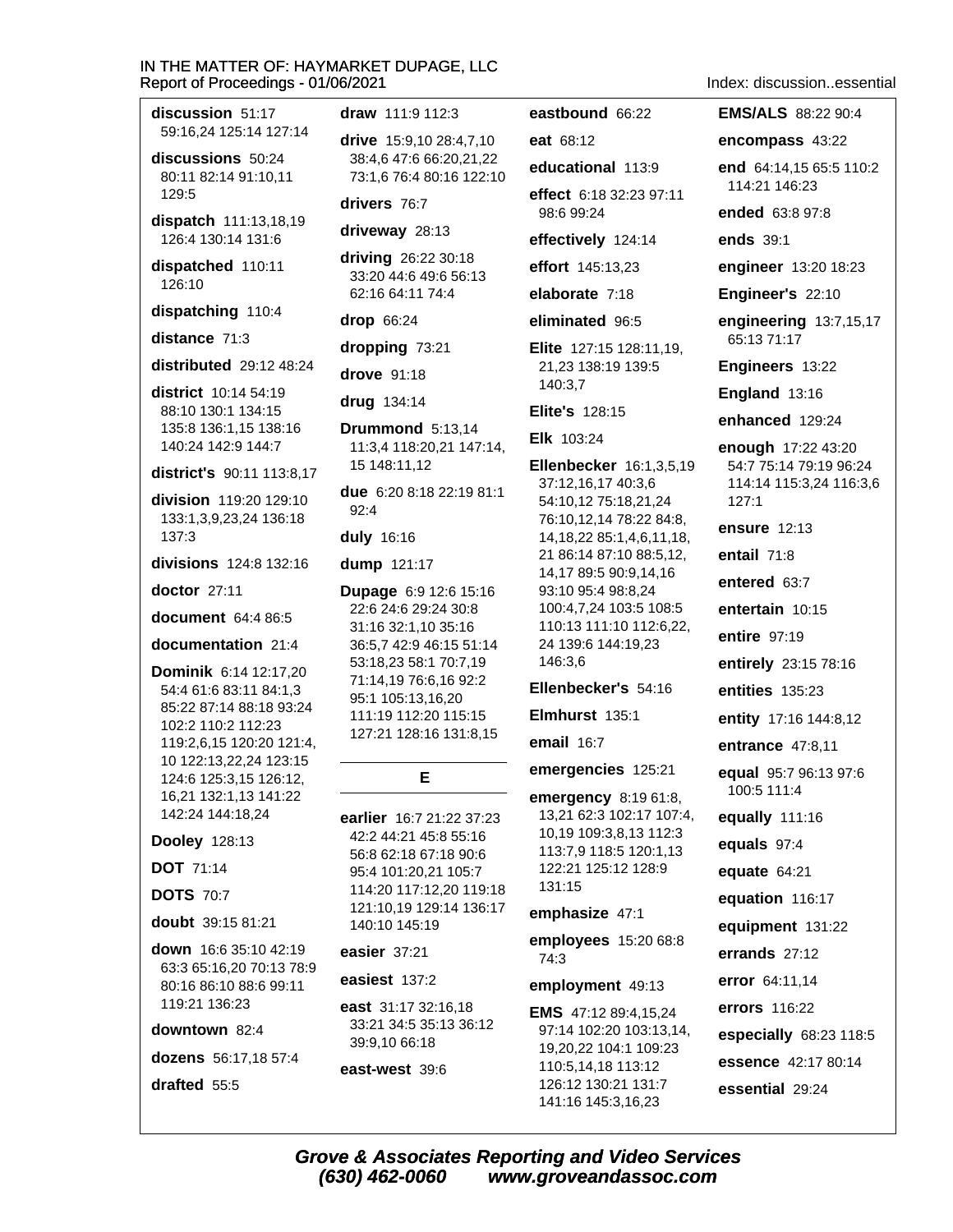**exist 67:19** 

established 127:18

109:7

146:19 148:1

14

exam 34:5

field 14:4 82:20 facility 10:12 15:15 17:6, 8.16.24 19:2 21:10.14.23 Fields 21:24 22:2 fights 98:18 figured 27:22 filed 64:2,5 145:6,11,14,

24

fill 19:16

final  $8:16$ 

finally 9:18 15:14 147:24

financial 124:24 126:2,8

find 17:4 22:4,14 64:11 86:24 87:7,16,22 88:2,3 107:16 112:17 115:10

finding 14:10 56:9

findings 8:12 14:14,19 15:22 46:11 121:7

fine  $24:21.37:22.58:9$ 59:12

finish  $56:22$ 

finished 146:14

fire 33:1 35:9 88:10 90:11 110:5,14,18 111:15 113:8,10,12 116:9 125:15 126:1,8 127:15 129:12,24 130:2 131:7 132:17 134:15 135:8 136:1,14,24 138:15 140:16,24 141:3 142:9,11 143:2,22 144:7

fire/ems 116:11,13

firm 13:7 18:8.10.21 21:22 31:12 71:17

firm's  $13:11$   $22:15$ 

fit  $23:12$ 

five-year 134:20 135:7, 18

flow  $21.15$ 

flowed 60:6 63:15

**flows** 82:24

fluctuation 69:7

focus 70:8 96:2

focused 69:5

establishing 127:14 existence 56:4 22:2 23:8,12 24:7 25:3,7, Estates 111:2 **existing** 15:8,15 31:3 19 26:12,16 27:2 28:3,18 50:12 57:14 66:7 67:21 29:23 30:7,14,15 31:24 estimate 78:1.8 32:19,24 33:6,7,13 **exists** 137:10 estimated 15:12 34:18,19,20 35:24 37:8 38:1.4 39:21 42:4 44:8. exiting 15:16 evaluating 107:19 10,19 47:9,13,17 49:12 expect 57:3 80:20 142:1 50:6,13,16,19,23 51:7, 146:16 10,20,21,23 52:3,8 evaluation 29:8 36:24 53:10,14 54:8 57:8,15,19 expectations 76:20 evasive  $123:15$ 60:20 61:24 72:21 73:6,  $93.16$ 20 74:5 76:17 77:3.6.10. evening 5:1 6:3,12 10:6 expected 25:18,24 21 78:2,3,13,14,21 81:6, 12:4,14 13:6 16:20,21 49:11 18,24 82:4,22 89:2 91:2, 41:20 46:3 59:24 60:17, 7 92:1, 2, 9, 15 93: 6, 8, 13, 18 61:6 68:4,18 69:6,16 experience 13:11 21:9, 17 94:1,4 95:3,10 96:14 70:16 83:23 127:5 19 27:8 57:7,14 70:15 97:7,13 98:5,15 99:7,16, 82:20 96:17 116:12 19,24 100:22,23 102:11, 123:23 124:7,16 129:19 evening's 11:21 59:16 12,15 105:6,17 107:21  $137:1$ 110:24 114:6 117:5 evenings 45:2 experienced 125:4 134:15 137:10 138:6 events 67:22 77:3,7,10,  $141:18$ 140:4 141:9 145:4 expert 12:8 14:1,4 54:5 fact 22:13 30:19 73:5 eventually 38:6 79:16 100:22 133:21 expertise 30:3 57:21 everyone's 7:15 factor  $67:11$ 65:14 81:4 105:22 exactly 138:4 140:20 factored 62:12 explain 41:3 113:21 facts  $24:1$  $143:3$ **EXAMINATION 72:3** fading  $73:14$ explained 94:1.2 82:12 127:10 fair 30:5 43:20 134:14 explanation 27:5 66:18 examine  $36:16$  $142:22$  $123:1$ fairly 110:16 extensive 14:6 fall 71:16 extensively 115:22 139:12 familiar 57:17 110:7  $137:1$ F family 73:11,22 101:11 106:5 111:2

face 124:9 144:12

facilities 23:2,13 37:11 51:13 53:2 54:6 75:3 77:7 86:24 87:7,17,22 90:18,20 93:2 96:3,12,13 97:3 100:6,14,18 102:5, 24 103:8,11 104:5 105:4 106:8,15 108:22 109:24 110:1 120:23 143:9,15, 16

facilities's 145:16

130:4 138:12 fewer 22:15 fewest  $50:2$ 

farm 98:12.14

feel 72:7.14

feels 133:17

felt 29:10 69:3 79:19

82:19 96:18 106:21

feet 16:14

#### **Grove & Associates Reporting and Video Services** (630) 462-0060 www.groveandassoc.com

examined 16:17 example 67:8 98:11 112:9 124:15 examples 52:22 **Except 74:13** 

exception 121:2 135:21

exceptions 10:10

excess 99:7

excessive 17:21 130:4 143:10

excessively 133:7

excuse 60:17 83:18 148:21

exhibit 14:8 60:3 84:12 85:8 86:6 88:10 90:12

Index: established focused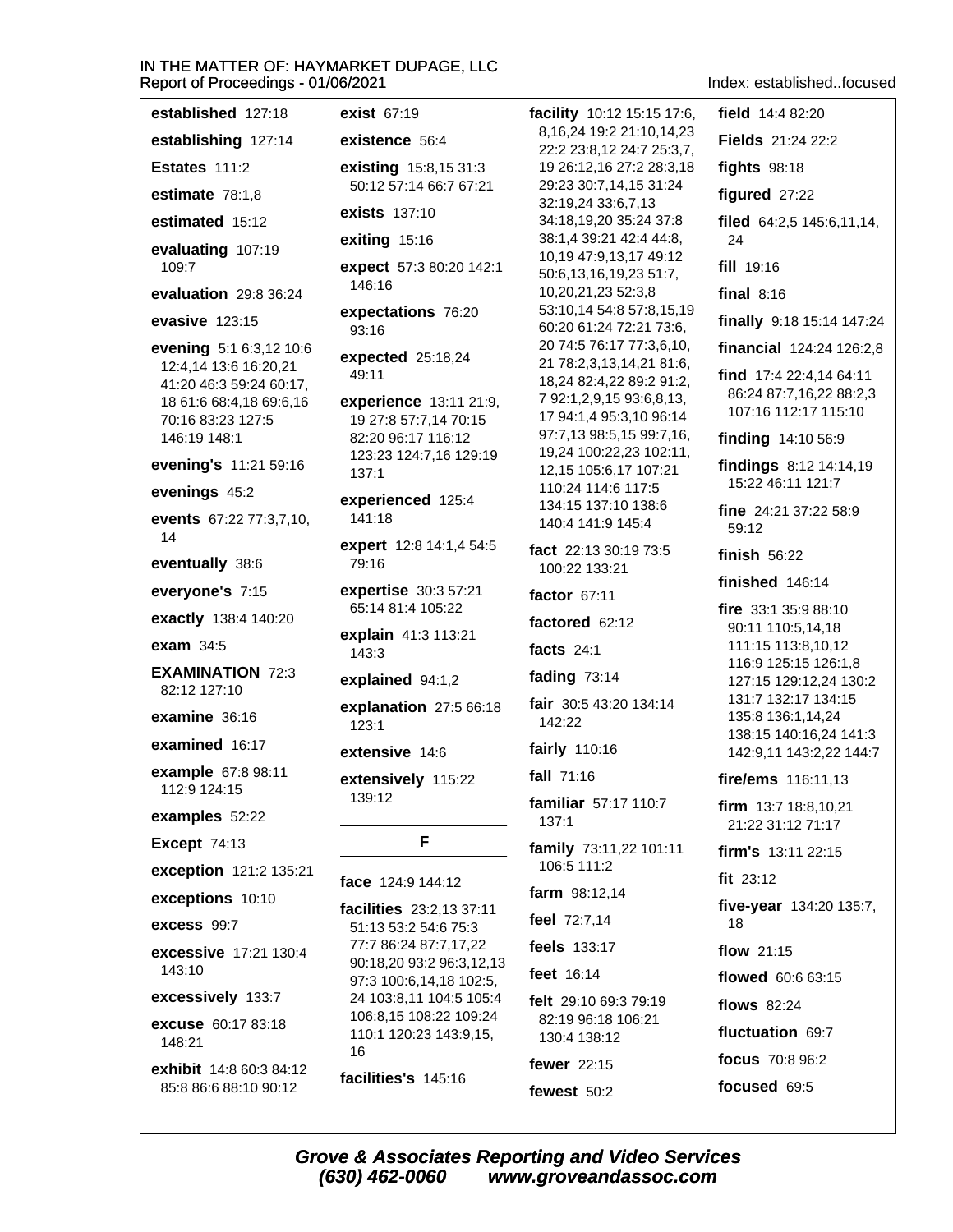| focusing 106:2 140:22                                     | fully 47:23 136:19                                                      |
|-----------------------------------------------------------|-------------------------------------------------------------------------|
| FOIA 121:14 126:20                                        | function 70:10                                                          |
| <b>FOIA'D 121:22</b>                                      | functioning 48:3                                                        |
| folks $26:9$                                              | functions 47:24                                                         |
| <b>follow</b> 72:5,6 129:7                                | <b>future</b> $66:8,2367:9$                                             |
| follow-up 75:19 82:10<br>132:4 144:20 145:1<br>146:8,9,22 | 116:3<br>G                                                              |
| follow-ups 75:22                                          |                                                                         |
| following 6:13 55:23<br>126:6                             | gas 36:15<br>Gateway 106:5                                              |
| follows 6:12 14:20                                        | gauge 142:8                                                             |
| 16:17<br>food 46:6                                        | gave 52:22 63:8 81:16<br>127:13 138:10,11,18                            |
| foot $21:2026:2034:12$                                    | gears 137:4                                                             |
| 17, 18 35: 2, 8, 15 36: 1, 6, 8                           | gender 53:23                                                            |
| force 49:14<br>forecast 116:3                             | generally 56:14 69:17<br>113:13 132:22                                  |
| forecasting 116:24                                        | generate 68:9 77:11                                                     |
| forefront 140:5                                           | 79:20 95:23 96:4 104:17                                                 |
| forego 24:1                                               | generated 15:12 45:5<br>55:18 72:18 77:19 78:16                         |
| form 7:6,13                                               | 90:4 101:9 114:6,7<br>126:11                                            |
| formally 10:2                                             | generating 66:3                                                         |
| format $7:12$                                             | generation 22:10,17,21,                                                 |
| formula $92:4$                                            | 24 23:9 48:19 60:13                                                     |
| <b>forward</b> $6:128:22$                                 | gentleman 128:13,19                                                     |
| forwarded 85:8                                            | get all 93:12                                                           |
| found 14:17 54:3 57:4<br>107:22 131:14                    | give 7:24 21:3 27:4<br>41:15 57:24 85:13 96:18                          |
| founding 13:9                                             | 108:13,14 144:15 146:15                                                 |
| framework 106:17<br>107:1 125:19                          | giving 20:16                                                            |
| Franklin 39:11                                            | <b>Glass</b> 28:15,17                                                   |
| frequent 77:14                                            | Gloucester 103:24                                                       |
| friends 73:11,22                                          | goal 26:9 119:17                                                        |
| front $23:2037:2263:18$<br>78:4                           | good 5:1 6:3 12:4 16:20,<br>21 65:12 83:22 140:23<br>142:5 143:4 144:13 |
| full 14:18 15:8 48:3                                      | gotta 126:21                                                            |
| 67:22 105:5,12 121:11,                                    | govern 125:8                                                            |
| 20 122:2                                                  | government 8:22                                                         |

governments 8:24 Governor's 8:19 greater 111:9 group 66:20 115:18 124:3 125:20 126:9  $137:2$ grouping 136:22 groups 136:23 Grove 103:24  $qrowth$  66:14 guess 26:10 34:16 41:24 64:10 66:17 77:13,15 93:23 95:12,18 109:14 114:24 132:14 140:1 guide 7:10 9:7,12 59:1 H habits 19:3 62:17 half 24:21 25:1 hall 32:24 35:9 Hampton 13:16 **hand** 71:23 **handle** 17:18 **handled** 124:14 Hang 85:18 happen 43:17 68:20 76:21 116:3 129:23 132:24 144:14 Happy 6:4 hard 67:18 harkening 143:7 Hawthorn 65:17 Haymarket 6:9 7:10 8:16 12:6 14:7 15:16 16:23 19:12,15 20:1,2,3, 4,11,16 21:3,8 22:6 23:15 24:6,16,21 26:3 27:4,10,15 29:9,23 30:7, 12 32:10 34:20 35:16 36:5,7 37:7 38:11,16

Index: focusing..historical

53:14,18,23 54:7 64:19, 21 66:2.14.16 67:6 68:8. 9 73:23 76:6,15,23 77:8 78:1,12,17,20 79:24 80:1 81:3,9,14,24 83:4 86:5 91:1,5,11,12 92:2,8,15 94:1,4 95:1 96:14 105:6, 13,16,20 112:20 115:15 120:1,12 121:2,6,8,12,21 122:18,20 123:9,17 127:18,21,23 128:16 129:13 130:1,13 131:15 137:7,10 138:7,20 140:4, 13,15 141:1,16 142:3 143:1 144:8 145:5,11,13, 15,22 Haymarket's 17:3,4,12

21:13 22:20 23:7 30:22 39:5,21 46:22 49:11 54:5 57:7 84:12 90:4 113:7 142:8 145:2

health 10:12 103:23 106:4 118:6 121:23

hear 10:3 59:3 61:6 73:15,16 83:13

heard 26:24 67:18 108:15 113:22 134:11

hearing 8:9,20,21,23 9:7,20 10:3,8,16,18 11:20 147:3

hearings  $7:109:4$ 

Heartland 106:5

heavily 134:3

helps 40:7

Hervas 7:18,20,21,22 10:1 58:22 59:3,5,12 141:10,11 142:16,18

hey 37:12 81:18

high  $43:4$ 

higher 82:16

highest 69:4

highway  $71:3,19$ 

**Hill 47:6** 

**HIPAA 122:19** 

hired 16:23

historical 20:18.21

**Grove & Associates Reporting and Video Services** www.groveandassoc.com (630) 462-0060

39:4 40:8,13,17 41:11

42:9 43:23 44:17,22

46:1,5 48:23 51:3,14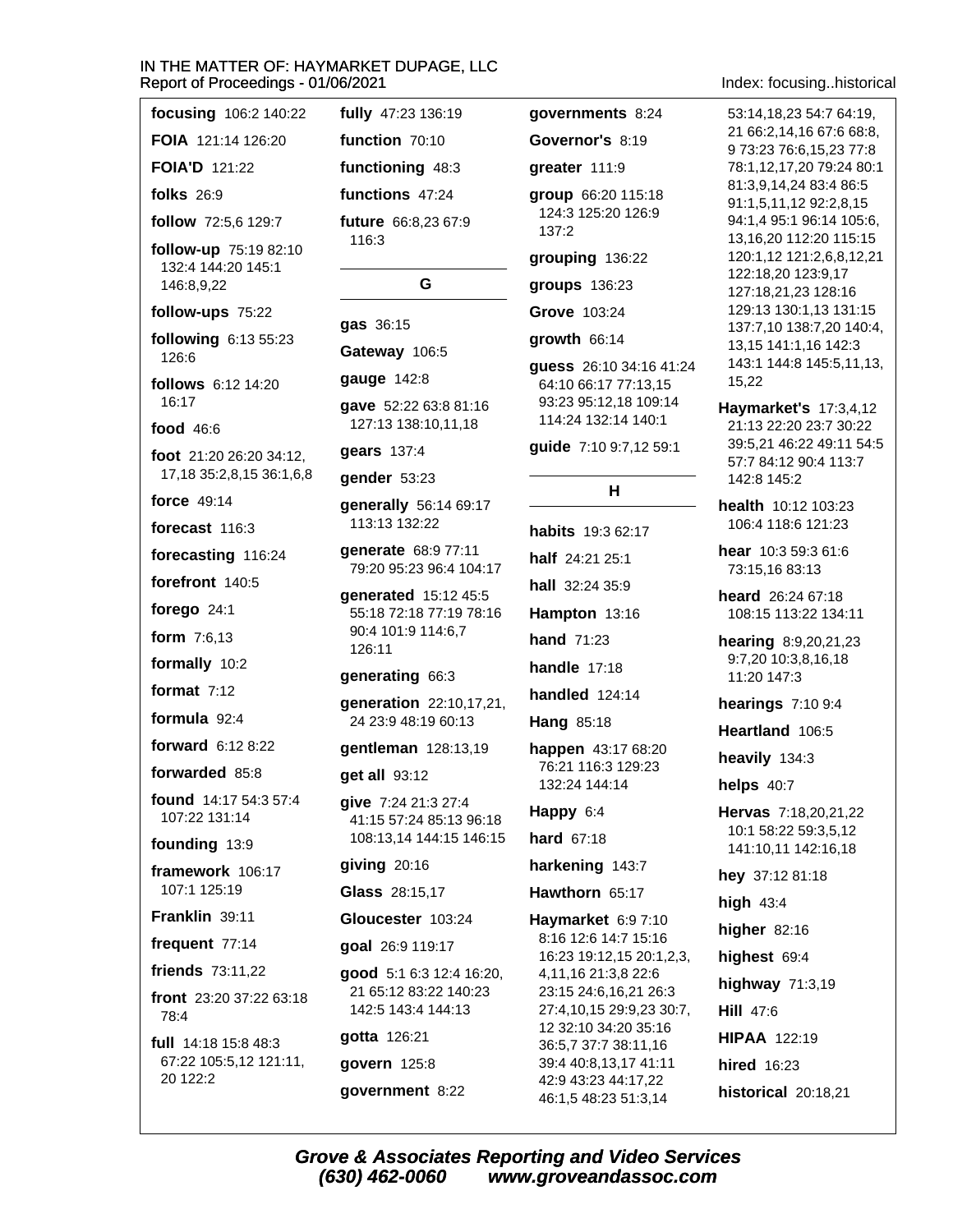48:5.11

historically 47:21 hit 62:24 Hoffman 111:2 Hold 113:3

Holiday 48:6,9,14

holidays 86:21

Holmes 5:16,17 11:6,7 118:18,19 147:5,6,17,18 148:2,3,14,15

home 42:21,22,24 43:13, 14,24 44:18 69:17,22 72:24 89:6,9 96:7,8,9 97:23 104:8,10,14 105:9,  $10$ 

#### homelessness 57:18

homes 24:23 99:1.2.11 104:17 114:8 143:15 144:6

honest 125:17 126:22

hoops 122:9

hope 129:17

hospital 102:13,16,20, 22 103:8.22

**hospitals** 103:1,11

**hosted** 77:10

hotel 47:19,21,22 48:2, 10,20 67:21 71:11 72:9 77:4,14

hotels 48:12,17

hour 43:19 46:2 60:16. 17 65:24 74:15

hours 15:4 23:1 29:19 40:15,18,21 41:20 43:1 68:24 69:2,8 70:8 74:10, 12

House 92:7,14,19 101:9  $111:1$ 

hump 69:19

humps 69:14

hundred 89:15 94:11 95:5 98:15 100:24

 $1 - 53$  15.1 i.e.  $39:6$ idea 41:15 57:12 ideal 52:7 102:11 ideas 52:22 138:10 identified 115:14 identify 18:2 100:10 137:2 IDOT 67:24 70:6,18,24 71:4 **Illinois** 13:20 14:24 15:1 29:4 32:19 33:18 38:8 39:13 71:2 87:8,23 121:23 immediate 39:10 impact 14:21 17:5,8,14, 20,22 21:19 26:22 29:13 33:12 35:18 39:20 48:9 54:5 56:1,2 60:7 61:10 67:6 68:23 69:3,11 70:9 71:8 72:7,19 82:23 83:6 85:3 88:22 89:23 97:13 102:17 103:12 107:4,9, 19 109:3,8,12,22 113:7 118:4 120:1,17,20,21 131:15 144:9 impacted 57:2 130:9

 $\mathbf{I}$ 

impactful 71:12 121:8  $122:6$ 

**impacts** 17:17 56:6  $131:19$ 

implicated 18:19

implications 21:16

important 19:4 96:24 138:13

improvements 15:5

 $in$ -out  $78:2$ 

include  $139:20$ 

included 19:22 33:24 including  $9:689:3$ 

99:15

inclusive 97:15.17

incoming 47:7 **inconsistencies** 121:18

incorporate 94:5

incorporated 71:15

increase 35:15 66:12 68:21 71:7

independent 78:20

independently 100:10 110:13,14,15,20

**Indicating 37:15 40:5** 63:1,4 65:8,21 90:13

individual 125:4,9,18

industry 116:19

inferred 128:17

influenced 39:21

info $77:9$ 

information 9:6 19:8, 15, 17, 19, 20 20: 4, 18 23:15 26:7,8 40:12 41:16 43:4 48:14 52:16 57:24 60:5,14 63:6 67:7 76:19 77:9,12 78:11,19 79:17, 20,24 83:4 122:11 123:9

initial 64:3 77:19

initially 20:12

Inn 48:6,9,15

**input** 19:20

inquire 110:6

inquiries 18:14

inquiring 132:13

inquiry 87:5 103:10 105:23

inside 111:19 119:19

**instance** 25:6 28:15 35:8 71:9 92:7 97:22 100:21 101:8 103:23 108:8 111:1 124:11 Institute 13:21,23 22:9

intended 119:11

Index: historically..Irving

**intense** 72:8.15

intensity 71:6

intensive 89:14

intent 121:11,20 122:2

interact 140:16

interacted 124:8

interaction 140:12.15 141:16

interactions 132:24

interest 14:11 17:4.12. 16 61:5 80:1,15 130:23

interested 9:14,17 16:12 84:6 132:4

International 86:4 87:17

International's 86:22  $87:5$ 

interpreted 45:12

interruption 62:8

interruptions 61:11  $62:2$ 

intersection 28:21.23 29:8.14 33:10 36:19 38:19 39:22 61:15

intersections 15:6 18:19 34:14 35:4 61:12, 20,23 62:14 82:24

interventions 50:20 51:6 53:17,22 54:2 64:22 77:21 91:1,3,7,12

Interventions' 60:14

introduced 14:8

introduction 12:21

investigation 80:9

involve 141:2

involved 20:13 129:5 130:22 138:16 139:1

involvement 132:22

**irrelevant** 64:23 92:10 102:18 103:4 105:8

Irving 6:10 10:14 16:14 28:14 29:5,13,16,19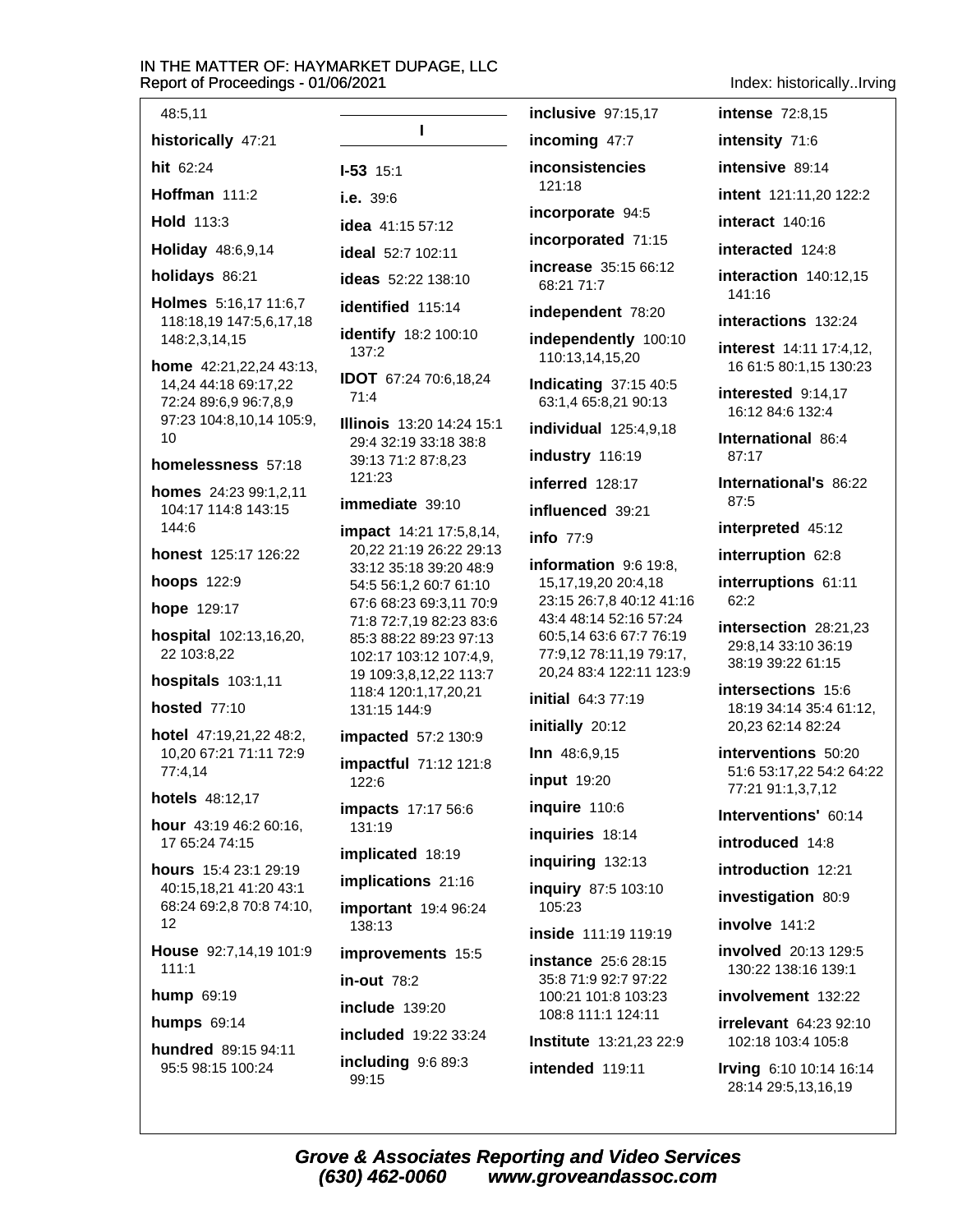30:14 31:6,7 32:15,19 33:1.6.14 35:10 36:9.15. 21 37:1.8 38:17 39:22 61:14

**issue** 33:16 125:12 129:9 142:20

**issues** 12:10 14:2 18:2 130:7 142:3 143:20

#### **ITA 67:19**

**Itasca** 5:3 31:16.24 33:18 34:12 35:3 39:13 46:15,23 48:15 71:16 82:1 88:10 89:4,15 99:19 110:7,10,20 111:5,11 112:4,15 113:10 120:9, 11 124:2,16,23 125:11 127:15 129:9.12 130:12 131:4,6 133:3 135:2,8, 13,19 136:1,14 138:15 140:12,24 141:9 142:2,9 144:7 145:6,14 146:1

**Itasca's 71:16 89:24** 109:13 110:4 119:12

**ITE** 52:11,19 74:24 75:3,  $5,11$ 

J.

james 6:14 84:3

January 5:2 6:4 12:12, 13 147:3,23

job 8:10 25:19

**iobs** 25:20

**Johnson** 86:9,12,17

July 60:4 63:14 64:2,5 77:19 79:11 145:7,12

jumped 58:16

jurisdiction 71:1.14 143:9

#### K

**Karen** 20:7,11

KHAN 5:23 11:15 37:15 40:5 63:1.4.22 65:8.21 84:13,15 85:1,5,9,13,17  $90:13$ 

kind 23:2 28:22 47:23 67:18 72:5 109:17 117:3. 24 130:18 142:3

**Kissel** 20:7,9,11,14 25:13 26:3 29:22 35:21 76:22 146:23

KLOA 6:15 12:8 13:6.10

KLOA's 14:10 15:21

knowledge 27:8 81:4,23 107:17 125:24 134:16

L

lack 26:10

laid 60:15

Lake 15:9 28:4,21 29:1 30:9 31:21 33:20 34:4 38:4.6 66:22

**Lake's 15:2** 

**Land 13:22** 

lane 32:20 33:2.6 35:11 65:24 66:22

**lanes** 32:15

lar- 117:21

large 9:4 17:22 107:5,20

larger 105:1 108:13 111:8,15 112:1,18 120:5, 6 124:16 136:5,13,21

largest 99:16

lastly  $77:17$ 

latest 117:23

lay 91:21

layman's 70:2

**LEAD** 128:4

leadership 124:13 130:5.13

leave 25:19 26:1,17,19 27:2 35:24 40:15 68:4.17 69:16 73:20,21 74:11 105:16 124:4

leaves 118:24

leaving 26:16 35:24 43:1,15 44:1,8,9,12,19 led 23:14

left 34:18 61:14 65:14 66:22 79:7 84:5 120:12  $121.17$ 

legal 8:4,5 9:21 10:4 119:7

legally 9:16

legs 36:19

lesser  $72:18$ 

letter 85:9,11 86:3,9,15, 16 87:10,14

letterhead 86:4

level 65:18,23 66:4,12 87:6 89:3 93:20 140:14 142:10,24

levels 15:4 56:10 57:16 70:12 105:24

Levden 101:11 106:5 111:2

life 26:11

light 55:7 61:16

lights  $61:12$ 

limited  $117:24$ 

**limits 76:16** 

list 92:23 97:1

listed 90:18 135:23

listening 40:20

living  $93:9,17$ 

LLC 6:9 16:11

load 78:17

loading 112:6

local 8:24 35:10 68:10 82:23 109:23

located 28:10 82:4 103:8,21,24

location 6:9 18:18 29:11 30:23 51:10 102:11

**locations** 52:18 57:5 102:9 129:2

long-term 143:16

longer 32:6 55:1,15 56:3

Index issue make

looked 28:12 35:17 55:10 56:7.15.21 57:1 75:10 99:10.12 101:14 106:1 110:13,14,19 118:3 137:19

loop 21:13 82:4,5,6 90:5 121:2 145:3,16

**lose 65:22** 

lot 9:6 15:17 18:10 102:2 104:15 108:9 115:1 130:8 144:5

**lots** 22:14

low 14:21 17:5.13 34:12. 23 35:2,5 119:13,16

lower 43:6 55:13 56:10 69:21 70:12.15

luay 6:14 12:7,22 13:5 16:15

lunch 68:12 69:20

lunchtime 70:13

Lustig 77:4 86:19 87:21 94:2 102:10 123:21 146:21

#### M

MABAS 111:11,16,23 119:19 120:7 124:2,8,19, 22 125:8,13,15,16,18 129:8,10 132:13,15,16, 20 133:1,9,13,18,22 136:18,22 137:1,3 142:20

made 23:8 26:18 34:23 99:12 139:21

main 47:8

maintenance 47:16

major 33:19

majority 39:5,12 133:23

make 6:24 7:19 8:12,16 12:20 14:13 34:15 35:19 37:6 39:3 47:2 58:17 61:1,19 74:14 80:5 88:11 94:20 96:10 105:23 116:19 130:21 131:11 144:8 145:15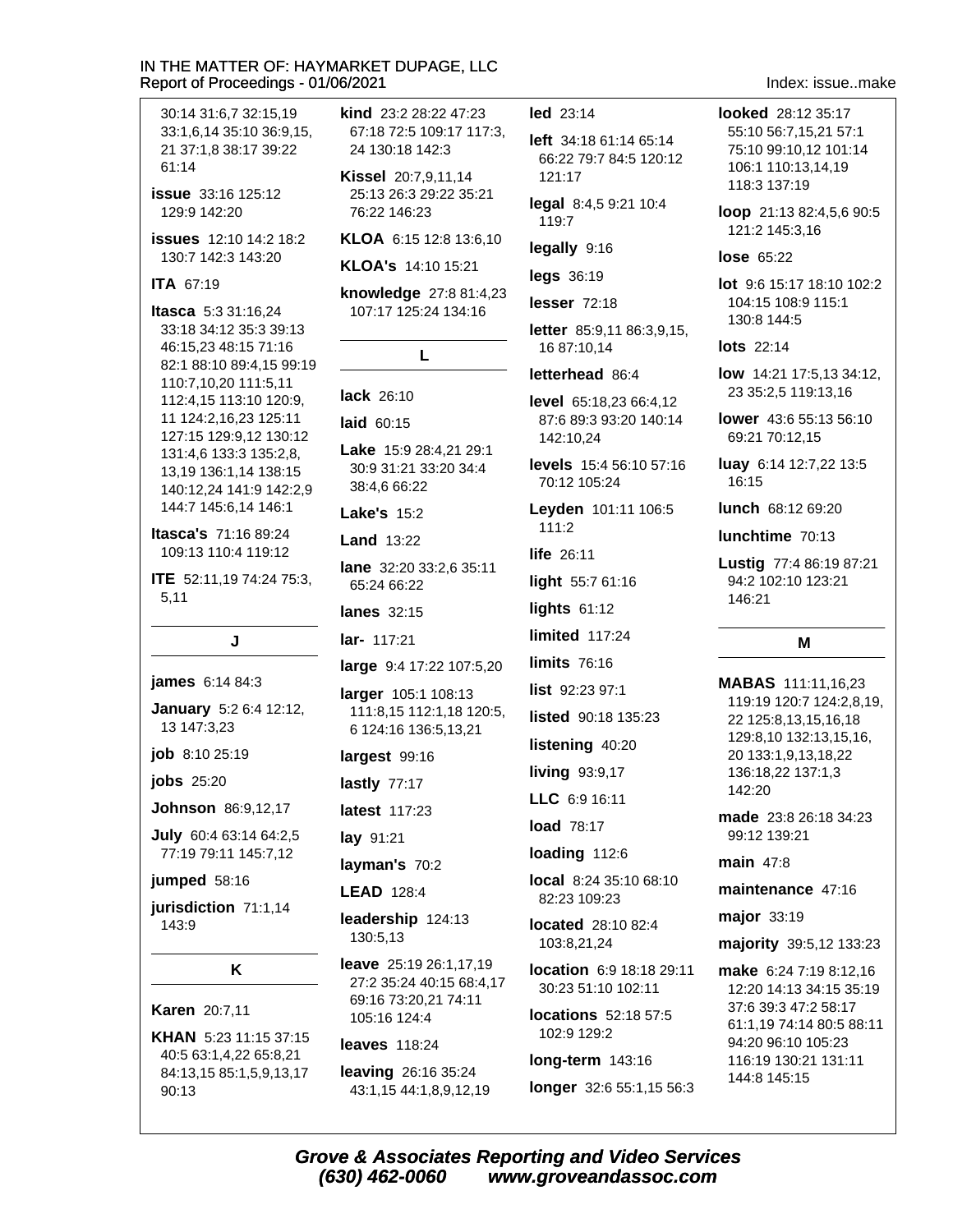**makes** 103:6

**making 145:22** 

manager 128:22,23 139:9 140:6

mandate 133:14

manual 22:10,17,24  $23.9$ 

map 37:18.24 38:15

Maplewood 15:9 16:11 28:7,10,21 29:1 66:20,21

mark 123:11

marked 71:7 86:5

**Mary 12:5** 

**mass** 116:2

**Master 13:16** 

match 52:13 53:5 74:11  $120:24$ 

material 55:9

materials 29:22 59:17 146:19

math 61:1 64:11.14 95:10 117:2

mathematical 115:4 116:5.16

mathematically 117:6

matter 7:24 47:22 71:15 106:6 133:21 142:20

Mchenry 30:9 31:21 46:15.18

mealtimes 68:16

meaningful 116:1

means 74:24 83:5 87:7 131:3 139:24

meant 119:10 136:4 medical 103:4 137:21 138:22

meet 8:19 20:10 75:14 130:5,13

meeting 5:2,3,24 6:2 10:22 147:22

meetings 6:12

**MELONE** 5:7.9.12.15. 18.20 10:23 11:2.5.8.11. 14,17 147:10,13,16,19 148:7,10,13,16

member 13:21 120:5 136:5

members 19:3 49:5,11, 17,20 50:7 132:17 133:23

memory 139:7

mention 47:2 140:8

mentioned 139:19

method 8:21 107:3,8,19 117:7

methodologies 75:15

methods 117:10

Metra 39:22 46:14

metrics 19:23 23:18 24:5 49:10

metropolitan 110:8 115:19

middle 84:5,9

milk 46:6

minimal  $46:9$ 

minimum  $25:5$ 

minutes 58:6 143:12

misrepresent 136:10

misrepresenting 136:3

missed 29:3 58:19

misunderstanding  $45:4$ 

mitigated 70:10

mixed 10:12

Mo 37:12 40:3 60:9,24 62:20 63:19 65:6,19 84:11 85:7 88:5 90:9 119:4

Mo's 88:3

mode 31:11 46:21 model 94:2

modeling 64:19

(630) 462-0060

models 94:18 modes 30:20 47:3

moment 144:15

money 68:11 126:6

monitors 129:2

month 127:13

months 93:9 95:10 145:13.24

morning 40:15,21,24 43:1,10,11 44:1 46:2 60:16,18 65:24 68:3,17 69:6,15,22 70:15 74:13

Mother 132:15,16

motion 10:15,17 11:19 147:2,4,22,24 148:19

move 8:22 68:22 102:21 146:21

moved 147:5 148:2

movement 35:2

movements 34:24 66:20

moving 6:12 34:16 66:13

multiple 135:15,17,23, 24

multiplier 116:22

multiply 116:6

municipal 128:4

municipalities 136:13

municipality 135:1 Musil 20:13 51:1,2,5,12

mutual 120:9 123:22  $124.1$ 

#### N

**names** 139:20

**Naperville** 46:23 92:7, 14 101:9 111:1 nationwide 104:24

nature 67:10.17.22 68:13 125:5 140:22

www.groveandassoc.com

**Grove & Associates Reporting and Video Services** 

Index makes note

143:17

nauseam 120:8

nearest 38:17

nearing 110:2

nearly 114:14

necessarily 17:15 43:18 53:3 61:9 62:4 110:24 111:10 119:15

needed 94:14.20 96:10 98:7.23 100:6 103:20 111:12 125:21 137:22,23

needle 68:22

negate 29:8

negligible 17:5,14 109:12 120:2,17 131:16

neighbor 133:17 134:3

neighboring 120:14 124:19 134:4 144:6

neighbors 111:12 120:6  $133:14$ 

network 14:22 82:23

NFIRS 117:22 121:13

nice 85:22

 $night$  69:23

**NOLFO** 54:15 79:1,5 82:7 85:15 132:7,11 140:19 141:5.13.14 142:23 144:17

non-signalized 61:14

noon 69:19,20

130:18 141:17

normalizes 62:10

normally 34:2 52:5

61:18 69:2 71:4

north-south 39:6

Northwestern 13:18

not-for-profit 126:14

north 36:20

**note 7:8** 

nonemergency 113:9

normal 26:11 34:3 62:13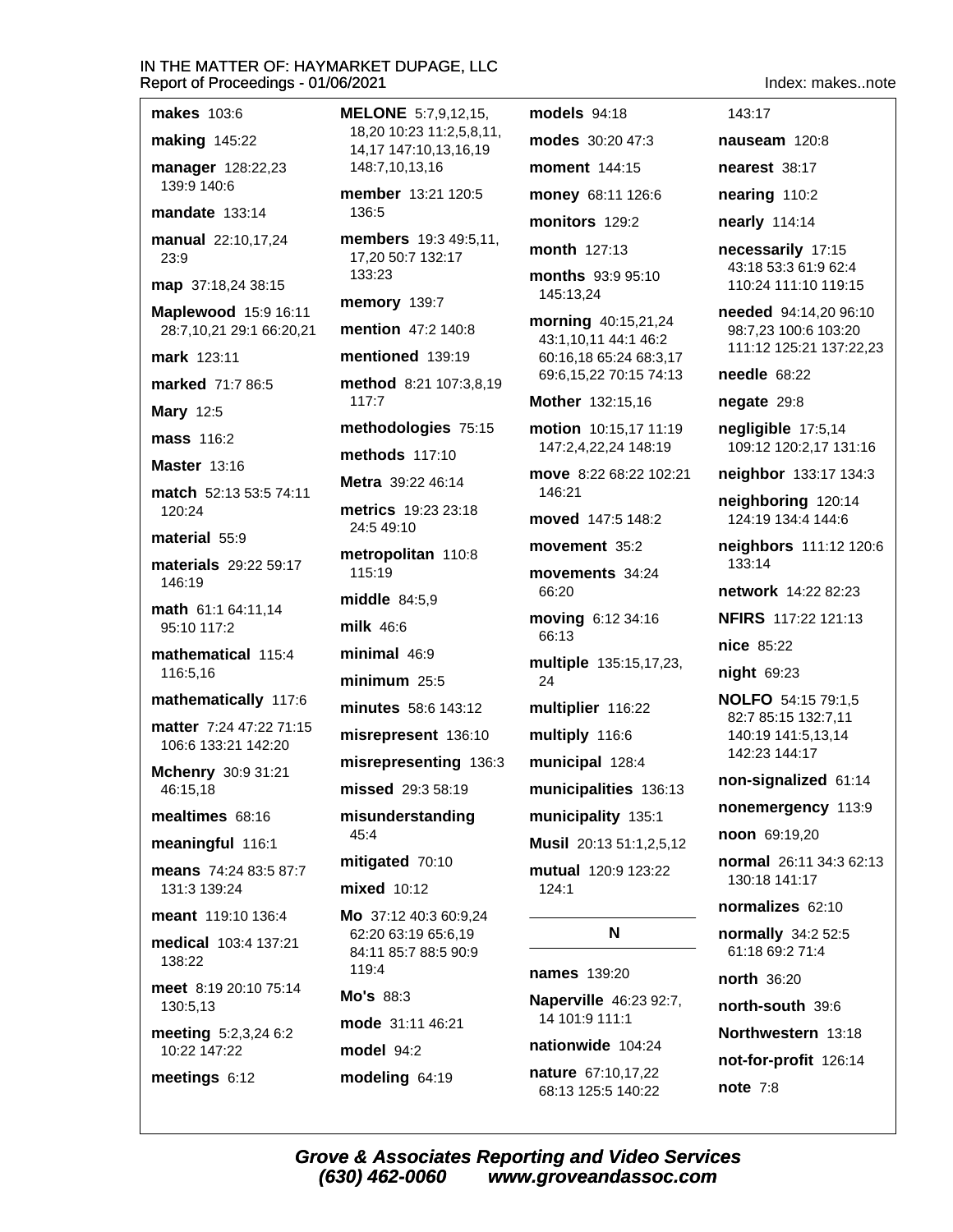noted 121:18 observing 9:21 opposite 15:9 33:1.6.14.20 34:4 35:10 noticed 65:4 occupancy 19:2 20:5 option 32:10 39:11 61:14 47:20 67:23 105:24 null 114:15 oranges 91:17 Park/walnut 39:22 occupied 47:23 number 6:16,19,23 7:3 order 5:4 10:5,6,11 14:23 15:8 26:4 27:6 occupy 94:7 129:13 41:23 42:18 43:3.7 45:18 occur 40:18 46:10 117:6 orders 8:19 53:9,12,13 60:23 62:23 72:9 76:6,16 77:20 78:5, occurred 41:9 55:9 organizations 124:13 15 79:16 80:16,19 81:2,8  $77:14$ 126:15 89:23 90:4 93:1 94:6,8 occurring 72:11 original 62:19 132:5 96:21 97:12,16 98:18 102:17 104:14,15,16,22 occurs 68:23 originally 64:2 83:7 106:14 109:2,17 116:24 117:22 October 7:11 119:17.23 120:4 123:13 138:8 out-of-state 86:23 132:16 offer 53:20 92:19 96:5 partial 68:2 outcome 80:15 105:4.12 numbers 20:19,23 21:4 23:1 46:9 64:21,22 78:16 offered 53:18 105:13 outflow 125:1 80:12 81:5 82:15,16,22 participated 18:11 offering 96:18 Outlook 85:8 83:5 99:1,7 101:2,4,6,16 128:23 104:15 110:15,21 offhand 46:17 outpatient 24:22 25:2,7, 114:20,21,24 11,14 89:14 Olympia 21:24 22:2 numerous 126:23 outpatients 24:17 30:17 on-site 27:16 72:11 74:4 particularly 55:7 41:19,20,24 44:15 nursing 143:15 144:5 75:14 overnight 68:5 **online** 22:13 132:4  $\Omega$ overpass 32:21 open 10:3,16,17,22 parties' 84:6 11:20 59:13 85:8 118:14 overreliance 124:18 O'KEEFE 11:22 12:1.4. partner 144:13 23 14:5 16:23 18:3 58:6, opened 77:6 overrule 142:16,18 11,15 59:5,11 63:24 party 9:17 80:14 overseeing 50:7 opening 7:19 11:23 12:1 71:23 72:1,4 75:16 76:1, passed 80:2 9,22 81:9 82:9,13 83:9, operate 15:3 oversees 13:11 past 8:1 129:20,22 11,17,20 84:18,20,24 operated 13:8 48:6 overusage 124:12 85:7 86:19 88:9,13,16 patience 7:15 73:23 127:6,7,11 131:24 137:5 overutilizing 129:10 140:17,21 142:14,17 operating 48:10 55:2 owner 6:8 16:13 146:13,17 148:23 98:12 owning 57:22 O'Keefe's 142:1 **operation** 55:15 82:21,  $123.2$ 23 P patients 20:24 21:1 operational 139:9 operations 17:20 27:8 Pace 31:8,13,15,20,23 62:13 78:13 81:4 128:22 32:5,9,12 55:1,20 140:6 paid 126:1 operator 19:9,11 pandemic 8:18 9:4 opinion 75:13 79:10 paper 7:9 123:12 80:3,6 103:6 137:20 parity 121:1

opportunity 9:9

opposed 18:7

**Grove & Associates Reporting and Video Services** (630) 462-0060 www.groveandassoc.com

park 6:10 10:14 15:2

16:14 28:14 29:5,13,16,

19 30:14 31:6,7 32:15,19

Index: noted..patients/staff

36:9.15.21 37:1.8 38:18

parking 12:9 13:7,12 14:2.6 15:17.18 50:12.17 52:1 75:1,6,14 108:9

part 21:12 28:1,11 30:2 32:22 34:11 37:6 39:2,24 41:17 45:4 48:4 62:13 64:3 65:12 68:17 79:21 100:11,12 106:6,13 111:6,11,13 120:9 133:9

participate 19:19 142:8

participation 133:13

particular 33:16 43:19

parties 7:5 9:14 16:9

patient 21:15 40:17 76:7 94:18 95:15 101:2,3 102:21 105:21 121:22

24:22 25:2,13,24 26:5,15 27:1,10,11,16 30:12,21 35:16,22 37:9 38:11,17 40:13 41:12 42:23 43:13, 14,22,24 44:18 45:21 47:7 50:8 53:16,18 76:3, 11,16 92:24 93:2,15 94:6,9 95:9 97:12 98:22 99:17,23 100:1,22 105:16

Oakbrook 135:22 136:12

objected 142:14

objection 140:17 142:19

objectors 8:11

obligation 133:19

observation 98:14

observe 35:5

observed 35:5 78:21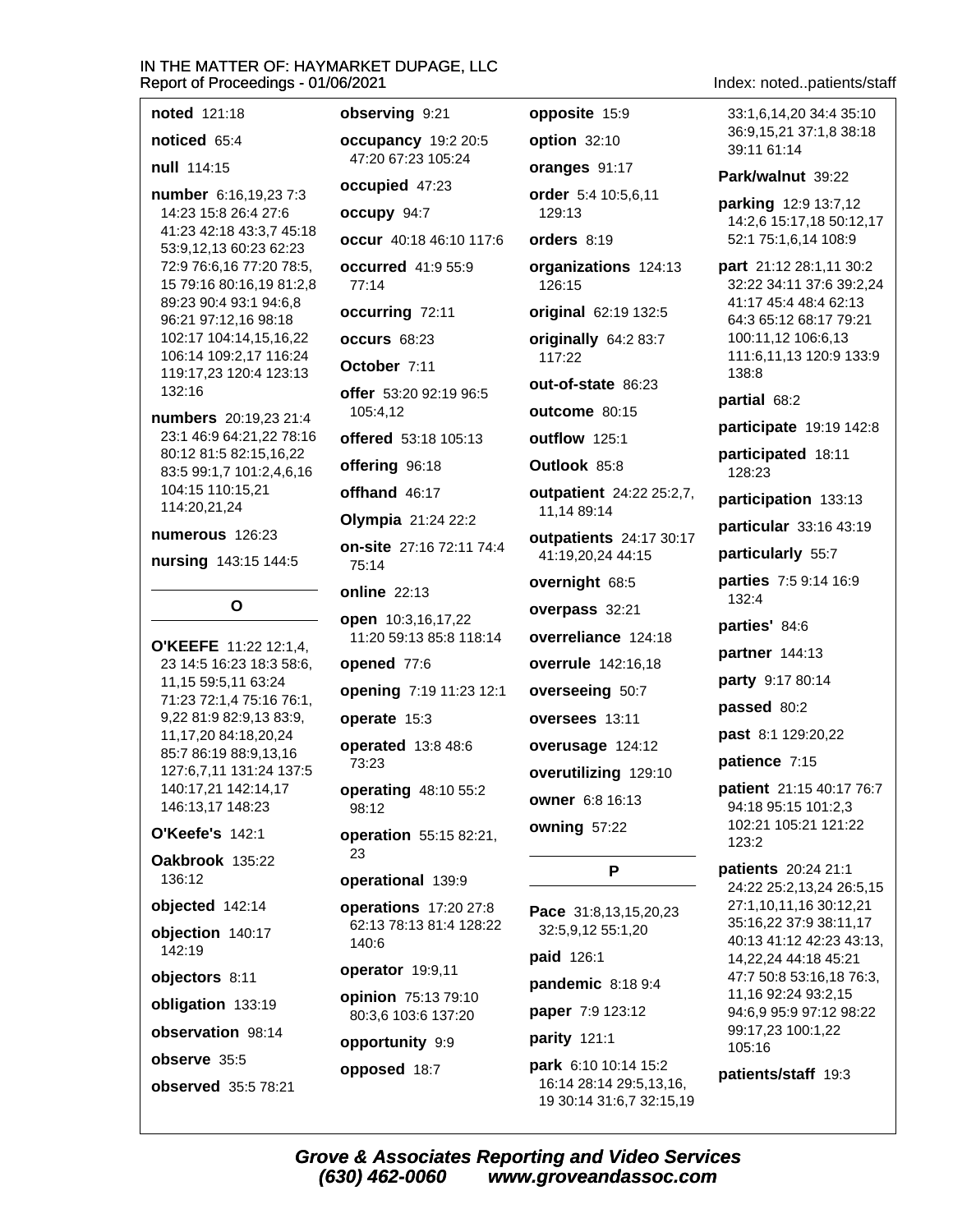patterns 21:14 40:23 62:18 105:20

**PC** 6.7.10.8

PDF 19:22 62:22

peak 15:4,18 23:1 29:18 40:15,18,21 41:9,20 42:24 43:9,11 46:2 60:16,17 65:24 68:24 69:2,21 70:8 74:10,11,12 75:5

#### peaks 69:14

pedestrian 34:24

pedestrians 26:20

peers 119:13 124:3

**people** 16:9 18:7 19:15 25:6 33:20 36:5 40:20 55:19 56:11.13 68:9 69:15 73:8,21 74:4 80:23 81:8,18 93:9,17 95:2 97:12 98:4,5,22 100:23 106:7 112:2 139:11,17

percent 26:2 27:1,5 30:16 35:22 36:3 44:5,18 48:24 49:2,5 50:2 72:23 76:3,7,10,17 81:10 94:11 95:5 101:1

percentage 81:20

**perfect** 52:6,10

perform 18:13

performed 107:18

period 40:21 41:7 97:19 99:12 135:7,19

permission 16:2

permit 10:11 70:20

permitted 76:24

permitting 67:24

person 8:20 16:12 19:14 129:1 140:5

personal 48:14 80:9

personally 18:15 19:14

personnel 91:12 131:22 135:24

perspective 33:4 71:1 75:9 114:2 116:2,10

117:2 138:12 pertains 17:2 33:18

140:4

petition 8:9,17,21 10:9

Petitioner 6:8,137:4 8:11 9:14

Petitioner's 10:4

phrase 76:2,3 108:3,15

pick 51:18,19,20 60:24 62:20 84:10

piece 7:9 123:12 127:12

plan 5:3 6:6,16 7:23 8:8, 12,14 9:3,20 10:11 14:17 58:17 59:8,9 67:10 118:14

planned 10:10 19:2

**PLANNER** 5:23 11:15 37:15 40:5 63:1.4.22 65:8,21 84:13,15 85:1,5, 9,13,17 90:13

#### planning 24:6

play 61:8

**point** 6:1 7:17,19 10:2 23:8 38:23 48:1 83:10.18 116:21 118:13 122:10 124:20 130:7 132:2 134:16 139:15 141:6 146:12

pointed 82:16

points 15:1 119:11

Polach 146:18

Polaris 88:6.7 90:19 119:5

police 47:8 110:5,11,13, 17.22 113:8.10.12  $120:12$ 

policies 130:15

policy 46:5,8 76:5,15,18 110:4 128:1 137:8,12,14, 20 138:6, 11, 12, 13, 17, 24

pool 35:10

poor 97:20

population 68:2 76:8 120:6

Index: patterns..proposal

preview 146:15

portion 25:21,23

portions 23:23

position 17:11

potential 97:13

87:21

141:8

 $144.7$ 

possibly 9:14 30:9

potentially 110:21

Powerpoint 91:6

Powerpoints 91:8

pre-2020 117:17 118:8

pre-arranged 125:20

predictive 113:23 114:3

practical 117:9

practice 142:6

pre-covid 56:10

predictor 107:9

preemption 62:9

prefaced 76:2

preferred 8:20

premier 13:7

 $18.421.23$ 

17

premised 76:2

preliminary 23:24 24:5

**prepared** 12:9 14:5 17:7

present 5:8 12:7,11,14

presentation 7:1,5,12

presented 9:13 82:15.

35:3 65:7 83:11

14:13 90:24 91:6

presenting 13:5

presumption 49:7

pretty 37:24 126:17

presume 68:1

prefer 52:8

 $77:18$ 

power 108:1,3,5,13,15

previously 14:7 16:10 59:17 60:3,12 72:16 86:5 87:9 102:10 104:7,13,22

primarily 15:19 20:14

primary 74:4,24 125:13

principal 12:8 13:6,9

principle 116:5

prior 21:18,19 22:16  $68.7$ 

privacy 122:20 123:13

 $private$  13:13

procedure 6:17 24:1

procedures 6:11 9:3 130:9

**proceed** 6:2 16:2 79:3 82:11 84:2.7 85:24 132:9 144:21

proceeding 6:19 8:4

proceedings 6:21 8:8 16:13,22

process 7:14 9:19,22 70:20 116:14 141:17

produce 114:14 122:24

professional 13:10,20 17:7 79:10 82:19 136:24

professionals 137:21

project 18:23 92:4 101:6 114:7 124:17,18

projected 15:11 99:2 101:15 105:9 125:13  $131:14$ 

projecting 114:23 117:14

projection 96:10 106:20

projections 67:9 92:7 93:5 99:13 109:5 116:20

prompt  $84:24$ 

prompted 35:16

property 16:13 28:20  $71:5$ 

proposal 80:2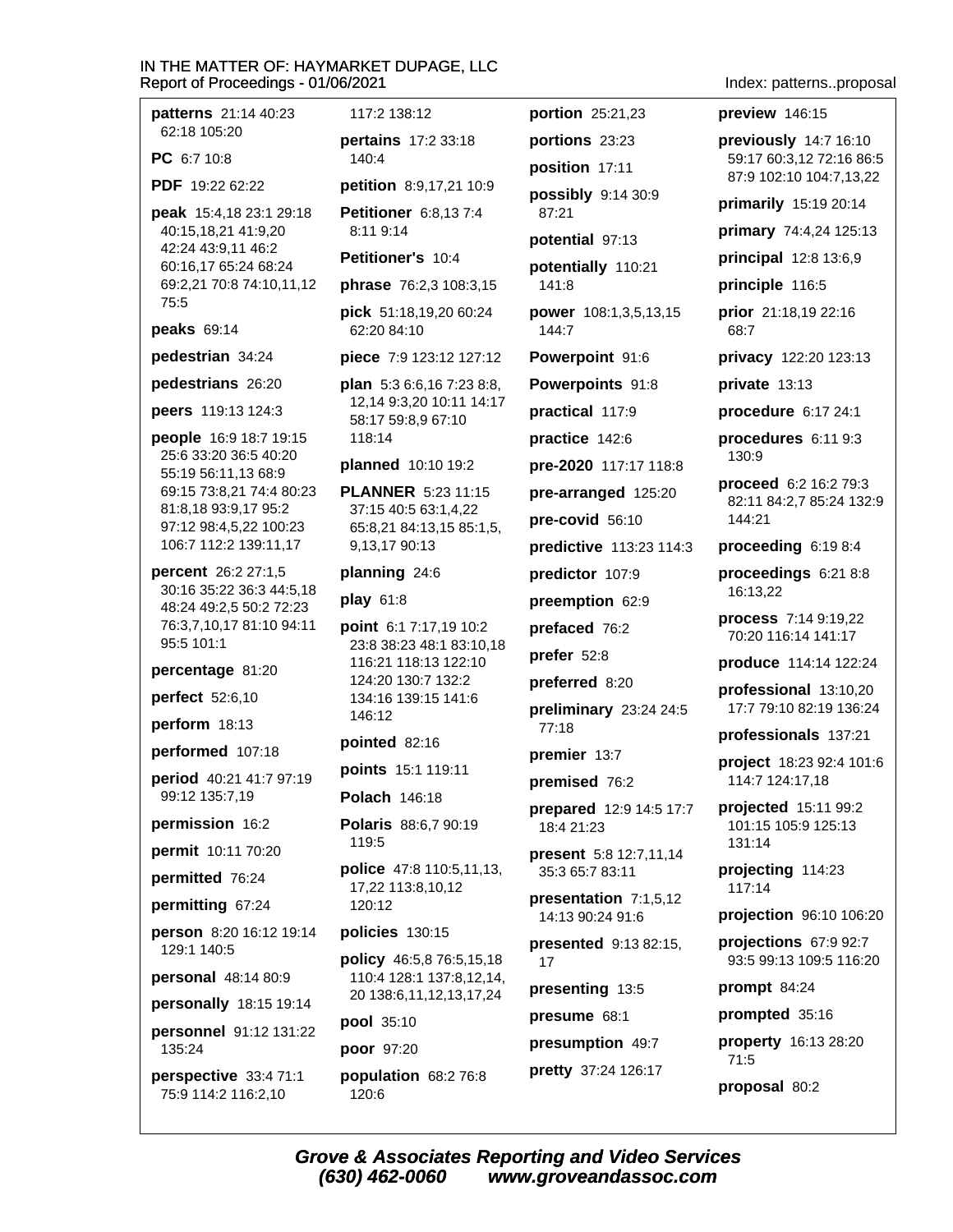proposed 14:17,20 15:2.6.12.18 17:6.24 18:18 19:2 21:23 22:2,6, 20 23:7 28:3 29:23 30:7, 22 31:24 32:19,23 33:5, 13 34:20 37:7 38:1 39:5, 21 46:22 49:12,16 51:14, 21.22 52:9 54:7 72:8 77:3,21 78:1,3 92:2,8,15 93:24 96:13,14 97:7 99:19 105:5 112:19 138:6

#### proposing 82:1

#### protect 8:10

protection 88:10 90:11 116:11 129:24 135:8 136:1,14 138:15 140:24 142:9 144:7

#### protocol 104:1 128:5

protocols 104:4 127:14, 18.20.24 137:6

#### **prove** 113:23

#### proven 113:24

provide 9:10 14:9 19:19 20:17 76:22 77:8 93:21 106:20 121:16 125:20 128:16,24 144:2

**provided** 15:15 19:24 20:2,19 21:6 23:15 40:9, 13 41:18 53:16 64:18 75:7 76:19 78:11.17.20 79:24 80:7 97:18 105:15 115:9,11,14,15 121:17

providers 87:18 141:16

#### provision 83:3

proximity 28:13 29:9 32:2 103:3

**public**  $6:20,247:108:9$ 11 9:9.10 10:7.16.18 11:20 13:12 46:20,21 47:4 54:5 90:24 93:8,16 98:7.23 99:8 100:2 116:13 118:6 121:23 145:10

#### published 53:2

pull 23:22 37:13 40:9 60:9 65:5

# pulling 60:12 pure 98:15 purely 77:15 97:8 98:21

106:1

purpose 18:1 22:23 26:9 96:21,23 100:3

purposes 16:22 26:14, 21,23 30:5 50:20 67:23 90:20.23 93:11 94:14  $95:14$ 

#### purview 50:5

pushback 134:5,8

pushing 70:3

put 104:15 123:11 134:15

Q

#### quantity 45:15

question 20:20 39:18 60:11 61:4 63:15 67:15 70:20 74:23 76:2 81:22 82:10 86:19 87:13 92:11 93:19,21 94:15 95:12 97:17,21 99:6 103:7 104:10,19 105:3 106:23 107:14 109:20 111:24 115:8 116:8 121:5 122:6, 17 123:20 125:8 127:2, 17 128:10 136:11,15 139:17 140:2,22 141:12, 20 142:7

questioning 12:17 98:9 119:23 132:5 145:1

questions 7:4 9:10 14:15 30:6 40:10 54:16, 19 58:3,18,20,23 59:2,7, 8,9,14,16,22 71:22 72:2 75:20 77:2,18 78:24 83:9 91:22 102:1 118:10,14, 17,21,23 119:1 127:4,8 129:8 132:1,4,8 134:22 142:1 144:16,17 146:22

quick 14:13 127:7 128:10 quicker 102:2 quickly 62:10

#### quorum 6:2

# $\mathsf{R}$

ran 18:16

range 52:12 53:3 105:5. 12 106:20 116:22 118:1

rate 57:18 90:3 95:17,20

ratio 52:2,6 53:6,13 60:22 106:10

Ray 5:18,19 10:17,18 11:9,10 59:19 118:16 147:7,20,21 148:4,17,18

re-adjourn 148:21

re-ask  $34:21$ 

reach 60:2 86:12

read 101:24 102:14

ready 58:14 85:24

real 120:24

**reality** 117:13

reason 60:5 138:8 140:1

reasonable 123:10 126:19

reasons 25:20 130:6

recall 22:1,3 36:3 51:9, 16 86:20 105:2

received 13:14 67:8

recently 86:10

recess  $58:12$ 

recognized 9:16

recollection 64:1 139:8

recommend 129:23

recommendation 8:13

recommendations 14:19

recommended 15:5 130:12

recommending 8:15

reconvene 58:10 148:21 record 8:7 9:19 12:4 Index: proposed..regarding

14:8 60:4 79:21 146:20

**RECORDING 5:7.9.12.** 15,18,20 10:23 11:2,5,8, 11, 14, 17 147: 10, 13, 16, 19 148:7,10,13,16

records 121:23 122:19 126:3,4,20 145:11

#### recourses 136:14

recovery 24:12,23 25:10,14,17,24 26:6,9,15 27:2 30:17 42:21,22,24 43:8,12,14,24 44:18 72:24 89:6,11,13 93:18 96:8,9 97:23,24 99:1,11 104:7,10,13,17 105:9 114:8

#### **RECROSS-**

**EXAMINATION 75:23** 79:4 85:20 144:22

rectify 51:24

#### red 108:9,11

redevelopment 15:13  $71:5$ 

redirect 58:7,14,21 59:2, 6 72:3 82:12 127:6,10 140:18 141:4 142:15

redirected 58:18

reduce 81:2 144:8

reduced 47:4 78:17 83:5

reduction 71:10

reductions 55:17

refer 22:16 108:3

reference 31:2 75:5

referred 9:8

referring 20:21 63:11 108:2 109:15 110:12 128:2

reflected 18:14

reflective 104:23

regard 21:15 45:24 52:19 77:9 100:1 105:15 110:4

regarding 20:5 40:10 48:17 127:14 145:2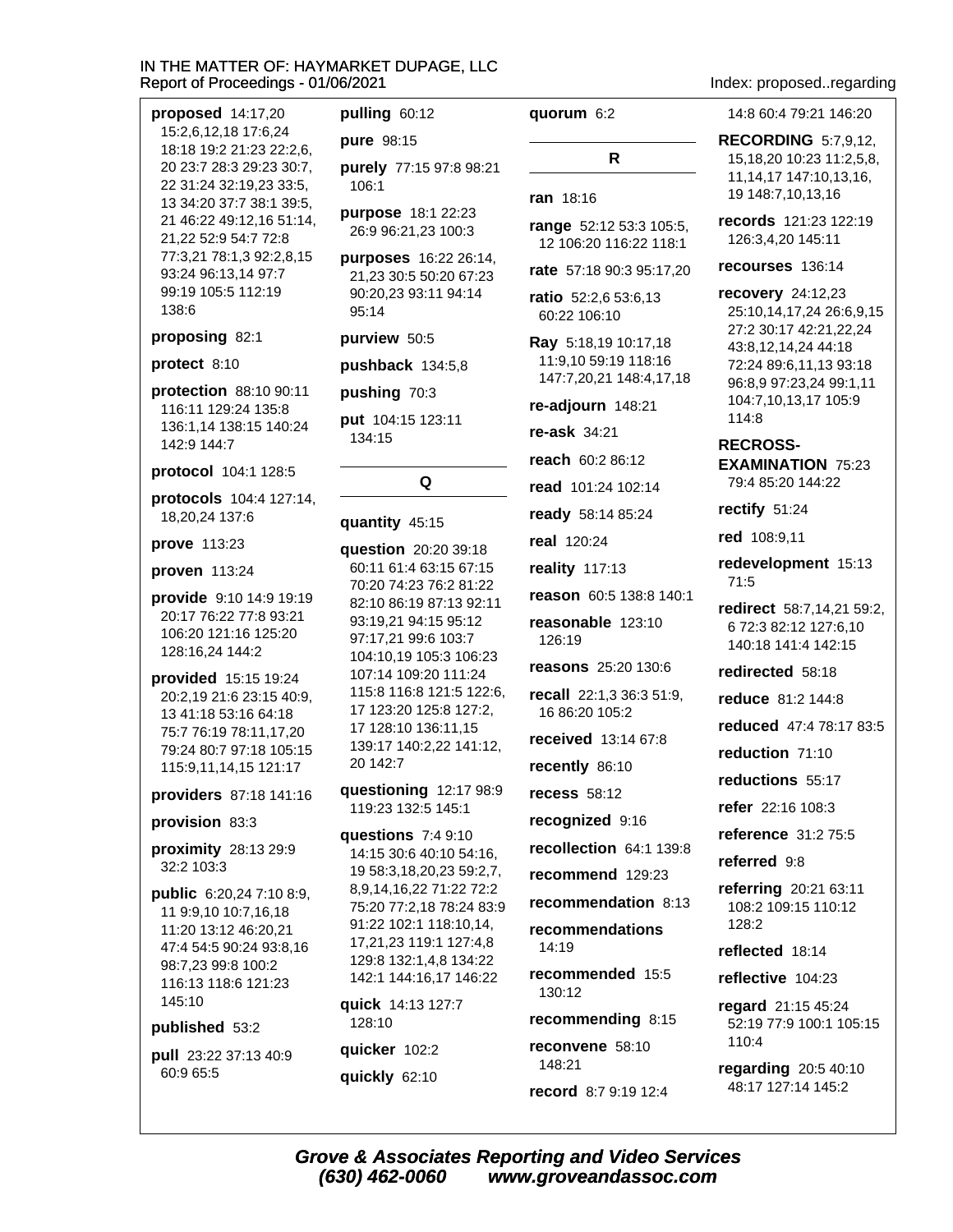regardless 41:8 138:20 region 67:9 119:13 registered 13:19 regular 129:16 130:13, 15 rehab 134:15 rehash 91:20 reiterate 72:7 relate  $52:16$ related 21:20 53:12 62:5 relates 12:2 125:12 relating 52:1 relationship 133:18 143:4 relative 34:22 relevant 57:20 92:12  $141.7$ reliable 107:9 117:6  $122:4$ reliance 78:16 145:23 relied 80:14.17 81:3 rely 14:12 23:14 52:11 53:6 80:8 81:13 relying 134:3 **remedy** 124:22 **remember** 46:13.17 134:21 139:17 143:11 remotely 6:20 **repeat** 141:12 repeating 8:2 rephrase 94:15 report 12:9 14:6,11,12, 16 18:4,6,11,12,15 19:9, 16,22 23:20 24:2,20 27:9 29:2 30:19.24 32:14 37:13.22 38:15 40:1 44:11 50:5,11 55:4,5,8, 11,22 56:5 59:24 60:6,10 62:19 63:11,12,14,16,18 64:3,5,6,15,18,23 65:1,5 70:21 73:8,18,19 75:4

77:18,19 78:10,15 79:7,

9,21 85:2 88:4,6,8,15

90:10.19 100:4 117:16. 17 118:3.8 119:5.6 120:16 121:8.9 122:11 123:2,11 124:17,18 126:10 131:14 reported 17:9 reporter 8:5 83:14,16,24 reporting 126:2 reports 22:14,15,16  $82:21$ **represent** 16:10 34:3 41:5 110:15 145:10 representation 109:2 representative 78:12 81:6 representatives 106:4 represented 77:5 representing 30:6 109:12 represents 29:23 request 10:9 requested 117:22  $121:13$ requirements 75:12 research 97:10 98:4.17. 21 99:6,23 106:6 107:15 109:21 145:8 reserve 69:10 reside  $111:4$ residential 10:12 residents 25:17 29:24 34:16 57:18 72:24 73:5. 19 76:23 131:3 resolve 129:13 resources 111:9,12,14, 19 112:13,14 129:10  $131:7$ respect 9:21 respond 134:10,13 135:6.18 responding 133:13

response 5:22 11:13 122:23 123:18 129:2

131:19

responses 125:21 responsible 129:1

responsive 56:24

rest 30:18 35:23 46:15 69:8 70:11 122:15

restaurants 68:11  $72:12$ 

restricts 76:6

result 89:24 114:15 115:7

results 17:12 63:9

resume  $32:12$ 

return 12:16 26:10

reusable 71:5

review 71:17.20 129:16 130:15

reviewed 55:4,8 70:6 124:3

reviewing 29:22 70:6,22

rights 8:10

road 6:10 10:14 16:7,14 28:14 29:4,5,13 30:14 31:7 32:15,19 33:1,6,10, 14 35:10 36:9,21 37:1,3, 8 38:18 61:14 65:15 74:12

roads 29:9 67:12

roadway 14:22 15:4 17:18 31:3 35:18 69:4,9 70:10 82:23

roadways 55:13 56:10

robust 96:19 111:14

robustness 108:18,20

Rohlwing 29:4,13 33:10 37:3 65:15.16

role 61:9 128:21

roll  $5:6$ 

**rooted** 94:13

roof 98:5 100:1

room 67:23 89:11

Index: regardless..searches

Rosecrance 97:23

Rosemont 31:18

route 31:8,13,15 32:5 33:18 39:13 48:2 55:14  $56:3$ 

**routine** 103:20

rule 141:10

rules 6:17 122:19.20

run 27:16.20 31:24 81:24  $120.11$ 

running 57:14

**runs** 120:4

rushes 69:20

Russo 5:21 11:12

## S

safe 37:9 119:14 125:11 148:20

safety 54:5 93:8,16 98:7, 23 99:8 100:2 116:13

sales 128:18

salesmen 139:7,18

sample 108:13 109:8,23 114:12,13 115:2,6

save 123:20

scale 64:21 107:20 120:23

scenario 94:22.24

schedule 27:21 34:5

school 33:20.24 54:19 113:8,17 116:18 131:3

**Science 13:15.17** 

**scope** 87:14 111:6 140:18 141:4 142:15

screen 12:24 13:2 63:21 65:20 85:16 86:2

scroll 63:3 65:20 119:21

scrolling 66:19

searched 86:23

searches 25:20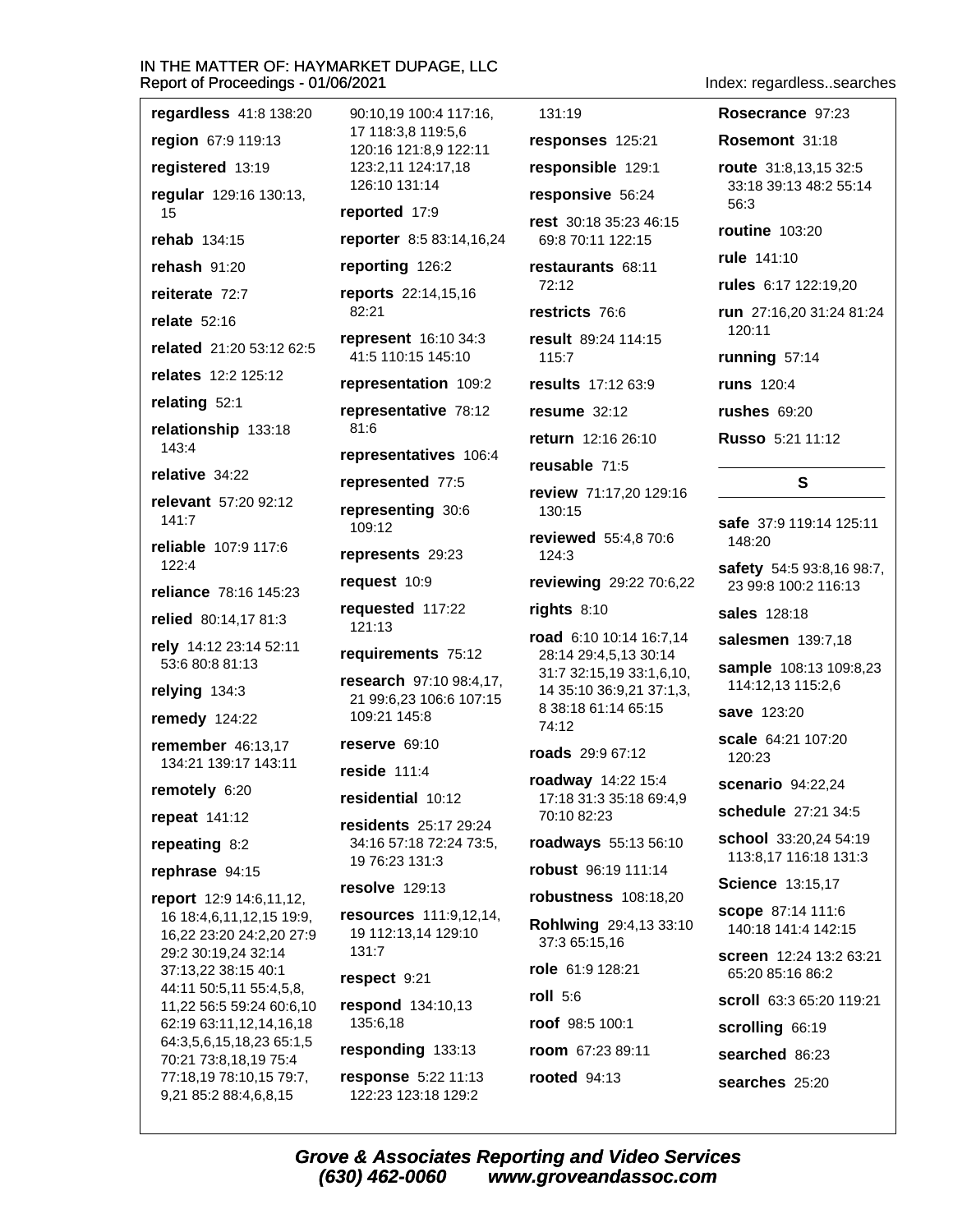| eport or Proceedings - 0 1/06/2021                                                |                          |
|-----------------------------------------------------------------------------------|--------------------------|
| <b>seconds</b> 66:10                                                              | shifts                   |
| secretary 5:5,7,9,12,15,                                                          | short                    |
| 18,20 10:21,23 11:2,5,8,<br>11, 14, 17 147: 8, 10, 13, 16,<br>19 148:5,7,10,13,16 | show<br>15,16<br>136:4   |
| section 31:3,6 50:12<br>134:18                                                    | show                     |
| <b>sector</b> 13:13                                                               | showi                    |
| segment 38:24                                                                     | show:<br>141:9           |
| <b>send</b> 9:23 131:9                                                            | sic 24                   |
| sense 80:5                                                                        | side :                   |
| separate 14:13 61:4                                                               | 128:2                    |
| Serenity 92:7,13,19<br>101:9 111:1                                                | sidew<br>37:1,3          |
| <b>serve</b> 29:24 30:8                                                           | sidew                    |
| served 15:1 31:7 47:19                                                            | sign i                   |
| <b>serves</b> 15:10                                                               | sign-l                   |
| <b>service</b> 15:4 32:6,13                                                       | signal                   |
| 46:14 49:11 55:20 61:8<br>65:18,23 66:4,13 93:3<br>120:1 126:13 143:5             | signal<br>38:19          |
| 144:2,9                                                                           | signif                   |
| serviced 53:21,23<br><b>services</b> 53:15,20 54:2                                | signif<br>68:22<br>116:1 |
| 93:7,16,20 96:3 97:14,18<br>98:7,23 99:8 100:2<br>101:11 102:17 103:13,14         | signif<br>136:1          |
| 105:5,12 106:6 107:5,10,<br>20 109:3,8,13,23 111:2                                | SIM 6                    |
| 112:3 113:8 115:9,11,14<br>118:5 125:12 128:16<br>130:21 131:15 145:3             | simila<br>82:1<br>138:2  |
| serving 15:17 54:6                                                                | simple                   |
| <b>session</b> 34:1,5                                                             | simul                    |
| set 27:21,23 92:6                                                                 | single                   |
| Shannon 85:7                                                                      | <b>sir</b> 31            |
| share 63:20 85:16 123:8<br><b>shared</b> 143:6                                    | 93:22<br>121:2<br>125:3  |
| <b>shed</b> 61:16                                                                 | sit 48                   |
| <b>sheer</b> 99:7                                                                 | site 1                   |
| <b>sheet</b> 65:10                                                                | 18:22<br>37:18           |
| <b>shift</b> 48:24 50:1,6 74:19<br>120:4 134:20                                   | 48:5<br>58:1             |

49:14,16 74:7

38:24 144:20

68:17 70:9 119:12, 3 120:12 133:19 4 145:11

ed 11:12

ing 12:24 13:1

\$120:15 134:24 G

 $4.9$ 

36:10,21,23 127:2 24

alk 36:9,11,20 3 38:10,22

**alks** 18:20 36:22

 $7:1$ 

up 7:6

 $136:13$ 

lized 14:23 33:9 9,22 61:12

ficance 8:5

ficant 29:14 55:11 2 72:15 114:16 120:2

icantly 46:11 3

#### $34:15$

ar 15:15 51:10 54:6 105:3 117:4 127:20 23

e 99:4.5 139:15

**ation 63:7** 

2 28:3.6 47:5 123:2

:2 38:16 86:1 88:20 2 94:15 105:22 20 122:13 123:16 3 139:2 145:17

#### 3:8 137:24

0:11 15:10.17 2 29:11 32:3 34:13 8,24 38:1,14,16 39:8 55:19 56:20,21 57:1 61:24 62:5 66:19,21

73:9.10 90:6 101:1.15 103:2 114:9 121:1.12 122:1.4.14

sites 56:16 94:11 95:5 96:16,18 99:10,13 104:14 105:1,9,10 109:6 115:9,13 130:3

#### situation 52:7

situations 128:9 143:8

 $sixth$  65:16

**size** 19:1 20:5 22:1,5 48:3,12,18 51:13,21,22 52:2,3,9,24 87:23 92:8, 14,16 108:13 109:8,23 114:5,13 115:2,6,18

sizes 52:12 53:4

slightly 50:4

**slow** 9:18

small 104:22 109:9 120:20,21

smaller 35:17 111:4 136:21

Smith 54:18,20,23 58:3, 5 75:19 78:24 113:1,3,5, 11 115:8 118:10,12 146:7.9

smoothly 130:22

software 18:17 68:15

solely 66:16 81:13 113:12

solicited 86:17

**Solutions** 28:16,17

sophisticated 114:11

sort 20:5 34:8 35:7 39:3, 19 68:5.14 98:4 108:24 123:13 124:24

sound 139:21

sounds 99:3

**source 122:4** 

**south** 13:16 36:10,21,22 37:4 38:3

space 15:16 spatial 98:17

#### Index: seconds..stated

speak 19:14 20:4 139:14 140:6.9

speaking 29:1 139:9,18

special 10:10

specific 18:17 28:19,23 55:24 75:2 113:15 124:15

specifically 26:4 28:11 33:15 37:13 48:16 56:7, 15 68:19 88:7 106:2 110:1,6 122:6 146:2

spending 68:11

spent 82:20

spoke 20:13 86:21 87:4, 16 139:6,7,11,12,16 145:18

spoken 19:18

spread 97:23 109:1,24

spreadsheet 41:18

Spring 15:2,9 28:4,21 29:1 38:4,6 47:6 66:21

**Sprinkle** 128:14,15

stable 68:2

staff 7:4 47:7 48:23 49:5. 11,17,19 50:7 120:5 136:5.6

staffing 57:15 136:8

staging 28:16 129:2

stake 125:17

stakeholder 125:14

standard 79:8

standpoint 61:19,23 126:2

start 12:3 66:3 89:10 113:6 120:7 133:7 146:18

started 140:11

Starting 132:12

**starts** 74:20

state 8:23,24 13:20 87:8, 23 118:6

stated 13:4 73:8 102:10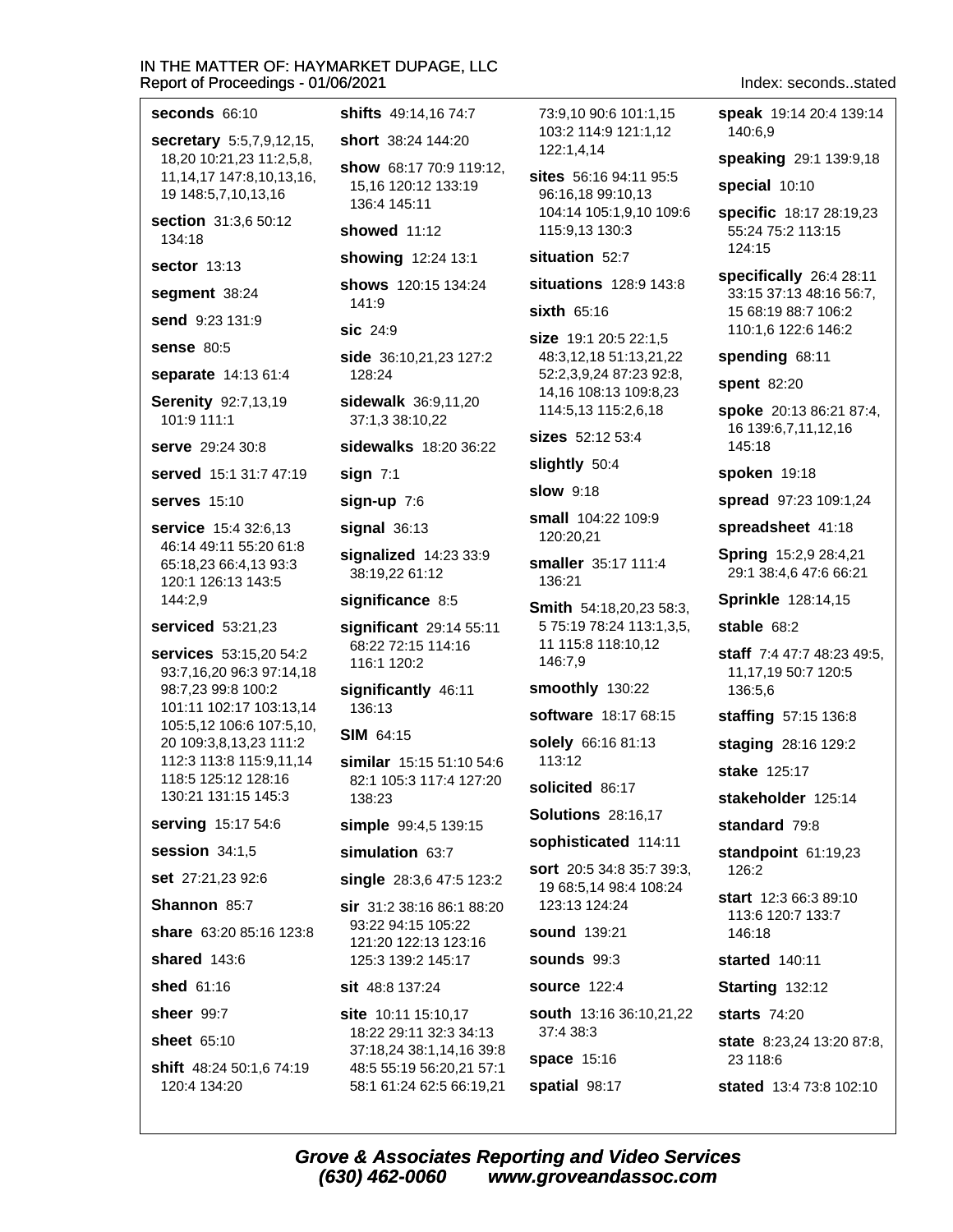#### IN THE MATTER OF: HAYMARKET DUPAGE, LLC R 021

Index: statement..traffic

| eport of Proceedings - 01/06/2                                                                                                                                           |                             |
|--------------------------------------------------------------------------------------------------------------------------------------------------------------------------|-----------------------------|
| statement $12:2,21$<br>34:23 120:19                                                                                                                                      | 12<br>79                    |
| statements 7:24 11:23                                                                                                                                                    | suł                         |
| stating 67:5                                                                                                                                                             | suł                         |
| station 36:15                                                                                                                                                            | 75<br>20                    |
| stations 135:15,23                                                                                                                                                       | suł                         |
| statistic 116:16                                                                                                                                                         | 12                          |
| statistical 106:17,24<br>107:3,8,18 113:20,23<br>114:2 115:3,6                                                                                                           | <b>SU</b><br>sug<br>87      |
| statistically 114:16<br>116:1                                                                                                                                            | suç                         |
| <b>status</b> 13:21                                                                                                                                                      | sur<br>14                   |
| statute 8:23                                                                                                                                                             | sur                         |
| <b>stay 68:5</b>                                                                                                                                                         | 15                          |
| step 7:14 58:19                                                                                                                                                          | su                          |
| <b>step-by-step</b> 7:10 9:7,                                                                                                                                            | sur                         |
| 12                                                                                                                                                                       | sur                         |
| steps 7:14 129:12<br><b>Steve</b> 16:1 132:7                                                                                                                             | sur<br>14                   |
| <b>stop</b> 55:20                                                                                                                                                        | sur                         |
| <b>stops</b> 36:14                                                                                                                                                       | 17                          |
| story 119:10                                                                                                                                                             | sur                         |
| straight 142:17                                                                                                                                                          | sur                         |
| <b>street</b> 108:12                                                                                                                                                     | <b>SW</b>                   |
| strike 34:9 35:20 107:24                                                                                                                                                 | 83<br><b>SW</b>             |
| strobes $61:13$                                                                                                                                                          | <b>SW</b>                   |
| <b>structural</b> 13:17                                                                                                                                                  | <b>SW</b>                   |
| studied 75:6                                                                                                                                                             | Sw                          |
| studies 56:18 70:5                                                                                                                                                       | <b>SW</b>                   |
| 109:7                                                                                                                                                                    | <b>SW</b>                   |
| study 14:20 17:7,13 18:2<br>21:23 23:1 28:12 35:12<br>37:7 39:3,24 47:2 61:8<br>85:2 93:11 94:14 95:15<br>97:19 106:18 107:1,18<br>108:2,4,5,13,15,18,21<br>109:17 112:7 | sys<br>35<br>11<br>12<br>13 |
| <b>stuff</b> 91:21                                                                                                                                                       |                             |
| subject 102:11 142:19                                                                                                                                                    | tab                         |
| submitted 59:17 60:3,4,                                                                                                                                                  | 63                          |

2 63:12 64:3.7 70:21 9:7.8 146:20 bsequent 132:5 **bstance** 21:20 22:4 5:2 102:12,19 107:5,10, 0 109:3,22 **burban** 81:24 121:15 26:18 ccessful 48:21 ggested 51:5,11 20 129:14 ggesting 89:1 mmarize 131:14  $12.3$ **mmary** 14:9,14,16 5:21 121:15 **pervised** 18:10 pplemental 128:16 pported 21:4 pposed 137:13 16:18 rrounding 14:22 7:23 61:23 rvey 115:18 rveys 15:14 115:5 ear 11:21,23 12:19  $3:24$ earing 8:5  $imming<sub>35:10</sub>$ **itch** 123:22 itching 137:4 ore 83:14,15 orn 12:22 16:17 84:3 stem 17:18 31:4 5:18 69:4,9 70:10 1:11 116:18 117:22 20:7,10 124:19 130:17 37:1 T le 40:4 42:11 45:5 3:6,7,10 64:14 65:9

66:7.8 75:5 threshold 66:10,11 70:3 Tables 64:12 tad 66:11 taking 114:8 talk 30:20 130:14 132:20 144:11 talked 42:2 44:21 74:23 104:21 105:7 111:22 114:19 117:19 119:18 120:8.22 121:19 128:12 136:22 140:21 talking 25:12 29:22 37:23 86:21 87:1 88:9 89:19 126:3 127:21 138:9 140:11 taxi 44:13 team  $10:4$ technical 128:24 telling 134:9 term 16:12 108:1,3 terminates 38:7 terms 26:15 41:2 52:24 56:1 62:2 68:23 70:2 73:9.19 98:6 119:8 129:8.23 Terrace 135:22 136:12 testified 16:17 54:24 56:2 104:12 115:1,22 117:20 128:12 testify 68:7 79:15 113:22 140:2 146:19 testifying 67:5 testimony 8:6 12:14,16 13:5 89:12,22 101:24 127:4,13 137:6 there'd 124:24 thing 18:24 20:6 48:17 56:8 65:4 81:7 141:6 things 67:10,22 68:13 125:5 143:16 144:13 thoroughfare 33:19 thoroughness 14:10

thought 96:24 105:2

throughout 43:17 56:18 57:5 Thursday 84:21

tick 123:11

tight 111:24

time 9:11,12 14:11 40:21 45:5 61:5 62:4 70:22 78:23 79:13,18,20 83:5, 11,21 86:20 87:15 88:2 91:16,23 95:23 99:12 105:3 111:20 118:13 126:9 127:8 130:2 139:8. 16

times 23:22 41:9 68:16 129:2 130:8 131:19

today 6:4 12:5 16:7 84:17 129:7 131:2 137:24

told 24:21 35:21 41:11 43:23 44:3,7,17 45:15 46:1 49:9 80:23 81:14 123:18

tonight 6:11 11:16 12:7 16:23

top 111:2 119:8

topic 117:15

**total**  $41:2349:13.19$ 96:24 97:1,3,16 100:10 101:14 106:14 109:2 112:18 131:14

totals 96:12

touch  $81:7$ 

touched 62:17 134:19

touching 79:6

town 71:16 111:3 112:2. 3,8,18 120:13 145:6

**towns** 32:1

track 145:3,15,23

tracking 145:2

tracks 131:7

traffic 12:9 13:7,11 14:1, 6,18,21 15:5,11 17:5,7, 14, 17, 18, 22 18: 1, 13 19: 4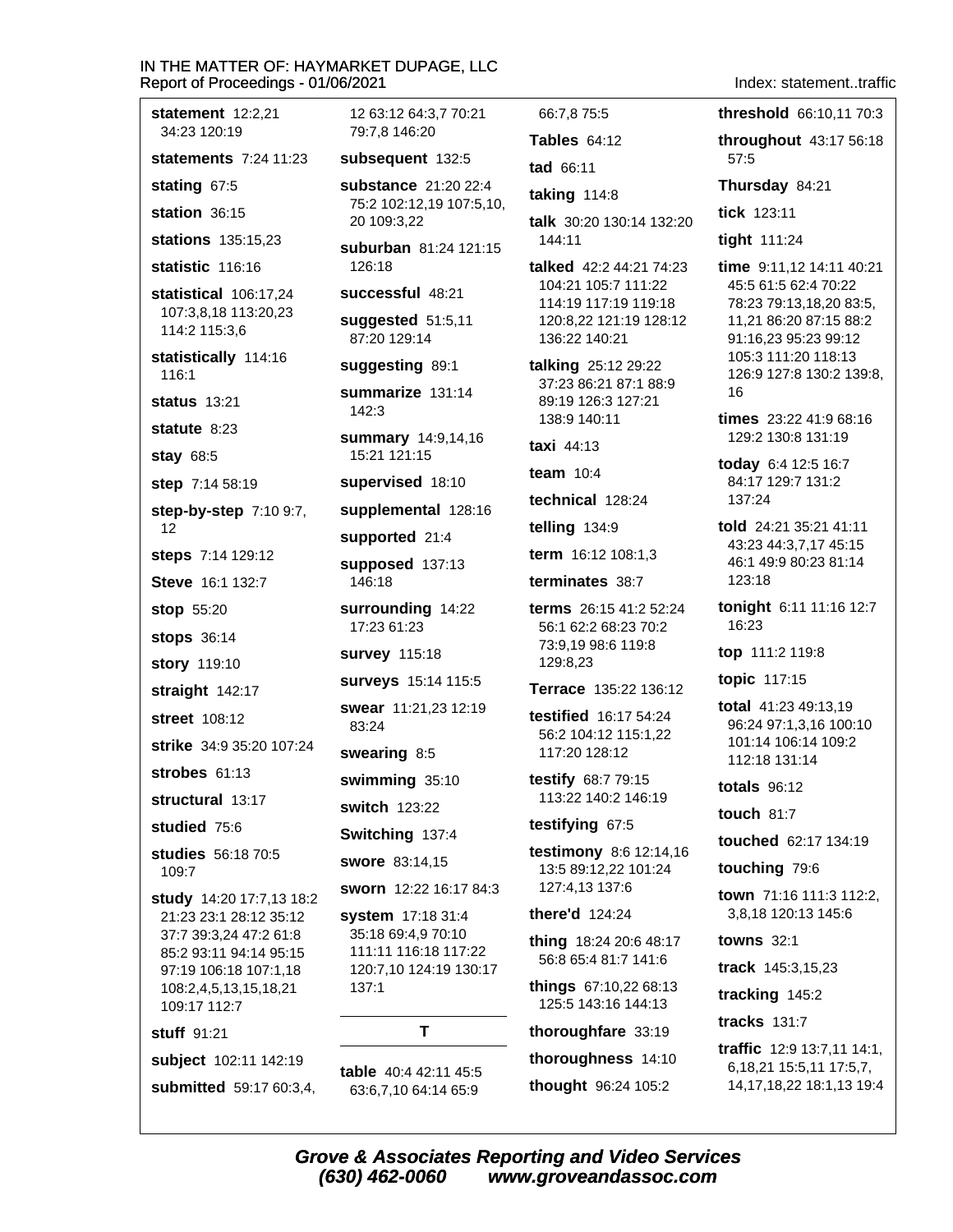| 21:15,20 22:8 23:2 28:2,                                                      | triggers $137:16$                     |
|-------------------------------------------------------------------------------|---------------------------------------|
| 12,22 29:4,7,12,18<br>32:22,23 33:11,12,13,23                                 | trip 22:10,17,20,                     |
| 34:3,12,23 35:2,8,15                                                          | tripping 61:11                        |
| 36:8 37:9 38:11 39:2,12,<br>20 40:23 48:9,18 52:21                            | trips 41:6 66:3 6                     |
| 55:13,17,18 56:9 57:2                                                         | trucks 47:16 61:                      |
| 60:13,21,23 61:8,9,10,11<br>62:3 64:3,4,6,15 65:12<br>66:13,15,16 67:7,8 69:4 | true 104:23 133:<br>139:19 144:9      |
| 70:3,12 71:7,10 72:18<br>77:20 78:17 82:24 85:2                               | Ts 38:8<br>turn 7:18 15:22 5          |
| traffic-generated 60:15                                                       | 61:14 65:14,24 6                      |
| trail 126:7                                                                   | turnover 93:14                        |
| train 39:22                                                                   | 19 95:17,19                           |
| trained 137:21                                                                | two-way 41:34<br>60:19                |
| transcribing 8:6                                                              | type 26:5 28:9,1                      |
| transgression 125:1                                                           | 70:5 96:3 102:22                      |
| Transit 31:18                                                                 | types 114:6 129                       |
| transport 27:11 46:22                                                         | typically 74:16                       |
| 73:11 103:4                                                                   | typo 42:10                            |
| transportation 13:12,<br>22 22:10 30:21 31:12<br>32:10 46:12,20,21 47:4       | U                                     |
| 57:23 70:19                                                                   |                                       |
| transported 121:24                                                            | Uber 44:13 73:2                       |
| travel 19:3 47:3 105:20                                                       | <b>Ubers 73:12</b><br>uh-huh 31:10 38 |
| treat $93:14$                                                                 | ultimate 63:9                         |
| treated $24:22$                                                               |                                       |
| <b>treatment</b> 21:21 22:4                                                   | ultimately 64:1<br>unable 8:19 122    |
| 23:13 24:10,11 25:7,11,<br>15 75:2 89:2,8,14,19,24                            | unavailable 94:                       |
| 90:5 92:18,19 94:18                                                           | 131:6 145:20,22                       |
| 95:23 96:6,7,8 99:2,11<br>101:12 102:12,19 105:10                             | unaware 130:10                        |
| 106:3 107:6,11,20 109:4,<br>22 112:19 114:8                                   | undergoing 89:                        |
| <b>tree</b> 138:2                                                             | underneath 88:                        |
| trends $21:14$                                                                | understand 8:1                        |
| triage 137:17 138:2                                                           | 19:18 20:20 24:1<br>28:22 42:10 56:2  |
| triaging 137:14                                                               | 64:8,13 65:11 69<br>80:12 95:12 104   |
| trial 8:7                                                                     | 109:14 115:20 1                       |
| tried 110:15 117:4 118:2<br>121:22 126:22                                     | 119:9 122:8,9,19<br>10,19 133:12      |
|                                                                               |                                       |

23 23:9  $8:16$  $22$ 19 52:21 unit 135:12 58:21 units  $52.13$ 36:22  $94:3,5,$  $5:6$ 78:10 6 61:21 2  $:17$  $\overline{2}$ 130:17 8:2 51:4 115:9 1  $24$ :9 101:3  $\mathbf{r}$ :13 **value** 124:9  $:21$ 4 17:16 22 5 26:16 22 63:6  $9:13$ 55:12,14  $:9,19$  $16:8$  $9123:5,$ 55:10  $24:6$ vary 58:1 7,19 28:1

Index: traffic-generated..website

vehicle 57:23 61:8 29:21 30:11 43:16 44:5. 22.24 45:11.22.23 66:2 67:5 98:9 110:3 138:1 understands 132:14 understood 23:19 unique  $23:8$ uniqueness 22:19 University 13:16,18 unlikely 71:11 unsignalized 14:24 updated 55:22 64:6 **Urban 13:22** urgent 143:15 **usage 123:4** usually 23:10 124:12 utilize 27:15 30:23 101:3 111:11,16 116:19 119:19 121:11,21 137:21 138:13 utilized 103:15 112:7 114:5 117:10,21 118:1 utilizing 55:19 114:7  $\mathbf v$ **vacuum 67:13** valid 115:3,6 validity 80:10 115:1 vans 27:15,18,20 73:12, variable 26:5 52:16 variables 19:4,8,16 various 132:17 website 7:2,7 9:5 87:5

vehicles 57:22 61:21 62:3 80:19 vehicular 35:18 73:11 vendors 45:24 46:1,6  $47:7$ verify 44:17 version 7:11 versus 23:2 127:15 vicinity 34:13 village 5:23 7:4 8:13,15 11:15 32:24 35:9 37:15 40:5 63:1,4,20,22 65:8, 21 75:7,12 84:13,15 85:1,5,9,13,17 90:13 111:3 125:1 135:12 Village's 6:21 7:2,6 9:5 villages 111:9 violate 123:13 virtual 8:20,23 visited 18:22 visiting 68:9 visitors 30:21 42:15,17, 20 44:21,23 45:9,13,16, 19,22 visits  $45:7$ **volume** 124:17 volumes 56:9 60:15 voluntary 133:14 vote 10:22 147:9 148:6 **voted** 133:22

#### W

wait 59:7,11 60:24 walking 38:10 wanted 58:17 121:21 123:8 watch 6:20 ways 126:23